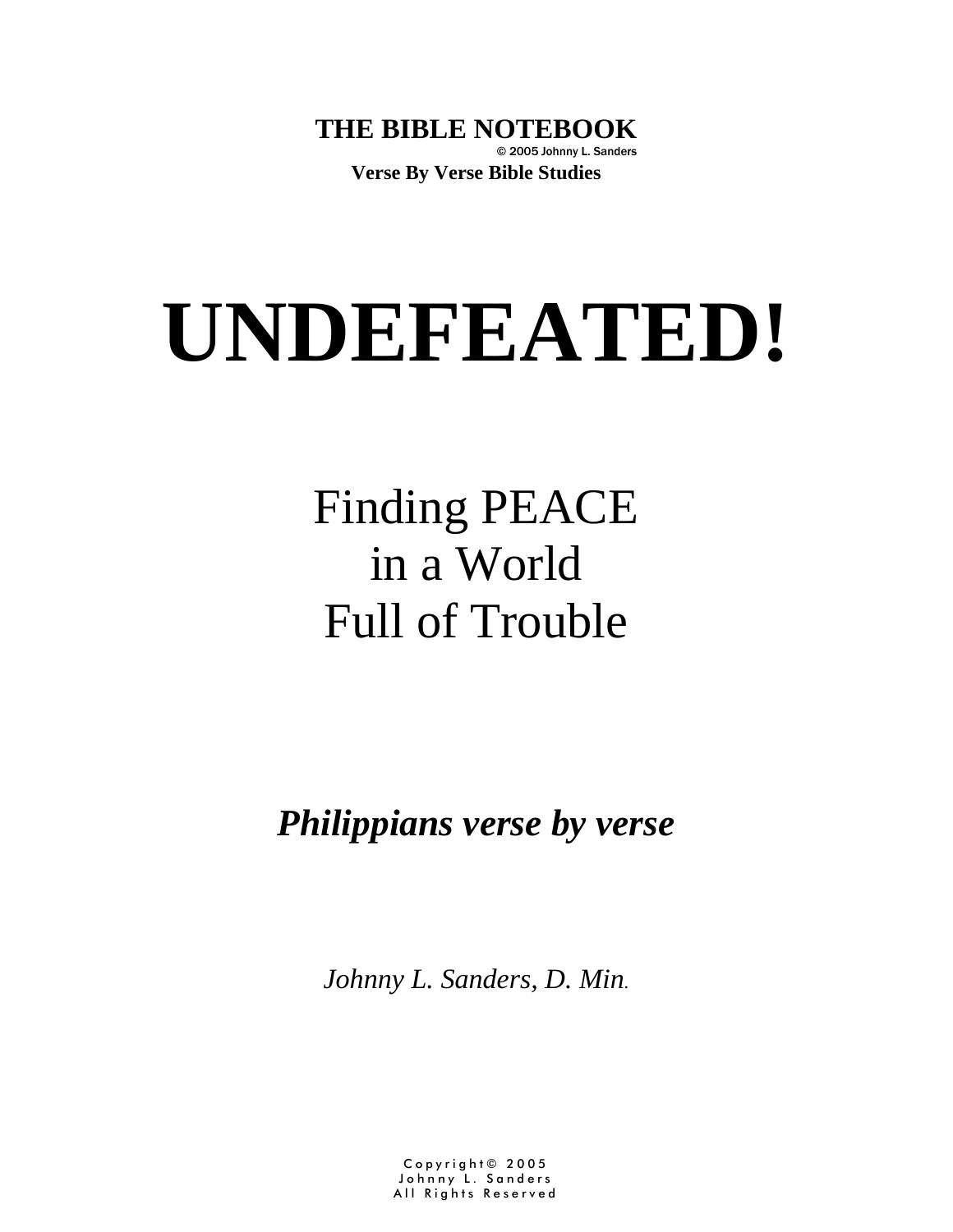Dedication

To the Memory

Of

# Joe. B. Sanders

*Man of* 

*Character, Conviction, Courage*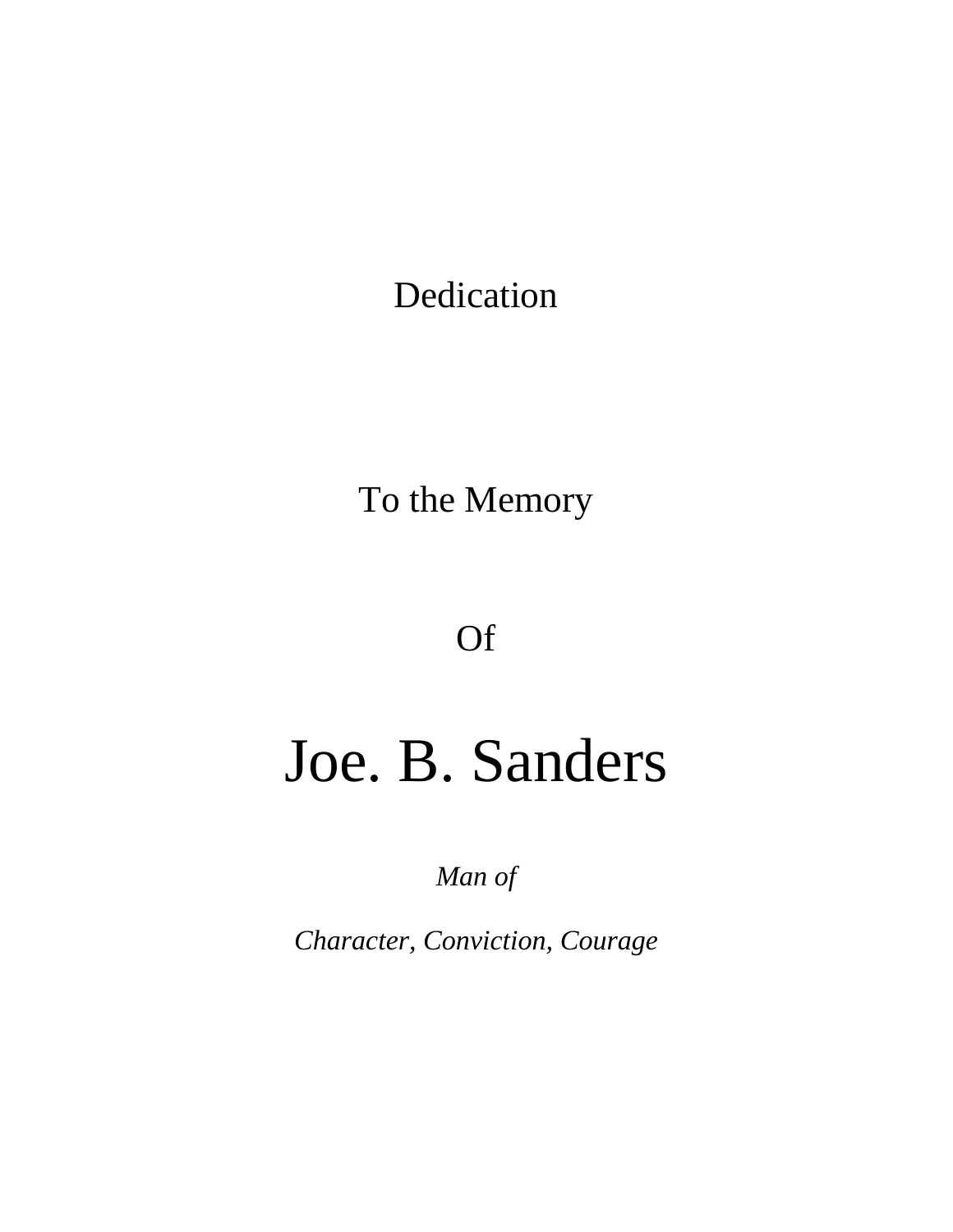#### FOREWORD

A few months after my graduation from New Orleans Baptist Theological Seminary it dawned on me that I could no longer look to Mississippi College or to the seminary for my discipline in the study of God's Word. For years I had either followed the curriculum or taken elective classes, but now I had to assume responsibility for what I would read, what I really studied, how I would study, and when I would study. Before long, a method of study began to develop around three commitments. (1) There was the commitment to study Scripture, (2) an awareness of the importance of preserving what I had gleaned from my study, and (3) the desire to share what I had gleaned with others. I began by choosing a book of the Bible and preparing a detailed outline with notes. Later, I began to expand some of these studies, and when I got my first computer and Bible software, I expanded them further and refined my format.

There was still another matter that motivated me to put this much time into this study and to follow this format. There are many, many good commentaries available to pastors and lay-persons far better commentaries than I could ever hope to write. Why should I produce another commentary when I could find far better critical commentaries on one side, and far better devotional commentaries on the other side?

Through prayer and study, I became convinced that there is a need for something, both for the lay-person and the busy pastor, which might help fill the gap between the critical commentary and the devotional commentary - something which would provide some critical commentary and some illustrations and practical applications. I decided to call it *The Bible Notebook*. *The Bible Notebook* is designed to be used with an open Bible.

It is my prayer that this study will help you to better understand the Epistle to the Philippians - and to apply it in your daily life. This is the Epistle of Joy and if you apply its message in your daily life your joy will surpass your comprehension. Let the Holy Spirit guide your study of Philippians; meditate upon its message and rejoice in the Lord as Paul did many years ago. "Rejoice in the Lord always; again I will say, rejoice!" (4:4).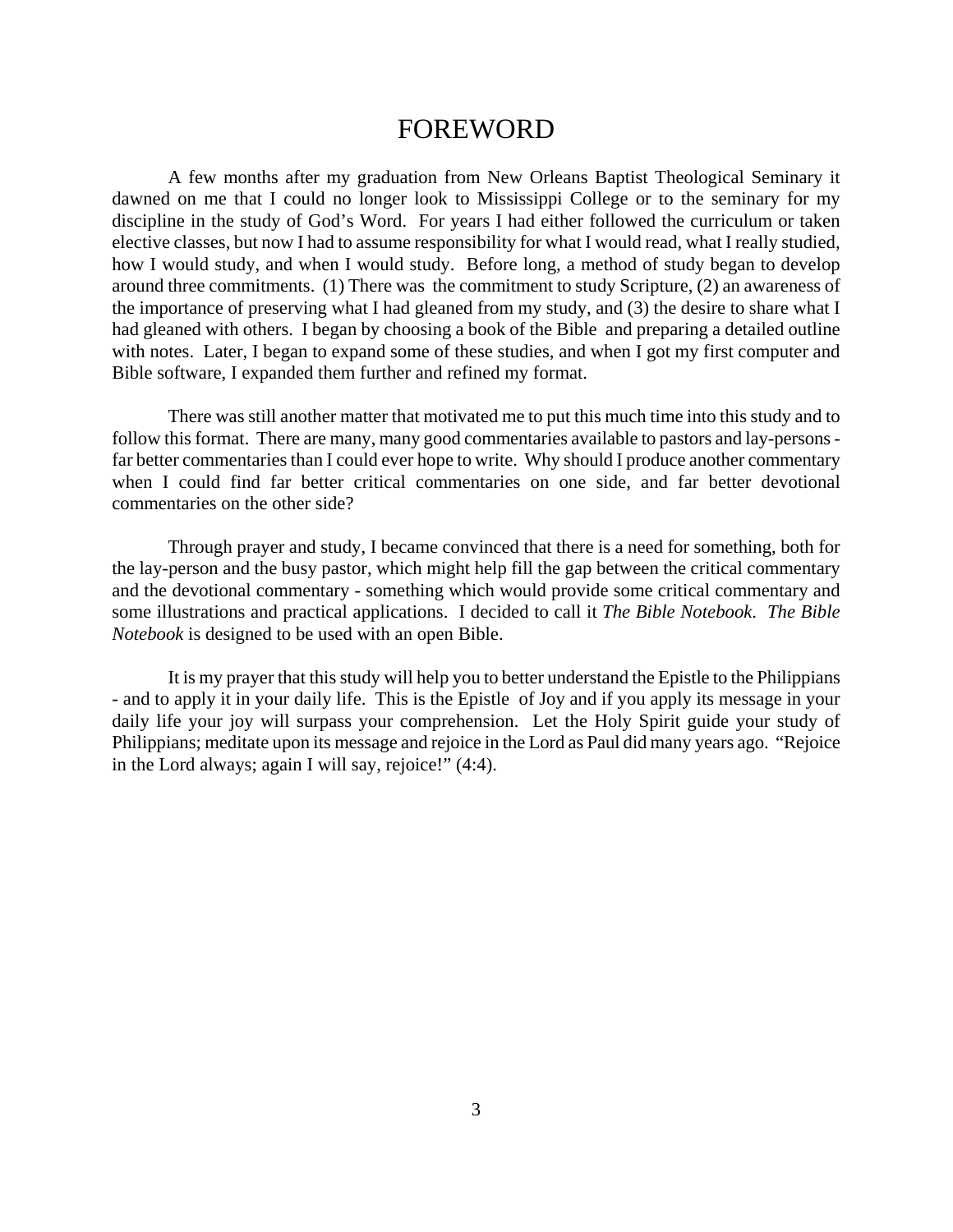## **PREFACE**

#### **UP CLOSE AND PERSONAL**

I have always loved Paul's little letter to the Philippian church. I had preached from Philippians many times and had taught the Epistle in various churches on many occasions before I had an opportunity to make an application of its message in a new and special way - up close and personal. In August 1996, I had a severe heart attack and spent two weeks in the cardiac care unit of the Glenwood Regional Medical Center, West Monroe, Louisiana. I was then transferred to the Saint Francis Medical Center, Monroe, Louisiana, for bypass surgery.

I have preached it, taught it, and believed it through faith. Now, I can add my personal testimony - it works! God promises a peace that defies my comprehension and because He said it I accepted it. He promises joy to those who, by grace through faith, receive Jesus Christ as Savior and Lord, and walk in fellowship with Him. I accepted that promise and often meditated upon the significance of the peace and joy that I knew were mine as a gift from my heavenly Father. Even during turbulent times, times of fatigue, stress, harassment, and persecution I knew I had that peace and joy and thanked God for being so gracious.

But this was a new experience for me. I was lying on the examining table in the emergency room when the doctor announced, "That last EKG just bought you a room in the unit. You have just had a heart attack, and it was a bad one." I prayerfully yielded myself to the Great Physician and then to the medical staff. From the moment I was awakened in ICU by a very courteous young cardiologist, Dr. Thomas Causey, I submitted myself to him and to the staff and trusted them to care for me. I was prepared to die, and faced the possibility of death without fear (I am still amazed at that!), but I had a lot to live for and wanted to return to my family and my church.

From the time I was admitted to the ICU until I was transferred to the sixth floor (a cardiac care floor), I was told that various people on the staff were commenting on my attitude. I was pleasantly and gratefully surprised by my attitude. Even though I am a strong-willed person who has often taken problems to the Lord and failed to leave them there, I found that I was without fear, anxiety, or depression. I cultivated a relationship with some who cared for me and shared my faith when I had an opportunity. I drew great strength and encouragement from my family, church, and friends. Let me stress this - I was overjoyed by the support of my family, my church, and gracious friends.

The Lord was supplying all my needs and as I look back on my experience I am still amazed at the peace and joy I experienced under the circumstances. Recently I was reflecting on all this when it came to me - this kind of peace does surpass the imagination, but at times the Lord pulls back the veil to reveal a little of the mystery. While you cannot reduce it to a formula, it is as simple as this:

1. You are saved by grace through faith.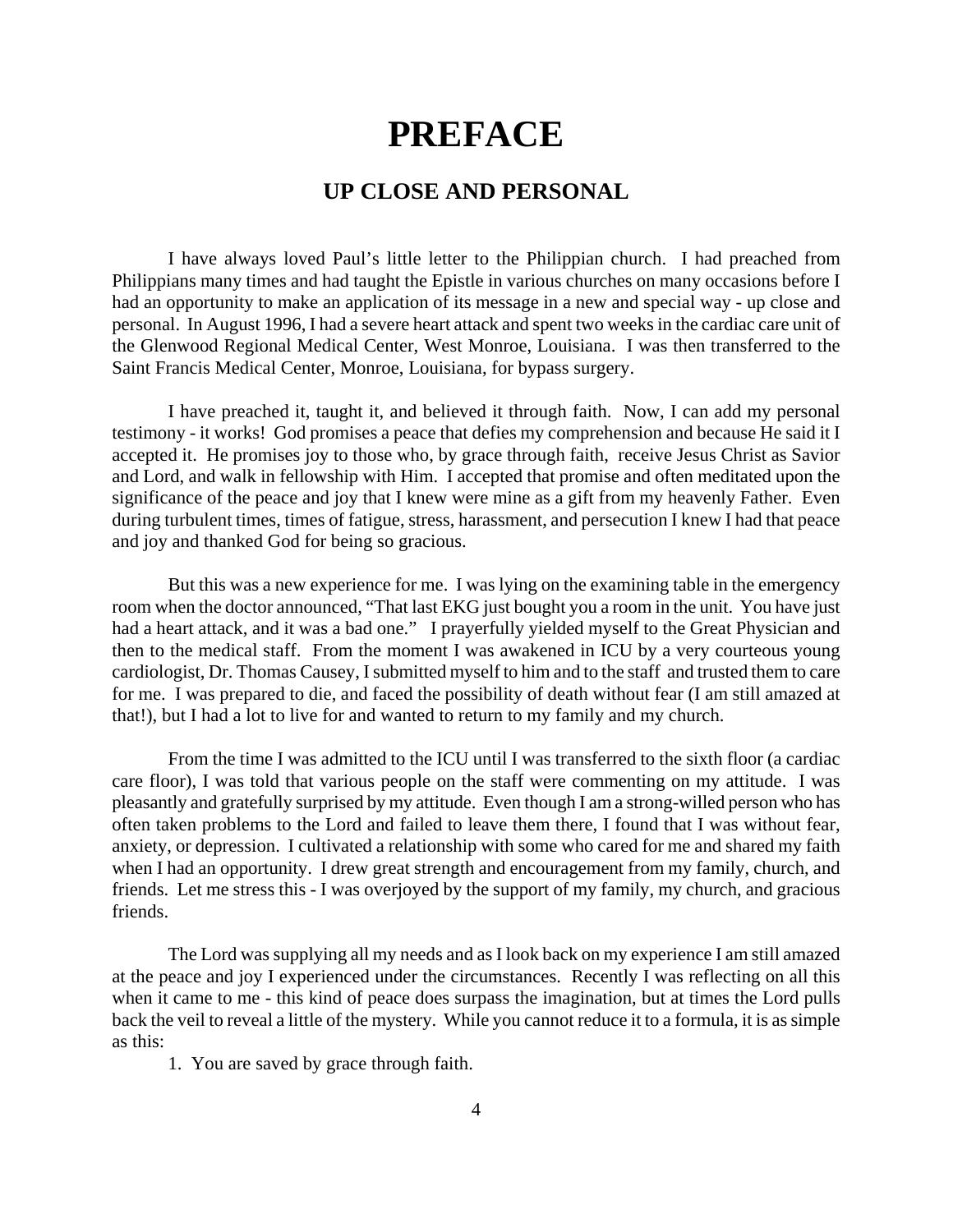2. God Gives you His Spirit to nurture and develop you.

3. "...the fruit of the Spirit is love, joy, peace, longsuffering, kindness, goodness, faithfulness, gentleness, self-control (Gal. 5:22-23a)."

- 4. Add your trials (heart attack, cancer, divorce, financial crisis, grief).
- 5. The fruit of the Spirit is manifested in and through your troubles.
- 6. You now have a fresh awareness of peace and joy that were yours all along.
- 7. You praise God for all He is doing, and then discover that He is blessing you with more peace and greater joy.

To summarize (assuming a right relationship with God): GRACE + TRIALS = JOY! Not defeat, not frustration, not anger, but genuine, abiding joy.

You can anticipate trials in life. They are coming. The Fall of man guarantees that. In Christ you may anticipate not only trials, but victory over those trials by the grace of God. When trouble comes, the Christian who is under the control of the Holy Spirit can face those troubles with assurance that God will see him through them in such a way that he will rejoice in what God has done in his life. Joni Erikson Tada is living proof of that. Your trouble is God's opportunity. Grace  $+$  trouble  $=$  joy! Everything that happens is not good, but God will work it out for the highest good for those who love Him. Paul wrote to the Romans, "And we know that all things work together for good to those who love God, to those who are the called according to His purpose" (Rom. 8:28, NKJV).

As you study the Book of Philippians, I pray that God's peace will be manifested in your life and that joy will abound. And when the time of testing comes - and come it will - you will face it with complete faith that the Lord will provide all your needs, and that when the troubles and trials of this world come, the results will be deeper faith, increased peace, and joy unsurpassed.

# **THE BIBLE NOTEBOOK**

*The Bible Notebook* is as much a product of church Bible conferences and Seminary Extension classes as the pastor's study and pulpit. The format is a little different from most commentaries in that it is a verse by verse study, with comments on key words and phrases. In the average commentary, the Bible student turns to the passage he, or she, is studying and after reading the Scripture, proceeds to read the commentary, sometimes a few paragraphs, but at times pages of comments. He is reading the material because he is looking for help with a particular verse. But, since most writers do not identify each verse in the commentary, he is not sure when, or if, he will find help with the verse with which he needs help. I have read pages of commentary looking for help with a specific verse without being able to identify that verse, only to reread it and discover that the writer skipped my verse. Or, possibly when I located the verse there was a note telling me to go back to a previous book, chapter, or verse and read there the commentary on the subject.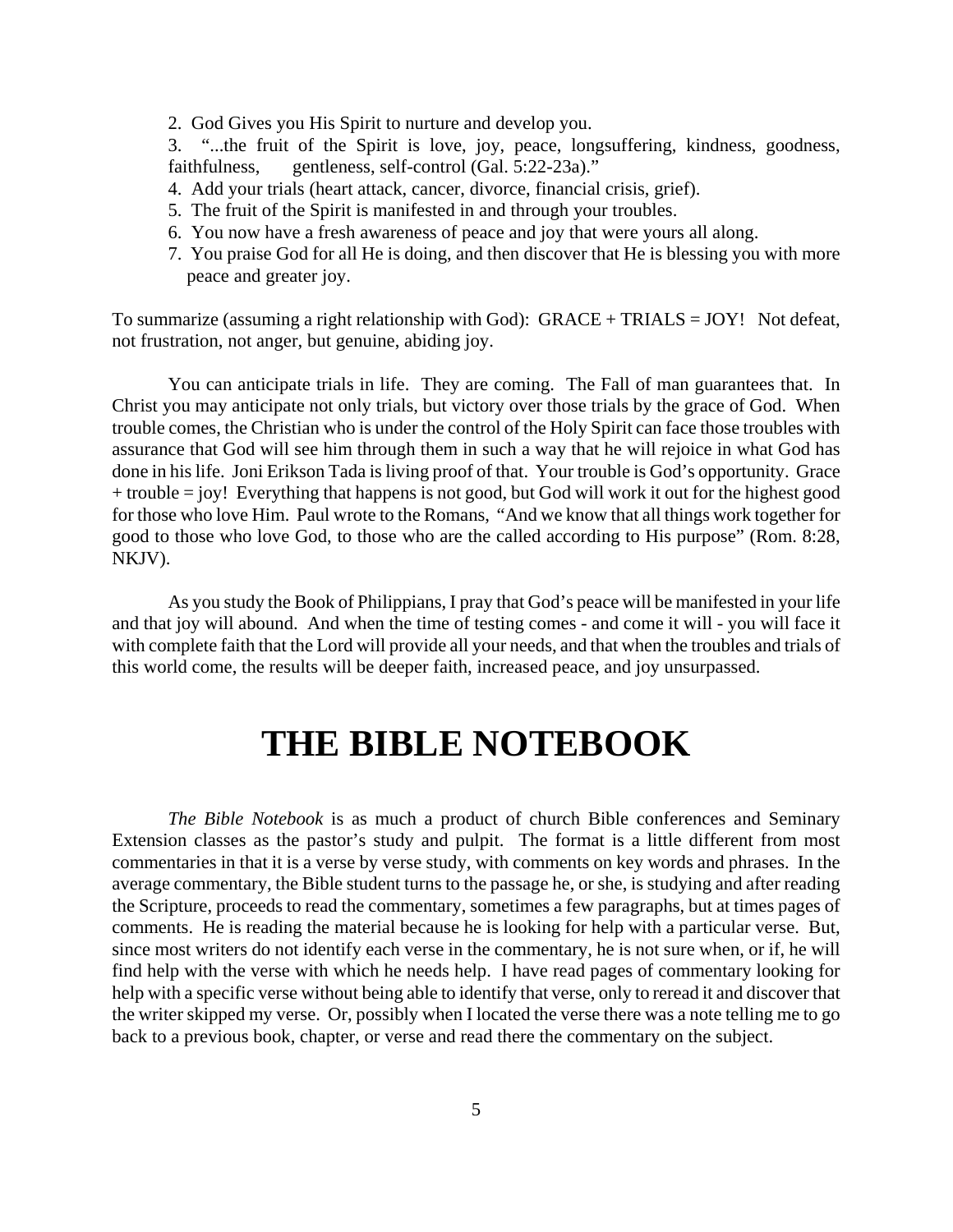The late Dr. Luther Hall, Director of Missions for the Northeast Louisiana Baptist Association and the Morehouse Baptist Association, began recommending me to pastors who were looking for someone to teach various books of the Bibles when I was about twenty-eight or twentynine years of age. For more than thirty years I have preached through many books of the Bible, taught them to my people, and for most of that time averaged teaching various books four to six times a year in other churches and in Seminary Extension classes. *The Bible Notebook* was developed from my study in preparation for those studies. The method used in *The Bible Notebook* assures you that you will find something on the verse which interests you enough to motivate you to look it up in the first place. Then, if the commentary is too limited or inadequate, you may turn to a more formal commentary for the help you need. This format is followed from beginning to end, even though it may lead to a certain amount of repetition. This avoids the problem encountered in various study Bibles, in which you are frequently asked to "see notes" on a verse in a previous chapter.

The 1995 Edition of the New American Standard Version (NAS) will be used throughout this study, unless otherwise noted. Abbreviations will be used to designate various translations: King James Version (KJV), New King James Version (NKJV), New International Version (NIV) and New Revised Standard Version (NRSV).

# **BACKGROUND**

Background material for studies in Philippians is found in the diary ("we") sections of the Book of Acts, beginning in Acts 16. There we see four missionaries entering the pagan city of Philippi. Little could anyone who saw them enter the city that day have realized the impact they would have on that city and the world.

Philippi was named for (and by) Philip of Macedon, father of Alexander the Great. Philip had developed a great military machine and united the various peoples of that part of the world. He secured his son's commitment to Greek culture by enlisting Aristotle to teach him. By spreading that Greek culture Alexander had determined to a great extent the environment of the early church.

In 356 B. C. Philip changed the name of a new settlement to Philippi. In 41 B. C. a famous battle was fought outside the city (on the plains of Philippi). That battle had determined to some extent the direction of the Roman Empire and the context in which the events of the New Testament transpired. The battle was between Antony and Octavian on one side, and Brutus and Cassius (conspirators against Caesar) on the other.

Philippi was a Roman colony, but it was not a great city like Rome, Athens, or Ephesus. It was, however, a cosmopolitan city. Lying across the great Ignatian Way which linked the eastern and the western parts of the empire, Philippi was very important to Rome. Soldiers, merchants, and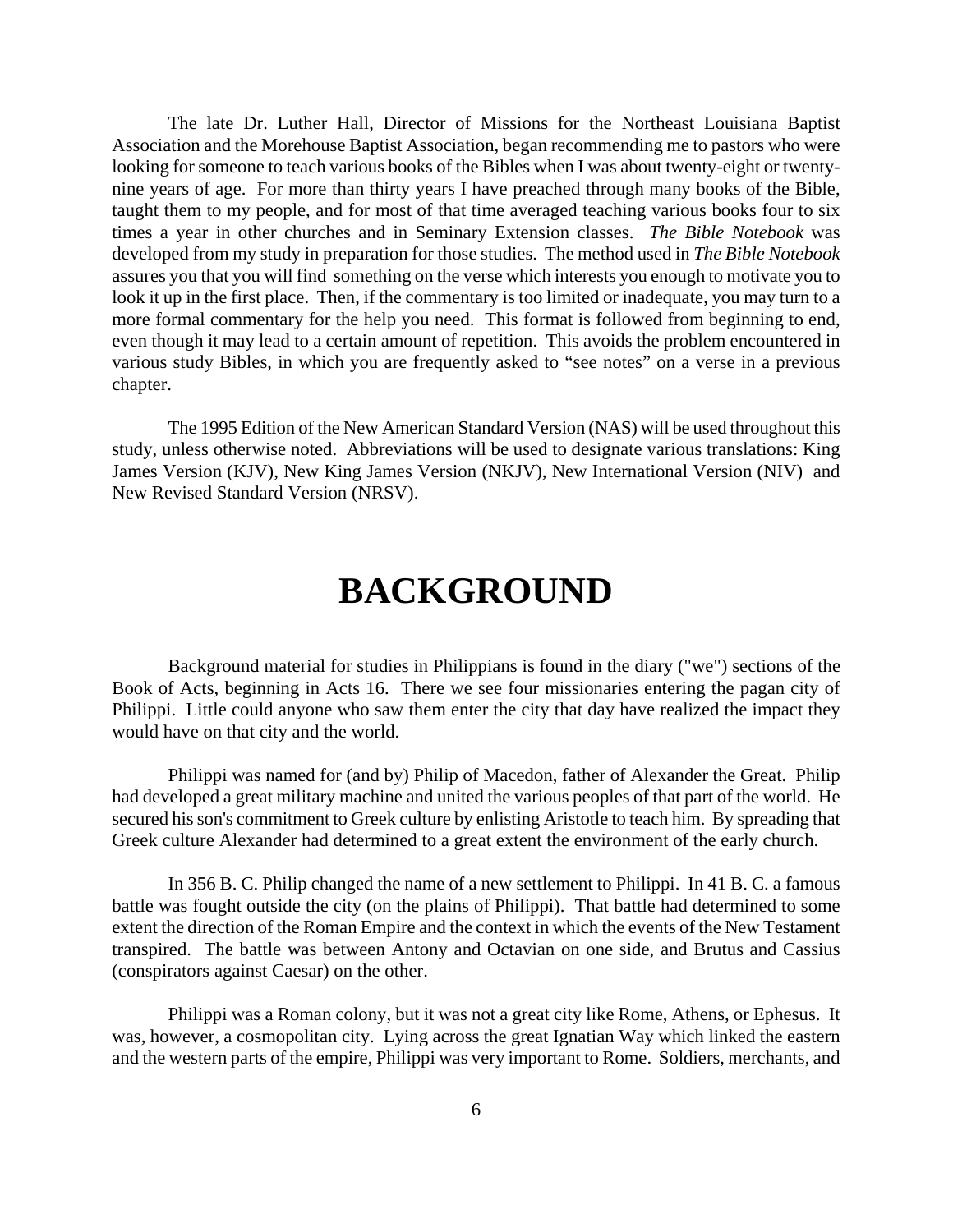other travelers passed through the city regularly.

Philippi was a pagan city, with the people worshiping many and various gods. Emperor worship was also very strong. But there was no synagogue there, probably because the Jewish population was very small. This meant that there was no Old Testament background which the missionaries might use to introduce the Gospel of Jesus Christ.

This was the world into which the four missionaries, Paul, Silas, Timothy and Luke, entered. The important thing for this study, however, is not to know about the city of Philippi, but to know about Paul and his message. It is significant that Paul visited Philippi on his Second Missionary Journey (Acts 15:36ff). The purpose of the second missionary trip was to strengthen the churches started on the first journey, and to establish new churches. Paul's purpose in evangelism was not to win and abandon, but to win and develop, to see new converts grow into Christian maturity. He would never forget these new believers, nor they him.

Paul and Silas had begun this missionary journey from Antioch of Syria, Silas having replaced Barnabas who accompanied Paul on the first great missionary trip. When Paul and Barnabas could not agree on John Mark, who had left them on the first missionary venture, they decided to go their separate ways. Paul and Silas visited churches established on the first journey to encourage and assist them. They were joined by Timothy at Lystra and by Luke at Troas. The missionaries were forbidden by the Holy Spirit to go into Asia (modern Turkey). Paul received a vision from the Lord while at Troas of a man from Macedonia asking him to come over and help.

Philippi represents a new step in the spread of the Gospel. Moving into Europe, emotional barriers were often more challenging than geographical barriers. Christianity clashed with the paganism of the Gentiles; the Judeo-Christian culture clashed with Roman culture. There was no synagogue in Philippi, possibly because officials were determined to keep the city as purely Roman in dress, culture, and politics as possible. Another possibility is that there may not have been enough Jewish men (heads of families) in Philippi to support a synagogue.

It did not take long for the first controversy to occur after Paul and the others began to witness to the people of the city. Luke records the encounter in Acts 16:16-19. We soon find Paul and Silas in jail and the jailer asking, "Sirs, what must I do to be saved?" (Acts 16:30). They did not say, "You don't know enough to be saved," or, "You don't have a proper background." They answered, "Believe on the Lord Jesus Christ, and thou shalt be saved, and thy house" (Acts 16:31). If Paul could say that to the jailer in Philippi, we can say that to anyone in the world today. We might add that this is the only way any person is ever saved. Beginning with the conversion of the jailer and those of his household, and the conversion of Lydia and those of her household, a great church was established in Philippi (see Acts 16:14ff).

Paul visited Philippi at least two more times. First, at the conclusion of his work in Ephesus, he went to Philippi after Titus failed to arrive from Corinth when he was expected. The purpose for this trip was to Philippi and Corinth was to collect an offering for the poor saints in Jerusalem. While he was in Philippi Titus arrived, having traveled overland from Achaia, to give him a good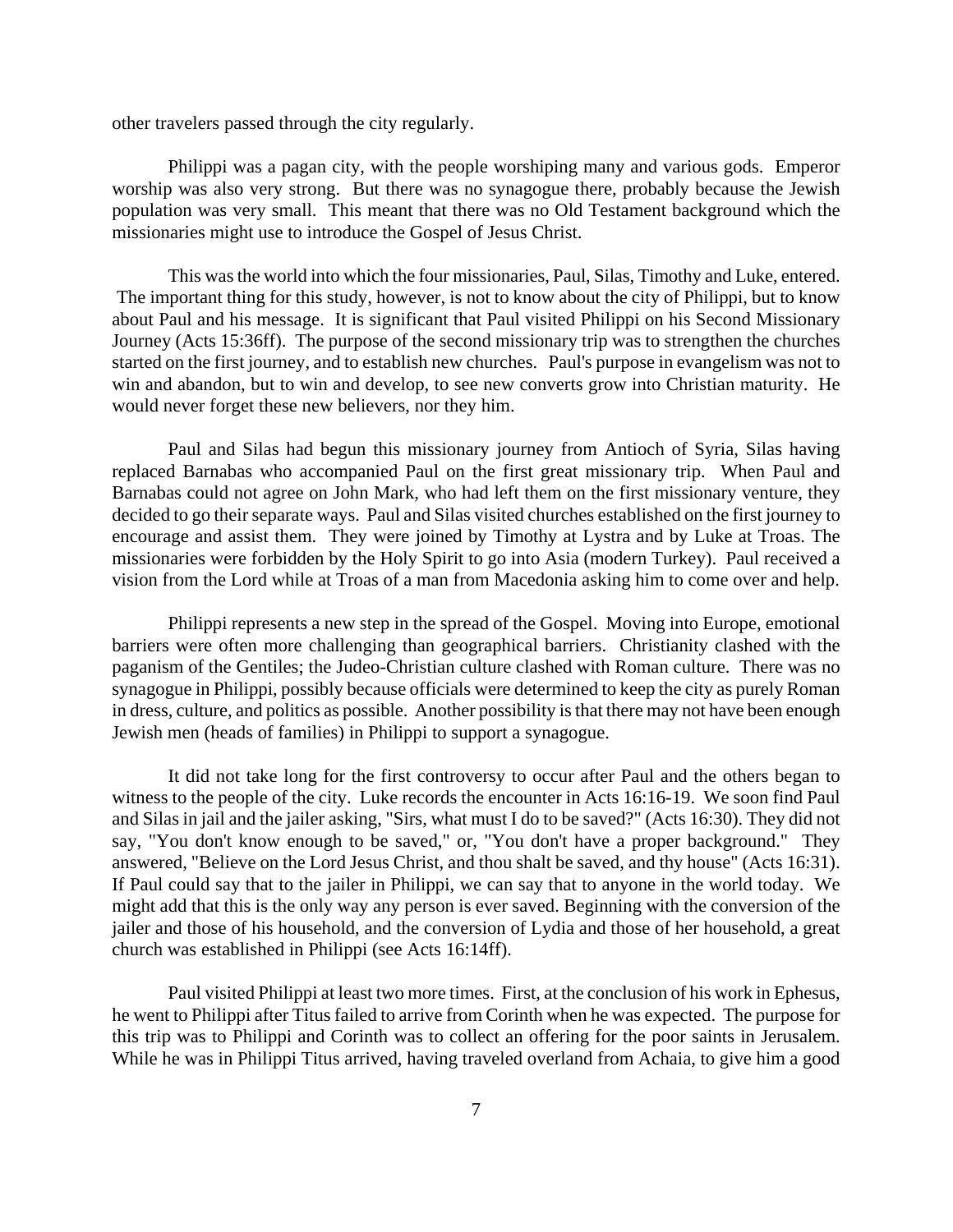report on his ministry in Corinth. Following this report, Paul wrote his second inspired epistle to the church at Corinth. In the Corinthian epistles he mentions two (extra-biblical) letters he wrote to the church.

Many texts on stewardship come from remarks Paul made about the Christians in Macedonia (2 Cor. 8 and 9). These saints were extremely poor but they begged Paul for the privilege of taking part in the offering. If our churches had that attitude today, we too would be turning the world upside down for Christ (their enemies in Thessalonica complained, "These who have turned the world upside down have come here too" (Acts 17:6b).

The next visit to Philippi is recorded in Acts 20:4-6. After going to Corinth to collect the offering from the concerned believers in Achaia (Greece) for the suffering saints in Jerusalem, he visited the church at Philippi again on the way to Jerusalem, where he was arrested in Jerusalem and taken, after two years in prison in Caesarea, to Rome.

### **OCCASION AND PURPOSE**

Christians in Philippi heard that Paul was a prisoner in Rome and sent an offering by Epaphroditus, who would remain with Paul to assist him. While there, Epaphroditus had become seriously ill. The Philippian church heard about this and the members were concerned for his welfare. Paul learned of their concern and sent Epaphroditus, now recovered, back to report on his condition and to deliver this epistle to them. Also, Paul wanted:

- (1) to thank the Philippians for their generosity.
- (2) to urge them to stand firm in face of intense persecution.
- (3) to stress unity (a major theme of the letter).
- (4) to deal with two great problems: Jewish legalism and pagan hedonism.

### **FORM: A LETTER**

The first century Greek letter differed from the modern personal letter in a number of ways. Since Philippians is a personal letter, it is important for us to understand the parts of a proper letter in Paul's day.

 1. Paul began with the name of the writer. This was an important part of a letter (and practical since it was written on a scroll).

- 2. Next, there is the name of the recipient(s).
- 3. A greeting follows (see James 1:1).
- 4. Then there is a prayer.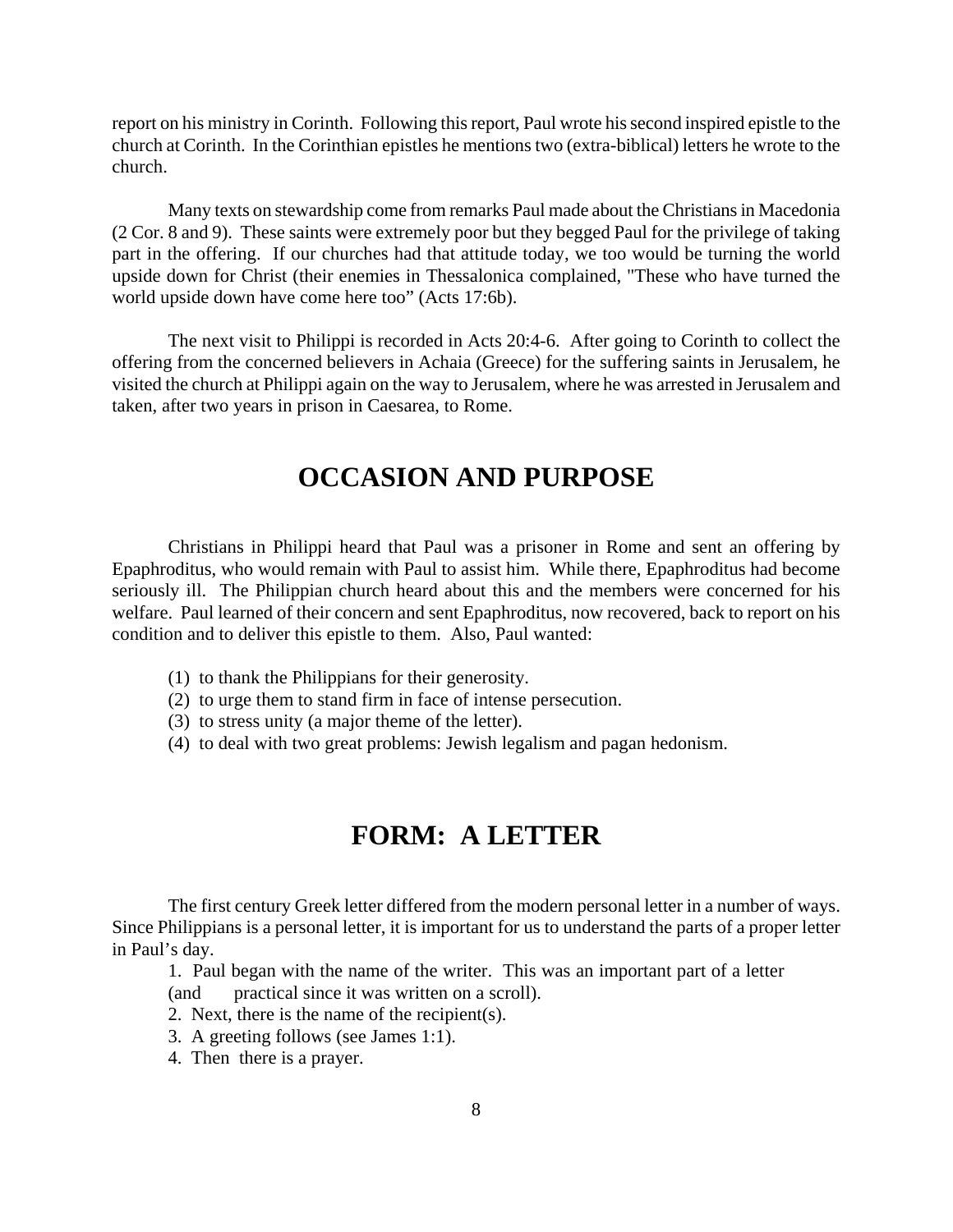5. Next comes the body of the letter.

There is a basic difference between Paul's letters and the normal letter of his day. He followed the conventions, but he was creative rather than imitative. He does not just say, "Paul." He makes some significant statements about himself. He does not just name the recipients, but he says something about them. When it comes to the greeting, Paul does something very interesting. When he came to the prayer part, he does not just tell them he is praying for them; he includes a fervent prayer. We should never skip the salutation to any of Paul's letters.

Paul literally invented the Christian epistle. He built upon the Hellenistic letter, but there is another factor. The Pauline epistles are not private epistles, but they were circular letters. The epistle would be read in the church and then forwarded to another church after it had been carefully copied. The copy would be preserved and read over and over before the congregation. The style took this into consideration. Other Christian letters followed this style, but Paul was the first to employ it.

#### **INTRODUCTION TO THE EPISTLE**

Paul was in prison in Rome when he wrote Philippians. The epistle is a beautiful expression of gratitude for the love and the gifts of the Philippian saints. He was a prisoner, possibly facing death, but there is a note of joy running through everything Paul says as he writes the Philippians about the difficulties and triumphs in Rome and the hope he has to be released and to see them again.

The great missionary apostle rises to full stature in the great Christological passages in chapters two and three. If you love Jesus Christ, you will love the Epistle to the Philippians. In addition, these chapters prepared the church for the controversy with the Gnostics over the Person of Christ (see Colossians and Ephesians for further study). They also help equip the modern believer for spiritual warfare in the battle against the so-called Christian cults - cults which claim to be Christian but deny or distort, either the deity or the humanity of Jesus Christ.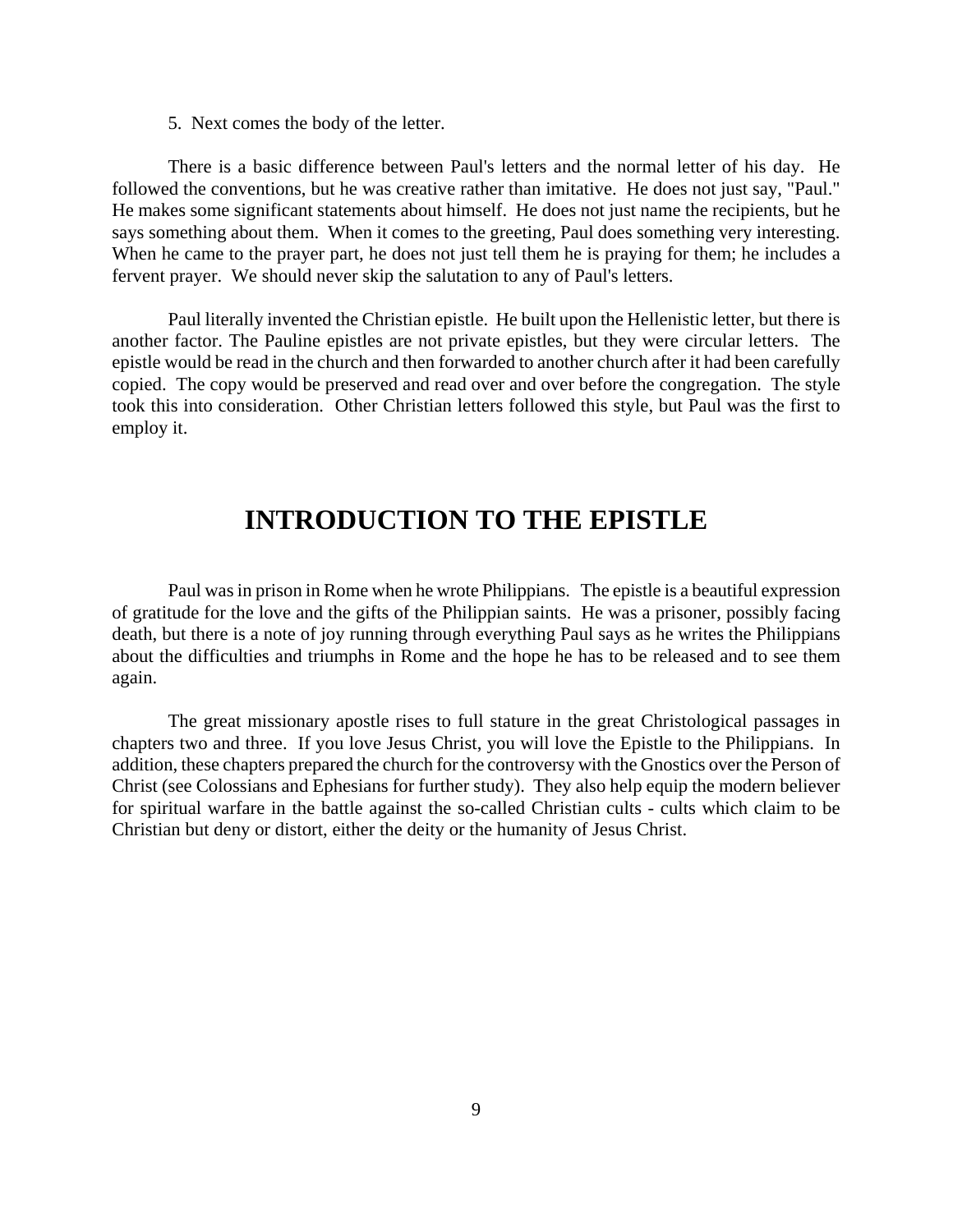# **CHAPTER ONE**

**1:1 - PAUL**. This is Saul of Tarsus; Paul is his Roman name. He does not mention his apostleship (also omitted in First and Second Thessalonians and Philemon). The Greek letter of that day began with the name of the author. Paul follows the usual letter writing style but adds (under the inspiration of the Holy Spirit) a special Christian flair. Paul was well known by the initial recipients of this little epistle, but the modern reader will profit from a brief review of some facts about this most phenomenal individual.

Paul, who was, without question, the most outstanding missionary and writer of the early church, was also one of the true spiritual giants of the early church. No less than thirteen Epistles in the New Testament bear his name and a major portion of the Book of Acts chronicles his conversion, call, missionary journeys, and trials. This in no way minimizes the great roles played by Peter, John, and others, but it does underscore the importance of the life, preaching, teaching, and writing of this great saint.

Saul was his Jewish name, but since he was born in a Roman city to Roman citizens, he was given the Roman name Paul (Paulos) at birth. " Normally, a citizen would have three names similar to our first, middle, and last names. The New Testament records only the name Paul which would have been the middle or last name, since the first name was usually indicated only by the initial."

Tarsus, a Roman city with Roman officials, was the place of Paul's birth (Acts 22:3). He was a Roman citizen who grew up in a Jewish home, which meant that he was well trained in the Jewish Scriptures and tradition (Acts 26:4-8; Phil. 3:5-6). This training would have begun in the home where he was taught the Scripture and where he observed the Jewish holy days.

> At an early age he entered the synagogue day school. Here he learned to read and write by copying select passages of Scripture. He learned the ancient Hebrew language from Old Testament texts. At home his parents probably spoke the current dialect--Aramaic. As Paul related to the larger community, he learned the Greek language. Every Jewish boy also learned a trade. Paul learned the art of tent making which he later used as a means of sustenance  $(Acts 18:3)$ .<sup>ii</sup>

In time, Paul went to Jerusalem to study under the famous rabbi, Gamaliel, the greatest teacher of his day (Acts 22:3). He may have been anywhere from 13 to 18 years of age when he went to Jerusalem. There is much we do not know about his life during that time, but what we do know is that Paul surpassed his peers in zeal for Jewish traditions (teachings, Law, Prophecy). See Galatians 1:14. We also know that he was a Pharisee (Phil. 3:5). This zeal moved him to the forefront in the persecution of those Jews who accepted Jesus of Nazareth as the Messiah. As a matter of fact, Paul is introduced to us in the Book of Acts as consenting to the stoning of Stephen. Stephen delivered a powerful message that day which seemed to agitate young Saul of Tarsus and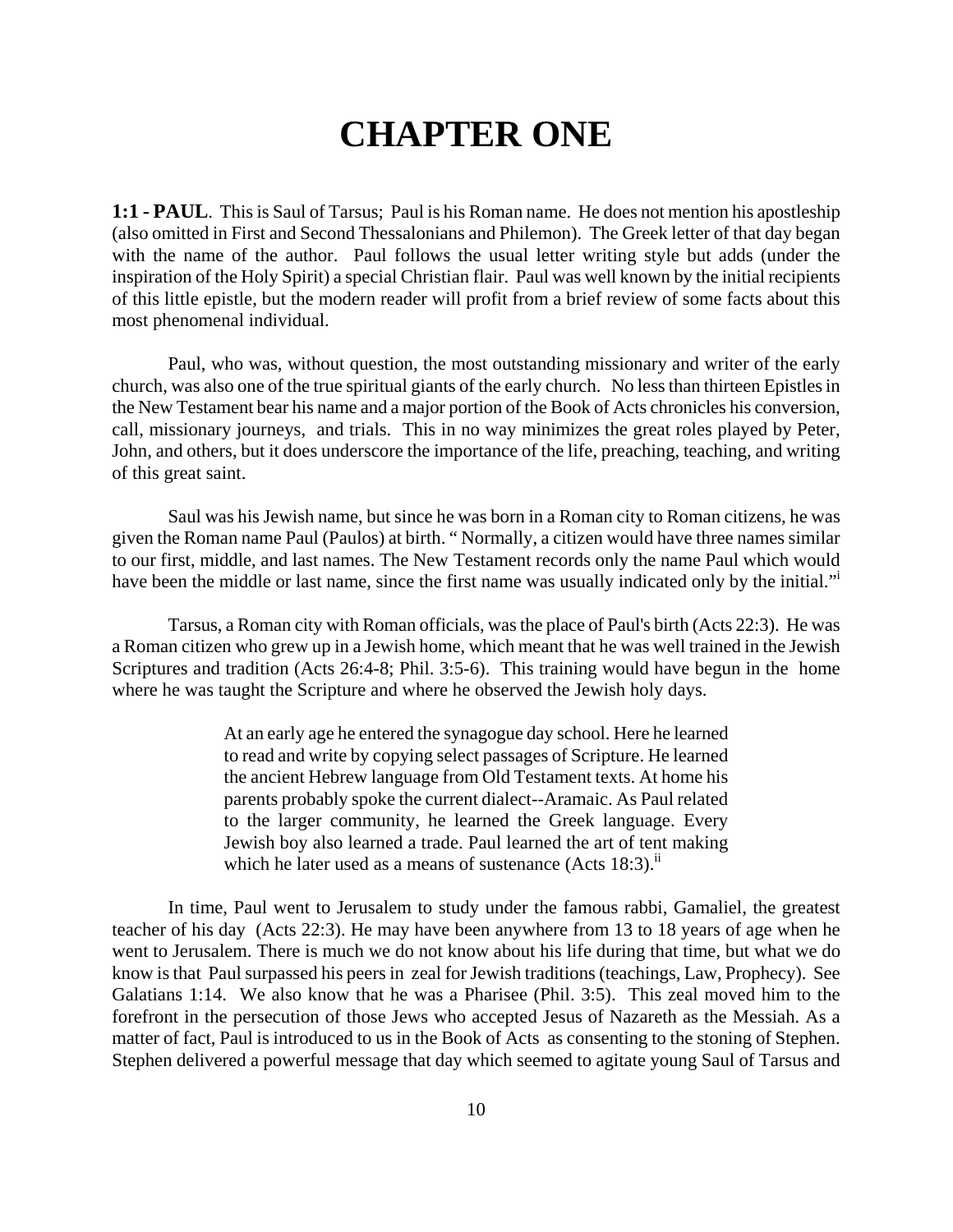motivate him to become a leader in the persecution of believers (Acts 8:1-3, 9:1-2; 26:9-11; Phil. 3:6; Gal. 1:13).

The account of Paul's conversion on the Road to Damascus (A.D. 35 or 36) is given in Acts 9:3-19; 22:6-21; 26:13-23. He was on the way to Damascus to arrest Jewish people who had accepted Jesus as the Messiah.

> This was legally possible since city governments were known to permit the Jewish sector of the city a reasonable degree of self-government. The journey would take at least a week using donkeys or mules to ride and carry provisions...

> As Paul neared Damascus, a startling light forced him to the ground. The voice asked: "Why persecutest thou me," and identified the speaker as Jesus--the very one whom Stephen had seen at the right hand of God when Paul witnessed Stephen's stoning. Paul was struck blind and was led into the city. Ananias met Paul and told him that he had been chosen by God as a messenger for the Gentiles (9:17). After Paul received his sight, like other believers before him, he was baptized.<sup>iii</sup>

Not only was Paul converted on the road to Damascus, he was also called to carry the Gospel to be a missionary to the Gentile world (9:15; 22:21). Both his salvation and call are mentioned in his letters.

> He wrote that Jesus had appeared to him (1 Cor. 15:8-10; 9:1); the gospel Paul preached had come by revelation (Gal. 1:12); he had been called by God (Gal. 1:1; Eph. 3:2-12). His conversion brought a complete change in the inner controlling power of his life. It was like dying and receiving a new life (Gal. 2:20) or being created anew (2 Cor. 5:17-20). This experience of radical change and call to the Gentiles provided the motivation to travel throughout the Roman world.<sup>iv</sup>

The Apostle Paul was led by the Holy Spirit to make three great missionary journeys into various countries which were a part of the vast Roman Empire in order to take the Gospel to the Gentiles. He followed the major Roman roads to the major population centers. He began his witness in each new place by going to the local Jewish synagogue, if there was one (there obviously was not one in Philippi), and when he was turned away by the Jews he turned to the Gentiles. The Roman Empire had prepared the greatest highways in the history of the world, but Satan filled Paul's road with every kind of stumbling block one can imagine. The results were almost as amazing as the Gospel he preached.

Following the third missionary journey, Paul was imprisoned for two years in Caesarea and eventually transferred to Rome (A.D. 60-62) as a prisoner of the emperor. From here he wrote this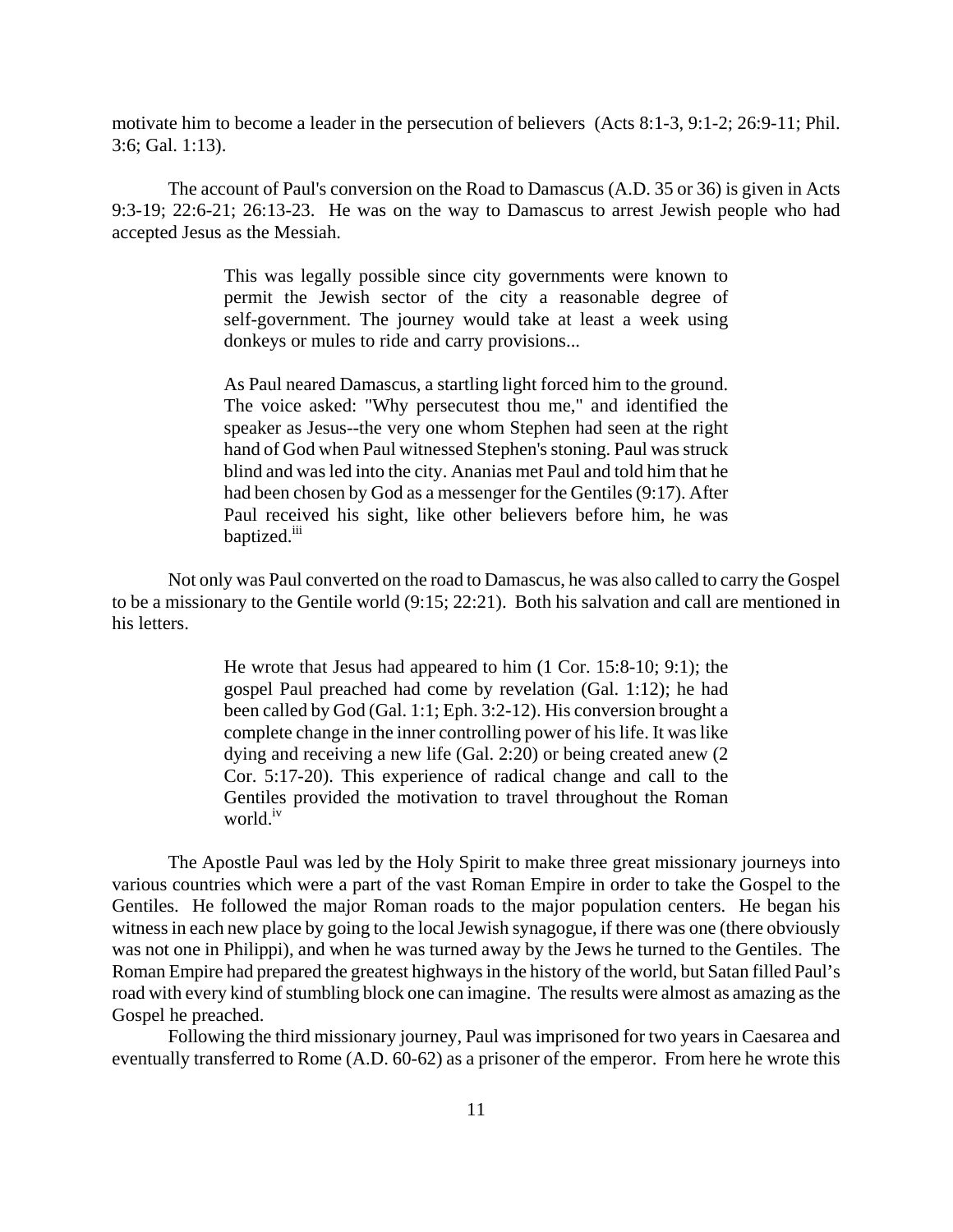Philippian epistle. It is believed by many that Paul was released from prison before Nero's persecution of A. D. 64, whereupon he traveled to Spain, fulfilling the call about which he wrote to the church at Rome (Romans 15:24-28). According to this tradition, after some period of time he returned to Rome where he was arrested later and beheaded in A.D. 68.

**TIMOTHY**. Timothy is mentioned, not because he was involved in the writing of the epistle, but because (1) he was with Paul in Rome and (2) he had been with Paul at Philippi. He was with Paul when the Philippian church was founded. Paul hoped to send Timothy to Philippi again, and Timothy was ready to go. Timothy was a major player in the ministry of Paul, a vital part of the last two missionary journeys of Paul, and a trusted friend during his prison ministry. Since he was so important to Paul and his ministry to the church at Philippi, it will help to review some of the things the Bible reveals about one of the major characters in the New Testament.

The name Timothy means "honoring God." When he was a child in Lystra, his mother Eunice and his grandmother Lois taught him the Scriptures (2 Tim. 1:5; 3:15). Timothy was converted on Paul's first missionary journey (Acts 14:6-23), and it would seem that Paul was instrumental in introducing him Christ, since he referred to him as his child in the faith (1 Cor. 4:17; 1 Tim. 1:2; 2 Tim. 1:2). When Paul and Silas visited Lystra on his second missionary journey, Timothy was a disciple and had the respect of fellow believers (Acts 16:1-2). Paul invited young Timothy to become a part of the missionary team. But while Timothy's mother was Jewish, his father was a Greek, and Timothy had not been circumcised. Since this would be a major obstacle in their efforts to reach Jews, Paul had Timothy circumcised (Acts 16:3).

> Timothy not only accompanied Paul but also was sent on many crucial missions by Paul (Acts 17:14-15; 18:5; 19:22; 20:4; Rom. 16:21; 1 Cor. 16:10; 2 Cor. 1:19; 1 Thess. 3:2,6). For example, when Paul was unable to go to Corinth, he sent Timothy to represent Paul and his teachings (1 Cor. 4:17). Later when Paul was in prison, he sent Timothy to Philippi (Phil. 2:19). Paul felt that no one had any more compassion and commitment than Timothy (Phil.  $2:20-22$ ).

We understand why Paul considered Timothy his son in the ministry when we review their relationship. He was so closely associated with the great missionary to the Gentiles that in six of Paul's letters Timothy's name would be listed with his as the author (2 Cor. 1:1; Phil. 1:1; Col. 1:1; 1 Thess. 1:1; 2 Thess. 1:1; Philemon 1).

> In addition, Paul wrote two letters to Timothy (1 Tim. 1:2; 2 Tim. 1:2). As Paul's ministry neared the end, he challenged Timothy to remain true to his calling (1 Tim. 1:18). As Paul faced death, he asked Timothy to come to be with him (2 Tim. 4:9). At some point in his life, Timothy was imprisoned; but he was released (Heb. 13:23). See Paul; 1 Timothy; 2 Timothy. $\frac{vi}{i}$

**BONDSERVANTS.** Paul does not use the word "apostles" here, possibly because Timothy was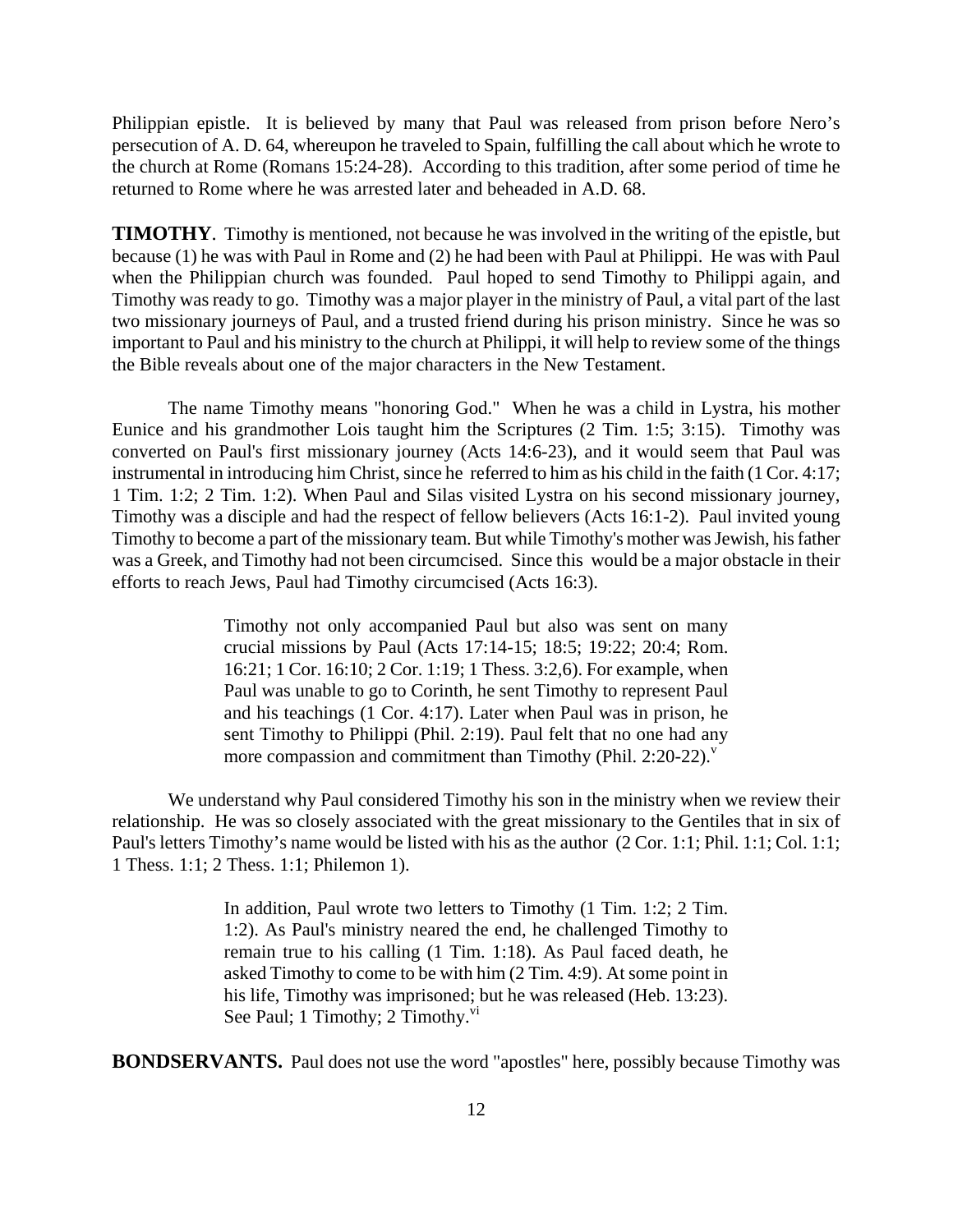not an apostle. Paul was an apostle and usually identified himself as one. He was appointed by Jesus Himself. His credentials were of the highest order. But his apostleship was never in question in Philippi, as it was in other places (the Galatian churches) where he was under constant attack by the Judaizers. Also, Paul may have been too sensitive to draw a distinction between himself and his young son in the ministry. So, he simply writes, "Paul and Timothy, bondservants of Jesus Christ," rather than making a distinction, such as, "Paul, an apostle, and Timothy, a bondservant." The apostle may well have used the term "slave" to show how he saw himself in relationship to the risen Lord. Far from being arrogant and egotistical as some have claimed, he is genuinely humble in the presence of His Lord. In 1 Corinthians 15, Paul identified himself as one untimely born.

**TO ALL THE SAINTS**. "Saints" (*hagios*) is not used of professing Christians who had reached perfection, nor one who had experienced some supernatural blessing. The term is not reserved for one who has been canonized by one church or another. A saint was a believer - a child of God. "All" believers were - and are - saints in the New Testament sense of the word. There were strong saints, weak saints, and average saints in the church, then as now. The word means holy, set apart, different from other things (people in this case). A saint is a Christian, and a Christian is a saint in New Testament terminology.

**IN CHRIST JESUS**. He is the center of all relationships for Paul, and should be for us today. Those who are "in Christ Jesus" are saints. "In Christ Jesus" - a favorite expression in the Pauline epistles - occurs 48 times; "in Christ," 34 times; and "in the Lord," 50 times. In using this term, Paul also shows us that the saints have a dual citizenship. Those saints were "in Philippi," and "in Christ Jesus." They had two addresses.

**BISHOPS**. The bishop here is singled out from "all the saints" (See Acts 20:l7, 28). The word is from *episcopos*, meaning to look upon, or after, to inspect, an overseer or superintendent. In the second century *episcopos* came to mean bishops and denoted one superior to elders, but this was not so in the New Testament. In the New Testament there are two church officers mentioned, bishops or elders and deacons. The plural was used because while there might be only one church in a city, there might be several elders or bishops. In Titus 1:5, 7, the terms "elders" and "bishops" are used interchangeably. Ryrie notes that:

> The elder, the principal official in a local church, was called by the Holy Spirit (Acts 20:28), recognized by other elders (4:14), and qualified according to the standards listed in this passage. His duties included ruling (5:17), pastoring or shepherding the flock (Acts 20:28; 1 Peter 5:2), guarding the truth (Titus 1:9), and general oversight of the work, including finances (Acts  $11:30$ ).<sup>vii</sup>

**DEACONS**. The origin of the office is probably seen in Acts 6:l-6. From "*diakonos*" meaning servant. In the beginning, deacons assisted the elders, and their qualifications were practically the same. The term is applied to preachers in 1 Corinthians 3:5; 2 Corinthians 3:6. Church offices intended by the words translated bishops and deacons are not clearly identified. Some prefer "church leaders" and "helpers." The offices will become more clearly defined in the generations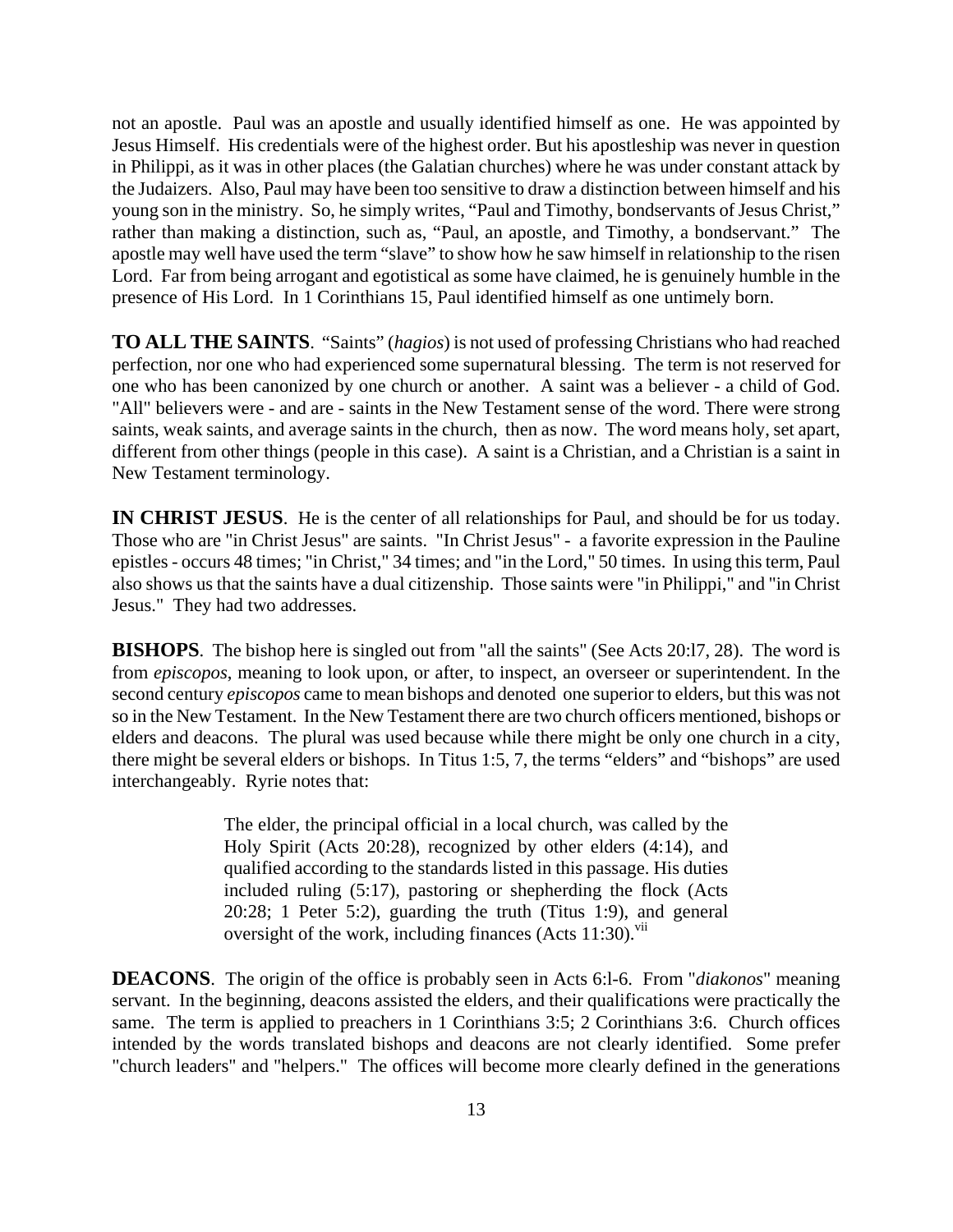following Paul's ministry to the Philippian church. But, in the New Testament the word simply means "minister" or "servant."

> The office had its beginnings in Jerusalem (Acts 6:1-6). However, the word deacon is used in an unofficial sense throughout the NT of anyone who serves (cf. Eph. 6:21), as well as in an official sense, designating those who occupy the office of deacon (cf. Phil. 1:1). not double-tongued. Not hypocritical or spreading differing stories among the congregation.<sup>viii</sup>

A true servant attitude toward the Lord's work in the local church would revolutionize the ministry of the church in the community. It would also have a dynamic impact on the way the church is viewed by the community. If pastors, deacons, teachers and officers, and committee members would develop a servant attitude toward their work in the local church it would stimulate a genuine revival in the local church and greatly enhance the outreach ministry of the church. Lost people would be more easily led to the Lord if they saw this attitude manifested by God's people, not only at church, but also in the community.

There are certain individuals in the community who do not hesitate to point to hypocrites in the church as their reason for not accepting Christ as their Savior, and for not going to church. I have an answer for them: They shop with hypocrites, eat in the same restaurants with hypocrites, go to schools, hospitals, and recreational facilities with hypocrites. But we should face the issue: unchurched people in a community are more aware of what goes on at the church than many members think. They know the attitude of pastors, deacons, and choir members, and it is very hard for them to separate the message of Jesus Christ from the local messenger of Christ. Pastors and deacons must be especially careful, and when God calls the minister or the church is led to ordain a deacon, there are certain "rights" he must be prepared to give up, lest his attitude or behavior reflects on the church. When someone offends us, we have the same temptation to answer in kind as any other person, but we must first consider how that will reflect on the Lord and His church. High selfesteem may lead one to strike back; high Christ-esteem will lead him to consider the effect it will have on his testimony and his church. That may often mean that you will suffer some abuse - and when it does we must be sure that we do not make a show of suffering in silence.

**l:2 - GRACE TO YOU AND PEACE**. As we have seen, Paul begins Philippians with the typical style for a Greco-Roman letter of the day, including the author, and the recipients, and a greeting. But Paul's greeting is not the standard greeting, either for the Jewish readers or the Greek readers. It is a combination of the Greek and Jewish greeting which brings together concepts precious to the early church. The normal Greek greeting (*chairein)* carries the basic idea of joy, pleasure, beauty. Grace is from the Greek word *charis*, which in NT means God's unmerited favor and love.

> In a Greek letter, it could simply mean "greetings" (James l:l). As used in the New Testament, it refers to the unmerited favor of God. It is easier to define than to believe. To believe in grace we have to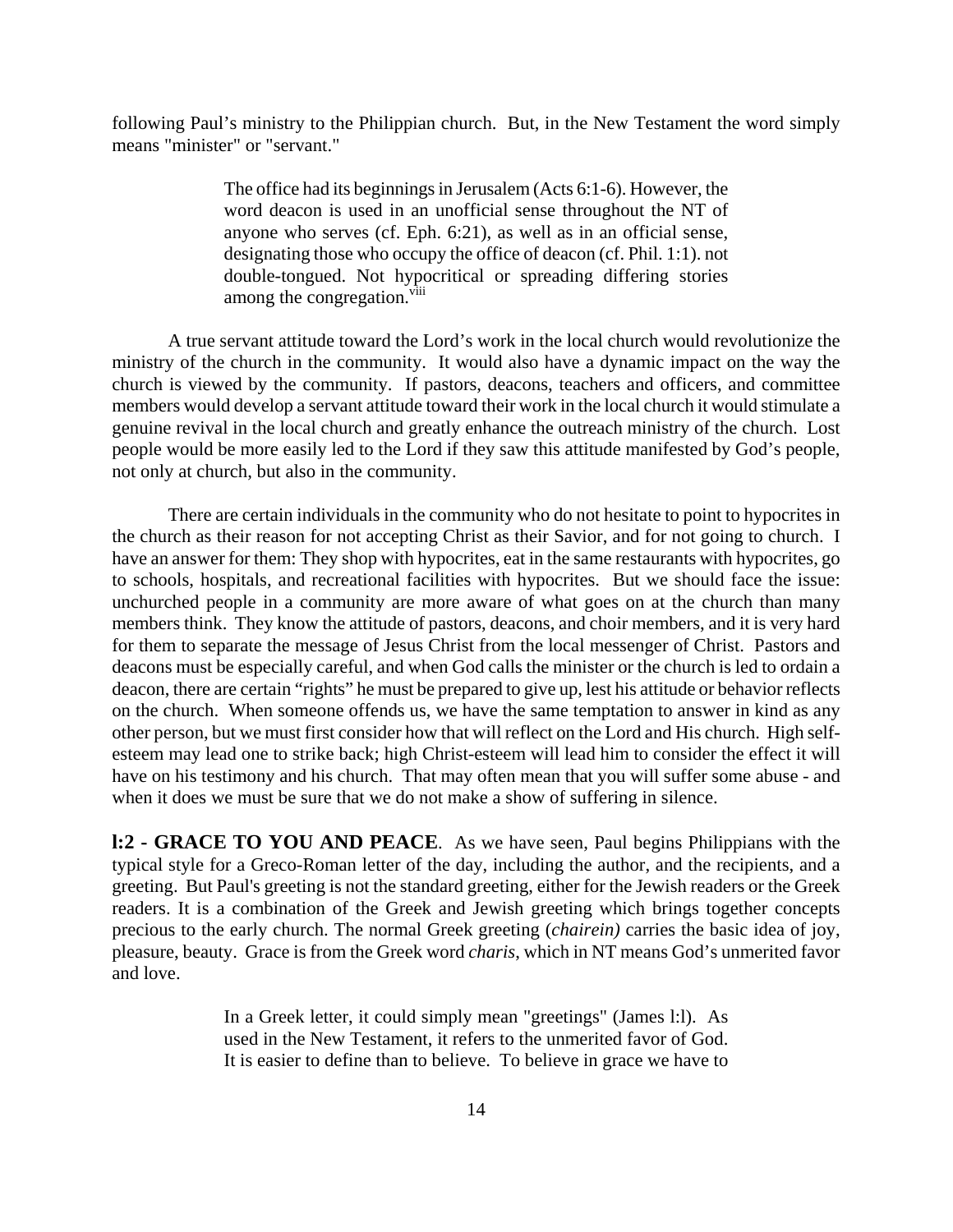give up our arrogance, and ideas about our own worth (self esteem). We can never accept something as ours because of our own merit. We can never claim God's blessings as our right or as our property by our own merit.<sup>ix</sup>

Peace (*eirene,* Gk.; shalom in Heb.) is the usual Hebrew greeting. The word carries the idea of joining, or weaving together. "Peace in the Jewish sense is the symphony of life made meaningful through a right relationship with God. The theological order is significant as well; it is only through the grace made available by the shed blood of the spotless Lamb of God that peace will come".<sup>x</sup> Peace is positive and not negative. It connotes far more than the absence of strife and hostility - it expresses the desire for harmony with God and with other people.

Here, peace has to do with a new relationship and points to blessings we receive because of grace. There is a problem, however. Today we usually understand peace to mean an inner peace of mind, but Paul was not a post-Freudian psychologist. God seeks to save neurotics. There are sincere Christians who are deeply troubled. Believers are often put to the test. How, then, does grace bring us peace? When one accepts Christ, the warfare between himself and God is over. So, Paul prays for them to realize what they already have (it was not dependent upon his prayer). From the point of one's new birth in Christ the Lord seeks to make the peace that passes all understanding a reality in every aspect of the life of His children.

That other Christian writers would be influenced by Paul's new letter writing style is seen in the writing of the early Church Fathers. Polycarp, who was probably an infant at the time of Paul's martyrdom, would write to this same church a half-century later. He began his letter, " Polycarp, and the presbyters with him, to the Church of God sojourning at Philippi: Mercy to you, and peace from God Almighty, and from the Lord Jesus Christ, our Savior, be multiplied."<sup>xi</sup>

Paul prays for both grace and peace. They can only come in that order. Grace is the source of peace - peace is always dependent upon grace. If God withdraws his grace, there will be no peace and we would be lost. Prayer for grace recognizes a continuous need. The grace of God always comes as His free and unmerited gift; it is never our private possession - not an inalienable right. "That Gentiles have finally been made partakers in this marvelous mystery of God is the prime cause of the keynote of joy sounded throughout the epistle".<sup>xii</sup>

Millions are seeking peace today, but they will never find it anywhere except in the Prince of Peace. Perhaps you have seen the bumper sticker, or read the words on a church sign: NO JESUS, NO PEACE, KNOW JESUS, KNOW PEACE. Let me try to adapt that to this Scripture - there is No joy without peace, No peace without grace,

No grace without Jesus.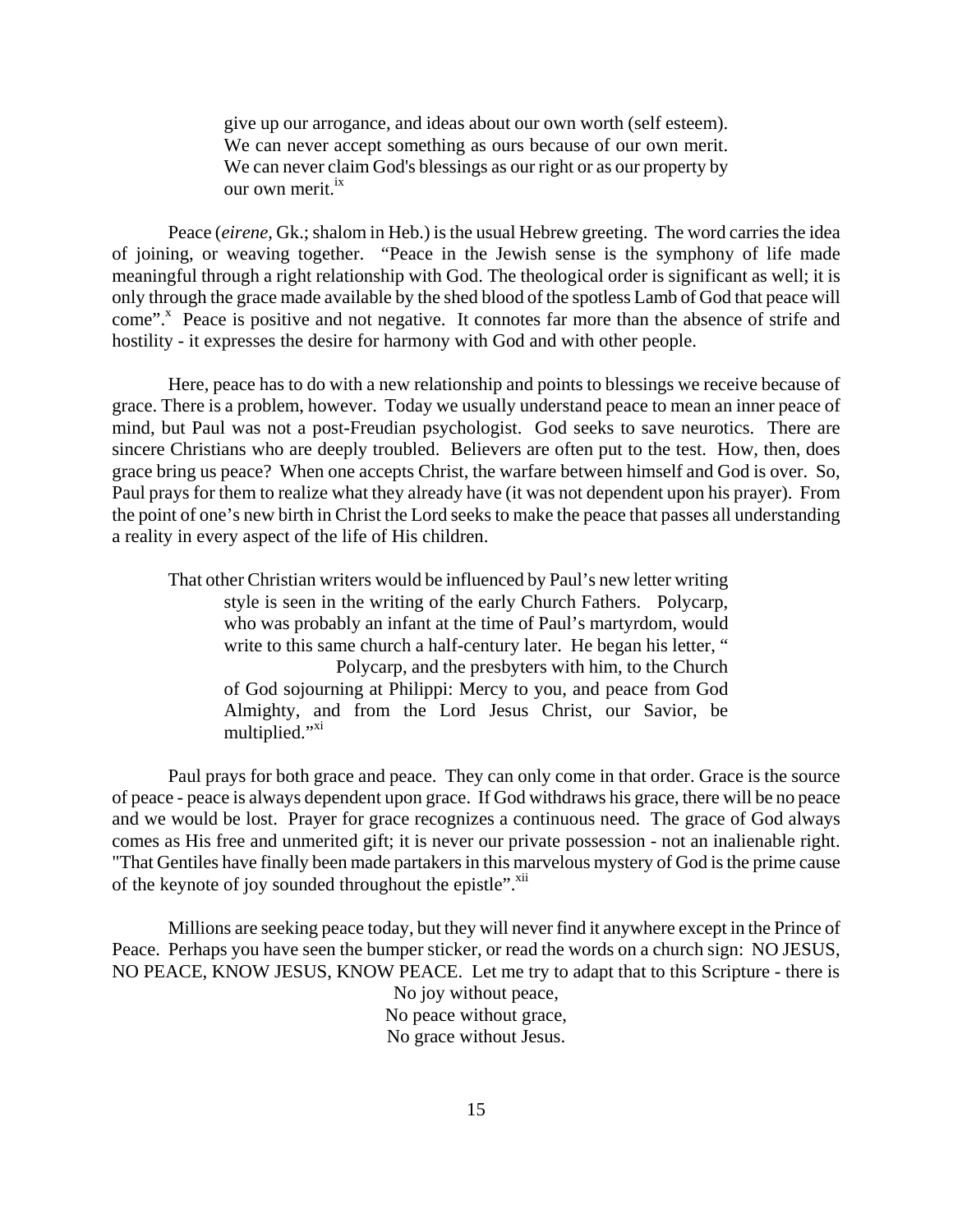**l:3 - I THANK GOD.** There were many believers of whom Paul could say, "I thank my God upon every remembrance of you" (NKJV), but probably no church awakened his sense of thanksgiving more than the church at Philippi. They had worshiped with him when he was there, and after he left they not only prayed for him; they made a practice of putting feet to their prayers. They had sent love offerings to help further the cause of Christ through his ministry, and they had sent one of their own to minister to him while he was in prison in Rome. Just knowing they loved him was enough to elicit such expression of joy and gratitude.

**UPON.** This points to the basis for thanksgiving. Upon remembrance of God's blessings we offer thanksgiving. Remembrance and gratitude go hand in hand. As I look back on my ministry, I always remember some churches and some individuals with a special sense of gratitude. I thank God for the privilege He has given me to worship with them and to preach to them.

**l:4 - WITH JOY**. The NAS has, "always offering prayer with joy in my every prayer for you all." Joy keynotes the Epistle to the Philippians. Paul was a prisoner, but no prison could rob him of the joy he found in Christ. Those who knew about his imprisonment in Philippi when he and Silas sang praises at midnight could believe that his joy was genuine (Acts 16). Paul was in prison and his life was in jeopardy, but his joy was not diminished. He rejoices, and he wants the Philippians to rejoice with him. This is Christian joy, and it is just as available to the modern believer as it was to those spiritual giants of the First Century. This is a joy that cannot be shaken by circumstances of life.

One other thing should be noted here. What is Paul doing (other than writing the epistle)? He is praying for them. Even though he was in prison, he was given the privilege of receiving visitors and ministering to them. He was also given the privilege of corresponding with the churches. But even if he had been denied those privileges, there is one thing Rome could not have denied him - the joy of intercessory prayer. I have a confession. Sometimes intercessory prayer may become more a matter of obligation than a joy. I do it because I know I should; I feel obligated to God and I feel that I must stop and pray for certain individuals because I promised to do so. It seems at times that I am too busy doing the Lord's work to take the time to intercede for others. As a matter of fact, I am under conviction right now that I need to stop writing and pray for several people, but I have been trying to find a good stopping place for two hours. The phone has been ringing and I have fallen behind. Sound familiar?

However, there are times when intercessory prayer has been a genuine joy. I can think of no greater joy than I experienced while lying in CCU, praying for our church, for my family, and for friends. I prayed for the Chapmans, who had visited our church before my heart attack. I asked the Lord to reveal His will to them in selecting a church. It was not too long after bypass surgery before I was able to attend services. The first Sunday that I felt like standing in the foyer after a services, the Chapman family waited to visit with me. They told me how they had been looking forward to my return to the pulpit. Filled with appreciation, I said, "I prayed for you while I was in intensive care. I prayed that you would still be here when I got back!" Shortly after that they moved to our community, and the first Sunday they came into our church by letter.

#### **ILLUSTRATION: INTERCESSORY PRAYER**.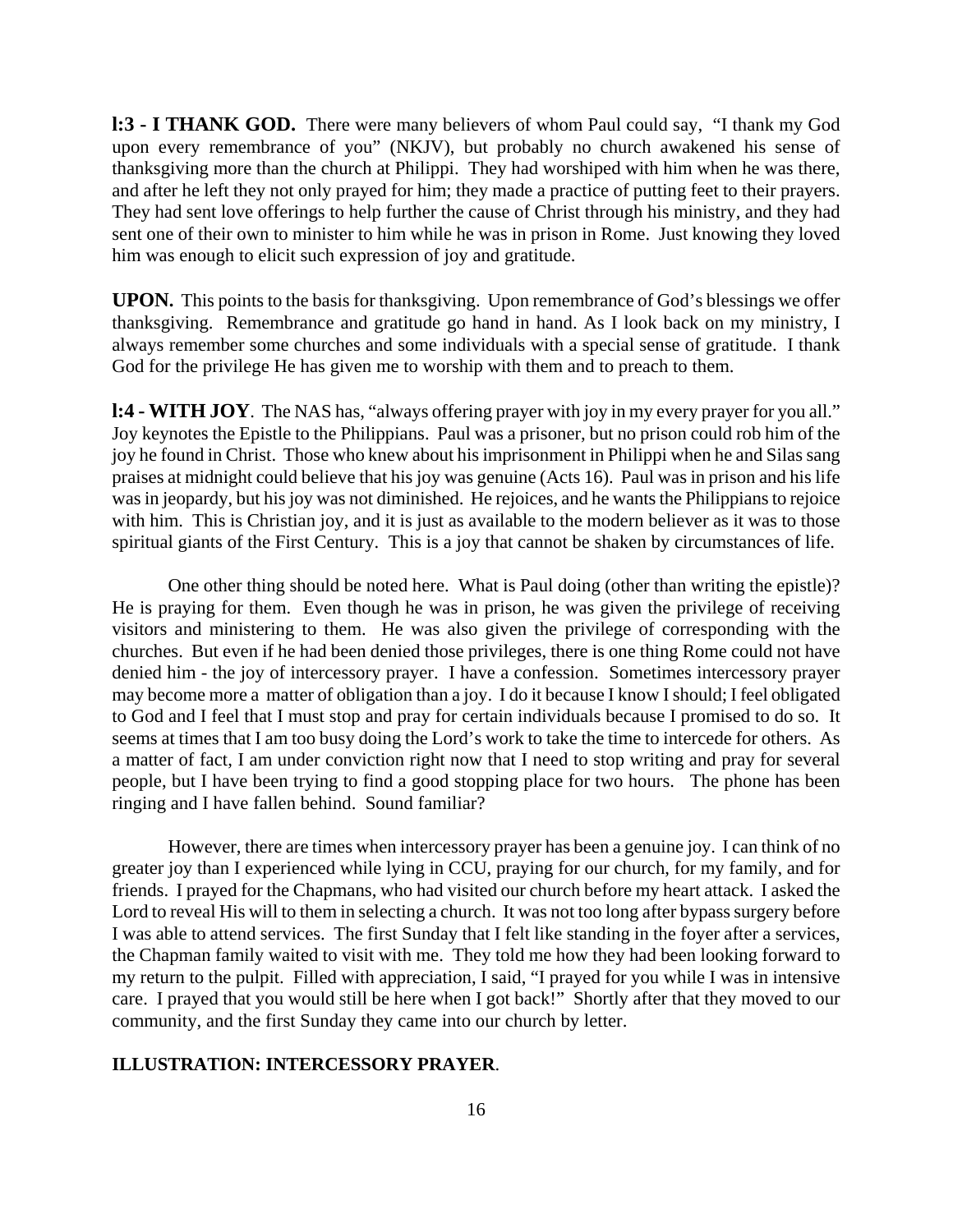F. B. Meyer was pastor of Christ's Church in London at the same time that G. Campbell Morgan was pastor of Westminister Chapel and Charles H. Spurgeon was pastor of the Metropolitan Chapel. Both Morgan and Spurgeon often had much larger audiences than did Meyer. Troubled by envy, Meyer confessed that not until he began praying for his colleagues did he have peace of heart. "When I prayed for their success," said Meyer, "the result was that God filled their churches so full that the overflow filled mine, and it has been full since."<sup>xiii</sup>

**l:5 - FOR YOUR FELLOWSHIP.** The word for fellowship carries the idea of partnership, or participation with others. The NAS translates it: "in view of your participation in the gospel from the first day until now." It may be used in reference to a contribution, as in II Cor. 8:4; 9:l3; Acts 2:42. The particular kind of "fellowship" or "partnership" intended here is the contribution made by the Philippians for the spread of the Gospel. Fellowship in the Gospel may be exercised in various ways: by prayers, by participation in public testimonies, by furnishing the means to enable the laborer to go forth to carry on the work. Fellowship is exercised when believers bring their tithes to the Lord's house with knowledge that a percentage of it will be used for the spread of the Gospel and related ministries.

Fellowship is a great Pauline word. It does not mean eating cookies, drinking coffee, and talking about things that are pleasant and safe. Some seem to think there is a danger that we will become angry with each another if we talk about things that are really important, and risk breaking fellowship. This idea of fellowship is superficial.

We must remember that what Paul has in mind when he uses the word fellowship is a partnership in the Gospel. It refers to their participation in the work. As we grow in the Lord's work, we recognize more and more the importance of dependability, responsibility, and consistency. A teamster was asked, "What do you understand by fellowship?" He replied, "For each one to pull his own trace and keep it tight." Paul was grateful for their participation in his ministry. This was Paul's favorite church. He loved them and does not hesitate to show his appreciation.

**ILLUSTRATION: FELLOWSHIP**. G. Campbell Morgan, in his book *How to Live*, told about a conversation he had after he finished preaching one evening.

> A man approached Morgan to tell him he had invited a fellow employee, one with whom he had worked for 5 years, to attend the service. He then said, "My suggestion came as quite a surprise to my friend. He responded to my invitation by saying, 'Are you a Christian?' And when I answered, 'Yes, I am,' he replied, 'Well, I am too!' Here we had worked beside each other for years, and we never knew that we were both believers in Christ. Wasn't that funny?" To the man's surprise, Morgan retorted, "Funny? No, it isn't funny at all!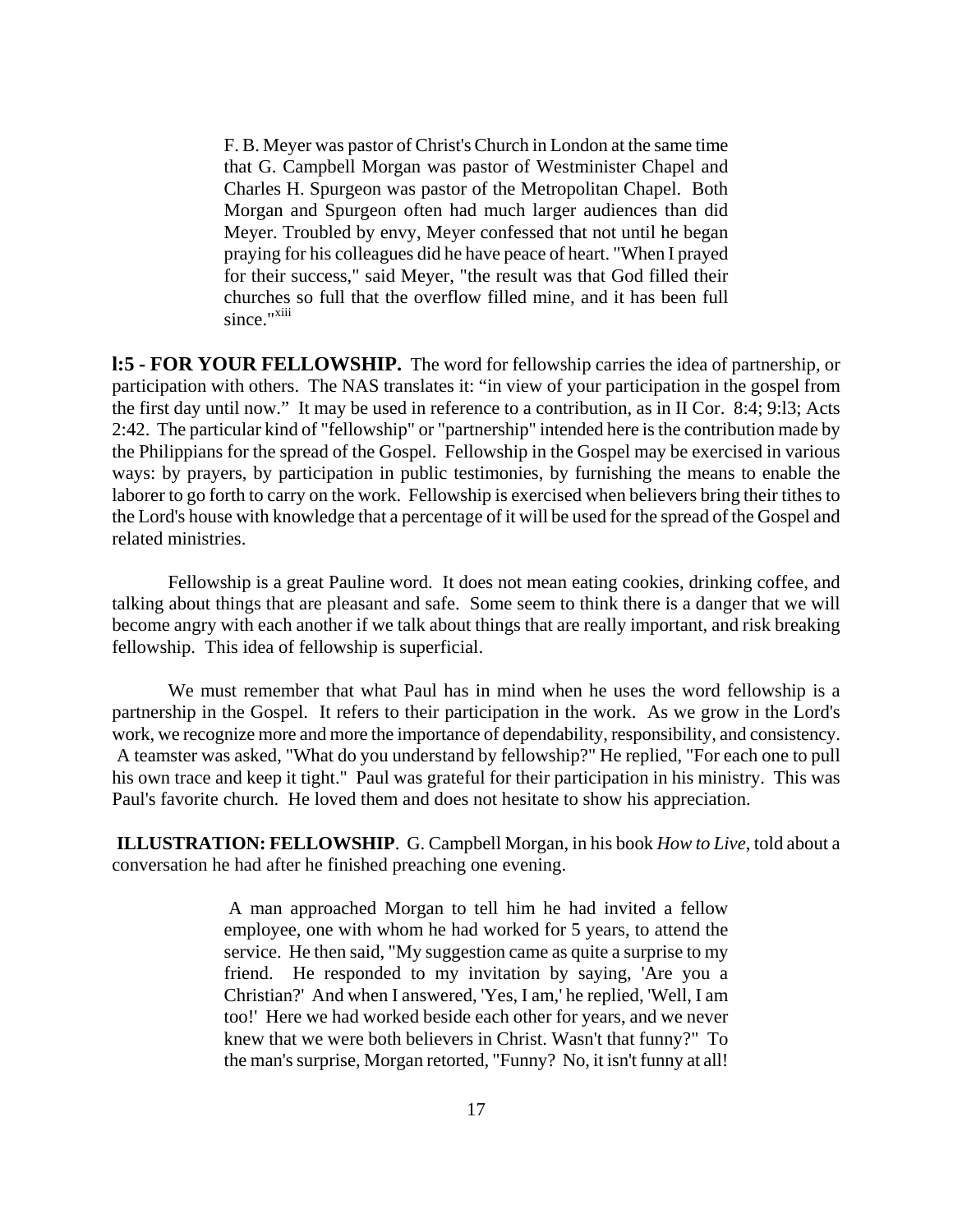You both need to be born again."<sup>xiv</sup>

Without knowing the men, I cannot comment on whether or not he was right in his assessment of their spiritual condition, but I suspect that he might have been right. To Morgan, it was inconceivable that these two men could be saved and work side-by-side for 5 years and neither be aware of the fact that they were brothers in Christ.

**IN THE GOSPEL**. The advancement of the Gospel is the purpose of the fellowship, or partnership in the Gospel. The Christian must keep this in mind at all times. The church is not a stage upon which we perform. Everything we do must be for the furtherance of the Gospel, not for our own personal advantage. A manager of a local business told his pastor that when he was transferred to that town his company urged him to join the biggest church in town because it would be good for business. This man had been disturbed by the advice and he had refused to choose a church for business reasons.

We should not overlook the fact that Paul is expressing his gratitude here for their having entered a partnership with him from the very beginning by sending him financial aid to help in his ministry (see 4:15-16; Acts 16:11-40). Foreign missionaries frequently thank people for their financial support, but I do not recall any missionary who did not stress, "What we need most is your prayers." Prayer and our tithes and offerings are two of the ways we can participate in the ministry and evangelism of our church today.

**l:6 - BEING CONFIDENT**. This is from the word meaning to persuade. Paul was absolutely confident that the One who had begun a good work in them would never stop until He had perfected that which He Himself had begun: "For I am confident of this very thing, that He who began a good work in you will perfect it until the day of Christ Jesus."

**WILL PERFECT IT.** "Will fully finish it" is the idea. God began it and God will consummate it (II Cor. 8:6; Gal. 3:3). This in no way disregards the emphasis on fellowship, or partnership (vs. 5). Both Justification and Sanctification are the work of God's wondrous grace. Justification is not forced upon any individual and Sanctification does not occur without the cooperation of the believer. Progress in missions and evangelism requires our participation - our partnership in the Gospel. I have always enjoyed the story of the pastor who was invited to a farmer's home for Sunday dinner. The two men sat on the front porch and visited while they were waiting for dinner. The pastor surveyed a large garden off to the side of the house. It was about the most beautiful garden he had ever seen and one of the largest. He was not aware of the fact, but it was a "new ground" (recently cleared). The previous year it was grown up in weeds and bushes. The pastor said, "Brother Jones, you and the Lord certainly have a beautiful garden." To which the farmer replied, "You should have seen it last year when the Lord had it by himself!"

The word Paul uses for "to begin" (*enarchesthai*), and the word he uses for "to complete" (*epitelein*), are both technical terms for the beginning and the ending of a sacrifice (2: 19f). The word Paul used here denotes the completing of the whole ritual of sacrifice - carrying out the sacrifice perfectly in every detail. Two things are seen: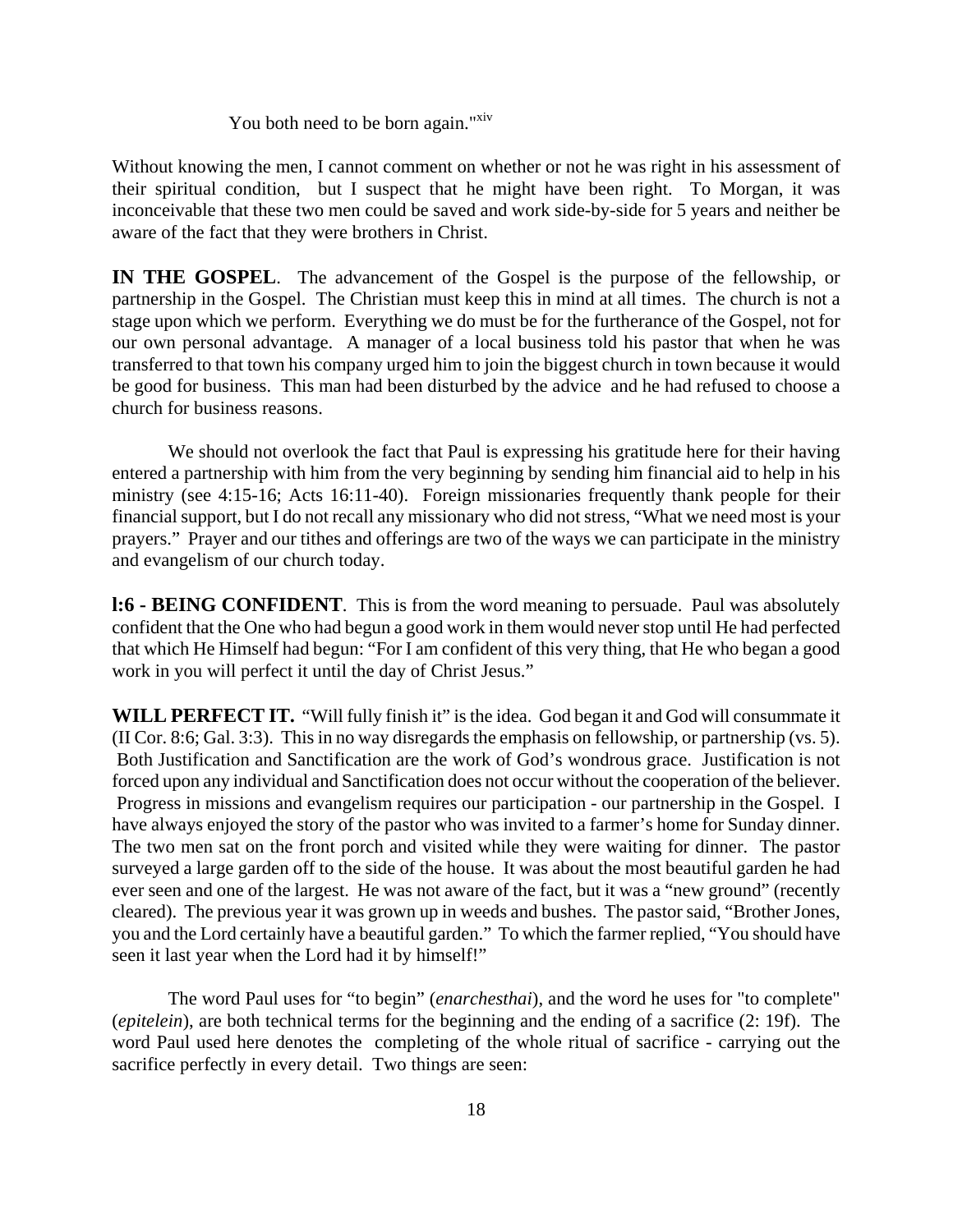1. God had just begun His work in them. He has just begun His work in you. Spiritual arrogance is without any basis. Paul had not arrived, but he believed he would reach maturity (perfection) some day. He was humble, not arrogant. Too many seem to think the problem with the church is that others are not on their spiritual level. They are "they" people, when perhaps we should be saying, "It's not my brother . . . It's me, O Lord, standing in the need of prayer."

2. Paul believed Christians are destined to reach maturity. In the Day of Jesus Christ, He will finish the work He has begun.

**UNTIL THE DAY OF JESUS CHRIST**. He is thinking of the Second Coming here, as in verse l0 (see also, 1 Thes. 5:l-24 ; 2 Thes. l:l0; 2:2; 1 Cor. l:l8; 3:l3; 2 Cor. l:l4; Rom. l3:l2). Paul never tried to set the date for the return of the Lord, but he is cheered and assured by that blessed hope. On that day Christ will come as a king. Upon the coming of a king, subjects presented gifts. The gift Jesus desires is our life; pure, holy, sanctified.

There is another great doctrinal lesson in this verse: Justification, Sanctification, and Glorification are all the results of His working in us. These three central doctrines are strongly implied in this one verse: "For I am confident of this very thing, that He who began a good work in you (Justification) will perfect it (Sanctification) until the day of Christ Jesus (Glorification). Also implied is another essential doctrine - Security of Believers. "Paul's confidence concerning the Philippians' ability to remain in a state of salvation until that day is not based on his estimate of them (though that estimate is obviously high also), but on the power of God to perform in them a good work unto completion. This is the basis of all confidence in the continuing nature of salvation."<sup>xv</sup>

**l:7 - BECAUSE I HAVE YOU IN MY HEART**. Some prefer "you have me in your heart." Others, like Lightfoot, say there is no way to decide which is the idea meant except to say that love begets love. "The pastor who holds the people in his heart will find them holding him in their hearts."xvi The NAS renders it: "For *it is only right* for me to feel this way about you all, *because I have you in my heart*, since both in my imprisonment and in the defense and confirmation of the gospel, you all are partakers of grace with me" (italics added for emphasis).

"It is only right" means that it is only natural (normal) that he would love those who loved him and expressed their love for him at every opportunity and in every possible way. I can understand what he means, because I am indebted to those who love me and lift me up in their prayers. On May 18, 1997, I had the distinct privilege of delivering the message for homecoming services at West Side Baptist Church, Bastrop, Louisiana. I had served as pastor of the church for thirteen years, my second church after graduating from New Orleans Baptist Theological Seminary. The pastor and members had prayed for me when I had surgery and during my recuperation and rehabilitation in 1996. Every call and every card had brought joy to my heart, but the expression of love the church showed for my wife, Becky, my sons, John and Mark, and me at the homecoming service brought a sense of joy that I cannot begin to articulate (and the pastor, Jimmy Yokum, encouraged it!). It is only right (natural) that I would love these people with whom I worshiped and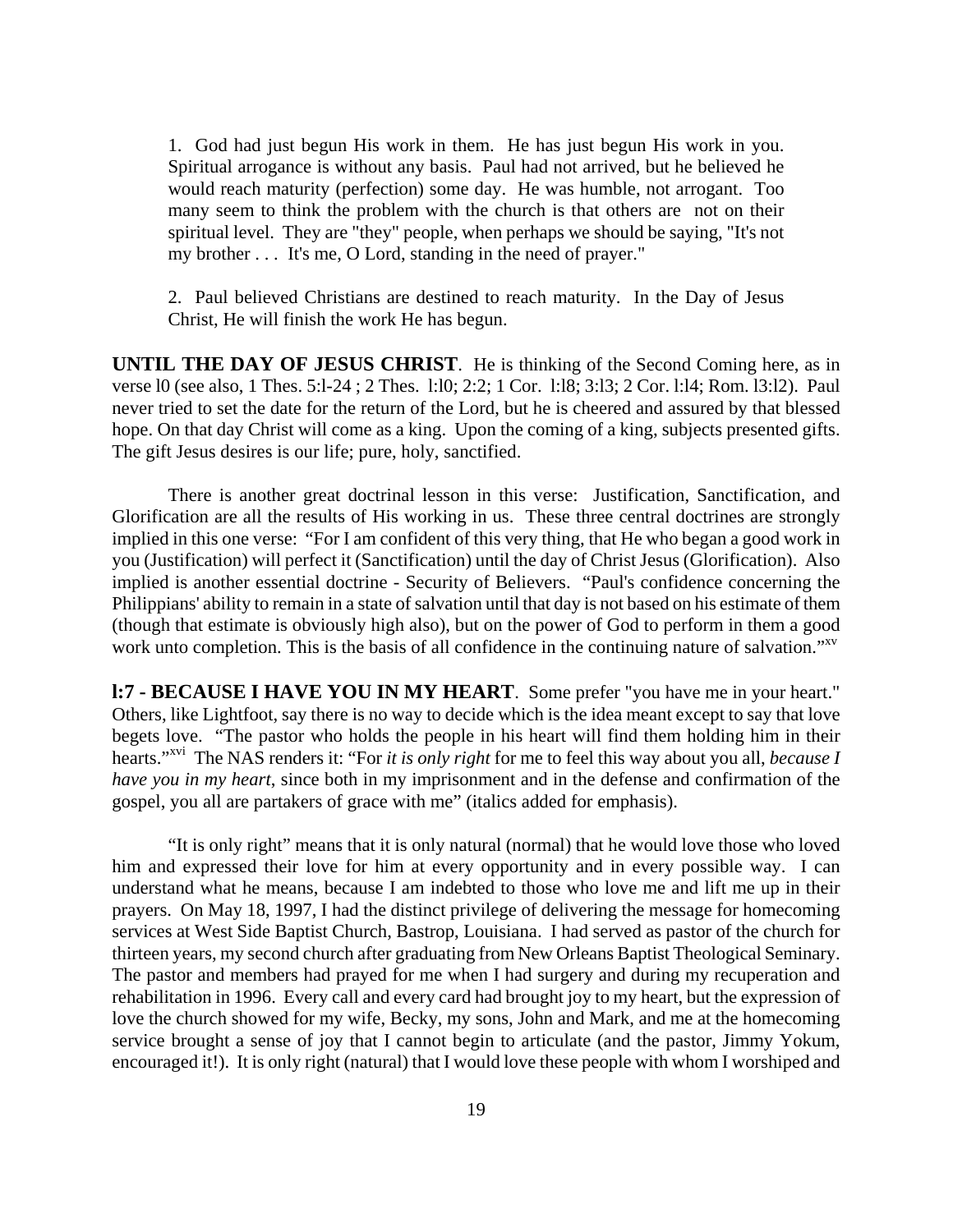served so many years ago.

This applies to individuals as well as to churches. Former members of West Side Baptist Church, Mack and Floy Powell, who now live in Monroe, Louisiana, were among those attending the homecoming services in. Mack was on the Pastor Search Committee that visited me in 1965 and invited me to preach a "trial sermon." The church called me as pastor and several years later I led in the service when Mack was ordained as a deacon. We hunted and fished together, our children grew up together, and our families visited often. We moved to another church in 1978, and while we never lost touch with them, we did not see them often.

When I suffered my heart attack, my brother James called to tell them. Time after time when my family visited me in intensive care, they said, "Mack is in the waiting room." Early on the morning of my surgery, Mack came into my room with my family and walked down to surgery with us (at least, they tell me that - they also tell me I was talking with them, but I do not remember that). He waited with them throughout the day (along with many other friends and family members). It is only natural that I would feel the way I do about Mack and all the others who expressed their concern for me and supported my family.

Dr. Bill Smith, a retired university professor and longtime friend from my health club, learned of my heart attack from David Swanson, who was one of the managers at the time. Bill called regularly to check on me, and when I was able to receive calls we visited by phone. Later he invited me to a Tuesday noon meeting of the Patrick Henry Society, which meets in his church, Auburn Presbyterian Church, Monroe, Louisiana. I picked up my son John at his office, and drove to the church, where we had the distinct pleasure of visiting with Dr. Nigel Lee, the guest speaker, before lunch. Before long, others, including Bill, came into the room. Immediately, Bill began introducing John and me to members. To one of the first people we met he said, "This is Johnny Sanders - you remember, he is the one we prayed for all last Fall." The other man assured me that they had, indeed, prayed for me for many weeks. Is it any wonder that I feel the way I do about God's gracious people and that wonderful church?

During the time I was hospitalized, before and after the surgery, and during my recuperation at home, David Swanson called or asked my son about me. I wish I knew how many times someone took a call and then said, "That was David from the health club. He was just checking on you and wants you to know he is praying for you." My son John told me that as soon as some of the other staff members saw him they asked how I was getting along. I can get my cardiovascular exercise on equipment at home, but nothing can replace what it means to see David, Irma (I pray for her grandson), and the other staff members when I go to the gym. It is only natural that I feel the way I do toward all those club members who encouraged me and continue to do so.

Members of Providence Baptist Church, Point, Louisiana, (between Farmerville and West Monroe) prayed for me and offered support for my family. They did all the practical things they could to help my family and sent word of their prayers and support regularly. As soon as I was able to have visitors many of them came for brief visits and assured me of their prayers. Those who had experienced serious health problems empathized with me. Senior adults, who grew up in a time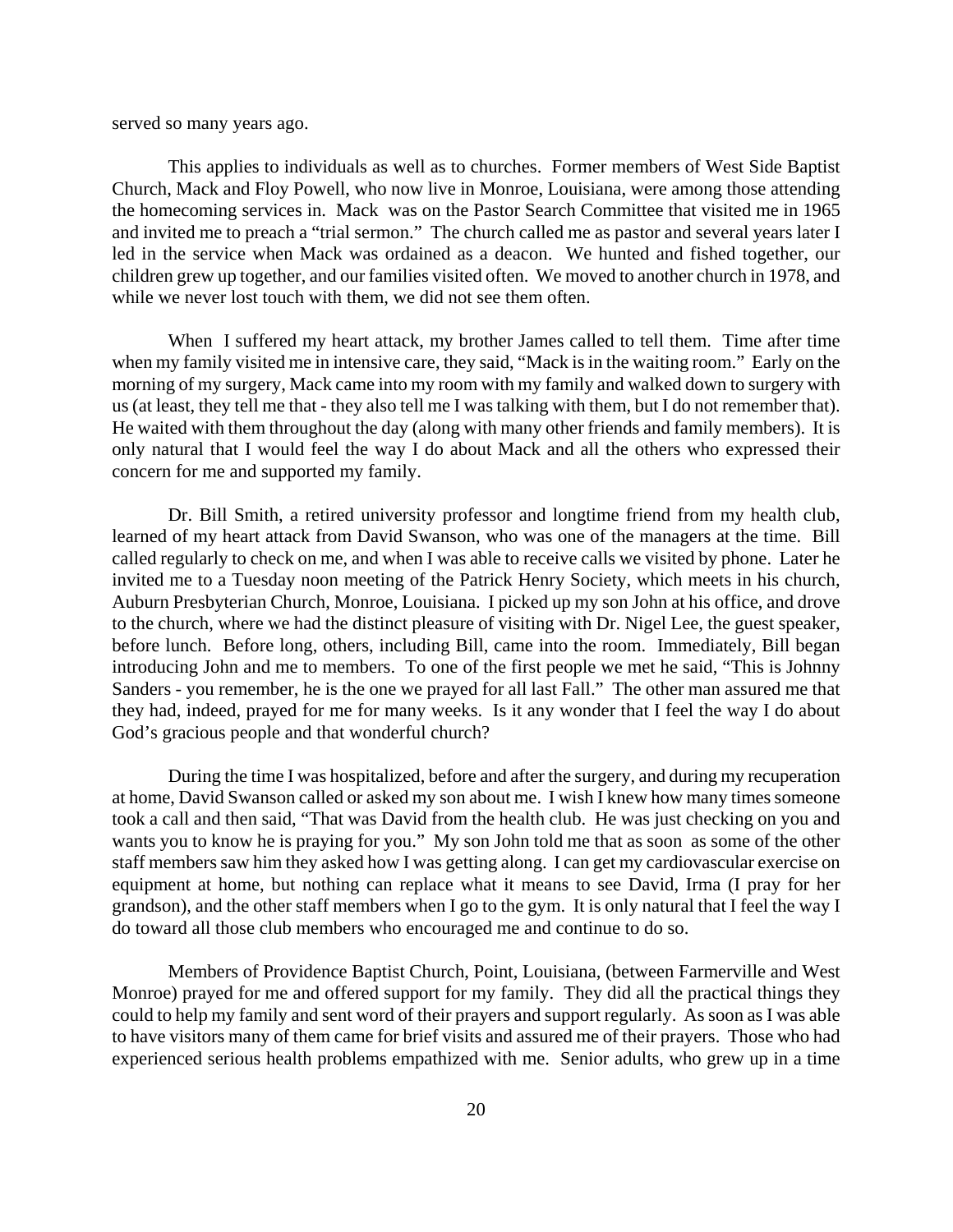when people held their pastor in high esteem, expressed their concern in such a moving way as to leave me speechless - sometimes what I read in their eyes was a lot more expressive than anything they could articulate. It is only natural that I would feel such love for our people.

**IN THE DEFENSE**. This is an old word for apology - but not in the modern sense of apologizing. This is positive, as in the study of apologetics, an orderly and logical presentation of the Gospel. It is used in the same sense as it is used by Peter: "But sanctify Christ as Lord in your hearts, always being ready to make a defense to everyone who asks you to give an account for the hope that is in you, yet with gentleness and reverence" (1 Peter 3:15, NAS).

**CONFIRMATION**. This points to the evidence presented in support of the plea, or defense. "Defense" and "confirmation" are technical terms associated with the courtroom. The defense is the theory presented by the prisoner to the court. Confirmation is evidence presented in support of that defense. Paul says he is not going to court to establish his innocence. When he went into the courtroom, his plea would be for the Gospel and he would present all the evidence he could in support of it.

**PARTAKERS OF MY GRACE.** Did he consider his suffering a matter of grace? Absolutely! Anything that works out for the building up of the church is a gift, a ministry of grace. Anything in your life God can use to build up the church or help others involves grace. The grace in which they were sharing was his imprisonment at the moment and his ministry in general. "Partakers with me of grace" is a better translation (literally, "my co-sharers in grace"). Since the words used to denote his imprisonment, defense, and confirmation were courtroom terms, Paul is saying is that the Christians at Philippi shared in his witness for Christ in the court of law in Rome.

Grace prompted them to help alleviate the burden of his imprisonment, and grace led them to cooperate with him in defending and propagating the Gospel and to suffer for its sake. The idea of Christian partnership is strongly expressed. Christians are partners (1) in grace, (2) the work of the Gospel, (3) in suffering for the Gospel, and (4) with Christ.

**l:8 - MY WITNESS**. "For God is my witness, how I long for you all with the affection of Christ Jesus." The same oath is found in Romans l:9. Paul cannot prove his love for the Philippians in a concrete way, so he calls on God for his witness. This letter, written under the inspiration of the Holy Spirit, would be another witness to his love for them.

LONG FOR. His longing was directed toward the Philippians. He longs for them with the very compassion of Christ; his heart throbs with the heart of Christ. There are those with whom you have certain things in common. You enjoy visiting with them and cultivating a relationship with them, but if you are separated from them for a long period of time you may not really miss them or long for them. Your relationship simply has not yet developed to that level. There are others, usually only a very limited number, who are so close that the longer you are separated from them, the more you long for them. Neither circumstances that cause you to be separated from them, nor the length of time that separates you from them, can ever diminish that friendship, especially if that is a relationship in the Lord.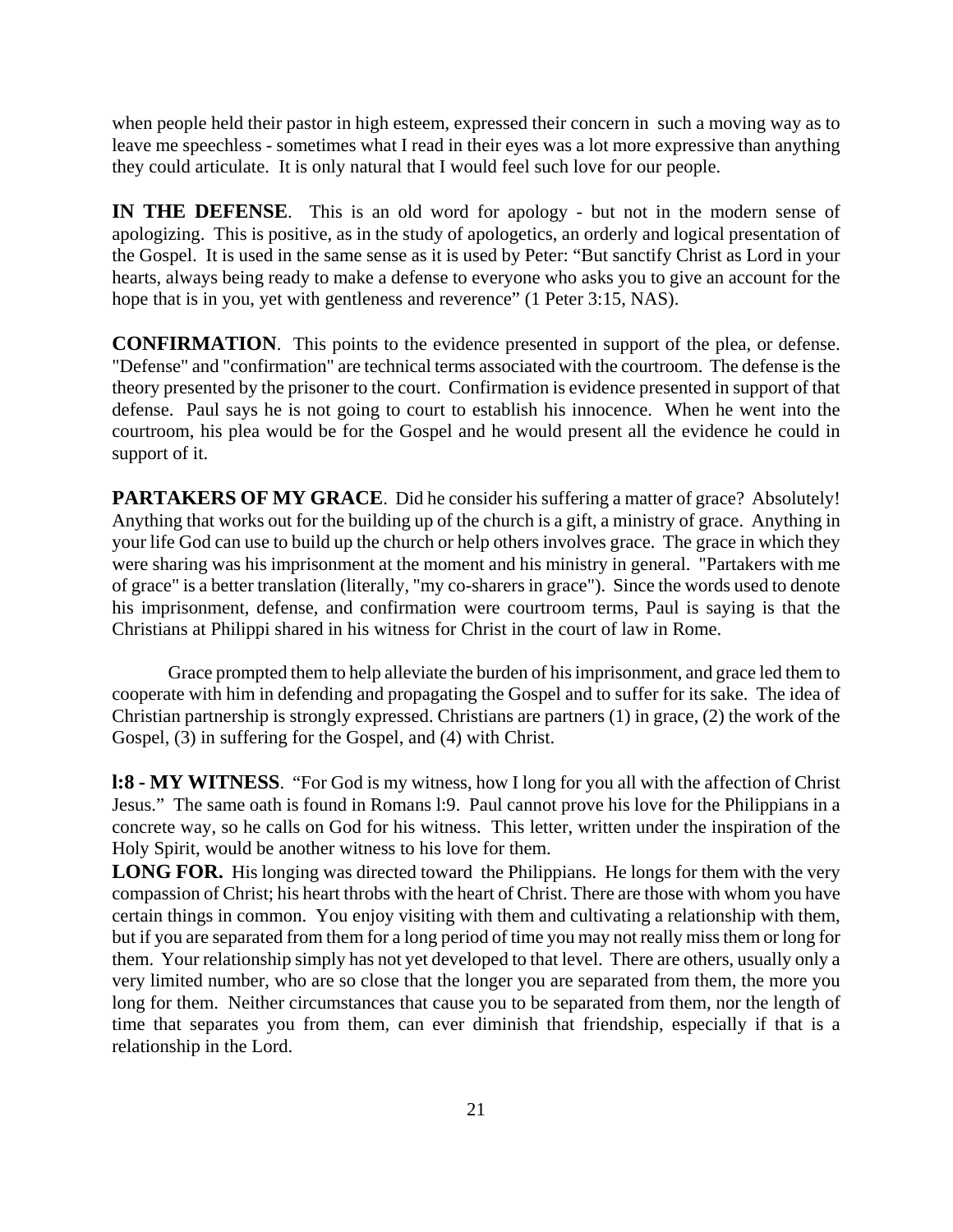A number of ministers visited with me when I was in the cardiac care unit in the hospital and others called Becky. I still recall their visits, prayers, and words of encouragement with sincere appreciation. When evangelist Bobby Ready learned that I was in the hospital he came to visit my family and they requested that he be given permission to visit me. Bobby opened his heart as he talked with me about how much I meant to him and Lolly, his wife. He said, "Dr. Sanders, You encouraged me so much when I began this ministry - I think of you as my father in the ministry." Because they live in Baton Rouge and maintain a very busy schedule, we do not see the Readys very often - but there are times when we do long to see them.

For thirteen years I served as pastor of West Side Baptist Church, Bastrop, Louisiana. Following that, I served as a pastor of the Forest Baptist Church, Forest, Louisiana for fifteen years. I have many friends there in the north east corner of Louisiana who encouraged and supported my ministry and I still love those people. I have been on the field very few times and only a few have visited us, but I long for them and know they pray for me. When my family visited me in ICU they told me about all the calls, visits, and cards - many of which came from people I had served during my ministry in Bastrop and Forest. Friends in both places called often and then they called others with an update on my circumstances.

On one occasion, Becky insisted that Winford and Sylvia Hammett join her during visiting hours when I was in ICU. Winford was chairman of the Pastor Search Committee at Forest Baptist Church when they visited with me in Bastrop. Later, as we prayerfully sought God's will, I met with the committee in their home. One of the highlights of my ministry came when this close friend prayed with me before my surgery and I realized how much he has grown in the Lord during the years I have known him. Yes, I understand how Paul longed for those precious saints in Philippi.

**AFFECTION**. Literally, it is "in the bowels," and the Authorized Version holds to it: " For God is my record, how greatly I long after you all in the bowels of Jesus Christ." At one time the bowels were considered the seat of affection.

**l:9 - MAY ABOUND**. The imprisoned apostle continues his prayer: "And this I pray, that your love may abound still more and more in real knowledge and all discernment." He prays that their love might continue to grow as a river that is overflowing its banks, like a perpetual flood of love that could not be contained by its banks. Like the Mississippi River at flood stage, Christian love for one another should abound.

Here we have Paul's supplication, the asking part of the prayer. He prays (9b-10) that they would have fuller knowledge and greater discernment, but first he prays that their love may abound. One needs only to recall their offering - Gentiles giving to Jews - to appreciate how remarkable their love was. God commands us to love one another - He commands it and He expects it. The first two commandments are to love God and to love other people. Love involves some serious decisions for the Christian. Sometimes we must ask what it means to love in this situation or that. Without the power to make decisions we are not going to be able to put love into action. We must pray that love will abound - and it will, but only in the presence of the Holy Spirit.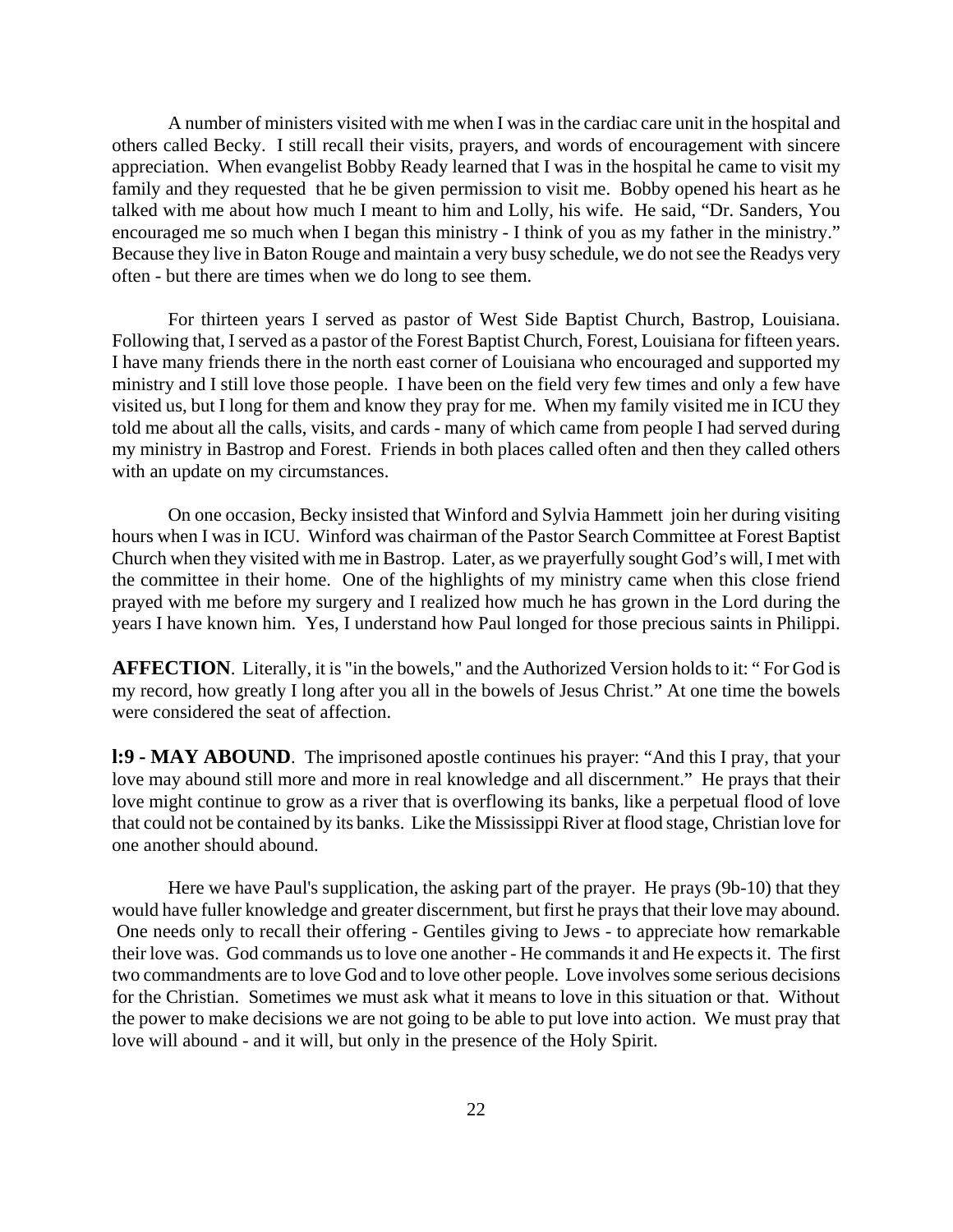**l:l0 - APPROVE THE THINGS THAT ARE EXCELLENT**. The verb translated "approve" was the word used for testing to see if something is genuine - as in assaying metals. The idea is to test in order to differentiate. For by testing things that differ we approve what is excellent. Power of discrimination is needed. The first step is to distinguish between good and evil (that is not always easy). But Christians must do more than decide between good and evil. We must live on the highest level. The problem with many Christians is not so much that they are doing things commonly considered bad; they are simply not doing what is best. To Paul, mediocrity is a sin.

When I filled out the application for the Doctor of Ministry program with Luther Rice Seminary, one of the questions that required some soul searching was, "Why are you pursuing this degree?" (Or something to that effect). I finally answered (confessed?) that throughout my entire academic career I had been guilty of the sin of mediocrity. Mediocrity really is a sin! I had seldom done my very best in high school or college, yet I was trying to motivate my children to excel. I expected more of them than I had done myself. I had failed myself, but most of all I had failed the Lord. I was disturbed by the mediocrity that had characterized so many things in my life. I wanted one more opportunity to excel, to prove myself, to motivate my sons, and to honor the Lord. He will forgive even the sin of mediocrity if we repent. If you are guilty, you should confess it and seek His forgiveness.

Excellence is the only goal worthy of the Christian. The purpose is stated positively: that we may be pure in the Day of Christ. Negatively speaking, we must leave off some things. We must often decide - not between the good and evil - but between what is good and what is best. Unfortunately, many can only think of the things from which one must abstain. Paul moves quickly to the positive, stressing those things which are excellent. Sincerity and purity are very positive terms, reflecting that which is superior.

**SINCERE AND WITHOUT OFFENCE.** "Sincere" means pure. "Without offence" (blameless) means to avoid stumbling or causing others to stumble. "Blameless" refers to the motive rather than the act. It does not imply moral perfection.

**UNTIL THE DAY OF CHRIST.** Until He returns, His children must seek to "approve the things that are excellent, in order to be sincere and blameless. His return

> will be a time of judgment; but as the recipients of the epistle have a personal relationship with the Judge Himself, they need not fear eternal separation from God (damnation; hell). Their works, however, will be judged (see 1 Cor. 3:10-15; 2 Cor. 5:9-11); so Paul urges that they approve and practice those things which would show them to be sincere and without offense in that day. $\frac{xy}{x}$

**l:ll - THAT YE MAY BE FILLED.** This verse stresses how the believer will want to appear before the Lord who will judge each believer according to his, or her works: "filled with the fruits of righteousness which are by Jesus Christ, to the glory and praise of God" (NKJV). "Although salvation is by grace through faith alone (Eph. 2:8, 9), judgment will still be by works, precluding, of course, the loss of salvation (2 Cor. 5:9-11; James 2:14-26). Paul does not want them to lose their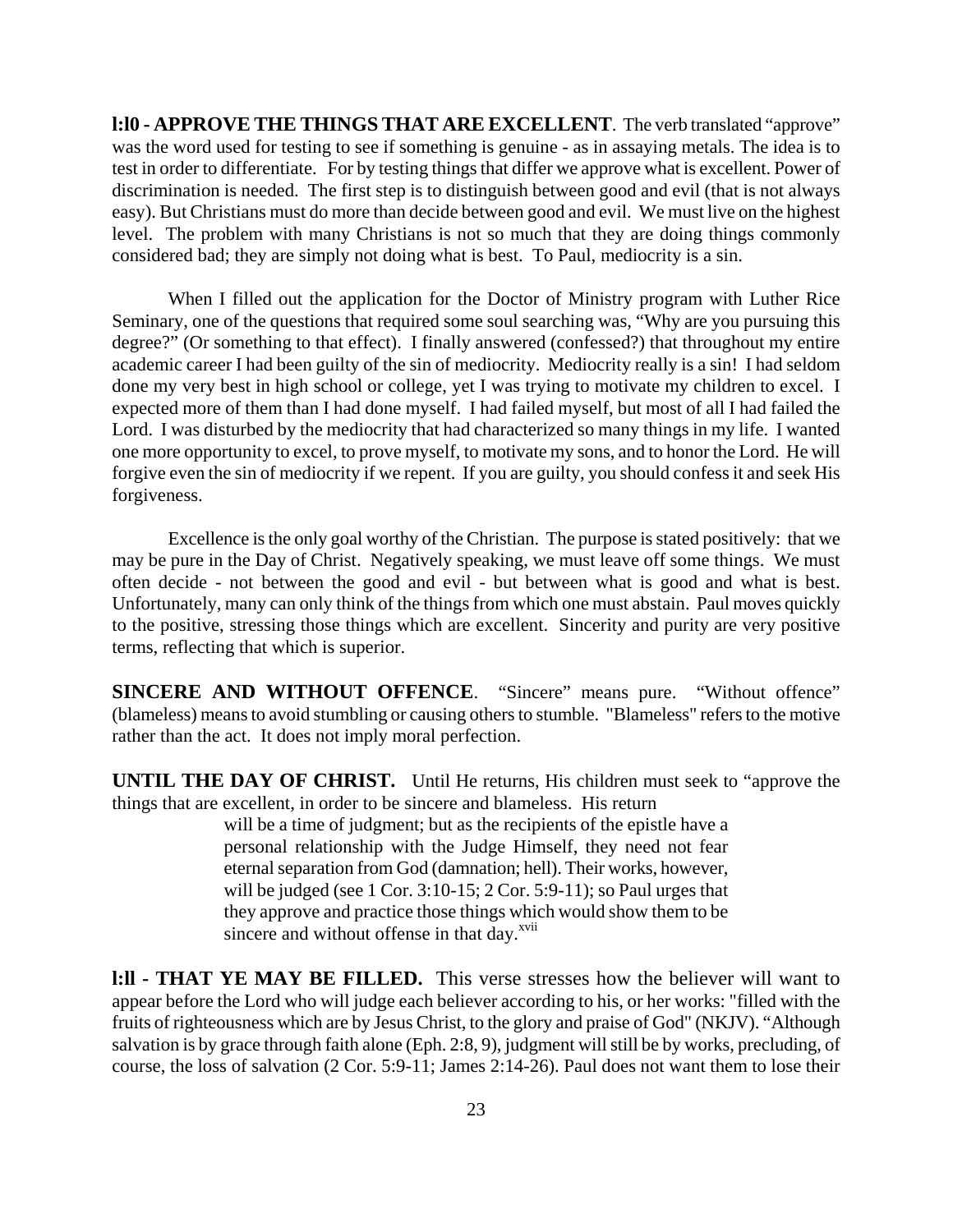rewards (1 Cor. 3:15)."<sup>xviii</sup>

Being "filled" points, not to the Christian's achievement, but to what God does. It points, not to man's effort, but to God's grace - Justification and Sanctification are both by grace, not works. A lot of religious things we do have the result of causing people to brag on us. The Christian things we do cause them to brag on Christ. "Let your light so shine . . .that they . . .may glorify the Father which is in heaven" (Matt. 5:l6). The really Christian things (love, forgive, etc.) bring people into touch with God. Paul was anxious that believers appear before Christ with positive things in their lives.

**FRUIT OF RIGHTEOUSNESS**. This denotes the singular, collective idea - fruit of righteousness. It is not clear here whether righteousness is the fruit or the source. In Galatians 5:22- 23, Paul lists the "fruit of the Spirit" - "But the fruit of the Spirit is love, joy, peace, patience, kindness, goodness, faithfulness, gentleness, self-control; against such things there is no law." Surely, these should be considered in any study of the fruit of righteousness. William Barclay, in *The Letter from James*, makes a statement that fits well here with the emphasis on relationships and righteousness:

> Right relationships are the soil in which the reward of righteousness can grow. And the only people who can sow these seeds, and who will reap the reward, are those whose life work it has been to produce such right relationships. $\frac{xx}{x}$

#### **ILLUSTRATION: RIGHTEOUSNESS**.

Abraham Lincoln was walking into town one day when he was overtaken by a man in a wagon going in the same direction. Lincoln hailed him and asked, "Will you have the goodness to take my overcoat to town for me?"

 "With pleasure," responded the stranger, "but how will you get it again?" "Oh, very easily; I intend to remain in it!"

 Mr. Lincoln's humor aside, his idea for a ride roughly parallels what happens when we trust Christ as Savior. We put on Christ and are clothed in His righteousness. Because we are in Him, we are assured of reaching our destination: salvation and eternal life. But apart from Christ we are left, as it were, standing by the side of the road - and no amount of good works or ritual-keeping can save us. $^{xx}$ 

In 1:1-11, we find Paul's greeting and his expression of gratitude for all the Philippian Church had done for him, but especially for their love. He shared with them his prayers for the church. In 1:12-30, he will deal with his present circumstances and his view of the preaching of the Gospel of Jesus Christ. Since this is inspired Scripture, we should interpret this as the view The Lord would have us take concerning the proclamation of the Gospel of Jesus Christ. This passage, 1:12-30, gives us about all we know of this particular imprisonment.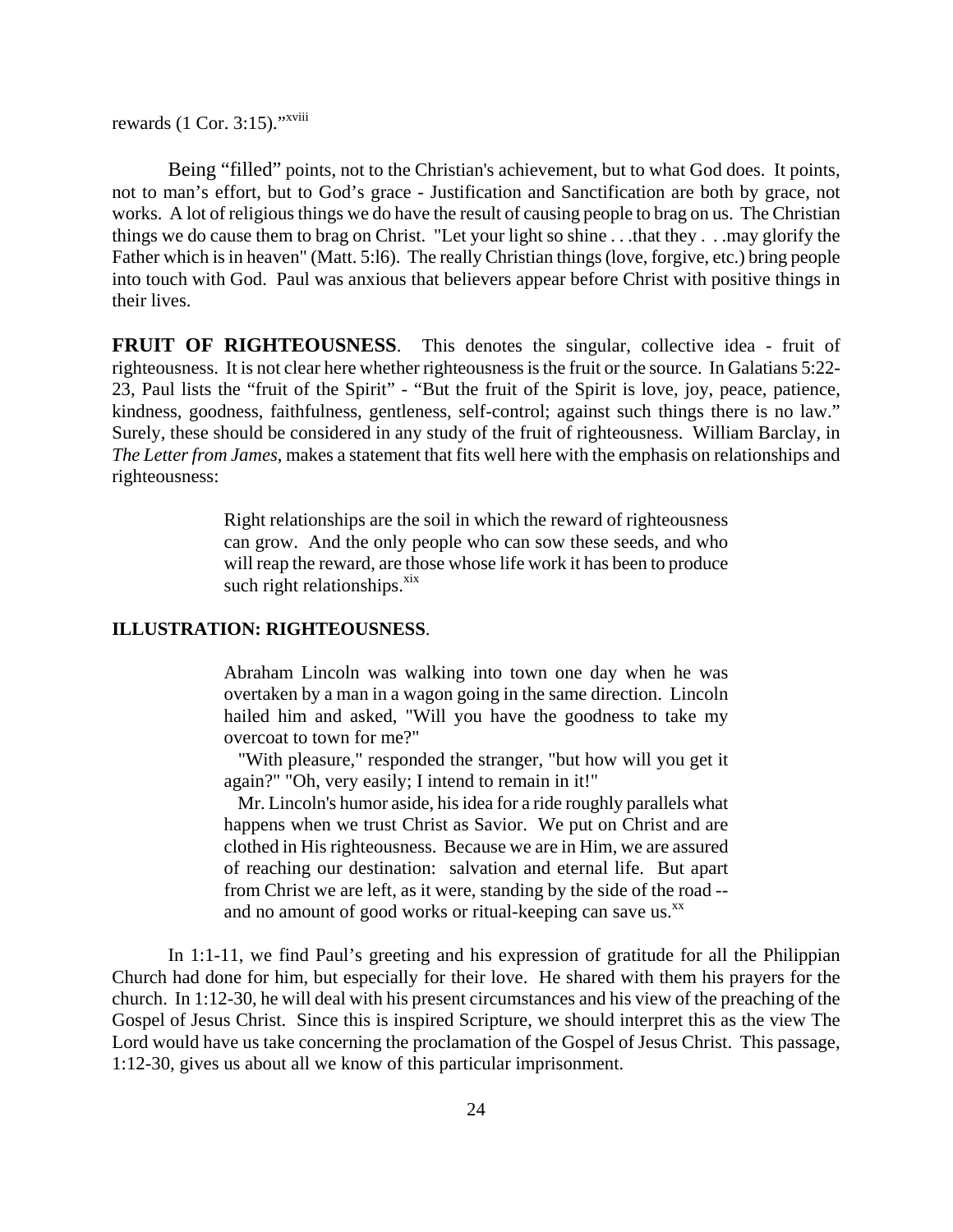Paul knew he was facing a great ordeal, but he took great pains not to alarm his friends. His all-consuming concern was for the advancement of the gospel. People were beginning to talk about his bonds and his Christ, the church in Rome was becoming more confident, and he intended to follow his course. He existed only to help forward the cause of Christ  $(v, 21)$ <sup>xxi</sup>

**l:l2 - I WANT YOU TO KNOW**. Why did Paul want them to know the things that had happened to him? He did not want them to misinterpret his imprisonment. Pop theology promises health, wealth, success, that Jesus will make you healthy, wealthy, and wise. The health/wealth theology, so popular among some of the television ministries, has little basis in reality. And if there is reality anywhere, it is in the New Testament. But that is not what Jesus promised. He promised a cross! Paul was in prison, but his imprisonment was not a defeat for the Gospel.

This was not a new subject. Job, perhaps the earliest book in the Bible to be written, deals with the issue of suffering and how believers may look upon their God during times of difficulty, whether it is grief, financial loss, health problems, rejection by friends, or bad theology. What we learn from Job is not so much how much a man can bear, as it is whether the person will be faithful to God during those trying times.

Paul wanted them to know that God had not abandoned him, nor had He failed him. His suffering, and his imprisonment, though designed for a totally different purpose, would serve to advance the Kingdom of God. When the officials put Paul in prison, they simply gave him time for the Holy Spirit to inspire him to write the prison epistles, which served to further the spread of the Gospel of Jesus Christ. Centuries later, authorities would find it a lot easier to lock up John Bunyan than to shut up John Bunyan.

**MY CIRCUMSTANCES**. What were his circumstances? He was a prisoner in Rome. He had been arrested (actually he was rescued from a mob) in Jerusalem, taken to Caesarea where he was a prisoner for two years, facing numerous hearings and trials. He had appealed to Rome and was put on a ship during the off-season, survived a ship wreck, snake bite, and many other trials before arriving in Rome, where he was, once again, thrown into prison. If circumstances could get a person down, Paul had been through enough to have made him despondent. Modern psychologists would say he would have been justified if he had become angry with God. How did the missionary himself view his circumstances? He said they have "turned out for the greater progress of the gospel."

**THE GREATER PROGRESS OF THE GOSPEL**. The NKJV translates it, "But I want you to know, brethren, that the things which happened to me have actually turned out for the furtherance of the gospel." The word for "greater progress" in the original means "to cut down in advance." It is the verb used for cutting away the trees and undergrowth which would hinder the progress of an advancing army. The emphasis is the clearing away of obstacles which would hinder an advance. Paul's imprisonment, instead of shutting the door, opened the door to new spheres of work. American Christians have suffered very little compared to those in Communist lands in the past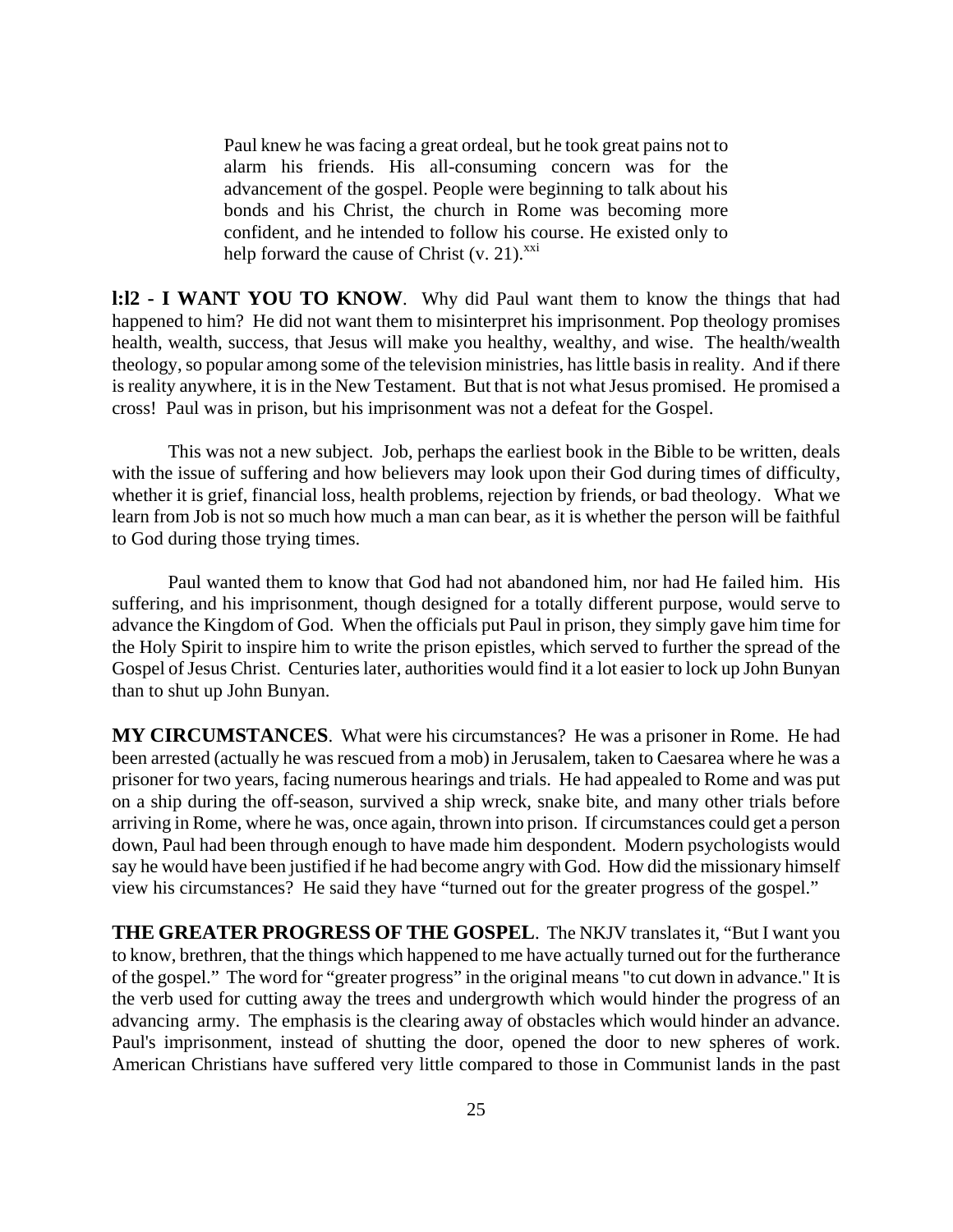century. Persecution of Christians is increasing rapidly in some Islamic countries at present. Does that mean that American Christians are more righteous than their counterparts in communist or Islamic countries? As most of us know, the opposite might be the case.

Christians in America would be wise to pay careful attention to the Scripture. We do not know what the future holds, but as we have moved deeper and deeper into the post-Christian era in this country, we have seen a transition from the time when the world seemed to ignore the church, to the time when it seemed only to tolerate it, to the time when it openly opposes it. Opponents began winning key victories in the courts in 1962 and 1963 (prayer and Bible reading were removed from schools), and in succeeding years as people in positions of power and influence sought to restrict religion to the places where it belongs, namely the home and church (synagogue, mosque). The ACLU and other groups are watching Christianity like a hawk for any sign of the violation of the unconstitutional "wall of separation" between church and state. Opposition is increasing as foes of the Gospel of Jesus Christ try to tie our hands so that we cannot spread the Good News of Salvation in and through Jesus Christ and through Him alone. This opposition has reached the point that it can be called persecution in some cases, and there is every reason to believe it is going to get worse if there is not a fresh Great Awakening in America.

A friend and fellow pastor, Wayne Duncan, e-mailed me some disturbing facts he heard at a church growth seminar in Shreveport, Louisiana. North America is the only continent in the world where the church is in decline! The largest Buddhist temple in the world is in Boulder, Colorado, the largest Moslem Mosque is in New York, and the largest Christian church is in South Korea. Rev. Duncan concluded, "We are in more trouble in America than most Christians know."

It is a disturbing thought, but if Christians in America refuse to humble themselves and get on their knees before their Creator and Redeemer during a time of prosperity, God may well permit a time of persecution to see if that will bring revival to our land. Sadly, many Christians in America are so obsessed with their obsessions, and so possessed by their possessions, that they give little thought to the God Who created them. They are more interested in recreation and entertainment than God. Worship is not very high on their list of priorities. They have never seen nor experienced revival, they do not desire it, and they do not seek it. The fact that more great revivals have been spawned by trials and tribulations than by peace and prosperity is no reflection on the power of God or the love of God. If persecution comes in your life, you must understand how God can turn it into an occasion for the furtherance of the Gospel.

**l:l3 - THROUGHOUT... THE PRAETORIAN GUARD**. Paul writes, "My imprisonment in the cause of Christ has become well known throughout the whole praetorian guard and to everyone else..." The praetorian guard ("palace guard" in NKJV) referred originally to l0,000 carefully chosen soldiers (RSB notes say 9,000) concentrated in Rome by Tiberius. They had double pay and special privileges, and in time became so powerful that the emperors had to court their favor. As a prisoner, Paul had access to many of these soldiers as well as palace officials.

Paul's bonds had removed the barriers and given him access to the "flower of the Roman army".<sup>xxii</sup> His bonds had inspired courage on the part of the brethren at Philippi. Prison, far from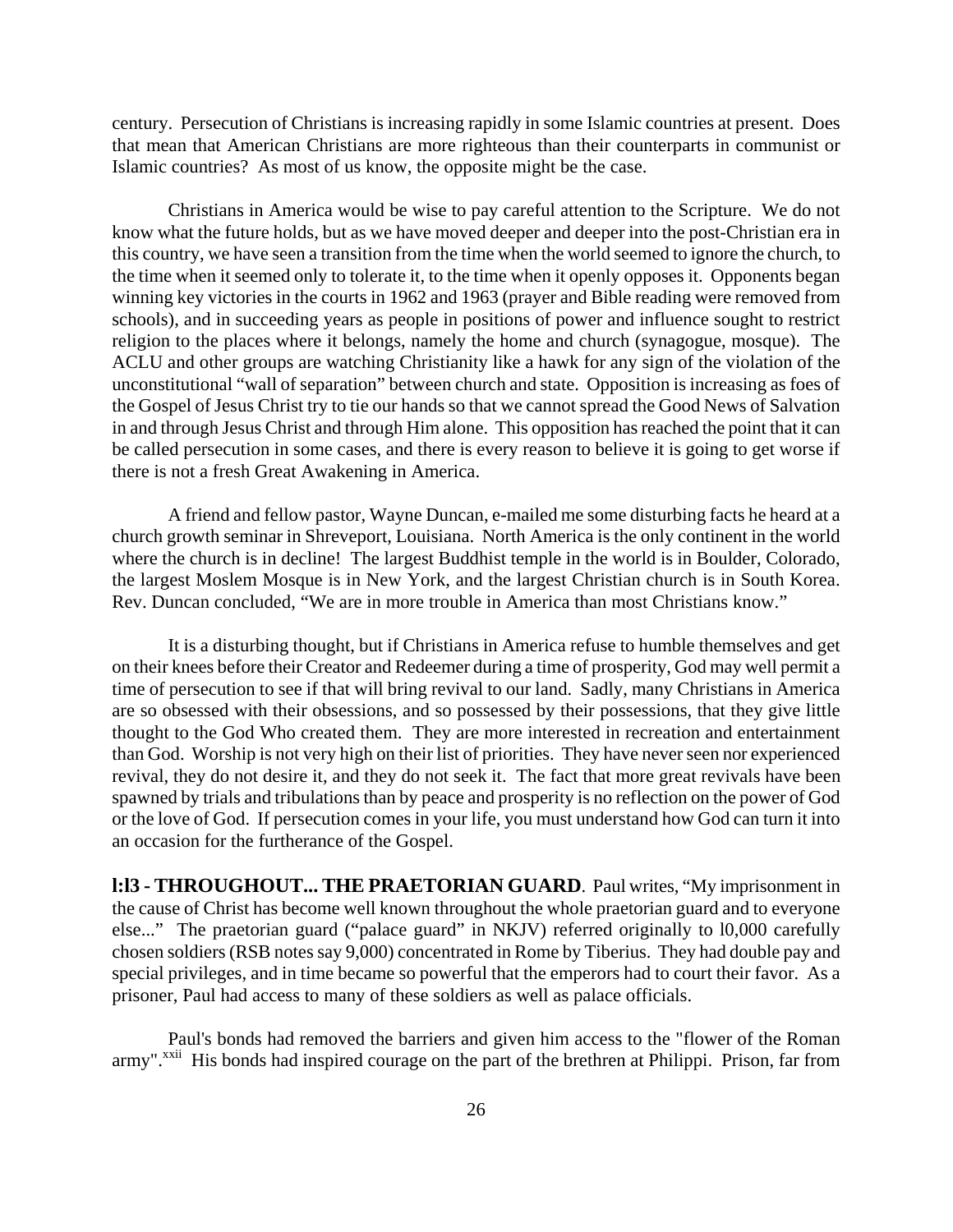silencing Paul, opened the door to new opportunities for the spread of the Gospel. As different soldiers served their shifts guarding Paul, they would hear the gospel. But it did not stop there - "everyone else" connected with the palace heard the Gospel. To be around Paul was to hear the Gospel. "Paul thus turns a distressing, abrasive, personal humiliation into a means of glorifying Christ and furthering His kingdom."<sup>xxiii</sup> How could his imprisonment advance the kingdom?

l. People were becoming aware of the fact that Paul was in prison, not for a crime, but for the Gospel of Jesus Christ. This was known throughout the Praetorian Guard.

2. Some preachers were proclaiming the Gospel with new courage. This is always the case. There are some pastors who seem to be in competition with others. Membership, budget, and staff become a source of pride. Jealousy and envy are often in evidence. In Paul's day, people were being saved, and today people are being saved in spite of weak theology and wrong motives among preachers. But an example like Paul's faithfulness during persecution can have a dramatic effect upon other ministers and open the door to fresh opportunities. Preachers are motivated to move out with renewed faith and courage. Lay-persons will follow that kind of leadership.

**1:14 - BECAUSE OF MY IMPRISONMENT**. Paul speaks of another reason for joy. Some who had held back were now becoming bold, inspired by his example. Knowledge of Paul's courageous witness for Christ led others to become more bold in proclaiming the Gospel - even though some may not have proclaimed it with the highest motives.

**1:15 - OF ENVY AND STRIFE**. Paul was not naive - he says, "some, to be sure, are preaching Christ even from envy and strife, but some also from good will." Envy and strife are the lowest of motives for preaching Christ. "Envy" is often the source of strife. "Strife" points more to rivalry than schism. The reference is to the Judaizers, who took delight in harassing him. Jealousy is usually against one's own class or profession (preachers jealous of preachers, doctors jealous of doctors, teachers jealous of teachers, athletes jealous of other athletes in their class). We usually envy those whom we consider more advantaged (more money, more talent, or a higher position).

Whatever the motive, when the Gospel was proclaimed, people were being saved, and every soul is precious. During the eighties, there was a well-publicized clash between a well-known television evangelist from Baton Rouge, Louisiana, and a New Orleans-based evangelist. Charges and counter charges were made. The charges were shameful and the results very unfortunate for those involved. Both men were obviously in the wrong in one way or another, yet every soul won to the Lord through either ministry is precious to the Lord.

**OF GOOD WILL**. Some of those who were filled with a new boldness in preaching the Gospel may have been motivated by envy or strife, but many others were motivated by goodwill toward Paul. There were those who loved Paul and when they saw him in prison, or learned of his imprisonment, they redoubled their efforts to preach the Gospel.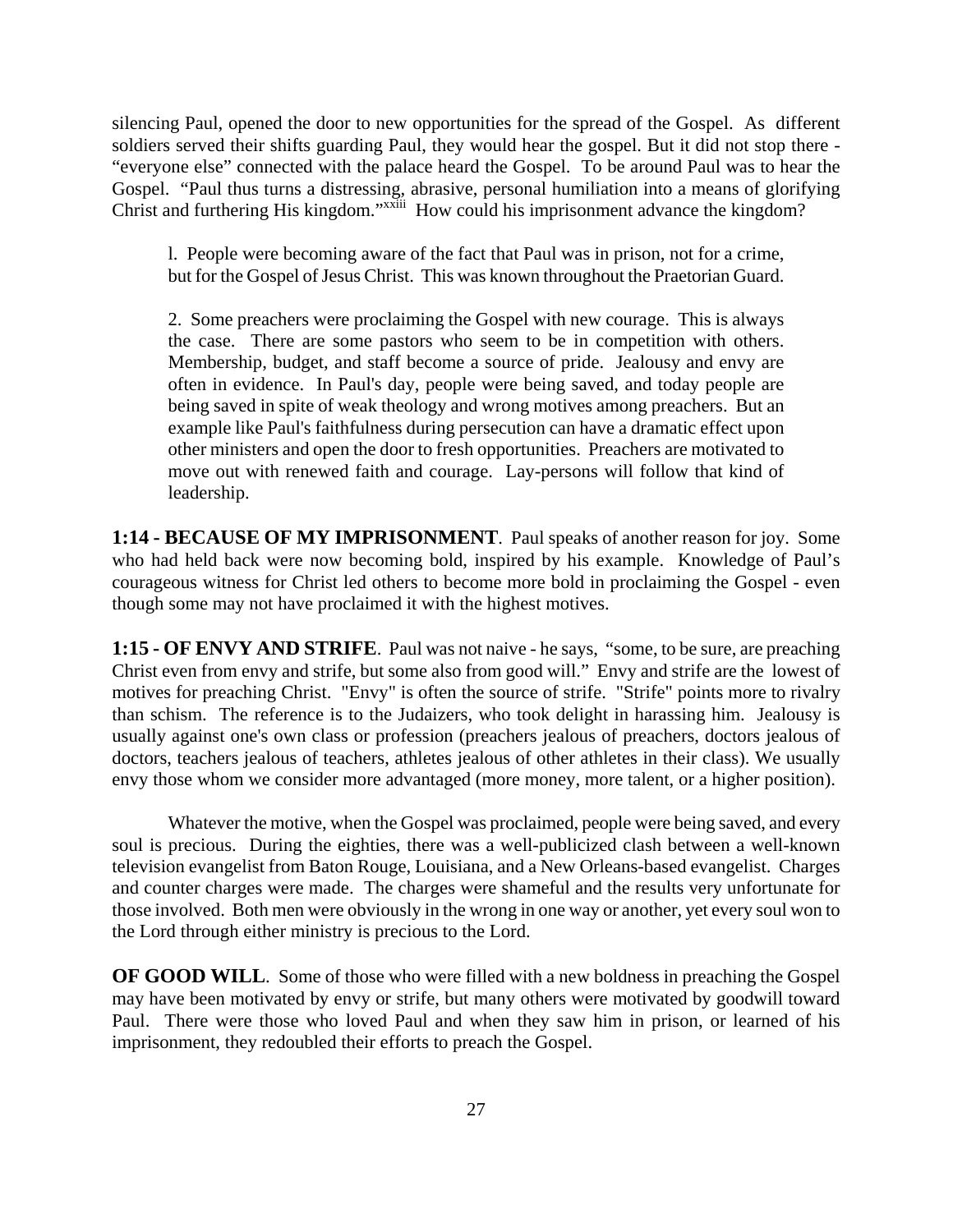**1:16 - OUT OF LOVE.** Paul says that "the latter," those who preach the Gospel out "of good will" (vs. 15), do so out of love for the apostle, "knowing," he says, "that I am appointed for the defense of the gospel." Those who loved him and took the time to get to know him understood that he was called by God unto this ministry and everything he did was for the defense of (proclamation of) the Gospel. This group preached the Gospel out of love for Jesus Christ, and they were inspired by their love for their missionary friend. Obviously, Paul's motives were not mixed. He knew nothing of the petty jealousy that characterized many believers of his day or ours. All that mattered to him was that Christ was preached. He was both called and committed. One can be called without being committed, but it is difficult for one to be totally committed without a sense of a divine call.

When I was a student at Mississippi College, I served as student pastor of the Dockery Baptist Church, between Cleveland and Ruleville, Mississippi. I began each Sunday for one year by preaching at one of the many camps at the Mississippi State Penitentiary at Parchman, only a few miles away. The Chaplain, the late Roscoe Hicks, and I often talked before I went to one of the camps. On one occasion, he vented his frustration toward the pastor where he had preached in revival services the week before. He said the pastor did not seem to recognize the opportunity they had for revival and had no sense of urgency for revival. He said, "He had a gun collection, and all he talked about all week was guns. He showed me his new guns and talked with everybody we visited about his guns." I felt a little guilty because I had always wanted to begin a collection of guns as soon I finished school. In those days I felt that the chaplain was being a little narrow, but now I realize that he was expressing his love for the Gospel and his sense of urgency in proclaiming it to lost people.

**1:17 - SELFISH AMBITION**. Paul says that "the former (those who preach out of envy and strife) proclaim Christ out of selfish ambition rather than from pure motives, thinking to cause me distress in my imprisonment." The Greek word for ambition is *eritheia*, from *eritheu* (to work for hire); rivalry, hence ambition, with the idea of selfishness or selfish ambition. It denotes factions, or partisanship (with self-ambition). This is a serious problem today, and it has been throughout the ages. Liberals fight against conservatives and conservatives fight against liberals. Moderates call conservatives "fundamentalists" to make them appear more radical than they really think they are. Conservatives label moderates "liberal" to make them seem farther to the left than they really are. This does not discount the fact that there are liberals and fundamentalists - it simply acknowledges the fact that labels are often used to deliberately misrepresent someone else or to exaggerate his position.

A well-known speaker mentioned the controversy between conservative and moderates in a major denomination. He said, "I don't believe the issue is theological at all. You know what I think it is? I think it is political." Another person responded, "Yes. And he has been involved in the politics on the other side for years!" One wonders how God can use any of us. How can He bless the work of a church, or denomination, when (or if) it becomes filled with such contention, or selfish ambition on the part of leaders? But the fact remains that God has used various churches and denominations in spite of their shortcomings to reach millions of people. He has used them in spite of their weakness, inconsistencies, and occasional contention. That is a testimony to His power and grace, and not a credit to their numbers, organization, or resources. But, just think how much more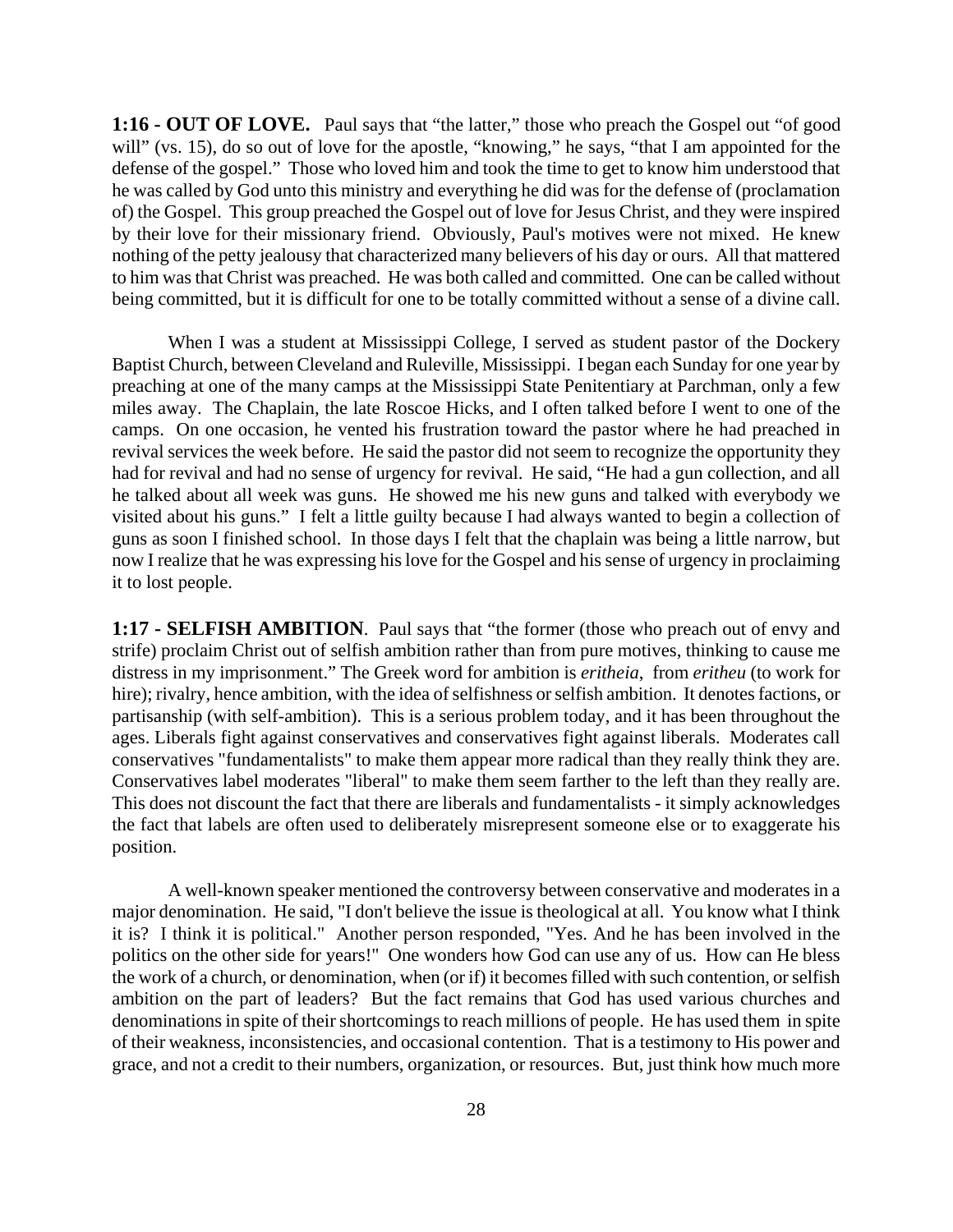effective we would be in our Lord's service today without the contention and selfish ambition, either of which breeds strife.

**RATHER THAN FROM PURE MOTIVES.** That is, some served without sincerity (lit., without pure motives). Some served with mixed, or impure, motives. Every servant of the Lord should examine his or her motives frequently. In the Sermon on the Mount, Jesus contrasts true righteousness with the pseudo-righteousness of the scribes and Pharisees. His rewards are reserved for those who are sincere. The following words are from an old engraving on a cathedral in Labeck, Germany:

> Thus speaketh Christ our Lord to us: You call Me master and obey Me not. You call Me light and see Me not. You call Me the Way and walk Me not. You call Me life and live Me not. You call Me wise and follow Me not. You call Me fair and love Me not. You call Me rich and ask Me not. You call Me eternal and seek Me not. If I condemn thee, blame Me not. $^{xxiv}$

**TO CAUSE ME DISTRESS IN MY IMPRISONMENT.** "To add affliction to my bonds" (KJV). Now that Paul is down, they jump on him. In other words, they kick him while he is down. The attitude of those who distressed and harassed Paul called into question their professed love for the Lord. Charles Haddon Spurgeon in the nineteenth century must surely have identified with Paul when his fellow Baptists voted overwhelmingly to censure him. As we look back, we can see that precious souls were saved through his ministry - and through many of theirs - and the Lord is still blessing His church through the writings of Spurgeon as well as that of some of those on the other side. That does not mean that such controversy is good for the church. One can only speculate as to what might have happened if they had all served Him in sincerity and in love for one another.

**1:18 - WHAT THEN?** A very serious problem is put to Paul by the conduct of the Judaizers, who hounded Paul mercilessly during his missionary journeys. The Judaizers were Jews who professed faith in Christ - and most may very well have been genuinely converted through their faith in Christ. They insisted, however, that before Gentiles could be saved, they had to be circumcised (that is, accept Judaism). They reasoned that since salvation is of the Jews, Gentiles must embrace Judaism, of which circumcision was a symbol. For more on the Judaizers, see Galatians 2 and Acts 15 (accounts of the Jerusalem Conference). They added works to grace as a requirement of Justification.

Regardless of their motives, Paul writes, if Christ is preached and some people come to a saving knowledge of Christ, he can rejoice. Christians are often faced with difficult questions, questions that cannot be evaded. People need answers, and believers need to be able to deal with difficult issues. Some difficult questions are being asked today about evolution, abortion, separation of church and state and capital punishment, to name a few. People need answers to these questions,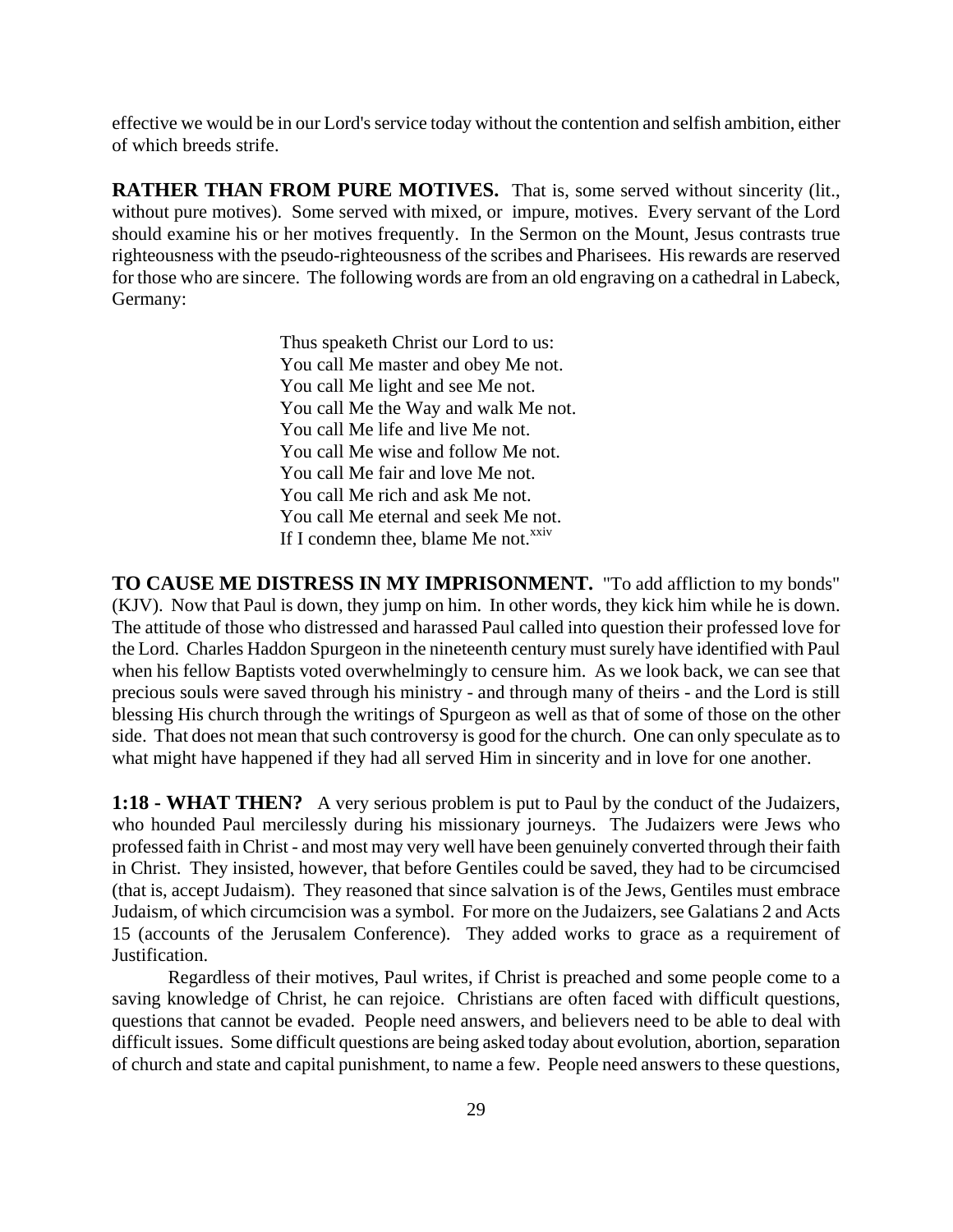and if they do not get them from the Lord's people, to whom will they go? The answer is obvious: Humanism, New Age Movements, and various cults are trying to solve man's problems. But their answers are often not God's answer to man's needs - they are in fact opposed to God.

**ONLY THAT**. The essential thing to Paul is that in spite of all their envy and selfishness, Christ is preached. This gives insight into the character of a mature Christian. This, however, does not mean that Paul was ready to compromise sound doctrine - nor should we. Unity in the local church and the denomination is dependent upon the revealed truth of God's Word. They are wrong who say, "It doesn't matter what you believe as long as you are sincere." Those who subscribe to false doctrine may be sincere, but they are sincerely wrong!

The Scripture clearly teaches that we should not only resist, but expose and root out false doctrine. Then what is Paul talking about here? He is dealing primarily with the motives of some of those who were preaching the Gospel and their attitude toward him. Let us take a hypothetical case. Let us say that there are twenty pastors of the same denomination in the same city, five (group A) with earned doctorates, five (group B) with seminary degrees, five (group C) with college degrees, and (D) five with a high school diploma, or less. They serve the same Lord, they all have a divine call, and they subscribe to the same basic denominational beliefs. It is reasonable to assume that these pastors would approach administration, Bible study, and sermon preparation from a different perspective - certainly their methodology would differ. But let us also assume that two of the pastors in group A feel that those in group D are ill equipped for administrative responsibilities or the preparation of expository sermons. Group A is aware of this, not so much because of what they say, but because of their attitude, so two or three from group D resent all those in group A. Let us also assume that we know this because group A confides in group B and group D confides in group C - and group B and group C exchange information.

Some questions arise out of our hypothetical case. First, what kind of fellowship do they have in their pastors conference? Second, how does this affect outreach? Do they express opinions to other people in the community? I was often shocked in an earlier pastorate to learn that some local pastors (and lay persons) told prospects they didn't want to join our church because we were "having some problems." A senior adult couple was looking for a church and decided to visit our church one Sunday morning - in spite of the warning that "they have a lot of financial problems at that church." There was a time when we did have financial problems, in that while we could handle our bills, we had not been able to support missions as we felt we should. I asked one of our deacons to lead in prayer in that service, and the visitors were amazed to hear the deacon thank God for all He had done for His church, especially for providing adequate facilities and for helping us to make the final payment on the bond program so that we could look ahead to other work He had for us to do.

Ideally, the pastors in these various groups should have a good fellowship in the Lord and support each other in their ministry in the community. If, however, a few of these men do not love each other as they should, even if they let their attitude lead them to do or say some things that fall short of the Golden Rule, we should thank the Lord for the fact that the Gospel is preached and souls are saved.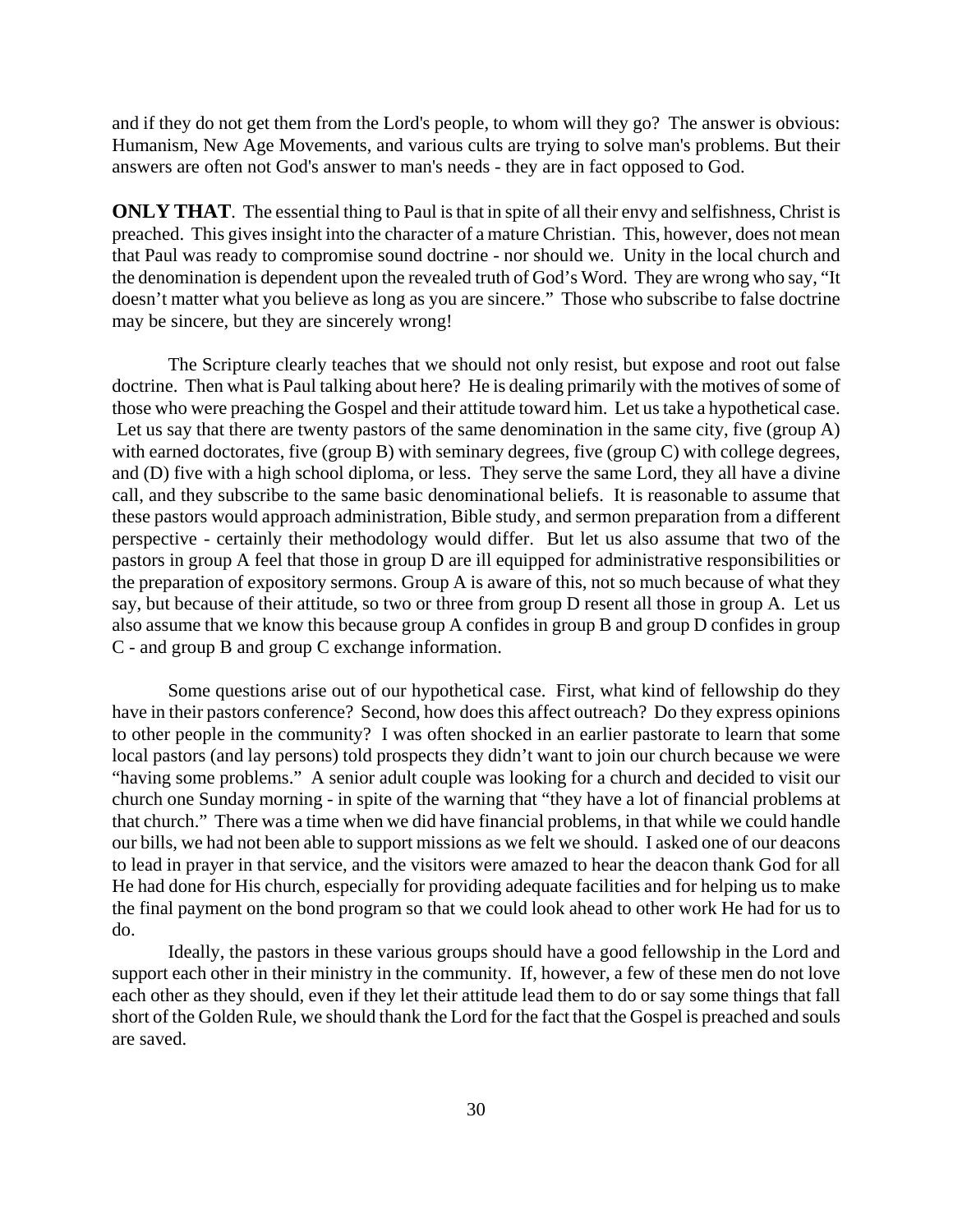**WHETHER IN PRETENSE**. Paul sees through the pious pretense of these Judaizers and rejoices that people are getting some knowledge of Jesus Christ. His attitude seems to have been that it is better to preach Christ a little than not at all. That does not justify the preaching of half-truths common among the cults that identify themselves with Christianity. A half-truth is a whole lie! How then should we interpret this? There are many denominations which support mission work around the world. There are well known doctrinal differences between many of these groups. Without losing sight of those differences, we can pray for the success of other denominations in reaching the lost for Jesus Christ.

Prior to the 1988 Summer Olympics in South Korea, Southern Baptists were making plans to bear a strong witness for our Lord to people from the nations of the world. During that time a local Church of God (Holiness) pastor came to me to ask my help in preparing a slide-strip presentation for their district youth meeting to ask people to support their efforts to reach people for the Lord during the Summer Olympics in South Korea. My excitement about what they were doing outweighed any objection I might have had to a few points on doctrine with which we disagree.

**I WILL REJOICE**. Paul continues, "What then? Only that in every way, whether in pretense or in truth, Christ is proclaimed; and in this I rejoice, yes, and I will rejoice." Paul is determined to rejoice despite the efforts of the Judaizers to antagonize him. In this attitude we catch a glimpse of the depth of his love for his Lord and his commitment to His Kingdom. If his primary concern had been his goals, or even "his ministry," he might well have been defensive, but he was so focused on the spread of the Gospel that he ignored the personal affront and rejoiced in what God was doing regardless of their motives.

General Jerry Curry, (U. S. Air Force, retired) told of the time his brother-in-law, who was a minister, invited him to a service to hear an evangelist preach. After the service, General Curry said that he was highly critical of the preaching because he thought the preacher was too emotional and was appealing too much to the emotions of the audience. His brother-in-law finally responded, "Jerry, did it ever occur to you that God might not have brought him to our city just for you? A lot of people were responding to the message." General Curry acknowledged that his brother-in-law was right. Decisions were being made, and while the preaching did not appeal to him, it was obviously reaching others. With that realization he could rejoice in it.

**1:19 - WILL TURN OUT**. This is a difficult verse. Is Paul confident of being delivered from prison, or is he thinking of his ultimate deliverance from all the trials of this world? "For I know that *this will turn out for my deliverance* through your prayers and the provision of the Spirit of Jesus Christ" ( italics added).

Paul has two resources. First, there were the supplications of the people of God. Paul, like Jesus, taught and practiced intercessory prayer. Andrew Murray and E. M. Bounds tried to make their generation aware of the power of intercessory prayer. Stephen Olford, Jack Taylor, Peter Lord, Ron Dunn and many others have continued the emphasis on intercessory prayer for our day.

Paul's second resource, and his primary source of help was "the Spirit of Jesus Christ," the Holy Spirit, Who protects the saints. Here the Holy Spirit is called "the Spirit of Jesus Christ''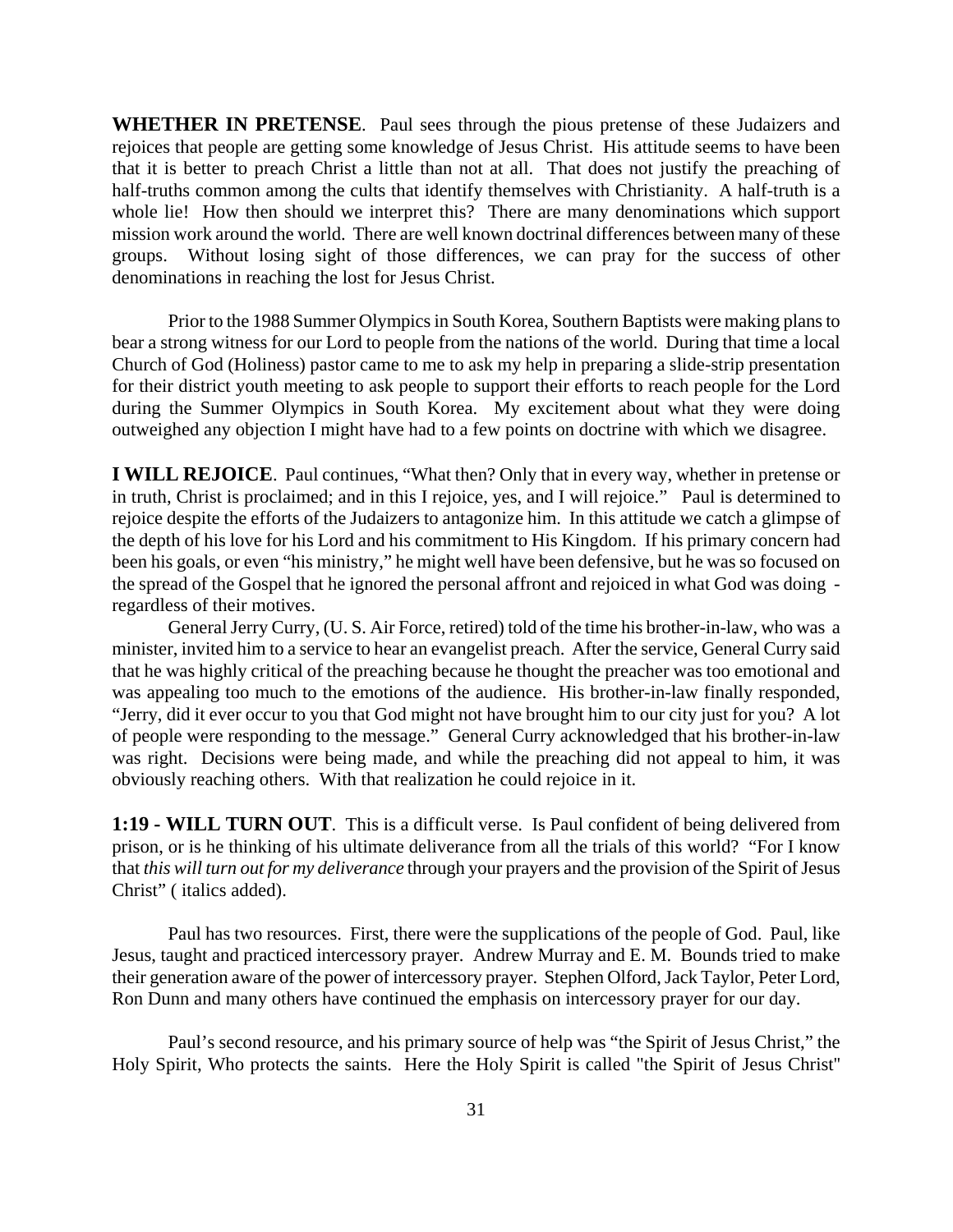because He gave the Spirit to His followers and also because the Spirit works in us for the advancement of the Kingdom of God.

> Paul was under arrest when he wrote Philippians, but his greatest hope was not that he would be freed but that, free or not, he would boldly proclaim Christ. He urged the church to pray that he would, and he was confident that the Spirit would help him do this (v 19). The Spirit's protection enables us to accomplish God's plans for proclamation, not our plans for personal security.<sup>xxv</sup>

**FOR MY DELIVERANCE.** "Deliverance" in the New Testament is often used to denote spiritual salvation, but it may also be used of physical preservation or deliverance. Possibly his trial had already begun, and he was saying that whatever happened, either release or death would advance the cause of Christ. Early church tradition holds that Paul was released soon after the writing of this letter. Whatever the case might be, the apostle knows that God will not forsake him. As we see in 1:26, he sincerely hopes to see them again. So, while some take this to mean his release from prison, others have suggested that he is thinking of his eternal salvation. If there is one thing we can be sure of, it is that he was prepared either way. He knows His Lord will deliver him - of this he is certain.

**NOTE:** The following passage, 1:20-27, deals with Christian ethics. It would help every believer to keep in mind the following footnote from the Disciple's Study Bible:

> Christian courage is not necessarily fearless. It acts in faith. Based on Christ's steadfastness, such courage recognizes the importance of this life as a means of advancing the gospel but knows its passing nature, too. Paul's plea for conduct worthy of the gospel is another of his many patterns of appeal for right living. See note on Eph.  $4:1-3$ .<sup>xxvi</sup>

**1:20 - EARNEST EXPECTATION**. The word used here (and in Romans 8:19) for "earnest expectation" is a vivid one. It portrays one who is looking ahead with his neck stretched out and his head thrust forward. It means "the eager concentrated, intense look which turns its gaze away from everything else to fix it on the one object of its desire."<sup>xxvii</sup> Paul hopes he will never be shamed into silence. Both cowardice and ineffectiveness might lead to shame. But if Paul is courageous and effectively seizes this opportunity, the result will be that Christ will be glorified in him. This has rich application today.

Paul had faith in God. His only concern was whether or not he could stand up under the test. Would he fail God? To be ashamed is the opposite of the statement which follows (for me to live is Christ...). Paul's concern was that he would not let his Lord down. We should be just as concerned today that we will not let our Lord down. He says, "according to my earnest expectation and hope, that I will not be put to shame in anything, but that with all boldness, Christ will even now, as always, be exalted in my body, whether by life or by death." He had written to the Roman church, "For I am not ashamed of the gospel, for it is the power of God for salvation to everyone who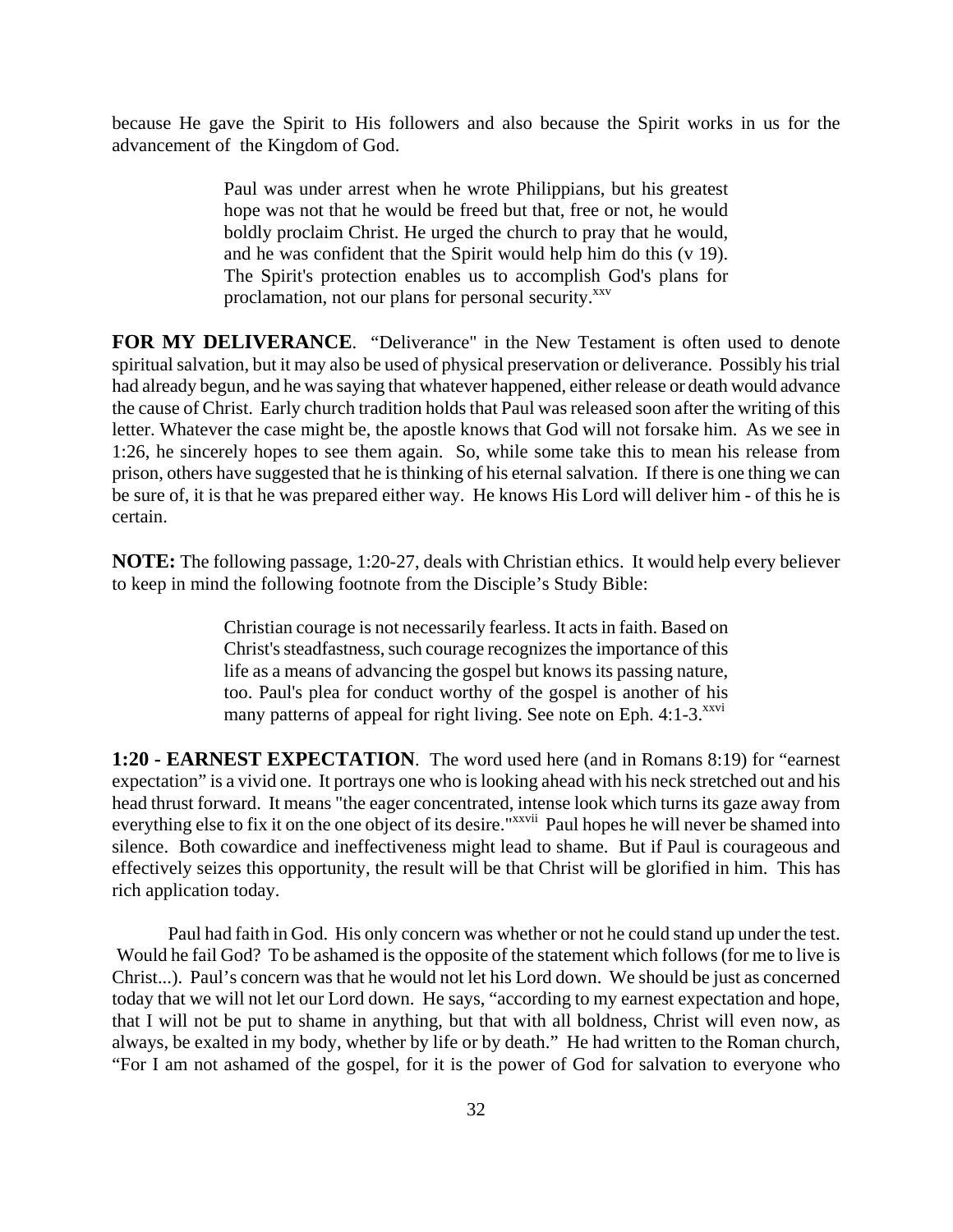believes, to the Jew first and also to the Greek" (Rom. 1:16).

#### **ILLUSTRATION: SHARING YOUR FAITH.**

A little girl, while traveling with her mother, made the acquaintance of an aged man, through his little granddaughter. The child said to her new friend, "I got a grandpa; and he's a good man, and loves Jesus. Don't you love Jesus?" That simple question led the aged man, who was a skeptic, to give his heart to Christ. "No one," said he, "ever took that much interest in me before, to ask the simple question that the child put to me; and I am now in my eighty-third year."<sup>xxviii</sup>

**SHALL BE MAGNIFIED.** Magnify means to make great. Paul had but one ambition and that was that Christ Himself be magnified in his body, whether by life or death. With this philosophy governing his life, there is little wonder that many are convinced that Paul probably lived the Christian life more effectively than anyone else ever has.

**IN MY BODY**. Just how does one magnify the Lord in the body? The believer lives his life here on Planet Earth in an earthly body. The Lord is magnified, or denied, by what the Christian does or does not do in the body. Only God sees the spirit - your neighbors see your body. One may have the Lord in his spirit, but the only way the world will ever know it is when that love is translated into action through the body. The saint either confesses or denies the Lord in the body. It may be harder for some to magnify Christ in the body than in the spirit. One who has had a problem with drugs or alcohol before being saved will face many temptations in the body that other believers cannot understand. Many Christians, on the other hand, do not magnify the Lord in their body because they do not love Him in their spirit.

When I became pastor of Hillcrest Baptist Church, Nederland, Texas, in 1973, all services were taped, and during the week the tapes were dropped off with shut-ins. Before long, someone told me how much those tapes meant to Catherine. Her husband attended services faithfully, but Catherine was unable to attend services because of her health. When I went to visit her, she immediately began to tell me how much the message the previous Sunday had meant to her. It took me a few minutes to remember what I had said! I asked Catherine about her relationship with the Lord, and she shared her testimony with me.

"For many years," she said, "I ran a bar, and any time anyone said anything to me about the Lord, I would tell them about all those church members who go to church on Sunday who were in my bar the night before. I paid attention to that and I used it for an excuse not to go to church. Any time anybody mentioned the church to me I told them how many church members I served beer on Saturday night. That was my excuse.

"But," she went on, "I would go home and go to bed after I closed every Saturday night and then sleep late Sunday. When I got up I would look out and watch families all up and down the street coming out of their homes and getting into their cars and driving off to church. They were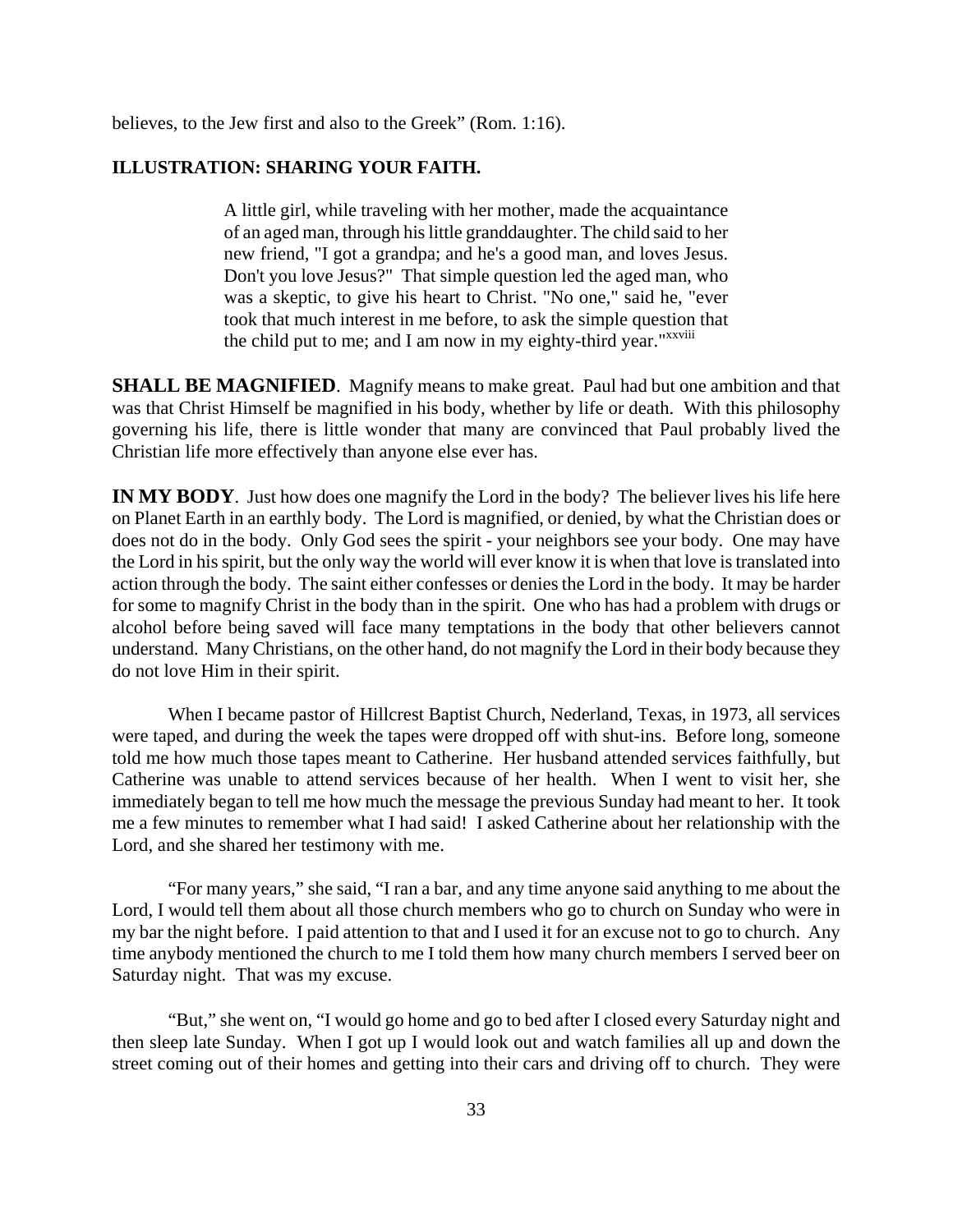dressed up and carrying their Bibles. They did this every Sunday. I watched them for years and they seemed so happy. Every Sunday when I saw them going to church I felt that something was missing. I told myself I ought to be going to church, too. But then I would think about those church members who were at my bar the night before, and that turned me off."

This went on for years - church members in her bar on Saturday night, Christian families going to church on Sunday morning. Every time she thought of those church members in the bar she knew she did not want to go to church with a bunch of hypocrites. But every Sunday morning she would look out and see those Christians going to church. Eventually, she told me, "These were not the same people! Those neighbors who were going to church were going every Sunday, and they were not the ones who were coming to my bar on Saturday night." Every Sunday as I watched them, I felt empty, and that is what led me to Jesus Christ. I knew I needed something, and they seemed to have what I needed."

In the first place, it is a shame that those neighbors did not try to witness to Catherine during those years. But to be fair, they might have tried. They may have been the very people she had told about all those church members who frequented her bar. Whether or not they had actively sought her salvation by sharing their testimony with her, it was their consistent testimony that broke down her resistance to the Gospel. Catherine's testimony was an inspiration to me and to others who visited with her. It also speaks clearly of how easily Christians can turn people away from Christ, but how carefully they must guard their testimony if they expect to lead others to Him.

**1:21 - FOR TO ME.** Paul shows that he is determined to be faithful in life and in death (1:21-26). He is going to give his own view of living; his philosophy of life. This is a deep personal commitment. Each person must say with Paul, "For to me," because this is an individual, not a community commitment. This philosophy derives from a personal relationship with Jesus Christ. It is not handed down from generation to generation, even though parents should set the right example for their children. Spiritual role models are needed, but each individual must make a personal commitment to obey the Lord in all things, with the understanding that obedience to Him is our most sacred obligation. More than life itself, the believer must value and nurture obedience to God.

**TO LIVE IS CHRIST**. He is living in union with Christ. This points to a body so surrendered, and a soul so yielded to the Lord Who has redeemed it, that it may be used only to His glory and praise. If some were honest, they would have to say, for me to live is money, or fame, or power, or pleasure. Christ was the beginning of life for Paul. He was the continuation of his life. He was the end (purpose) of his life. He was the source, the way and the destiny of his life. To this great Apostle, Jesus was the indeed the Alpha and Omega, the beginning and the end (Rev. 1:8). If anyone can say with Paul, "for me to live is Christ," he can go on and say, "for me to die is gain." George Whitfield's life and ministry reflected this kind of devotion to the Lord. He once said, "I am often weary in the work, but never weary of it." Life in Christ is so precious that it should be treasured above all else.

**TO DIE IS GAIN**. As precious as the life lived in Christ is here on earth, "to die is gain." Death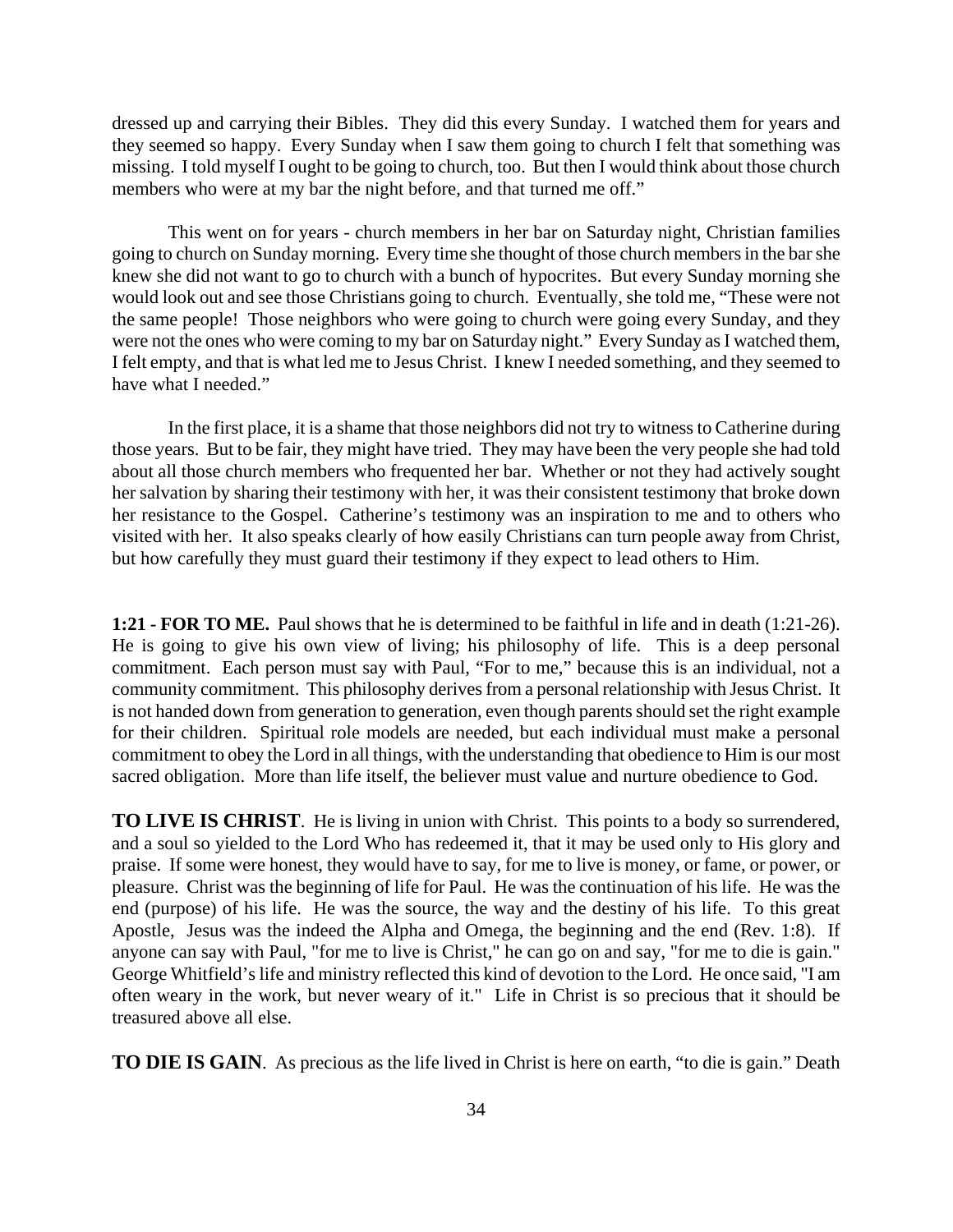to the Christian "means that we continue to live with our Savior, but in a deeper, richer, fuller relationship. Death is a departure for eternal fellowship with Christ in heaven."xxix

"Gain" is from an old word meaning gain, profit, or interest on money. Death is a profit? That is what he is saying. "To die," in this context, has been described as cashing in both principal and interest so as to have more of Christ than when living on earth. Paul faced death with faith and courage. Life is precious, but death holds no terror for the Christian. Any Christian who lives in fear of death does not know the Lord as Paul knew Him. Death to him was a departure, an exodus, a moving out of the travel-worn, earthly tabernacle, so one may go on to be with the Lord.

At times Paul regards death as a sleep, but here we see that at the moment of death he thought of it, not as a falling asleep, but as an immediate entry into the presence of the Lord. If we believe in Jesus Christ, death for us is both a union and a reunion, union with Christ, and reunion with those loved ones who are in the Lord.

To Paul, death would not be a tragedy. The center of his existence is the One before Whom he is going to stand the moment he dies. His love for his Savior had removed the fear of death. Andrew Murray was a Dutch Reform minister from South Africa whose writings are still blessing Christians generations after his death. I have read many of his books and often recommend one of his books (*With Christ in the School of Prayer)* to others*.* My only mistake was in thinking everyone would return the book when I let them read it! I only recently purchased yet another replacement copy of this great work. I remember very distinctly reading in one of his books, (I do not remember which one, and the quote is probably not verbatim) that death, for the believer, is not a change of direction; it is just another step in the direction we are already traveling.

When I was faced with the possibility of death while lying on the table in the emergency room, and later in the intensive care unit in the hospital, I was humbled by the realization that there was no fear of death. The thought came to me later, "Why should I have been anxious about all those little things through the years?" When Becky and I went for my first appointment at Rehab, the nurse spent about an hour in an interview trying to determine if there were any anxieties that would hinder rehabilitation, or pose a threat to my health later. She asked, "Are you worried about finances?" I answered, "No." She glanced at me as though she was a little surprised, and I added, "When you owe as much as I do, why worry about it?" With all my heart, I wanted to live - to finish any work the Lord might have for me to do, and to spend more time with Becky, John, Mark and with others I love. But I was keenly aware that if I had not lived, I would really be alive! Nurses in Rehab asked me if I had ever considered teaching a class in stress management, but I assured them that I have doubts about my qualifications to teach such a class.

Early in my ministry a layman went with me to visit a prospect for our church. As soon as we were seated my friend immediately began to tell this young couple how to be saved and why they should be saved. He kept using terms like, "When you die," and "when you stand before the Lord." Suddenly, the young wife exclaimed, "But, I don't want to die." He snapped back, "You'll be better off!" He was right - shockingly so! But we accomplished very little that night because of his approach. For the lost person, this may be a strange, if not startling concept, but the mature believer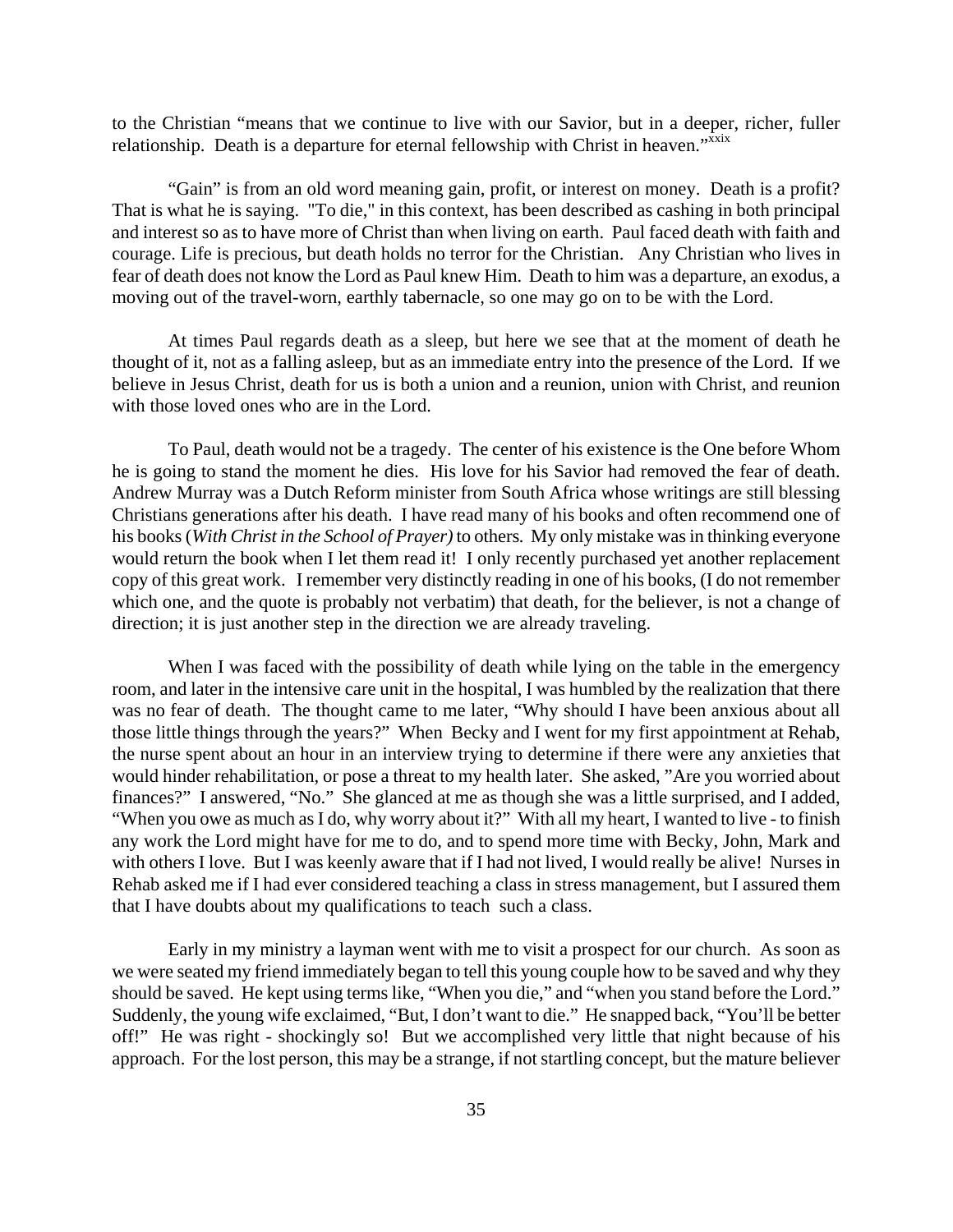is surely aware of the fact that he or she is going to die, and "to die is gain."

In one of the most dramatic missions stories of the Twentieth Century, five young men landed on a beach in Ecuador in an effort to reach the Auca Indians for Jesus Christ. All five were brutally slain by the murderous Aucas, who habitually "speared" all who crossed their borders, as well as other families within their own tribe. Jim Elliot's widow, Elizabeth, and Nate Saint's sister, Rachel, made contact with the murderers and made the world aware of the circumstances. A friend let me borrow a copy of Elizabeth Elliot's book, *Through Gates of Splendor*, when I was a student at Mississippi College. James and Audrey Yates had given me a small leather New Testament for being in their wedding and I carried it everywhere. I was so moved by the story of the faith and courage of those five young missionaries that I opened my little New Testament and copied a quotation from Jim Elliot.

I had not thought about that quotation for a long time until a friend mentioned those missionaries and said, "I have this quotation from Jim Elliot and I thought you might be interested in it." She had heard it on a television program called, *Day of Discovery*. I thought I knew what the quotation was going to be, but I was wrong. The quotation was: "He is no fool who gives what he cannot keep to gain what he cannot lose." I found my New Testament and opened it and read the quotation I had written there nearly forty years earlier: "Be sure when the time comes to die, all you have to do is to die."

I marveled at the spiritual insight, the faith, and the courage of such a young man. The faith and courage of the other missionaries was no less than that expressed by Jim Elliot. These young missionaries could surely say with the great First Century missionary, "For to me, to live is Christ and to die is gain." That was the attitude of Rachel Saint who did not die then but gave her life to ministering to the Aucas until her natural death in 1994.

That story becomes even more remarkable when we learn that Steven Saint, son of missionary pilot Nate Saint, went to visit his Aunt Rachel and was baptized by two of the men who had murdered his father many years earlier. And it gets better! Christian leaders among the Aucas pleaded with Steve Saint to come to their village to help them. After much prayer he and his family moved to the jungles of Ecuador to minister to them. "For to me, to live is Christ and to die is gain."

**1:22 - IF THIS IS THE FRUIT OF MY WORK**. There is no "if" (ei) in the Greek. But the clause is conditional, so it is appropriate to render it thus for smoother reading:

"But if I am to live on in the flesh, this will mean fruitful labor for me; and I do not know which to choose." It was not his choice to live or die, and fortunately it is not our choice because there may be times when one would choose to end life here to go on and be with the Lord rather than face adversities. They do not fear death, but they do fear the dying process, especially if that process involves long-term suffering, grief, or disability. There may be times when some Christians in communist or Muslim countries would choose death instead of persecution. But it might well be, God's will that some of His saints must suffer persecution in order to get the Gospel to certain people who would never hear it any other way. Peter and John, Paul, John Bunyan, and Dietrich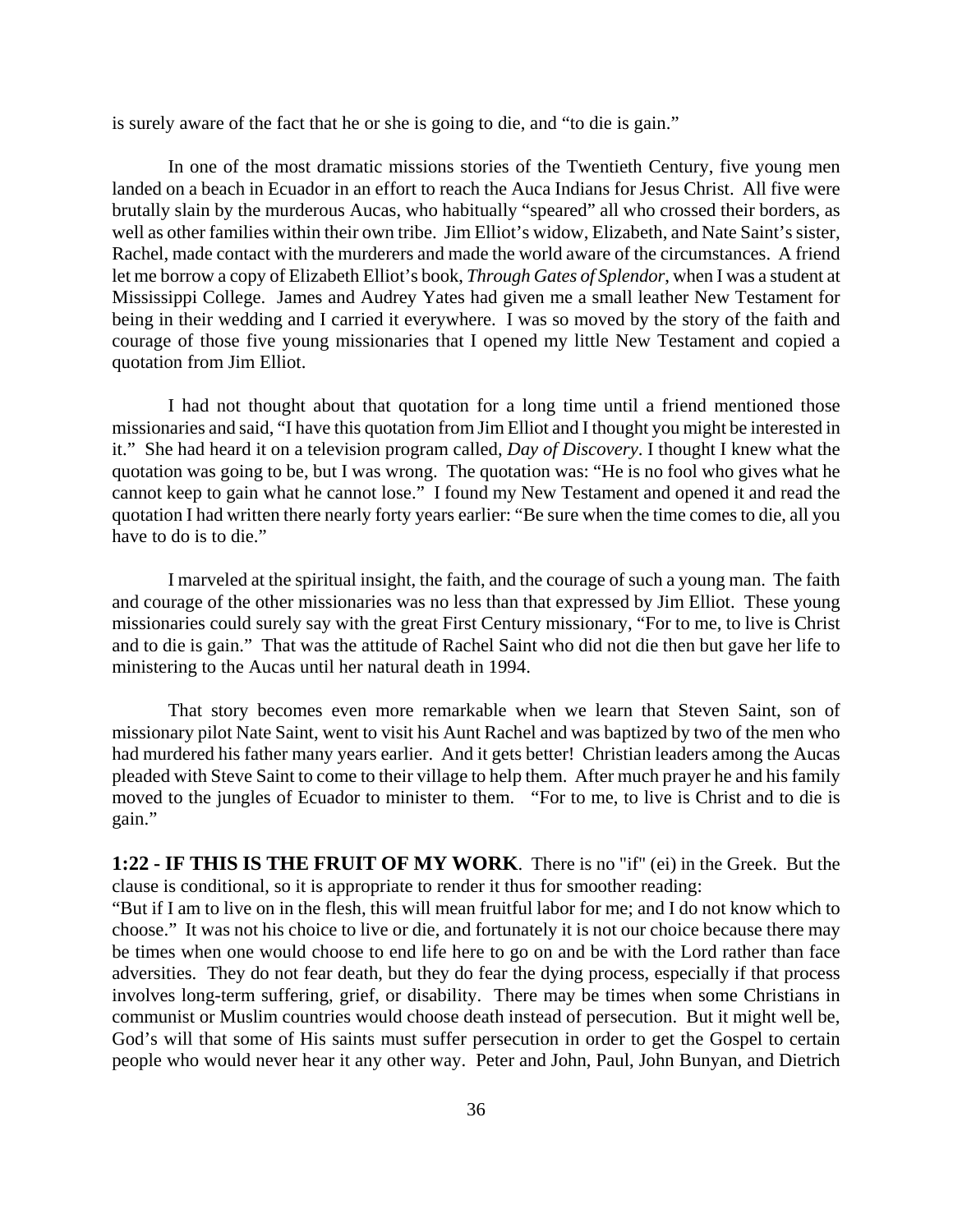Bonhoeffer are but a few of a long list of notable examples.

Christians in the Soviet Union suffered before the fall of the Iron Curtain, and believers suffer persecution in communist China, Cuba and in many Islamic countries today. The Scripture is very clear, and the Lord is completely honest with us - if you love Him you have three enemies: the flesh, the world, and the devil. James asked, "Do you not know that friendship with the world is enmity with God? Whoever therefore wants to be a friend of the world makes himself an enemy of God" (James 4:4, NKJV). This means that friendship with God makes you the enemy of the world. The more you express your faith in God, the more the world will oppose, suppress and even persecute you. Paul wrote to his son in the ministry, "...all who desire to live godly in Christ Jesus will suffer persecution" (2 Timothy 3:12).

Jesus has promised to be with us in all things (The Great Commission). With that in mind, when we suffer in any way - persecution, pain, terminal illness, financial loss, or grief - we should be able to say with Paul, "If I am to live on in the flesh, this will mean fruitful labor for me. I know, however, that the choice is not mine. But if it were mine, I do not know which to choose, life with pain and suffering, but with the possibility of fruitful service for the Lord, or death so that I could go on to be with Jesus Christ in peace and comfort."

A number of years ago there was a godly lady who had suffered from a terminal illness for months. As the end drew near, I visited with her husband and children in the hospital. Her husband expressed the sentiment that many others have entertained while waiting for a loved one to die. He said, "I know she is going to die and we have prepared ourselves for that. She is ready to go to be with the Lord. I know that sometimes the Lord may let us suffer in order to punish us or to teach us a lesson. But she is just lying there and I don't see how she can benefit for it." I asked my friend, "Has it occurred to you that the Lord may not be delaying for her benefit, but for others? There is a limit to what people can learn about death and suffering by watching lost people go through something like this, but there is a lot they can learn by watching those who love the Lord deal with suffering and grief. He said, "You know, that may be the answer." This conviction has been reinforced many times since that night. Sickness, terminal illness, disability, and grief afford the child of God an opportunity to demonstrate their faith in Him, and for Him to manifest His grace to a lost world.

**1:23 - I AM HARD-PRESSED**. The KJV renders it "I am in a strait betwixt two..." Literally, "I am held together," with the idea of being hemmed together. He felt that he was hemmed in on both sides. Today, we might say he was between a rock and a hard place. He longed to be with the Lord, but he also longed to minister to the saints in Philippi.

**FROM BOTH DIRECTIONS**. That is, from the two sides. There is pressure to live on, and there is pressure to die and be with Christ. If the Apostle Paul was susceptible to such pressure, we must anticipate similar tension if we are as committed to the Lord as he.

**TO DEPART**. The word means to unloose, to break up, to return. The idea is to break up camp, to weigh anchor and put out to sea. To depart means "to loose from all the confinements, pain, and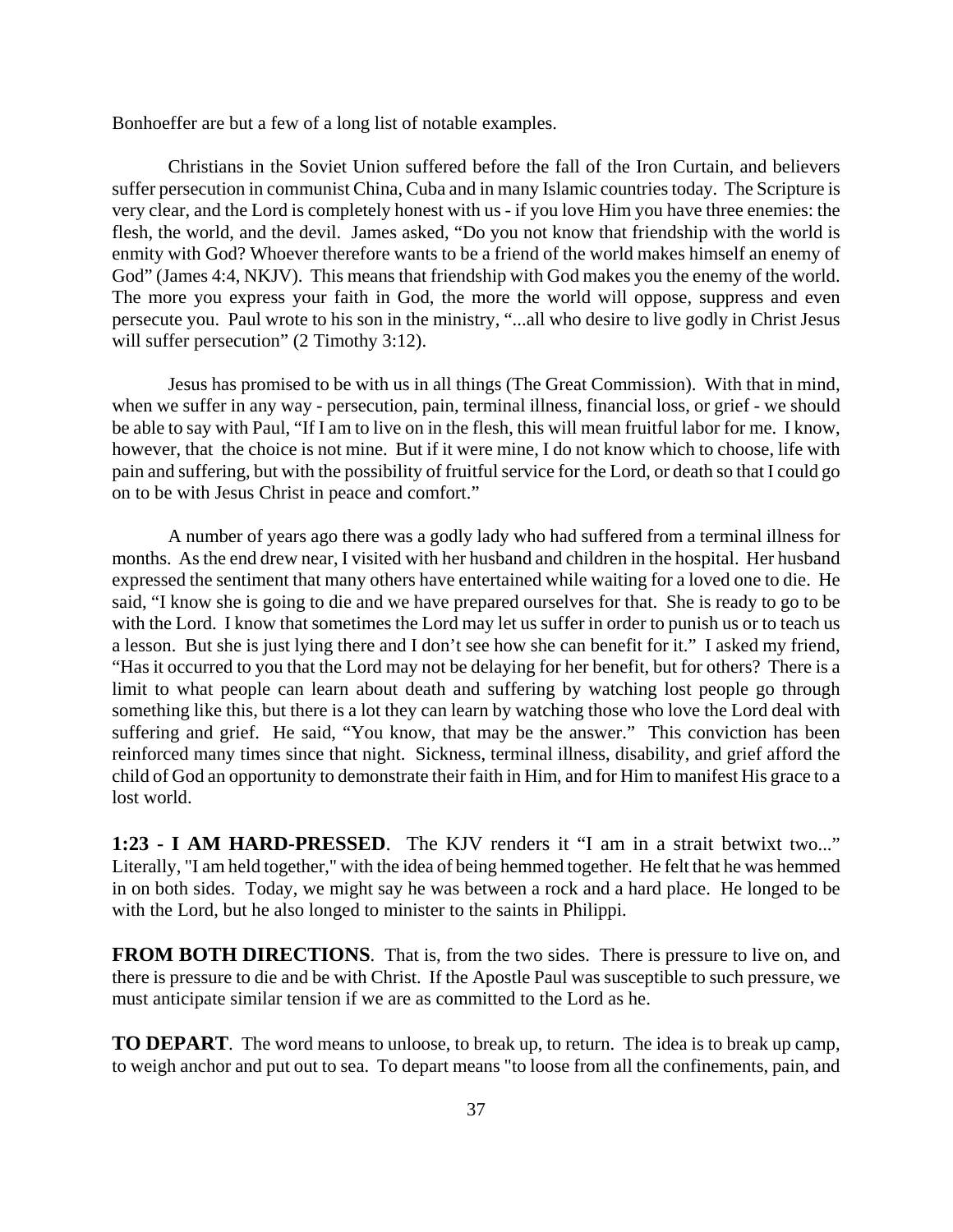limitations of this life' (same word used in 2 Tim. 4:6) and be with Christ. Death brings us immediately into the presence of Christ--no soul sleep or no purgatory in between."<sup>xxxx</sup>

This is a great text for a funeral sermon. The faithful Christian knows that when death comes, he has weighed anchor and set sail for that distant shore where our Savior awaits us. All metaphors have their limits and this is no exception. We set sail, but we arrive instantly!

**VERY MUCH BETTER.** The NKJV has, "which is far better," while the NIV has, "which is better by far." The NAS captures the double comparative: "But I am hard-pressed from both directions, having the desire to depart and be with Christ, for that is *very much better"* (italics for emphasis). Paul has suffered imprisonment, physical torture, emotional abuse, and threat of death many times for his Lord. Now the man who probably lived the Gospel more effectively than anyone else ever has, wants nothing more than to go home to be with his Lord. He was probably tired and weak physically from all the exposure to the elements, illness, shipwrecks, harassment, torture, and stress of imprisonment with the inquisitions and the uncertainty associated with it.

#### **ILLUSTRATION: HEAVEN**.

 A child of God who was seriously ill and lacked assurance of salvation said to his physician, "Doctor, although I'm a Christian, I'm afraid to die. Exactly what happens to us in the hour of death?" The surgeon, who was also a believer, thought for a moment and then replied, "I'm afraid I can't give you an exact answer to that question!" As he walked across the room to leave, he desperately wished he could say something comforting. Pausing briefly before opening the door, he heard the sound of scratching and whining on the other side. Suddenly he realized that he had left his car window open and his little dog had jumped out. With the patient's permission he let in his pet poodle who leaped on him with an eager show of gladness. In a flash the doctor's mind was awakened to a scriptural truth he had never before put into words. Turning to the sick man, he said, "Did you see how my dog acted? He's never been in this room before. He had no idea what was inside; yet when I opened the door, he sprang in without fear, for he knew his master was here!" As Christians we have not been told about the glories that await us on the other side of death. But one thing we do know; our Master is there, and that is enough!<sup>xxxi</sup>

**1:24 - IN THE FLESH.** Even though he prefers to go on to be with the Lord, he says, "Yet to remain on in the flesh is more necessary for your sake." Though he had much rather depart to be with his Lord, he is willing to remain with them until his ministry to them is complete. "Flesh" here denotes his physical life (in his body) rather than in an evil sense which is defined by W. Ian Thomas (*If I Perish, I Perish*, Zondervan, 1967) as the "Perverted principle which perpetuates in man Satan's proud hostility and enmity against God."<sup>xxxii</sup>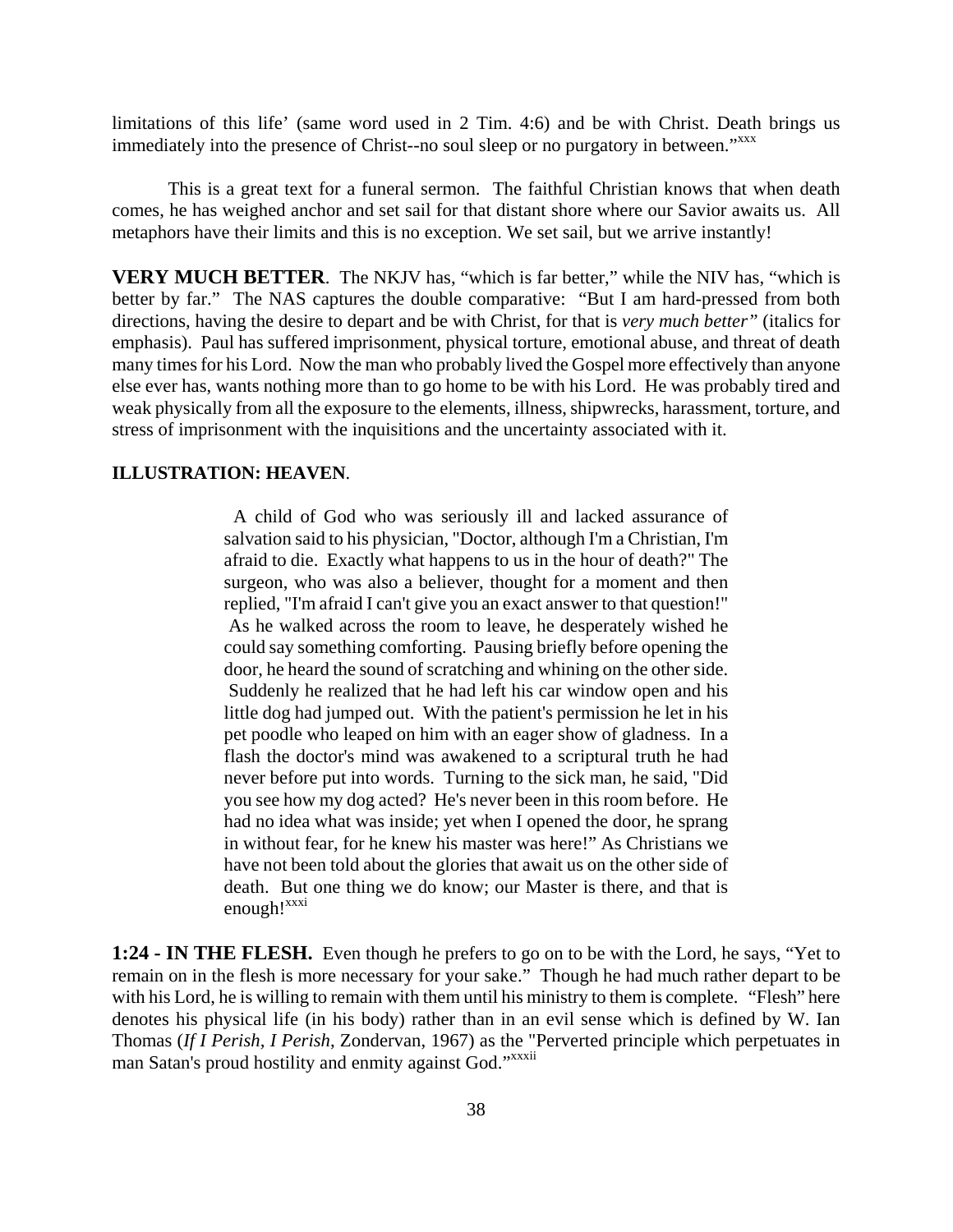**1:25 - AND ABIDE WITH YOU ALL**. There is a word-play in the Greek that is not easily reproduced in English. The word for abide is *menein*; and the word for continue is *paramenein*. Barclay follows Lightfoot in suggesting the translation "bide" and "abide." That rendering shows a play on words but not the meaning. The point is this; *menein* means "to remain with"; but *paramenein* means to remain with (wait beside) a person to be ready to help at all times. "Paul's desire to live is not for his own sake, but for the sake of those whom, by living, he can continue to help and serve."<sup>xxxiii</sup>

#### **ILLUSTRATION: SERVING CHRIST**.

It was Dwight Moody who said, "I am only one, but I am one. I cannot do everything, but I can do something. And that which I can do, by the grace of God, I will do." With that simple commitment, God used him to bring revival to England and America.<sup>xxxiv</sup>

**1:26 - IN CHRIST JESUS**. "In Christ Jesus" is the basis for glorifying and the basis for hope. This was the key to everything in life for Paul - and for the Philippian Christians. It should also be the key to a life of meaning and purpose for the believer in post-Christian, post-modern America today. Modernism denied God, post-modernism is open to a god, gods, or a supernatural force, and often proclaims faith in Jesus Christ - but the New Age Christ has little in common with the Christ of the New Testament. Post-modern spiritual systems (New Age religions) readily profess belief in a whole host of gods, and include Jesus Christ - so long as He is inclusive and not exclusive. They insist that if your god pleases you and their god pleases them, everyone should be happy.

New Age or post-modern religious philosophy holds that all is one and one is all; that there is just one entity (monism). You are one with the universe and everything that is in it. The universe, being one with god, brought itself into existence. Since you are one with the universe, you are god. If you search for the god within, you will discover that you are your own god (you are Christ). If you can fit your Christ into that scheme, you are welcome to Him, but if your Christ is the One Who insists that He is the only way by which one must be saved, They reject Him and oppose you. The Bible is very clear about Jesus Christ: "Neither is there salvation in any other: for there is none other name under heaven given among men, whereby we must be saved" (Acts 4:12, KJV). See also John 14:6.

Jimmy Furr, Regional Director of the Interfaith Witness Department of Southern Baptist Home Mission Board, talked with me about a large New Age extravaganza held in Florida. Representatives from all religions were able to rent a booth and distribute literature and talk with people about their faith. His department rented a booth and gave copies of the New Testament to those who stopped by their booth. Before long, people from various New Age religions converged on their booth, verbally assaulting them for having the audacity to come to their meeting and pass out New Testaments and talk with people about Jesus Christ. The prince of this world founded the religions of the world, and no one knows better than he that Jesus Christ is not of this world - nor is His church of this world. The religions of the world are at enmity with Christ and His church.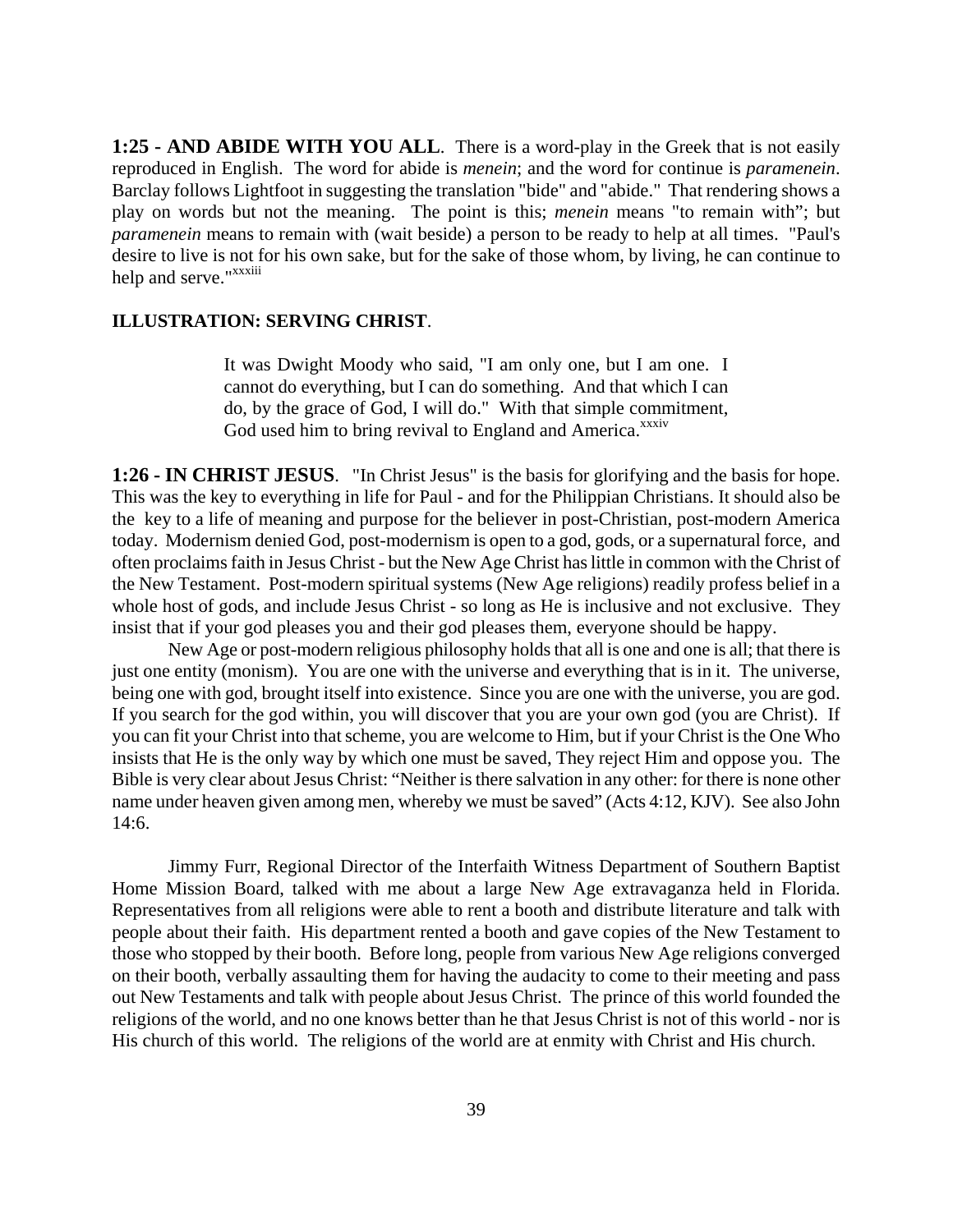Calvin Mangum and his wife, Mae, have been close friends for many years. I was his mother's pastor for years and delivered the message at her funeral. We visit, exchange materials, and stay in touch by telephone or e-mail. As a matter of fact, he and his mother gave me my first computer, and one of my first writing projects was the original draft of this study in Philippians. On a recent visit, Calvin gave me a book someone had given him. He correctly identified the book as New Age. The book (*Compassionate Energies Dancing the Cosmic Dance)* was written by Larry Hein, a Catholic priest from New Orleans. The title page includes the subtitle: Reflections of an Old Priest on the Cosmic Dimensions of the Spiritual Journey. The following is taken from the back cover:

> A Jesuit for 58 years, Father Hein is privileged to have been able to accompany hundreds on their spiritual journey. For many years his ministry has been spiritual direction and privately directed retreats.

> Fr. Hein is currently a priest in residence at the Cenacle Retreat House in Metarie, Louisiana. He lives in splendid solitude with his canine angel, Missy Regina.

> Missy says, "There are many religions on Planet earth. They differ. Ultimately, the movement, the spiritual journey to the *Transcendent* within is the same for all humans."

Part I is entitled, "The One and the Many Dancing the Comic Dance." Quoting Aldous Huxley, he lists "four fundamental doctrines."<sup>xxxxv</sup> The first has to do with the "Divine Ground" within"; the second with realizing the existence of the Divine Ground by a direct intuition; the third deals with "an eternal Self, which is the inner man." He continues:

> Fourth: man's life on earth has only one end and purpose: to identify with his eternal Self and so come to a unitive knowledge of the Divine Ground.<sup>xxxvi</sup>

You think this is weird? Then you ought to study some of the philosophies Paul had to deal within writing some of the thirteen epistles he was inspired to write which are included in the New Testament. The New Testament gives the answer to Gnosticism, which became a major problem for the early church, and the same Scriptures will answer New Age (post-modern) mysticism today.

The key to victory is "in Christ Jesus." We must hold the line against anyone who would offer any other solution to man's sin problem today. If you are in Christ Jesus and He is in you, then you must study the New Testament so that you have a thorough understanding of the Doctrine of Jesus Christ. Only then will you be ready to offer a defense against those who either attack, detract from, or minimize in any way either the humanity, or the deity of Jesus Christ.

**THROUGH MY PRESENCE**. Or, my coming to you again. The word (*parousia,* a presence, a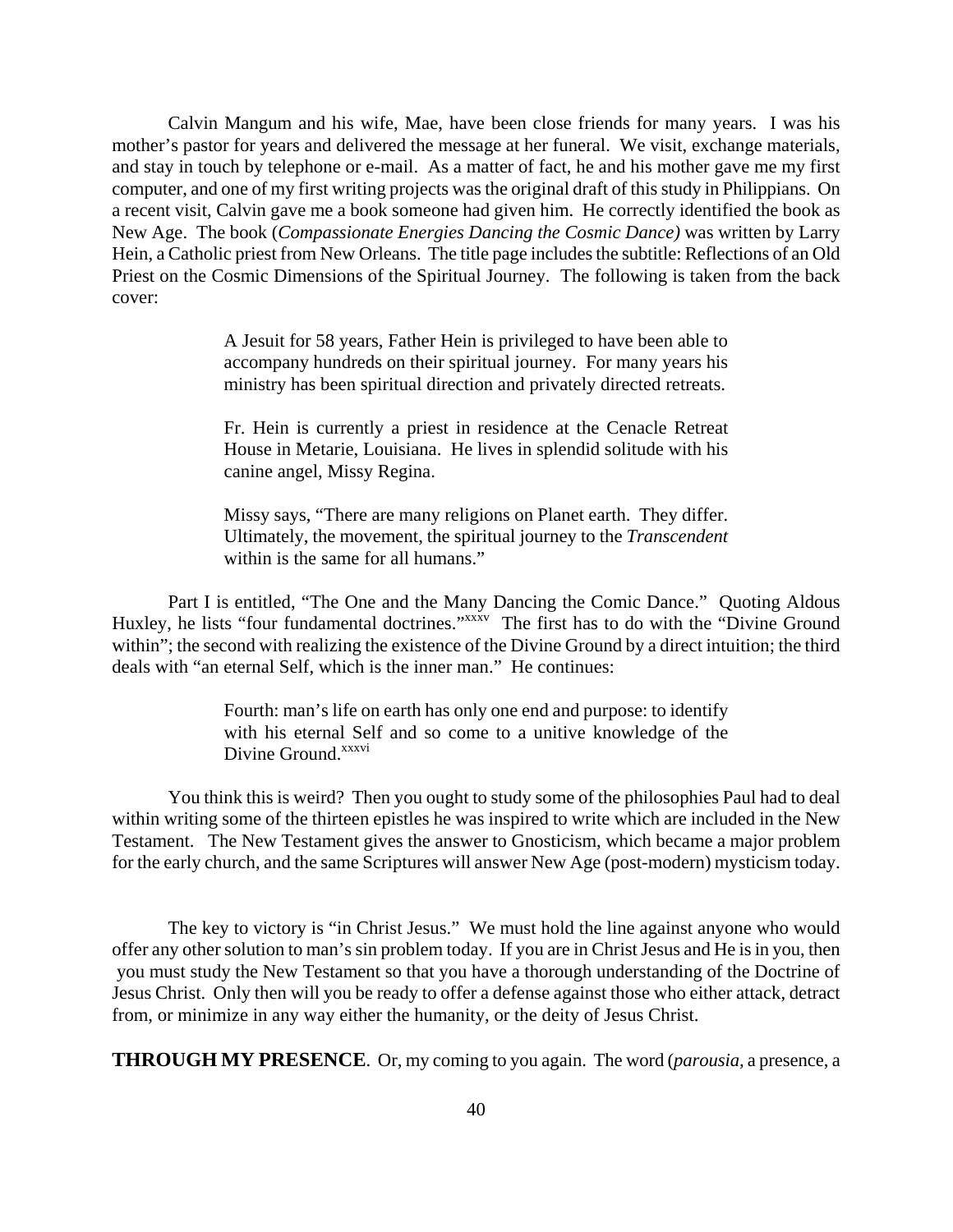coming) is the word commonly used in reference to the second coming of Christ, but here it is used in the ordinary sense of presence, as in 2:12; I Cor. 16:17.

## **CITIZENS OF THE KINGDOM - 1:27-30**

Eddleman points out that the saints are obligated in four directions:

- 1. To be becoming in Christian Living (1:27).
- 2. To be courageous (1:28).
- 3. To be thankful for their distinctive honor (1:29).
- 4. To compare their plight with his [Paul's]  $(1:30)$ . xxxvii

**1:27 - CONDUCT YOURSELVES.** "Only conduct yourselves in a manner worthy of the gospel of Christ, so that whether I come and see you or remain absent, I will hear of you that you are standing firm in one spirit, with one mind striving together for the faith of the gospel." The term Paul uses for "conduct yourselves" (*politeuw)* was a political term which means to live as a citizen here, as good citizens of the Kingdom of God. Philippi as a colony possessed Roman citizenship, and Paul was proud of his Roman citizenship. The Authorized Version does not convey to us what it did in 1611 when the word was rendered "conversation," which, at the time, suggested conduct, and not simply speech. But it still does not preserve the figure of citizenship.

One thing is essential: no matter what happens, either to Paul or to the Philippians, they must live in a manner worthy of a good citizen of the Kingdom of God, that is, worthy of their profession of faith in Jesus Christ. Paul was a Roman citizen, writing from the center of the Roman Empire, to believers in Philippi, a Roman colony. We must remember that Roman colonies were like little bits of Rome planted throughout the world. In Roman colonies the Roman citizens never forgot that they were Romans. They spoke Latin, wore Latin dress, called their magistrates by Latin names, and insisted on being absolutely Roman, no matter how far they were from Rome.

Christians should never do less as citizens of the eternal Kingdom of God than Romans did as citizens of Rome. As shameful as it is, a lot of church members do not conduct themselves as good citizens of America, much less as citizens of the Kingdom of God. It is also disturbing that there are many church members who profess to be Christians who place a much higher value on their temporal citizenship as Americans than they do on their eternal citizenship in heaven. They go to political rallies, call and write politicians and vote in every election (and condemn those who do not vote), yet they are lax in worship, Bible study, and prayer, and seldom if ever show up to vote on anything in the church business meeting.

**WORTHY OF THE GOSPEL**. The readers in Philippi were a long way from Rome, but they would remember the responsibilities of Roman citizenship. Christians have a higher duty than that.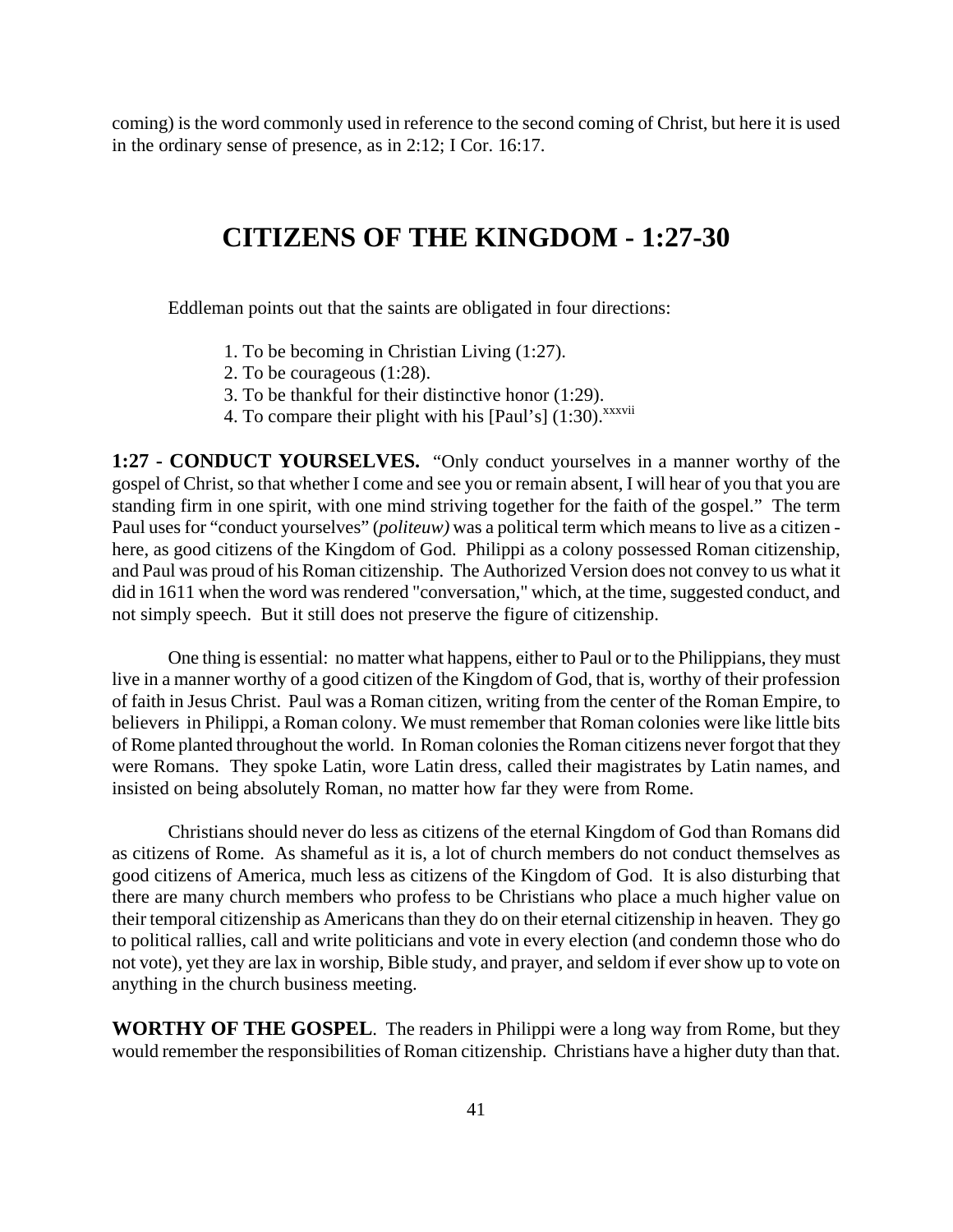At all times, wherever you are, you must live in a manner befitting a citizen of the Kingdom of God. You must never forget the privileges and the responsibilities of citizenship in the Kingdom of God. Whether at home where everyone knows you, or on vacation where no one knows you, you are a citizen of the Kingdom of God, a subject of the King of Kings, and your conduct must always honor Him: You must always "conduct yourselves in a manner worthy of the gospel of Christ." That is simply not being done by the average church member. And he wonders why God does not answer his prayers!

**STANDING FIRM.** Paul writes to citizens of the Kingdom of God in Philippi, urging them to stand firm "in one spirit, with one mind striving together for the faith of the gospel." What does he expect of the Philippians? Eddleman says

- (1) he expects them to stand fast.
- (2) he expects unity.
- (3) he expects an unconquerable spirit.
- (4) he expects a cool calm courage. $\overline{x}$ <sup>xxxviii</sup>

Citizens of a city or country need to come together in a united way for the good of their country. Just so, citizens of the eternal kingdom must "standing firm in one spirit, with one mind striving together for the faith of the gospel."

Many of the founders of America were men and women whose lives exemplified this dual citizenship. By word and by deed they exercised their citizenship both in the Kingdom of God and in the country to which they believed God had led them. They were convinced that this new nation should be established on Christian principles - for at least two very good reasons. First, since they believed He had led them to the new world to give them freedom to worship Him, they were convinced that He wanted them to found the new nation on His principles - not as a theocracy, but a republic that recognized His sovereignty. Second, they were convinced that His were the best principles upon which to base their laws.

Perhaps no individual was more influential in the shaping of America than the John Witherspoon, minister, teacher, college president, congressman, and signer of the Declaration of Independence. John Adams once wrote, "Heard Dr. Witherspoon all Day. A clear, sensible Preacher."xxxix He was surely a "clear, sensible" preacher - the kind that God can use to shape a nation. At one point in his life, after he was devastated by the death of his daughter, he preached sixteen successive sermons on "the doctrine and duty of submission to the will of God." All sixteen sermons were based on Luke 22:42: "Father, if thou be willing, remove this cup from me; nevertheless not my will, but thine, be done."

> Witherspoon was president of the College of New Jersey from 1768 to 1794. In those twenty-six years 478 young men graduated - about eighteen students per year. Of those 478 graduates, 114 became ministers; 13 were state governors; 3 were U S Supreme Court judges; 20 were United States Senators; 33 were U S Congressmen; Aaron Burr, Jr. became Vice-President; and James Madison became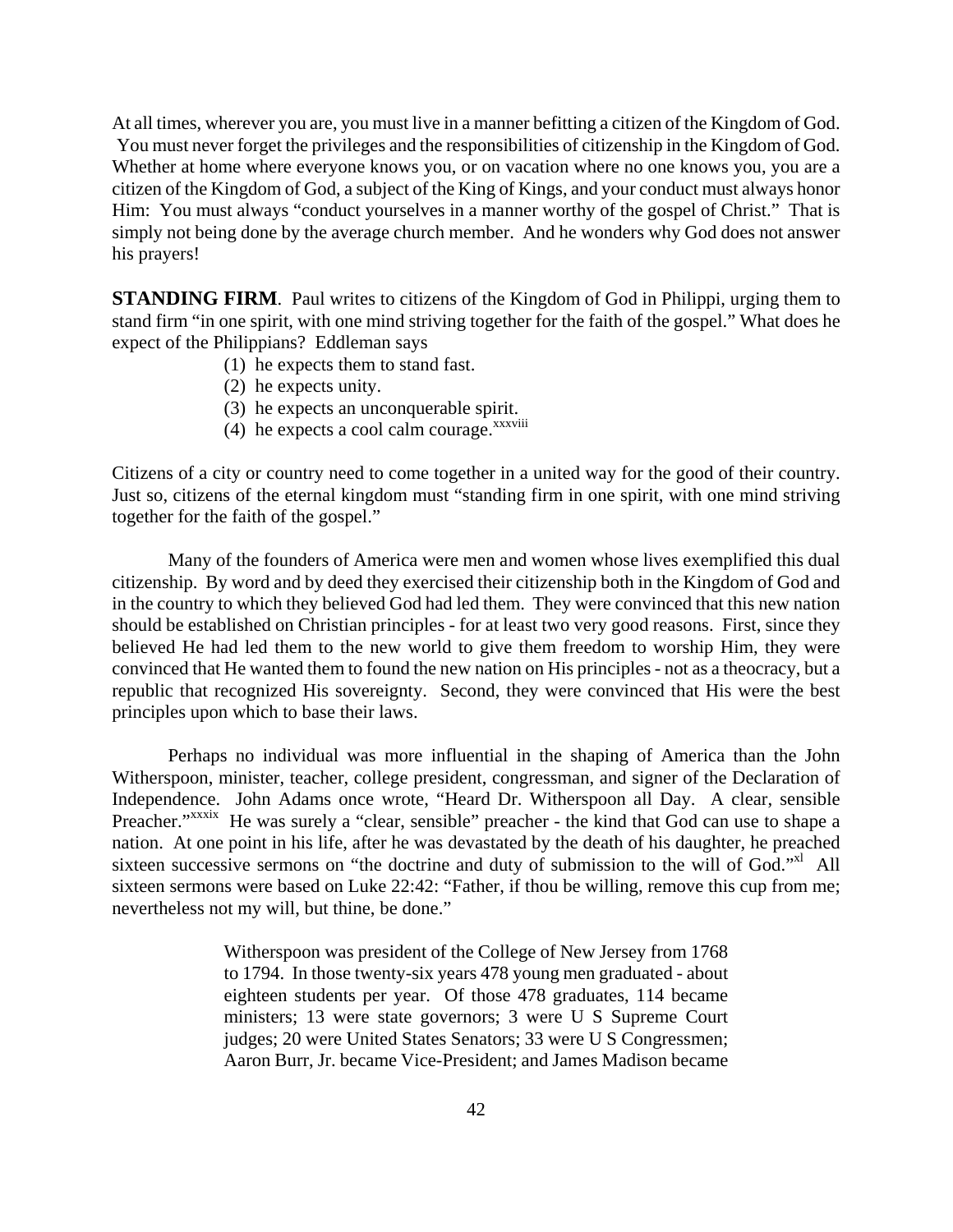President. Of the 55 delegates to the Constitutional Convention, 9 (one-sixth) were College of New Jersey graduates, and 6 graduated while Witherspoon was president. $x^{I}$ 

Witherspoon, president and teacher at the College of New Jersey (later Princeton University), was a Christian - not a deist. He was a powerful influence behind our constitution of the United States. What was the key to the great influence of John Witherspoon, and why was he so highly esteemed by the Founding Fathers? Eidsmoe sums it up well:

> His young secretary and third cousin, John Ramsay Witherspoon, described him as having "the simplicity of a child, the humility of a patriarch and the dignity of a prince." Roger Schultz's summary complements that: "[John] Adams called him a true son of liberty. So he was. But first, he was a son of the Cross."<sup>xlii</sup>

**STRIVING**. Rather, "striving together" as in an athletic contest. We might paraphrase it "striving in concert." This word supports and enhances "fellowship" (participation with others in the work). It reveals that serving the Lord can be challenging - sometimes exhausting - work but always productive and rewarding. Find God's will and strive for Him, and leave the productivity and the rewards to Him.

**FOR THE FAITH**. That is, for the teaching of the Gospel (objective sense of *pistis,* faith). Citizens of Philippi understood their citizenship and their duty and they never forgot it. As citizens of the Kingdom of God, we must understand our citizenship and fulfill our duty for the faith of our Lord Jesus Christ.

**1:28 - IN NO WAY ALARMED**. The NAS has, "in no way alarmed by your opponents--which is a sign of destruction for them, but of salvation for you, and that too, from God." The NKJV renders it "and not in any way terrified by your adversaries..." The metaphor is that of a timid or scared horse. I grew up on a farm in the Mississippi Delta, in the Green River community seven miles west of Sledge. I had the dubious honor of having to plow with mules before my father began to farm with tractors. I was not yet a teenager when he made the transition from mules to tractors, and while I do not remember any specific prayers, I am sure that first tractor answered one.

There were very few pleasures associated with farming the way we had to do it when I was a child and younger teenager - and most of those pleasures came before planting and after harvest! One of those pleasures was getting to ride Ole Bill, a powerful, fast mule with a lot of sense. Riding Ole Bill was like riding a horse. He would spoil you for riding other mules. Very few things disturbed him. One man would turn his ignition switch off and back on to make his truck back-fire to try to scare Bill into running away with me (we didn't have a lot to do for entertainment). But Bill didn't seem to notice. Nothing seemed to bother him. Nothing, that is, except a bicycle. On more than one occasion, Ole Bill, when frightened by a bicycle, and he ran away with me. During that time the best mule we ever had was totally out of control. And the first time it happened, I was almost as frightened as he was.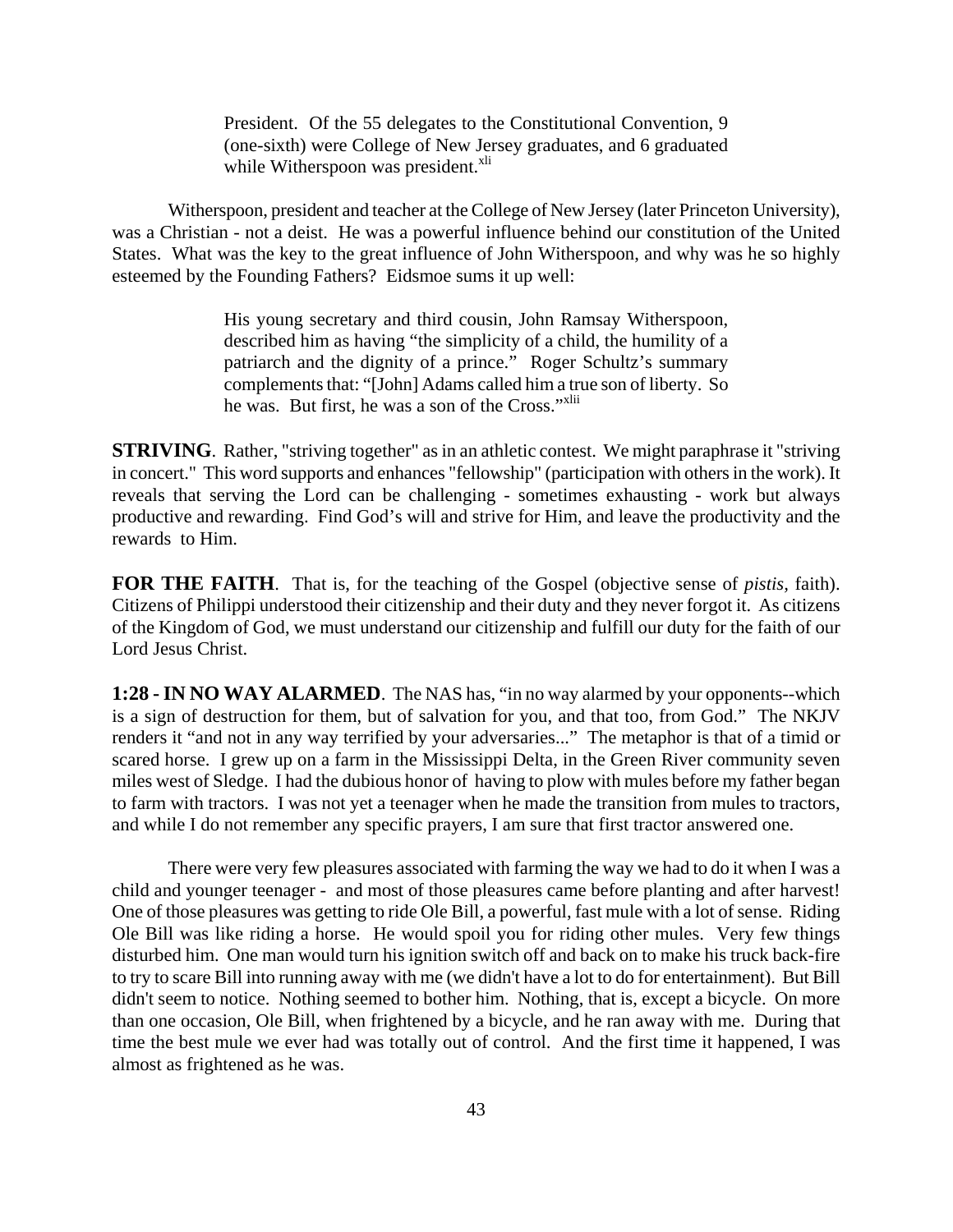Fear can paralyze. It can also lead to unusual behavior in which one loses control of his emotions and at times his ability to make rational decisions. Such fear is not productive, but destructive. It does not honor the Lord. It is not characteristic of the Spirit-filled believer.

**BY THE ADVERSARIES**. They have lined up against Paul. They may have been Jews, Gentiles, or both (See 2 Thes. 2:4). Any preacher who attacks evil will have opposition. The pastor who condemns sin is seldom the most popular person in the community. That is, unless he attacks someone else's sin! We love the preacher who "steps on our toes" - up to a point. But when he really attacks the specific sins of members of the local church, some members of his own congregation will turn on him. Pastors are seldom forced to move from a church and community by the lost people of the community because he stepped on their toes.

When I was a youth, Barney Walker was pastor of the Tunica Baptist Church in Tunica, Mississippi. While I was a student at Mississippi College, I was pleased to learn that he had been called to a church in Jackson. Once when he spoke at a Baptist Student Union (BSU) meeting on campus, he told us about something he had experienced when he was the evangelist for a revival - he never told us where. It was a week-long revival, and by the middle of the week some of the people were criticizing him for preaching on some specific sins. After the Thursday evening service some men gathered under a tree outside the building, and a youth overheard some of the talk. He rushed inside and approached the evangelist with fear in his eyes and in a quivering voice said, "Brother Walker, some of the men are standing outside under the tree, and they are talking about running you out of town." He said, "Son, you go back out there and tell them that they may carry me out of town, but this old man won't run." The next night a spirit of revival broke out in that church. They asked him to stay for another week." There will be adversaries when the Gospel is faithfully proclaimed, but the believer is encouraged and fortified when he recalls the Lord' promise: "...and lo, I am with you always, even unto the end of the age" (Matt. 28:20b, NAS).

**DESTRUCTION**. The NKJV follows the KJV, "proof of perdition." When you face the adversaries of the Cross "without being frightened in any way by those who oppose you," as the NIV reads, "this is a sign to them that they will be destroyed, but that you will be saved--and that by God." The word means ruin, loss, destruction. In some passages it is temporary. In others, as here, it is eternal. The Scripture does not say that the enemies of the Cross will recognize or believe the sign, but it does say that the fearlessness of the saints during a time of oppression or persecution is a sign for those who will receive it. The Lord never hides this reality from us.

**1:29 - FOR CHRIST'S SAKE**. "For to you it has been granted for Christ's sake, not only to believe in Him, but also to suffer for His sake."

> Christ's suffering adequately atoned for sin. The church continues to suffer so all the world may know of and benefit from Christ's atonement. Christians must continue the ministry and, therefore, the suffering of Jesus until He returns. Knowing the ultimate purpose of our suffering allows us to rejoice in it. We do not suffer for ourselves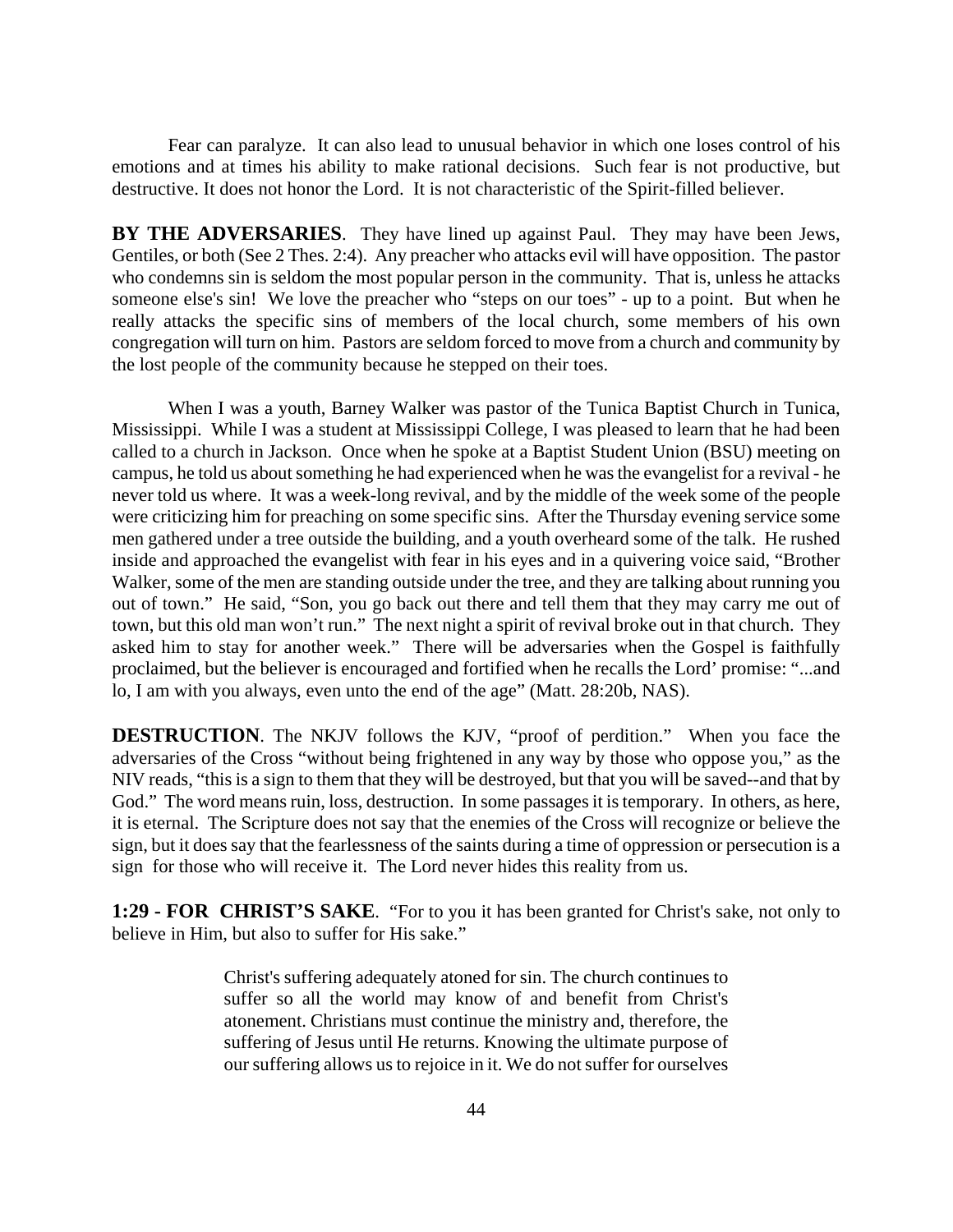or for some mysterious evil force we do not understand. We suffer for Christ and His church.<sup>xliii</sup>

Suffering in behalf of Jesus Christ is one of God's gifts to us. That thought may be very disturbing to us at first, but when we see what God has accomplished through the trials of some of His servants, we can understand why some of the martyrs counted it such a privilege to suffer for Jesus Christ. It would be interesting to know how many church members have ever really suffered in behalf of Jesus Christ. It would also be interesting to know if the lack of suffering is directly related to the lack of service in His behalf. Sacrificial service and apathy are antithetical, and America is paying a terrible price for apathy of the church. The church in America often proclaims a painless but powerless Gospel. Our members are not suffering, but our neighbors are going to hell.

Faithful Christians can expect to suffer opposition, oppression, even persecution and death in behalf of Jesus Christ. If the world hates Him it will also hate those who follow Him, those who think and act as He does. Jesus is the Light of the world, and He calls His servants to reflect His light ("You are the light of the world," Matt 5:14). If we do that the world will hate us. In John 3:20, we read, "For everyone who does evil hates the Light, and does not come to the Light for fear that his deeds will be exposed." Jesus states it clearly in John 15:18, "If the world hates you, you know that it has hated Me before it hated you."

#### **ILLUSTRATION: SUFFERING FOR CHRIST.**

In the days of the Roman Emperor Nero, there lived and served him a band of soldiers known as the "Emperor's Wrestlers." Fine, stalwart men they were, picked from the best and the bravest of the land, recruited from the great athletes of the Roman amphitheater.

In the great amphitheater they upheld the arms of the emperor against all challengers. Before each contest they stood before the emperor's throne. Then through the courts of Rome rang the cry: "We, the wrestlers, wrestling for thee, O Emperor, to win for thee the victory and from thee, the victor's crown."

When the great Roman army was sent to fight in Gaul, no soldiers were braver or more loyal than this band of wrestlers led by their centurion Vespasian. But news reached Nero that many Roman soldiers had accepted the Christian faith. Therefore, this decree was dispatched to the centurion Vespasian; "If there be any among your soldiers who cling to the faith of the Christian, they must die!"

The decree was received in the dead of winter. The soldiers were camped on the shore of a frozen inland lake. It was with sinking heart that Vespasian, the centurion, read the emperor's message.

Vespasian called the soldiers together and asked: "Are there any among you who cling to the faith of the Christian? If so, let him step forward!" Forty wrestlers instantly stepped forward two paces,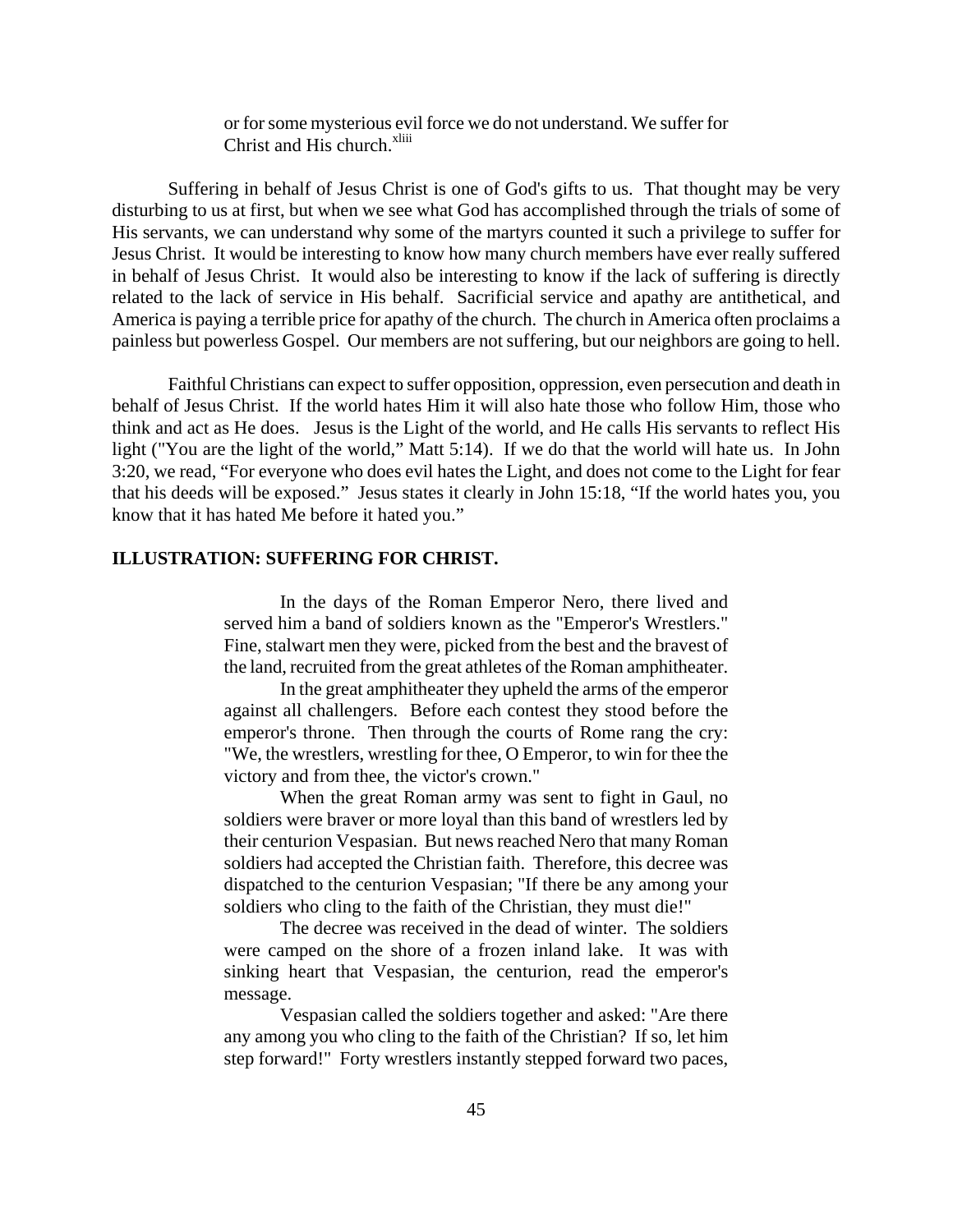respectfully saluted, and stood at attention. Vespasian paused. He had not expected so many, nor such select ones. "Until sundown I shall await your answer," said Vespasian. Sundown came. Again the question was asked. Again the forty wrestlers stepped forward.

Vespasian pleaded with them long and earnestly without prevailing upon a single man to deny his Lord. Finally he said, "The decree of the emperor must be obeyed, but I am not willing that your comrades should shed your blood. I order you to march out upon the lake of ice, and I shall leave you there to the mercy of the elements."

The forty wrestlers were stripped and then, falling into columns of four, marched toward the center of the lake of ice. As they marched they broke into the chant of the arena: "Forty wrestlers, wrestling for Thee, O Christ, to win for Thee the victory and from Thee, the victor's crown!" Through the night Vespasian stood by his campfire and watched. As he waited through the long night, there came to him fainter and fainter the wrestlers' song.

As morning drew near one figure, overcome by exposure, crept quietly toward the fire; in the extremity of his suffering he had renounced his Lord. Faintly but clearly from the darkness came the song: "Thirty-nine wrestlers, wrestling for Thee, O Christ, to win for Thee the victory and from Thee, the victor's crown!"

Vespasian looked at the figure drawing close to the fire. Perhaps he saw eternal light shining there toward the center of the lake. Who can say? But off came his helmet and clothing, and he sprang upon the ice, crying, "Forty wrestlers, wrestling for Thee, O Christ, to win for Thee the victory and from Thee, the victor's crown!"xliv

**THE WRITER'S PRAYER:** Oh, God, how ashamed I am when I read of such commitment to Jesus and think how little I have suffered for You. The Christian life is a life filled with risk, and I have really not risked that much for You. Consequently, Satan has fired only pellets at me while he was firing cannons and rockets at those who have served you more faithfully and courageously. Father, forgive me and do as you will with me. In Jesus' Name, Amen.

**1:30 - CONFLICT**. The idea is that of an athletic, or gladiatorial contest as in 1 Tim. 6:12; 2 Tim. 4:7. The Philippians had seen Paul suffer (Acts 16:19-40; 1 Thes. 2:2) just as they now hear about his suffering in Rome. He has suffered at the hands of the lost, and he has suffered at the hands of those who professed to be believers. Nothing hurts the cause of Christ more than contention and self- seeking among God's people. But this kind of conflict will continue as long as there are those among us who love preeminence (as Diotrephes in III John). I have paused often at my health club to visit with a black minister I have known for several years. On day vented his frustration with those who are always willing for you to "call on them to do something around the church." "But," he added with emphasis, " you had better call their name before the service is over!" His point was that they were willing do the work as long as they received recognition for it.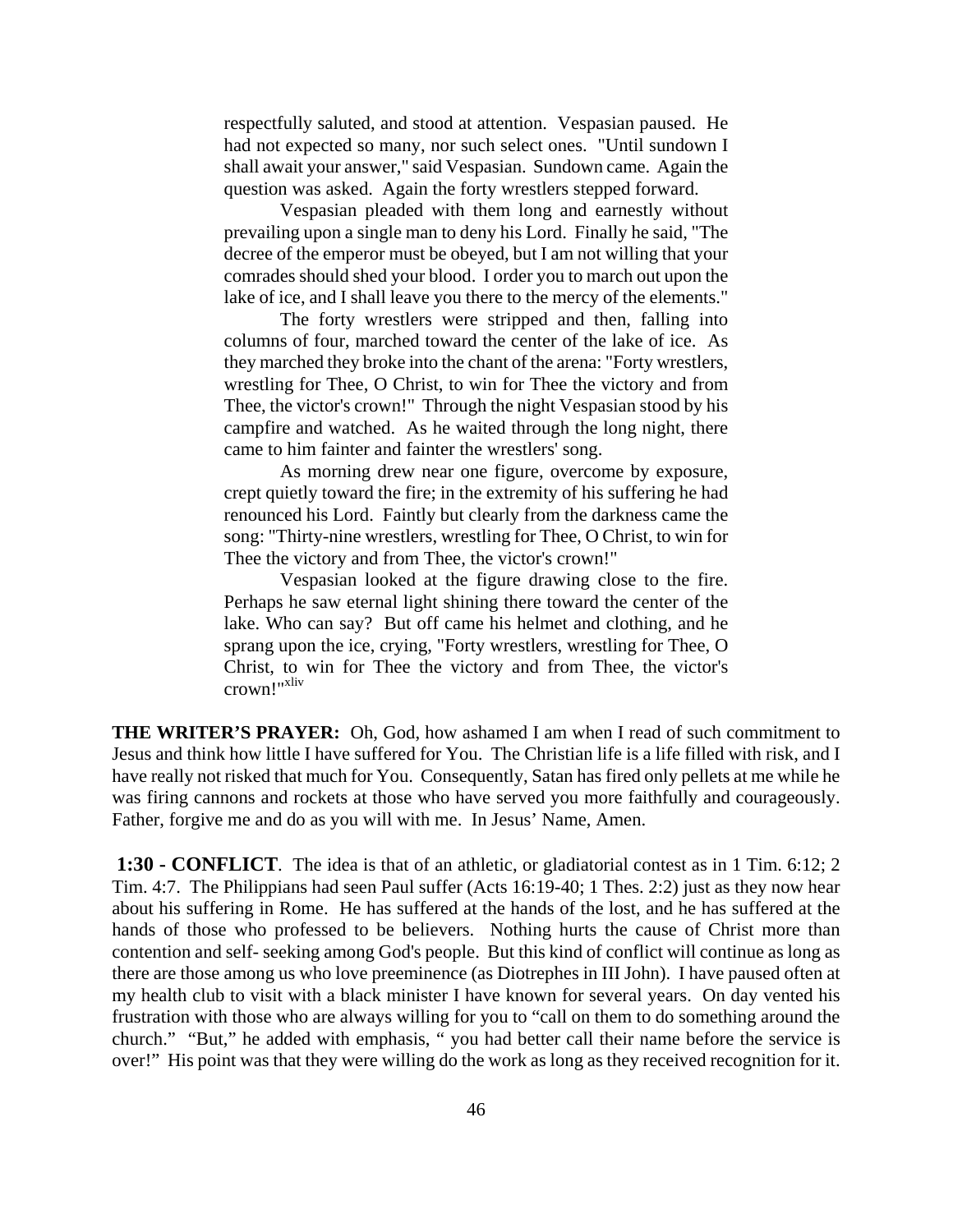There are those who, if you do not praise them they get their feathers ruffled, but if you do, others resent it.

I once tried to understand why I could not please a certain church member. I said to a friend, "I try to be courteous, I listen to him, I visit him, and show every consideration I can without compromising the Gospel." The friend replied, "What you don't understand is that he will never be pleased until you call his name in a service and praise him before the congregation." After some reflection, I realized the friend was probably right. I also concluded that this man would never be pleased with me.

As long as the church is in the world there will be conflict. We can expect conflict from two sources. Conflict from without comes from outside the church (Communism, Islam, ACLU, abortionists, and those who are trying to confine the influence of Christianity to the home and the church building). Conflict from within may come either from within the local church, the denomination, or within Christendom in general (liberalism, fundamentalism, political skirmishes over moral and social issues, or basic doctrines such as Calvinism or Eschatology). Those conflicts that come from outside sources are often more easily identified and resisted. Those from within are often not dealt with, even if they are identified. Why?

The problem may well increase as humanists and New Agers hawk self-love and self-worth; and as social scientists, including Christians, continue to proclaim the gospel of self-esteem over the Gospel of Christ-esteem. Advocates of New Age and humanistic philosophies are creating a self-centered, self-loving, self-serving generation that knows nothing of the meekness, humility and gentleness of the Gospel Jesus proclaimed. This is having an impact on the church today. The influence of this philosophy may be a very serious problem in the future.

The Bible portrays man as he is - as he should see himself. For the value God places on man, see Genesis 1 and 2 and Psalm 8. But modern man has taken man (or human kind) far beyond that. In fact, humanism dethrones God and enthrones man in the human intellect and volition. Jay Adams, in his book *The Biblical View of Self-Esteem, Self-Love, Self-Image,* deals with the problem and some answers to it. Commenting on Romans 12:3, he notes that the operative part of the verse literally reads, "...not to be high-minded above that which he ought to be minded, but to be so minded as to be sober minded.<sup>xlv</sup>

Adams touched on a theme that has disturbed many evangelicals, and that is the blending of what some call pop-psychology and Christianity. David Hagopian and Douglas Wilson, in *Beyond Promises*, warn of the danger of what I would call an unholy wedlock between pop-psychology and the Gospel. They quote William Kilpatrick, educational psychologist at Boston College, who writes that the church's assimilation of modern psychology represents

> a case of a confused and conciliatory Christianity willing to lop off limbs from the Body of Christ in order to fit it to a Procrusteann bed of psychology. Although there is room for some accommodation between Christianity and psychology, there are some areas where it is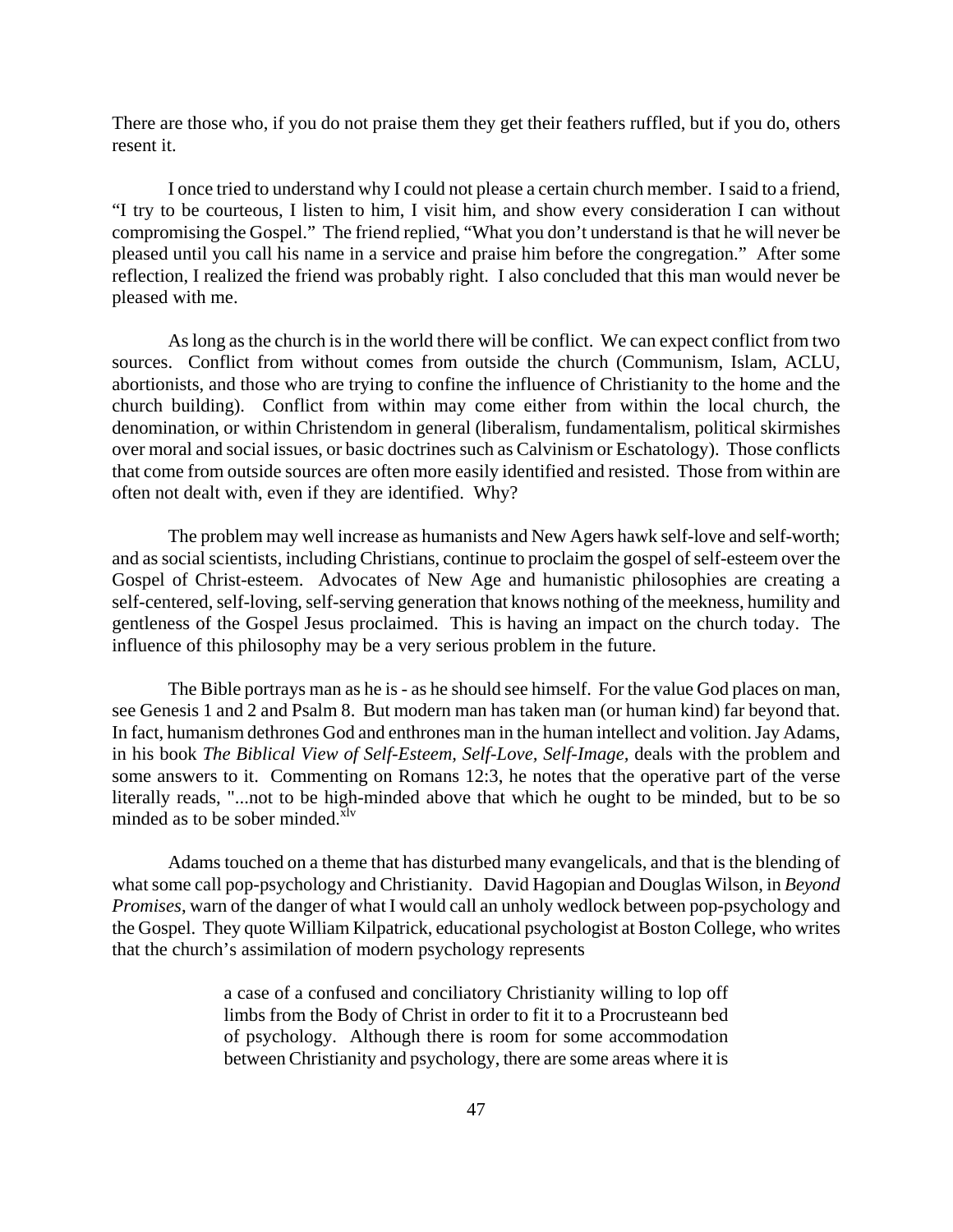clearly a matter of either/or. Either the psychologist is right or the Christian is right. Both can't be.

In such cases, attempts to reconcile Christianity to psychology will actually have the effect of undermining the Christian point of view.<sup>xlvi</sup>

Hagopian and Wilson summarize:

Like it or not, the true gospel and pop psychology cannot cohabit without some compromise and without eventually conceiving and giving birth to the illegitimate child of the psychologized gospel. That child has grown and is running amok in the church today.<sup>xlvii</sup>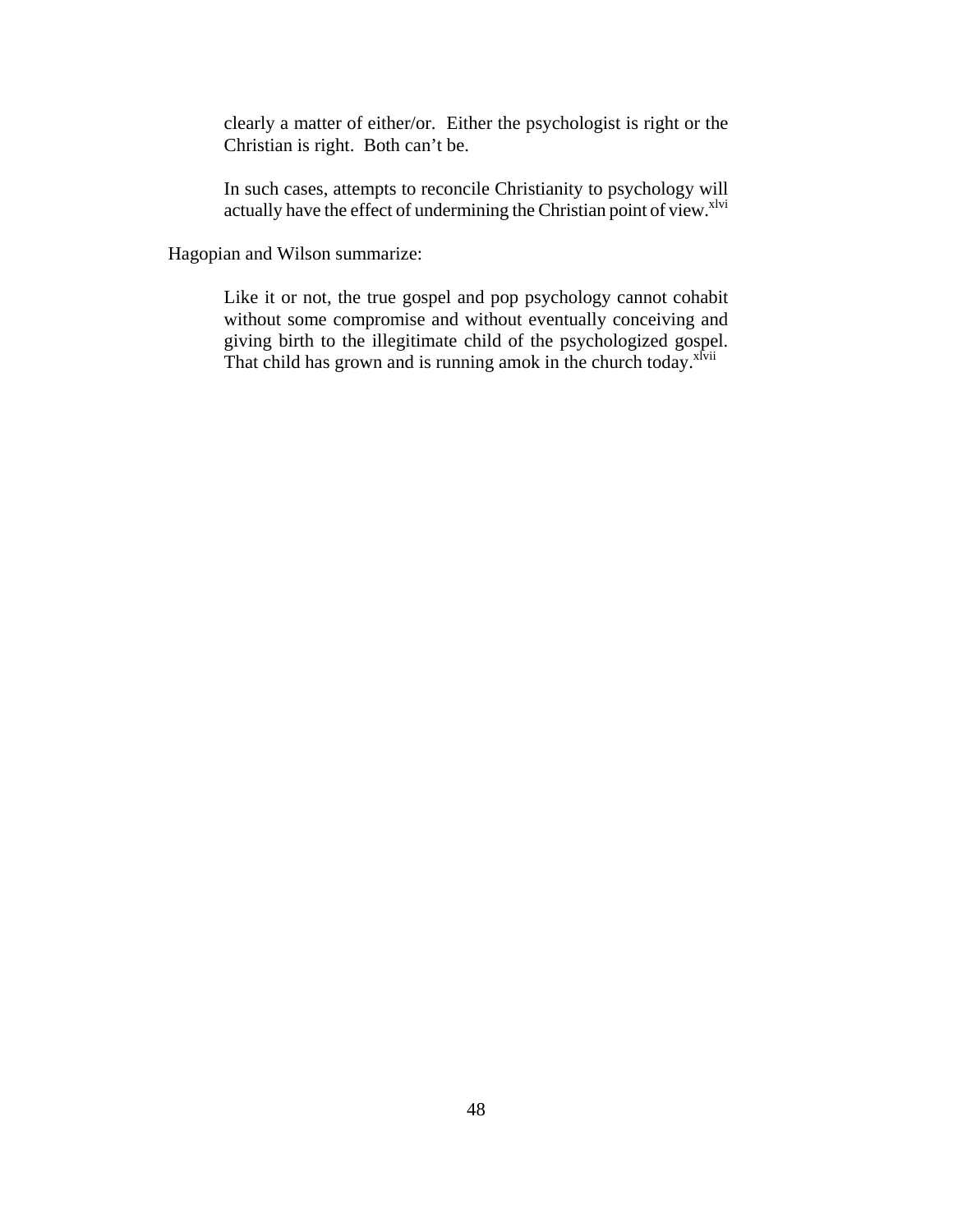# **CHAPTER TWO**

### **Christ, Our Model in Humility**

Humility and unity - both are elementary in the Christian's spiritual growth. High value is placed upon both, because they honor the Lord and bless His church. The humility of Jesus Christ is our example, and that is an example He expects us to imitate. Only in humility will there be unity in the church, the body of Christ. Sound doctrine is a key to unity. Love is essential to unity. But without humility true unity will never be realized. Genuine humility cannot be affected and true unity cannot be faked. There are people who claim to love one another who, at best, only tolerate each other; just as there are churches that claim unity because they no longer talk about the things that divide the people. But nothing is more obvious than an affected humility. A humble person is not likely to write a book on *My Humility and How I Obtained It.* Humility does not call attention to itself but exalts Christ and edifies His church.

In 2:1-4 we see some of the causes of disunity. One of the dangers which threatened the Philippian Church was the danger of disunity. There is a very real sense in which this is a danger to every healthy church. Sometimes very sincere people who are eager to promote their own plans or programs encounter other very sincere people who are just as enthusiastically promoting different plans and programs. And the greater the enthusiasm, the greater the danger that they will find themselves in opposition to each other. This is perfectly natural, and there is no problem to this point. The next move will determine whether there will be unity or disunity in the church. Paul hopes this kind of conflict and the disunity it can bring can be avoided. Illustrations abound that prove this is still a problem in the church.

**2:1- IF ANY**. Here we have a fourfold appeal, each beginning with the words, "if any." There are four reasons why the members of the church should live in harmony. "If" is not hypothetical, but factual. This could be translated, "since," or "in view of the fact." Paul uses four conditional phrases in this verse - all of the first class, assuming the condition to be true. The condition of the first class always assumes the statement to be true, so "if" here does not imply doubt; it states a fact.

**ENCOURAGEMENT IN CHRIST.** The NKJV follows the KJV, "consolation"; the NAS and NIV render it "encouragement." If they had experienced the gentle encouragement of Jesus Christ (or, in view of the fact that they had - condition of the first class), then their experience should challenge them to live together in a state of harmony. What He has done for us should be our incentive for peaceful living.

**CONSOLATION OF LOVE.** The NKJV has "if any comfort of love." If (since) the love of God had been truly shed abroad in their hearts, it would promote harmony among the members. God's love for us is the highest incentive for our loving Him and for our loving one another. The love of God compels us to live together in a spirit of unity and harmony.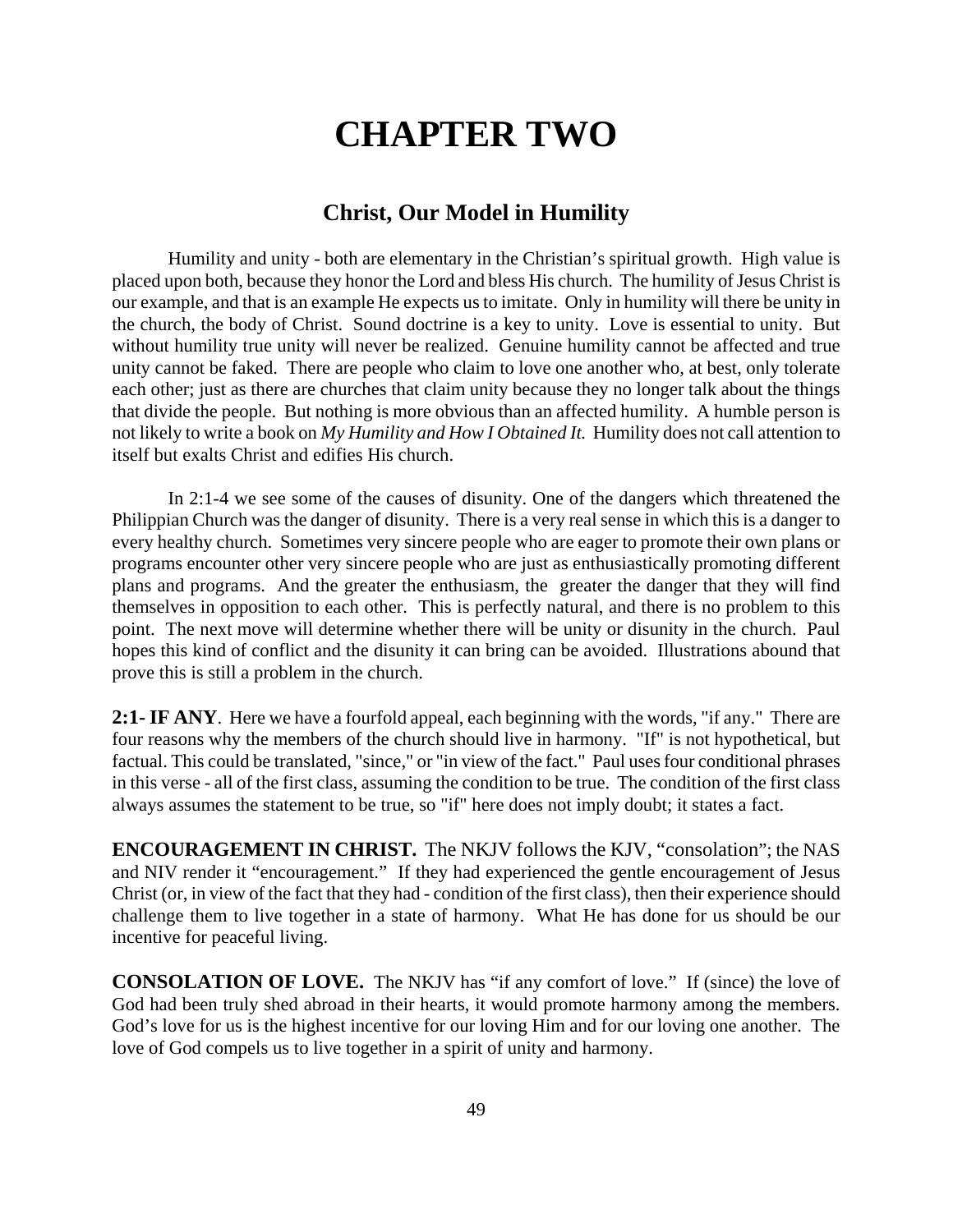The united people of God gain courage and comfort from Christ, live in fellowship with the Spirit, and reflect the church's unity through love, compassion, and common attitudes and goals.<sup>xlviii</sup>

**FELLOWSHIP OF THE SPIRIT.** The word translated "fellowship" means partnership, not cookies and Cokes after church on Sunday night. It denotes mutual participation in something. This is a partnership in the Holy Spirit and the first fruit of the Spirit within us is love (Gal. 5:22). If (since) they (Christians) had known something of the communion of the Holy Spirit, they should be willing to walk in the fellowship of the Spirit.

**AFFECTION AND COMPASSION.** Many are more familiar with the KJV: "any bowels of mercies." The word translated "bowels" points to the seat of the emotions, the inward parts, the heart. The word rendered "compassion" denotes tender mercies. Paul seems to be saying, "if there is anything to your Christian experience, then there is an impulse of sympathy for others.<sup>"xlix</sup> He is going beneath the surface of the mere shallow, superficial appeal so common today. He calls upon all that is tender and compassionate in their new nature to come now to the front and develop unity among them.

**2:2 - MAKE MY JOY COMPLETE.** The NKJV has, "Fulfill my joy." "Fill full" is the idea. Paul's cup of joy will be full if the Philippians would "work together harmoniously and clear up their petty quarrels. He particularly had in mind the division caused by two women, Euodia and Syntyche  $(4:2)$ ." His joy would be complete if they would keep on having unity of thought and feeling. Paul is saying, "You have caused my heart to rejoice before (1:4), now fill my cup of rejoicing to the brim." He gives a fourfold approach. (1) "Being of the same mind" (The NIV has "be like-minded"; the NKJV, "of one mind"); (2) "Having the same love" (NKJV); (3) "Being of one accord" ("united in spirit," NAS); (4) "Of one mind" ("intent on one purpose," NAS). "Mind" is used five times in four verses. The emphasis is not so much upon intellectual apprehension as upon one's mental attitude. The hearts of believers in every local church should be knit together with the right attitude (being of one accord in love and humility). If you want to make your pastor's joy complete, love God and humble yourself before Him first; then worship and serve Him in a spirit of humility and unity.

**LOVE**. The word Paul uses *(agapay*) is a mental attitude type of love, a love that can be commanded because it can be controlled and directed by the mind (under the influence of the Holy Spirit). This means that we must make some serious decisions about others with whom we worship and serve. We must cultivate this mental attitude love that will lead us to act rather than react, even when it means forgoing our rights and privileges for the good of the church. This is the cure for disunity. Barclay notes that Paul lays down five appeals to prevent disunity.

1. The fact that we are all in Christ should keep us in unity with one another.

2. The power of Christian love will keep us in unity with one another. Christian love is that unconquered benevolence and good-will which will never know bitterness, and which will never seek anything but the good of others.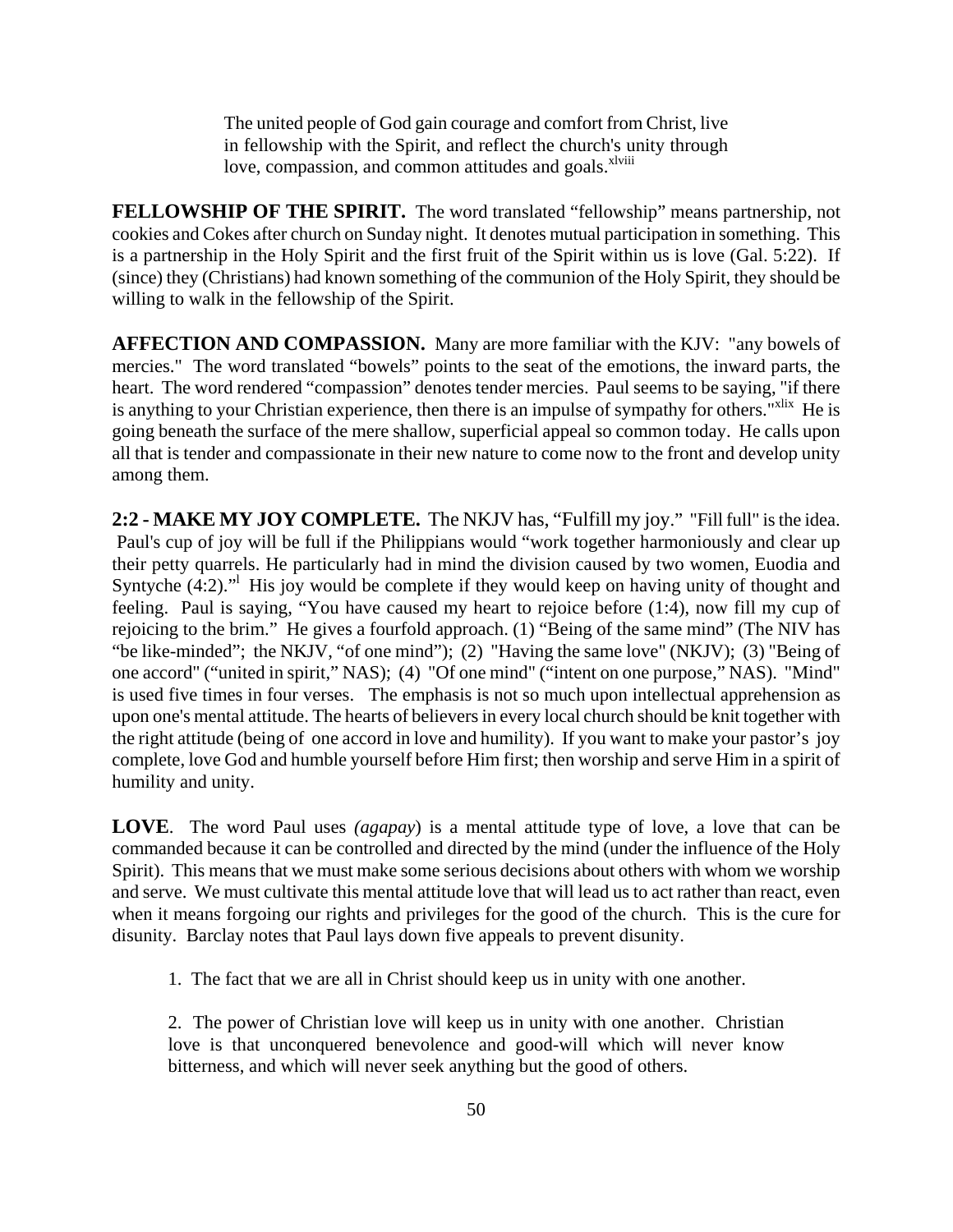3. The fact that they share in the Holy Spirit must keep Christians from disunity. The Holy Spirit binds man to God (and man to man).

4. Human pity and compassion should keep men from disunity. Disunity violates the very structure and character of Christian life.

5. Paul's last appeal is personal. There can be no happiness for him as long as he knows there is disunity in the church. The church at Philippi was very dear to the Apostle. It seems to have been his favorite church. $\mathbf{h}$ 

**BEING OF ONE ACCORD.** Harmonious in soul and spirit is the idea. We should be in tune with Christ and in tune with each other. This reminds us of the attitude of the first believers in Jerusalem: "And when the day of Pentecost was fully come, they were all with one accord in one place" (Acts 2:1, KJV). Following Pentecost, Luke tells us, "They, continuing daily with one accord in the temple, and breaking bread from house to house, did eat their meat with gladness and singleness of heart" (Acts 2:46). Warren Wiersbe (*Be Hopeful*, p. 53) has written, "Unity does not eliminate diversity. The absence of diversity is not unity; it is uniformity, and uniformity is dull. It is fine when the choir sings in unison, but I prefer that they sing in harmony.<sup>"Iii</sup>

#### **ILLUSTRATION: UNITY.**

On the Sierra Nevada mountains of Northern California reside the largest trees in the world. The huge sequoias tower almost 300 feet into the sky. The largest tree has a circumference at its base of 101 feet. Botanists now know that some of the biggest sequoias are almost 4,000 years old -- which means that at the time of Christ, they were already more than 100 feet tall! But even these giants wouldn't be able to stand against the California winds without a strong root system. Not only do their roots sink into the soil, they intertwine around the roots of other trees. The parallel between well-rooted trees and well-rooted believers is obvious. We are part of the body of Christ and we all need each other.<sup>liii</sup>

**OF ONE MIND.** Unity of thought and harmony in feelings is desired. "It is not the difference of viewpoint that makes for disunity among us, but rather the wrong attitude toward others whose viewpoint differs from our own."liv We need to try to see our brother's problems from his viewpoint. If you are intolerant of the views of others, you honor Satan, not Christ. We also need to learn to disagree agreeably. Unfortunately, many church members do not seem to be able to do anything agreeably. Insecurity may lead us to react rather than relate to those with different views. Insecure people are often intimidated and may often try to intimidate others.

I learned a valuable lesson in a Sociology class at Mississippi College from Dr. R. R. Pearce. During a very heated debate (which he seemed to be enjoying) he suddenly turned to the chalk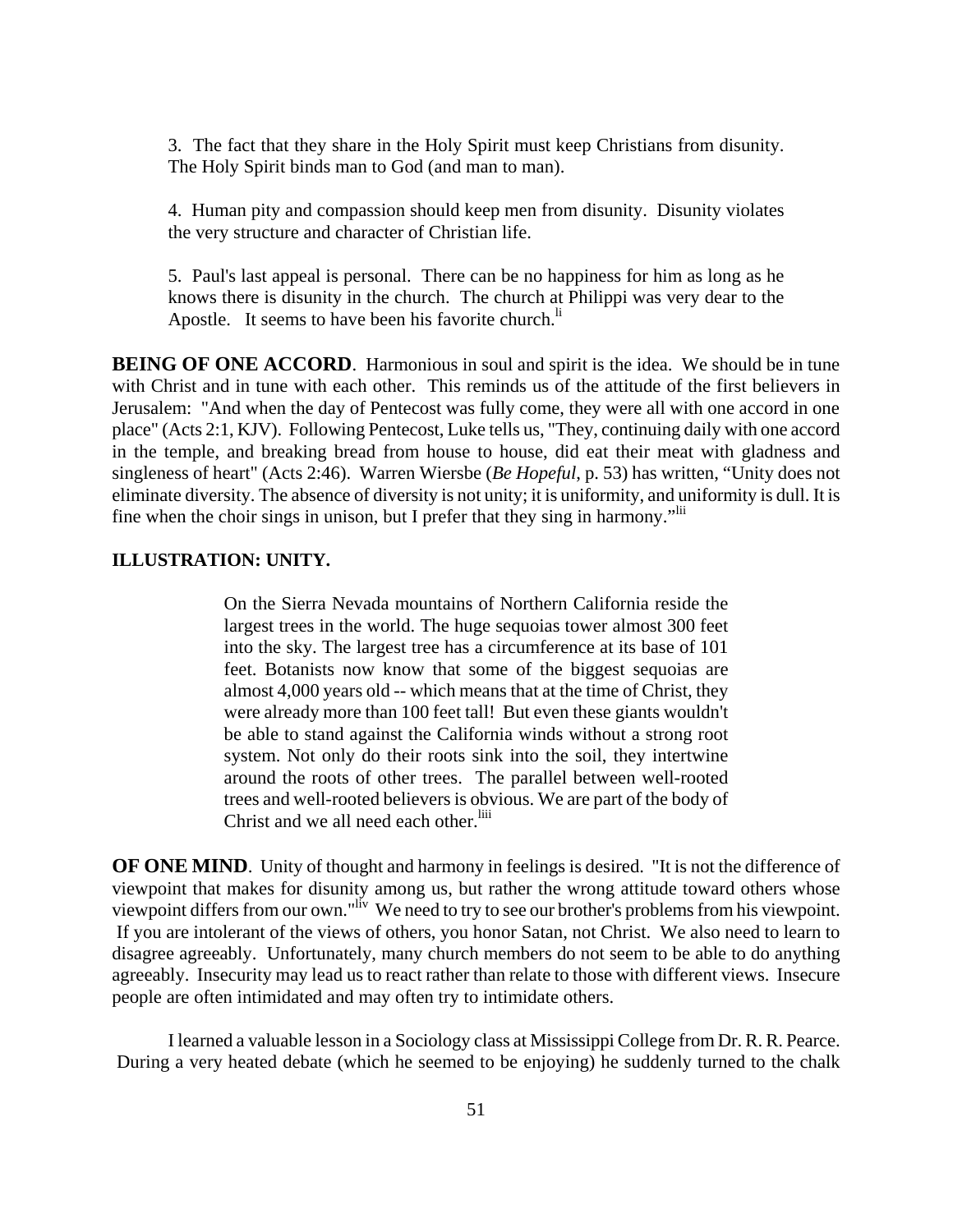board and wrote two words: "Heat" and "Light." After a minute or two we were all silently looking at those two words. He calmly asked, "Now what are you throwing on the subject, heat or light?" Light illuminates. What does heat do? A rule of thumb in any discussion might well be that when you begin throwing more heat than light on the subject, you should find a good way to bring the debate to a peaceful conclusion.

**2:3 - DO NOTHING FROM SELFISHNESS**. "Do nothing from selfishness or empty conceit, but with humility of mind regard one another as more important than yourselves." The NKJV has "selfish ambition"; the KJV, "Let nothing be done through strife or vainglory." Vainglory is empty pride. "Nothing is less suited to a follower of the meek and lowly Son of Man than a contentious spirit, and a vainglorious bearing."<sup>Iv</sup> Vainglory is the desire for empty glory. There is always the danger that people may work, not to advance the Kingdom of God, but to advance themselves. A me-first, selfish attitude is an ugly thing as the following illustration shows.

#### **ILLUSTRATION: SELFISHNESS.**

A cold wind was howling and a chilling rain was beating down when the telephone rang in the home of a doctor. The caller said that his wife needed urgent medical attention. The doctor was understanding. "I'll be glad to come, but my car is being repaired," he said. "Could you come and get me?" There was indignation at the other end of the phone as an angry voice sputtered, "What, in this weather?"<sup>lvi</sup>

God desires unity in His church, and nothing destroys unity more quickly than vainglory, or selfish ambition. There are those who use the church to promote themselves, and when they do they do not deceive many people. The result is, almost without exception, disunity. Even if it does not promote open disunity, it is fruitless. Many professional entertainers have made the statement that they got their start singing in a church choir. But, if their music today glorifies Satan more than Christ, for whom were they singing back then? Is it possible that at least some of them were motivated by vainglory, or empty pride?

Self-worth, self-love, and self-esteem have received a lot of overtime from educators and social scientists for several decades. Too little has been written about the problem of too much selfesteem or self-love. J. B. Phillips said, "Christ regarded the self-loving, self-regarding, self-seeking spirit as the direct antithesis of real living. His two fundamental rules for life were that "love-energy," instead of being turned in on itself, should go out first to God and then to other people.<sup>lvii</sup>

**HUMILITY.** The KJV reads, "in lowliness of mind." This is genuine humility. There is a wonderful little book by Andrew Murray (*Humility: The Beauty of Holiness,* Christian Literature Crusade, Fort Washington, PA, ) that would be profitable reading on this subject. I have my mother's copy of the book, but before I had the book, I had in my mother one the most unforgettable examples of humility and holiness I have ever seen. A brief prayer appears on the title page: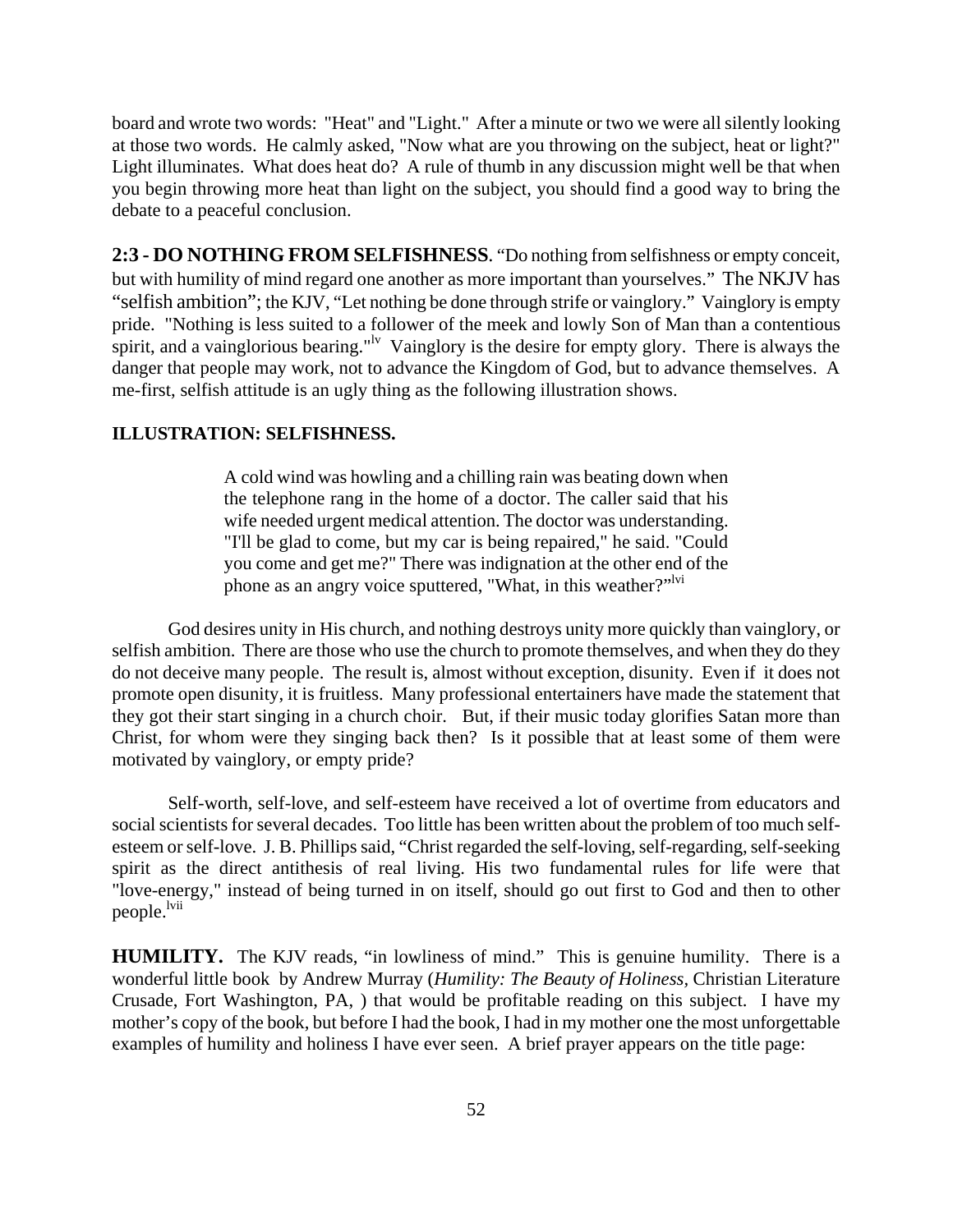Lord Jesus! May our Holiness be perfect Humility Let Thy perfect Humility be our Holiness!

The following quotes are but a few of those my late mother had underlined in Andrew Murray's book.

> Humility, the place of entire dependence on God, is, from the very nature of things, the first duty and the highest virtue of the creature, and the root of every virtue.

> And so pride, or the loss of this humility, is the root of every sin and evil.<sup>lviii</sup>

> Humility is the only soil in which the graces root; the lack of humility is the sufficient explanation of every defect and failure. Humility is not so much a grace or virtue along with others; it is the root of all, because it alone takes the right attitude before God, and allows Him as God to do all <sup>lix</sup>

> Here we have the root and nature of true humility. It is because this is not understood or sought after, that our humility is so superficial and so feeble. $\frac{dx}{dx}$

> The root of all virtue and grace, of all faith and acceptable worship, is that we know that we have nothing but what we receive, and bow in deepest humility to wait upon God for it. $^{ixi}$

> O brethren! Let us beware. Unless we make, with each advance in what we think holiness, the increase of humility our study, we may find that we have been delighting in beautiful thoughts and feelings, in solemn acts of consecration and faith, while the only sure mark of the presence of God, the disappearance of self, was all the time wanting. Come and let us flee to Jesus, and hide ourselves in Him until we be clothed upon with His Humility. That alone is our holiness.<sup>lxii</sup>

At no time and under no condition should believers strive among themselves (2 Tim. 2:24). True unity will be destroyed when self-esteem prevails rather than a high esteem for others. Whenever the dominant note in any Christian group or body is selflessness and self-forgetfulness, unity will take the place of disunity. There is one big problem here for the modern believer. The world simply does not think like that. Humanism, the religion of the masses, sees high self-esteem as a cardinal virtue and low self-esteem as the greatest sin of society. Robert Schuller considers low self-esteem to be man's most serious sin. B.F. Skinner's behavior modification place great value on raising one's self-esteem. Charles Colson and Carl F. H. Henry are among a host of writers who warn of the dangers involved in self-esteem theology. High self-esteem, self-love, and self-worth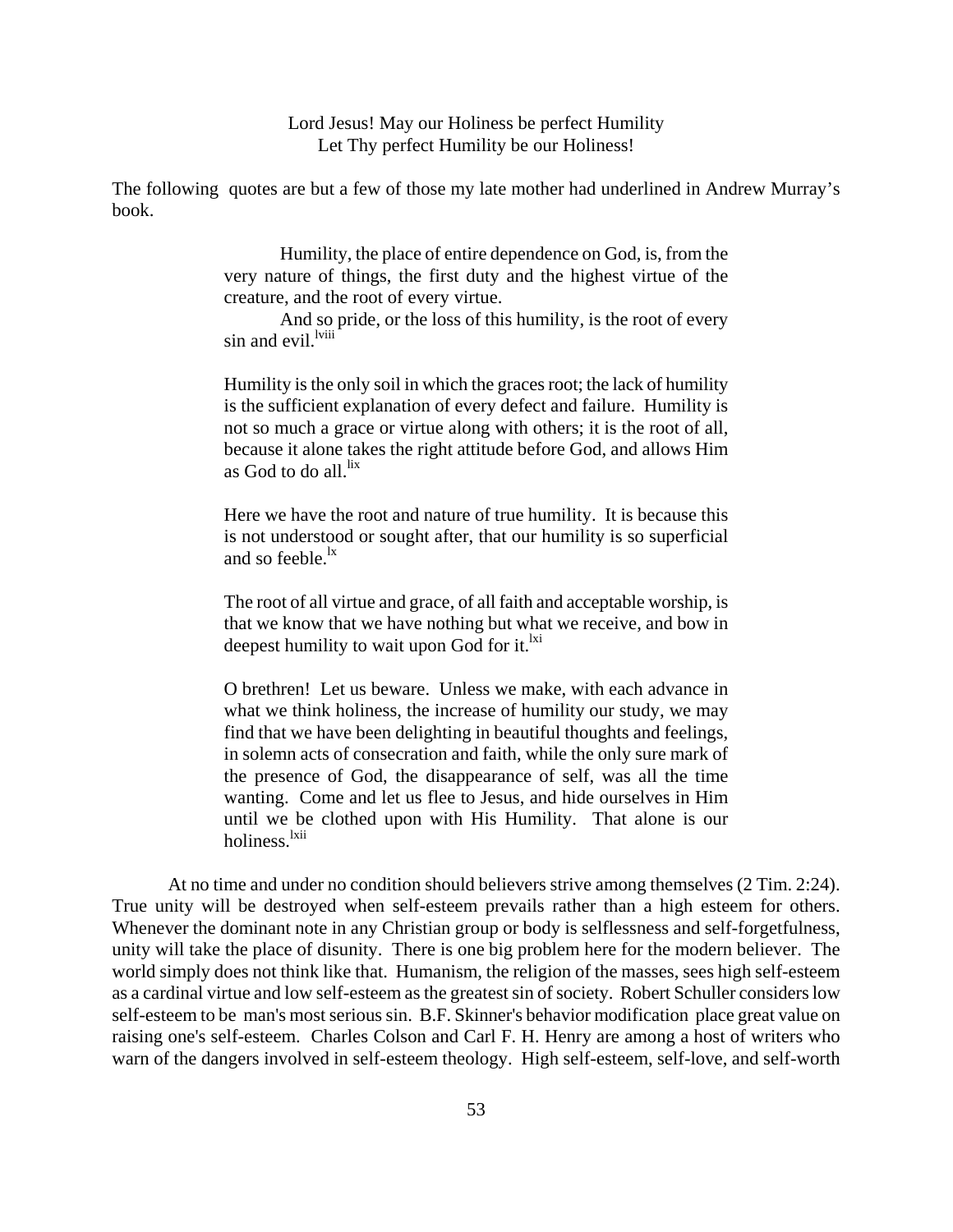are attitudes far removed from the humility of which Andrew Murray wrote and from the attitude set forth by divine command and holy example in the Bible.

This is not a new problem - there were lovers of self in Paul's day (2 Tim. 3:1-4) as there are today. They were a threat to unity then as they are today, but it may be even more acute today than in that time, if only because Humanism has so well defined this ungodly gospel and refined the propagation of it.

Christian humility must never be limited to the church building, worship or other church ministries. Bob Moore was a deacon when I was pastor of Hillcrest Baptist Church, Nederland, Texas. Bob placed great value in honesty and often shared with me some story or anecdote about personal integrity. He gave me a special appreciation for illustrations of honesty. Over the years I have come to appreciate stories about humility as much as those illustrating honesty. It amazes me how many great people are also humble people. In my book, humility is a prerequisite to greatness. That is why I am so impressed with stories about some of our Founding Fathers (and Mothers!).

The contrast between James Madison and some modern politicians is striking. Madison was called the "Father of the Constitution. He was the youngest member of the Continental Congress, signer of the Declaration of Independence, member of the Constitutional Convention and main author of the Bill of Rights, and he kept the best notes of anyone at the convention.<sup>Ixiii</sup> He was Secretary of State and chief advisor to President Jefferson, and two-term President of the United States. William Pierce, a Georgia delegate to the convention said of Madison: "Of the affairs of the United States, he perhaps has the most correct knowledge of, of any Man in the Union... Mr. Madison is about 37 years of age [actually 36], a Gentleman of great modesty, - with a remarkably sweet temper."<sup>1xiv</sup>

It often strikes me as intriguing that most of those who do a lot of boasting have every reason to be humble, while those who have accomplished many noteworthy things are often the most humble among us. Can you imagine a man having the best knowledge of the United States of any one in the country - at age 36? That is almost as amazing has his humility in light of all his accomplishments. What was the great influence in his life? It was his faith in God and his study of the Bible in the home and in the Episcopal church in his youth, in the College of New Jersey (Presbyterian) where he received the personal attention of Dr. John Witherspoon. For a number of years he prepared for the ministry (he was considered a lay-theologian). While the Lord obviously led him in a different direction, the Christian principles learned as a young man influenced his life and his view of law and government. There were those who thought him better suited for the pulpit than politics.

Madison's humility and meekness did not stem from a faint heart. He knew how to fight for what he believed was right. He was uncompromising on the issue of freedom of religion. He grew up in colonial Virginia where the Episcopal church was the established church and all citizens were taxed to support the state church. "As a youth Madison had heard Baptist clergymen preaching from their jail cells, and the spectacle remained firmly implanted in his mind. His years under Rev. Witherspoon at the College of New Jersey strengthened his belief in religious freedom.<sup>lxv</sup> In 1774 he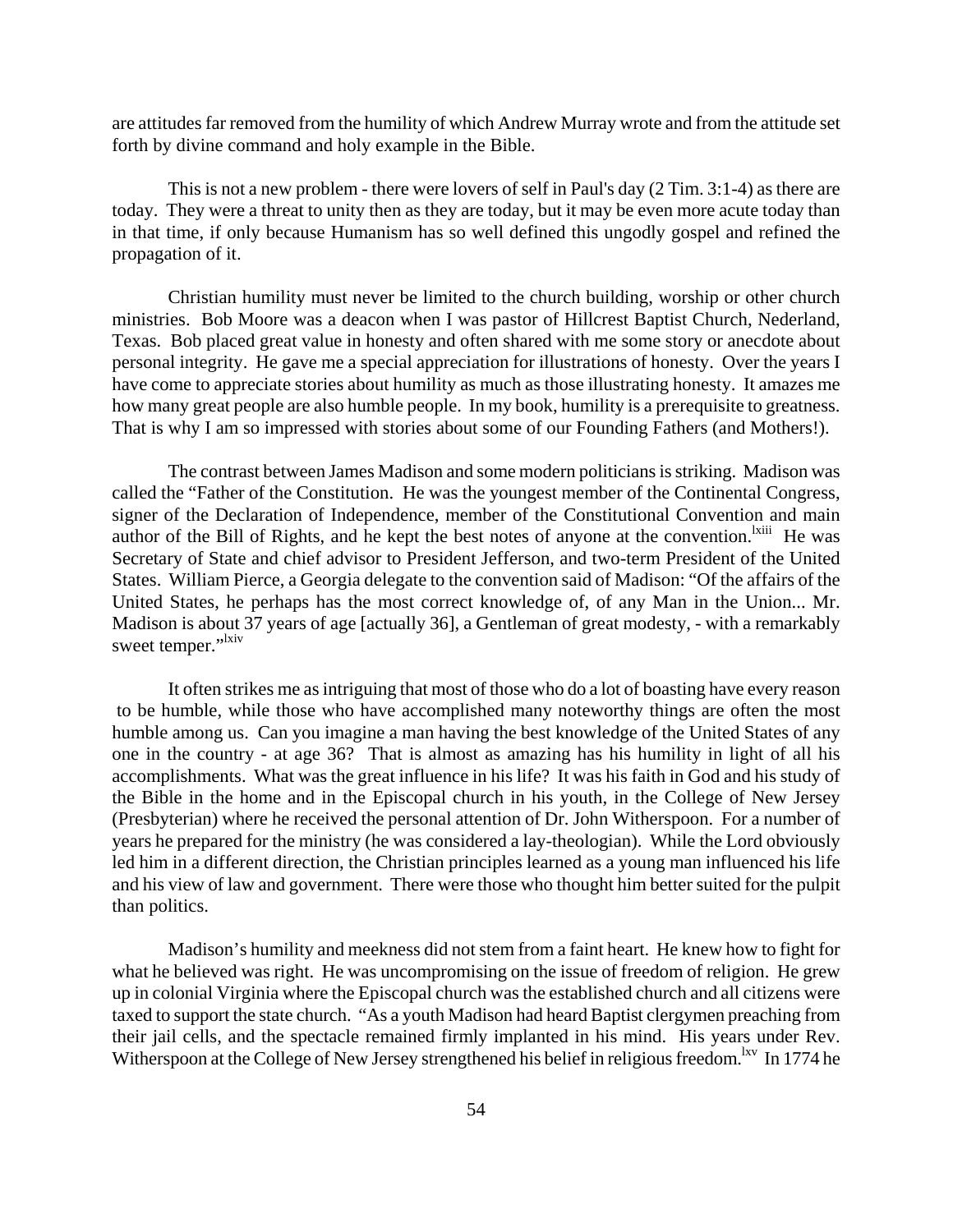wrote his college friend William Bradford that the

"Diabolical Hell conceived principle of persecution rages among some and to their eternal Infamy the Clergy can furnish their Quota of Imps for such business." He went on to say that "There are at this [time] in the adjacent county [probably Culpepper County] not less than 5 or 6 well meaning men in close Goal (jail) for publishing their religious Sentiments which in the main are very orthodox." Note that Madison's outrage at the fact of persecution, and also his astonishment that those being persecuted are in the main "very orthodox." Mr Madison knew what was orthodox and what was not and he considered it outrageous that the orthodox were being persecuted.<sup>lxvi</sup>

There is little doubt that God was preparing Madison for that visit from John Leland and other Baptists who urged him to help support the principles of religious freedom. When many wanted a Bill of Rights, it was James Madison who prepared the first draft of the First Amendment with a provision for religious liberty.

Thankfully, all the good examples of humility are not in another century. In 1978, I attended a colloquy at Luther Rice Seminary when the main campus was still in Jacksonville, Florida (it is now in the Atlanta area). The colloquy was required of Doctor of Ministry students for graduation. John's sixth grade teacher and his principal thought it would be a good experience for him, so with daily assignments in hand he joined me for the week. West Side Baptist Church, Bastrop, Louisiana generously paid most of my expenses for my Doctor of Ministry program. Deacon Perry Talley and his wife, Helen, drove Becky and Mark to Jacksonville for my graduation.

I met and introduced my family to some very impressive people while I was there. Among them were some future denominational leaders (Larry Lewis would become President of the Home Mission Board of the Southern Baptist Convention; Fred Lowrey would become President of the Louisiana Baptist Convention). Dr. Kenneth Meyer, President of Trinity Evangelical Seminary, chose Luther Rice, the seminary that pioneered the Doctor of Ministry program, both to earn a degree and to learn how to implement the program at Trinity. Many others would go on to make an immeasurable contribution to the Lord's work, including Spiros Zodhiates, who would continue to minister to ministers through *Pulpit Helps;* and General Jerry Curry, who would seek to strengthen the ministry of his chaplains where he was commanding officer at the U. S. Air Force base in Colorado Springs.

During the week I met another man whom I will never forget. I heard him speak briefly, and noted with interest the respect given him by those who knew him, including President Robert Witty and faculty members. But little did I realize the impression it would make when I finally had an opportunity to meet him. His name was Stephen Olford. I had met brilliant people, humble people, and powerful people before, but as I shook hands with Stephen Olford, he looked me in the eye, smiled and spoke, and then we visited for a few minutes. I had the overwhelming impression that at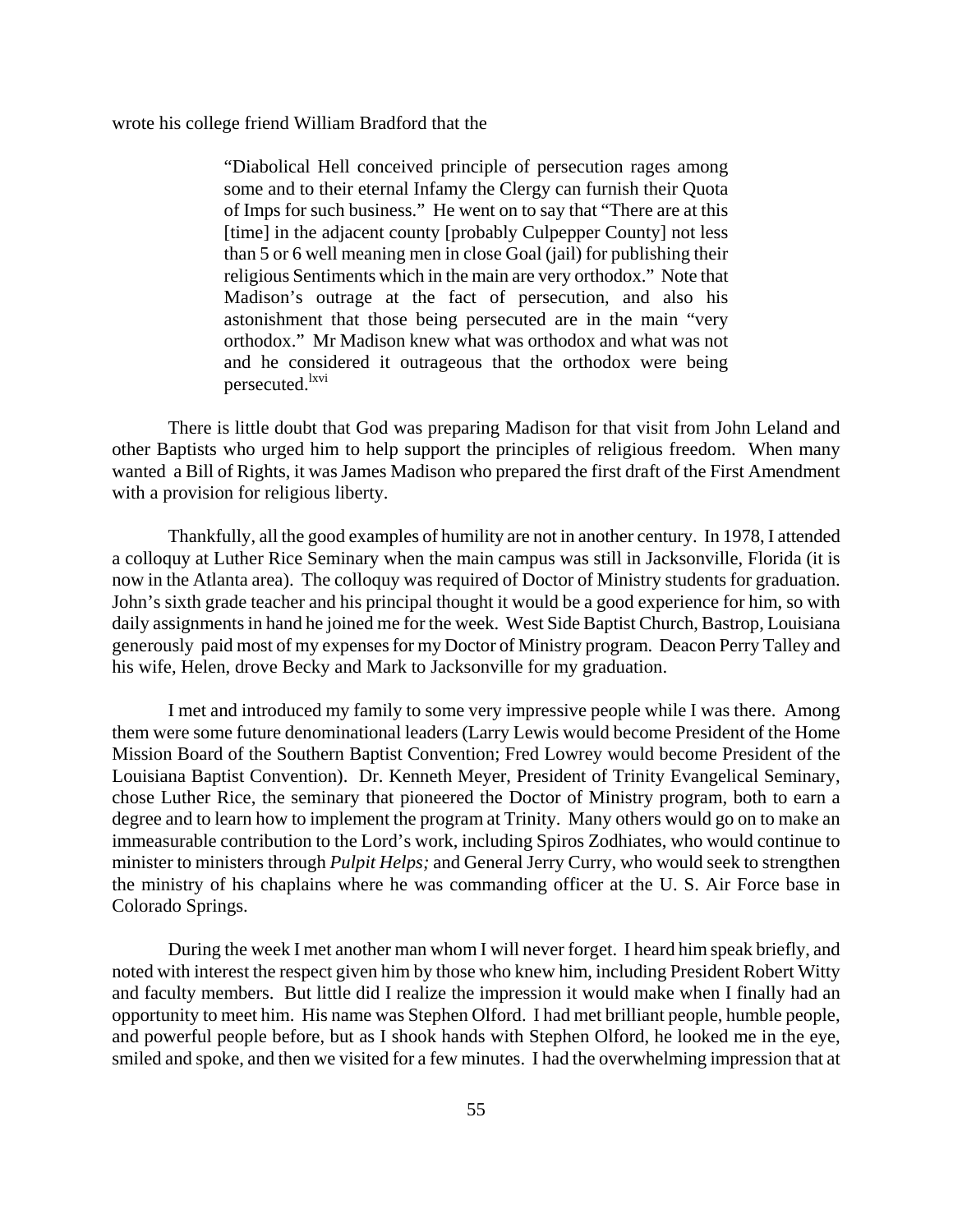that moment I was looking into the eyes of a person with a keen intellect, genuine humility and meekness, and great courage and power - all in one person. In time I would discover that I shared that impression with evangelists, missionaries, and pastors around the world.

Humility and power are not mutually exclusive; meekness does not denote weakness. The world places great value on power and self-sufficiency, but in spiritual matters, the key to real power is in humility. "Humble yourselves in the presence of the Lord, and He will exalt you" (James 4:10).

**REGARD ONE ANOTHER**. "Let each esteem others better than himself" (NKJV). Paul wrote to the Roman church, "Be kindly affectionate to one another with brotherly love, in honor giving preference to one another" (Romans 12:10, NKJV). In all the Old Testament there is no better example of this attitude than that of Jonathan toward David. It is refreshing to see this attitude in our society. My youngest brother, Mike, and his wife, Susan, have four children, Jim, Rachel, and twins, Will and Joanna. Even when they were still in highchairs, Joanna was determined that no visitor overlook Will. She was a beautiful child and people were naturally attracted to her, but when people began to talk with her, she invariably pointed to her twin brother and said, "Will." When you played with Will she sat watching quietly - and approvingly. That is an unusual attitude even for a very small girl toward her twin brother, but that is not natural for people in general. The attitude Paul has in mind is a supernatural attitude - one nurtured by the Holy Spirit for the edification of the Body of Christ. It is expressed by Paul in his letter to the church at Rome, "Be devoted to one another in brotherly love; give preference to one another in honor" (Rom. 12:10).

The Second Great Commandment, "You shall love your neighbor as yourself" (Matt. 22:39, NKJV), is not first and foremost a command to love yourself. It is a command to love others. It assumes that you will love yourself. The First Great Commandment (to love God) looks up and the Second great Commandment looks out to others.

**2:4 - DO NOT LOOK**. "Do not merely look out for your own personal interests, but also for the interests of others." To "look" denotes aim or goal. "The church was apparently evidencing petty jealousies among members over honors and rewards. Paul commends humility and the right disposition that Christ Himself demonstrated and wants to give to His followers  $(v, 5)$ .<sup>"Ixvii</sup> True believers are not constantly keeping an eye out for number one, but looking out for the good of others. A keynote of 2:1-4 is the word "others," Jesus came and suffered and bled and died for others. He lived for others. He died for others. He knew no selfishness. Devotion to others characterized His whole life. True discipleship focuses on others, their needs, their interests, and their blessings.

The selfish, self-seeking person looks out for himself. The Christian is exhorted to look not on his own interests, but on the interests of others. For the sake of unity, Strauss says, "It is a part of our fallen human nature to suppose that life's greatest happiness can be found in man's satisfying his own desires."<sup>Ixviii</sup> An application of this passage is needed in the church today.

Our interests should be bound up in the welfare of others. Unfortunately, we too often get caught up in the values of the world and try to set ourselves apart from others. Our philosophy is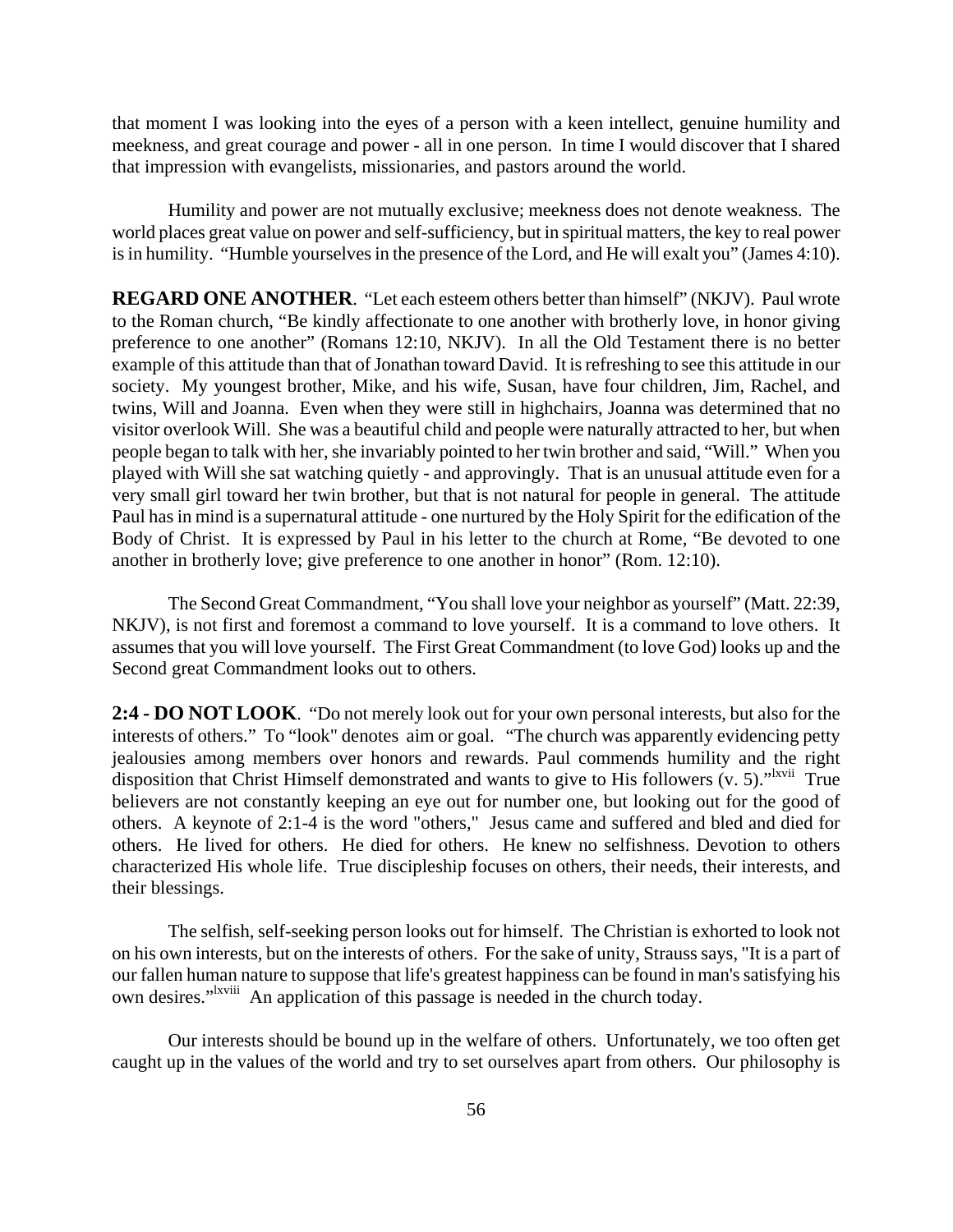often exclusive, rather than inclusive. We want new members if they are in our socioeconomic group. We do not try to reach some people because "they are not our kind of people." We can tell by the house they build, the car they drive, and the clothes they wear. Many Americans today are very conscious of designer clothes. Any teenager can tell you what brand of tennis shoe their friends wear. They "wouldn't be caught dead" in the wrong tennis shoe. How does a teenaged boy feel when he attends a Sunday School "fellowship" and observes that all the other boys present are wearing designer jeans, very expensive tennis shoes, and shirts with the right logo, while he is wearing his big brother's hand-me-downs with the wrong emblem on the shirt and jeans, and the wrong name on the shoes? Girls may be even more sensitive to this kind of situation. This, however, is not just a youth problem. How sensitive are you to what your neighbor drives? Or wears?

There are some church members who are not into material things as much as others. Their game is power, influence, or popularity. It might profit some long-time church members to be forced to move to another community for two years and then move on to another community and try to fit into the fellowship of a new church. They would possibly be more sensitive to new members coming into their church. We want new members and we want their money - nickels and noses - but not necessarily their opinions. How quickly we tire of the statement, "We did it differently in the last church we attended."

#### **2:5-8 - CHRIST EMPTIED HIMSELF**

Barclay puts verses 5-11 together under the title, "Humility and Exaltation." regardless of the outline, it is always to be remembered that when Paul thought and spoke about Jesus, his interest and his aim were never primarily intellectual or speculative; they were always practical. To Paul, theology and action were always bound together.

Bible students recognize the distinctive nature of this passage in Paul's letter to the Philippian church. Commentaries and study Bibles identify this passage on the humility of Christ as the high mark of the epistle.

> Unlike the informal, conversational style of the rest of the letter, verses 5-11 are highly polished. It is also noteworthy in that they convey in a few verses Paul's conception of the uniqueness of the person and work of Christ. Paul's point is that the disposition, the temper, of church members ought always to be that of Christ's. $\frac{ix}{x}$

### **COMPARING ADAM AND CHRIST**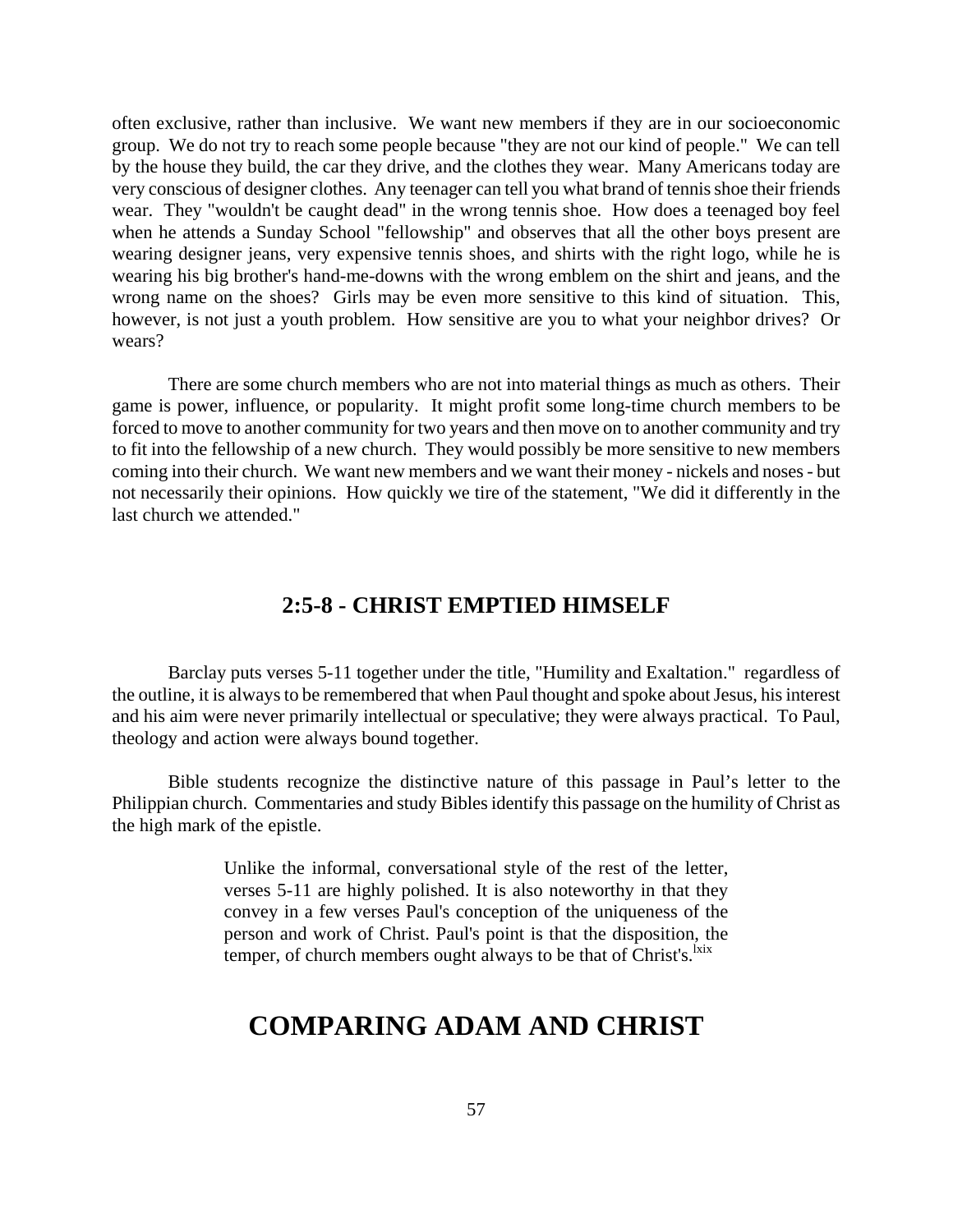#### **ADAM CHRIST**

| Created in the image of God         | The very essence of God                              |
|-------------------------------------|------------------------------------------------------|
| Aspired to be as God                | Did not consider it robbery to be equal with<br>God. |
| Aspired to a reputation.            | Did not aspire to a reputation.                      |
| Refused to be God's Servant.        | Took upon Himself the role of bond-servant.          |
| Sought to be like God.              | Came in the likeness of man.                         |
| Adam exalted himself.               | Jesus humbled Himself.                               |
| Adam became disobedient unto death. | Jesus became obedient to the point of<br>death.      |
| Adam was condemned and disgraced.   | Jesus was highly exalted by the<br>Father.           |

*Based on a similar chart in the Believer's Study Bible.*

"These seven verses (5-11) form one of the most sublime and majestic paragraphs on the Person of Jesus Christ to be found anywhere."<sup>Ixx</sup> Paul has been pleading for humility. Now he moves from the plea to the Pattern. Christ is our pattern. "Every divinely-ordered virtue enjoined upon God's children is exhibited in the Man, Christ Jesus our Lord."<sup>Ixxi</sup>

**2:5 - HAVE THIS ATTITUDE.** The NKJV reads, "Let this mind be in you which was also in Christ Jesus," while the NAS has, "Have this attitude in yourselves which was also in Christ Jesus." The great Southern Baptist scholar, A. T. Robertson, renders it literally, "Keep on thinking this in you which was also in Christ Jesus."<sup>Ixxii</sup> Paul presents Jesus as the supreme example of humility and pleads for humility on the part of the Philippians as the only way to approach God and the only way to secure unity. This is one of the richest passages in the New Testament on humility. The aim was to persuade the Philippians to live a life in which disunity, discord, and personal ambition were dead.

It must be stressed, and we are in no danger of overstating the point, it is not a common feeling or experience that brings this unity to the church. Common agreement on some issue, no matter how noble it might be, is not key to unity. As shocking as it may be to some Christians, love is not what holds us together. Human emotions, like human commitments, are at best less than perfect and subject to variation. God's Word is perfect and it never changes. The secret of unity in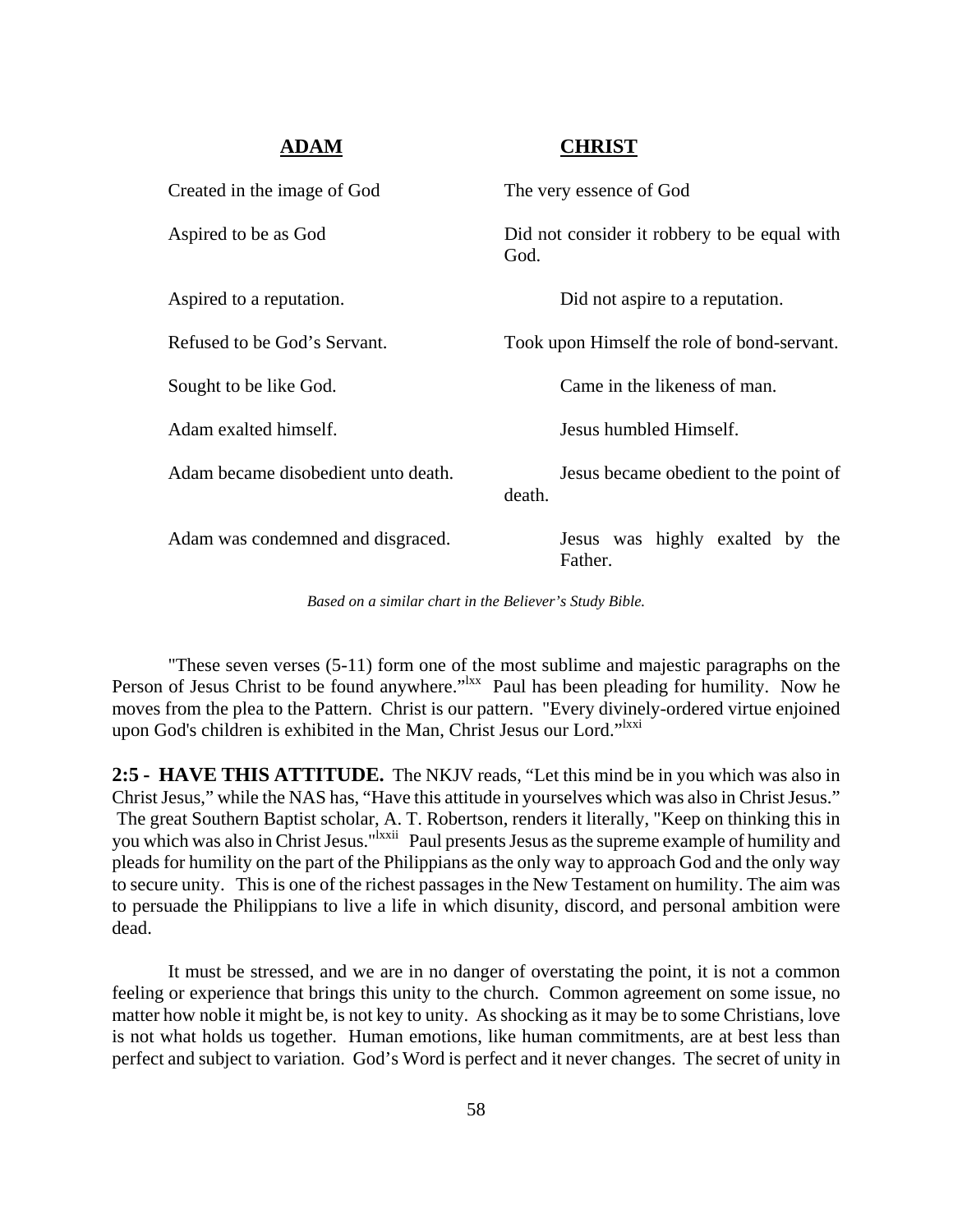the church is a humble commitment to revealed truth, the Gospel of the Lord Jesus Christ as revealed in the Holy Scriptures.

"Mind" (NKJV) does not mean that we are to strive for intellectual perfection. We are asked to have in us the same moral attitude which was in Christ. His life on earth was the highest example of selflessness, self-forgetfulness, and concern for others the world has ever known. We must follow His example. Failure to do so is very costly to the individual and to the local church.

Here we also find the key to the spiritual life, or the Spirit-filled life. It is not in ecstatic experiences, speaking in other tongues, or dropping religious clichés all through the day. No condemnation is made here of any of the above practices. The point this writer is making is simply this: These things will not produce spirituality, nor is either proof of it. The genuinely spiritual person is the one who keeps on thinking as Jesus thinks. When you begin to think as He thinks, you will begin to live as He lived. His attitudes will be your attitudes. His goals will be your goals, His methods, your methods. For that reason, any study of the wonderful Spirit-filled life should begin here, but I do not know that I have ever heard any of those who major on supernatural phenomena include this attitude as a pre-requisite to the Spirit-filled life.

#### **ILLUSTRATION: THE SPIRIT-FILLED LIFE.**

A real Christian is an odd number, anyway. He feels supreme love for One whom he has never seen; talks familiarly every day to Someone he cannot see; expects to go to heaven on the virtue of Another; empties himself in order to be full; admits he is wrong so he can be declared right; goes down in order to get up; is strongest when he is weakest; richest when he is poorest and happiest when he feels the worst. He dies so he can live; forsakes in order to have; gives away so he can keep; sees the invisible, hears the inaudible, and knows that which passeth knowledge - A.W. Tozer.<sup>lxxiii</sup>

**2:6 - HE EXISTED.** The NAS reads, "who, although He existed in the form of God, did not regard equality with God a thing to be grasped." Jesus exists from (for) eternity in the form of God. This is a declaration of true deity. The richness of this passage is reflected in the wealth of comments on it in the commentaries. Spiros Zodhiates notes that "This passage concerns the deity of Jesus Christ prior to His incarnation and continuing during His sojourn on earth as the God-man."<sup>lxxiv</sup>

The Trinity is a difficult (if not impossible) subject to define. It is much easier to accept than to explain. In fact, many do not like the term Trinity. They point out that the Scripture does not use the word. Many of these people hold a unitary theory of God. Some who hold this position see God as one in essence and in Person. That is, during the Old Testament period He is the Father; during the earthly ministry of Jesus He is Christ; and at Pentecost He became the Holy Spirit.

Others would have a problem applying this interpretation to the baptism of Jesus when the Son was baptized, the Spirit descended, and the Father spoke. How do we reconcile this view with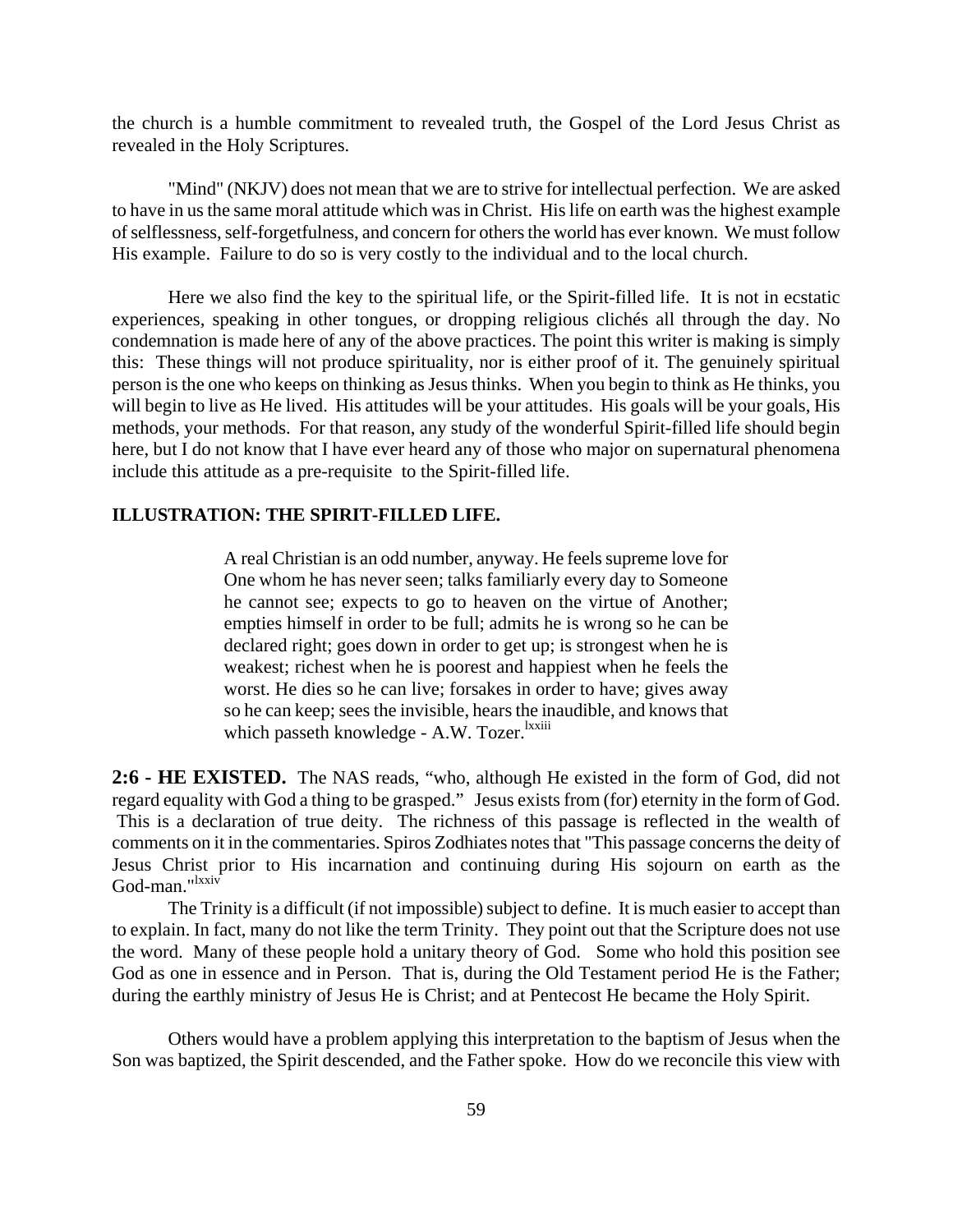references to Jesus praying to the Father and promising to send the Holy Spirit? Or, to Jesus' statement, "My Father is greater than I" (John 14:28)?

Zodhiates sees two main considerations in this passage. First, there is the consideration that Christ is equal with the Father (which Phil. 2:6 states). John 10:30 clearly teaches this: "I and My Father are one." Then there seems to be the teaching that Christ is not really equal with the Father. Jesus stated, "My Father is greater than I" (John 14:28). He also said in Matthew 24:36, "Of that day and hour knoweth no man; no, not angels in heaven, but my Father only."

Zodhiates comments on John 10:30, "I and My Father are one." He says, "The word 'one' in the Greek is *hen* . . . , which is in the neuter gender and which does not mean one person, but one in essence, power, and quality."<sup>Ixxv</sup> So, Zodhiates agrees with those who see the Father and Son as two in personality, but one is essence, power, quality, action, nature, character, and purpose.

**IN THE FORM OF GOD**. This denotes the essential attributes of God. The Bible reveals that the Father and the Son are distinct personalities in the Godhead - two in personalities but one in essence, with all the attributes of one applying to the other. Robertson states:

> In the preincarnate state Christ possessed the attributes of God and so appeared to those who saw Him. Here we have another clear statement of the deity of Christ. No creature could exist in the form of God. The first man aspired to be as God and fell. The Second Man came down from heaven "from Godhead's fullest glory, down to Calvary's depth of woe."<sup>lxxvi</sup>

Our conclusion must be that Jesus Christ is co-eternal and co-existent with the Father. He is One with the Father. This message is still critical. Walter Martin writes:

> The deity of Jesus Christ is one of the corner stones of Christianity, and as such has been attacked more vigorously throughout the ages than any other single doctrine of the Christian faith. Adhering to the old Arian heresy . . . many individuals and all cults steadfastly deny the equality of Jesus Christ with God the Father, and hence the Triune Deity.<sup>lxxvii</sup>

A clear understanding of this doctrine is essential to every Christian witness. It is especially important in dealing with the many cults that prey on church members. The New Age Movements are challenging the church at this very point. The name New Age is not used in connection with these various movements as much today as it was in the eighties, but they are still gaining momentum, often under the current designation, Post-Modernism. Anyone who knows the Christ of the Bible will not be deceived by the New Age Christ. They are not one and the same!

There have always been those who dismissed the New Age Movements as insignificant, just as there are those who think of them as one movement. New Age is an umbrella term under which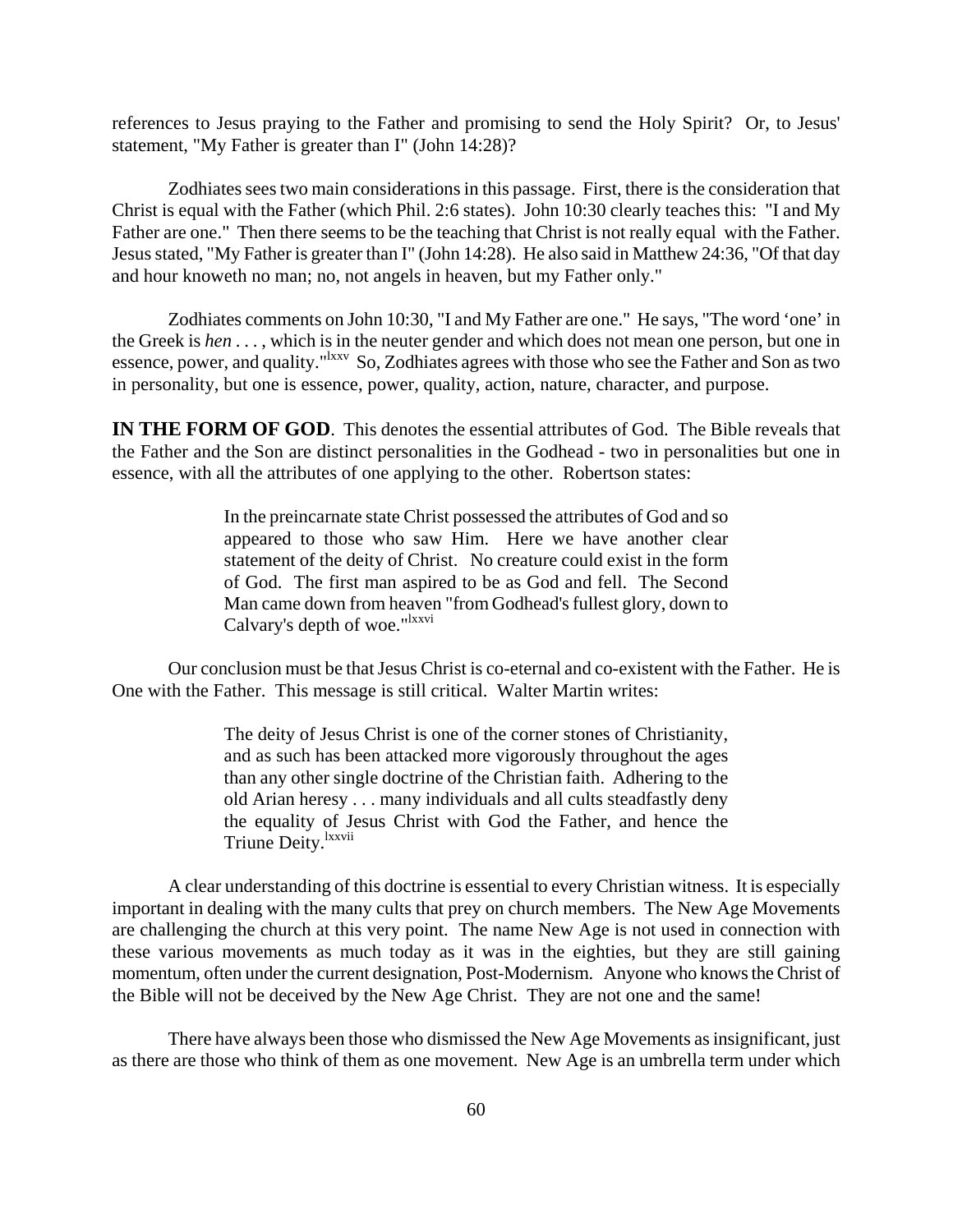you might find numerous groups, each with its own agenda. New Age or Post-Modern spirituality, the influence of eastern mysticism, and a commitment to globalism are a few of the things they might have in common. They may, however, be very different in method and commitment. It would be a mistake to dismiss these movements under the assumption that those who warn us about them are a bunch of wild-eyed fanatics with yet another conspiracy theory. Ronald Bailey (*"Who is Maurice Strong?", National Review,* Sept. 1, 1997, Vol. XLIX, NO. 16) writes about a man whose 200,000 acre Baca ranch in Colorado has been turned into a "New Age" center run by his wife, Hanne. While the center is attracting Zen and Tibetan Buddhist monks, his agenda is quite different. Writes Bailey:

> "The survival of civilization in something like its present form might depend significantly on the efforts of a single man," declared *The New Yorker*. The *New York Times* hailed that man as the "Custodian of the Planet." He is perpetually on the short list of candidates for the Secretary General of the United Nations. This lofty eminence? Maurice Strong, of course. Never heard of him? Well, you should have. Militia members are famously worried that black helicopters are practicing maneuvers with blue-helmeted troops in a plot to take over America. But the actual peril is more subtle. A small cadre of obscure international bureaucrats are hard at work devising a system of 'global government' that is slowly gaining control over ordinary Americans' lives. Maurice Strong, a 68-year-old Canadian, is the 'indispensable man' at the center of this creeping UN power grab.<sup>lxxviii</sup>

Strong, who was asked by UN Secretary General U Thant to organize the first Earth Summit, is among those who think the UN should have the authority to tax Americans to support the ambitious global policies of the UN. Yellowstone has been designated a "World Heritage Site" by the World Heritage Committee (UNESCO). A group of environmentalists asked the committee to come to Yellowstone to hold public hearings.<sup>1xxix</sup> Their purpose? To save "Mother Earth." After all, if you believe in monism (all is one and one is all), you are one with the universe. To many New Agers, the universe is god - and so are you! Some even proclaim, "You are your own Christ," or "You are god."

Philippians 2:6 is a statement of the fact of Christ's deity. The question may be asked, was He really God, or was He like God? Deity was always a part of His very being. See John 1:1ff; 8:58; 1 Tim. 3:16. He was in "the form of God" before He took upon Himself "the form of a servant." "Form" does not refer to outward appearances, but to the very essence and nature of God in verse 6, and the very essence and nature of a "servant" in verse 8. The "form" indicates what He was; the "fashion," what He looked like.

**THOUGHT IT NOT ROBBERY.** This denotes a prize to be held onto rather than something to be captured. The idea is that the eternal Christ did not try to hold onto everything He had with the Father in Heaven before the Incarnation (which was His by right), but emptied Himself of all those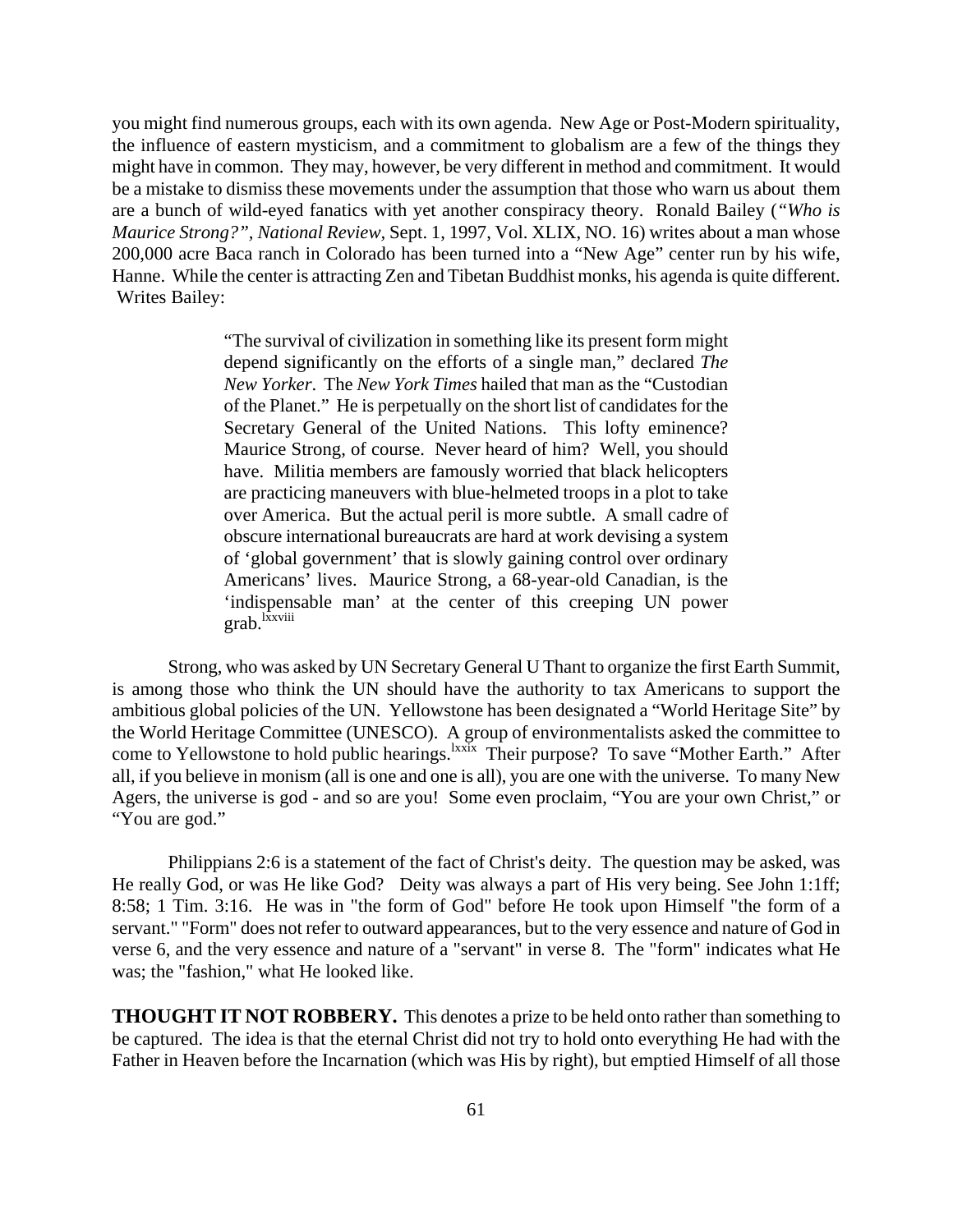things that He might become human and pay the price for our sins. While on earth he humbled Himself in the presence of others rather than exploiting His relationship with the Father for some temporal advantage over them. The NRSV translates it " . . . though he was in the form of God, did not regard equality with God as *something to be exploited*" (Italics added for emphasis).

**TO BE AN EQUAL WITH GOD**. Jesus is for all eternity equal with God. The Jews of His day understood Him clearly and sought to kill Him because He "said also that God was his Father, making himself equal with God" (John 5:l8b). The Scripture is very clear: "In the beginning was the Word, and the Word was with God, and the Word was God. He was in the beginning with God" (John 1:1-2).

**2:7 - EMPTIED HIMSELF**. Jesus "emptied Himself, taking the form of a bond-servant, and being made in the likeness of men." The NKJV follows the Authorized Version - "but made Himself of no reputation." "Emptied" denotes the fact that Jesus divested Himself of some of the attributes that were His in Heaven. But of what did He empty Himself? Certainly it was not of His divine nature. That would be impossible. He was still the Son of God. *Kenosis* is the Greek word translated "emptied Himself.'' The kenosis of Jesus Christ during His incarnation does not mean that He surrendered His essential attributes of deity. It does, however, means that He took on the limitations of the flesh. "This involved a veiling of His preincarnate glory (John 17:5) and the voluntary non-use of some of His divine prerogatives during the time He was on earth (Matt.  $24:36$ .<sup>lxxx</sup>

The word "form"is the same word we find in verse 6. He was fully God and fully man. He was as much God as if He had not been man at all, and He was as much man as if He had not been God at all. It may be incomprehensible, but it is also undeniable. To deny either the deity of Christ, or humanity of Christ demands that we deny the other. Both His humanity and His deity are irrefutable established, so to deny, or even minimize, either is to place the individual in opposition to the biblical doctrine of Jesus Christ.

This doctrine has been surrounded by controversy, but the picture is of one taking something from a full container, measure by measure, until it is completely empty. Robertson says:

> He gave up his environment of glory. He took upon himself limitations of place (space) and of knowledge and of power, though still on earth retaining more of these than any mere man . . . It is hard to believe that Jesus limited himself by error of knowledge and certainly not by error of conduct. He was without sin though tempted as we are.<sup>lxxxi</sup>

Among the great characteristics of Jesus' life were humility, obedience, and self-renunciation. He did not desire to dominate. He wanted to serve (he washed His disciple's feet). He did not desire His own way, He desired the Father's way. His example is consistent with the New Testament which teaches that only the one who humbles himself will be exalted (Matt. 23:l2; Luke l4:ll; l8:l4).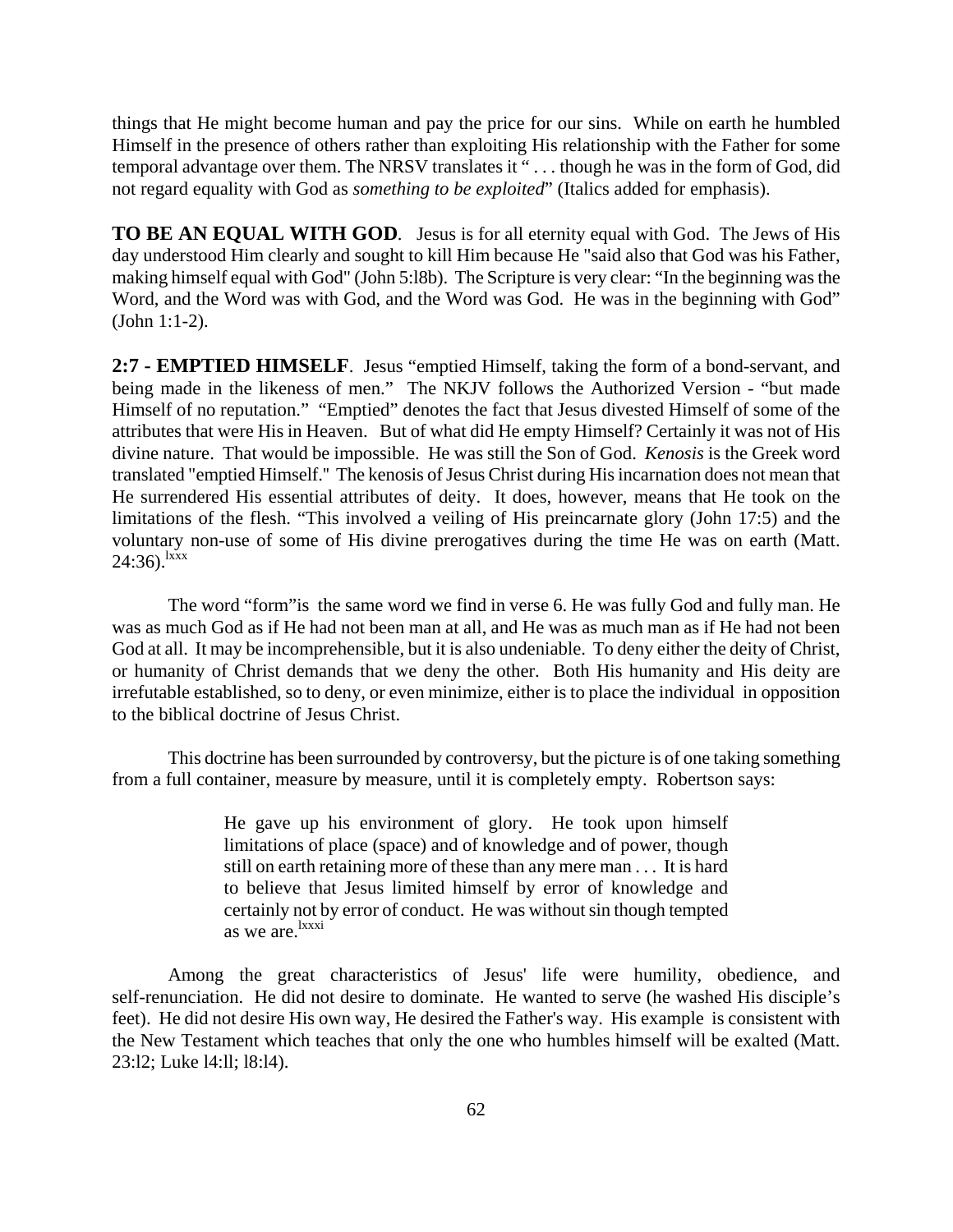The self-renunciation of Jesus Christ brought to Him greater glory. Some day every creature will bow before Him. And it should certainly bring everyone in awe and wonder before Him today. Christian greatness and fellowship both depend on the renunciation of self, and are destroyed by the exaltation of self. "Selfishness, self-seeking and self-display destroy our likeness to Christ and our fellowship with each other."<sup>1xxxii</sup>

**THE FORM OF A BOND-SERVANT**. He took on the characteristic attributes of a bondservant (same word for "form" as in vs. 6). He was as much man as though not God at all, and He was as much God as though not man at all. Remember that Paul has been pleading for lowliness of mind and humility of spirit among believers. He points to Jesus as our greatest example - "He emptied Himself . . . " (Vs. 7).

In the Incarnation, Christ divested Himself of something. But what? There is no mention of His abandoning any of the essential attributes of deity. There is no question that He divested Himself of some things (omnipresence, for example), but also retained some things (His basic attributes). "When He enrobed Himself in flesh and enslaved Himself for humanity, He laid aside certain rights as God the eternal Son, but of His deity, never!"<sup>Ixxxiii</sup>

**IN THE LIKENESS OF MEN.** It was no imagined likeness, but a real likeness; no mere phantom humanity as the Docetic Gnostics claimed. Paul wrote to the Colossians that

> He is the image of the invisible God, the firstborn over all creation. For by Him all things were created that are in heaven and that are on earth, visible and invisible, whether thrones or dominions or principalities or powers. All things were created through Him and for Him. And He is before all things, and in Him all things consist (Col. 1:15-17).

He who is the "image of the invisible God," came "in the likeness of God." We must be very careful to detect any compromise of the Scriptural revelation of either the deity or the humanity of Jesus Christ. The first sign of a "Christian cult" is a group's identification of itself as "Christian," while minimizing in any way either the deity of Christ, or the humanity of Christ (as do Mormons or Jehovah's Witnesses).

**2:8 - IN APPEARANCE**. "Being found in appearance as a man, He humbled Himself by becoming obedient to the point of death, even death on a cross." The KJV uses the words "in fashion," rather than "in appearance." Either points to Jesus' whole outward appearance, in which there was no difference between the Incarnate Son and other children of men. "It was the mode of His manifestation."<sup>1xxxiv</sup>

There is a contrast between what He is in Himself, and what He appeared to be in the eyes of men. It is a voluntary humiliation on the part of Christ, and for this reason Paul is pressing the example of Christ upon the Philippians; this supreme example of self-renunciation. The extent to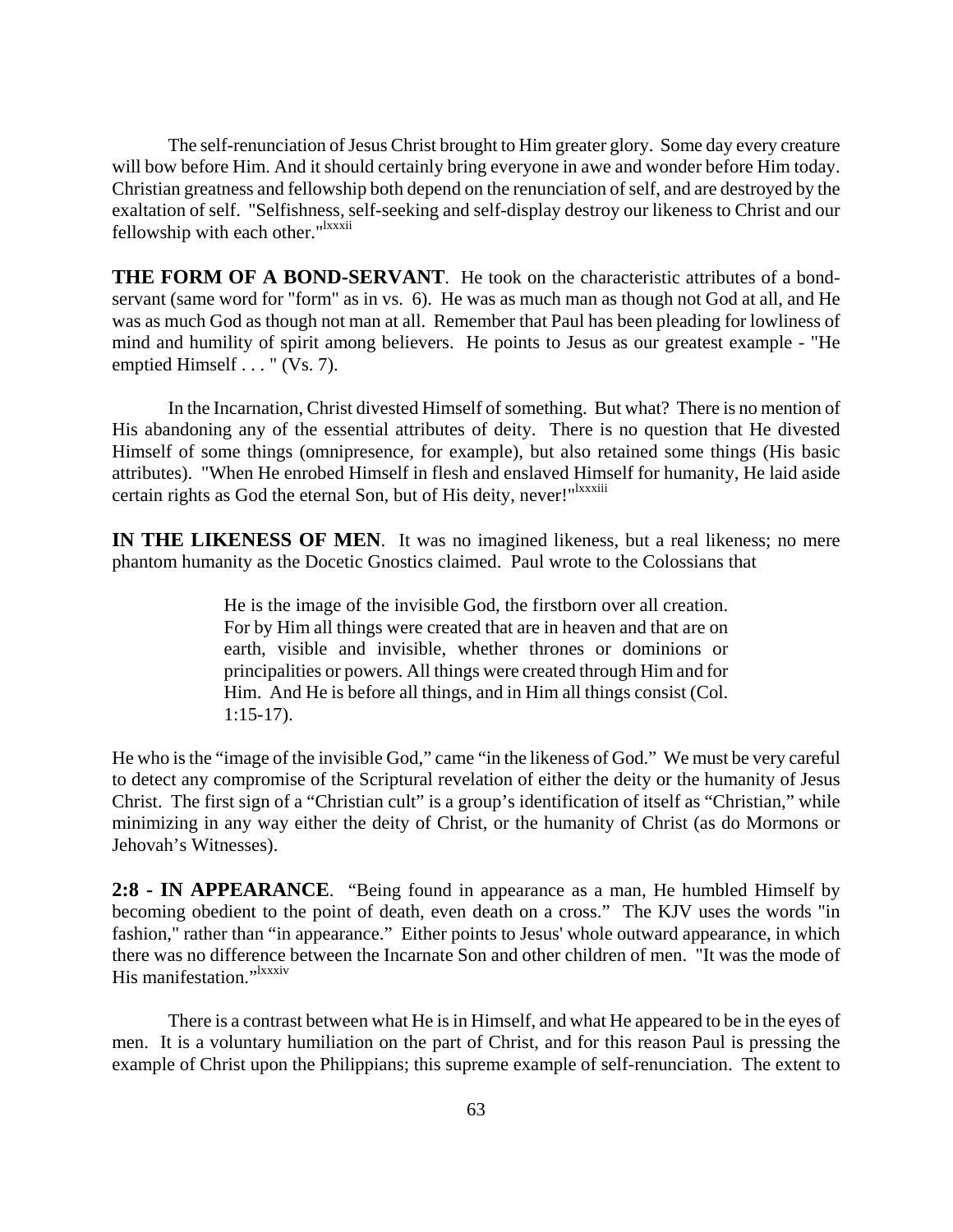which He goes in self-humiliation and self-renunciation before the Father is seen as "increasingly He uses the words *not*, and *nothing* of Himself."<sup>Ixxxv</sup>

"The Son can do nothing of Himself" (John 5:19). "I can do nothing on My own initiative. As I hear, I judge; and My judgment is just, because I do not seek My own will, but the will of Him who sent Me" (John 5:30). "I do not receive glory from men" (John 5:41). "For I have come down from heaven, not to do My own will, but the will of Him who sent Me" (John 6:38) "My teaching is not Mine, but His who sent Me" (John 6:38). "So Jesus said, "When you lift up the Son of Man, then you will know that I am He, and I do nothing on My own initiative, but I speak these things as the Father taught Me" (John 8:28).

**BECAME OBEDIENT UNTO DEATH.** This does not mean that He became subservient to death. He is and always will be the mighty victor over death. The Resurrection proved this for all time. The purpose of the Incarnation was to defeat, and ultimately destroy the angel of death (Heb. 2:14-15; Rev. 1:18). Death marked the ultimate point of obedience, the extent to which He would go to fulfill the purpose of the Father. "He chose a form of death reserved for slaves and criminals. He displayed humility and obedience to an extent that no other ever could display it. History has no parallel."lxxxvi

**EVEN THE DEATH OF THE CROSS**. The cross was the most despicable form of death - that reserved for a criminal. This was indeed the bottom rung of the ladder - looking down from the throne of God to the cross. Jesus came all the way down from the throne of heaven to the most despised death of all, a condemned criminal on the accursed cross. Each step down brought Jesus into deeper humiliation and finally to death (from Glory to Golgotha), the most shameful death of all!

**2:9 - FOR THIS REASON**. This points to His voluntary self-emptying, His supreme humility. Because He was willing to empty Himself of His glory, take on the form of a human being, and suffer a cruel death on the cross for our sins, God raised Him and exalted Him.

**GOD ALSO HATH HIGHLY EXALTED HIM**. This is a glorious fulfillment of Psalm 110. As His humiliation was extreme, His exaltation is supreme. "Because of Christ's voluntary humiliation God lifted Him above or beyond the state of glory which He enjoyed before the incarnation."<sup>Ixxxvii</sup> What glory did Jesus have after the Ascension that He did not have before the Incarnation? His humanity. He returned to heaven as both Son of Man and Son of God. Another possibility is a title - Savior. He returned to Heaven as Savior, Redeemer, Intercessor.

It is interesting that the One Who humbled Himself is once again exalted, and that now His exaltation is extended to a larger sphere than before. If His humiliation is a mystery, His exaltation is possibly a greater one.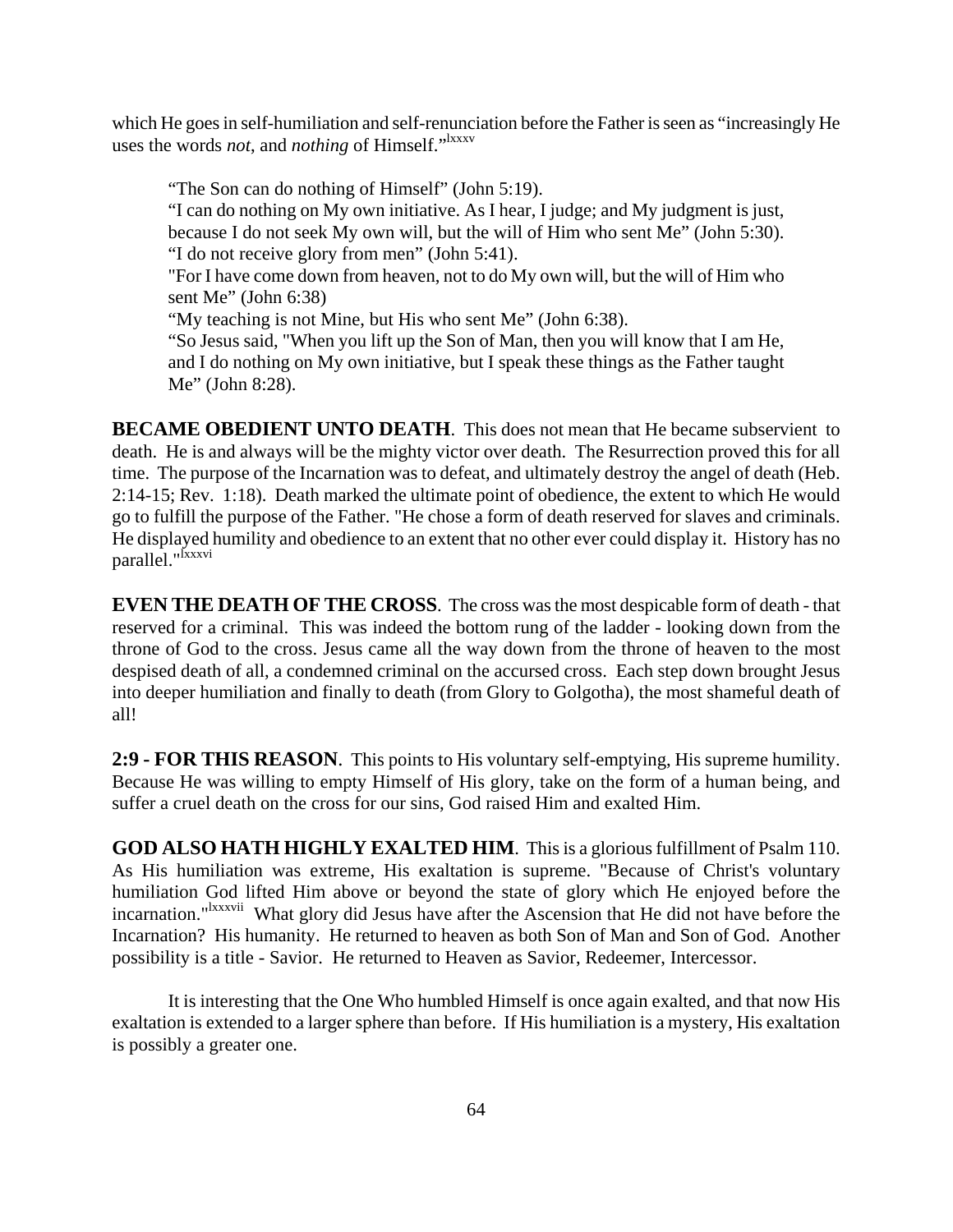**A NAME WHICH IS ABOVE EVERY NAME**. What is the Name above every name? Jesus! Christ. Jesus Christ. Lord. The late Dr. R. G. Lee, often called "The Prince of Preachers," praise the name of Jesus in moving terms. Here is a sample:

> He is Adam, Advocate, Anointed, Apostle, Author, Amen, Alpha, Ancient of Days. He is the Beginning, the Begotten, Beloved, Branch, Bread, Bridegroom, Bright and Morning Star. He is Elect, Ensign, Everlasting Father, Emmanuel. He is God, gift of God, Governor, Guide, Glorious Lord. He is the Life, the Light, Love, Lily, Lion, Lamb, Lawgiver, Living Stone, the Lord of glory. He is Messenger, Mediator, Master, Messiah, Mighty God, Mercy's paradox.<sup>lxxxviii</sup>

**2:10 - AT THE NAME OF JESUS EVERY KNEE WILL BOW**. At no time in history has every knee bowed and every tongue confessed the Lordship of Jesus Christ. But the time is coming when "at the name of Jesus EVERY KNEE WILL BOW" (capitalized by NAS translators). Only a small per cent of the human race has ever respected and revered that Name. It is more often blasphemed than revered in this world. More and more, the entertainment industry is making that holy name nothing more than a blasphemous epithet. But it is in that Name that remission of sin is preached to a lost world (Luke 24:47). It is in that Name that the children of God come to Him in prayer (John 15:7; 16:23).

On Sunday afternoon, August 2, 1998, I turned on the television and discovered that the Chicago Cubs were honoring the late Harry Cary, longtime broadcaster of Cubs games, His grandson, acting as Master of Ceremonies, greeted the fans and introduced a number of special guests, including the widow of the famous broadcaster. At one point the younger Cary turned to the fans and said, Can't you just picture my grandfather sitting back in Heaven in his rocking chair with a (beer) and saying, "Hey, Jesus (using the Spanish pronunciation), You gotta do something about them Cubs." I switched channels because I refuse to listen to anyone abuse and misuse the "Sweetest Name on Mortal Tongue."

We will remember that Jesus is His personal name; Christ, (meaning the Anointed) His title. There is coming a time when at the mention of Jesus' name, there will be universal acknowledgment of the majesty and power of Jesus, Who carries His human name in Heaven. This universal homage to Jesus is seen in Scripture where we read about what the Father

> ...brought about in Christ, when He raised Him from the dead and seated Him at His right hand in the heavenly places, far above all rule and authority and power and dominion, and every name that is named, not only in this age but also in the one to come. And He put all things in subjection under His feet, and gave Him as head over all things to the church, which is His body, the fullness of Him who fills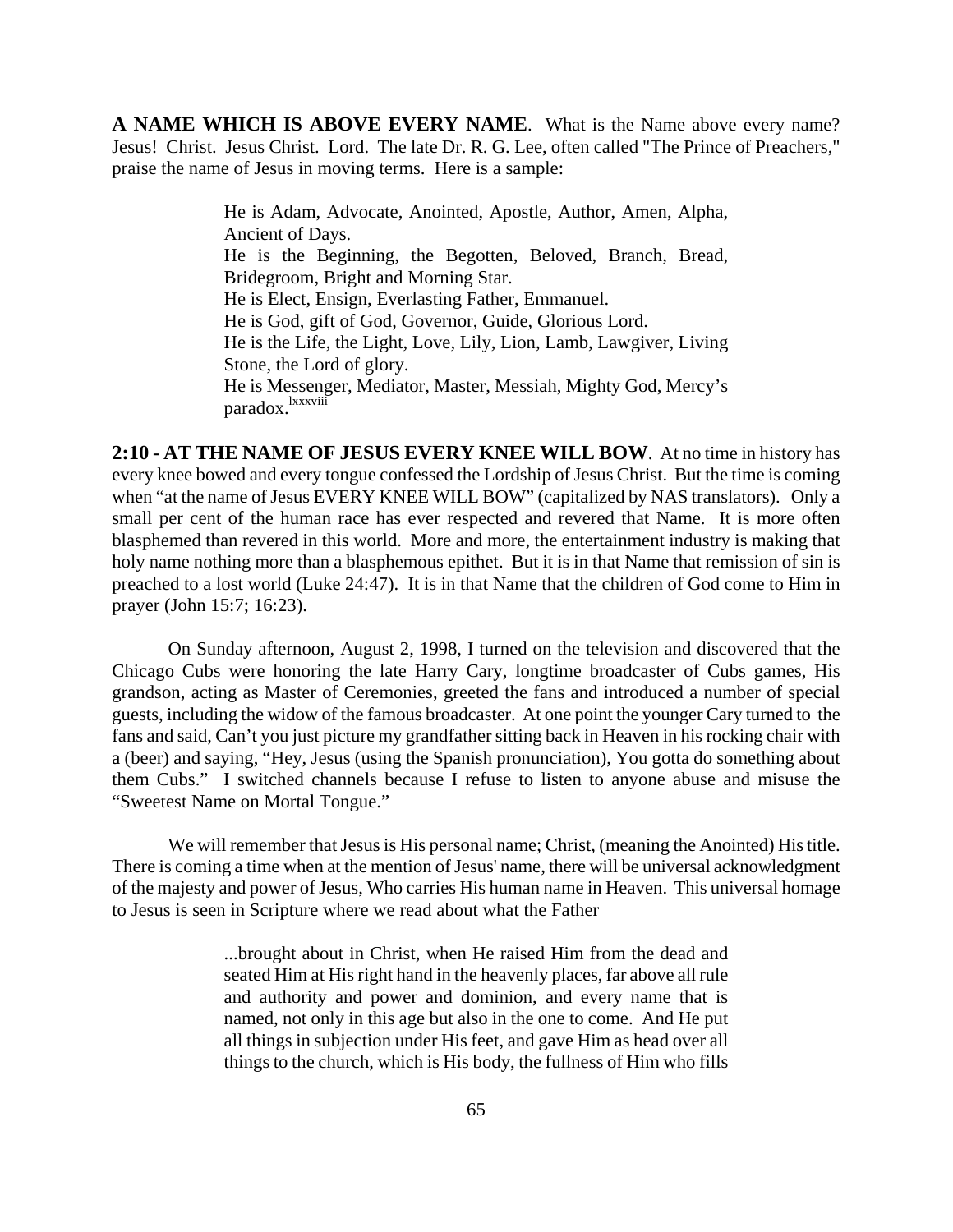all in all (Eph. 1:20-23).

And every created thing which is in heaven and on the earth and under the earth and on the sea, and all things in them, I heard saying, "To Him who sits on the throne, and to the Lamb, be blessing and honor and glory and dominion forever and ever" (Rev. 5:13).

#### **ILLUSTRATION: JESUS CHRIST**.

I am much struck with the contrast between Christ's mode of gathering people to himself and the way practiced by Alexander the Great, by Julius Caesar, and by myself. The people have been gathered to us by fear; they were gathered to Christ by love. Alexander, Caesar, and I have been men of war, but Christ was the Prince of Peace. The people have been driven to us; they were drawn to him. In our case there has been forced conscription; in his there was free obedience.

- Napoleon Bonaparte (1769–1821).<sup>lxxxix</sup>

Those who worship Jesus are responding to His love. Jesus won men's hearts, not by blasting them with power, but by showing love for them. One does not say, "I am battered into submission." He says, "Lord, I give myself to Thee." He joyfully sings, "All to Jesus I surrender, All to Him I freely give." This is a reasonable response to His love. "Love so amazing, so divine, demands my life, my all."

**2:11 - CONFESS**. "(A)nd that every tongue will confess that Jesus Christ is Lord, to the glory of God the Father." People may flout Christ's authority on earth, but they will confess it in Heaven and in hell. This is one of the most important verses in the Bible on this subject. The day is coming when every knee shall bow and every tongue confess. For countless numbers, this will not be a confession unto salvation. Every soul in hell will confess Him, but it will be too late to help them.

A day is coming when God's exalted Son will return, and when His mission is completed every creature will be in subjection to Him, the Mighty Sovereign. He will return as King of Kings, not Suffering Servant. "In our day multitudes kneel before Roman Catholic popes. In that day all popes and all their followers, all Jews and all Gentiles will bow and confess before Him Whom they have humiliated and dishonored."<sup>xc</sup> This does not point to a universal, willing worship of the Lord Jesus Christ by His servants. But all creation will bow before the mighty King Who is returning in power and glory.

A principle is clearly seen in the Scripture: "For whosoever exalteth himself shall be abased; and he that humbleth himself shall be exalted" (Luke 14:11, KJV). Christ manifested Himself in humility. The Father did the exalting. This is a lesson the Holy Spirit would impress upon the hearts of all who read this passage. Humble yourself before God and if He wants you to be exalted He will do it. If people focused less emphasis upon what they can get out of God, and more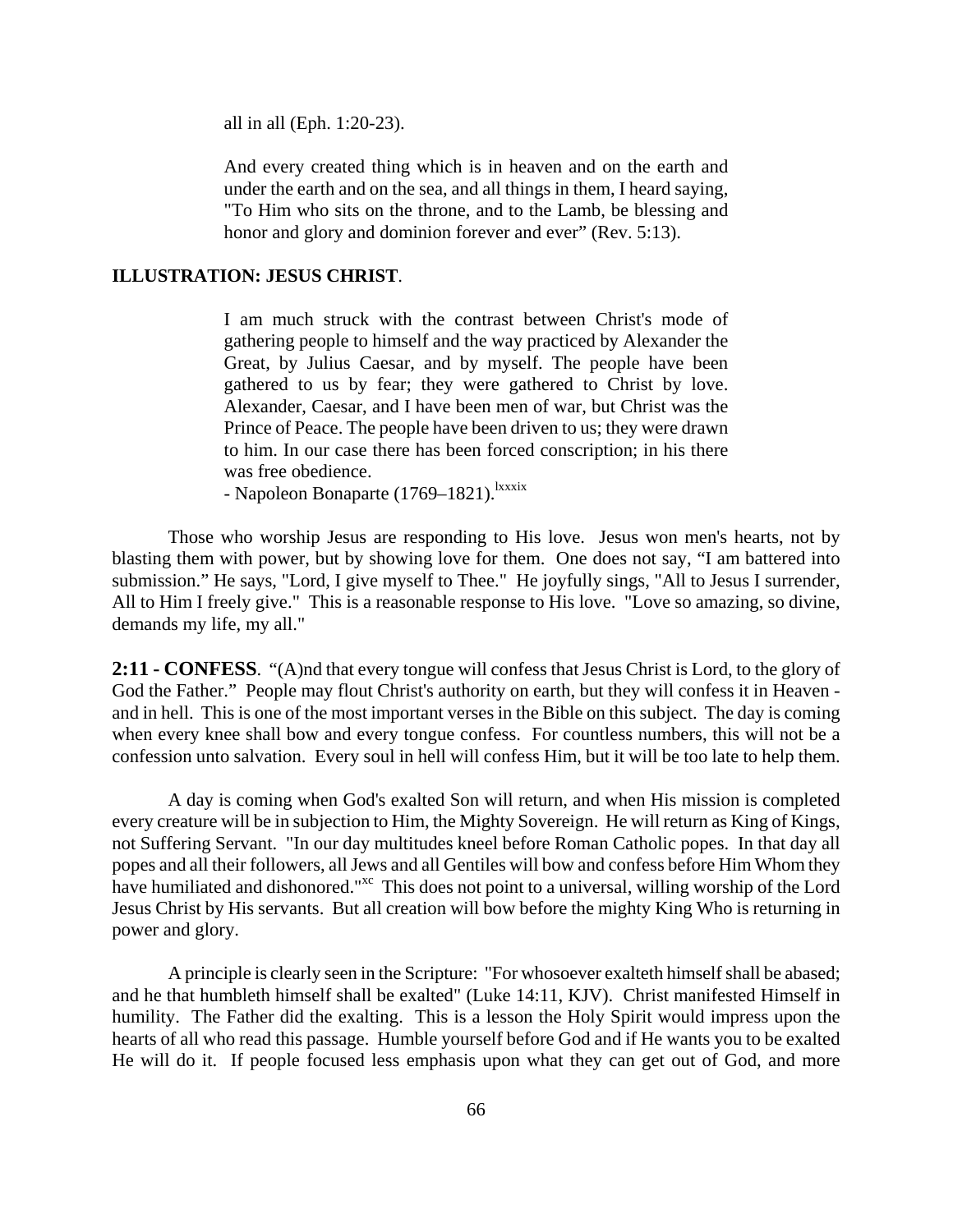emphasis upon what God gets out of them, then both God and the individual believer would find the relationship more beneficial.

If one believes God, there is coming a day when the Stephen Jay Goulds and Carl Sagans of this world will no longer make cynical remarks about creation or the Creator. Sagan scoffed, showing nothing but disdain for God and His Word in his lifetime, but when I heard the news of his death my first thought was that he knows better now. The Huxleys will no longer dethrone God and enthrone man in the human will and intellect. In that coming day, all atheists will all be former atheists! There will be no agnostics in Heaven or hell.

Paul Kurtz, in a televised debate with Norman Geisler on the John Ankerberg Show a number of years ago, made the statement, "If I had started reading the Bible earlier, I would be a stronger atheist than I am now." Kurtz at the time was editor of a magazine for Humanists. Murderers, rapists, homosexuals, anarchists, terrorists, pompous, arrogant egotists, and all those who just "never got around to it" will confess Christ. Is it any wonder that there will be weeping and wailing and gnashing of teeth? Is it any wonder that hell will be such a miserable place?

While we have time, we must confess Jesus. Confessing Jesus is a matter of great urgency. The unsaved should confess Him as Savior and Lord:

...if you confess with your mouth Jesus as Lord, and believe in your heart that God raised Him from the dead, you will be saved; for with the heart a person believes, resulting in righteousness, and with the mouth he confesses, resulting in salvation" (Rom. 10:9-10).

Confession of faith in Jesus Christ is required of all who would know God's great salvation. But that is not the end of it - every saved person must confess Him daily. Martin Luther said:

> If I profess with the loudest voice and the clearest exposition every portion of the truth of God, except precisely that little point which the world and the devil are at the moment attacking, I am not confessing Christ, however boldly I may be professing Christ. Where the battle rages, there the loyalty of the soldier is proved, and to be steady on all the battlefield besides is mere flight and disgrace if he flinches at that point (quoted in John Whitehead, *Religious Apartheid*, Moody Press, Chicago, 1994, p. 161). $\frac{xci}{x}$

The Bible is also very clear about any refusal to confess Jesus: "...every spirit that does not confess Jesus is not from God" (1 John 4:3). Furthermore, Jesus warned, "And I say to you, everyone who confesses Me before men, the Son of Man will confess him also before the angels of God; but he who denies Me before men will be denied before the angels of God" (Luke 12:8-9).

**JESUS CHRIST IS LORD.** Peter claims that God made Jesus Christ "Lord"(Acts 2:36). The term Lord has become one of the most lifeless words in the Christian vocabulary, but in reality, it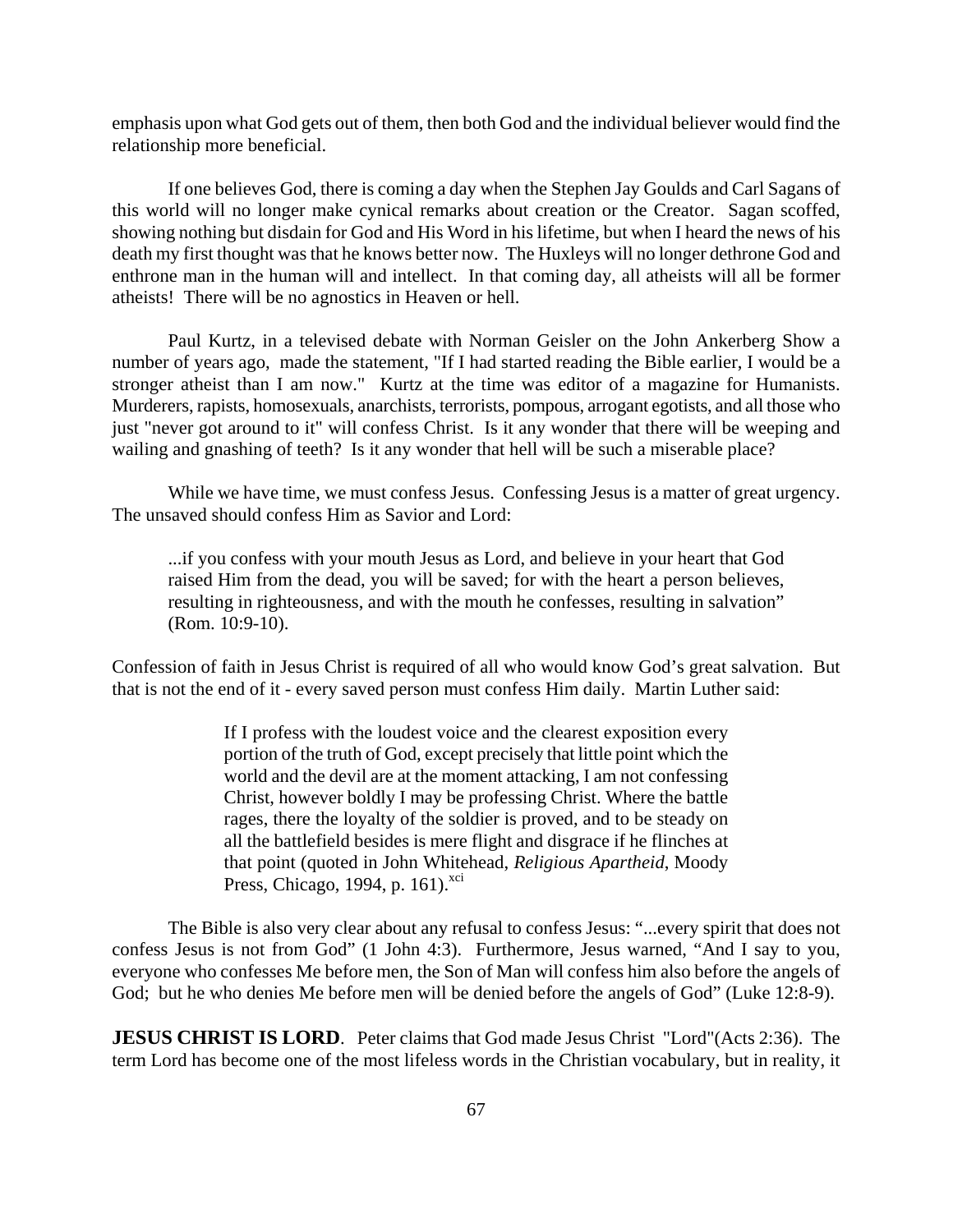conveys the true character and dignity of Jesus Christ, Who is both the basis for - and the object of worship. "Lord" is one of Paul's favorite titles for Jesus. The term denotes sovereignty, and points to His right to reign in the hearts of believers.

**NOTE:** 2:12-18. Strauss points out that we have seen the *plea* and the *pattern*. The plea is for self-renunciation, humility. The sublime example of Christ is set before us as a perfect *pattern*. And in this passage we have the *process* whereby attainment is possible.<sup> $\overline{x}$ cii Once again, God has given us an answer to an error in the</sup> world's thinking. This is the Scriptural response to the gospel of self-esteem, self-worth, self-love.

2:12-16 deals with assembly life and responsibility. In these verses we see how the church is to live and serve. Paul is speaking of the working out of our salvation, and not working for it.

**2:12 - NOT AS IN MY PRESENCE ONLY**. Paul is concerned that believers in Philippi do more than just render "eye-service" when he is with them. There are people who get excited during a local church revival or area crusade, but drift away soon after the visiting evangelist leaves. Paul urges them to remain faithful, even to do much more when he is away.

**WORK OUT YOUR SALVATION.** Verses 12 and 13 must be read together for a proper understanding of what Paul is saying. "So then, my beloved, just as you have always obeyed, not as in my presence only, but now much more in my absence, *work out your salvation* with fear and trembling; for it is God who is at work in you, both to will and to work for His good pleasure" (italics added). This implies neither a works salvation, nor a grace plus works salvation. Salvation is by grace, through faith in Jesus Christ(Eph. 2:8). A.W. Tozer said, "Christ is not one of many ways to approach God, nor is he the best of several ways; he is the only way."<sup>xciii</sup> We may not, and cannot work *for* our salvation, but we should work *out* our salvation.

> A "works salvation" is not being taught. The idea is to progress to the finish or completion in spiritual growth and maturity. This process is what the Bible calls "sanctification." It should be noted that v. 12 makes it clear we are to be active, not passive, in this process. However, though we are active, we are not alone. Verse 13 reminds us again that the entire salvation process is the work of a sovereign God and the result of His grace. "For it is God who works in you" is the ultimate ground and basis for our salvation."<sup>xciv</sup>

To work out here is "to work out to the finish." This exhortation assumes human responsibility (free agency) in carrying on the work of one's salvation. There is a difference in working for salvation and carrying out the work of one's salvation. The word Paul uses for "work out" (*katergazesthai*) always carries the idea of bringing to a full completion, to a complete accomplishment or conclusion (see Eph. 2:4-10).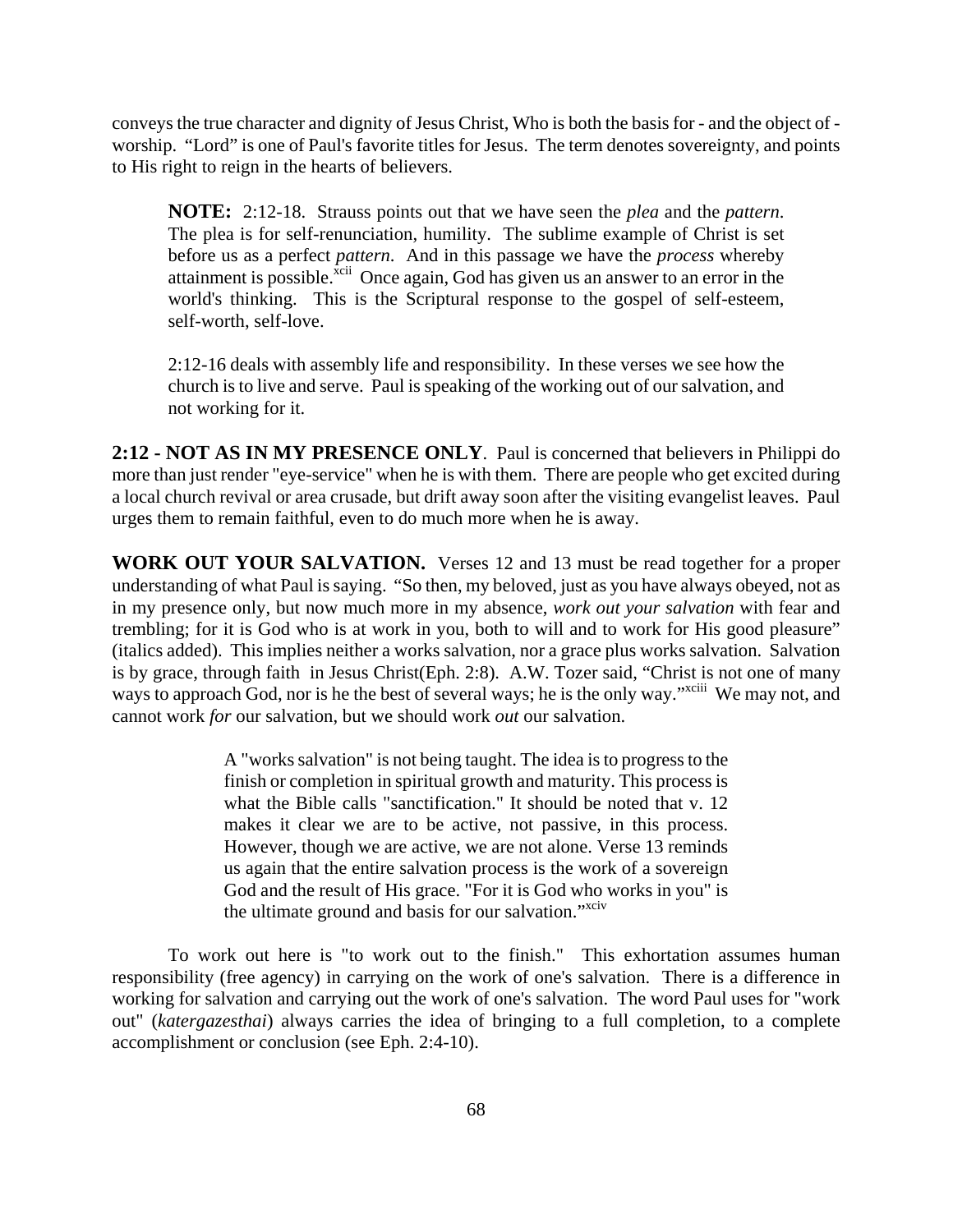It is important to note what Paul said and what he did not say. He is not suggesting that our salvation is uncertain - we are not in danger of losing our salvation. In fact, Paul's epistles emphasize the security of believers. But here

> He called on the church to work on her spiritual health, continuing the obedient pattern of life she had known until spiritual disease no longer plagued Christ's body. The enormity of such a task calls for humility expressed by "fear and trembling'' before the task. The church can accomplish the task and grow to spiritual health because God is at work to help the church. God's energy can change the church's will and change our actions until we accomplish His purpose. This is the present tense of salvation. $x^{cv}$

Every Christian has his work for the Lord and he must bring it to a conclusion. He must "work out" his salvation, as one works out his garden. If you have a garden you do not say, "I am working for my garden." It is already yours. You say, "I am working out my garden." Paul exhorts Christians, whether they faced an assembly problem or a personal problem, to work it out to its ultimate and victorious conclusion as one might work out a math problem to find its final and correct answer.

**WITH FEAR AND TREMBLING**. This is not slavish terror but wholesome and serious reverence for God. This shows a nervous and trembling anxiety to do what is right. See I Cor. 2:3; II Cor. 7:15; Eph. 6:5. A professional quarterback, even a seasoned veteran, will often admit to being nervous before a big football game. When asked about it, he may respond, "I would be worried if I were not a little nervous." He knows the game plan, he knows what he can do, and he believes his team will win, but he also knows there is a lot at stake.

The Christian is not shackled by a paralyzing fear of the unknown, but he approaches the Lord's work with fear and trembling for two reasons. First, he is in awe of the holiness of Almighty God. Second, he knows something of what is at stake - in terms of his own personal growth and development, and what is at stake for the Kingdom of God. It has been observed that Paul exhorts as if he were an Arminian in addressing men. He prays as if he were a Calvinist in addressing God and feels no inconsistency in the two attitudes. He makes no attempt to reconcile divine sovereignty and human free agency (or responsibility) at this point, but boldly proclaims both. God is sovereign and all believers should serve Him. However, we are not coerced into serving Him.

**2:13 - IT IS GOD WHO IS AT WORK IN YOU**. You could not work for your salvation, and you cannot work out your salvation in the flesh. "It is God who is at work in you" enabling you to work out your salvation. He uses the word *energos*, meaning to be at work, to energize. God is the energy and the Energizer of the universe. The saints are to work out their salvation realizing that this is only accomplished as we do it in fellowship with God. It is God alone, and not some "force" or "universal spirit," Who energizes us for this task. He is putting forth His power in us. See Gal. 2:8; Eph. 3:20.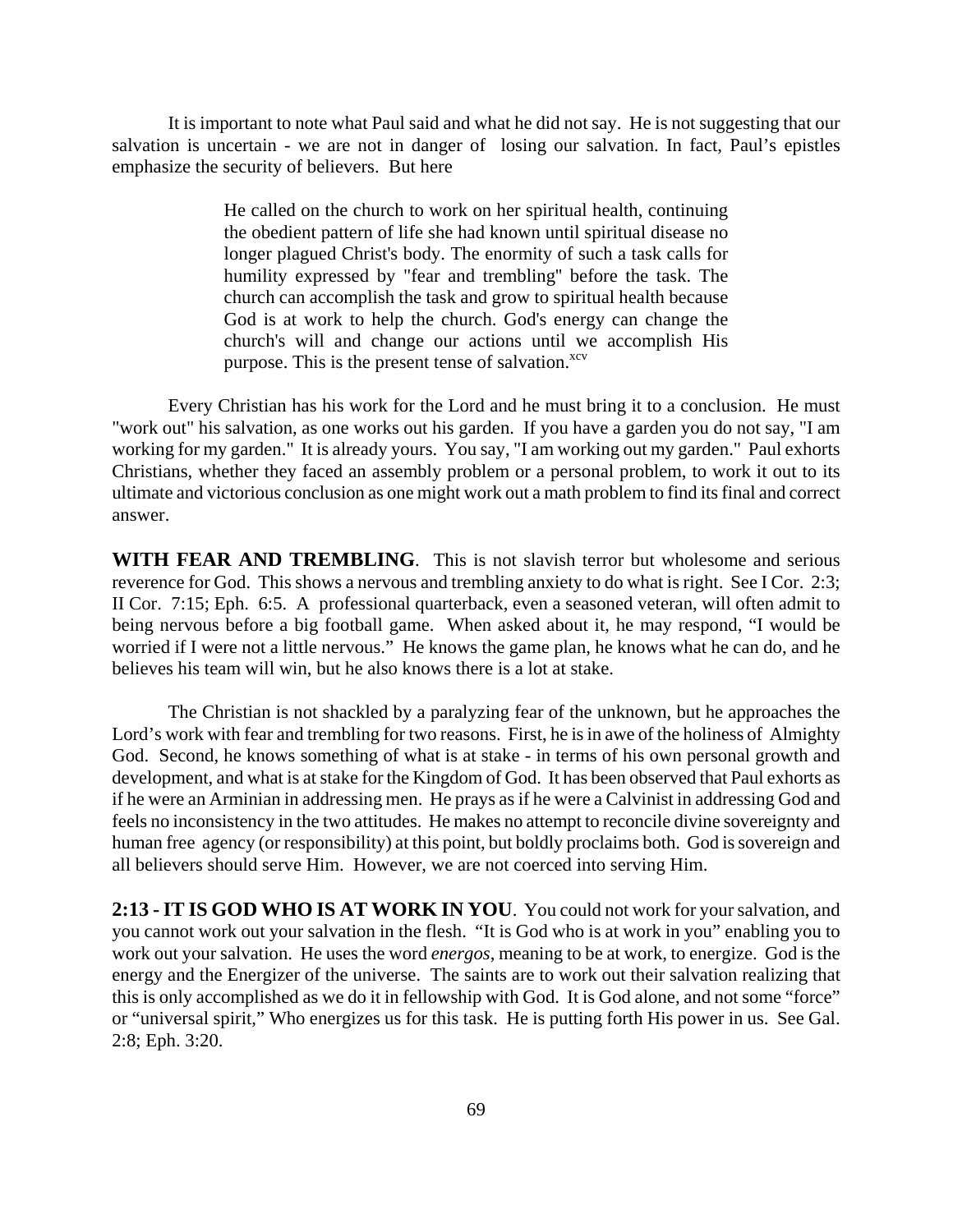Satanists are concerned with power. Those involved in witchcraft are concerned with power. Millions are seeking some kind of supernatural power through cults, or the occult. The New Age movement is concerned with power. Let us never forget that Satan has power and can impart a certain amount of power to those who worship him. However, people should be aware that much that passes for supernatural power may well be a hoax. Christian magician Danny Korem has exposed many fakes who claimed to have supernatural power by demonstrating how an experienced magician can perform the same trick over and over. Remember that the fact that you do not understand how someone accomplishes some extraordinary feat does not mean that it is supernatural. No human being has supernatural power. If it is supernatural, it is either of God or of Satan, and the Holy Spirit will accurately and unfailingly help believers discern between the two. The Holy Spirit is not working in the hearts of non-believers, and it is understandable that they may be deceived by Satanic activity.

Christians have power, even though many seem totally unaware that it is available to them. God is working (putting forth His power) in us now. We must not think of this as something that has happened in the past, or something that will happen at some point in the future. He wants to energize us right now - day by day. "At any time we may draw down the unlimited source of divine power. We work and God works. It is a mutual effort toward the common goal of glorifying God in our lives" (Strauss quotes F. B. Meyer).<sup>xcvi</sup>

God may be working in you to try to get you to begin a serious program of Bible study, to increase your prayer commitment, or to confess to a fellow Christian that your speech was unkind. Whatever it is, work it out as He works in you to accomplish it. There are times when the believer feels led to attempt something and before long realizes that the results are beyond normal human accomplishment. He knows that while he is working for the Lord, the Lord is working in him and through him to accomplish what he could never accomplish alone. And God forbid that we should take credit for that which is accomplished!

**FOR HIS GOOD PLEASURE**. To quote Strauss again, "Divine sovereignty and human responsibility meet at the cross roads of some mighty decisions. And remember, the sign marked 'His good pleasure' is the only one worth following."<sup>xcvii</sup>

**2:14 - WITHOUT GRUMBLING.** The KJV has "without murmuring;" the NIV and NKJV, "without complaining." We see the same idea in Acts 6:1f. This advice is practical and greatly needed for the church in any age. This is a difficult passage and commentaries vary. To Ironside, verses 14-16 reveal the working out of assembly salvation; the church carrying on the work of salvation. Some see man's work as a part of his salvation. But salvation is by grace and not by works (Eph. 2:8-9). Nor is it a combination of grace and works (Rom. 11:6; Gal. 2:16; 3:1).

Christians must face their problems without muttering half-concealed complaints. We must not give in to the temptation to grumble. Every church has its grumblers and complainers. In some churches they are very vocal, often a constant source of agitation. In other situations they may be murmuring behind the scene or behind the backs of church leaders. While the former may be more often responsible for open disputes, the latter may well destroy fellowship within the body ( See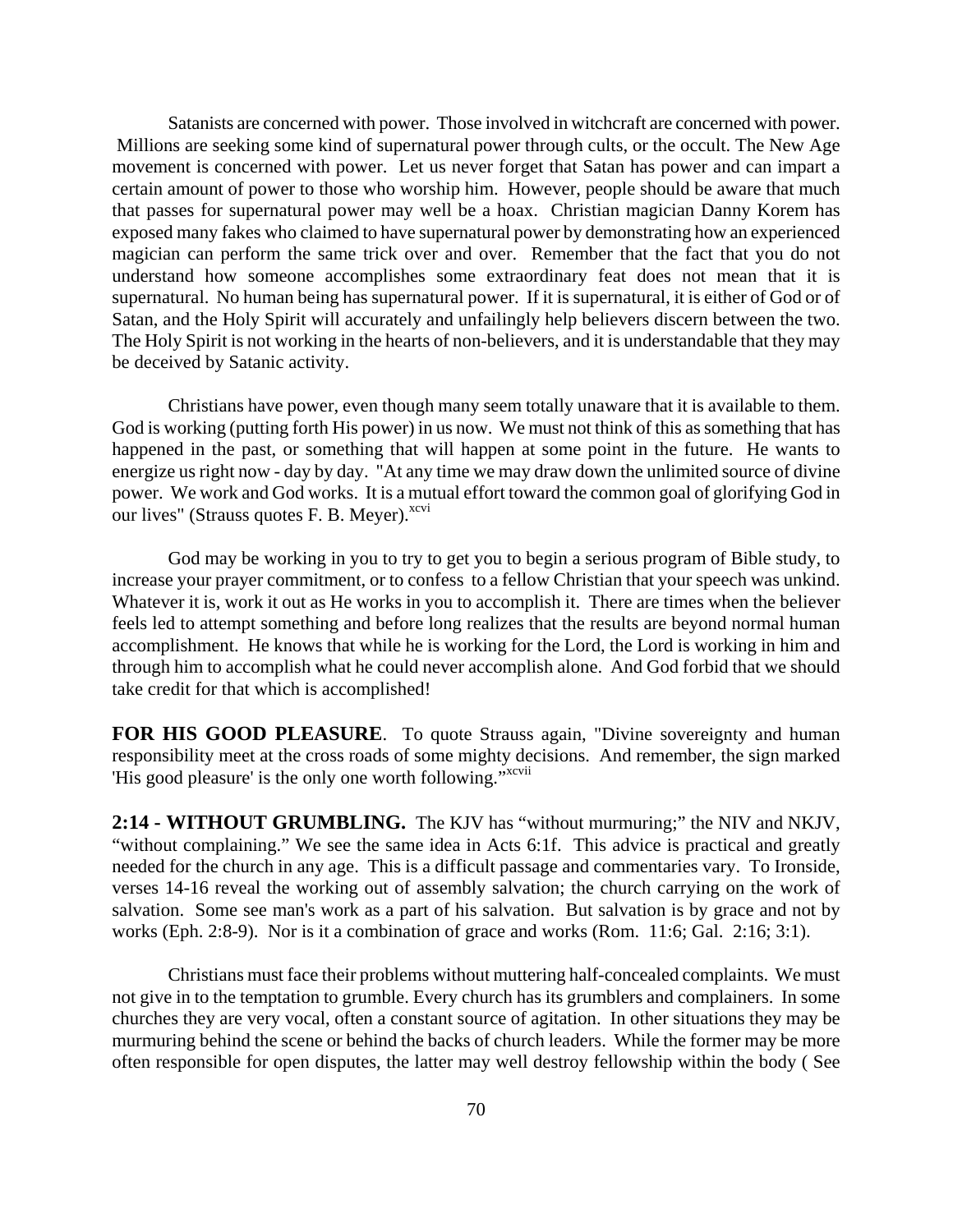Num. 20:2; 21:5; I Cor. 10:10).

**DISPUTING.** Grumbling (complaining), if allowed to continue, will result in disputing. Murmuring and disputing break our fellowship with God and with one another. They must be checked; and they may be checked in one of two ways. First, do not encourage the one doing the murmuring in such a way as to imply that you approve of what they are doing.. You may find yourself guilty before the Lord of participating in the murmuring, even though you are only a passive participant.

In the second place, the Lord may lead you to speak to the individual in order to point out how his murmuring may lead to "disputing" and "disputing" to broken fellowship that may destroy the ministry of the church. Too often people encourage gossip and murmuring by listening in a manner that suggests approval. Why do we do that? The real answer to that question might be embarrassing. Frequently, gossip and murmuring reveal a lot more about the participants than about the one against whom it is directed.

**2:15 -TO BE BLAMELESS**. "(S)o that you will prove yourselves to be blameless and innocent, children of God above reproach in the midst of a crooked and perverse generation, among whom you appear as lights in the world." Literally, that you may become blameless, free from censure. As used here it means to be without fault before others (as Daniel was without fault, Dan. 6:4).

**INNOCENT**. The NKJV has "harmless;" the NIV, "pure." The meaning is without any mixture of deceit, without any mixture with foreign material. This word points to our inward state. Our thoughts and our motives are to be without guile, unmixed with selfishness and insincerity. Our motives must be unadulterated. Unfortunately, all church members are not harmless. Some are harmful. Some are dangerous. They need to confess their sin and seek God's forgiveness.

If one's thoughts and motives are not unmixed or unadulterated, there is a real danger that his actions will soon reveal it. "As a man thinketh in his heart, so is he" (Pro. 23:7, KJV). Your inner condition is going to determine your outward conduct. That explain why we have some meanspirited people in some churches.

**ABOVE REPROACH.** Christians are to be above reproach - just as the Old Testament sacrifice was to be without spot or blemish. Believers must be above reproach (unblemished) in reputation and in character. The King James Version has "without rebuke." Our Savior is revealed as the Lamb without spot or blemish. That should be the goal of every Christian. Those who have been redeemed by Jesus Christ have been brought into a Father-child relationship with God. As Children of God, we trust our Heavenly Father and seek to please Him rather than the world. "As part of God's community, His children should display characteristics of the Father. The Christian community must be the salt of the earth, the light of the world, and God's instrument for peace.

The earnest desire of our heavenly Father is that, as children of God, we should be above reproach. All true believers in Christ are children of God now, and neither time nor growth in grace can make us more the children of God than we are now (that is Justification, and it is once for all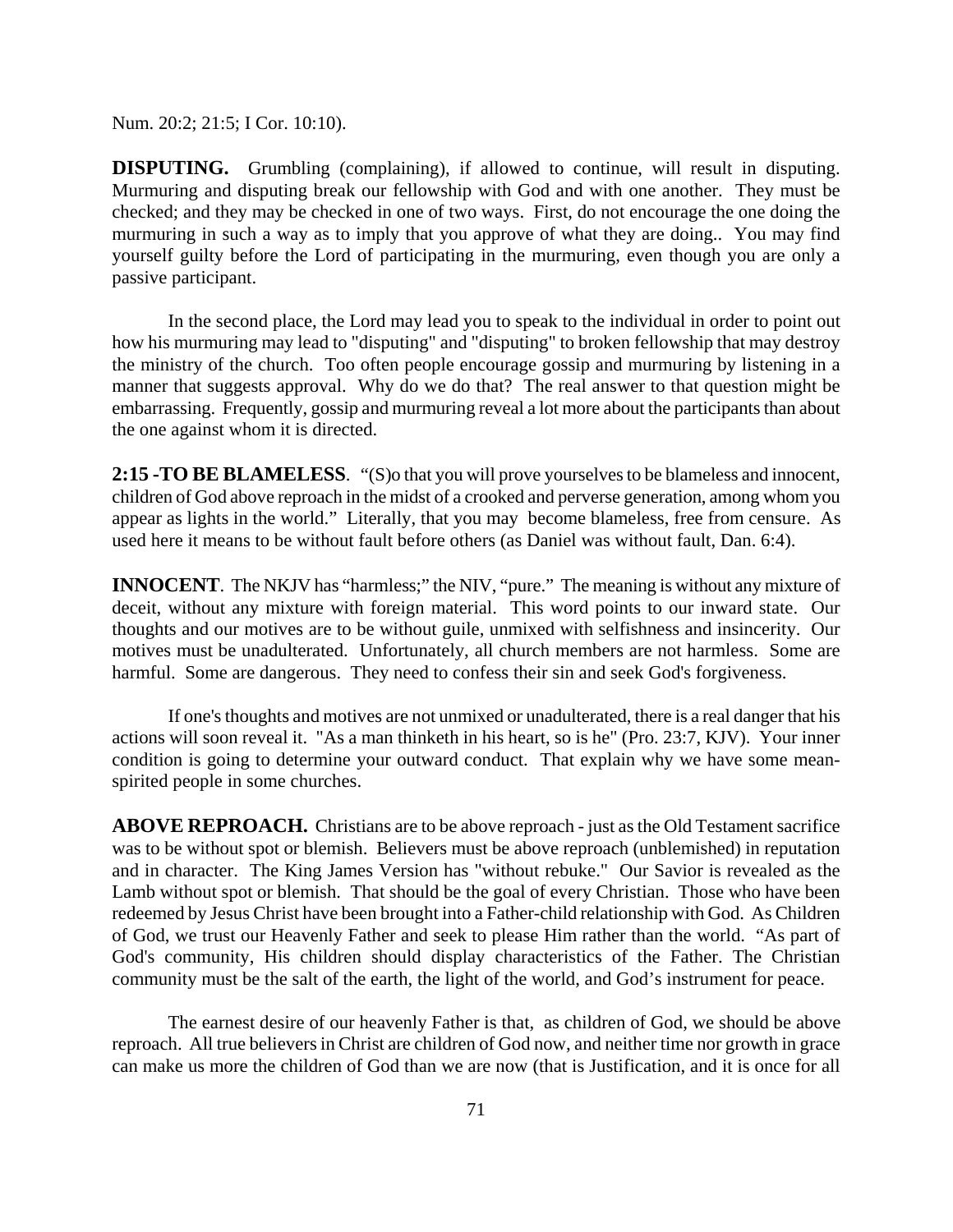time). His goal for us as His children is that we will be "above reproach" (that is Sanctification and it is accomplished progressively through the ministry of the Holy Spirit). This goal will be ultimately and perfectly reached when our Lord returns to gather His church unto Himself (That is Glorification and it is forever). See Eph. 5:27.

**CROOKED**. Paul used an old word for curved, with the idea of "twisted." He will present to Himself a glorious church, not having spot, or wrinkle, or blemish. It will be holy and without blemish (Eph. 5:27). While we wait for His coming we are to shine as lights in the world in order to lead men out of darkness. Children of God, today as well as in Paul's day, live in a crooked and evil society. It is only by living a life that is unblemished and unspotted by the world that we will be able to lead lost people to turn from the darkness to the Light of the World.

**PERVERSE.** The word means to distort, to twist, to turn to the side. This is an unpleasant word and it describes behavior that can only be described as ugly. Believers live in a world filled with perversions. When perversions creep into the church the results can be catastrophic. The Kingdom of God has been rocked by numerous scandals involving popular television evangelists, or other individuals associated with the church. Talk show personalities have had a field-day at the expense of the church. A crooked and perverse nation will never be reached by crooked and perverse church members.

This has a shocking application in modern day America. Through the Spring of 1997, ABC promoted one particular episode of the sitcom, *Ellen.* Most every TV viewer in America knew the date of the "coming out" episode when the title character would come out of the closet (as a homosexual). The media joined in the fanfare and, in effect, promoted the show with a spirit of celebration. In fact, there were celebrations across America. There were, however, some columnists who were alarmed by what they saw. Don Feder (*The Conservative Chronicle*, May, 14, 1997) began his April 30 column:

> I had intended to ignore last night's episode of *Ellen*, wherein the title character careened out of the closet to media fanfare. The actress who portrays her came out weeks earlier, and was rewarded with the cover of *Time* Magazine.

> Then I saw a photo of Ellen DeGeneres and her squeeze, actress Anne Heche, draped over each other at last weekend's White House Correspondent's dinner, with Bubba (President Bill Clinton) beaming at the pair like some cherubic impresario of concupiscence. This was an unendurable provocation.

> GIVEN CLINTON'S white trash ethics, it stands to reason that he would be a gay-rights champion. If the revelations of an alleged exmistress, a woman who claims he sexually harassed her and a battalion of state troopers are true, the leader of the free world has himself been leading an alternative lifestyle since he climbed out of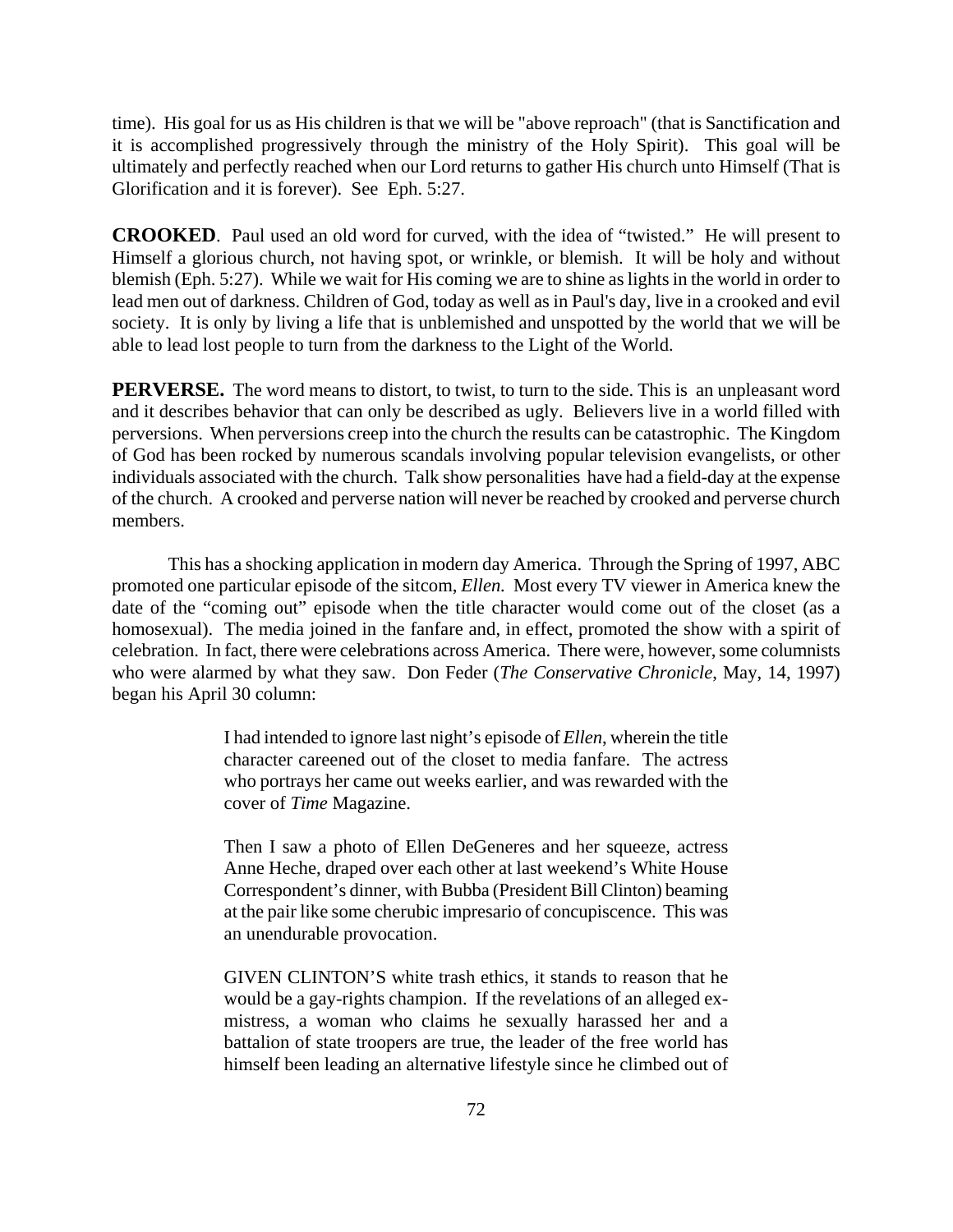the crib.<sup>xcviii</sup>

Don Feder, a conservative Jew, was appalled by the moral (immoral) position of the President of the United States, who professes to be a Christian, is a member of an evangelical church, and is often seen going to church services. Feder continues by quoting President Clinton: "As I said in my State of the Union Address this January, we must never, ever believe that our diversity is a weakness, for it is our greatest strength," the multiculturalist in chief intoned. $x$ cix

Pat Buchanan, a Roman Catholic, had a column in the same publication under the title, *Is the Hour at Hand for America?* He began:

> Spring 1997 may mark the moment when decadence went mainstream in America and neo-paganism emerged as the religion of our cultural and media elites.<sup>c</sup>

Buchanan pointed to the White House Correspondent's dinner at which Ellen DeGeneres and Anne Heche stole the show, declaring themselves lesbian lovers, kissing and stroking each other for the cameras beneath the beneficently smiling president of the United States.<sup>ci</sup>

It is sad to say, but it gets worse. Again, quoting Buchanan:

THE DAY OF THE dinner, the *New Republic* came out with a preview of Norman Mailer's *The Gospel According to the Son.* The magazine cover depicts Mailer as a teary-eyed Christ in stained glass, a crown of thorns pressed down upon his brow, beneath a parody of some of the last words of the crucified Savior: "He is finished." The sub-head: "Norman Mailer Nails Himself." How witty.

In post-Christian America, the most sacred of Christian events have become fair game for parody, satire, mockery and exploitation.<sup>cii</sup>

Columnist, Linda Bowles, who openly professes her faith in the Lord, wrote about the same TV show in a May 5 article:

Sexual deviancy has been defined up in America.

The coming out of Ellen represents a high sewer mark of one of the most brilliant propaganda campaigns in recorded history. The television show was the climax of years of effort to incorporate homosexuality into the American mainstream. It was brilliantly done. Ellen was presented as next-door nice-- a normal, unimportantly different person.

Millions of children viewed what was little more than an infomercial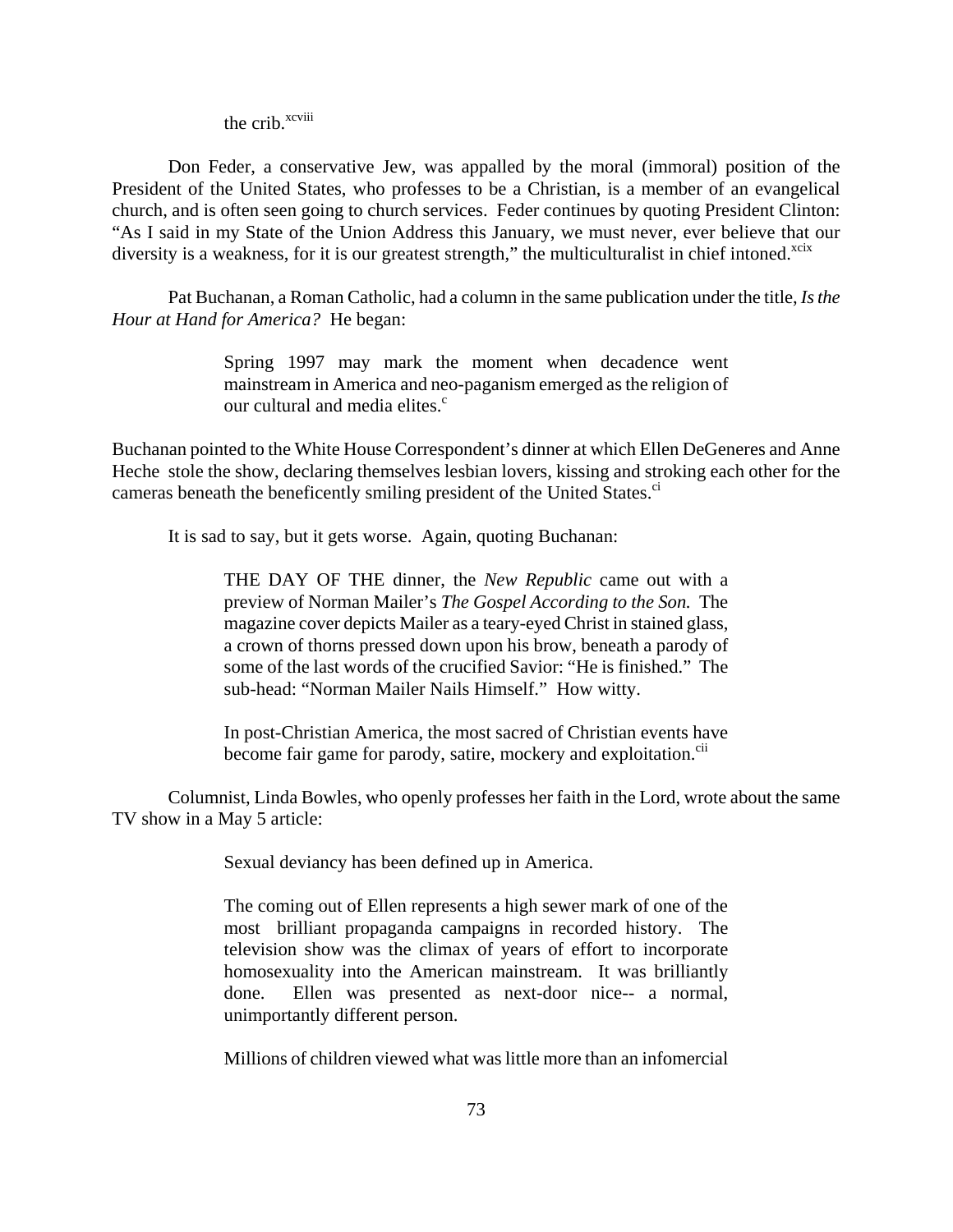for homosexual behavior. The ABC television network and its parent, Disney Corp., are thrilled at the ratings.

...They are succeeding. The National Day of Prayer fell on the day after the Ellen show was broadcast. Its observance got lost to most Americans in the massive media celebratory coverage of the homosexual event. We don't have our priorities straight.

It would be a tragedy if America came to be known as the only nation in the history of mankind that gave civil rights to a venereal disease and put decadence on a pedestal.<sup>ciii</sup>

George Grant and Mark A. Horne (*Legislating Immorality*, Moody Press, 1993) make a statement which those who pursue pleasure through perversion should consider, because if they are right - and they are - the consequences are going to be disastrous. First they point out that "the collapse of Greco-Romanism was rooted in the moral collapse of Greco-Romanism. The reason is as simple as it is universal."<sup>civ</sup>

> Just as liberty and equality are opposite extremes often contrary to freedom, so sensuality and satisfaction are opposite extremes often contrary to happiness. There is, in fact, no real connection between the pursuit of happiness and the pursuit of pleasure. Happiness and pleasure could even be described as antithetical to one another, in that happiness is founded on the value of something eternal, whereas pleasure is founded on the values of something ephemeral. $\alpha$ <sup>cv</sup>

 The church needs to rediscover the meaning of holiness. It would probably help if Christians would turn off the television and begin reading good Christian literature. A good place to begin might be the book, *Knowledge of the Holy,* by A. W. Tozer. We must study the Word of God. But a regular practice of reading good Christian literature - devotional books, books of poetry, bibliographies, narratives, and commentaries will help to inform, inspire, and motivate believers in their walk with Jesus Christ. I have found some of the older works by people like Spurgeon, Tozer, Andrew Murray, E. M. Bounds, Francis Shaeffer, and a host of others writers to be a source of immeasurable blessings. During one period of five or six years I read all the works of Francis Shaeffer (more than twenty volumes) three or four times. So, it took me three times to understand Shaeffer! But it was more than worth it. Fortunately, we have many outstanding writers who have taken over where these older saints left off.

**AS LIGHTS IN THE WORLD**. He has in mind, luminaries like the heavenly bodies. Christians are the light of the world (Matt. 5:14) as they reflect the light from Christ (John 1:4; 8:12), but the word is not *phos* (light), but *phosteres* (luminaries, moon, planet). He is the true Light. We may only reflect His light.. We must reflect that light in the darkness of this world where it is needed.

**2:16 - HOLDING FAST.** The NAS renders it, "Holding fast the word of life, so that in the day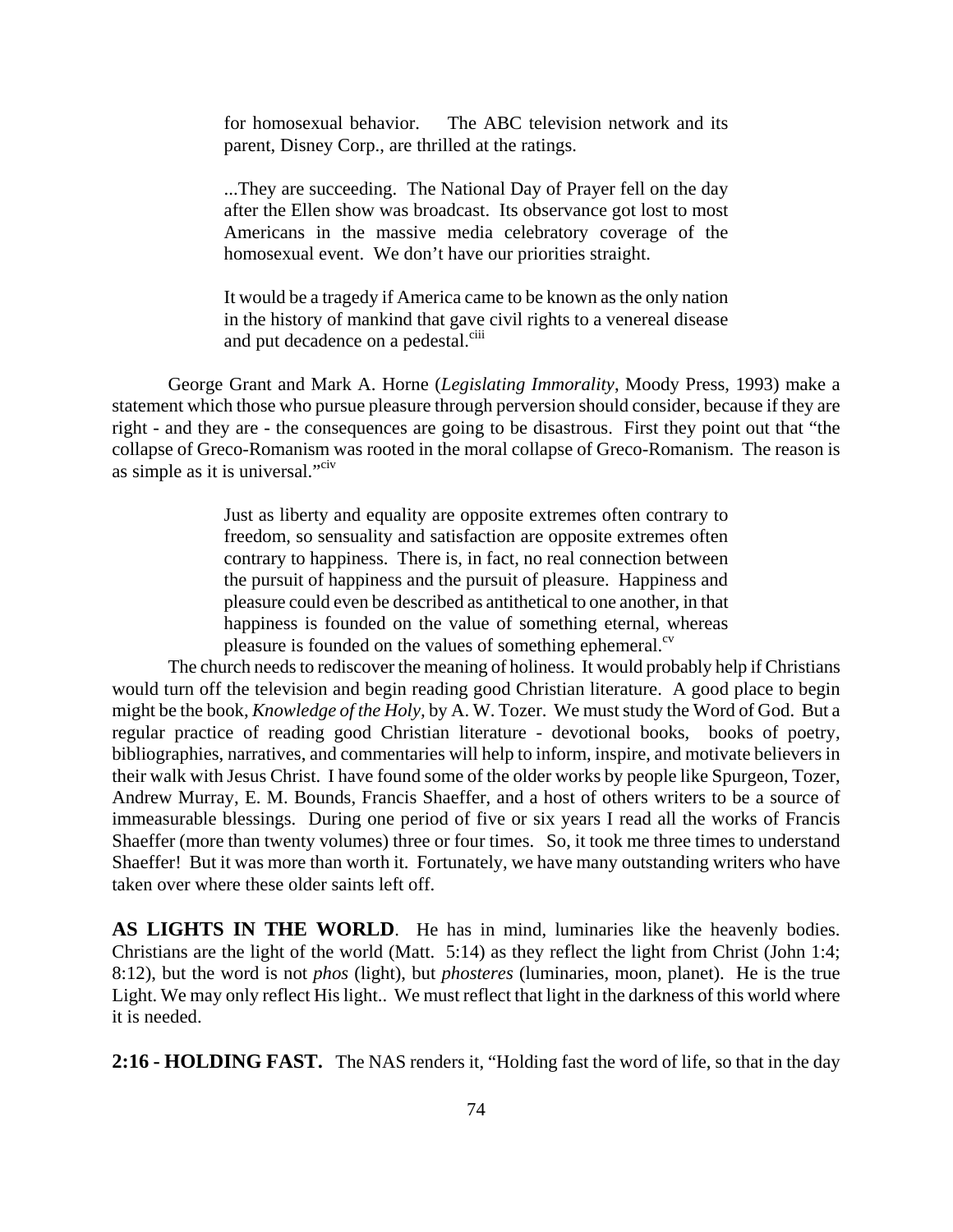of Christ I will have reason to glory because I did not run in vain nor toil in vain." Paul urges the Philippian saints to hold fast to the Gospel he had preached to them - they did not have the entire New Testament, but did have the Old Testament Scripture as well as the teachings of Paul, which included both the instructions shared with them in person and this epistle.

Paul looks for the imminent return of the Lord and holds it up to them. That is a good example for the preachers and teachers of the Word today. Paul anticipates the joy he will experience when Christ returns and finds them holding fast to His word and walking with Him in holiness. At that time Paul will know that he had not labored among them in vain.

# **THREE EXAMPLES - 2:17-30**

Joy is the theme of Philippians and in this section we learn that we can rejoice, even during times of trials and tribulations. In this passage we see examples of three men of like passion who will illustrate the point Paul is making. The first, and briefest, is Paul himself (17-18), and the second and third are Timothy and Epaphroditus.

**2:17 - IF I AM BEING POURED OUT.** Perhaps you are more familiar with the King James: "Yea, and *if I be offered* upon the sacrifice and service of your faith, I joy, and rejoice with you all." The NAS reads, "But even *if I am being poured out as a drink offering* (italics added). The word Paul uses is an old word, used in the New Testament only here and in II Timothy 4:6. The picture is of one pouring out wine as a libation on a pagan altar, a picture with which the Gentile believers could readily identify, because of their own experience in paganism. James Montgomery Boice (*Philippians: An Expositional Commentary*) explains it:

> It is a technical word for a certain part of a pagan sacrificial offering. If we were to have watched a Greek or Roman perform such an offering, we would have seen him arrive at the altar with his sacrifice. It would have been a living animal, and it would have been valuable. The animal would have been killed, and after it had been killed it would have been burned on the altar, giving off a sweet fragrance in the process. At this point the ancient worshiper would have made an additional offering called a libation. He would have taken a cup of wine and poured it upon the altar, thus pouring it upon the sacrifice that was already burning. Because the altar was hot, the libation would immediately disappear in a puff of steam and be gone.<sup>cvi</sup>

Again and again Paul took pictures from the ordinary affairs and activities of the people to whom he wrote, or spoke. He has already taken a picture from the athletic games; now he takes one from heathen sacrifice. A common heathen sacrifice was the libation. A libation was a cup of wine poured out as an offering to the gods. Every meal began and ended with such a libation, as a "grace" before and after the meal.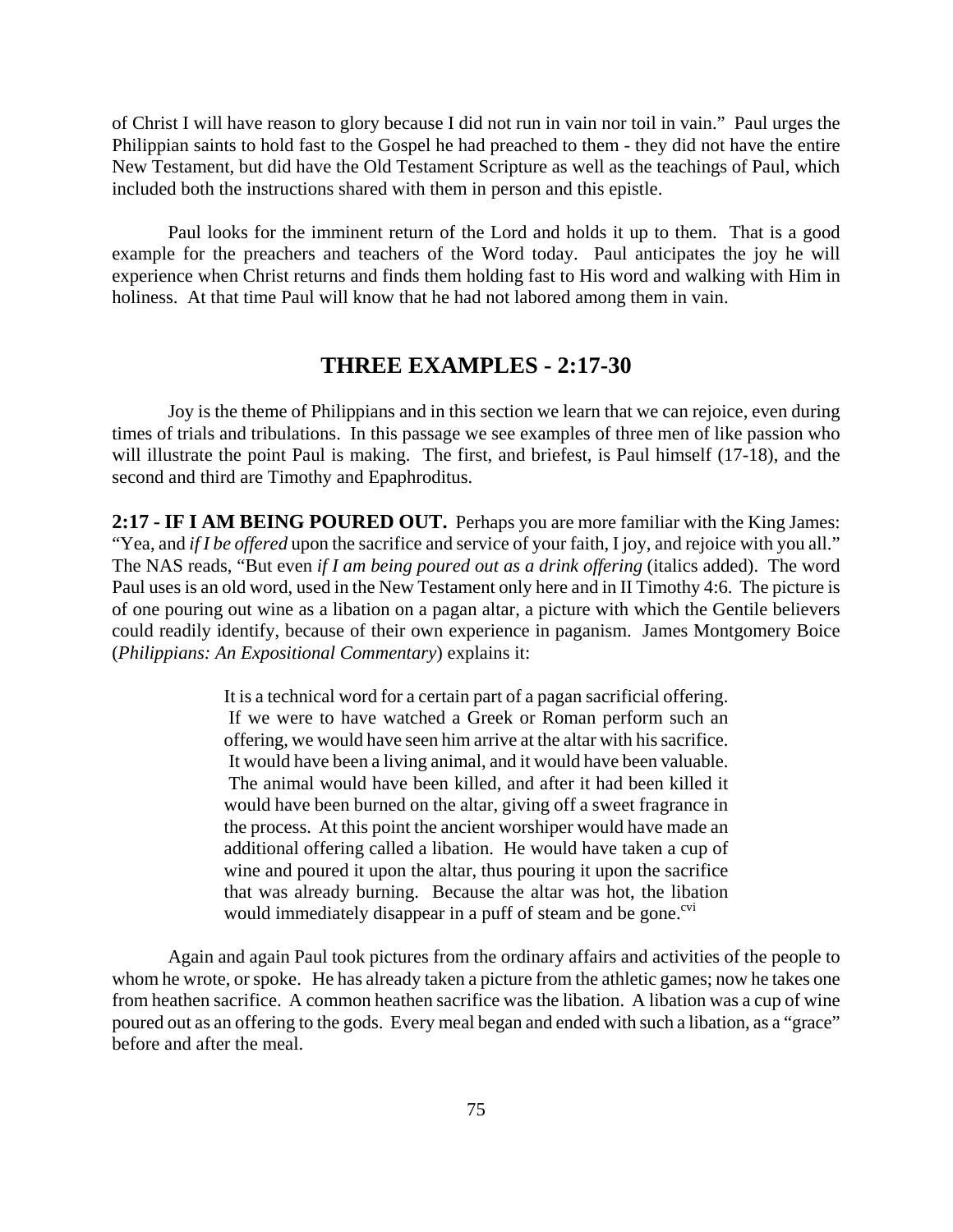Paul is saying, though I am poured out as a libation (drink offering) "upon the sacrifice and service of your faith, I rejoice and share my joy with you all." He pictures his life-blood as being poured out upon the sacrifice of the faith and service of the Philippians. He feels a bond of mutual service and joy with them. Joy is mutual when the service is mutual. Most of us would agree with Ironside when he said, "Possibly no other mortal man ever drank into the Spirit of Christ so deeply as the great apostle to the Gentiles."cvii Missionaries offer their lives as a challenge to other Christians to match their prayer and their money with the missionaries' sacrifices.

Paul could relate this to the Philippians and to himself. What he is saying to the Philippians is: "your fidelity and your Christian loyalty are already a sacrifice to God; and if death for Christ should come to me, I am willing and glad that my life should be poured out like a libation to the gods on the altar on which your sacrifice is being made."<sup>cviii</sup>

**2:18 - YOU TOO.** The Apostle's joy in the Lord, and his joy in these believers was so great that he could rejoice even as his life was being poured out as a libation upon their sacrifices. He said, "I urge you, rejoice in the same way and share your joy with me." He has experienced a great joy in their relationship with the Lord and he wants them both to experience that joy, and to share their joy with him.

# **2:19 - 24 - TIMOTHY, AN UNSELFISH PASTOR**

In 2:19-30, Paul returns to personal matters, expressing his plans to send Timothy later, but Epaphroditus right away. He has mentioned "lowliness" (2:3) and "lights" (2:5). Now we have in two of Paul's partners good examples of both. He wanted to be sure that the church would accept them as his representative with his apostolic authority. "No one else with him then, except Timothy, had the interest of Christ at heart (v. 21). Epaphroditus was a leader in the Philippian church who brought the financial gift to Paul and whom Paul sent home with this letter  $(v. 25)$ ".<sup>cix</sup> In 2:19-24 Paul not only recommends Timothy to them as his representative, but holds him up to them as a worthy example.

**2:19 - TIMOTHY**. We are not given much information about Timothy at this point, but a lot can be gleaned from the New Testament about his commitment to Christ, his loyalty to Paul, and his devotion to the Gospel. The personal name, Timothy, mean "honoring God." We know that he was a friend and trusted coworker of Paul. Robert Dean (*The Holman Bible Dictionary)* provides us with a good biographical sketch of his life and ministry.

> When Timothy was a child, his mother Eunice and his grandmother Lois taught him the Scriptures (2 Tim. 1:5; 3:15). A native of Lystra, he may have been converted on Paul's first missionary journey (Acts 14:6-23). Paul referred to Timothy as his child in the faith (1 Cor. 4:17; 1 Tim. 1:2; 2 Tim. 1:2). This probably means that Paul was instrumental in Timothy's conversion. When Paul came to Lystra on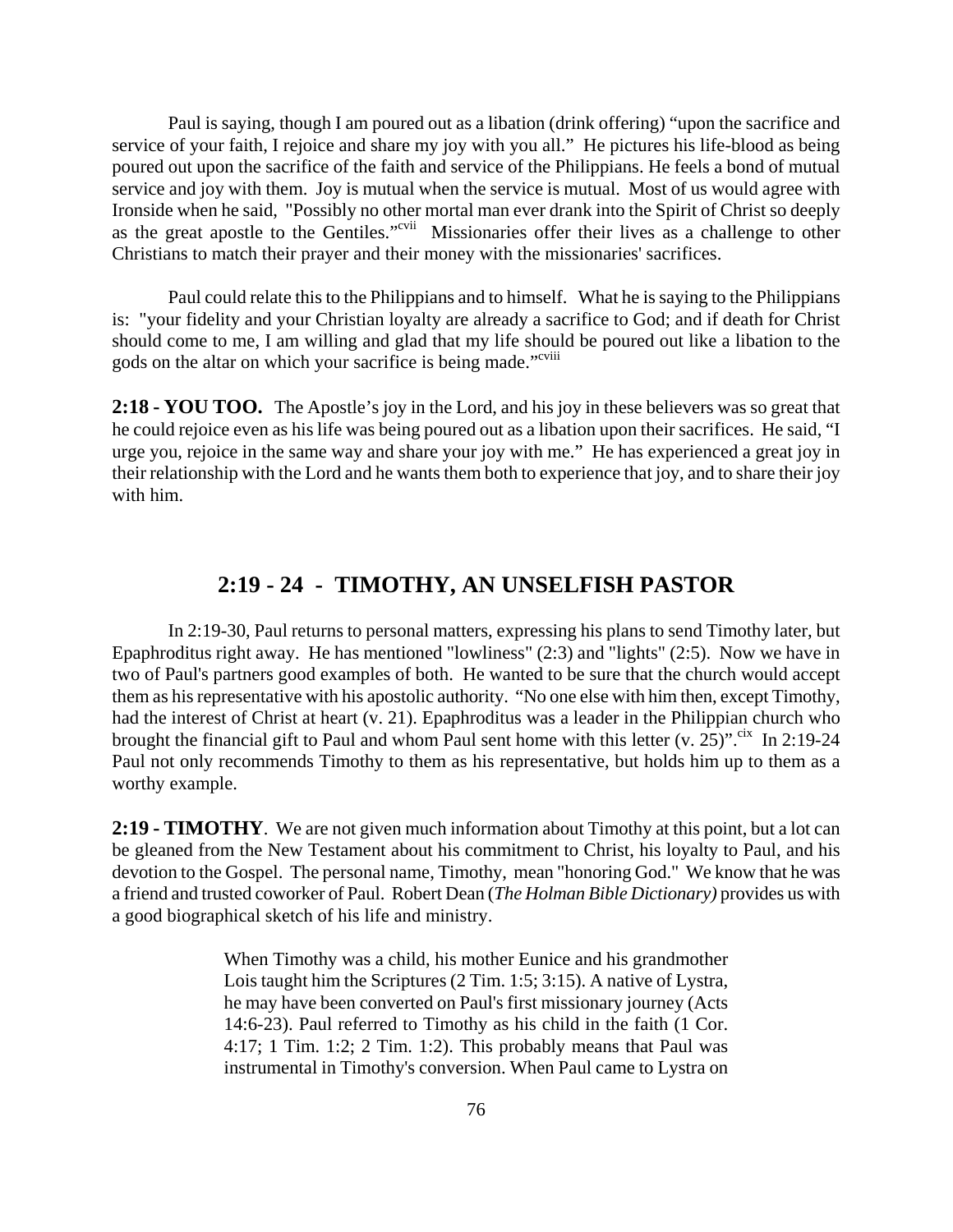his second journey, Timothy was a disciple who was well-respected by the believers (Acts 16:1-2). Paul asked Timothy to accompany him. Timothy's father was a Greek, and Timothy had not been circumcised. Because they would be ministering to many Jews and because Timothy's mother was Jewish, Paul had Timothy circumcised  $(Acts 16:3).<sup>cx</sup>$ 

Timothy not only accompanied Paul on two missionary journeys and assisted him when he was in prison, but was also sent by Paul on a number of crucial mission assignments (Acts 17:14-15; 18:5; 19:22; 20:4; Rom. 16:21; 1 Cor. 16:10; 2 Cor. 1:19; 1 Thess. 3:2,6). When Paul was engaged in his work in Ephesus and unable to go to Corinth, he sent Timothy as his representative to try to deal with problems that had arisen in the church (1 Cor. 4:17). Here, when Paul was in prison in Rome, he would send Timothy back to Philippi (Phil. 2:19). He expressed his opinion that no one had any more compassion and commitment than Timothy (Phil. 2:20-22).

> So close were Paul and Timothy that both names are listed as the authors of six of Paul's letters (2 Cor. 1:1; Phil. 1:1; Col. 1:1; 1 Thess. 1:1; 2 Thess. 1:1; Philem. 1). In addition, Paul wrote two letters to Timothy (1 Tim. 1:2; 2 Tim. 1:2). As Paul's ministry neared the end, he challenged Timothy to remain true to his calling (1 Tim. 1:18). As Paul faced death, he asked Timothy to come to be with him (2 Tim. 4:9). At some point in his life, Timothy was imprisoned; but he was released (Heb. 13:23). See Paul; 1 Timothy; 2 Timothy. $\frac{cx}{c}$

 Paul says, "I trust *in the Lord Jesus* to send Timothy to you shortly" NKJV, italics added). The NAS reads, "I hope in the Lord Jesus to send Timothy." People today often use hope and wish interchangeably. This is more than wishful thinking with Paul. He was prayerfully seeking the Lord's will with regards to sending Timothy. He hoped to send Timothy to Philippi for two specific reasons, the first of which was to continue his ministry with them through Timothy. The second was that he wanted more information about the church and its members. Paul wanted to know how the church was getting along, but it had to be the Lord's will for him to send Timothy. This should be our philosophy in everything we do - find God's will and then do it. Sometimes, however, we take some action that makes perfectly good sense to us, and then ask God to bless it. If we first find His will and do it, He is going to bless it.

**THAT I ALSO MAY BE ENCOURAGED.** The NKJV reads, "that I also may be encouraged when I know your state." Paul's concern for the saints in Philippi is impressive when you consider his circumstances. He would send Timothy to minister to them when he needed someone to minister to him. He would send him to get more complete information because this fresh report on their situation would be very comforting to him. What an example this is to those who think only of themselves during a crisis or time of stress.

Most pastors regularly visit shut-ins or patients in hospitals and nursing homes who seem more concerned about the welfare of the pastor and other members of the church than they are about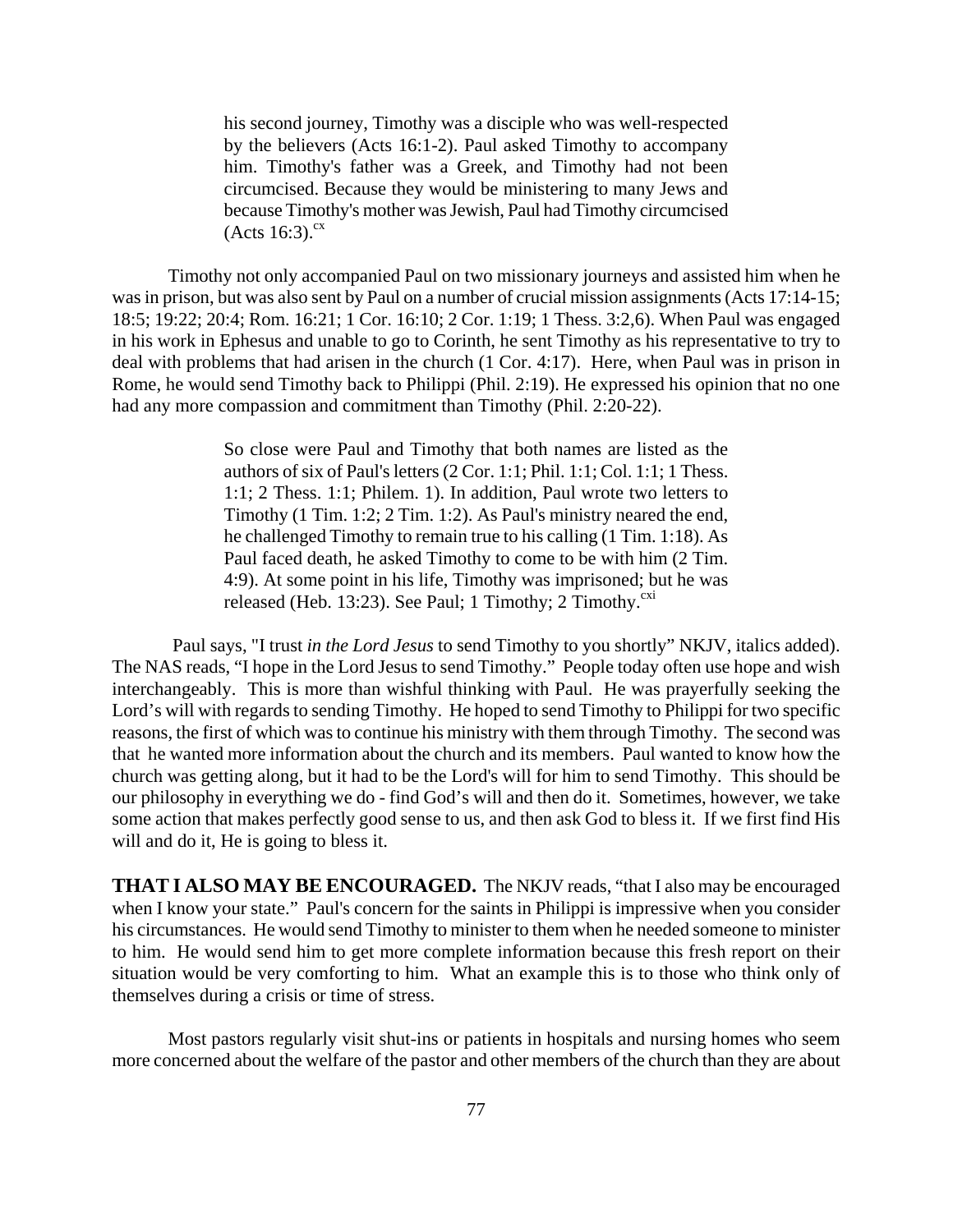their own circumstances. They also visit some who feel sorry for themselves. They gripe and complain share the specifics of their case every time he sees them. He is often relieved when the visit with the latter is over. But the former are a source of joy and inspiration.

**2:20 - I HAVE NO ONE ELSE OF KINDRED SPIRIT.** The NKJV has "like-minded;" whereas the NAS has, "For I have no one else *of kindred spirit* who will genuinely be concerned for your welfare" (italics added). This statement speaks volumes about why Paul felt the way he did about his young son in the ministry. Silas was more experienced, Mark proved valuable, and Titus was certainly more effective at Corinth, but there was simply no one else who thought as Paul thought. Paul had begun teaching Timothy when he was very young and had continually trained him and given him a lot of practical, hands-on experience in the ministry. There was no one else whose thinking conformed more to his own than that of young Timothy. His thinking was harmonized with Paul's - he was like-minded (of kindred spirit). When Paul needed information from a church, he could always send Timothy, and when he needed a message delivered, any message in the hands of Timothy was as safe as if Paul had delivered it himself.

We often hear statements about the greatness of Paul. But it may help to note that without the help of people like Timothy, Titus, John Mark, Luke, Silas, Priscilla and Aquila , there would have been many times when Paul's hands would have been tied. When any leader begins to think too highly of himself it might help to think about this. Even when a trusted associate begins to think too highly of himself, it would help to remember that there were times when Titus was more effective than Timothy. An understanding of this Scripture will lead to a healthy attitude toward one's self and others.

**GENUINELY BE CONCERNED**. There was no one with Paul at that point in time "who will genuinely be concerned for your welfare." The NKJV has "who will sincerely care for your state;" and the NIV, "who takes a genuine interest in your welfare." Paul loved the Lord with all his heart and was willing to sacrifice everything for Him (see 2 Timothy 4:6-8 and Acts 20:24). He was disturbed by those who were not like-minded (2:21). Timothy (2:19) and Epaphroditus (2:25) were ready to be sent anywhere God would have them go. One of the key words in The New Testament to believers is "go." See Mark 16:15 (The Great Commission) and Mark 5:19 (the maniac of Gadara), John 1:41-42 (Andrew), and Matthew 21:28-30.

**2:21 - FOR THEY ALL SEEK AFTER THEIR OWN INTERESTS.** When people speak of New Testament Christianity they often do so with a sense of awe and reverence. But human nature has neither evolved nor devolved since the Fall. There were Christians in the New Testament period, just as there are today, who were primarily concerned with their own interests, and " not those of Christ Jesus." Sadly, some of those to whom he referred were ministers of the Gospel.

Paul could not appreciate that kind of Christianity. One often hears today that we need to return to New Testament Christianity. According to this passage, Christianity in the New Testament period, or in the first century, had not reached its potential. Even in the middle of the first century most believers were more interested in their own things than the things of Christ. We know, of course, that the New Testament had not been completed at the time of this writing. No one had seen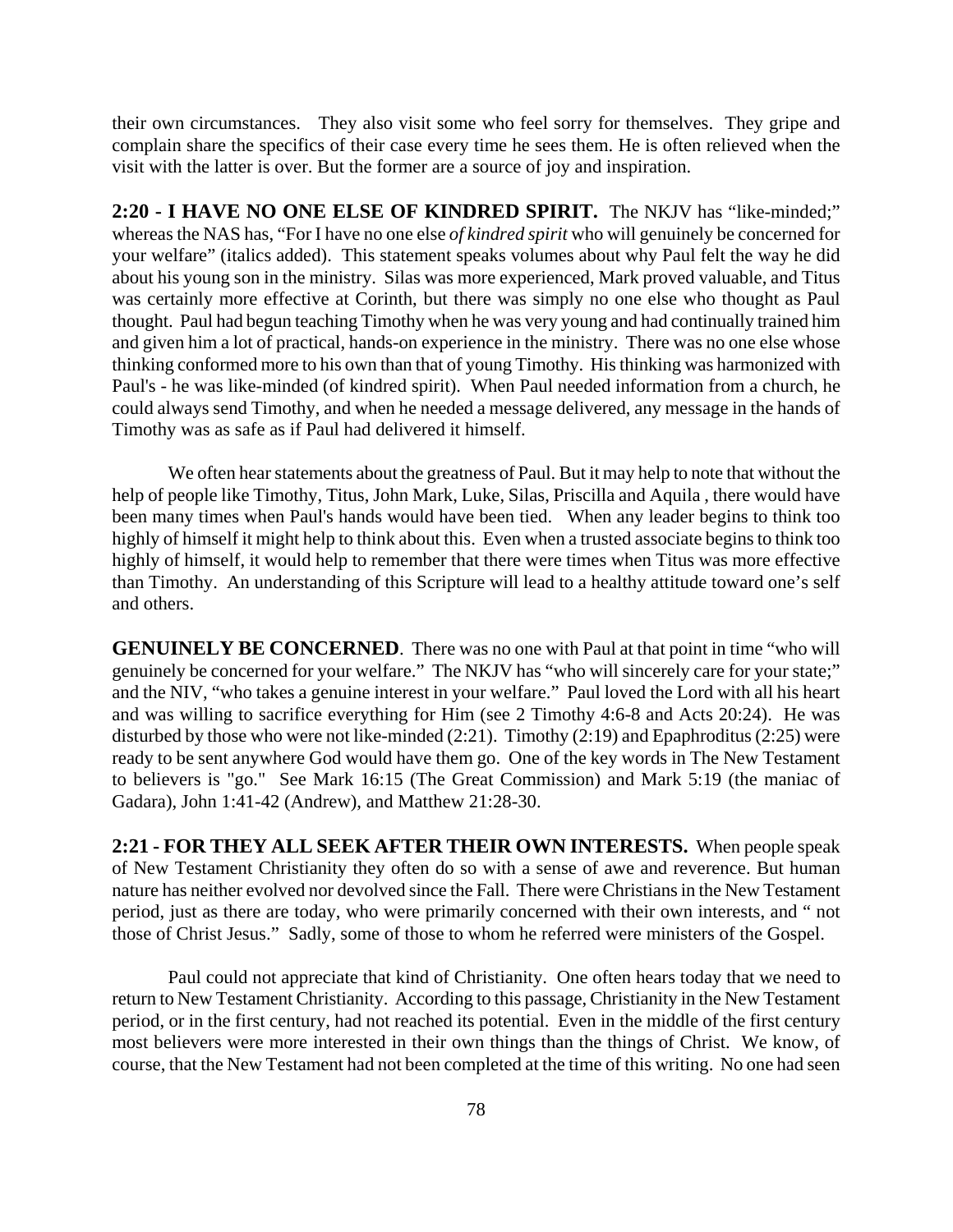the New Testament as we know it. If this attitude was inexcusable then, it is even more inexcusable when Christians today "seek their own, not the things which are Jesus Christ's." And very often the more they "own" the more they seek their own things and their own interests and neglect the things of Christ. Too much emphasis on the things you own, like "doing your own thing," can quickly lead downward from a blessing, to an obstacle, to a curse.

After a morning worship service one of the deacons and his wife gave a lady a ride home. On the way the lady asked the deacon, "What's wrong with that church?" She said "that church," even though she was a member of that church. The deacon, Ollie Canterberry, was a quiet, easy going man most of the time, but at times he could be uncomfortably honest, and this was one of those times. He responded, "You asked me what's wrong with our church, and I am going to tell you. It's people just like you. You don't support the church, you don't attend services faithfully, you don't witness, you don't tithe - you don't do anything but gripe and complain." Needlessly to say, the lady found another church.

On another occasion, the same deacon was talking with an absentee member and he tried to talk with him about his need to be in services. The friend said, "Do you know why I don't come to church?" The deacon said, "No. Why don't you come to church?" His friend said, "I got to the point that I can't tithe, and I am embarrassed to go to church." Mr. Canterberry answered, "Mr. Smith (not his real name), the first thing you need to do is to stop lying about your tithe." When another member offered various excuses for missing services, the deacon simply replied, "You do what you want to do. If you are not going to church, it's because you don't want to."

Because Mr. Canterberry was a close personal friend, I knew that he never sought opportunities to offend people - he preferred to remain silent. But he did not shrink from his responsibility to stand up for his Lord and his church when the situation demanded it. For the most part, he was right - you do what you want to do.

What is wrong with your church today? It is possible that too many members are pursuing their own interests, not those of Christ Jesus. What is needed may well be someone like the Apostle Paul, or Ollie Canterberry, to explain it to them in plain and simple terms. Only the Holy Spirit will ever be able to bring them under conviction so that they will repent, but He can, and will, use Christians who will teach by example as well as with their tongues.

**2:22 - PROVEN.** The KJV has, "But ye know the proof of him..." The NAS is translated, "But you know of *his proven worth*, that he served with me in the furtherance of the gospel like a child serving his father" (italics added). The word translated proof (or proven worth) denotes a test, as in the testing of metals (II Cor. 2:9; 9:3). They had seen Timothy on three different occasions (Acts 16:13; 19:22; 20:3ff). They knew him and needed no further proof of his character or commitment.

**SERVED WITH ME.** Paul considered Timothy his "son in the ministry," who served "with" Paul. He did not serve Paul. He served Jesus Christ. This is one of the keys to the greatness of Paul - he worked "with" Timothy - it was a horizontal relationship, not a vertical relationship. Young Timothy was fortunate to have been blessed with a teacher like Paul who was wise enough to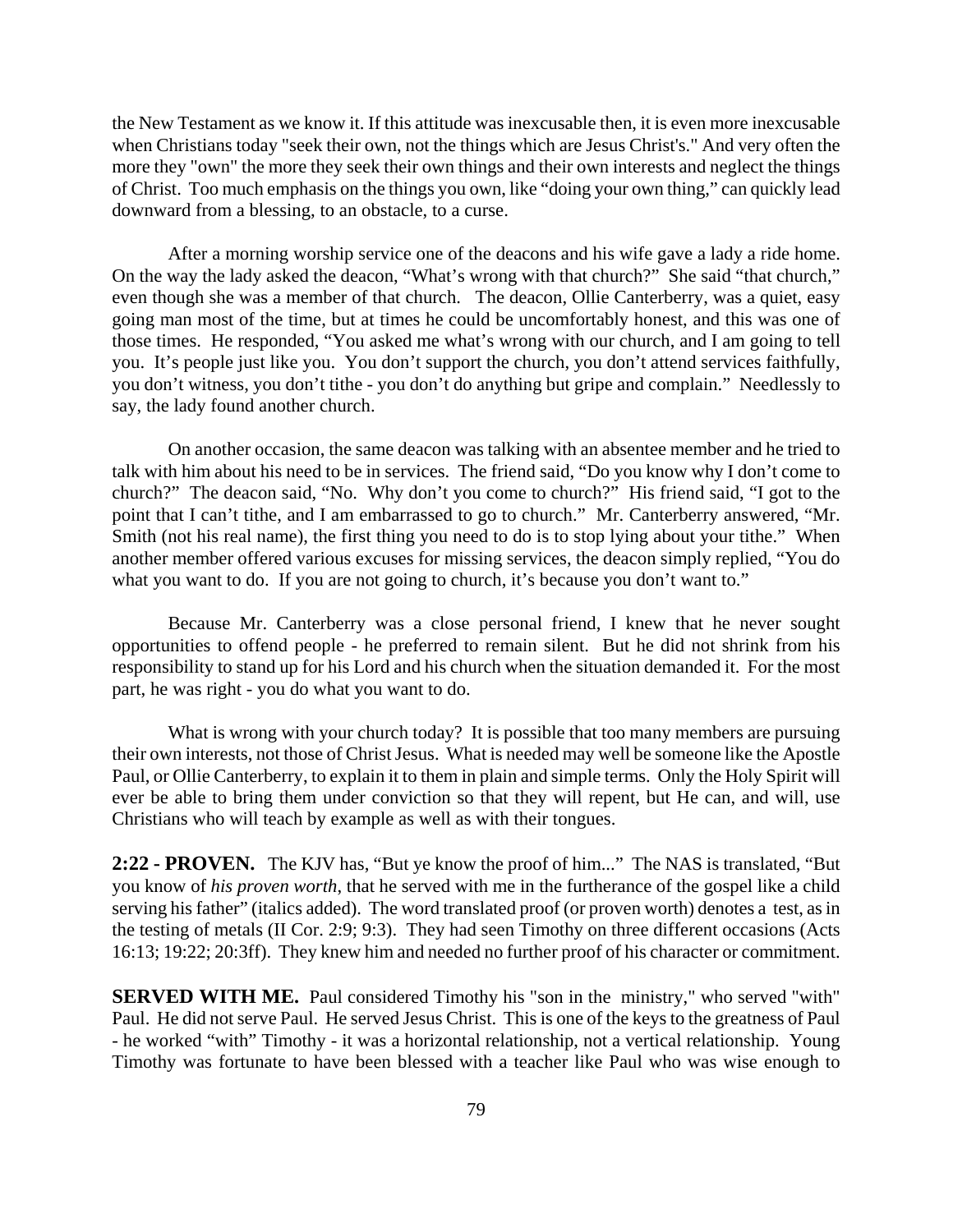include a lot of in-service training. Timothy learned well and served the Lord in partnership with his mentor. Pastors and administrators of Christian institutions should remember that their associates serve with them. They serve Jesus Christ, even when serving under their leadership.

Paul wrote two epistles to his young son-in-the-ministry, and in one of them he urged him to, "Let no one despise your youth, but be an example to the believers in word, in conduct, in love, in spirit, in faith, in purity" (I Tim. 4:12, NKJV). Every community and every church today would rejoice to see more young people like Timothy. There are some around, but they are often overshadowed by those who are not like Timothy. Consider the following quotation:

> Our youth now loves luxury. They have bad manners, contempt for authority, disrespect for older people. Children nowadays are tyrants. They no longer rise when their elders enter the room. They contradict their parents, chatter before company, gobble their food, and tyrannize their teachers.

> Most of our adults would say a hardy, "Amen!" to that. But do you know who wrote that? Socrates! Euripides wrote about conditions in Sparta: "No Spartan girl could ever live clean even if she wanted. They are always out on the street in scanty outfits, making great displays of naked limbs. . . Abominable's the word."<sup>cxii</sup>

We should thank the Lord that there are many potential young Timothys in our midst today, learning to serve the Lord in church, at school, at work, and at play. One of the first lessons they must learn is to work "with" other Christians. One of the great lessons the church needs to learn is that we must let them work with us if we are to see them develop their potential in the church.

**2:23 - SHALL SEE HOW IT WILL GO WITH ME.** Paul says, "Therefore (that is, for all the reasons just mentioned) I hope to send him immediately, as soon as I see how things go with me." As soon as he learned what Rome was going to do with him, he would send Timothy immediately, both to report on his circumstances and to minister to them. Melick (*The New American Commentary*, Vol. 32, Broadman) points out two statements that reveal the importance of Timothy to Paul and to his Gospel ministry.

> First, Paul needed Timothy a little longer (v. 23). When he knew "how things [would] go," Timothy would be free to come. No one knows why Paul felt that way. What is certain is that Timothy uniquely sustained Paul during the uncertainty of his trials, and Paul felt he could hardly get along without him. Later, as Paul knew of his impending death, he called Timothy to stand with him (2 Tim. 4:9- 11). Second, Timothy replaced Paul, who desired to come when he could. In sending Timothy, Paul sent the best he had - an extension of himself ...to them. After all, they had sacrificed for him as well.<sup>cxiii</sup>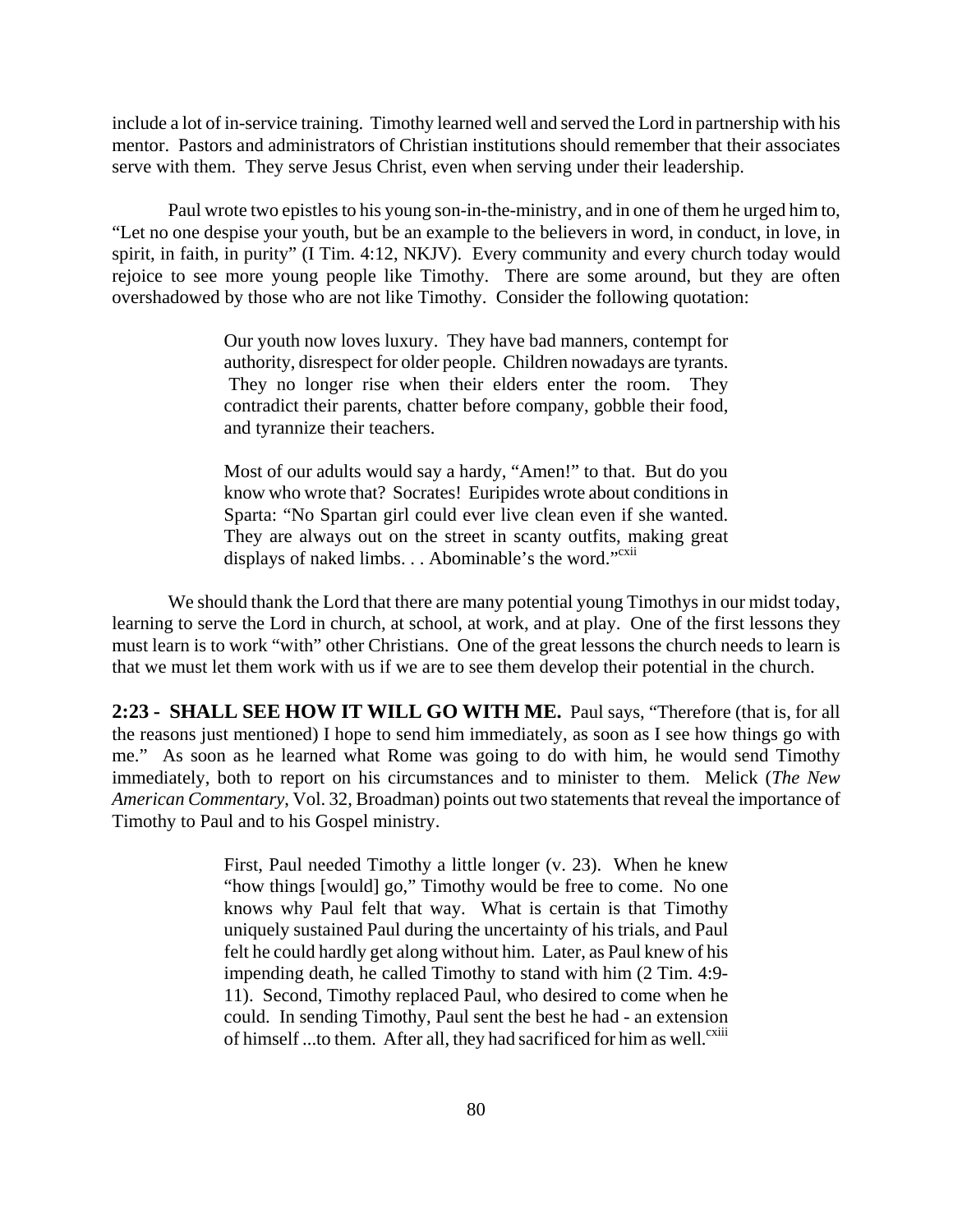Two things are worth noting about the attitude Paul expressed here. In the first place, it is natural for one who is facing uncertain circumstances, especially when death is a possibility, to want to encourage friends and prepare family members. This strikes close to home with me. When I had my heart attack in the emergency room of the hospital, a nurse asked me who I wanted her to call. I thought of my brothers, James and Mike, but since I could not recall Mike's office number and was not sure James was at home, I immediately thought of my sons. Mark was out of town but my older son, John, is a local attorney and I gave the nurse his pager number, knowing that would be the simplest and quickest way to notify every one.

John now tells people that upon receiving the call, he contacted his mother, and then he went directly to the hospital. When he finally found the right office, a nurse came out and asked, "Are you John?" When he identified himself to her she handed him a sheet of paper and said, "This is a list of things for you to do." He looked at the list: Call David Hammett. Worship services. Pastor's Class. There was also a list of people to call. Today he jokes about the fact that even while I was having a heart attack I was giving him a list of things to do. It may be amusing now, but at the time it was important to me to get word to David and Melanie that they would have to get someone else to perform their marriage ceremony - the rehearsal was the next night.

It was especially important to me to know that someone would preach for me the next few Sundays - our deacons took care of that. Then there was prayer meeting, - John led in the prayer service and Bible study for the next few months. I was also concerned about my pastor's class, about shut-ins and nursing homes. There were also some personal things. I wanted John to know where I had parked my truck - I even left instructions about having his mother's car repaired (so John says!).

For several days, Becky, John and Mark were only able to visit every four hours while I was in the intensive care unit. Usually some other family member would accompany them for a few minutes and then leave so that we could visit together. My sister and brother-in-law, Linda and Jimmy Furr were there for several days from Nashville. Jimmy is a Regional Director for the Interfaith Witness Department of the Southern Baptist North American Mission Board and it was a blessing for him to pray with me. My brothers and sisters-in-law were there to visit me or stand by my family and to help with practical things as the need arose.

Jim Hayes, a building contractor and long-time friend, had just begun a renovation job and an addition to the front of our sanctuary, and I was very interested in that. Mark, who had designed the renovation job, talked with Jim daily and gave me daily progress reports. Mark had worked for Jim and they had worked together on a number of projects before, and since I knew how well they worked together I was not concerned about that project. Mark's regular progress reports were welcomed, however.

I remember asking John to wait when others left one day. I wanted to tell him where my I kept my will, where he would find insurance policies and IRA accounts, and how to contact the Annuity Board of the Southern Baptist Convention. John listened but I sensed that he was a little uncomfortable with the conversation, and I felt that he was trying to keep me from dwelling on such things for fear that it might create unnecessary anxiety. However, it was important to me to talk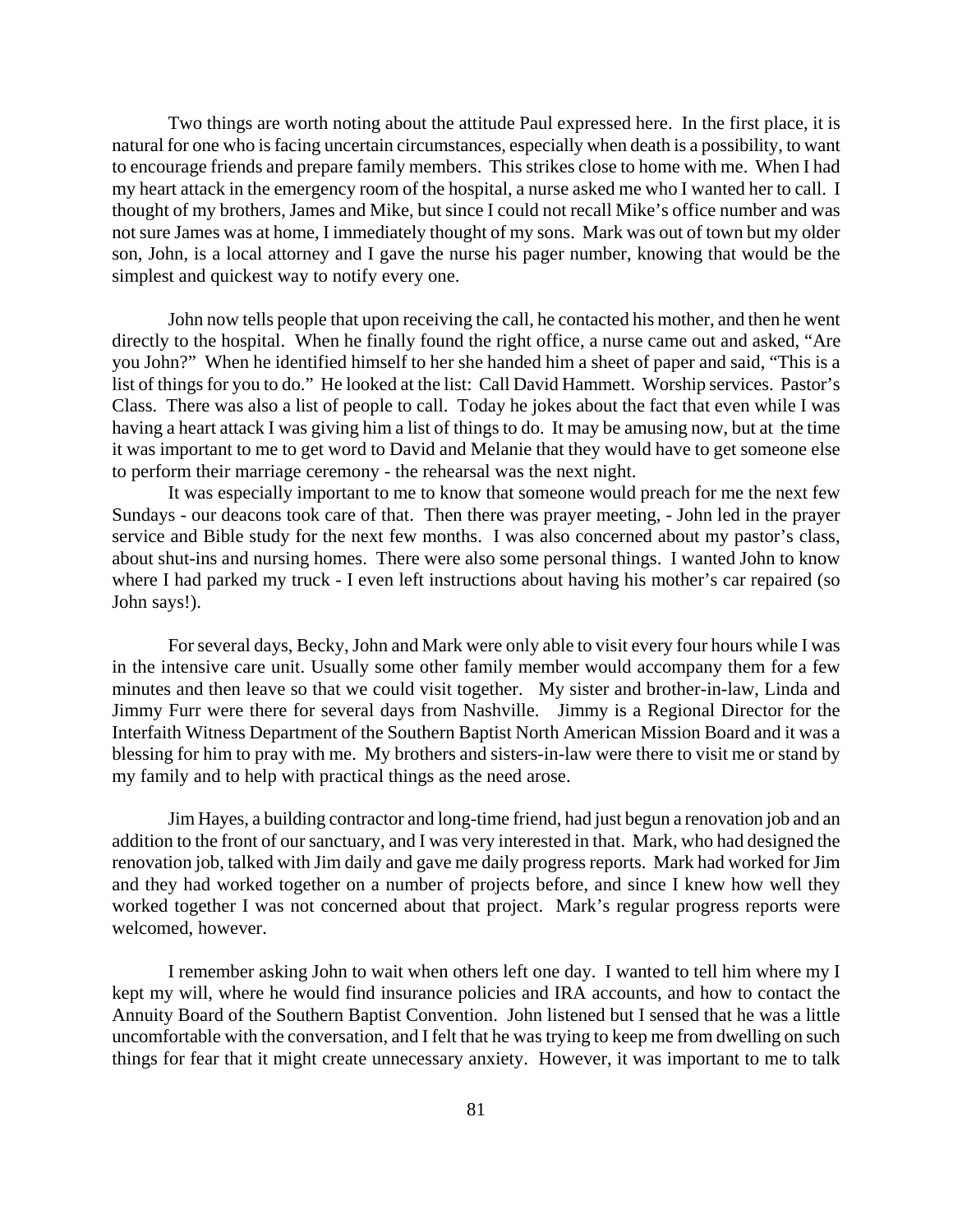with someone in my family about these things. If I thought of something I wanted to tell them after they visited I had to wait four hours before they could visit again. Not being able to talk about them would have bothered me a lot more than talking about them. In the first place, I believed I would survive, but in the second place death did not frighten me. That was not a matter of personal courage, but a matter of faith in my Lord.

Let me share my feelings (and my thinking) for the benefit of anyone who might find himself in that situation. First, I expected to live, but I was prepared to die. If I had not survived, Becky knows all about our insurance policies, retirement programs, and investments. Mike and John are attorneys (Mike wrote my will and John is the executor), so I knew all bases would be covered from a legal standpoint. I knew Mark would be of inestimable assistance to his mother. I knew they could take care of business without my input; I simply wanted to make everything as easy as possible. Now, this is the point I want to stress - talking about this did not upset me. It did not cause stress or anxiety. If I had not been able to talk about it, it probably would have caused some anxiety - four hours can be a long time between visits.

The second thing we may learn from this passage is that Paul's attitude shows compassion, character, and courage. It takes both courage and faith to accept such uncertainty and still experience the joy he expresses, without becoming discouraged. Even with death seemingly imminent, he was still deeply concerned for the Philippian saints. As soon as he knew what would happen to him he would send Timothy. The word translated "see" means to consider attentively.

**2:24 - I TRUST IN THE LORD.** He wrote that he would send Timothy (with a report) as soon as the outcome of his case was known. Now he adds, "I trust in the Lord that I myself also will be coming shortly." Paul's whole life was centered in the "Lord," the title Paul often employs for the Second Person of the Trinity. If it was the Lord's will he would be released, and if released, he would visit them as soon as possible. Robertson (*Paul's Joy in Christ*) points out the "curious parallel" in Paul's language about his proposed visit to Corinth after he had sent Timothy to try to deal with a problem there: "But I will come to you shortly, if the Lord will." Robertson adds, "If Paul wrote Philippians before Colossians, Ephesians, and Philemon, he was not able to come right away, but only after a year or so. We do not know precisely what Paul's expectations were about this 'shortly.' The whim of a Nero was an elusive thing to count upon."<sup>cxiv</sup>

It is interesting that he does not mention Spain here. He had written to the Roman church of his plans to go to Spain: "Whenever I journey to Spain, I shall come to you. For I hope to see you on my journey, and to be helped on my way there by you, if first I may enjoy your company for a while" (Rom. 15:24, NKJV).

Some believe he was imprisoned in Rome for a period of time, then upon release traveled to Spain, and after ministering there returned to Rome, whereupon he was arrested again - with this internment ending in his execution. However, no mention is made of a trip to Spain at this point. Robertson says,

He no longer thinks of going on to Spain first as he had once planned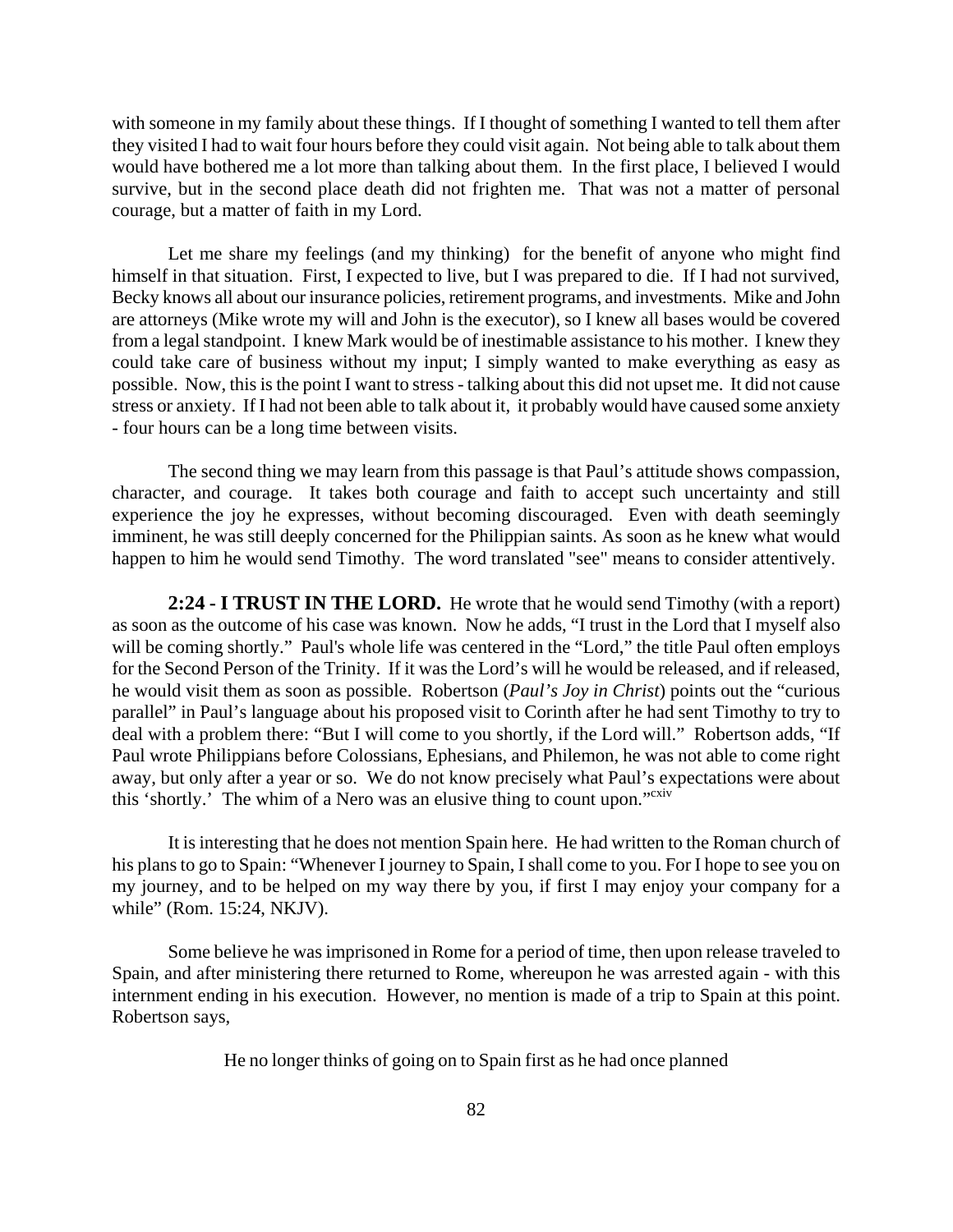(Rom 15:28). His heart now turns to the east (Phile. 22). His long imprisonment in Caesarea and Rome has made it necessary for Paul to set things in order in the east. The Gnostic disturbers had already appeared on the horizon before Paul left Asia (Acts 20:29f). These "grievous wolves" had taken full advantage of Paul's absence to play havoc with the flock in various parts of Asia. Philippi also tugs at Paul's heart which now definitely turns eastward.<sup>cxv</sup>

# **2:25-30 - EPAPHRODITUS, THE DEVOTED MESSENGER**

Boice points out that "of all the men Paul honors in his epistle to the Philippians, it is a layman named Epaphroditus who gets the most attention. Here is a man who is almost unknown to us, and yet Paul selects him - Epaphroditus - as deserving highest honor."<sup>cxvi</sup> Paul's purpose, however is not primarily to honor Epaphroditus, but also to protect him against possible criticism. This passage reveals something of Paul's courtesy and his compassion; it shows how considerate and thoughtful he could be of others. In earlier days, he had been very narrow where John Mark was concerned, and possibly inconsiderate of Barnabas.

There is a dramatic story behind this. It seems that the Philippians had heard that Paul was in prison and they wanted to do something for him. They sent a gift to him by Epaphroditus. Not only did they delegate Epaphroditus to be the bearer of this gift; they also intended him to stay in Rome to be Paul's personal attendant. Clearly Epaphroditus was a brave and trustworthy Christian and a man in whom the church had absolute confidence.

In Rome Epaphroditus became ill. Barclay suggests that it might have been the notorious Roman fever which sometimes swept the city like an epidemic.<sup>cxvii</sup> Anyway, he was near death and word of his illness had reached the church at Philippi. Paul knew they were worried and this concerned him. God had mercifully spared Epaphroditus and Paul knew it was time that he went back home so that his family and friends could see that he was well. In all probability, Epaphroditus was the bearer of this letter.

There was one problem. They had sent Epaphroditus to stay with Paul to minister to him. If he simply returned home there might have been some who would have thought he was a quitter and a coward. There was always the possibility that someone might claim that Epaphroditus was not seriously ill, just home sick. So Paul gives him a tremendous testimonial, which would silence any possible criticism.

In this testimonial every word is carefully chosen. Epaphroditus was Paul's brother, fellow-worker and fellow-soldier. Barclay cites Lightfoot who says that he was one with Paul in sympathy, one with him in work, one with him in danger.<sup>cxviii</sup> The word Paul uses for messenger was *apostolos*, meaning one sent out on an errand.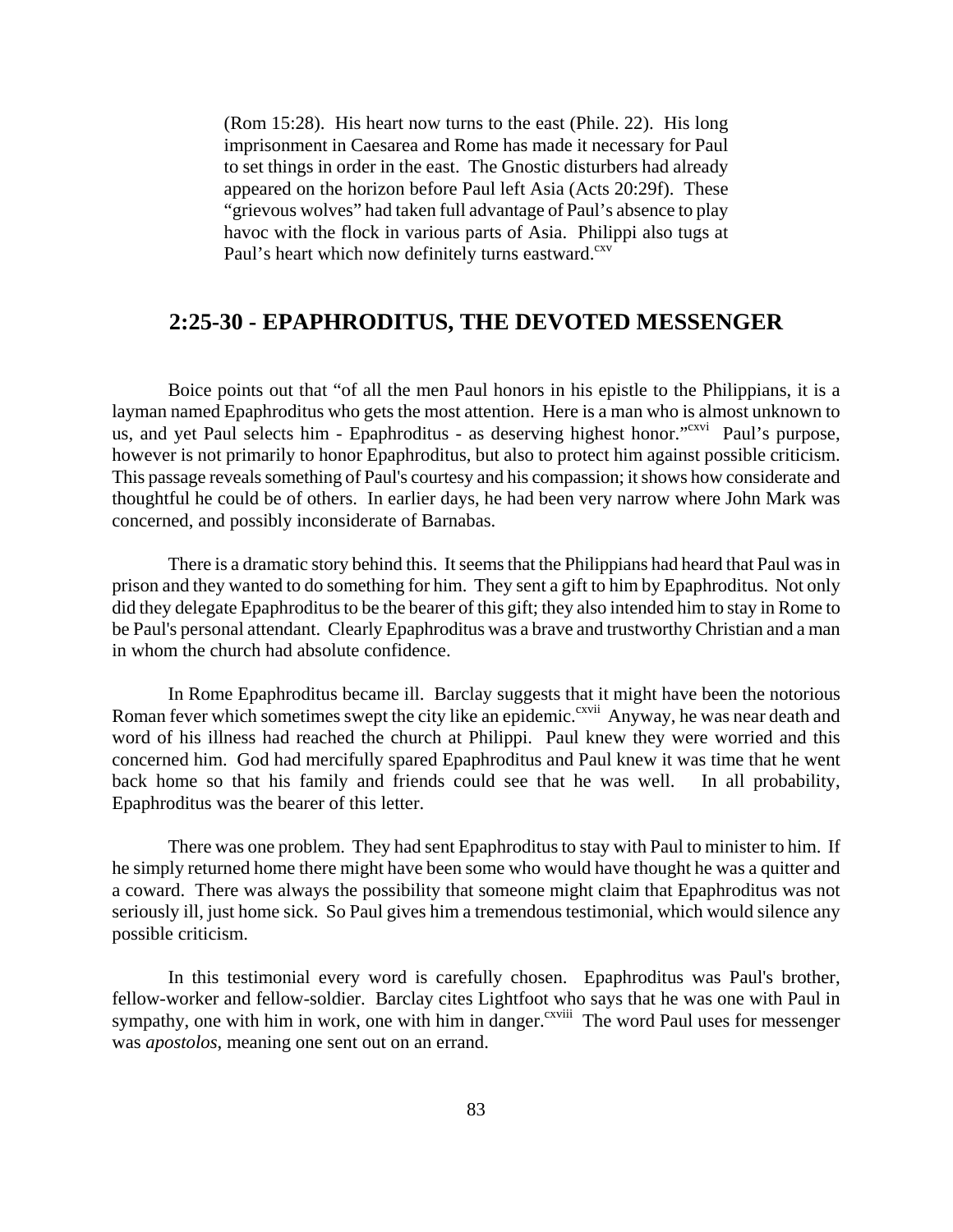**2:25 - I THOUGHT IT NECESSARY.** Before continuing, we need to read verses 25 and 26 together:

> But I thought it necessary to send to you Epaphroditus, my brother and fellow worker and fellow soldier, who is also your messenger and minister to my need; because he was longing for you all and was distressed because you had heard that he was sick.

Paul is wording this passage very carefully, lest they question Epaphroditus's loyalty. Is it possible that Paul has grown since his rejection of John Mark? Here he seems to reflect something of the compassion and loyalty of Barnabas for a fellow servant, or young assistant. If he had had this attitude toward John Mark, he and Barnabas might have continued working together for the cause of the Lord. As it was the Lord used both in His service and Paul later acknowledged the loyalty and commitment of John Mark.

**TO SEND TO YOU EPAPHRODITUS**. This was a common name, though used only in Philippians in the New Testament. Paul wanted to send Timothy, but found it necessary to send Epaphroditus. The fact that Paul does not offer an explanation raises a number of questions. Why did he find it necessary to send Epaphroditus instead of Timothy when Timothy would have been his ideal representative? Had his sickness left him incapacitated to the point that he would be of little use to Paul? Had something happened that caused Paul to lose confidence in him as he had with John Mark on the first missionary journey? Since these questions are not answered, we will not waste more time in speculation. It is more profitable to focus on the commendation. Paul introduces Epaphroditus as he commends him. He first pointed to their personal relationship, which obviously meant a lot to him. Next, he stresses that this relationship to him is on behalf of the church at Philippi.

> As for Paul, Epaphroditus was a brother, fellow-worker, and a fellowsoldier. These descriptions emphasize partnership by employing familial, vocational, and military terms. Each of them provides insight into how Paul saw the work of the gospel. Epaphroditus was an equal; there was no hint of inferiority or failure. $\frac{\text{c}^{\text{mix}}}{\text{c}^{\text{mix}}}$

Epaphroditus had worked faithfully and tirelessly for the Lord and in support of Paul. His sickness had not prevented his service for Paul and for the cause of the Gospel of Jesus Christ. And his service was a gift form the church. Melick says writes:

> The NIV translation describes Epaphroditus as "your messenger[(*apostolon*], whom you sent to take care [*leitourgon*] of my needs." The words "messenger" (*apostolon*) and "servant" (*leitourgon*, a word suggesting religious service which the NIV fails to translate clearly) state his mission. He came with news of the church's love and a gift from them. He also determined to stay and care for Paul. $cxx$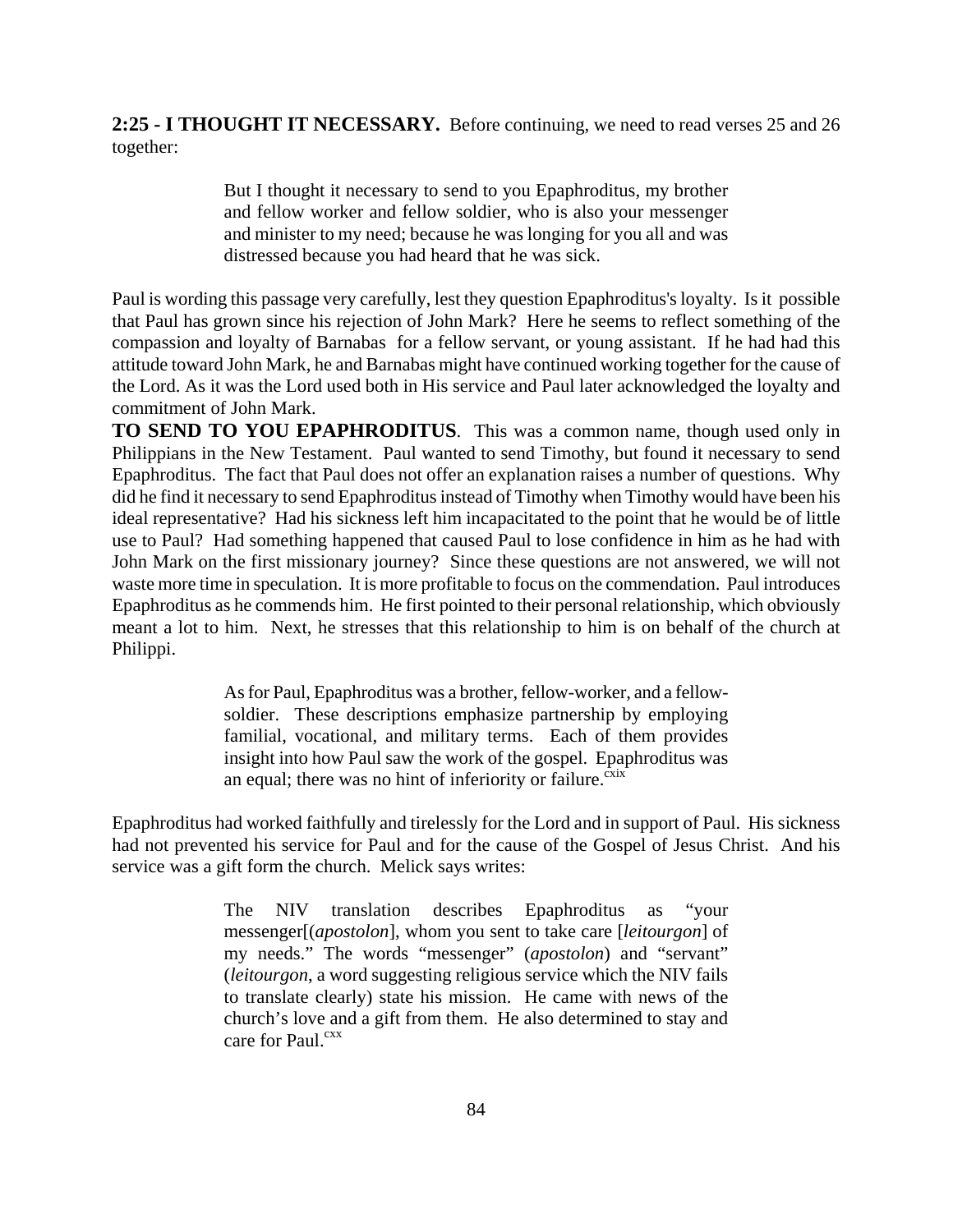This points to the love of the church for Paul as well as the courage and commitment of Epaphroditus who left home, family, and church to serve the Lord by ministering to Paul under the most trying of circumstances.

One thing most commentaries do not call our attention to is the practical nature of the gift the church at Philippi sent and the practical nature of the service Epaphroditus rendered to Paul. All gifts are not practical, even though they may be appreciated as much as if they were. All expressions of affection are not essentially practical, although they may be appreciated as much as if they were. There are magnanimous gestures that are not totally practical, yet appreciated because of the expression of affection. I like to see flowers in a hospital room, a nursing home room, or at special times in the home. Sickness and sorrow often bring numerous arrangements of flowers and potted plants. Sending flowers is a wonderful way of saying that we care. But the average room or home can use only so many plants and floral arrangements. Any more would be excessive. Because so many people send flowers, my wife and I began many years ago sending money to the Baptist Children's Home or to the Gideons to buy Bibles in honor of an individual, or as a memorial gift. Many make donations to the church library or to the building fund in memory of a deceased person.

I have known a few ladies who have the special gift for going into someone's home during a time of sickness or grief to prepare meals, arrange places for relatives to stay, clean the house, and keep coffee on for guests. The family could visit, hold family conferences, and comfort one another, and receive guests without giving any thought to meals, or housekeeping. That is very practical. There are men who think to have the family car serviced and washed, or mow the lawn.

When word got out that I had had a heart attack, family, church members, and other friends, especially from former pastorates contacted my family to see if they could help with anything. My brothers and sisters-in-law checked to see if Becky needed anything. Mark was attending a Leadership Ouachita conference for selected members of the Chamber of Commerce in Vicksburg. Mike drove to Vicksburg to tell Mark and to bring him back to the hospital. A friend drove his car back home, and others from this group provided support for him for several weeks.

James, who is retired, told Becky in advance what he could do and when he would be available. He had sat with me in the hospital after I got out of ICU, and knew that I would be going to Rehab. Knowing that I would not be able to drive for a few weeks, he told her that she could plan to go on back to school. He would drive me to Rehab and sit with me so he could answer the phone and help with anything I might need. Becky was able to go back to Downsville High School where she teaches sixth grade classes, without to much anxiety because James was there. This is important: James told her in advance what his schedule was and when he could stay with me during those first two weeks, and when he could drive me to Rehab after that. He did not say, "Call me if you need me." If he had said that, she would have called - if she had really, really needed him. Very often the people who say, "Call me if you need me," can make you feel very uncomfortable if you call on them.

Becky's brother and sister-in law, Bud and Patsy Turner of Leland, visited while I was still in intensive care. Before they left, Patsy handed Becky a stack of calling cards. This enabled my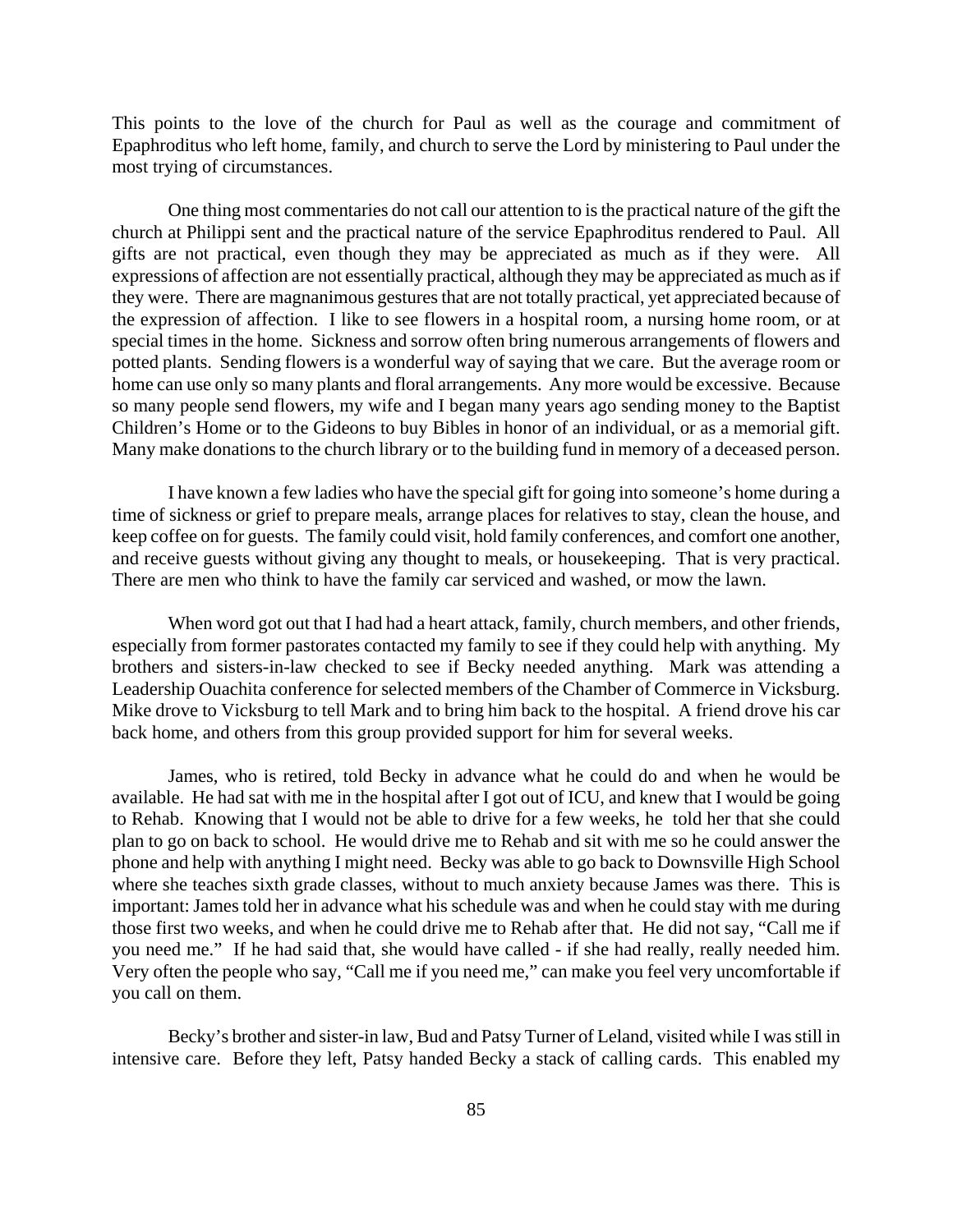family to keep family and friends updated. Once when Becky was in a local hospital a deacon and his wife visited with her and when they left he handed Becky a roll of quarters. You can really use quarters in a place like that - parking meters, vending machines and pay telephones. I had given quarters to people in hospitals, but I had not thought about calling cards. This was both considerate and practical.

The phone rang one morning and James answered it. He talked with the caller for several minutes and, after hanging up the phone, he said, "That was Charles Burns." I thought, "How fitting!" I was his pastor when we ordained him as a deacon when I was in Bastrop. I wish I knew how many times that I visited people in the hospital or nursing home who showed me a card from Charles and Jenny, his wife, or how times when I visited in a home following some crisis when someone would say, "Charles Burns called us this morning." I think of Charles when I think of how many times I think about sending a card or making a call, but never get around to it.

Sylvia Abbey is a Registered nurse with a lot of surgical experience and she knew that during my by-pass surgery the waiting room would be filled with family, church members, and other friends. She mentioned it to her husband, Eugene, and they decided to have a very large tray of sandwiches and various condiments delivered to the waiting room. Carol Antley and Gloria Wink also provided food for the family and friends in the waiting room the day of the surgery.

Mike and John both list many Christian attorneys among their friends. There were a number of Christian lawyers who were praying for me and they stayed in touch with them to reassure them. John also knows a lot of people in law enforcement and quite a few of them are Christians. These people sent word that they were praying for me and some had their churches praying for me.

Friends Billy and Ivie Antley gave Becky a gift certificate from a local restaurant so that she could pick up meals as they needed them while I was in the hospital and after I came home. They also arranged to have some ladies to clean the house. Numerous ladies from our church provided complete meals for us after I was released from the hospital. Weeks later church members were still sending food.

Jim Hayes, the contractor, had a helper water my plants and make some repairs at home. Members brought food for meals and food for the freezer, some bringing complete meals. Others called members to give regular reports on my progress. Ronnie and Mary Whitehead were among the first to visit after I went home and I expected it, because Ronnie had suffered a heart attack several years earlier and he wanted to encourage me. More importantly, these and others were praying for me.

Deacon Chairman, Don Antley, got the deacons together and they invite Jerry Brossett, who had been Interim Pastor before I was called as pastor, to preach for me until I was able to return to the pulpit. Jerry visited me often in ICU and prayed with me. Committees and church leaders stepped up their work to cover for me. Billy (Sonny) Antley visited shut-ins on a regular basis. Later, I announced to the church that Billy Antley visits a lot of people and so far we have had no complaints! These are all practical things - and they are deeply appreciated.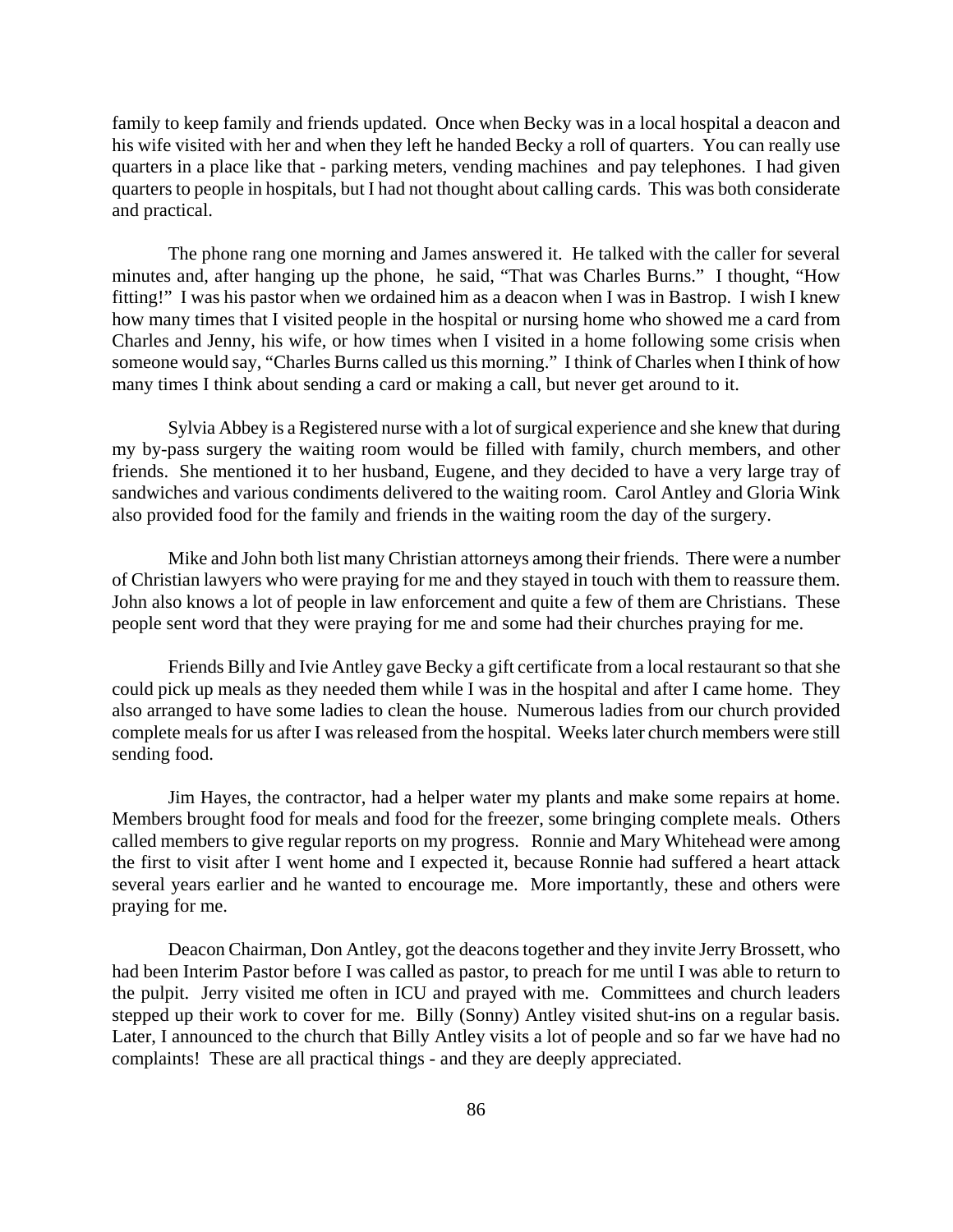Many expressed their support in other ways. Once while I was in a room at Glenwood regional Medical Center, there was a light knock on my door and when I answered, Dr. Michael Zambie, my allergist came in. He said, "I saw Mark down stairs and he told me what had happened. I wanted to come up to see how you are getting along." Dr. Zambie is a kind, compassionate doctor and a man of integrity. He is also a very busy man, but he took the time to visit.

Charles Martindale, Senior Adult Pastor at First Baptist, West Monroe, visits the hospitals regularly. I saw more of Charles than anyone else other than family and staff while I was in ICU and I came to anticipate his visits. His prayers were a blessing. Pastor David Terry and members of various Sunday School classes at First Baptist Church, Swartz, Louisiana kept a steady stream of cards coming with poems, notes, and signatures of class members. I read them over again during my recuperation at home and rejoiced in them and memories I have of the reception I had received when I was in the church for two Bible conferences.

After I was transferred to St. Francis Hospital for surgery, Dr. Thomas Causey, my cardiologist, was making late calls the night before my surgery and he came by to check on me. We visited for several minutes and then I asked, "You are going to be praying for me, aren't you?" He said, "Dr. Sanders, at this point, that is the most important thing I can do for you." It was encouraging to know that both my cardiologist and my surgeon, Dr. Blaine Borders, were committed Christians. It was also encouraging to know that they had the confidence of the medical community.

Billy Babb and I got acquainted at Goudeau's health club in Monroe, Louisiana. We often talked about our churches. He served on important committees in his church and from time to time he asked for advice. Billy visited me regularly while I was in the hospital and called to check on me. After I was able to go back to the gym, I saw another friend, Joe, who had also called to check on me. As we talked I mentioned Billy and I asked Joe and another friend, Jim, if they had seen him at the health club. I told them I was looking for him so that I could thank him for the visits and the prayers. They had not seem him in some time. While Jim and I talked, Joe went out to the desk in the lobby and returned in a minute, and announced, "He's dead!"

Jim and I stood there staring at him for several seconds and then he repeated it, "He's dead. He had a very fast type of cancer and only lived one month after it was diagnosed." I was immediate stricken with regret that I did not get to thank Billy for caring. I could not begin to list all the things people did to minister to me, but this one thing I can do: I can thank God for them. I can also rejoice in the Lord because of them.

**2:26 - HE WAS LONGING FOR YOU.** Epaphroditus was "longing for" members of his church in Philippi. He was not simply home sick because he had been ill. He was distressed because he had learned that they were worried about him. Christians should always be considerate of the feelings of others. Believers should be the most considerate and the most courteous people in the world.

**WAS DISTRESSED**. Paul wanted the Philippians to know that Epaphroditus was not running out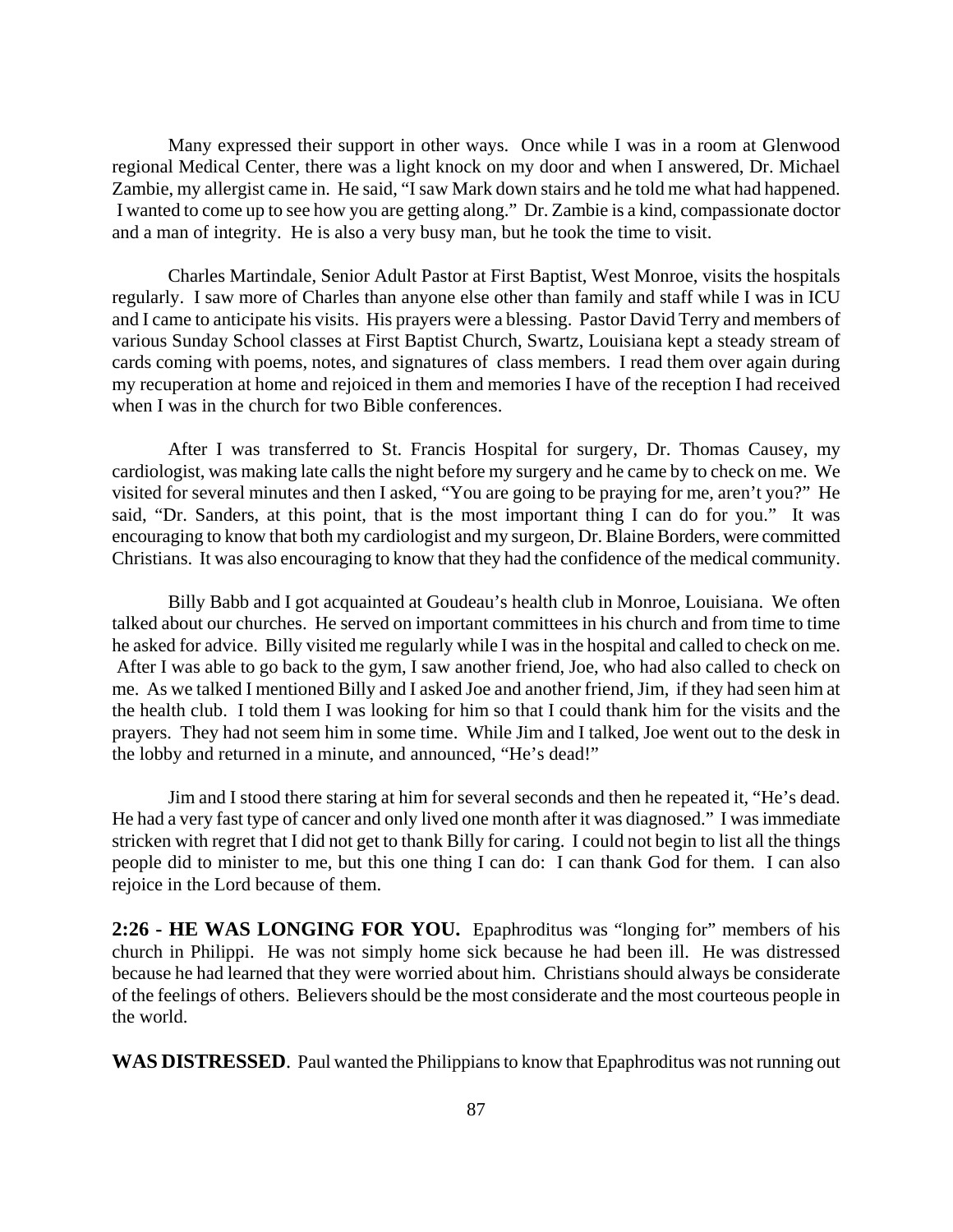on him. Nor, was he failing them in the mission on which they had sent him. He could not have done more and should not be criticized for leaving before Paul's trial.

**2:27 - HE WAS SICK**. " For indeed he was sick to the point of death, but God had mercy on him, and not on him only but also on me, so that I would not have sorrow upon sorrow." The Apostle Paul wanted the Philippians to know that Epaphroditus was not using some minor illness as an excuse for returning home. Their missionary friend was also setting a good example for us. We should be sensitive to the feelings and needs of others.

Some of the most gracious people we will ever meet are Christians, which is as it should be. Unfortunately, all Christians are not considerate of others. Some people could testify that their greatest injury has come at the hand of some insensitive, self-centered church member. A self-centered church member may try to get his, or her, way by flattering others with attention and praise. If that does not work, they may resort to slander or ungodly plots and schemes. This kind of thing should never be seen in any church. But it is!

**2:28 - I HAVE SENT HIM.** "Therefore," he writes, "I have sent him all the more eagerly so that when you see him again you may rejoice and I may be less concerned about you." Paul has acknowledged their deep concern for Epaphroditus when they had learned of his seriously illness, and assured them that Epaphroditus was deeply burdened by their concern for him. Even though he had been a valuable co-worker and fellow-soldier, Paul was sending him back so that they could (1) rejoice in his recovery, and (2) so that Paul would not be burdened for them.

Is Paul primarily concerned about their joy, or is he just using good psychology? The context reveals his genuine concern for both the saints at Philippi and for Epaphroditus. Fortunately, the Lord has many saints today who are kind and compassionate, and take the time to express their concern for others. Ronnie Whitehead is a deacon and faithful member of our church. He had a heart attack a few years before I had one and he and his wife, Mary, understood something of what I was going through. Their support for me and my family was a source of great encouragement and no one needed to tell me they were praying for me. I did not have to be with them to sense their love and concern. I also knew that their son, Donald, was checking with my family and keeping them informed. We were not surprised that they would be among the first to visit when I got home.

Juanita Temple is a first cousin who was with her husband, George, in Houston where he was receiving treatments for leukemia. Even under those circumstances, she took the time to call and wrote often. Her cards and notes brought joy and encouragement. But I was not surprised because Juanita has always been like a sister to me. What did surprised me was that Jennifer would call so often and write lengthy notes in which suggested passages of Scripture for me to read.

Jennifer Furr is my sister's older daughter, and even though we were close to her when she was a little girl, her father had been called to a church in a suburb of Omaha, Nebraska when she was still very young. She had grown up in Nebraska and in Nashville, where her family moved when he began his work with the North American Mission Board of the Southern Baptist Convention. Jennifer, an emergency room nurse in Memphis, is familiar with heart attacks and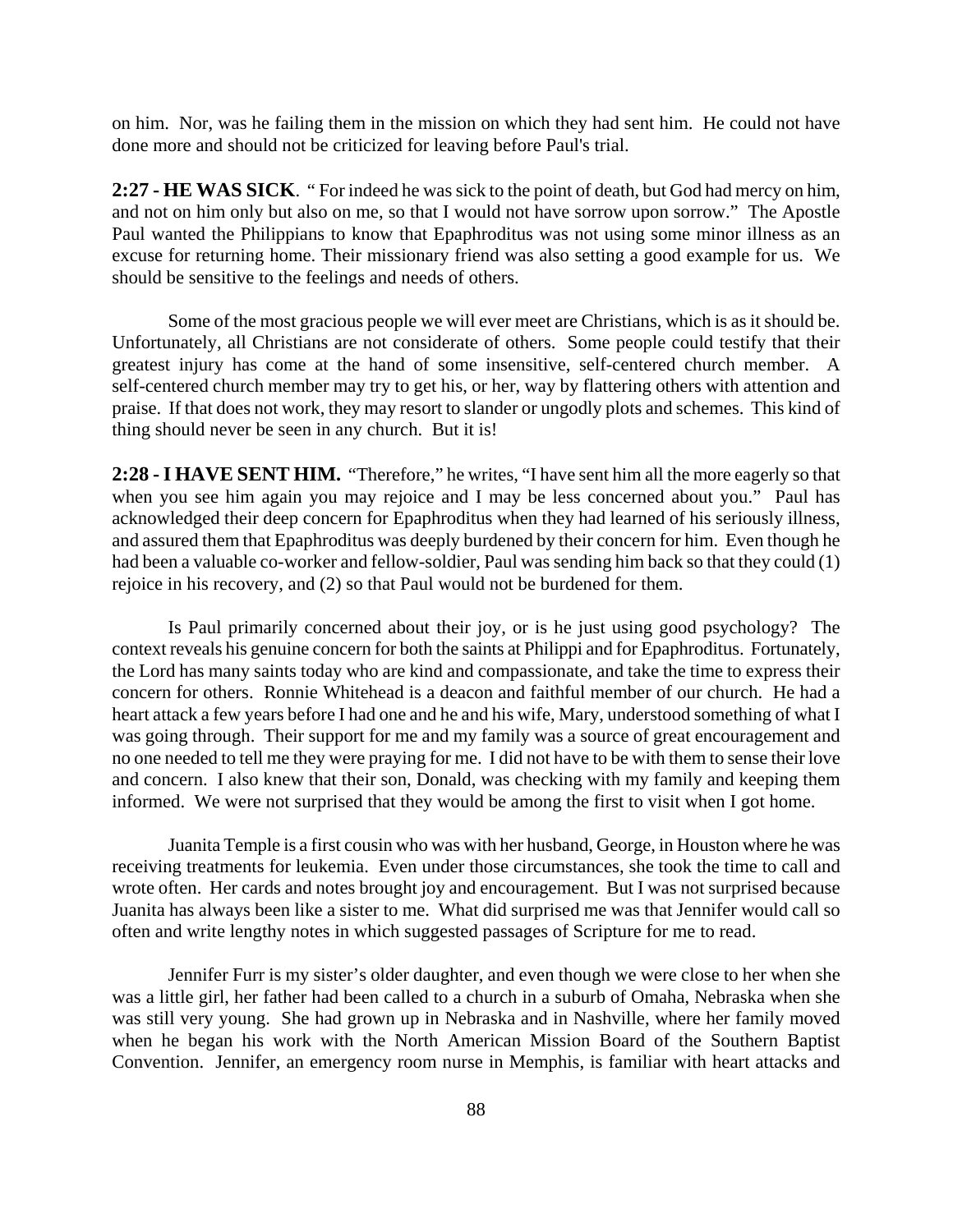understood my situation. Her parents told me she called often and after I got out of the hospital I read all her notes again and they brought tears of joy to my eyes.

I wonder how many times I have thought about calling or sending someone a card but somehow never got around to it. Those times when you think you should contact someone who is in the hospital, ill at home, or someone who is grieving, depressed, or just disappointed, don't just think about it - do it! Here is a little tip. If you send a card it does not take much time to personalize it. A brief note, Scripture reference, or any word of encouragement is appreciated. The first thing I looked for when I got home and reread my cards was the personal notes so many included.

Christians should, of all people, be compassionate and caring. We should make an effort to show consideration for others, especially for others who are children of God. But we must be sure to avoid hypocrisy at this point. It can be very painful when someone suspects that our interest in them is not from the heart.

**AND I MAY BE LESS CONCERNED ABOUT YOU.** The NKJV reads, "and I may be less sorrowful." The NAS seems to capture Paul's feelings - he was concerned for them and sending Epaphroditus back to them with his personal note of appreciation and assurance that their friend had made a significant contribution his ministry would relieve him of his concern for them. The sorrow (NKJV) was not for himself but for them. This is a beautiful expression of Paul's feelings for both the Philippians and for their returning representative. He is plainly stating that their friendly reception of Epaphroditus would lessen his sorrow. How could they refuse such an appeal?

**2:29 - RECEIVE HIM.** "Receive him then in the Lord with all joy, and hold men like him in high regard." This is obviously a more delicate situation than the modern reader may detect in our English translations, and with our cultural backgrounds. They had sent Epaphroditus on the most important mission of his life, and very likely the most important mission in the entire history of the church. They had sent him to minister to Paul, and to take a love offering to him. He had either contracted a serious illness on his voyage to Rome, or after arriving at Rome. The Philippian church learned of his illness, possibly through a letter from either Paul or Epaphroditus, and upon receipt of that letter, they had apparently written back to inquire about their friend's health.

At this point Paul may have been responding to their questions. Yes, he had been seriously ill. Robertson says the English states it too mildly. Literally, "he was sick nigh unto death."<sup>cxxi</sup> Yes, he had recovered sufficiently to render the service for which they had sent him. No, he had not failed in his mission and he had not failed Paul. No, his problem was not simply homesickness, though he was distraught when he learned that they were anxious about his health. He may have been concerned that they would think he had failed them, failed the Lord, and failed Paul. Under the inspiration of the Holy Spirit, Paul is trying to handle this with every consideration for their feelings and for the reputation of Epaphroditus. He seems to sense that they will either receive him in honor or dishonor, depending upon what he writes.

The keynote of he Epistle to the Philippians is "joy." Paul urges them to receive their fellow-member, his fellow-laborer, "in the Lord with all joy." "In the Lord" is the key to "all joy" for every servant of Jesus Christ. Sometimes it is easy to forget when we select the carpet, buy the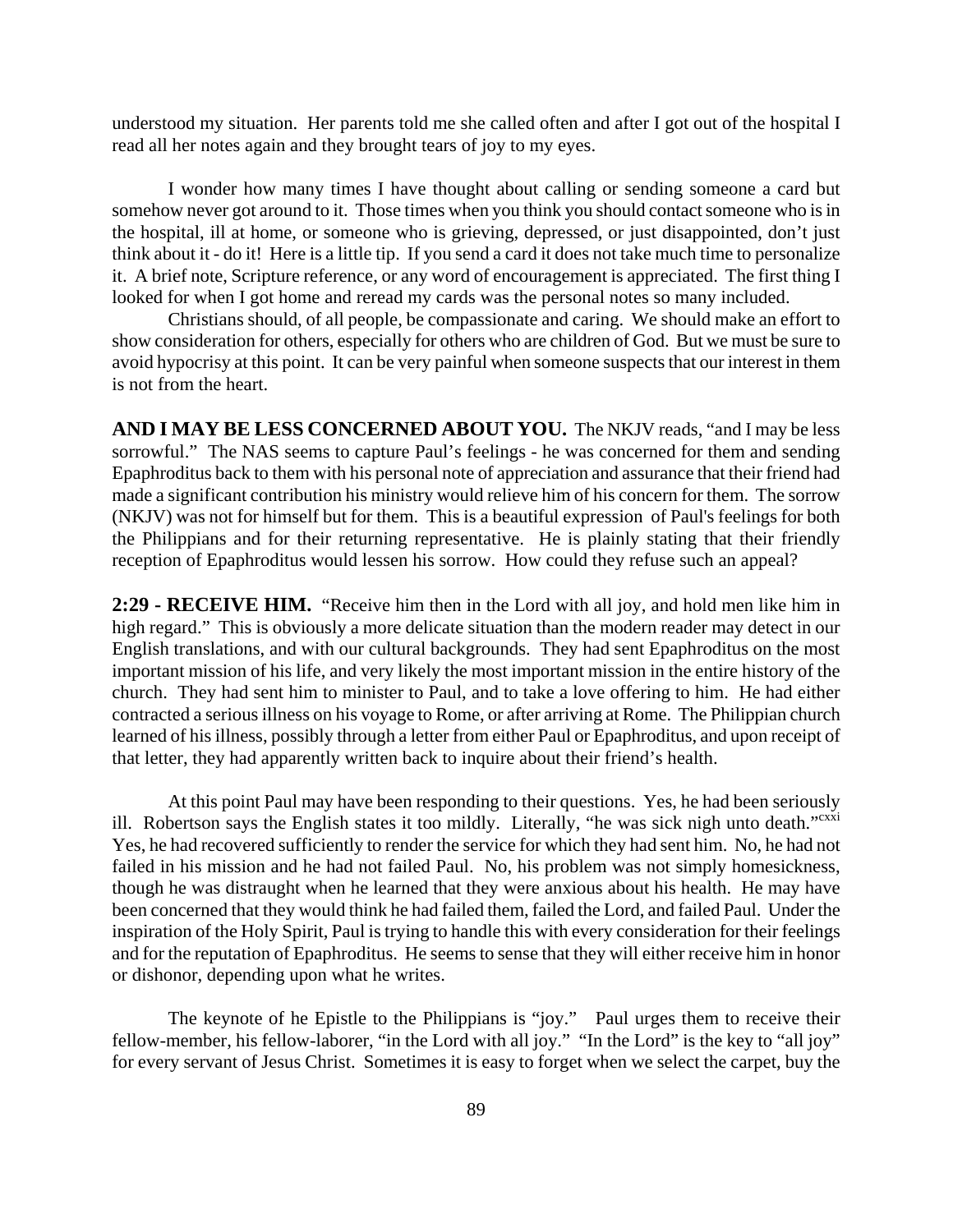hymnals, select the pew cushions, or schedule activities that all things should be done for the Lord. Fortunately, He has given us a way of knowing that what we do as a church is done "for the Lord." Paul provides the answer here - if what we do is "in the Lord," it will be done for the Lord - for the glory of the Lord.

I would like to borrow a phrase from the title of a biography of George Washington by Harrison Clark - *All Cloudless Glory.* Clark' title may have been suggested to him by the first president's appearance in his youth,<sup>cxxii</sup> his wisdom as a youth,<sup>cxxiii</sup> his courage, his success, or even his godliness. I am not sure why he chose this title, but I would like to take this title and move to the spiritual realm and apply it to the Lord, to whom the title seems most appropriate - *ALL CLOUDLESS GLORY!* That which we do "in the Lord' is done for His cloudless glory.

**IN HIGH REGARD.** Paul writes, "hold men like him in high regard." The Authorized Version (KJV) has, "and hold such in reputation; the NIV, "in honor;" and the NKJV, "in esteem." Epaphroditus may have expressed fear that he would not be received in high regard (in honor) if the church believed he had failed Paul and let them down. This is a noble plea in behalf of Christ's minister. It is also a good example for Christians today. Too often, when a Christian is down, some fellow members seem more inclined to kick him than to help him up. This may seem cynical to those who have never seen it, but I have seen it often enough to be disturbed by it.

There is a very disturbing modern day phenomena going on in the church in America. The number of forced terminations of pastors is both alarming and scandalous. It does fit, however, the pattern of diminishing respect Americans have shown for ministers of the Gospel for half-a-century. But the most phenomenal aspect of this is the way the terminated pastor is often treated by his brothers and sisters in Christ. I will grant that some forced terminations are justifiable and handled in a Scriptural manner, but I have in mind those in which the pastor is guilty of no breach of faith that would justify such action. Many such abused - shall we say persecuted - servants of the Lord have suffered in silence, but when questioned, they admit that a lot of Christians treat them as if they have leprosy. This is especially painful (and sinful) when the guilty party is a fellow minister. Some ministers have discovered that when they are wounded and hurting many of their fellow ministers, especially local ministers, seem to turn their backs on them, or at the least, hold them at a distance. They often do not talk about it, especially with lay-persons, for reasons that should be all too obvious.

It is interesting that when a rattlesnake bites a neighbor, we crush the head of the snake and minister to the victim. But when some venomous gossip attacks a servant of the Lord, many professing Christians crush the victim and pat the vile serpent on the head. Such things are not done "in the Lord." Christian friend, it is a shame when a fellow laborer is neither received "in the Lord with all joy," nor held "in high regard" by other believers who, like him, are nothing more than sinners saved by the grace of God.

**2:30 - HAZZARDING HIS LIFE**. "Because he came close to death for the work of Christ, risking his life to complete what was deficient in your service to me." This is translated from the word (*paraballomai*) which means to expose one's self to danger. Paul stresses once again that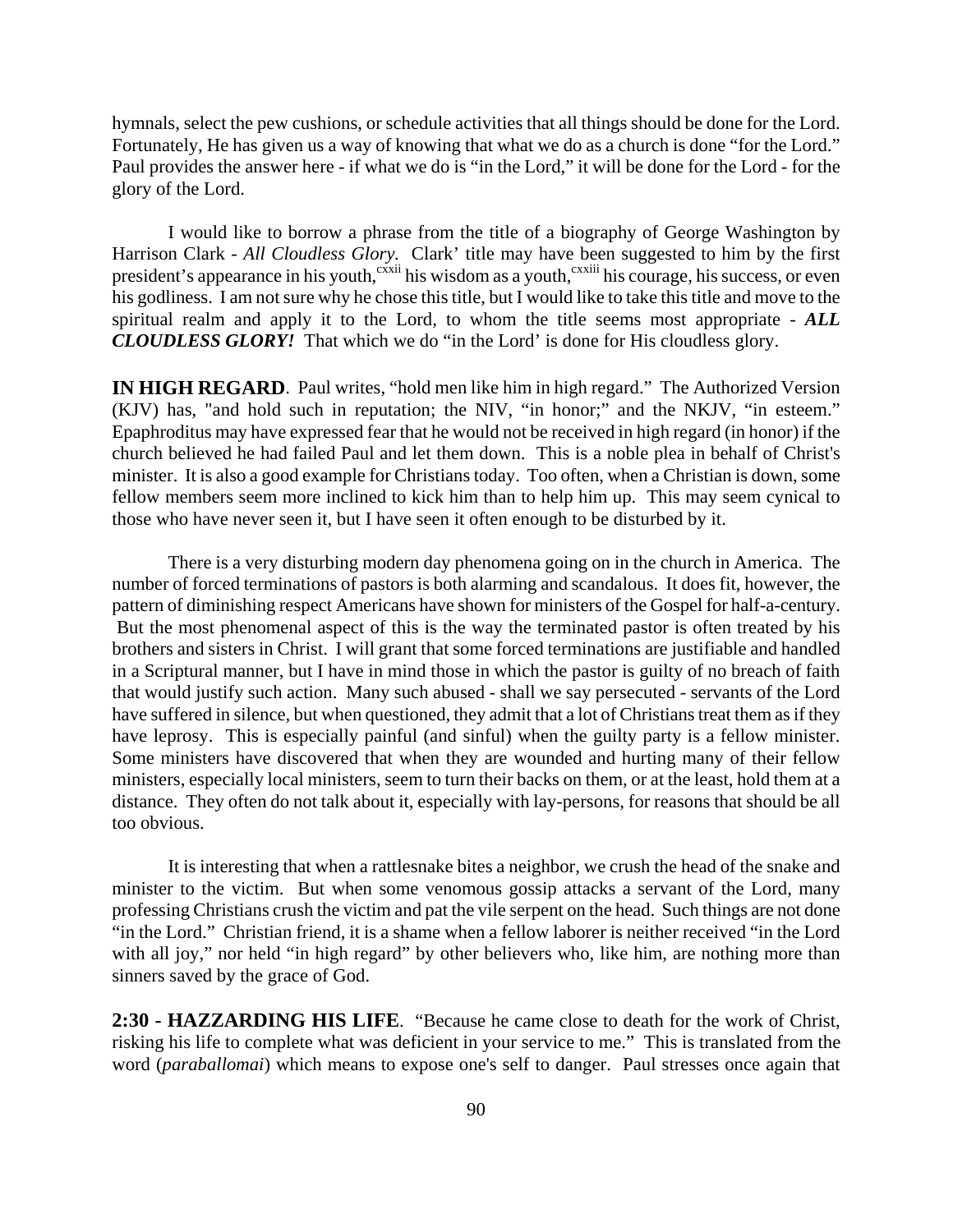Epaphroditus was near death from whatever illness it was that had afflicted him (possibly the dreaded Roman fever). The illness was not something he chose, but he did choose to make this trip to minister to Paul and that is the reason he found himself at the point of death so far form home. Epaphroditus, however, had not placed his life in such danger just for the Philippian church, or for Paul. Paul says that he did it "for Christ."

Epaphroditus was at the mercy of some illness that almost claimed his life. He had made a choice "for the work of Christ" which placed him in danger of death. When the Lord said, "You shall be my witnesses" Acts 1:8), He was well aware of the fact that to be a witness for Him might would call for such decisions. In fact, the very word translated "witnesses" (*martus*) is the word from which we get the English word martyr. A witness is one who is prepared to lay down his, or her, life for Jesus Christ.

**TO COMPLETE WHAT WAS DEFICIENT IN YOUR SERVICE TO ME**. Most translations may seem to imply that Paul is rebuking the Philippian believers for not doing more for him (the KJV has, "To supply your lack of service"). But this is not a charge that they had failed Paul. The NIV captures the idea: "to make up for the help you could not give me." It is an acknowledgment of the fact that they had sent Epaphroditus to provide in person the service they could not render from a distance.

Paul was facing a possible death sentence, yet he was concerned that his friend should not meet with embarrassment when he returned home. Man is basically selfish by nature. But when he becomes completely yielded to Jesus Christ he is, like his Lord, a minister to all who need him (Luke 4:18). To walk daily with the compassionate Christ, as Paul had, is to learn compassion. Had Paul grown since that time a few years earlier when he rejected John Mark? Or were the circumstances just different?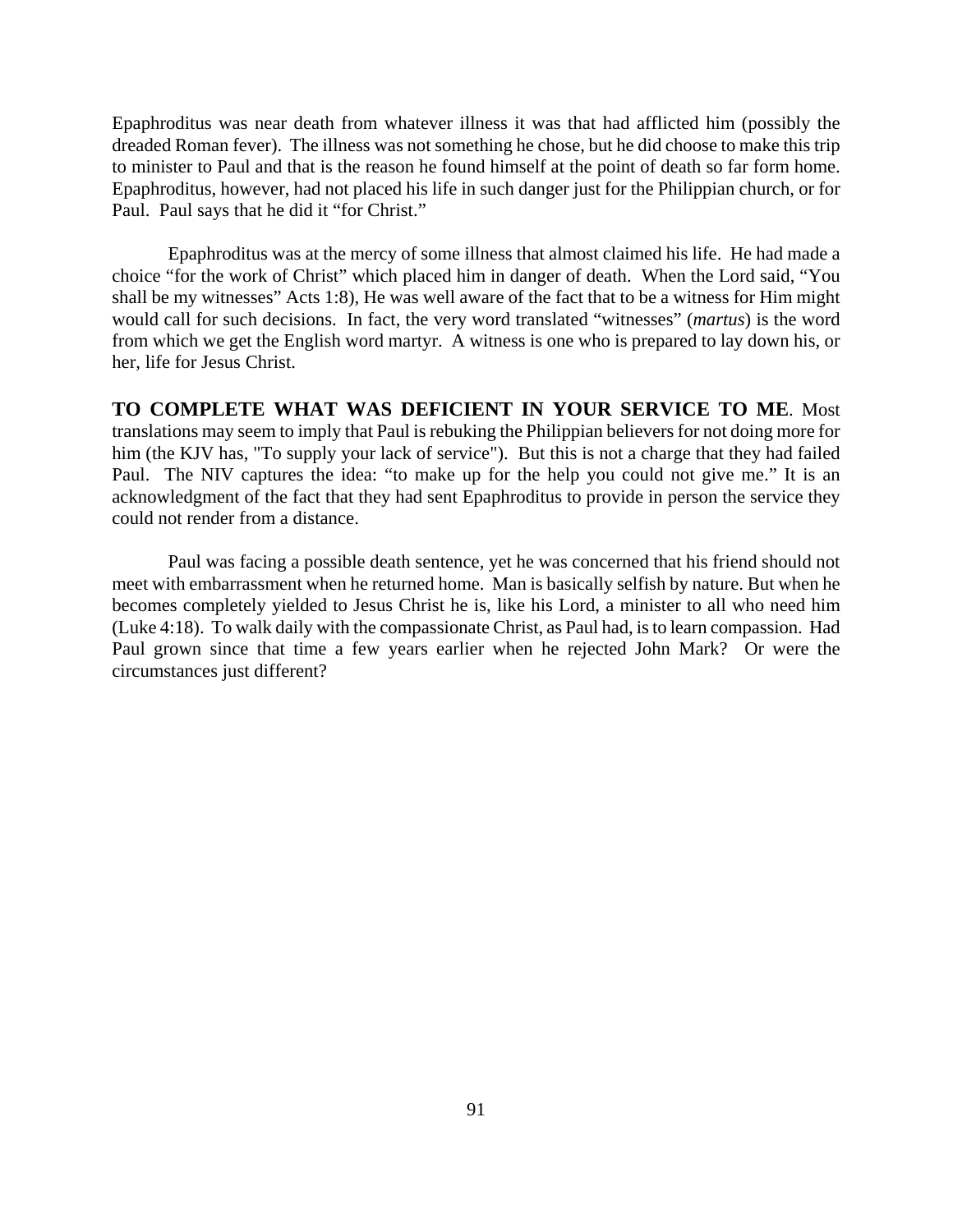# CHAPTER THREE

As Barclay observes, Paul makes two very important points:

1. He sets down what we call the "indestructibility of Christian joy." See John 22.

2. Paul also sets down what we might call "the necessity of repetition." Like any good teacher, he is not afraid of repetition.<sup>cxxiv</sup>

Paul suddenly turns from the theme of joy to deliver some harsh criticism. Many things in this chapter relate to things he has covered in chapter two. As he thinks of the Lord Jesus laying aside the glory He had with the Father and becoming man, Paul stresses the humility with which Jesus renounced all that He had by right in order that He might provide salvation for all who call upon Him. Jesus had renounced something precious in order to provide for our salvation. Paul had renounced all he considered valuable to follow Jesus. When the congregation is singing "I Surrender All," have you ever wondered how many really mean it? Do I really mean it?

**3:1 - FINALLY, MY BRETHREN.** The word translated "Finally" is literally, "as for the rest." Since this is a phrase Paul commonly uses toward the close of his epistles (2 Thes. 3:1; II Cor. 13:11), some see this as meaning that Paul was about to bring this letter to a close when something else came to mind (as a preacher may announce the close of a sermon two or three times before he stops!). There is no proof for this theory, however. Nor is there any evidence that Philippians was not originally one letter. We must remember that while Paul was the human instrument, the Holy Spirit the divine Author.

**REJOICE IN THE LORD.** Philippians is the Epistle of Joy. Joy is one of the great fruits of salvation. It is one of the special blessings of the Christ-life here and now. Sincere Christians do indeed rejoice in the Lord Christ Jesus, but Paul is now about to take some to task - and he will do it in a very stern way. One wonders if there were Christians in Philippi like a lot of church members today. If the preacher preaches on love, joy, and faith, they complain, saying, "I like for a preacher to really step on my toes." But if he really steps on *their* toes (not their neighbor's), they complain that he is too negative - "We need more sermons on joy, love, and faith," they will say. If those sermons come the Scripture and are prepared under the guidance of the Holy Spirit they will cover both the positive and the negative side of the Gospel message.

Christians should rejoice in all situations, knowing that our circumstances are God's opportunities. Joy is God's gift to every believer, but only those who appropriate it by faith and assimilate it by the grace of God can fully appreciate it.

#### **ILLUSTRATION: JOY**.

A Hindu trader in India once asked a missionary, "What do you put on your face to make it shine?" With surprise the man of God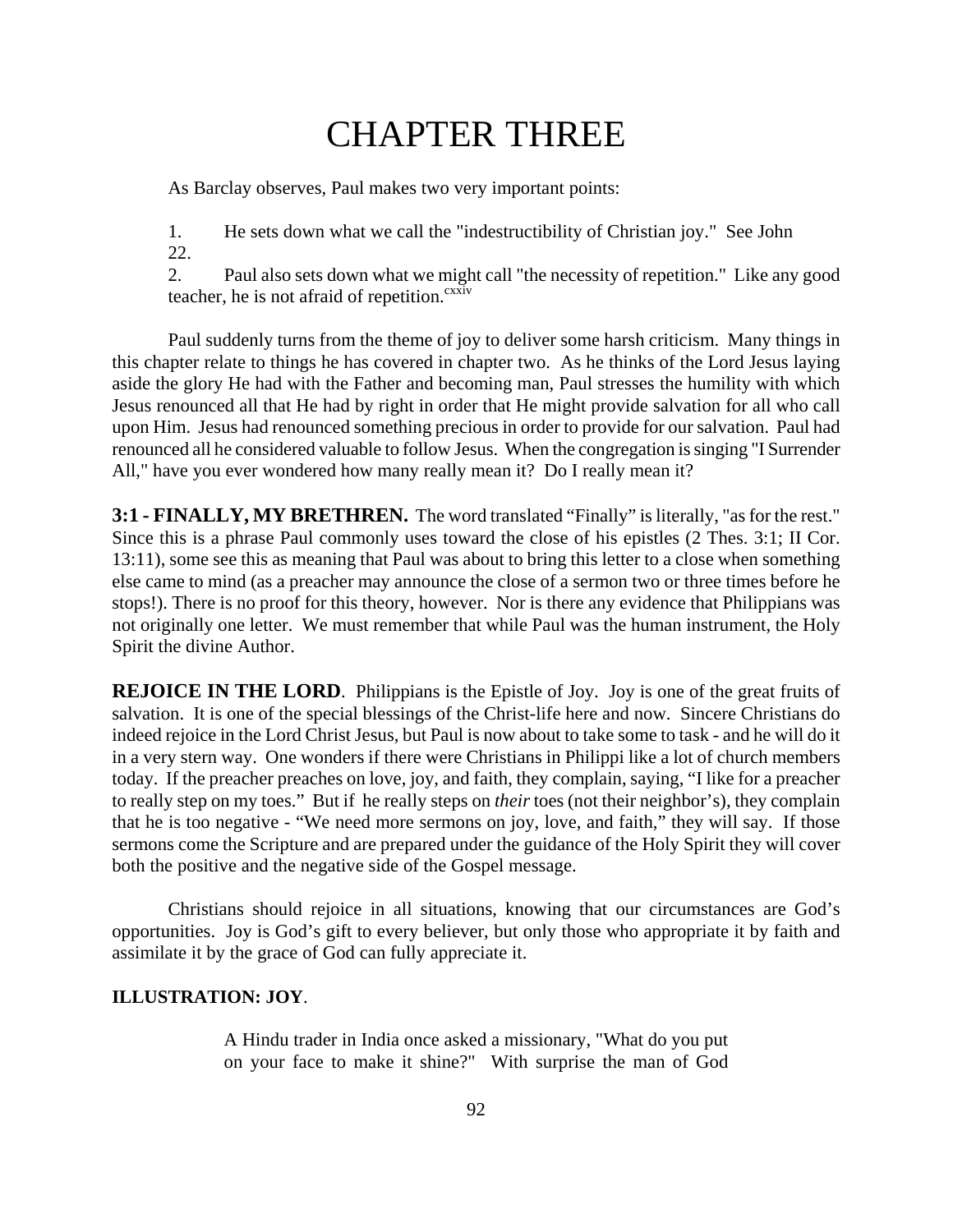answered, "I don't put anything on it!" His questioner began to lose patience and said emphatically, "Yes, you do!" All of you who believe in Jesus seem to have it. I've seen it in the towns of Agra and Surat, and even in the city of Bombay." Suddenly the Christian understood, and his face glowed even more as he said, "Now I know what you mean, and I will tell you the secret. It's not something we put on from the outside but something that comes from within. It's the reflection of the light of God in our hearts. $c_{xx}$ 

**TO WRITE THE SAME THING**. Literally, it is "the going on writing the same thing." What things does he have in mind? Is he talking about repetition? He has just used the word which means to go on rejoicing, and he will repeat it in 4:4. But he may have something else in mind. What Paul is about to write (verses 2-3) is something that he had probably dealt with many times while with them: "Do not let Christianity be debased into some form of the Jewish ritualistic religion, obviously a danger then in Philippi."<sup>cxxvi</sup>

If he has in mind the Judaizers, when had he previously written to them about this? We are not told, but it seems obvious that Paul had written previous letters to them because they knew his situation and had sent Epaphroditus. It is also possible that they had heard about his situation from another source, but there had been communication between Paul and the church at Philippi.

**A SAFEGUARD**. He says, "To write the same things again is no trouble to me, and it is a safeguard for you." It is possible that they had asked his help but apologized for the imposition. He responds that it is not an imposition on him if what he writes is a safeguard for them against any problem that would seriously hinder the Gospel in Philippi.

**3:2 - BEWARE**. Used three times for urgency and with a different epithet for the Judaizers each time. This is a strong warning; sudden, sharp, and harsh, but very much in order when we consider their ruthless attacks on Paul and the Gospel he preached.

**THE DOGS.** The Jews called Gentiles dogs and evil workers and now Paul turns the term on them. Jesus used the word (*kunarious*, little dogs), possibly in a humorous way, in talking with the Syro-phoenician woman (Matt. 15:26). Now Paul turns the term on the Judaizers themselves. In Isaiah, God uses the term to designate false pastors or shepherds in Israel (Isaiah 56:10-11). In the Bible the dog stands for that than which nothing can be lower.

In the East in the time of Jesus the dog was not the family pet, but a loathsome scavenger, roaming the streets, sometimes in packs, looking for garbage or rubbish. There is a Rabbinic saying, "The nations of the world are like dogs." The Jewish teachers called Gentiles dogs. Paul is saying to them, "in your proud self-righteousness, you call other men dogs; in your nationalistic pride in being a Jew, you call other nations dogs; it is you yourselves who are dogs, because you shamefully pervert the gospel of Jesus Christ.<sup>"cxxvii</sup> Judaizers looked upon Gentiles in much the same way. Paul turns this on them. They were careful about their diet, but he calls them scavengers.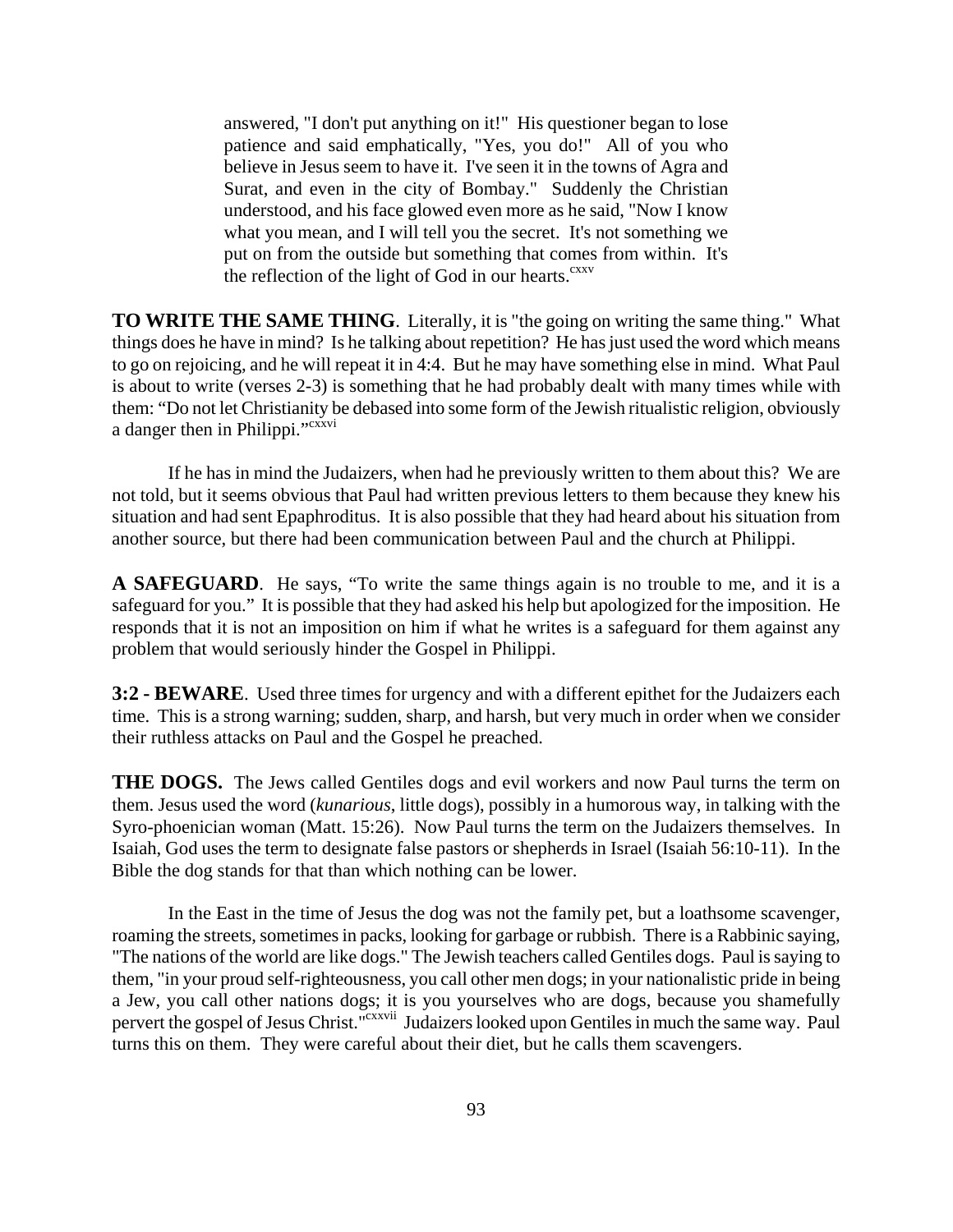**EVIL WORKERS**. He calls them "deceitful workers" in 2 Cor. 11:13. Professing themselves to be ministers of Christ, they were in reality servants of Satan. Just as there were some evil workers in the church in the first century, there are evil workers in churches today. There are some who make mistakes - some are backsliders and there are some who are just plain evil. They viciously attack those who disagree with them, or those who may be more popular. These people are more dangerous than a rattlesnake, because they strike without warning and spray their venom in all directions. They attack people to their face, but even worse, they continue their character assassination behind their back. This is what the Judaizers were doing. Matthew Henry wrote:

> "Evil workers," and "the concision" support the belief that "dogs" point to Judaizers. They fought Paul and the gospel he preached everywhere he went (see Galatians). For them Paul reserves the harshest criticism. He is saying, we are the true circumcision who worship God in spirit. The same principle applies to baptism or church membership today.<sup>cxxviii</sup>

We need to distinguish between Jews, Judaizers and Christians. There were both Jews and Gentiles who had become Christians by placing their faith in Jesus Christ. Judaizers were Jews who professed faith in Christ, but insisted that salvation is of the Jews and that before a Gentile could be saved he had to embrace Judaism. They believed in salvation through grace plus the Law (grace plus works). They followed Paul everywhere he went stirring up opposition, constantly attacking the Gospel of pure grace which Paul preached.

**FALSE CIRCUMCISION.** The KJV has "concision." Paul employs stinging sarcasm in his warning against he Judaizers, whom he calls "those mutilators of the flesh" (NIV). The word he chose means incision, mutilation (in contrast to the word for circumcision). The Judaizers boasted of circumcision but Paul calls them mutilators of the flesh. There is a pun here that is not translatable into English. Two Greek words are very similar. *Peritemnein* means to circumcise; *katatemnein* means to mutilate. *Peritemnein* describes the sacred sign of circumcision. *Katatemnein* describes forbidden self-mutilation (see Lev. 21:5). So Paul says, "You Jews think that you are circumcised, but the fact is, you are only mutilated."

> They urged human works in opposition to the faith of Christ; but Paul calls them evil-workers. He calls them the concision; as they rent the church of Christ, and cut it to pieces. The work of religion is to no purpose, unless the heart is in it, and we must worship God in the strength and grace of the Divine Spirit. They rejoice in Christ Jesus, not in mere outward enjoyments and performances. Nor can we too earnestly guard against those who oppose or abuse the doctrine of free salvation.<sup>cxxix</sup>

Those who practice baptism by immersion are keenly aware of the that if an unsaved person makes a profession of faith and is immersed in a baptistry, he has not truly baptized - he has only been dipped. He just got wet. Baptism, like circumcision, has no significance is one has not had the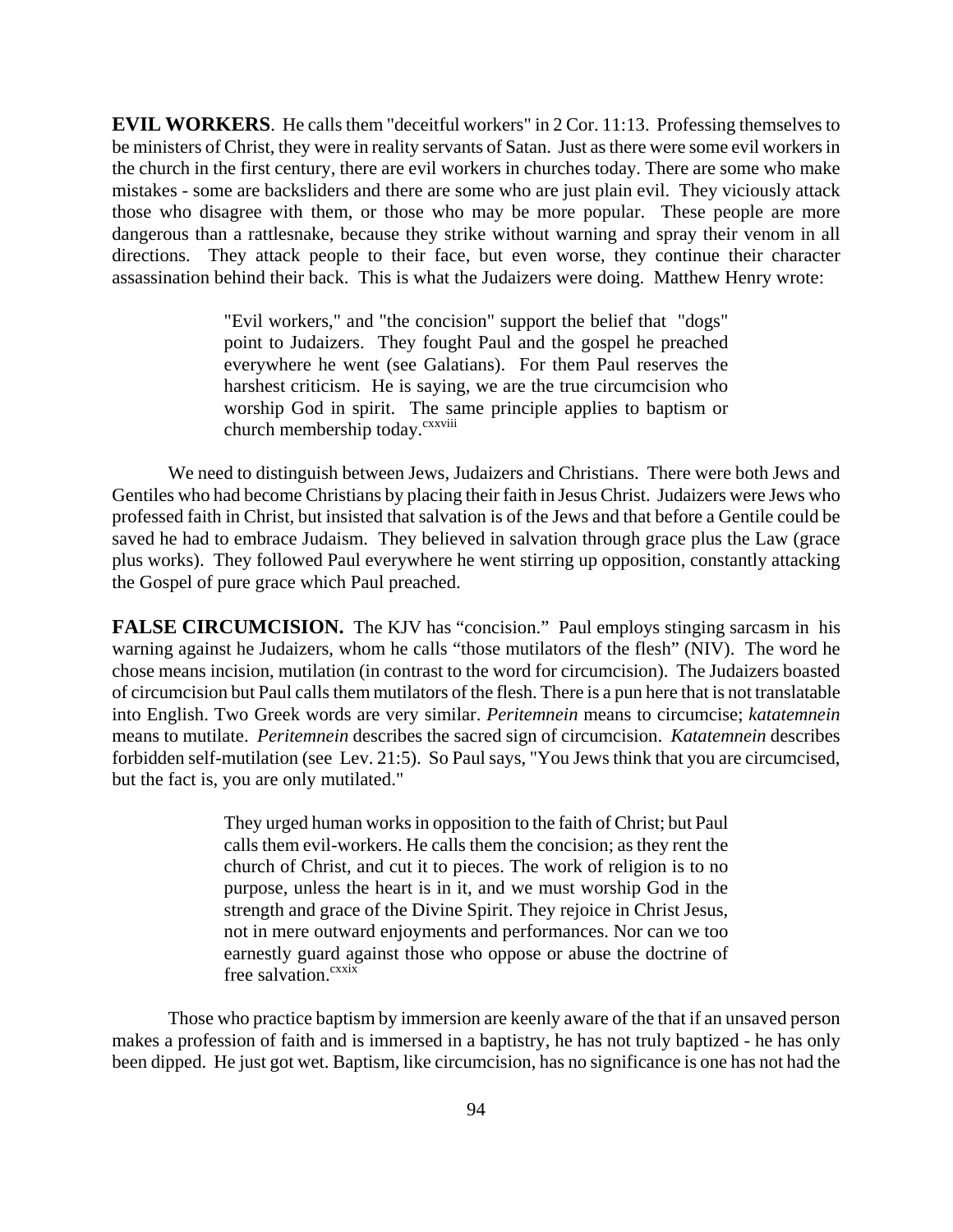experience which it signifies. Popular talk show host, Rush Limbaugh, has often used the phrase, "symbol over substance" in reference to politics and social programs. In the church we must avoid putting symbol over substance.

**3:3 - FOR WE.** This refers to true believers in Christ, the children of Abraham by faith - whether Jew or Gentile - the spiritual circumcision in contrast to that which was merely physical (Rom. 2:25-29; Col. 2:11; Eph. 2:11). Paul says, "for we (Christians) are the true circumcision, who worship in the Spirit of God and glory in Christ Jesus and put no confidence in the flesh" (as do the Judaizers).

**WORSHIP IN THE SPIRIT OF GOD**. Worshiping God in the Spirit is the true meaning of religion, not some physical mark on the body. The only true worship is the worship of God in the in the Spirit of God. One Greek word for worship (*proskuneo*) means to fall down with faces to the ground in humble adoration. The word used here is *latreuo,* which means to serve, or to offer service. The former is an inner attitude of reverence and humility, the latter is the outward expression of that reverence and fear. This word (*latreuo)* originally denoted the wages paid for service.

> It came to mean service without wages, then service in the worship place. It may be translated "serve'' (2 Ti. 1:3) or "worship'' (Acts 24:14; Php. 3:3). Genuine worship involves committed service (Rev. 22:3). See note on Dt. 11:13. Committed service grows from a committed heart (Jn. 4:23-24). $c$ <sup>xxx</sup>

**GLORY IN CHRIST JESUS.** We glory only in Jesus and the Jesus we glory in is the Jesus of the Bible. Popular television host, Oprah Winfrey was deluged with mail protesting her appearance on *Ellen,* the television show which brought homosexuality "out of the closet" to major fanfare by a major network. The AFA Journal reports that a young lady in her audience asked her how she could profess to be a Christian and then support something that is wrong. She responded:

> "Well, I have a different view of 'Christian' than you do. I'm a follower of Jesus Christ, but the Jesus Christ I follow embraces and loves everybody, and the God I serve doesn't care whether you're tall, short, or whether you were born mentally retarded, or whether you were born black or Asian or gay."<sup>cxxxi</sup>

A "different view" of Christian? The Jesus Christ "I follow?" Born gay? By this attitude does one glory in Christ Jesus, or simply use Him to support one's own post-modern world view? There is but one Jesus Christ - the Jesus Christ of Scripture, Who loves sinners but hates sin. To say that one is born "gay" is to say that God creates in His own image something he abhors. Would He destroy Sodom and Gomorrah because of behavior over which they had no control because they were born that way? - that is their claim: that they were born that way. Homosexuals would call me homophobic (fear of homosexuals). But would they accept my explanation - if I am homophobic, I must have been born that way, because I have had a revulsion for the behavior as long as I can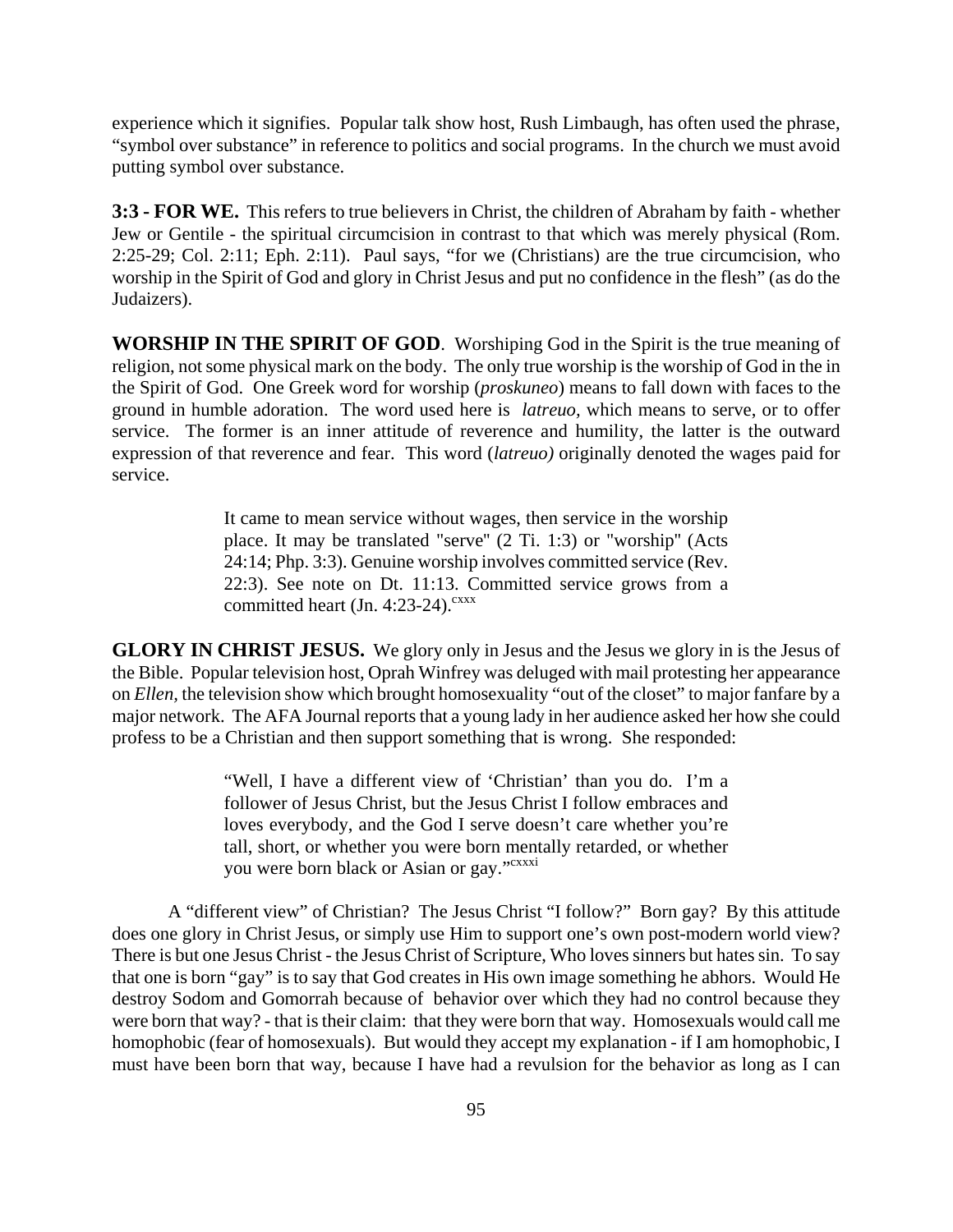remember.

No attitude that denigrates Christ can honor Him. No world view that ascribes to Him actions, attributes, or attitudes that conflict with God's Word can ever honor Him. True Christians glory Christ - Who He is and what He does. America enjoyed a Christian consensus from its birth until the middle of the Twentieth Century, but today most Americans do not glory in the name of Christ. In fact, it now seems that the media is determined to protect us from the very name of Christ.

#### **ILLUSTRATION: NO GLORY IN CHRIST.**

The print medium often intentionally distorts what we write. Over the years since I became a Christian, I have always deliberately explained that I have "accepted Jesus Christ." These word are invariably translated into "Colson's professed religious experience." I discovered that one major U.S. daily, as a matter of policy, will not print the two words Jesus Christ together; when combined, the editor says, it represents an editorial judgment - Charles Colson.<sup>cxxxii</sup>

**IN THE FLESH.** The Christian must "put no confidence in the flesh." Flesh is a technical term used in Paul's controversy with the Judaizers. Believers have privileges beyond the flesh. The Jew placed his confidence in the physical badge of circumcision, and the human performances of the ordinances, and the duties of the Law. The Jew in essence trusted himself; the Christian in essence trusts God.

### **3:4-10**

In this passage Paul uses a powerful principle of analogy. Here Paul reflects on the whole course of his life, which gave him the right to criticize the Judaizers. "Paul counted his impeccable pedigree as rubbish (v. 8), even though he could boast in the rite of circumcision (v. 5), in his race (v. 5), in his religion (v. 5), in his record of persecuting the church (v. 6), and in his righteous life (v.  $6)$ ." $\overline{\text{c} \text{x} \text{x} \text{x} \text{iii}}$ 

Looking back to chapter two we find Paul saying that Jesus, the eternal God, renounced what was His by right. In this passage Paul says, "I have renounced all things for Jesus." The missionary is not making himself equal with God. He is sharing his testimony with them and appeals to them to follow his example. They are encouraged to imitate Paul who imitates Christ.

If that sounds egotistic, remember that in those days there were no Bibles (as we have them today), no Christian books, book stores, or schools. Imitation of the life of Christ by believers was absolutely essential in order to reach the lost for Christ. The best way the Gospel could be communicated was by a Christian life. Paul had lived a Christ-like life before the Philippians and he was willing to be an example to the them now as he endures suffering with patience and joy, and trusts Christ for ultimate victory. The most effective witness today is still a Christ-like life.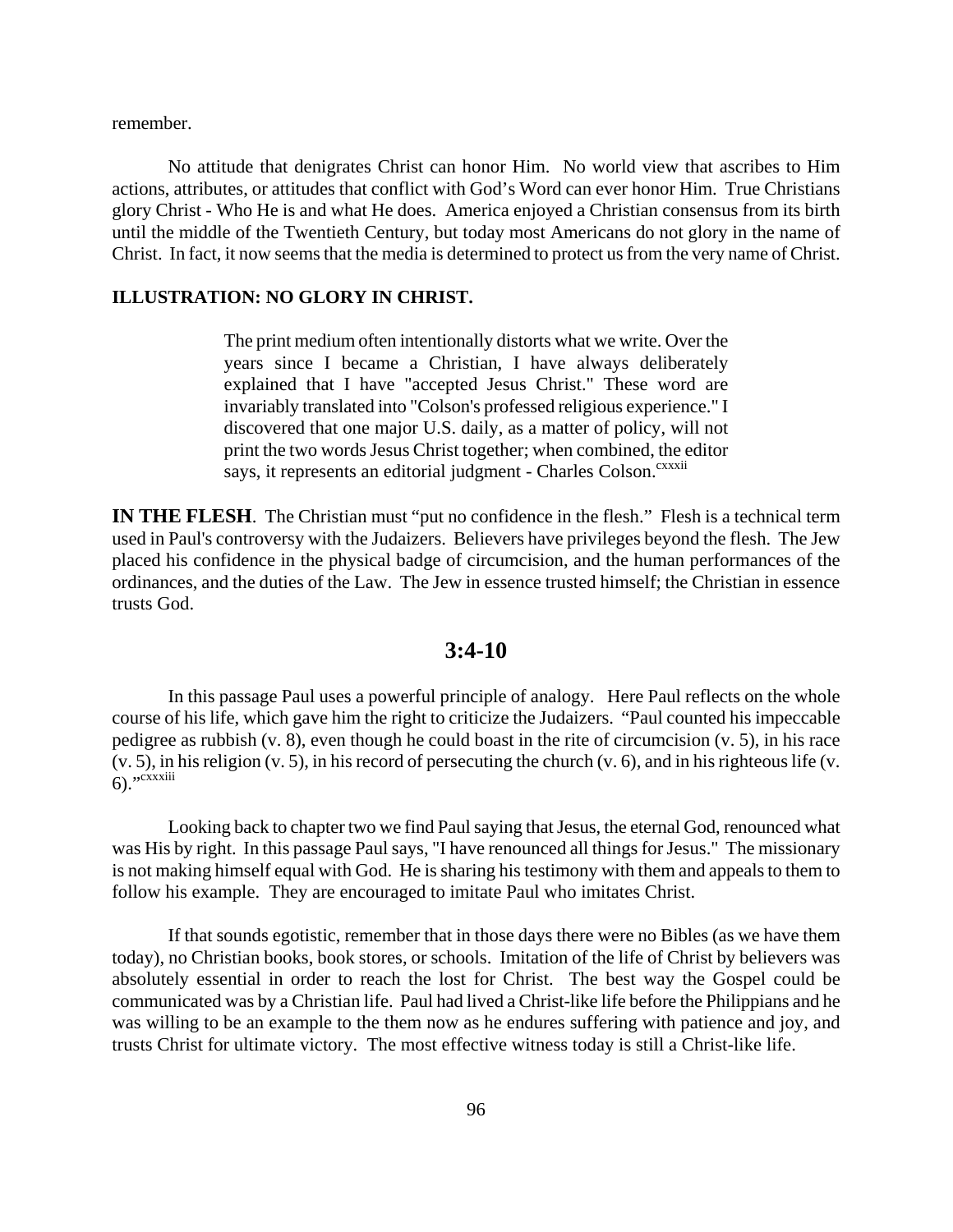**3:4 - CONFIDENCE IN HE FLESH**. Paul writes, "although I myself might have confidence even in the flesh. If anyone else has a mind to put confidence in the flesh, I far more." If anyone had grounds for confidence in flesh Paul did. A distinction must be made between confidence in God and confidence in the flesh, and in this passage Paul will do just that. In 3:4f the apostle has just attacked the Jewish teachers (Judaizers), and has insisted that it is the Christian, not the Jew, who is truly circumcised. Christians (Jews and Gentiles) are truly the covenant people - Christians are the ones with a special relationship with God.

To the average Christian, the Jews might say, "You are a Christian and you do not know what it means to be a Jew." But they could not say that to Paul, because he could establish his Jewish credentials. He had enjoyed every privilege which a Jew could enjoy, and had risen to every attainment to which a Jew might attain and he had abandoned it all for the sake of Jesus Christ.

**IF ANY ONE ELSE.** The NKJV reads, "If anyone else thinks he may have confidence in the flesh, I more so." Paul reasons, if these Judaizers think they have grounds for "confidence in the flesh," I have more reason to trust in the flesh than they. Obviously, they did think they had every reason to have confidence in the flesh. The Lord wants us to trust in Him for our salvation, but these Judaizers placed their confidence in the wrong thing. Because their thinking was faulty, their teachings were faulty. Lives based on false teachings do not honor the Lord.

**I FAR MORE**. The Judaizers were trusting in what God has rejected. Paul says the Judaizers placed confidence in the flesh (works) for salvation, while he places his confidence in Christ alone. However, if the flesh could save he had far more reason to boast than they. He proceeds to prove it in verses 5-6. This is not to be seen as sinful pride, but a statement of fact.

**3:5 - CIRCUMCISED THE EIGHTH DAY**. Ishmaelites were circumcised in the thirteenth year; Gentiles in mature age; Jews on the eighth day (Gen. 17:12; Luke 2:21; Leviticus 12:3). "In ancient Israel this act was ritually performed on the eighth day after birth upon children of natives, servants, and aliens (Lev. 9:3). Circumcision was carried out by the father initially, utilizing a flint knife (compare Josh. 5:3). Later specialists were employed among the Jewish people."<sup>cxxxiv</sup>

Various theories have been set forward to try to explain the origin and purpose of circumcision. The Holman Bible dictionary suggests four theories:

> (1) initiatory rite--before marriage (as the Shechemites in Gen. 34:14-24) or at puberty; (2) physical hygiene--to prevent the attraction or transmission of diseases; (3) tribal mark of distinction; (4) rite of entry into the community of faith. In the Old Testament the origin of Israelite practice was founded upon the circumcision of Abraham as a sign of the covenant between God and the patriarch (Gen. 17:10). Physical hygiene and tribal distinction resulted from circumcision, but the aspect of covenant sign which marked one's entry into the community of Yahwistic faith is the focus in the Hebrew Scriptures.<sup>cxxxv</sup>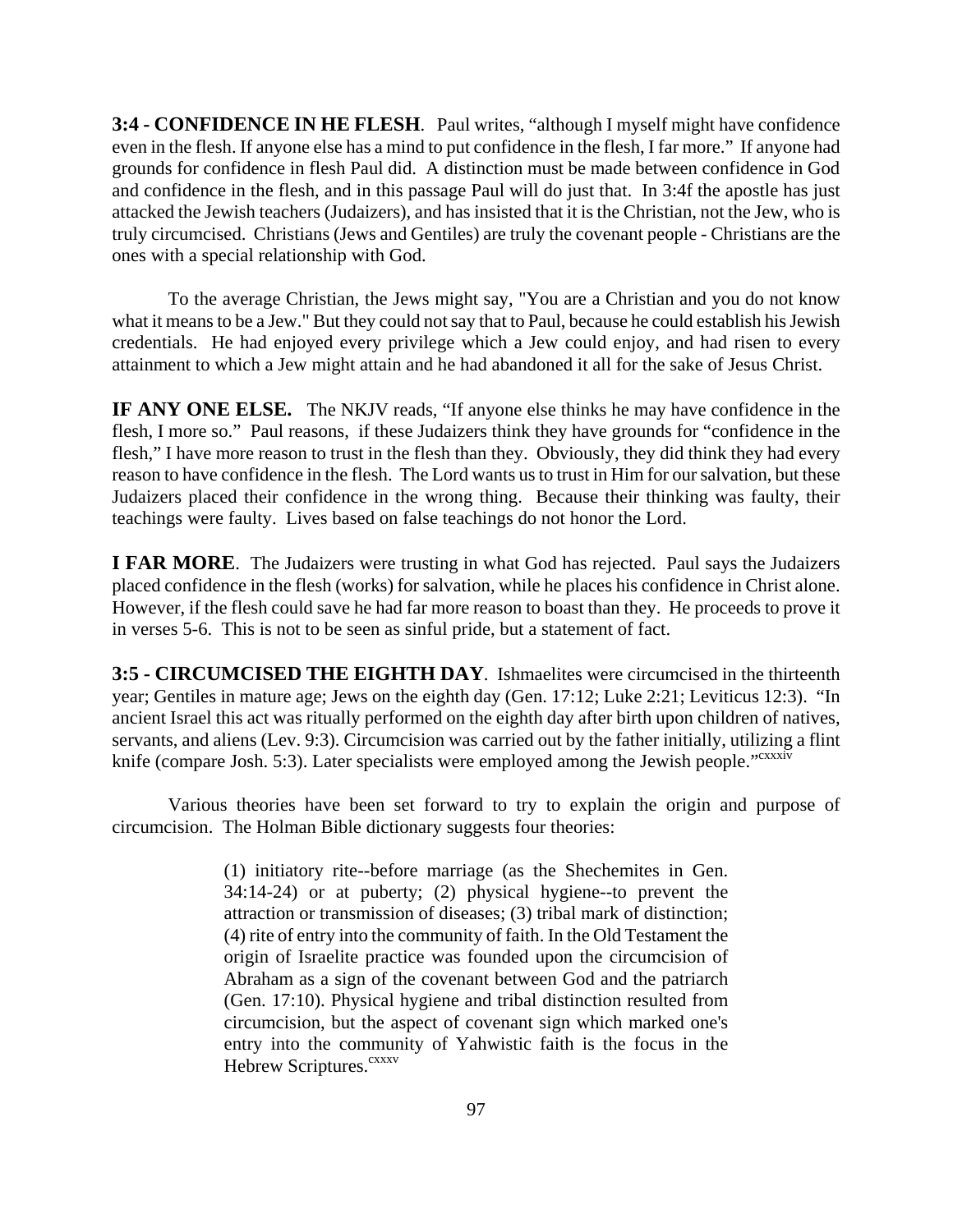Paul makes it clear that he and his parents followed the law of Judaism. He was not an Ishmaelite, nor was he a proselyte with a Gentile background. He had been born into the Jewish faith and had known its privileges since birth.

**OF THE NATION OF ISRAEL**. The NKJV follows the KJV, "Of the stock of Israel; the NIV, "of the people of Israel." This denotes the original stock, meaning that he was not a proselyte. He was descended, not from a bond woman, but from the favorite wife of Jacob. When Jews wanted to stress their special relationship to God in its most unique sense, it was the word "Israelite" that they used. Ishmaelites and Edomites could trace their descent to Abraham, but the Israelite alone could trace their descent through Israel (Jacob). Paul stresses the absolute purity of his race and descent.

**BENJAMIN**. Benjamin was the second son Rachel bore to Jacob. He was the forefather of the tribe of Benjamin. "His birth was difficult, and his mother named him Benoni, which means 'son of my sorrow.' She died giving him birth. His father Jacob, however, did not let that name stand. He gave the child the name Benjamin, which means 'son of the right hand'."<sup>cxxxvi</sup> The Tribe of Benjamin had a special place in the aristocracy of Israel. The first king of Israel, Saul, was of the Tribe of Benjamin (I Sam. 9:1-2). They knew the battle cry in Israel, "After thee, O Benjamin" (Judges 5:14). To be a Benjamite was something in which the flesh might boast. $c^{xxxxii}$ 

**A HEBREW OF THE HEBREWS**. He was of Hebrew parents who retained the same characteristic qualities in language and custom as the Palestinian Jew, as compared to the Hellenistic Jews (Acts 6:1f) - non-Palestinian Jews who adopted Greek language and culture. Paul was from Tarsus and knew Greek as well as Aramaic (Acts 21:40; 22:2) and Hebrew, but he had not become hellenized. To the very core of his being Paul was a follower of the first Hebrew, Abraham. He could make a good case for being more Jewish than the Judaizers.

Saying that he was a "Hebrew of the Hebrews" is not the same as saying he was a true Israelite. Jews were dispersed throughout the world. There were tens of thousands in Rome and more in Alexandria. Those Jews refused to be assimilated into the nations in which they lived. They zealously resisted amalgamation with the Gentiles. They retained their own religion, customs and laws. But one thing frequently happened. They forgot their language. They became Greek speaking Jews. They had to learn Greek because they lived in a Greek environment and had to use the Greek language in business.

A "Hebrew of the Hebrews" was a Jew who was not only of pure racial descent, but had also deliberately (often laboriously) retained the Hebrew tongue. Paul claims not only to be a pure-blooded Jew, but also one who spoke the Hebrew tongue. In other words, he out-stripped the Judaizers in being Jewish.

**A PHARISEE**. This would distinguish him from the Sadducees (Gal. 1:14). The Sadducees were influential and exercised a lot of control over the people of Palestine. They had a lot more political with Rome, but the Pharisees were far more strict in matters pertaining to religion. Paul continued in many of the doctrines of the Pharisees (belief in the resurrection, angels, miracles). Jesus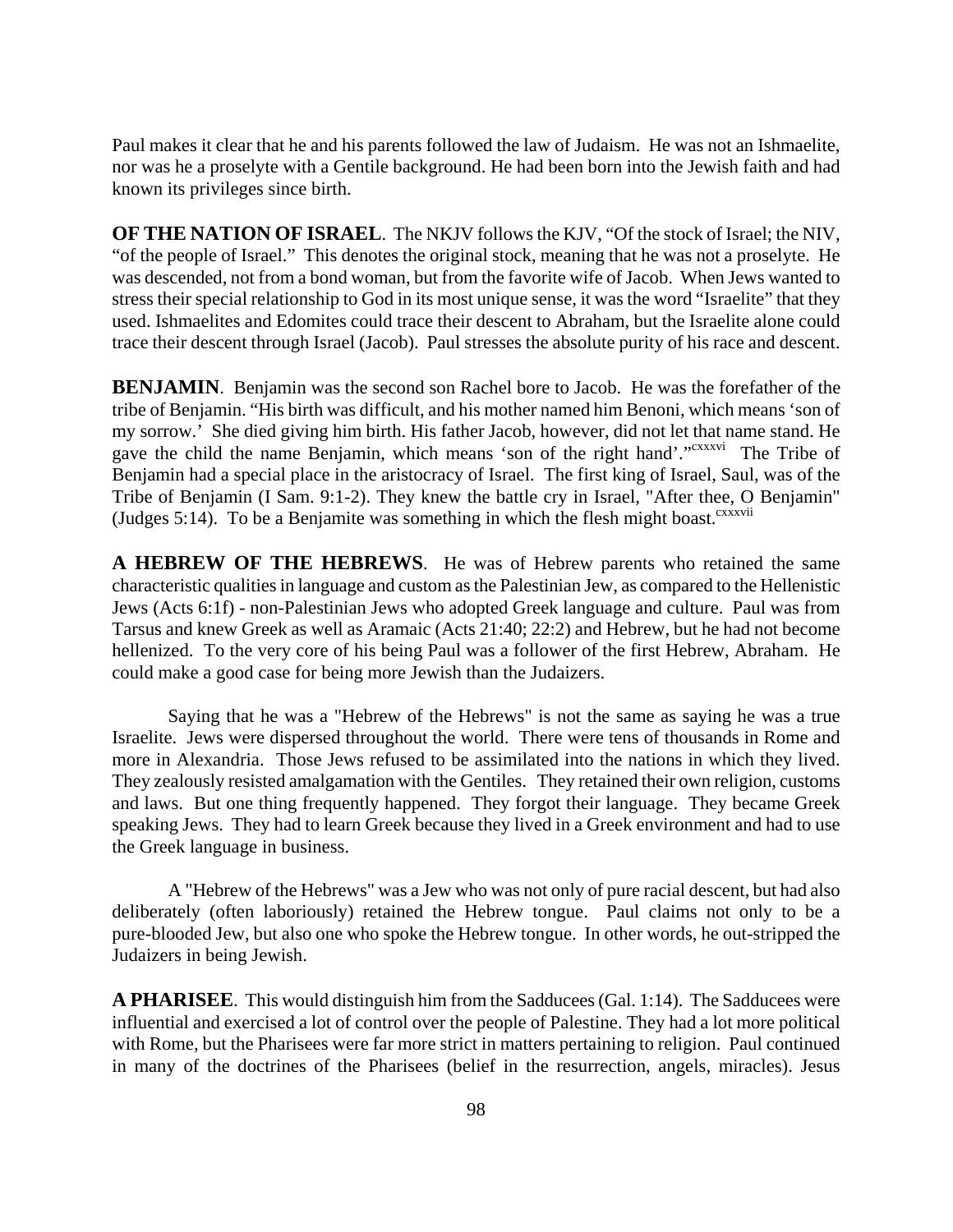described many Pharisees as hypocrites, but when He wished to emphasize the need for righteousness, He said, "Except your righteousness shall exceed the righteousness of the scribes and Pharisees, ye shall in no case enter into the Kingdom of heaven" (Matt. 5:20).

As far as the Law was concerned, Paul was a trained Pharisee. There were never many Pharisees (never more than 6,000), but they were very influential among First Century Jews. The Pharisees were known for their commitment to the study and rigid application of the Law. No one knew better from personal experience what the Jewish religion was all about than Paul.

**3:6 - AS TO ZEAL**. The NRSV has, "as to zeal, a persecutor of the church." Paul had a zeal for Judaism, and he was a zealot against Christianity, persecuting the church without mercy. Paul was the ringleader of the persecution from the death of Stephen until his own conversion (Acts 8:1-9:9). In modern terms, he was a militant Pharisee, an extremist (today a "right wing fundamentalist"). Is it not interesting that only the right has a "wing" today? Who ever heard of a left-wing extremist? Liberals in congress would no doubt say that he was "mean spirited."

**FOUND BLAMELESS.** He continues: "as to righteousness under the law, blameless" (NRSV). The NIV translators translated it rather loosely, but they captured the meaning: "as for legalistic righteousness, faultless." He knew and followed all the rules of the rabbis. He scored a "100" in Judaism. In terms of Olympic scoring, he scored a perfect "10" in every category.

Barclay has an interesting comment on this word. He says, "The word is *amemptos*, and J. B. Lightfoot remarks that the verb *memptesthai*, from which it comes, means to blame for sins of omission. So Paul claims that there was no demand of the Law which he did not fulfill" (italics added).<sup>cxxxviii</sup>

**3:7 - WHATEVER THINGS WERE GAIN TO ME**. There were many - His birth, his accomplishments in Judaism, his keen intellect, and his zeal for the Law. He was the star pupil of the great Gamaliel and the bright hope of the Sanhedrin, and he had a natural pride in his Jewish position and religious accomplishments.

**HAVE I COUNTED.** The tense shows state of completion. He seems to be saying, "Not only am I willing to do this, I have already done it." All these things Paul might have claimed to set down on the credit side of the balance sheet; but when he met Christ, he wrote them all off as nothing more than bad debts.

**LOSS**. This points to the debit side of the ledger, not the credit side. Paul was not simply exchanging one religion for another. He accepted a Person. Christ, and Christ, alone meets every need of the soul. Paul, with his priorities now in order, is a good example for all believers. Philippians 3:7 presents the principle by which every Christian should live.

**3:8 - MORE THAN THAT.** In the KJV this verse begins, "Yea, verily..**."** Robertson notes that five participles are used (yea, indeed, therefore, at least, even) before Paul proceeds, showing the force and passion of his conviction. He repeats his affirmation with the present middle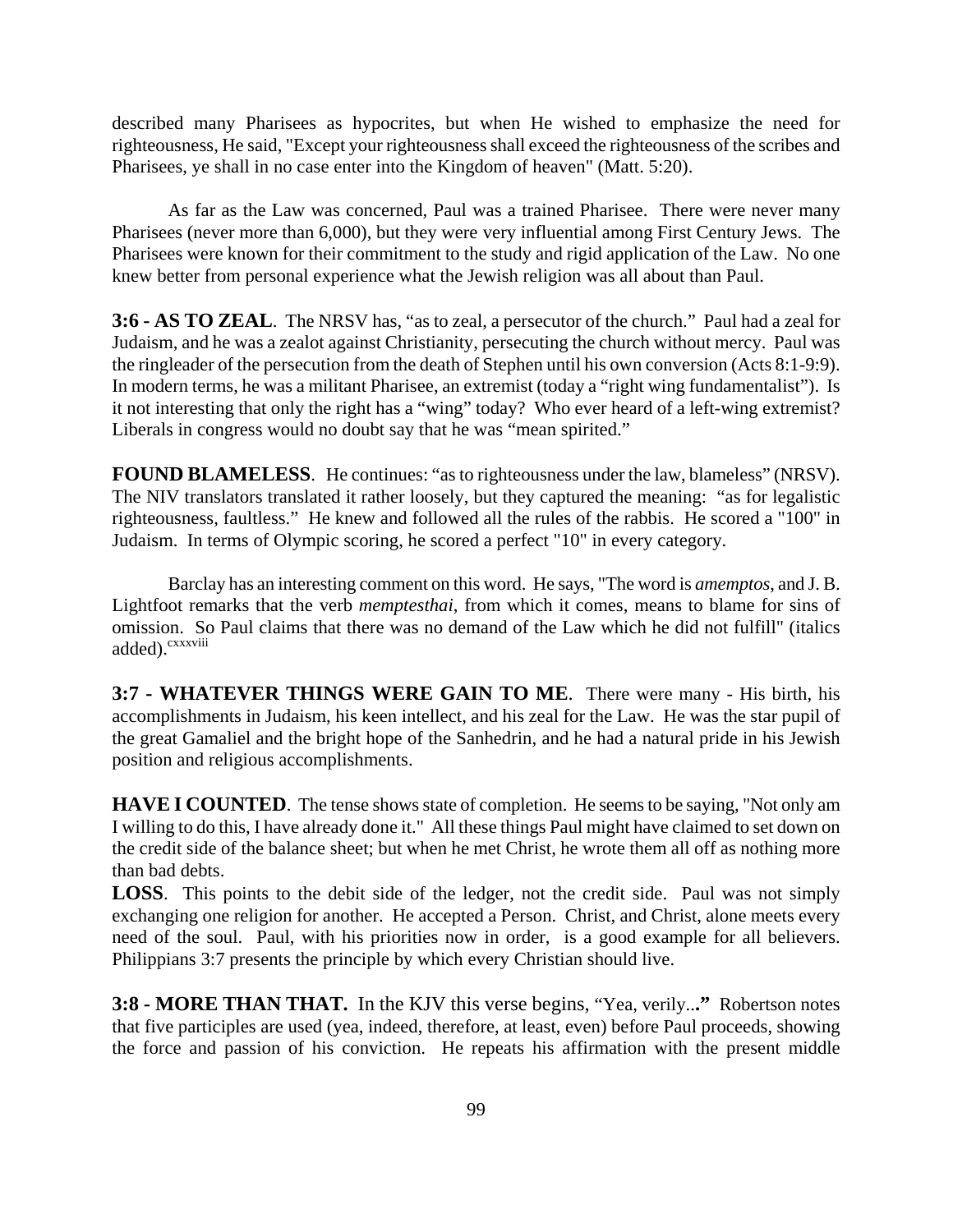indicative, "I still count all things loss for the excellency of the knowledge (the surpassingness) of Christ Jesus my Lord."cxxxix

**I COUNT ALL THINGS TO BE LOSS.** "Loss" is literally, refuse and it comes from a contraction of four little words meaning "throw it to the dogs." This is possibly a play of the word "dogs" (vs. 2). This points out how much Paul plays down everything else (material things, wealth, human pride) in favor of his loyalty to Christ.

The key word in verses 8 and 9 is righteousness. It has to do with a right relationship with God. Paul seems to say, "All my life I have been trying to get into a right relationship with God." He had found the Law less than useless in achieving a right relationship with God. It was no better than the refuse which was thrown to wild dogs in that day.

**THAT I MAY GAIN CHRIST**. Paul testifies, "I count all things to be loss in view of the surpassing value of knowing Christ Jesus my Lord, for whom I have suffered the loss of all things, and count them but rubbish so that I may gain Christ." Paul was never satisfied with his knowledge of Christ and always craved more fellowship with Him. He was willing to give up everything for the unsurpassed worth of Christ. He clearly embraced the words of Jesus, "For what does it profit a man to gain the whole world, and forfeit his soul? For what will a man give in exchange for his soul?" (Mark 8:36-37). Jesus illustrated this principle in the parable of the Pearl of Great Price.

**3:9 - BE FOUND IN HIM**. This verse presents us with a contrast between a works-righteousness which is based in the Law, and a faith-righteousness which is based upon faith in Jesus Christ (salvation by grace through faith). Here we have Paul's Gospel in a nutshell - not having a righteousness of my own based on the Law, he found it in Jesus Christ through faith. What he has really rejected is the effort to save himself by keeping the Law. This draws a definite line of distinction between true and false religion. A clear distinction should be made between New Testament Christianity and all the religions and religious cults in the world. Comparative religion classes miss the point. Christianity is not a religion as the world knows religion. It is a relationship based on a divine revelation. Our righteousness is not in rules or philosophies, but in a Person. We do not receive our righteousness by keeping the law or observing rituals and ordinances, but by God's grace through faith in Jesus Christ.

The late Dr. H. Leo Eddleman, a former president of New Orleans Baptist Theological Seminary, once told me that when he was a missionary to Israel in the forties, a young Jewish man demanded to know why he was preaching Christianity to them when all the major wars were started by Christians. When Dr. Eddleman asked what he meant, he replied that Hitler, Stalin and Mussolini were all Christians. They were all baptized when they were babies. It is sad when that is all a Jewish person knows about Christianity. What is worse is when an individual who professes to be a Christian does not know any more than that about what makes one a Christian.

It is worth noting that Satan is not disturbed by religion. He invented the religions of the world and he remains the power behind them. Some post-modern spiritual leaders - leaders of a few of the extreme New Age movements - even recognize Satan as their Lord. But the genuine Christian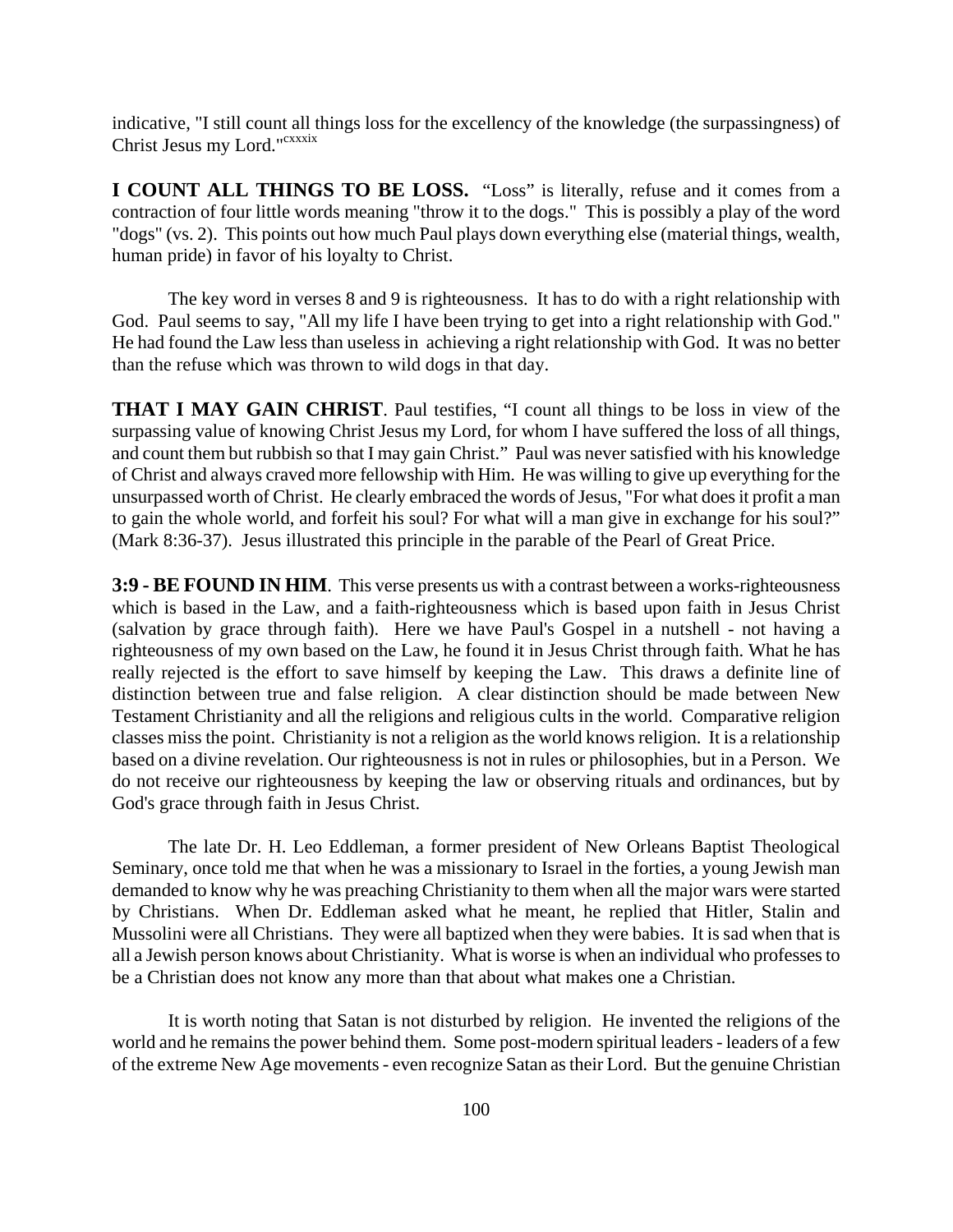is invited to draw near to God and experience His nearness and His power. Then the believer can resist the devil and he will flee - not from the individual, but from the Lord Who indwells him.

**THROUGH FAITH IN CHRIST**. That is, on the basis of faith (the KJV has "faith of Christ"). Everything in our salvation depends upon God's righteousness, given to us freely by God's grace, through faith in Jesus Christ. A saving faith is a total a commitment to Jesus Christ.

Righteousness in Christ is the key to Christian ethics. There are people who proclaim (sometimes boastfully), "I live by the Ten Commandments," or "I live by the Golden Rule." They may adopt either as a goal for their life, but only those who are clothed in His righteousness by grace, through faith, will ever succeed. The Christ-life can only be lived by those who have Christ in their heart. Our righteousness comes through faith in Jesus Christ. When, by the grace of God, we believe in His Son, He counts the righteousness of Christ as ours.

> This righteousness, like that portrayed in the Old Testament, is not static but is known for its application to personal and social behavior. Such faith and righteousness are difficult to separate since they move together in observable life-style and conscious choices. We cannot be righteous in our own efforts apart from Christ. We cannot receive righteousness from Christ without faith. We cannot be counted as righteous in Christ without the desire to let the Spirit create a life of righteous acts in us. $\frac{cx}{c}$

It is worth repeating - a right relationship with God comes, not through works of the Law, but through faith. You will never get into a right relationship with God by your own efforts, but by the grace of God you will only get into a right relationship with God through faith in Jesus Christ. Universalism is not taught in the Bible. We are not all children of God. Only those who are in Christ are children of God and joint-heirs with Jesus Christ.

A Jewish rabbi in Jackson, Mississippi once invited a group of students from Mississippi College to attend a service at Temple Beth Israel. He added, "You believe everything we believe, we just don't believe everything you believe." Judaism, or the Law was given to Israel by God and He expected them to live by it. Furthermore, the world had never seen anything comparable. It surpassed all other codes of ethics, including the Code of Hammurabi. Jesus said it best, "The Law and the Prophets were proclaimed until John; since that time the gospel of the kingdom of God has been preached, and everyone is forcing his way into it" Luke 16:16, NAS).

This is not anti-Semitic. I love lawyer, historian, and movie critic Michael Medvid, who is also Jewish. Recently he filing in for popular radio talk show host, Rush Limbaugh, he lamented the moral decline in America and illustrated the attitude behind by pointing to movies. He said that the philosophy of many today is, "follow your heart." He pointed to movies in which children are, in essence, told to "follow your passion." Medved pointed to the character Humphrey Bogart played in *Casablanca,* and said, "The message you get from *Casablanca* is 'Do what's right." The message you get from Gary Cooper in *High Noon* is, "Do your duty." Jimmy Stewart, in *It's a Wonderful*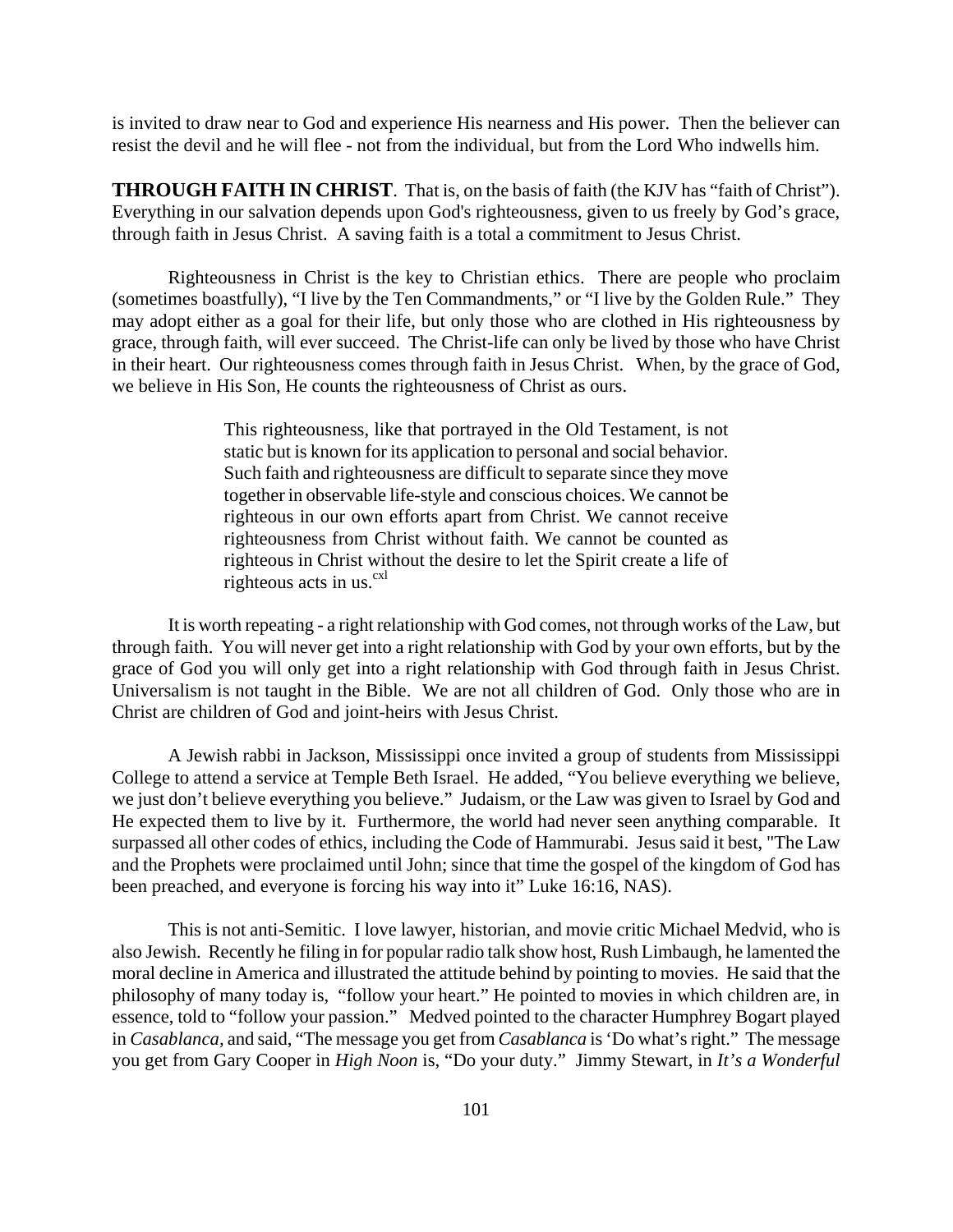*Life,* did not do what he wanted to do, he did his duty.

A Jewish neighbor who honors the Law and does his duty will make a better citizen and a better neighbor than some professing Christians in most any community. I applaud them for it. But Jesus, in The Sermon on the Mount, reveals a higher principle by which believers are to live. The righteousness of Jesus Christ, the righteousness which He imputes to those who have faith in Him, is superior to human good. Its basis is not in human beings, but in Jesus Christ and in the ministry of the Holy Spirit, Who indwells the believer.

**3:10 - THAT I MAY KNOW HIM**. This means to have a personal acquaintance, or experience with Him. This is Paul's passion - to get more knowledge of Christ through a personal relationship with Him. This comes, not through some existential leap of faith, but through daily growth in Christ through Scripture and the ministry of the Holy Spirit, Who indwells the believer for that very purpose. The sure and certain foundation of God's Word and the teaching, nurturing ministry of His Spirit are indispensable. It is not that he wants knowledge of more facts, theories, or principles. It is the personal knowledge of another person that he desires. Paul wanted to know Christ more deeply.

In verses 10-11 Paul defines faith-without claiming to do so - in a way that might surprise many. Faith is not a set of doctrines to be believed, or a particular religion (Christian faith, Baptist faith, Muslim faith, or Jewish faith). Rather, he goes on to say, "that I may know Him and the power of His resurrection." When Paul says, "that I may know Him," he is using a word that all the way through the Bible means to have a personal experience with Him, to know Him personally. This is a relationship which comes by grace through faith, based on revealed truth.

When the Bible tells us we are to believe in Jesus Christ for salvation, it never means that we are to simply believe certain facts about Him. Those facts are important, but knowing them has never saved any one. The one element that needs to be stressed is commitment. To believe in Jesus Christ is to commit one's self to Him through faith. Faith is man's only acceptable response to God. Faith, a gift of God by grace (Eph. 2:8), is the only thing that is compatible with His grace. This faith is a commitment based on revealed truth; it is not a leap into the unknown.

I toured the Rameses Exhibit when it was in Memphis, Tennessee, so I know certain facts about Rameses. I believe he lived and that he was a remarkable leader. But I have no personal relationship with Rameses, and my knowledge of his life and times is of no spiritual benefit to me. I know a lot more about Jesus that I do Rameses. In fact, I knew many facts about Jesus before I was saved because of what I had learned at home and church. But knowing those facts did not save me. I was saved when by God's grace, through faith which He provided, I committed myself to Him.

For two and a half years while I was a student at Mississippi College, I led a Baptist Student Union (BSU ) mission trip to the Hinds County Jail in Jackson every Thursday afternoon. On one particular visit, I was visiting with two juveniles I had met on an earlier visit when two other students came down the hall and interrupted me. They asked if I would try to talk with a man who was in a cell by himself, rather than the bullpen with other men. Actually, there was an empty cell on either side of his (we were a little puzzled because we did not know as much about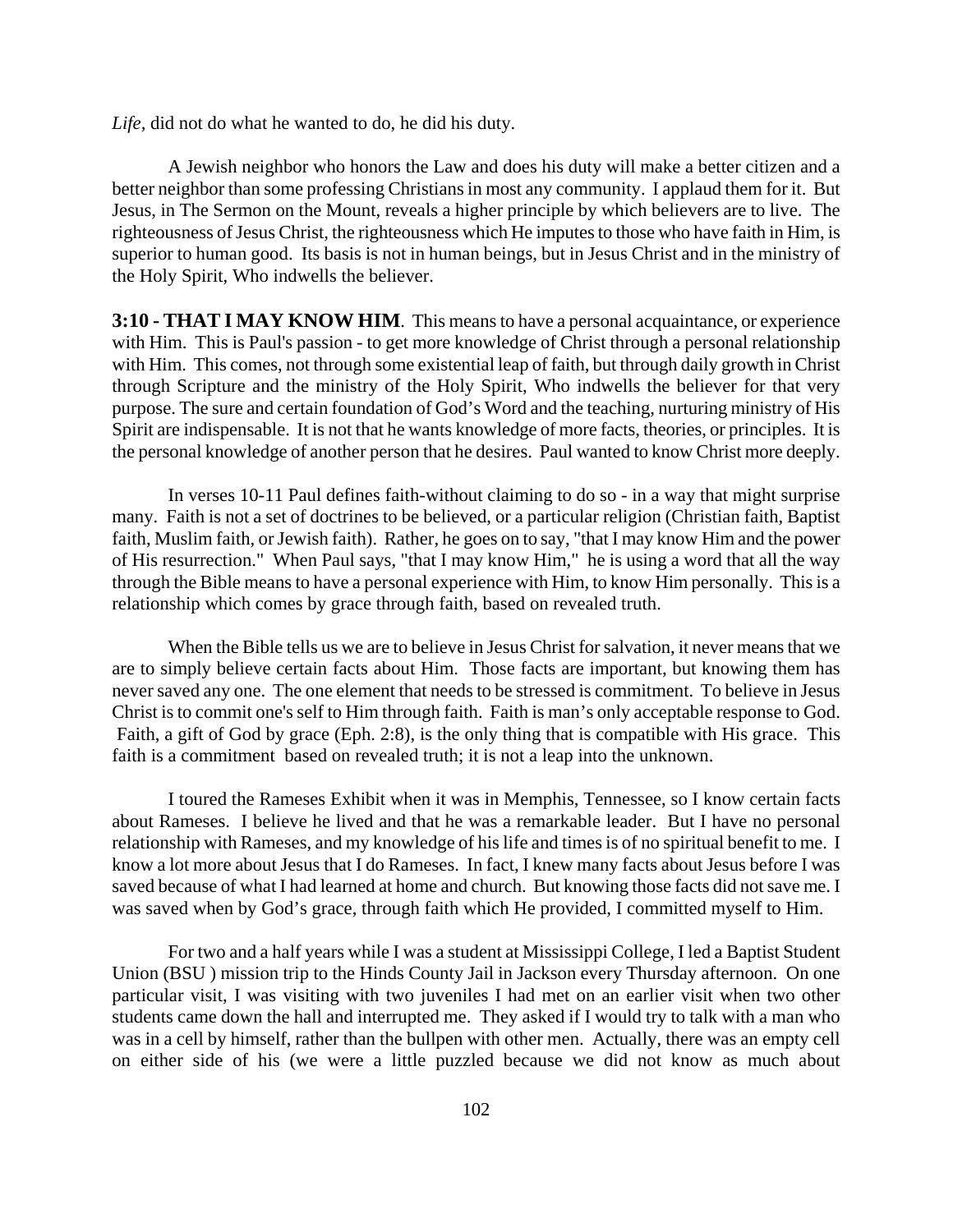homosexuality then as college students do today). They said that he was very hostile toward them and asked me to trade places with them. Their comments raised some apprehensions, but since I was the leader of the mission to the jail, I knew I had to trade places with them.

I walked down to his cell and stopping before the bars, I introduced myself. When I learned his name and his home town, I told him that during the summer I worked for the Agricultural Stabilization and Conservation Service (ASCS, Department of Agriculture) in his home county and knew his area well. This seemed to open the door and after a few minutes I asked, "Mr. Davis (not his real name), do you believe in God?" He said that he did. I surprised myself with the next question. Now I know it came from the Lord. I asked, "Mr. Davis, do you believe God?"

After a minute or so, he got up from his cot and walked directly toward the bars. I recalled what the other students had said about how violently he reacted to them and when his hands came up I wondered if he might try to reach through the bars to try get to me (for what reason I could only imagine). Instead, he caught a bar in each hand and looked me in the eye and asked, "Johnny, can you get me a Bible?" I gave him my New Testament. He did not want to know certain facts about Jesus; he wanted to know Him personally. That day he prayed, asking God to forgive his sins and give him eternal life.

In this verse Paul goes on to refer to the Resurrection and suffering. Why mention His Resurrection before His suffering? He has it right. You cannot enter into an experience of suffering with Christ until you know Him by faith as the living Lord. That is how He comes into our lives. It is not only because He died, but because He arose and lives, otherwise He would not be able to come into our hearts as the living Savior. So Paul knows Him first in the power of His Resurrection. And now in the suffering he must endure, he can share a little bit of the suffering of Christ. Paul says he must fill up what is lacking in the suffering of Christ, indicating not that His sacrifice was incomplete, but that He goes on suffering through His body, the church, until He returns.

**THE POWER OF HIS RESURRECTION**. Robertson cites Lightfoot, who holds that power is used here in the sense of assurance to believers in immortality (I Cor. 15:14f; Rom. 8:11), in the triumph over sin (Rom. 4:24f), in the dignity of the body (I Cor. 6:13f; Phil 3:21), in stimulating the moral and spiritual life (Gal. 2:20). $\frac{\text{c}^{1}}{1}$ 

Henry Morris, founder and first President of the Institute for Creation Research, has authored numerous books on creation, including one of his latest, *Creation and the Modern Christian*. In the Foreward, Charles C. Ryrie says, "When the history of Christianity in the twentieth century is written, the name of Henry Morris should have a prominent place for his leadership in promoting the doctrine of creation."<sup>cxlii</sup> Dr. Morris wrote:

> The two greatest events in the history of the cosmos were, first of all, its supernatural creation, and secondly, the resurrection of its Creator from the dead. The evidence for each, to one whose mind and heart are open to evidence, is overwhelming. All real science points to creation, and the best-proved fact of history is the resurrection. The Bible, of course, teaches that both are vitally true, vitally important, and vitally related, but even to one who does not believe the Bible;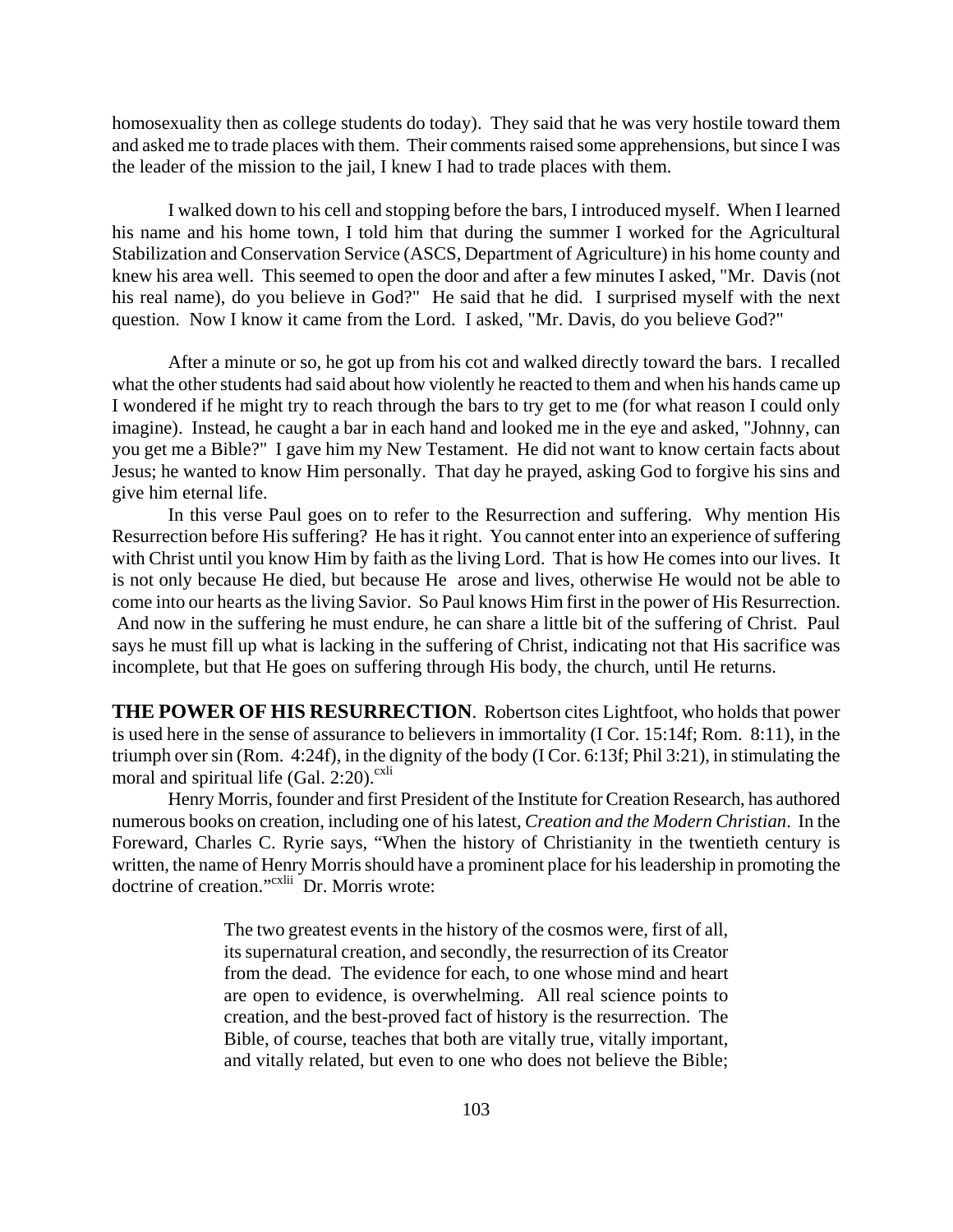the evidence is still unanswerable. He may reject it, but he cannot refute it.

Furthermore, each is necessary to the other. The creation, invaded and permeated by decay and death, heading down toward ultimate chaos, can only be saved and renewed if death it defeated and life is restored by its Creator. The resurrection, conversely, triumphing over death and promising ultimate restoration of the perfect creation, can only be accomplished by the Creator Himself. The creation requires the resurrection and the resurrection requires the Creator.<sup>cxliii</sup>

Unfortunately, the modern Christian often does not place the same emphasis on the resurrection that it was given in the early church. Apart from Easter, how often does the modern church deal with the resurrection of Jesus Christ? How much time does the modern believer study the resurrection and meditate on its consequences? Dr. Morris writes:

> The first book of God's written Word begins with the mighty creation of heaven and earth (Genesis 1:1), but ends with "a coffin in Egypt" (Genesis 50:26). The final book of God's Word introduces Jesus Christ as "the first begotten of the dead" (Revelation 1:5), and ends with "all things made new" (Revelation 21:5). $\text{c}^{\text{xliv}}$

Great power is demonstrated in the creation of the universe. But no less is the mighty power of Almighty God manifested in the resurrection of His precious Son from the dead. Without the creation we would not be here. Without the resurrection why would we want to be here? It would be better never to have been born than to have been born once and never to have been born again. The resurrection is far more than a seasonal theme - it is our only hope.

#### **ILLUSTRATION: THE RESURRECTION**.

A workman of the great chemist Michael Faraday accidentally knocked a silver cup into a solution of acid. It was promptly dissolved, eaten up by the acid. The workman was terribly disturbed by the accident. The chemist came in and put a chemical into the jar, and shortly all the silver was precipitated to the bottom. The shapeless mass was lifted out and sent to the silversmith, and the cup was restored to its original shape. If a human genius can do a things like this, why should we doubt that God can raise the dead? $\mathbb{C}^{\text{xlv}}$ 

**THE FELLOWSHIP OF HIS SUFFERING**. Partnership in His suffering was an honor prized by Paul. Think how little most of us enter into this holy "fellowship of His suffering." Yet, Christians will have to go on bearing the cross and suffering along with their living Savior, Who died on the cross for them. Thousands are suffering for Christ and have suffered for decades in Communist and Islamic countries. Should Islamic extremists or radical Communists realize their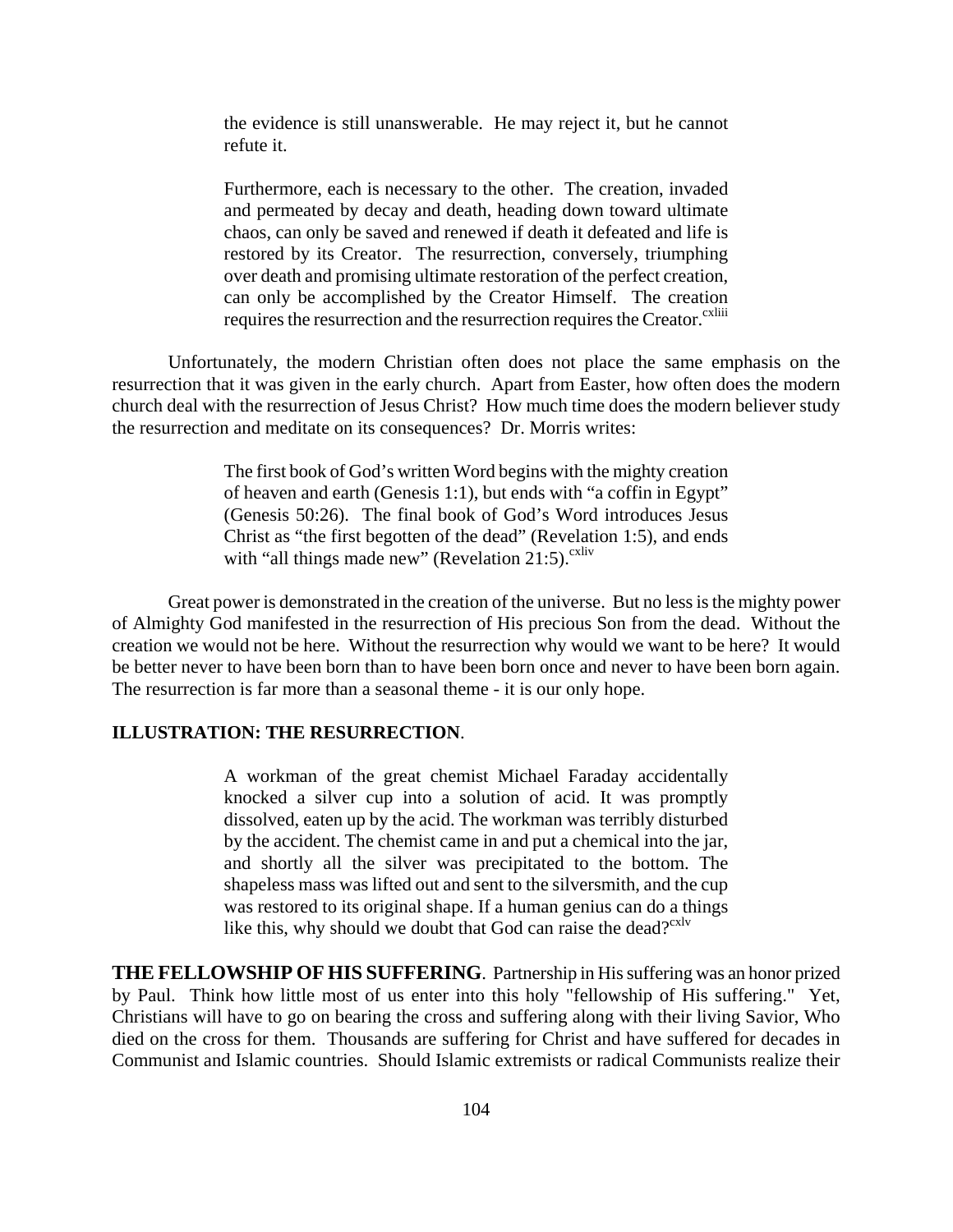goals, Christians will be called on to suffer and die in America even as they are now suffering in various parts of the world. Americans have only recently learned of the intensity of the persecution of Christians in many parts of the world. One Islamic radical with seemingly inexhaustible funds is funding terrorism against Jews and "Crusaders" around the world.

If the enemies of the Cross could accomplish the goals of the most radical elements of those groups, there could be a blood-bath with Christians as the primary targets. Humanists, with their gospel of evolution, have been behind many restrictions placed on Christians and, unfortunately, they have persuaded many Christian leaders to support the secularization of our society. Christianity and Humanism are not two different movements on parallel tracks trying to accomplish the same thing. They are strongly opposed to each other and must clash. If we do not reach the world for Christ, the world is going to persecute the church - and the persecution is spreading, both in scope and intensity right now. Are we prepared to enter into the fellowship of His suffering?

**BECOMING CONFORMED TO HIS DEATH.** Being "conformed to His death" means "becoming like him in his death'--passing through death into a new life, dying and rising with Christ (cf. Rom. 6)."cxlvi In this passage the secret of the missionary's life is unveiled. "The agony of Gethsemane, not less than the agony of Calvary, will be reproduced however faintly in the faithful servant of Christ."<sup>cxlvii</sup> Being conformed to Him in His death is being like Him in His death. But what does that mean? For one thing, it means obeying the will of God even unto death. Paul would be paying that price before long and he was ready.

#### **ILLUSTRATION: PERSECUTION, APOSTLES**.

 St. Matthew suffered martyrdom by being slain with a sword at a distant city of Ethiopia.

 St. Mark expired at Alexandria, after having been cruelly dragged through the streets of that city.

 St. Luke was hanged upon an olive tree in the classic land of Greece.

 St. John was put into a caldron of boiling oil, but escaped death in a miraculous manner, and was afterwards banished to Patmos.

St. Peter was crucified at Rome with his head downward.

St. James the Greater was beheaded at Jerusalem.

 St. James the Less was thrown from a lofty pinnacle of the temple, and then beaten to death with a fuller's club.

St. Philip was hanged up against a pillar at Heiropolis in Phrygia.

St. Bartholomew was flayed alive.

 St. Andrew was bound to a cross, where he preached to his persecutors until he died.

 St. Thomas was run through the body with a lance at Coromandel in the East Indies.

St. Jude was shot to death with arrows.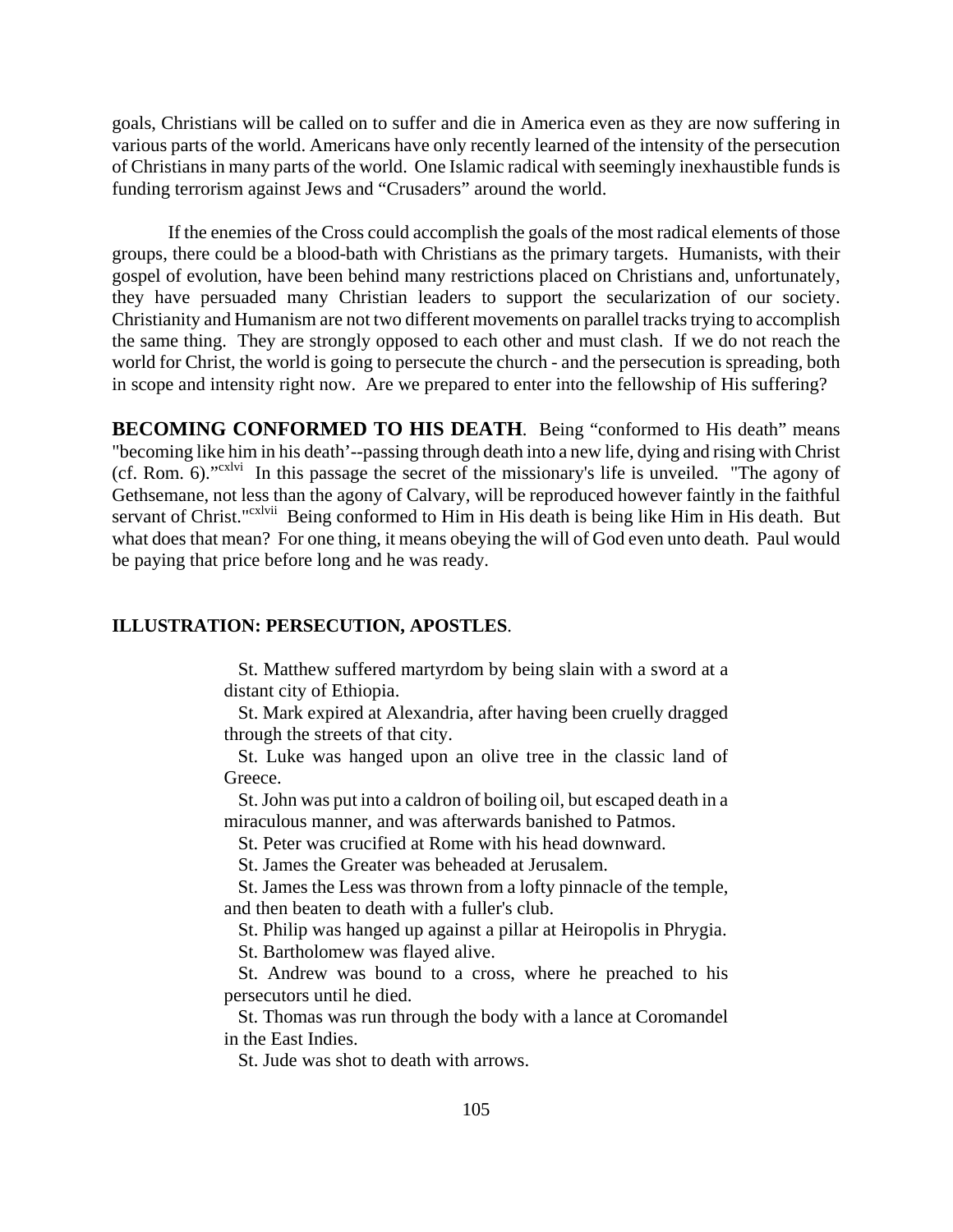St. Matthias was first stoned, and then beheaded.

 St. Barnabas of the Gentiles was stoned to death by the Jews at Salonica.

 St. Paul after various tortures and persecutions, was at length beheaded at Rome by the Emperor Nero.<sup>cxlviii</sup>

As a new millennium begins, Christians are being persecuted around the world, and the persecution is expanding in scope and growing in intensity. Muslim fundamentalists in some countries are actively trying to eradicate Christianity from those countries. Communist governments always oppress and often persecute Christians. And here in America, the controlling elite pass laws and hand down decisions that erode our freedom and place us in danger of persecution. The nation that more than another in history guaranteed its people freedom of religion, seems now bent on freeing its people from religion.

Those opposed to Christianity have often been so subtle that they have even convinced a lot of Christians they are doing it for our own good. Seminary professors and liberal pastors applauded when the Supreme Court took prayer and Bible reading out of the public schools in 1962 and 1963 (I was in the seminary classroom then). Any study of the moral decline in America will show an unusual acceleration of immorality and ungodliness beginning in the early sixties, escalating through the seventies and eighties, and reaching shocking levels before the turn of the century. We have seen the movement - from endorsement of religion to toleration, to opposition in many quarters, and oppression in other quarters. Will this lead to actual persecution? Only the Lord knows for sure, but we would be very naive to assume that the direction in which we have been moving is leading to increased freedom for the spread of the Gospel.

In June, 1997 the Supreme Court of the United States handed down a decision that will allow states and local governments to "easily limit religious activity." A spokesman for the Baptist Joint Committee for Public Affairs said, "The religious liberty of every American is in peril."<sup>cxlix</sup> The sad truth is that we are not losing our freedom, we are throwing it away. How? Apathy! The story is told of a man who asked a neighbor, "Do you know the two main things that are wrong with Americans?" The neighbor replied, "I don't know, and I don't care." He said, "Congratulations! You got them both."

**3:11 - THAT I MAY ATTAIN.** Paul has not "arrived." He has not already attained all there is to attain. The NKJV reads, "if, by any means, I may attain;" whereas the NAS has "in order that I may attain." This is not an expression of doubt, but of genuine humility. We may paraphrase it, "if somehow I might attain'' (see the NIV). It is actualized through his resurrection and suffering with Christ. It is by this means that it is attained. The resurrection from the dead here is that which awaits believers who know Christ and share fellowship in His sufferings in this life. Even though it may not be clearly seen in the English, the "if'' clause is more a statement of humility than uncertainty. That Paul is not in doubt may be seen from what he wrote to Timothy: "...for I know whom I have believed and I am convinced that He is able to guard what I have entrusted to Him until that day" (2 Tim. 2:12b).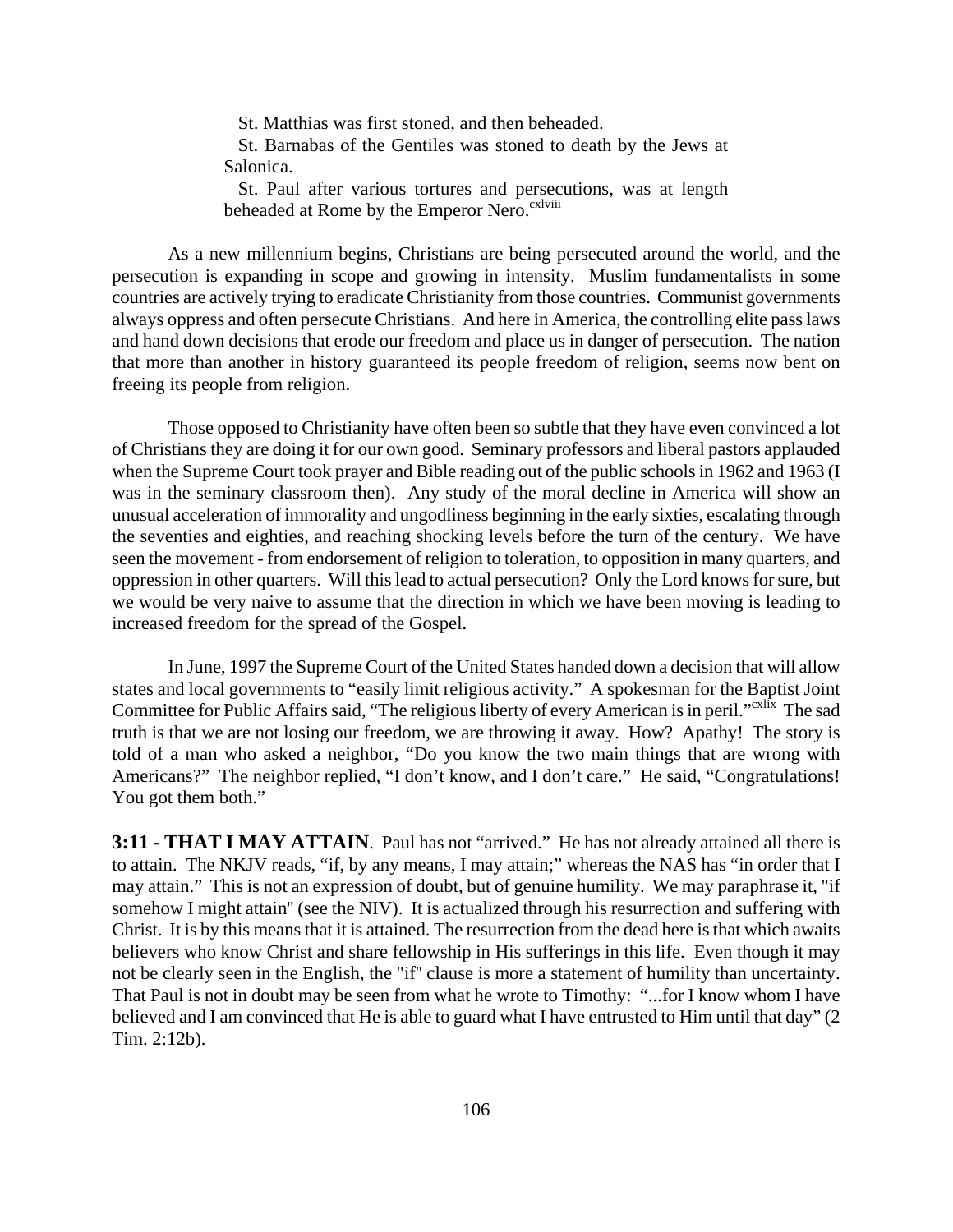**RESURRECTION**. The word Paul used is a compound word (used only here in the NT) meaning "the out-resurrection from among the dead." The resurrection of believers is the emphasis here. Some see this as possibly referring to the Rapture of the Church. The resurrection of the believer is as certain as the Resurrection of Jesus Christ. "The only possible uncertainty for believers is whether they will have died by the return of Christ (and thereby participate in the resurrection of the dead) or whether they will be still alive when He comes (and thereby receive transformed bodies in association with being caught up to meet Him in the air).<sup>cl</sup> Unless one believes in the risen Lord, and unless he is willing to share in the suffering (take up the cross and follow Him), he will not share in the resurrection of the righteous from the dead.

## **3:12-16**

In 3:12-16 we see that Paul has risked being thought proud and boastful in order to tell what he has given up for Christ. Now he goes on to warn people against feeling that they had attained either perfection or status which they had not attained. This suggests that there were some people in the church at Philippi who did think they had attained perfection or near perfection (Judaizers, mutilators of the flesh). They were saying that Gentiles must do certain things so that they would not go on being Gentile dogs, but become Jewish Christians. Paul shows that the true believer's attitude is that the Christian must keep on striving to know and to serve the Lord. The person who thinks he has attained super-saint status is demonstrating how far he is from spiritual maturity.

**3:12 - NOT THAT I HAVE ALREADY OBTAINED IT**. Paul is guarding against misunderstanding. Literally, he says, "I did not already obtain." He had not obtain perfection. While the modern student of the Word of God might think of the Apostle to the Gentiles as a "super saint," he obviously did not have that opinion of himself.

**OR HAVE ALREADY BECOME PERFECT**. Paul pointedly denies that he has reached a spiritual impasse of non-development. Certainly, he knew nothing of the so-called sudden absolute, instant perfection by a single experience. He has made great progress in Christ-likeness, but the goal is still before him and not behind him. Paul did not claim to have attained a state of resurrection-perfection while here on earth. The word he uses means completeness.

The meaning of the Greek word for perfect (*teleios*) is not difficult in Greek, but it is not easy to translate into English. It denotes a kind of functional perfection. It connotes adequacy for some given purpose. It mans being full-grown in contrast to being under developed. It means to be mature in mind as opposed to one who is a beginner in a subject. The *teleios* of an acorn is an oak tree. The *teleios* of a little boy is a grown man.

**BUT I PRESS ON.** He has not yet obtained perfection, but he is still running the race of life. He is not discouraged - in fact he is encouraged. His conversion was the beginning, not the end of the journey. He is saying, "I press on" to make it my own because Christ has made me His Own. Jesus Christ has already paid the price for our salvation and provided for our sanctification through the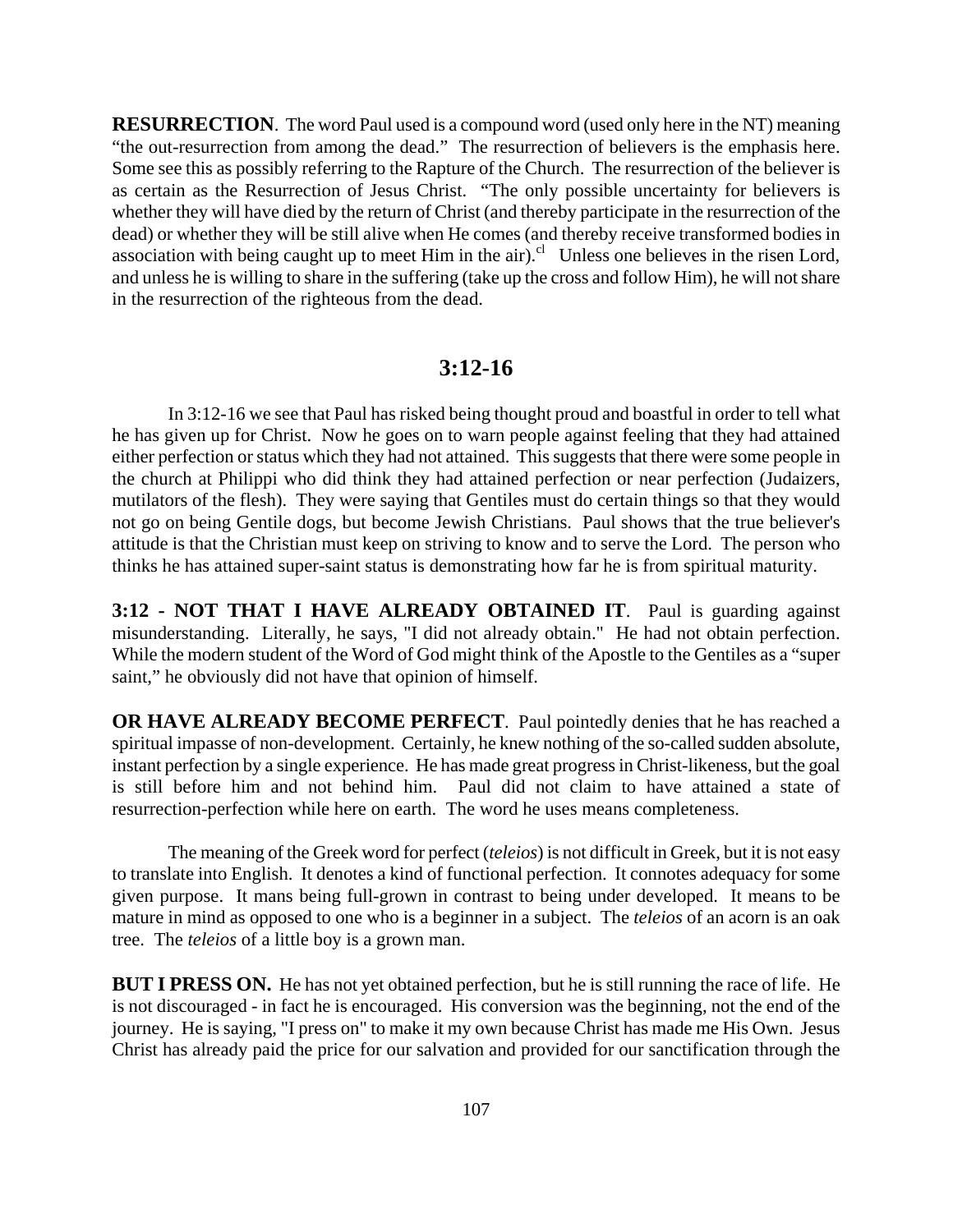Holy Spirit. He assures us that we are His. That part is settled. Now, we are to make real in our lives what Jesus has already by faith given us. We are already children of God. We are already redeemed, and the process goes on day by day actualizing what has already been given us in Christ. Paul said, "I press on to take hold of that for which Christ Jesus took hold of me" (NIV).

The wedding ceremony is the beginning of the marriage, not the sum-total, and not the end. The conversion is only the beginning of the Christian experience, not the end, and not the sum-total. Unfortunately, the only testimony many professing Christians have concerns the conversion. Too few have fresh testimonies about what God is doing in and through them right now.

**3:13 - DO NOT REGARD MYSELF AS HAVING LAID HOLD OF IT YET.** The verb means to grasp completely. Absolute denial is seen. He has not yet laid hold of all that Christ provided for him (3:12). Peter states the principle: "but grow in the grace and knowledge of our Lord and Savior Jesus Christ" (2 Peter 3:18a).

**BUT ONE THING**. There is no verb in the Greek. He does not claim to have made it on his own. Paul adds a qualifier, a very important qualifier, and an important point (see below).

**FORGETTING WHAT LIES BEHIND**. He may have in mind either his old pre-Christian life, his previous progress as a Christian, or both. The born-again Christian - the only kind of Christian there is - must forget his past failures, whether sins of omission or sins of commission. But that is not all. The faithful servant of the Lord must also forget past accomplishments in one sense. While we can learn both from past mistakes and past successes, we must not continue to look back to past accomplishments (rest on one's own laurels), any more than we should hide behind past failures or disadvantages.

**REACHING FORWARD TO WHAT LIES AHEAD.** The picture is of one stretching himself out towards the goal. The metaphor is of a runner leaning forward as he runs, as an Olympic runner leans into the tape. He wants to impress upon them the fact that we have not arrived yet. "But one thing" (This is not true unless you remember this one thing), he says, "Forgetting the things which are behind..." He is not talking about memory. He is saying that the runner cannot run a race looking back to see how he is doing, or how the competition is doing. The late Satchel Page played baseball until he was reportedly in his late fifties. In response to a reporter, he explained his philosophy of life. He said, "Don't ever look back. Something may be gaining on you!"

**3:14 - I PRESS ON TOWARD THE GOAL.** "I press on toward the goal for the prize of the upward call of God in Christ Jesus." Jesus is the goal to Whom we must continually look as we run the race of life (Heb. 12:2). We must run the race looking ahead to the goal (mark), and not looking back where we have been. In the hundred yard dash, the runner must be looking ahead to the tape, and not back toward he starting blocks.

Paul may have had the Roman games in mind. In the Roman arena the prize was placed at a prominent place at the finish line. They were thus motivated to lean forward and try a little harder coming around the last turn when their eyes were on the prize. Paul is not looking back at the prison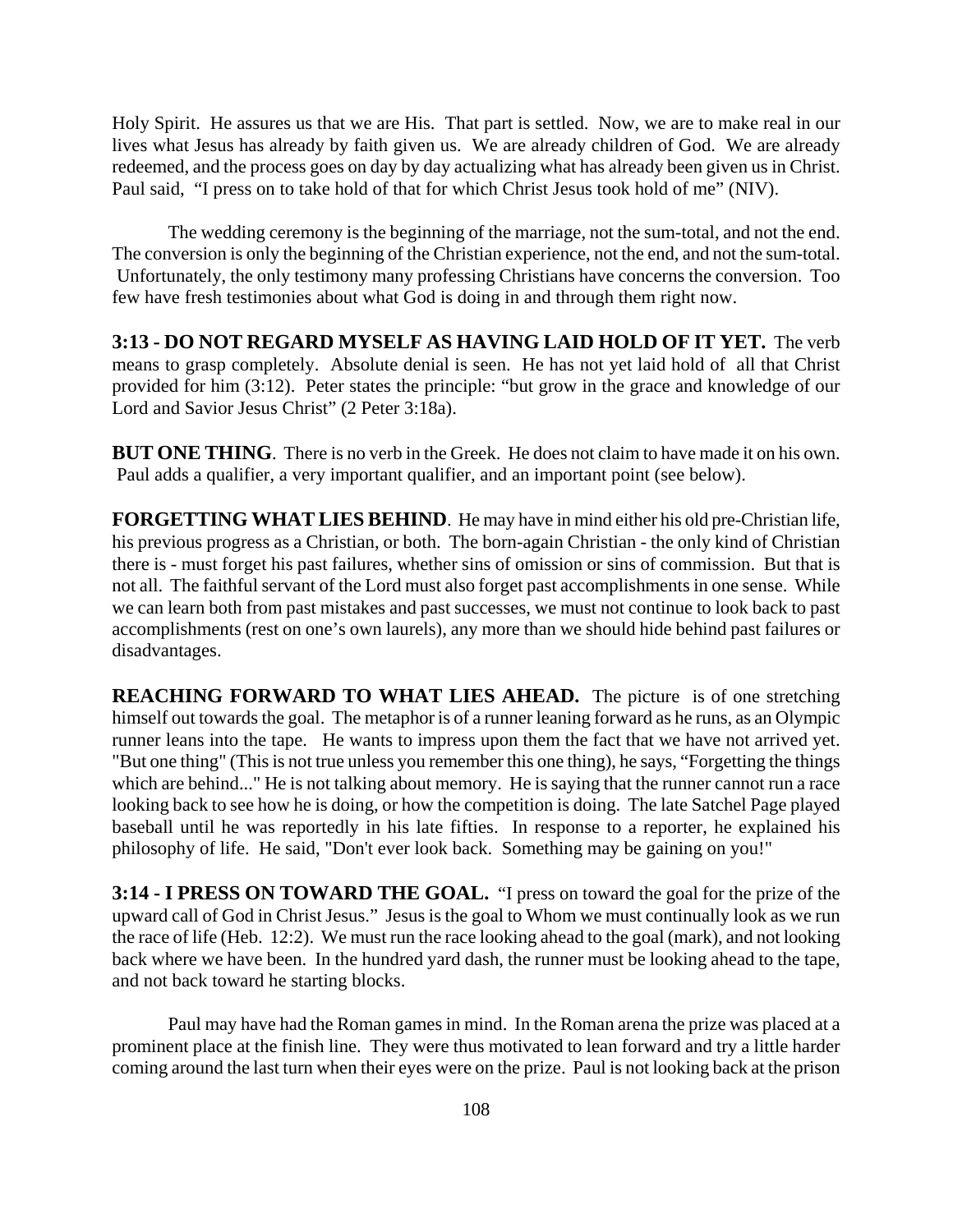and the chains. He is reaching forward with his eyes on the prize. His prize is Jesus - Jesus Himself, not a mansion, not streets of gold, not gates of pearl.

**THE PRIZE**. To Paul the prize is Jesus, not something Jesus might do for him, and not some information about Him. Jesus is the ultimate prize. How many Christians live each day with their eyes on this Prize? How many really see the glory of heaven as Christ and want more than anything else to be with Jesus? To many people, the question is will I know my family and friends? Sometimes people anticipate seeing loved-ones more than they long to see Jesus.

**OF THE HIGH CALLING.** Literally, "of the upward calling." Unfortunately, many people think of the high calling as something pertaining to the divine call of one to the ministry. But every believer has a high calling to serve the Lord Jesus Christ. We must understand that the goal continually moves forward as we press on, but it is never out of sight.

**IN CHRIST JESUS**. We find eternal life in and through Christ Jesus. Then as Christians, all we do is in Christ Jesus. Eternal life is the gift of God, but it is only in Christ Jesus - there is no way of getting to heaven but through Christ.

**3:15 - AS MANY AS ARE PERFECT**. "Here the term teleioi means relationship perfection, not the absolute perfection so pointedly denied in verse 12."<sup>cli</sup> It has

> a different sense from that of v. 12, in which Paul uses a verb in the perfect tense ("am ... perfected") to denote absolute spiritual maturity, or sinless perfection. Here he uses the word to speak of relative spiritual maturity or relative "perfection." The spiritual maturity spoken of is not a state of sinless perfection but one of completeness, as the maturity of an adult compared with that of an infant. Paul is describing those who as Christians are "mature," as contrasted with "babes in Christ."<sup>clii</sup>

It should be stressed that "relative" perfection here does not point to moral relativism, but to "relationship perfection." While this does not imply absolute moral perfection, maturity in the Christian life does mean that certain things that once hindered us will no longer master us.

**HAVE THIS ATTITUDE**. The NIV has, "All of us who are mature should take such a view of things." He is saying that we should keep on thinking that we have not yet attained absolute perfection. With this in mind, we need to confess our sins (1 John 1:9) and seek God's forgiveness and guidance as we press on to spiritual maturity (2 Peter 3:18).

**IF...YOU HAVE A DIFFERENT ATTITUDE**. This is a condition of the first class, assumed to be true. In essence, he is saying, "if you think that you are absolutely perfect, and some of you do..." Some people today claim absolute perfection. There are others who would never claim moral perfection, but cannot understand why anyone would disagree with them, any more than they can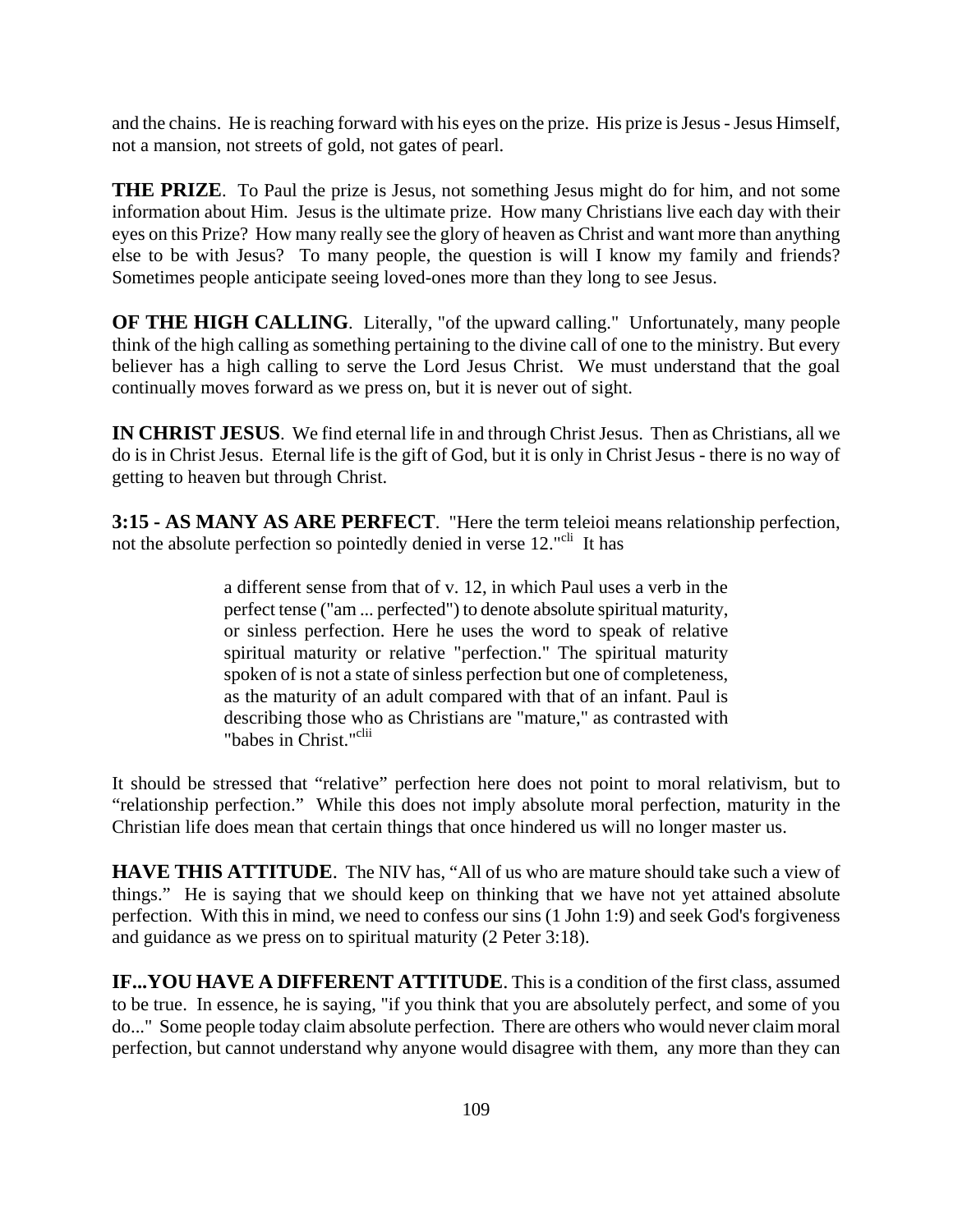understand why everyone does not live as they live. Paul had not arrived - he expects God to reveal more to him along the way.

> True believers, in seeking this assurance, as well as to glorify him, will seek more nearly to resemble his sufferings and death, by dying to sin, and by crucifying the flesh with its affections and lusts. In these things there is a great difference among real Christians, but all know something of them. Believers make Christ all in all, and set their hearts upon another world. If they differ from one another, and are not of the same judgment in lesser matters, yet they must not judge one another; while they all meet now in Christ, and hope to meet shortly in heaven. Let them join in all the great things in which they are agreed, and wait for further light as to lesser things wherein they differ.<sup>cliii</sup>

**GOD WILL REVEAL THAT ALSO TO YOU.** Is Paul simply stating the fact that God will reveal the error of their thinking to them? Or, is he saying that he is turning such cases over to God? There are individuals whom we may have to simply turn over to God for Him to deal with them. If anything we say or do seems to make the situation worse, the next step may simply be to turn them over to the Lord, continue praying for them, and let God deal with them.

On the other hand, there are individuals who simply cannot understand certain doctrines. Should we try to force our interpretation on them? Should we force them out of the church. Or should we pray that God will reveal the truth to them? A reasonable answer might well be that we should try to instruct them, but if it seems that more heat is being thrown on the subject that light, we may have to back off and pray that the Holy Spirit will lead them to the truth. Paul is not just brushing those aside who do not agree. He is saying, "If you don't agree, God will give you light on the subject." No one will be enlightened if he blinds himself to the light. If we are open to the leadership of the Holy Spirit and continue in the Word of God, He will be able to give us more light.

**3:16 - BY THAT SAME RULE LET US WALK**. Having come thus far, let us go on in the same path in which we have been traveling. We must persevere in the faith, continuing to grow in His grace and knowledge, and remain faithful to Him in all things. There is a lesson here for those who grow weary with the routine of religious life. That Paul understood that is seen in his letter to the Galatians: "Let us not be weary in well doing: for in due season we shall reap if we faint not" (Gal. 6:9). The old adage is applicable here: The faith that falters before the finish was faulty from the first.

At times every believer needs to be encouraged to hold on to what he has already attained. We should hold on to that which has been verified by experience and through Scripture, but be open to new revelation (through a deeper understanding of Scripture) and new experience with Christ in the future. But we cannot stress too strongly that this does not include manifestations and experiences which go beyond Scripture, so as to imply that Christ is inadequate. We can be sure that the Holy Spirit will never lead us to violate Scripture.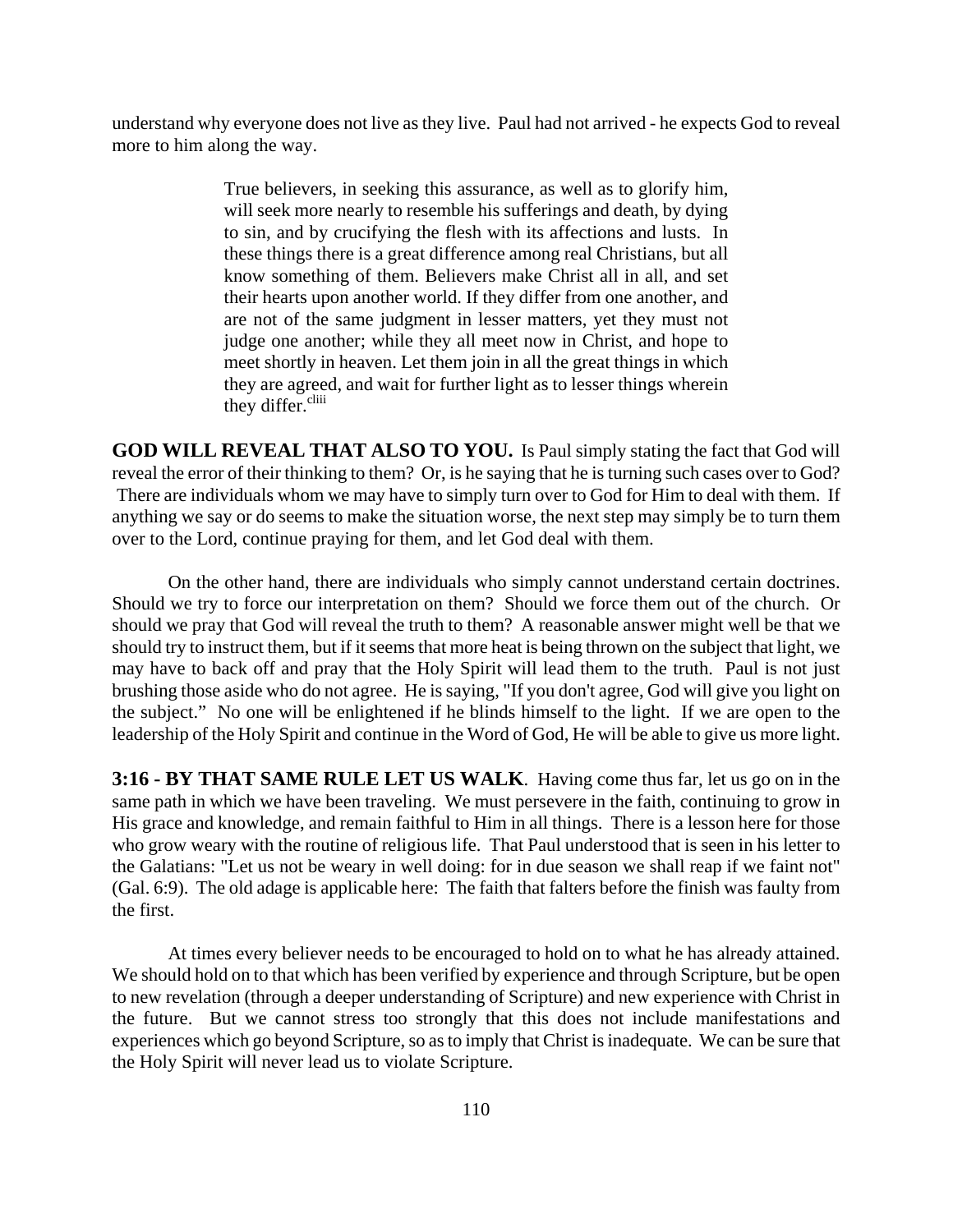## **3:17-21**

Paul invites the criticism of some when he encourages them to follow him. Is this ego? Is this a holier than thou attitude? To answer that we must remember that they had no Sunday School, no Bible as we know it, no religious programs on television and no Christian book stores. They needed an example. So Paul says, "Brethren, join in imitating me." He adds that they should also imitate others who live as he lived. Would you dare say to your family and friends, "Follow my example"?

**3:17 - JOIN IN FOLLOWING MY EXAMPLE**. The Greek word (*summimetai*) means "fellow imitators." Paul inviting them to become fellow imitators with him of Christ. The English word "mimic" carries the same idea. "Just as Paul mimics Christ, so they should mimic (imitate) him. The word "Pattern" (*tupos*) means "to strike an exact image upon a blank piece of metal. The word was used of making coinage. Paul's ministry consists of following Christ so closely that in making Paul a pattern for the Christian walk, his converts would essentially be reproducing the image of their King, Jesus Christ, throughout the realm.<sup>cliv</sup> Paul had not attained perfect, but he was following a perfect Lord. We should mimic him.

Becoming imitators of Christ is the positive side of the coin, but there is a negative side to those who refuse to follow his example.

> Those who refuse to conform to the image of the Suffering Servant are only reproducing the base coinage of this world, which will be further devalued when Christ returns (3:18-4:1). Paul lived what he taught. There were men in the church whose conduct was an open scandal. By their lives they showed that they were enemies of Christ. Paul's life proved his loyalty to the Lord. $\rm^{clv}$

#### **ILLUSTRATION: A BAD EXAMPLE.**

When [David] Brainerd was among the American Indians, he stopped at a place where he offered to instruct them in Christianity. He was met by the retort, "Why should you desire the Indians to become Christians, seeing that the Christians are so much worse than the Indians? The Christians lie, steal, and drink worse than the Indians. They first taught the Indians to be drunk. They steal to so great a degree, that their rulers are obliged to hang them for it; and even that is not enough to deter others from the practice. We will not consent, therefore, to become Christians, lest we should be as bad as they. We will live as our fathers lived, and go where our fathers are, when we die." By no influence could he change their decision.<sup>clvi</sup>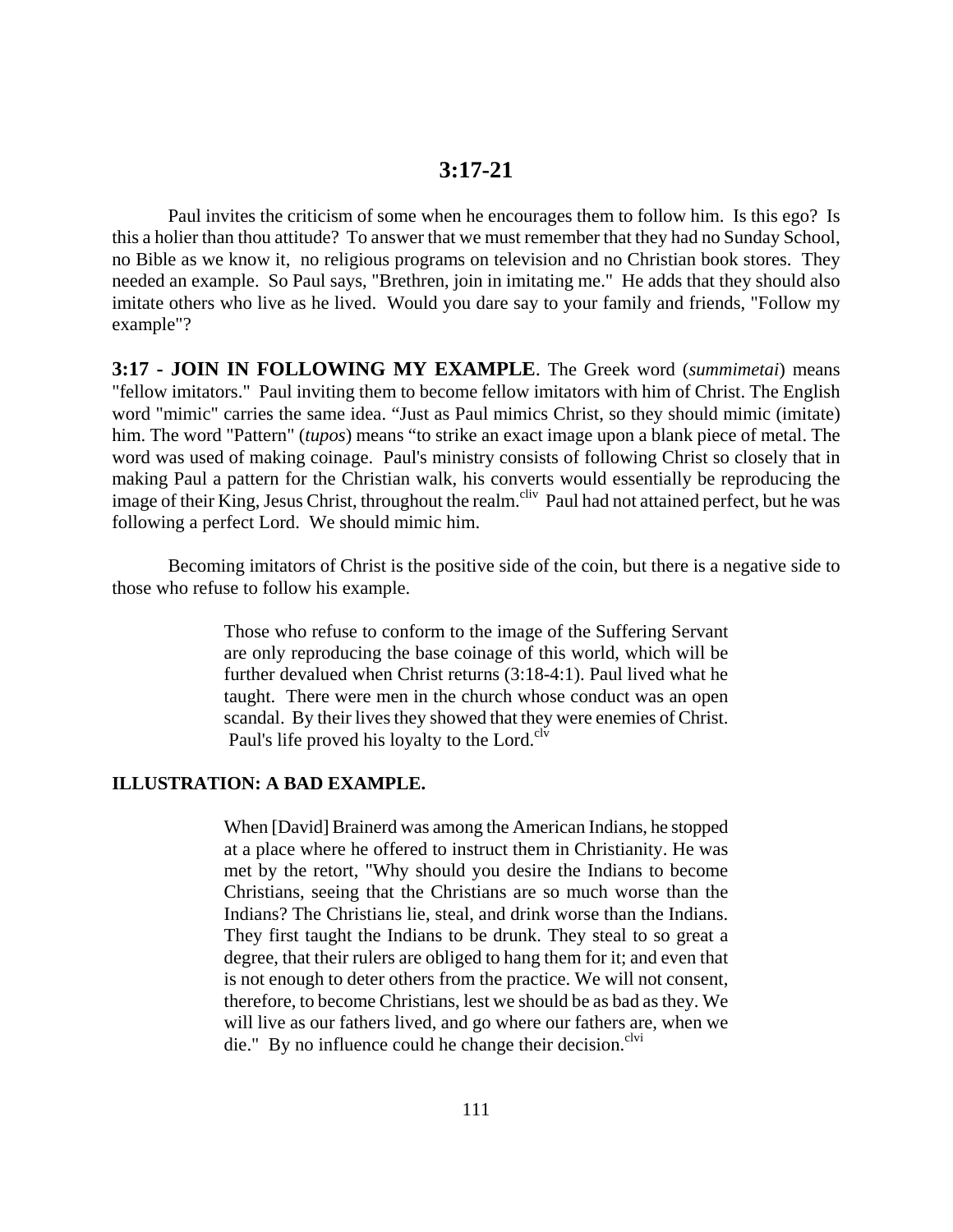Good examples are important. It was a joy to hear of one of my neighbors in Bastrop, Louisiana, talk about one of our deacons. He said, "I want to tell you that you have a man in your church I have worked with every day for years and he lives his Christianity on the job. Robert Craig is the same person all week long that you see every Sunday at church." A pastor loves to hear that kind of testimony.

**OBSERVE THOSE**. "Brethren, join in following my example, and *observe those* who walk according to the pattern you have in us (italics added)." He has invited them to keep their eyes on him as a goal, to note how he lives and follow him. In addition, he points out that there were some who were already observing Paul and following his example. Now he encourages the Philippian saints to "note those who so walk" (NKJV) and follow them. Today, there are some Christians who are following the Lord so faithfully that they are good examples to follow. We should observe them and follow them. By the same token, there are some bad examples whom we should note and avoid, as he had written to the church at Rome: "Now I urge you, brethren, keep your eye on those who cause dissensions and hindrances contrary to the teaching which you learned, and turn away from them" (Rom.16:17).

The word translated "teaching" may be rendered "doctrine," as it is in the KJV. Any compromise of sound doctrine is too high a price to pay for harmony. Unity based on false doctrine is a false unity. It is just a matter of time before the fissures in that false unity expose themselves. It is not love that holds us together, and it is not liturgy or ritual. It is the revealed truth, the Word of God - that is what sound doctrine is.

**ACCORDING TO THE PATTERN YOU HAVE IN US.** Originally, the word was used of the impression left by a stroke or blow (John 20:25), then a pattern (mold), as it is used here. Paul still remains the preeminent example of what a Christian should be. What a pattern he was! One would never expect to hear Paul say, "Do as I say and not as I do." That is Pharisaic. He was a good role model for those first century believers. Jesus is our perfect and holy pattern, and no one is a worthy example, (pattern) who is not faithfully following Him. Children and young people today need good role models, and they do not need to have to go back to the first century to find them.

**3:18 - OF WHOM I OFTEN TOLD YOU**. "For many walk, *of whom I often told you*, and now tell you even weeping, that they are enemies of the cross of Christ (italics added)." He had passionately warned them against the enemies of the Cross. Repetition in Paul's warning sends a clear signal as to the importance he places on it. There are two reasons for repetition in the Bible. For one thing, there are lessons we have to hear, or read, over and over before they really become a part of us. For another, it stresses the importance God places on an issue.

**EVEN WEEPING**. Deep emotion overcame Paul as he recalled these followers of Christ (2 Cor. 2:4) while dictating this letter. He often shed tears of joy, but like Jesus, there were times when he wept over the sins the people, or the troubles of the saints. Wiersbe's comments on this passage are worth noting.

How strange in a letter filled with joy to find Paul *weeping*! Perhaps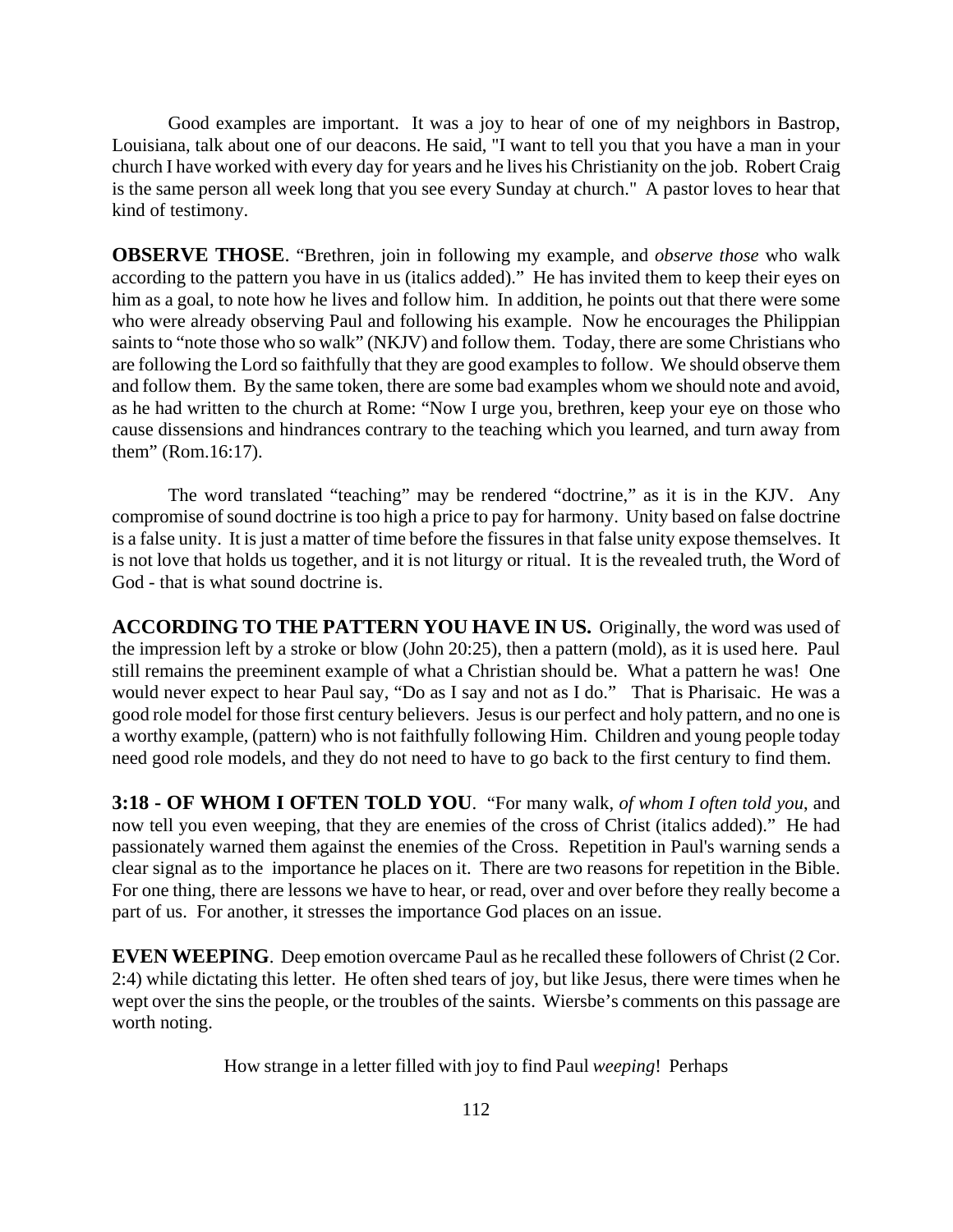he is weeping over himself and his difficult situation! No, he is a man with a *single mind*, and his circumstances do not discourage him. Is he weeping because of what some of the Roman Christians are doing to him? No, he has the *submissive mind* and will not permit people to rob him of his joy. These tears are not for himself at all; they are shed because of others. Because Paul has the *spiritual mind*, he is heartbroken over the way some professed Christians are living, people who "mind earthly things." (author's italics) $\text{c}^{\text{lvii}}$ 

**THE ENEMIES OF THE CROSS OF CHRIST**. These "enemies of the Cross" may have been either Judaizers who denied the value of the Cross of Christ (Gal. 5:11; 6:12,14), or Epicurean antinomians whose loose living denied, or made a mockery of the Cross (1 John 2:4). That they were Epicurean libertines is suggested by the reference in 3:19 to those whose primary concern was their "appetite" (sensual indulgences, 3:19). Paul's work was belittled, his appearance ridiculed, his apostleship denied, and his personal integrity called into question. For these enemies of the cross the end will be destruction.

Many people show by their walk that they are enemies of the Cross. Why? Because the Cross means that I die to myself and live for, and unto, Jesus Christ. The professing Christian who lives in sin is hypocritically denying what he has professed. He is dead to Christ's fellowship and guidance of the Holy Spirit, and he is alive only to self. Instead of crowning Christ he crucifies Him daily. Instead of crucifying self he crowns self daily. This is a serious problem both for the individual and the church.

**3:19 - WHOSE END IS DESTRUCTION.** The enemies of the Cross (vs. 18) will suffer absolute destruction (not annihilation) in hell, the lake of fire which burns forever. They are going to suffer absolute rejection by the God they rejected. This is the ultimate end for all enemies of the Cross. Being a member of a local church will not save people, in Philippi or in America.

**WHOSE GOD IS THEIR APPETITE**. The NKJV renders it, " whose god is their belly" (stomach, NIV), but "appetite" is consistent with the original. The enemies of the cross of Christ care for nothing more than their sensual appetites. Sensuality in food, drink and sex, master their lives.

There are many who pose as Christians but glory in unchristian behavior. Paul describes something they were familiar with in Philippi and throughout the Roman world. Roman history records the celebration of feasts in honor of Bacchus, the god of wine, women and song, the god of lust. Parties were held with excesses in wine, food and sex. The "puking well" discovered in the ruins of a house in Pompeii illustrates their excesses. Guests would gorge themselves with food, go to the well and induce vomiting, and then return to the table to stuff themselves again. They would do this repeatedly. George Grant and Mark A Horne (*Legislating Immorality*, Moody Press, 1993) explain that the festival of Bacchus dominated the Greco-Roman calendar even more than Christmas does ours.

In ancient Greece and Rome, the festival of Bacchus was held each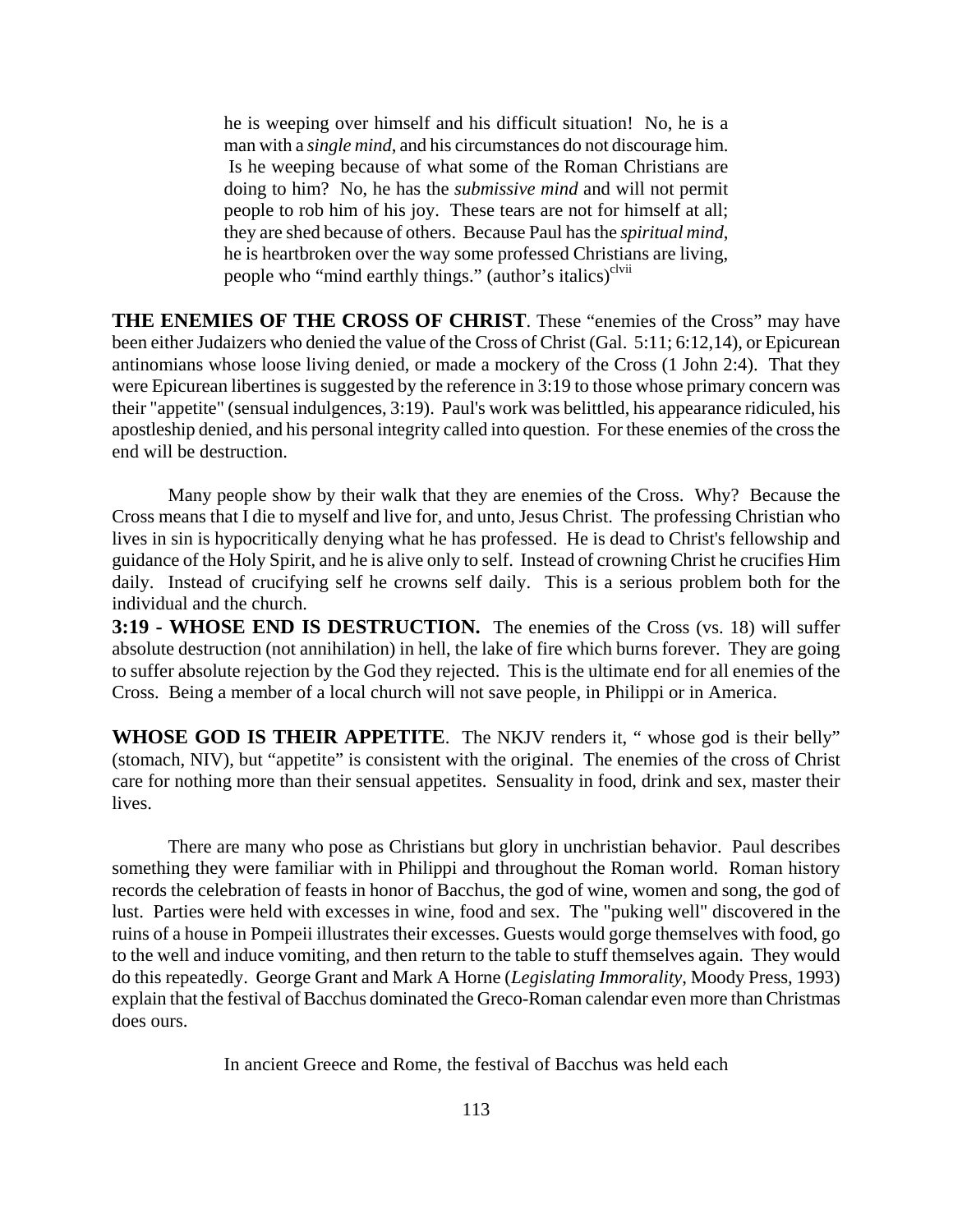year to celebrate the spring harvest. It was always a chaotic and raucous affair. During the week-long festivities, the normally sedate city states of the Peloponnese succumbed to animal passions and compulsive caprices. They profligately indulged in every form of sensual gratification imaginable - from fornication and sodomy to intoxication and gluttony. It was an orgy of promiscuous pleasure.

Bacchus was the god of wine, women, and song. To the ancients, he was the epitome of pleasure. His mythic exploits were a dominant theme in the popular art, music, and ideas of the day...

But a wild picture of immorality that only poets and mobs can understand is always simultaneously a wild picture of melancholy that only parents and emissaries can understand. Thus, even as they reveled in the streets, the ancients were troubled by a sublime sadness. It felt like an ache in their throat or a knot in their stomachs, but it was actually an abscess in their souls.<sup>clviii</sup>

**3:20 - OUR CITIZENSHIP**. This word is used only here in the New Testament. It may be translated citizenship or commonwealth. "Our citizenship" in the present verse stands is sharp contrast to those "who mind earthly things" in the previous verse. We hear a lot about the spiritfilled life today. In Paul's letter to the Philippian church we learn what it means to be spiritually minded. There is no better simple, abbreviated description of what it means to be spiritually minded anywhere than that found in Phil. 2:5 - "Let this mind be in you which was also in Christ Jesus" (NKJV). When you begin to think like Jesus, you will begin to act like Jesus because your values will be like His. The point is not to say that those who strive and pray for ecstatic experiences are not spiritual, but that those experiences do not make one spiritual. If one is truly spiritually minded he can simply trust the Lord to bless him with the gifts and blessings of His choosing and praise Him for it. But the contrast set forth in these two verses provides us with some of food for thought. To be spiritually minded means to look at things from God's point of view, and to be carnally minded means to look at things from the world's point of view. Those who exercise faithfully their heavenly citizenship are spiritually minded, but those "who set their minds on earthly things" (vs. 19) are carnally minded.

> The word "spiritual" has suffered as much abuse as the word "fellowship." Too many people think that a "spiritual Christian" is mystical, dreamy, impractical, and distant. When he prays, he shifts his voice into a sepulchral tone *in tremolo* and goes to great lengths to inform God of the things He already knows. Unfortunately, this kind of unctuous piety is a poor example of true spirituality. To be spiritually minded does not require one to be impractical and mystical. Quite the contrary, the spiritual mind makes the believer think more clearly and get things done more efficiently.<sup>clix</sup>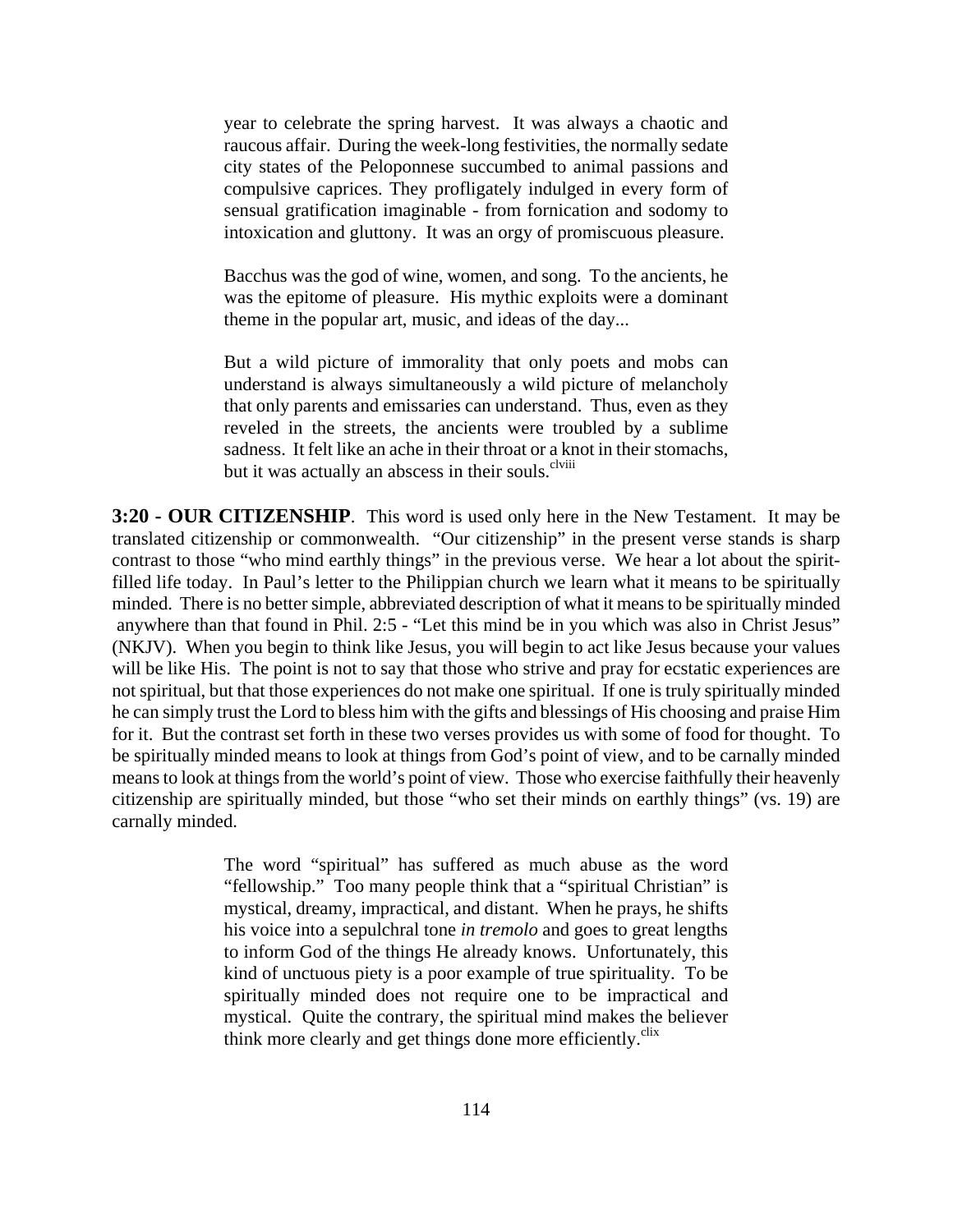Paul wrote the same thing to the Colossians: " Practice occupying your minds with the things above, not with the things of earth" (Col. 3:2, Williams translation). The main criticism of the nineteen sixties "Jesus Freaks" was that they were so heavenly minded they were of no earthly good. In response someone explained that they were like that because they were reacting against their parents who were so earthly minded they were of no heavenly good. Marx and Lenin were wrong in referring to Christianity as "pie in the sky, bye and bye," but the enemies of the cross can hardly be expected to understand this principle. True spirituality is of immeasurable earthly good and of infinite heavenly value.

Paul was proud of his Roman citizenship and appreciated the protection it afforded him. The Philippians were also proud of their Roman citizenship. But Christians are citizens of a kingdom that is not of this world. They should be recognized as citizens of the Kingdom of Heaven by other believers and by the world. Tee-shirts and caps advertising beer, drugs and immorality are hardly appropriate for the child of God.

Remember that Philippi was a Roman colony. Rome set up colonies at strategic military centers to control the great Roman roads and passes along which the armies must march. The colonies were made mostly of Roman soldiers and former soldiers who had served their time (21 years). They had full Roman citizenship. The main thing to remember is that wherever they were they were like fragments of Rome. Wherever they were, Roman dress was worn; Roman officials governed them; Latin was spoken; Roman justice was administered; Roman morals were observed. Regardless of place or circumstance, they remained unalterably Roman.

Paul has this in mind when he says to the Philippians, "Just as the Roman colonists never forget that they belong to Rome, you must never forget that you are citizens of heaven; and your conduct must match your citizenship."<sup>clx</sup> Wherever the believer is he must remember that first and foremost, he is a citizen of the Kingdom of God, and speak, act, and dress accordingly. We live in a vulgar and profane society with rapidly declining morals, fueled by movie, television, and music industries which relentlessly portray adultery, nudity, profanity, homosexuality, and deceit as the norm, and justify their actions by insisting that they are only reflecting reality. Pornography, we are told, is all "in the eye of the beholder." When I was a child I remember preachers condemning the strapless bathing suit - now it is the suitless bathing strap!

People may declare their citizenship in a number of ways. Some declare their citizenship by the music they play. Many church members are playing the music of the world. A lot of rock and country music is filled with profanity, obscenity and immorality. Some rock music glorifies homosexuality and occult activities, and some songs even glamorize suicide. Some of the people who have made a study of rock music insist that the beat has a very negative effect on those who listen to it regularly. But Christian parents continue to buy the devil's music for their Christian young people.

Others declare their citizenship by their language, habits, and associates. By their language and behavior they declare that they are still more a citizen of the world than the Kingdom of God. They profess to have the Kingdom in their heart, but refuse to live in the heart of the Kingdom.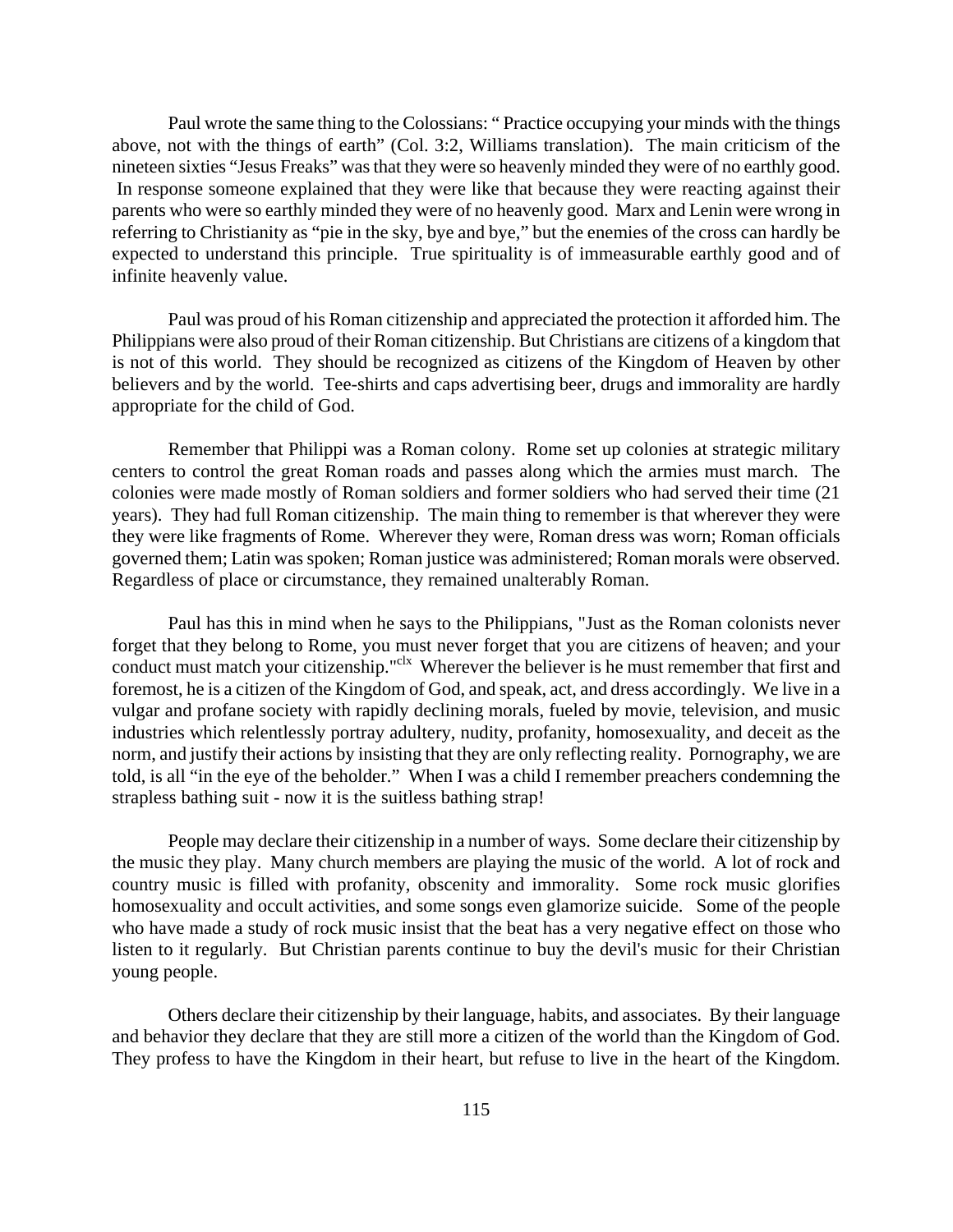They spend so much time on the borderline, you cannot tell them from the people on the other side. "Sin is the sinner's shame, especially when gloried in."<sup>clxi</sup>

If you travel abroad, you are an unofficial ambassador for America. There are people in the world who hate all Americans because of the behavior of a few Americans they have seen. In this world you are an ambassador for Jesus Christ. By your conduct, you either glorify the kingdom of which you are a citizen, or you dishonor it.

**WE EAGERLY WAIT FOR A SAVIOR.** This is another picture of Paul's eagerness for the Second Coming of Jesus Christ. This should be the normal attitude for the Christian sojourner whose real home is Heaven. Early saints longed for His return. The Bible concludes with a promise from the Lord that he is returning and a response from an eager Apostle John: "He who testifies to these things says, 'Yes, I am coming quickly.' Amen. Come, Lord Jesus" (Rev. 22:20).

**3:21 - WHO WILL TRANSFORM THE BODY**. Jesus "...will transform the body of our humble state into conformity with the body of His glory, by the exertion of the power that He has even to subject all things to Himself." The "body of our humble state" denotes the fact that our present body is a mortal body, and as such it is a lowly one, subject to destruction (see 2 Cor. 4:18- 5:1).

There is a reason for not placing faith in the physical body - for not valuing it above the spirit. This body will be destroyed. It belongs to the realm that is passing away. Widespread use of steroids by athletes and fanatical training programs shows that many people do not understand this. We will be given, not extended life for this body, but a changed body that will be like His glorious body (See I Cor. 15). We will receive a body like the glorious body of Jesus, a body without disease, infection or handicap. Paul may be recalling the post-resurrection appearances of Jesus as he writes. With this in mind we may apply Matthew Henry's exhortation to this generation:

> May we be always prepared for the coming of our Judge; looking to have our vile bodies changed by his Almighty power, and applying to him daily to new-create our souls unto holiness; to deliver us from our enemies, and to employ our bodies and souls as instruments of righteousness in his service. $\frac{clxii}{l}$

**BY THE EXERTION OF THE POWER.** The word rendered exertion *(energeia*) may be translated operative power, activity, exertion, or working (as in NKJV). We have mentioned the importance of repetition earlier. Here, in one line in the Greek, we have "power" powerfully affirmed and asserted: *energeia* (energy, exertion)... *dunamai* (to have power, used two times) *.* The power to create is awesome, but no more so than the power to "transform the body of our humble state into conformity with the body of His glory," or "the power that He has even to subject all things to Himself."

**EVEN TO SUBJECT ALL THINGS TO HIMSELF.** The verb means to line up under, or to rank under. Jesus has the power to rank all things under Himself - in subjection to His sovereignty.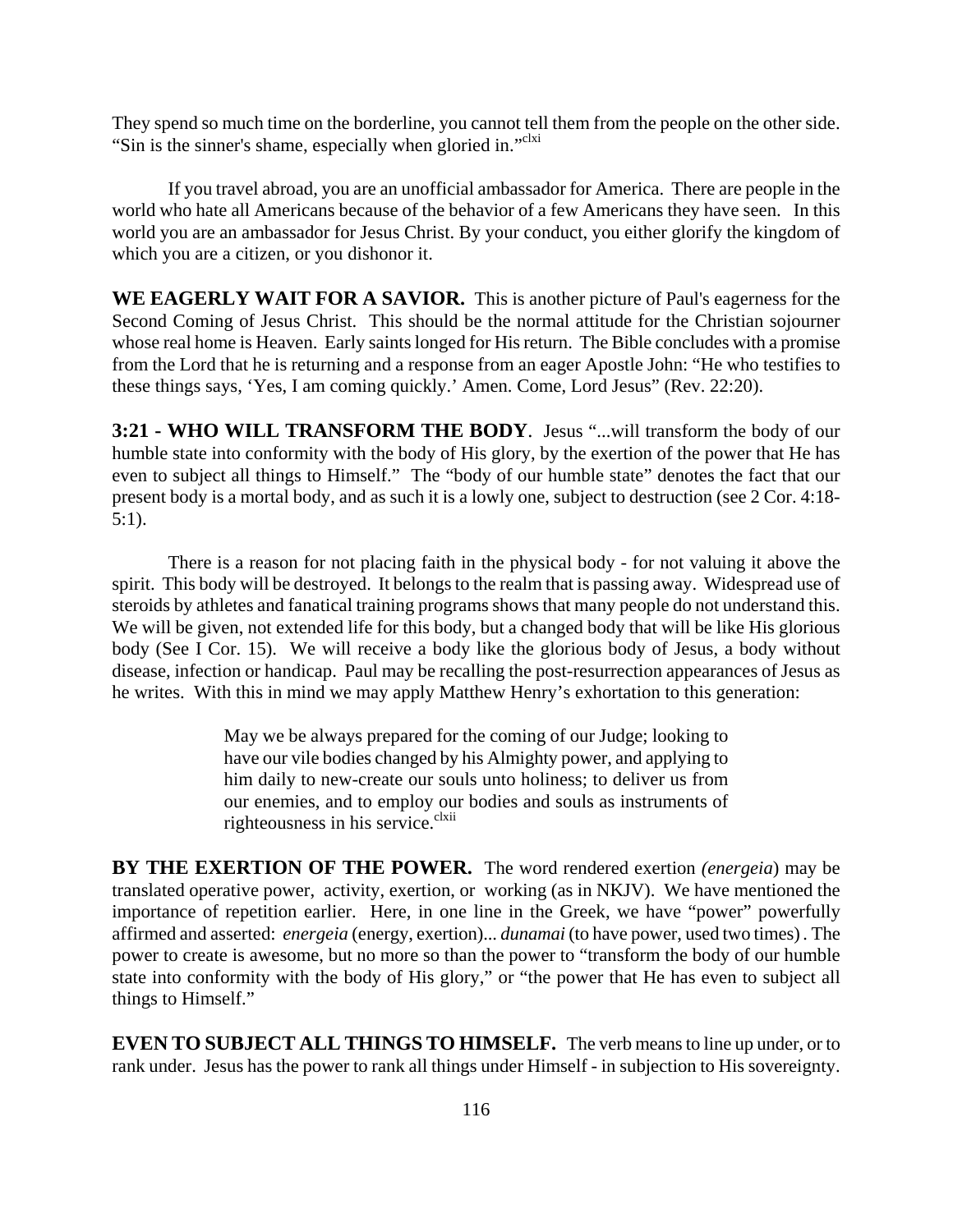Christ in His resurrection has been declared to be the Son of God with power. Jesus is Lord of all or He is not Lord at all. And when he comes from Heaven where our citizenship really is, He will subject all things unto Himself - and for all eternity all things will be in subjection to Him.

#### **ILLUSTRATION: THE SECOND COMING OF CHRIST**.

There is an inscription in the dome of our Capitol in Washington which few people know about. It says: "One far-off divine event toward which the whole creation moves." A visitor saw this inscription and asked the guide what it meant. He said: "I think it refers to the second coming of Christ." When the dome of our Capitol was erected, some God-fearing official ordered that inscription to be etched in the dome of our seat of government, believing that its truth was vital to the concern of our nation -- Billy Graham.<sup>clxiii</sup>

#### **ILLUSTRATION: THE SECOND COMING OF OUR LORD.**

Did you know that the type most newspapers use for astounding events is called "second coming" type? These are large, heavy, black letters reserved for only the most stupendous, amazing, front page news -- such as the return of Jesus Christ. Many will remember seeing this banner headline used to announce the surrenders of Germany and Japan, marking the end of World War II. It also told the news of the assassination of John F. Kennedy and the shooting of President Reagan. This bold heading style has proclaimed successful flights into space, presidential election winners, and other dramatic events of universal importance. One day mankind will witness the great event for which the "second coming" type was named for -- the return of Jesus Christ. Yes, the Savior will literally come back to this planet He left so long ago. He will fulfill the promise He gave to His disciples before He ascended to heaven. And when He does, it will command the attention of all earth's inhabitants. The whole world will know that the Lord Jesus is alive. Truly it will be a "headline event!"<sup>clxiv</sup>

The Second Coming of the Lord Jesus Christ is as certain as the Incarnation (the first coming). Assurance of the Second Coming is the believer's assurance of ultimate victory, and our assurance of ultimate victory is both a source of joy, and assurance that this joy can never be taken away from us.

Sin will rob the Christian of joy - not of salvation, but of the joy of his salvation. To sin is to take our eyes off the Cross and to fail to follow Christ in the power of the Holy Spirit. That is the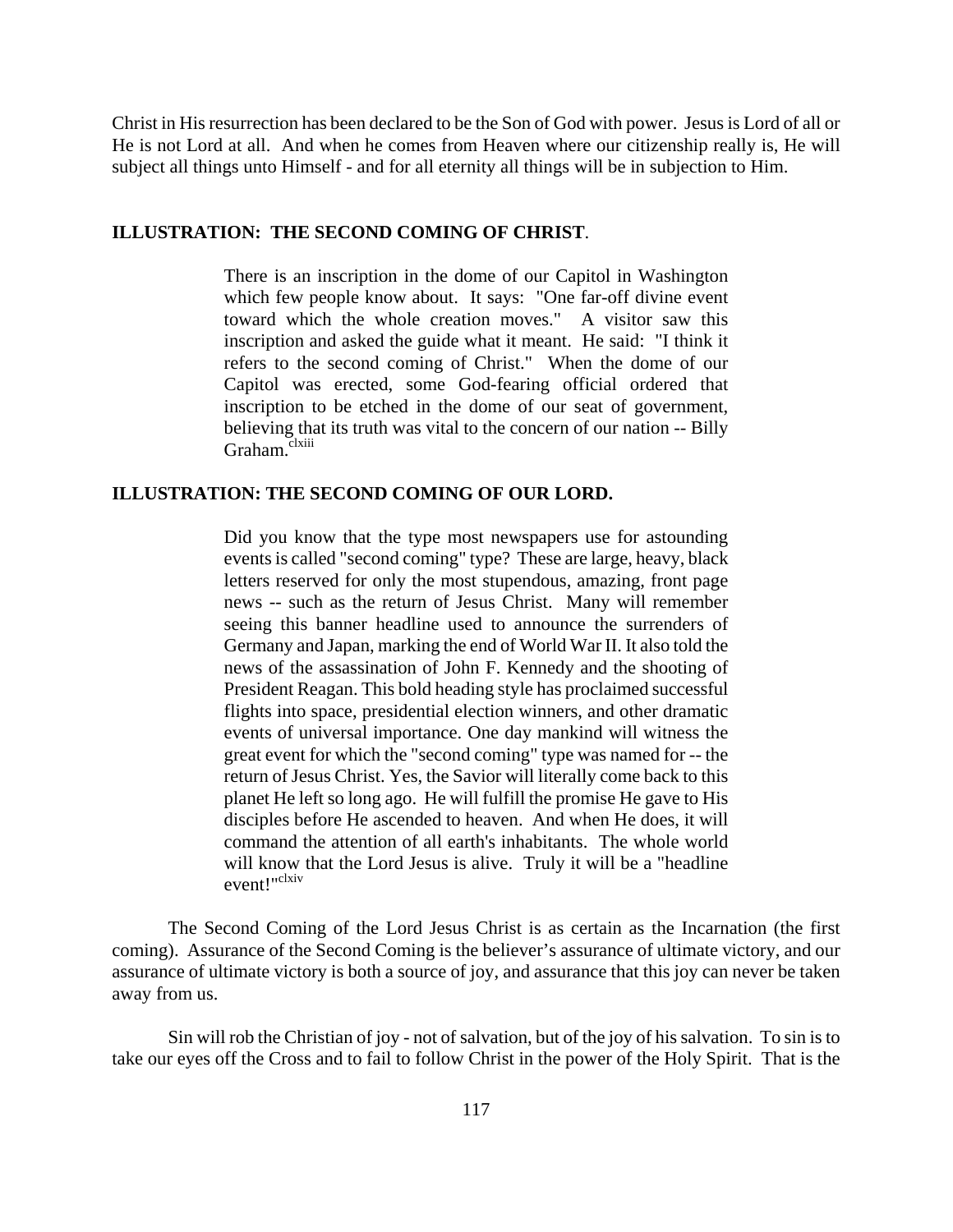reasons we are urged to seek forgiveness daily. "If we confess our sins, He is faithful and righteous to forgive us our sins and to cleanse us from all unrighteousness." When we confess our sins we may then ask the Lord, as David did, "Restore to me the joy of Your salvation And sustain me with a willing spirit (Ps. 51:12).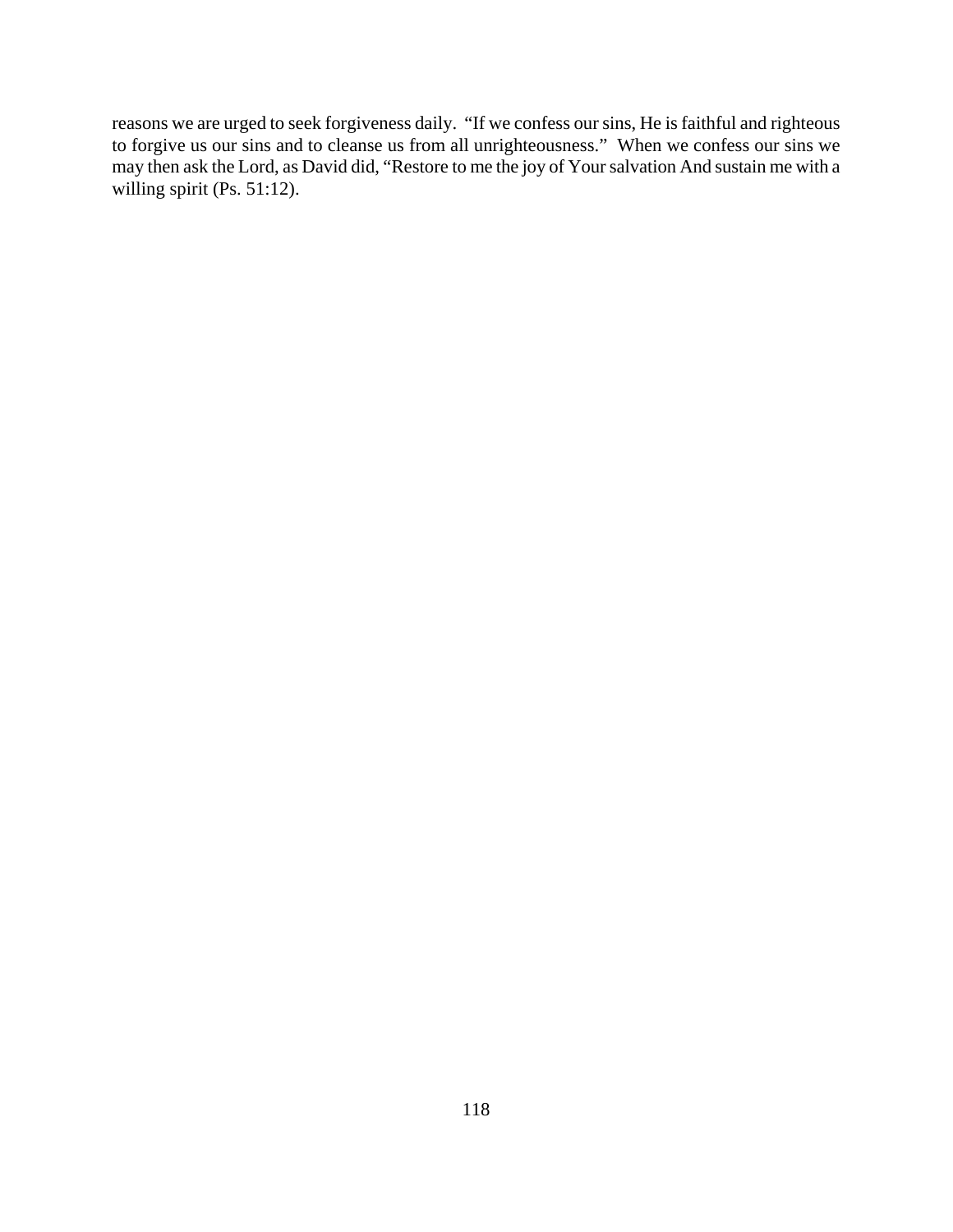# **CHAPTER FOUR**

The warmth of Paul's affection for the Philippian believers is touching. He yearns for them because he loves them. They are his joy and his crown. As the shadows of death fall across his path, they are his greatest joy. I can identify with this up to a point. When you know you have had a severe heart attack and the surgeon explains the risks of surgery, you are aware of the fact that you are in "the valley of the shadow of death" (Ps. 23:4). Following my heart attack, visitors came to the waiting room to visit my family and asked them to tell me they were praying for me. Phone calls and cards poured in from all over the mid-south assuring us that churches and individuals were praying for me. The most trying time of my life became the time of greatest joy. I am still amazed at the grace of God.

In chapter four, the Apostle again exhorts the saints to strive for steadfastness and unity. There was an incipient heresy causing a division in the church with which he did not deal at the outset, but now that he does he is bold and direct. Such divisions were always of deep concern to Paul, and they must be a concern to us today. Every minister of the Gospel and every leader in the local church must make unity a high priority, and discourage the divide-and-conquer attitude at all cost. How do we do that? First, ask the Lord help us to yield to every impulse of the Holy Spirit and trust Him to help us to avoid that attitude yourself - no matter how much longer "you" have belonged to your church than "they" have. Senior adults are a blessing, but seniority can be a curse. Wisdom is a blessing, but a little knowledge can be a dangerous thing. Second, if (or when) someone in your church says or does anything that will create harmful divisions, refuse to be influenced by them. Third, find a Christ-like way of discouraging (even rebuking) those whose actions may cause dissension.

Joy is a theme of the Epistle to the Philippians, and the greatest enemy of joy for the Christian is worry. Warren Wiersbe introduces chapter four as follows:

> Worry, worry, worry! How many Christians lost their joy and peace because of worry! In this chapter, Paul tells us that the secure mind the mind that is guarded by the peace of God - frees us from worry. Of course, the believer who does not have the single mind (chap. 1), the submissive mind (chap. 2), and the spiritual mind (chap. 3) can never have the secure mind. We must first live what Paul describes in the previous three chapters before we can claim the promises and provisions of this final chapter.<sup>clxv</sup>

**4:1 - MY BELOVED AND LONGED-FOR BRETHREN**. With this expression of deep affection, he addressed the whole congregation. They are his brethren, dearly beloved brethren for whom he yearns, and who will be, at the judgment seat of Christ, his joy and crown. He has loved them all along and now he longs for them.

**MY JOY AND CROWN.** There are two words for crown in the Greek. The *diadema* was the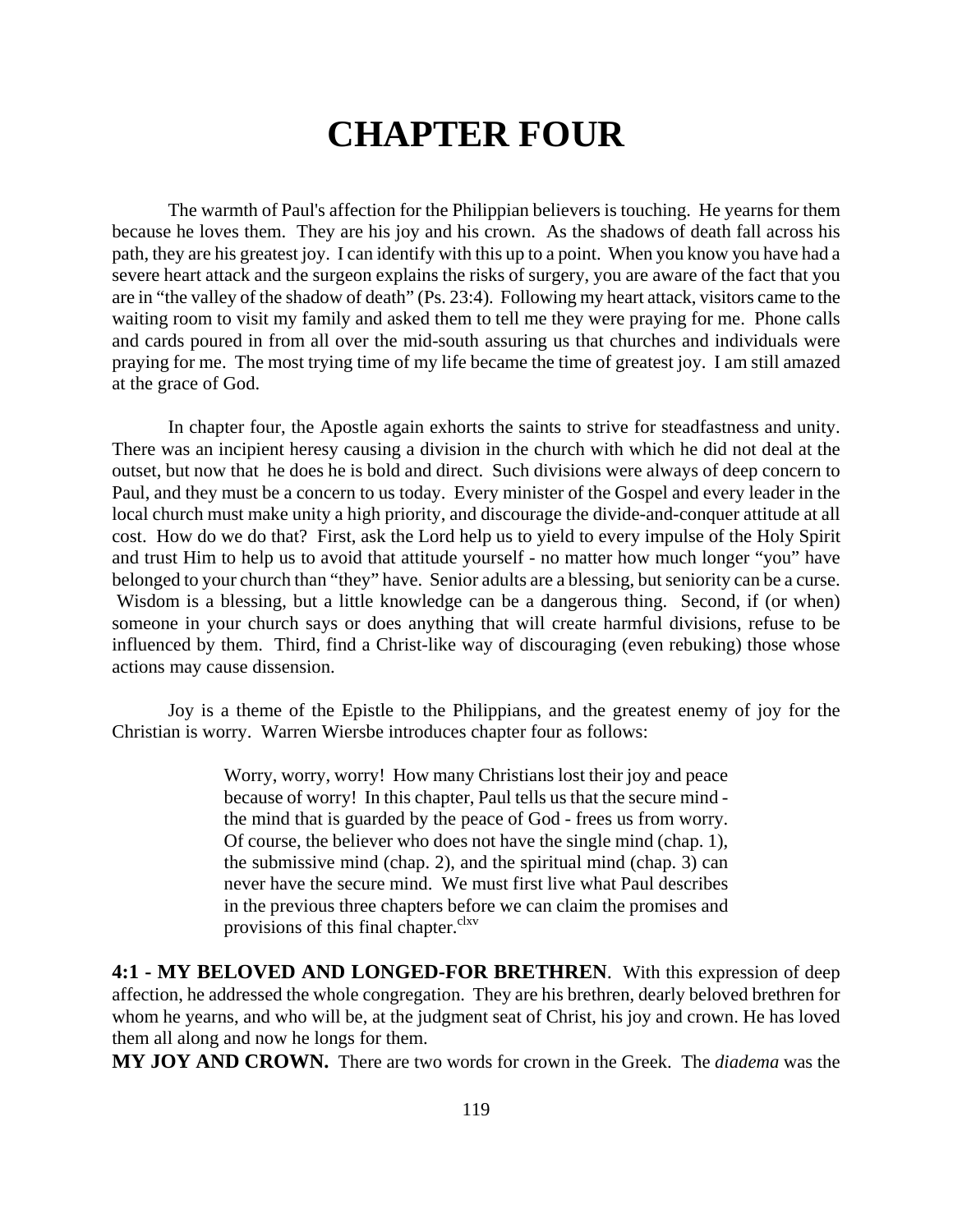royal crown, and *stephanos,* which is the word used here. It has two backgrounds. (1) It was the crown of the victorious athlete at the Greek games (as the gold medal in the Olympic games today). To win the crown was the peak of any athlete's ambition. Americans today can understand this, with the emphasis on the championship trophy in various sports. In the National Football League some players have stated that they could not stand to wear their league championship ring after losing the Super Bowl and not being awarded the Super Bowl ring. (2) It was the crown with which guests were crowned when they sat at a banquet or some other festive occasion. Paul is saying that at the final banquet of God the Philippians would be his festive crown, or crown of joy.

**STAND FAST.** Standing firm may be difficult when panic threatens. Satan always tries to prevent the people of God from steadfastly clinging together and presenting a united front. Paul here seems to be applying his message about heavenly citizenship (see 3:17-21) to the believers in Philippi. You are citizens of heaven, he says, "Therefore," have courage here on earth. "Stand firm in the Lord" as citizens of heaven here on earth.

> Paul used the figure of running, of pursuing, of walking, and now he adds that of standing. It is often very hard to stand still. Attack is said to be much easier than defense. It is difficult to stand still and be shot at. In Ephesians 6:11, 13, 14 Paul repeats the command to "stand" as soldiers of Christ. When others run away, it is had to stand one's ground. It is not easy to stand against the flood-tide. Paul makes a plea for stability.<sup>clxvi</sup>

**IN THE LORD**. The words "in the Lord" occur three times in the first four verses of chapter four. (1) They are to stand fast in the Lord (as soldiers stand fast in the heat of battle). Only "in the Lord" can we stand fast against Satan, against the temptations of the world, against spiritual cowardice. (2) Paul urges Euodia and Syntyche to be of one mind "in the Lord." There is no unity in the church unless that unity is in the Lord. (3) Paul exhorts the Philippians to "rejoice in the Lord." Joy had nothing to do with material things or places. It has everything to do with a right relationship with the Lord and a right relationship with others.

**EUODIA**. The name means "prosperous journey," but apparently the lady with the promising name had set out on a less than promising journey in her Christian life. Paul speaks directly to the offenders. He had worked with these ladies and he loved them, but he does not hesitate to call them by name.

**SYNTYCHE.** The name means "pleasant acquaintance." She was obviously not living up to her name. It has even been suggested that the problem between these two ladies may have been one of "accidental friction." We are simply not given the details. If, however, we ask a modern pastor to speculate, he would might suggest the probability that it had to do with music, the nursery, or the color of something. Some doubt the great influence of women in Macedonia at this time, but many women have had great influence in the church without official position or title. Lydia was a business woman, and it was probably in her home that the church in Philippi was established.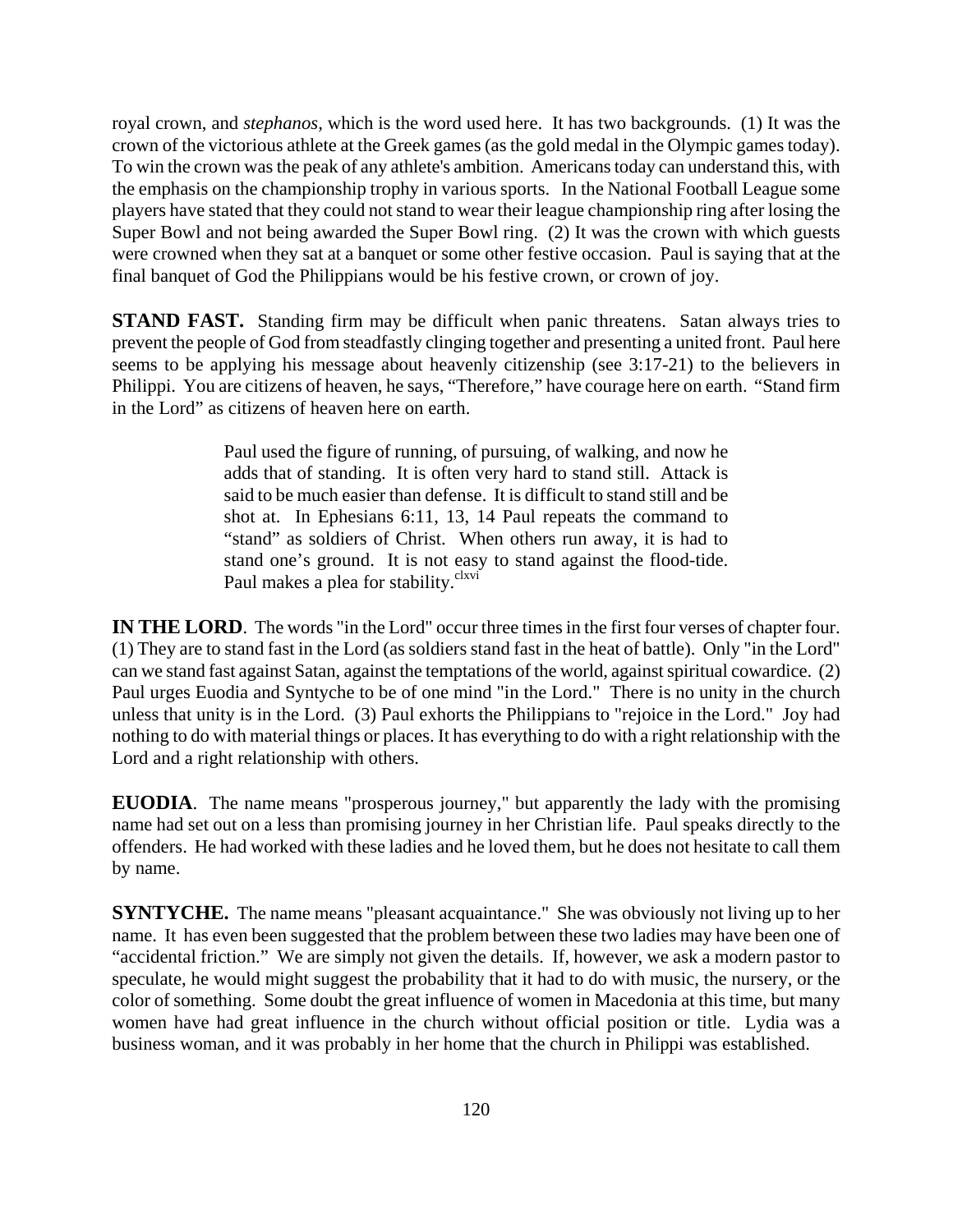Paul is direct and personal. "I beg" (I entreat) you, Euodia and "I beg" (he uses the verb again) you, Syntyche. The verb is a very strong word, from the same root word as paraclete (the Comforter, John 14, is the Paraclete). It means to call along side. So this is an earnest plea, a strong plea.

This earnest plea is needed in the church today. Churches are often known for their divisions, not often enough for their unity. I once read about a pastor who rebuked a church member who had an unforgiving spirit toward someone who had offended her. After a moment's thought she replied, "Well, I guess I'll pardon her as you suggest, but I don't want anything more to do with her!" The pastor asked, "Is that how you want God to treat you? Do you want His forgiveness and then have Him withdraw His love and fellowship? Remember, when Christ put away your sins, He cast them into the sea of everlasting forgetfulness!"

There will never be unity in any church as long as self reigns supreme in the hearts of members. There will be no unity as long as there are ego-centric, power-hungry individuals who seek their own way and disregard the feelings and thoughts of others. Unity is destroyed when someone exploits or manipulates others to get what he wants. There will be no unity when someone plays one member against another for personal reasons. There will be no unity in the church until self is dethroned and Jesus Christ is enthroned in the heart. That can only be accomplished when members yield to the divine Paraclete.

A choir member went to her pastor to complain about the young man who was serving as bi-vocational Minister of Music. She named various members of the choir who were trying without much success to get him to do various things. Two things were obvious to the pastor. First, the young man had grown up in the church and all the members felt that he needed their help. Second, there was no way he could have pleased all of them and to try to please some would upset others. The lady asked, "Do you know what the problem is?" He said, "Yes, I think I do." She hesitated and then asked, "What do you think it is?" He answered, "Too many chiefs and not enough Indians." "You are right about that!" she affirmed.

#### **ILLUSTRATION: FELLOWSHIP.**

A church newsletter mentioned a man who visited eighteen different churches on successive Sundays. He was trying to find out what the churches were really like. He said, "I sat near the front. After the service, I walked slowly to the rear, then returned to the front and went back to the foyer using another aisle. I smiled and was neatly dressed. I asked one person to direct me to a specific place: a fellowship hall, pastor's study, etc. I remained for coffee if served. I used a scale to rate the reception I received. I awarded points on the following basis:

10 for a smile from a worshiper

10 for a greeting from someone sitting nearby

100 for an exchange of names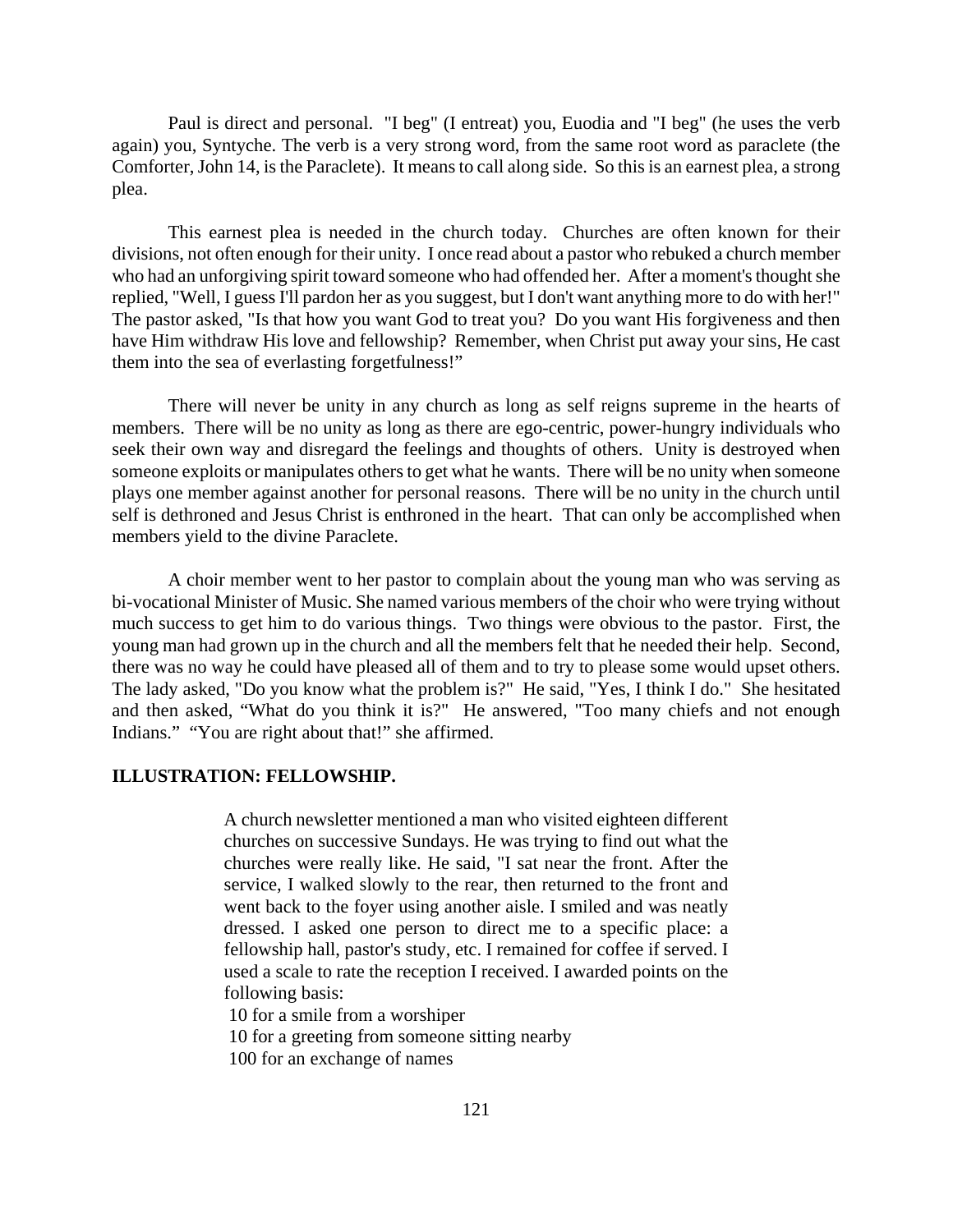200 for an invitation to have coffee 200 for an invitation to return 1000 for an introduction to another worshiper 2000 for an invitation to meet the pastor On this scale, eleven of the eighteen churches earned fewer than

100 points. Five actually received less than 20. The conclusion: The doctrine may be biblical, the singing inspirational, the sermon uplifting, but when a visitor finds nobody who cares whether he's here, he is not likely to come back."

-James S. Hewett, Illustrations Unlimited (Wheaton: Tyndale House Publishers, Inc, 1988) pp. 94-95. $e^{l$ kvii

**SAME MIND.** This expression has been used before. The emphasis is upon unity (like-minded, singleness of purpose). The word for mind means "to think, implying not only thinking but also the affections, will, or moral considerations."<sup>clxviii</sup>

**4:3 - TRUE YOKEFELLOW**. There has been a great deal of debate at this point. It really matters little who the peacemaker was. Ironside suggests that it was Epaphroditus. Obviously the person intended knew he was the yokefellow Paul trusted to help Euodia and Syntyche settle their differences.

Two things are significant. (1) When there was a problem in the church at Philippi, Paul mobilized all the resources of the church to correct it. This issue needed to be settled because no person can be at peace with God and in conflict with another member. (2) All we know about Euodia and Syntyche is that they were two women who had quarreled. Just think about it. Suppose our life was to be summed up in one sentence! What would it be?

#### **ILLUSTRATION: PEACEMAKER**.

Smith and Jones were "on the outs" over a very trivial matter. This deeply concerned Deacon Brown, so he prayed that he might be a peacemaker. He called on Smith and asked, "What do you think of Jones?" "He's the meanest crank in the neighborhood!" "But," said Brown, "you have to admit that he's very kind to his family." "Oh, sure, he's kind to his family all right; no one can deny that." The next day Brown went to Jones and inquired, "Do you know what Smith said about you?" "No, but I can imagine how that scamp would lie about me!" "This may surprise you, but he said you're very kind to your family." "What! Did Smith say that?" "Yes, he did." "Well, if you hadn't told me, I wouldn't believe it." "What do you think of Smith?" asked Deacon Brown. "Truthfully, I believe he's a lowdown scalawag." "But you have to admit that he's very honest in business." "Yes, there's no getting around that; in business he's a man you can trust." The next day Brother Brown called on Smith again. "You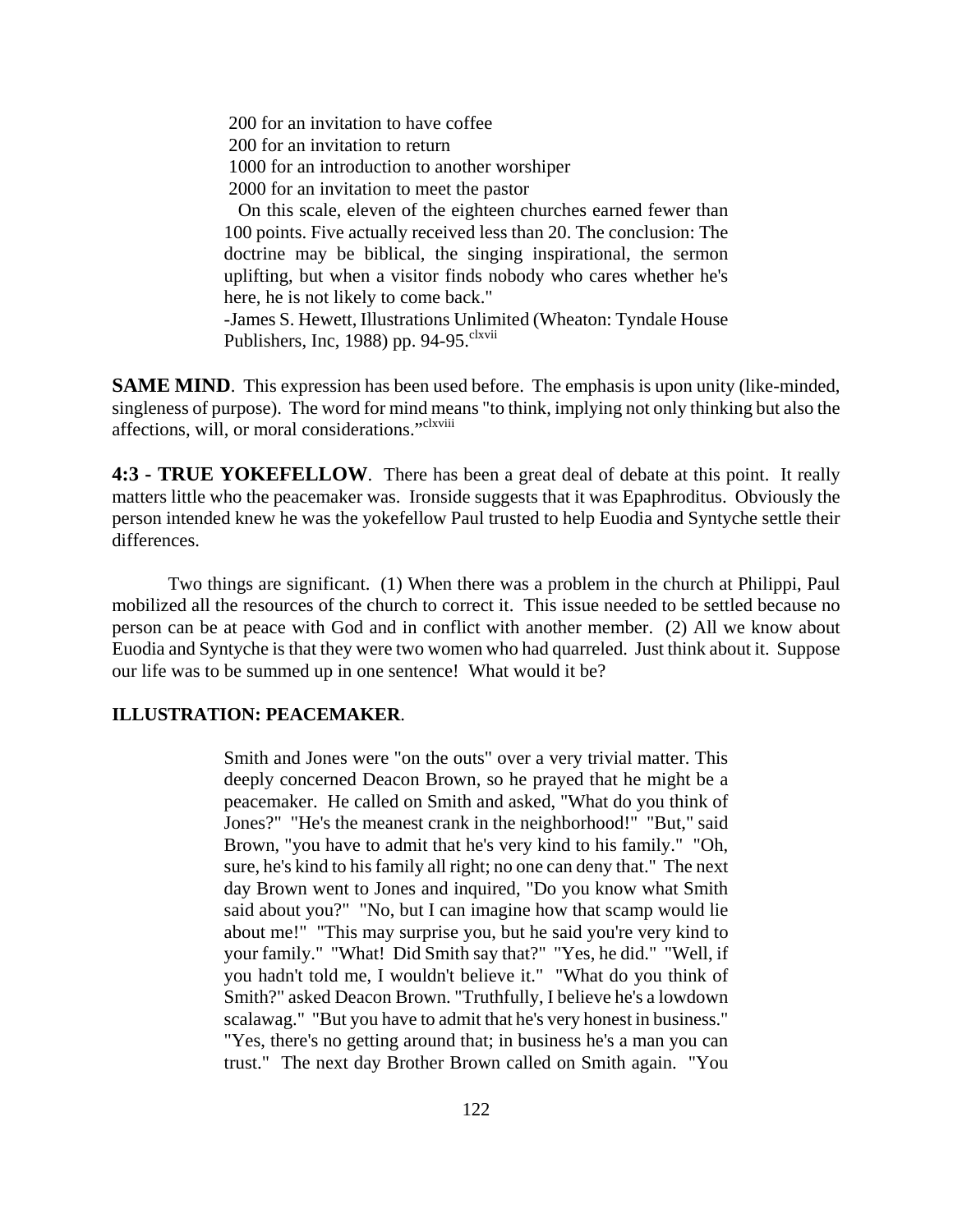know what Jones said about you? He claims you're a fellow that really can be trusted in business, and that you're scrupulously honest." "You mean it?" "Yes, I do," said Brown. "Well of all things," replied Smith with a happy smile. The next Sunday the former "enemies" nodded to each other. Brown continued his "meddling" until the next annual business meeting of the church when Smith and Jones shook hands and finally voted on the same side! Take a diplomatic page from the peacemaking notebook of this consecrated deacon and begin to practice his helpful methods, for God loves "a holy meddler!"<sup>clxix</sup>

**HELP THESE WOMEN**. From *sunlambano*, to seize (Matt. 26:55), to conceive (Luke 1:21), then to take hold together with one to help (as here). It means to "take hold with them." It is interesting to see that women played such a leading role in the affairs of one of the early churches. In Greece (Achaia) women remained in the background. It was the conviction of the Greeks that a respectable woman should see as little, hear as little, and ask as little as possible. But Philippi was in Macedonia and things were different there. Lydia was probably a leader in the Philippian church and leading women of the region were won to the Lord in Thessalonica and Beroea (Acts 17).

**LABORED WITH ME.** They had worked with him from the earliest days of the church in Philippi. Faithful women served Jesus during His ministry, without position, title, and praise, but never without the attention or the appreciation of the Lord. It is the same today, and has been throughout the entire history of the church.

**WITH CLEMENT ALSO.** There is no evidence that this was Clement of Rome, who wrote the first noncannonical (a book not in the Bible) Christian book of the first century. This was obviously a faithful member of the local church.

**IN THE BOOK OF LIFE**. Their salvation is sure. Paul may not include all their names, but they are included in the Book of Life. This is the only use of this term in the New Testament outside Revelation (Rev. 3:5; 13:8; 17:8).

**4:4 - REJOICE IN THE LORD**. In 4:4-7 the emphasis is on joy and peace. In verses 4 and 5 Paul stresses two very important qualities of the Christian life - joy and gentleness. The first is joy. He says, "Rejoice in the Lord always: again I will say, rejoice!" Possibly he sees the irony of the situation. He is in prison with death almost certain. And these Philippian believers were setting out on a course that placed them in imminent danger of persecution. So, he says again, "Rejoice." It was if he was saying, "Yes, I know what I am saying - and I say it again. "Rejoice!"

**4:5 - YOUR GENTLE SPIRIT**. The NRSV renders it, "Let your gentleness be known to everyone. The Lord is near." The NAS has "gentle spirit." The word *(epieikeia)* is not easy to translate (patience, softness, forbearance, modesty, gentleness). The Greeks said this word was justice plus something better than justice. There are times when strict justice may become unjust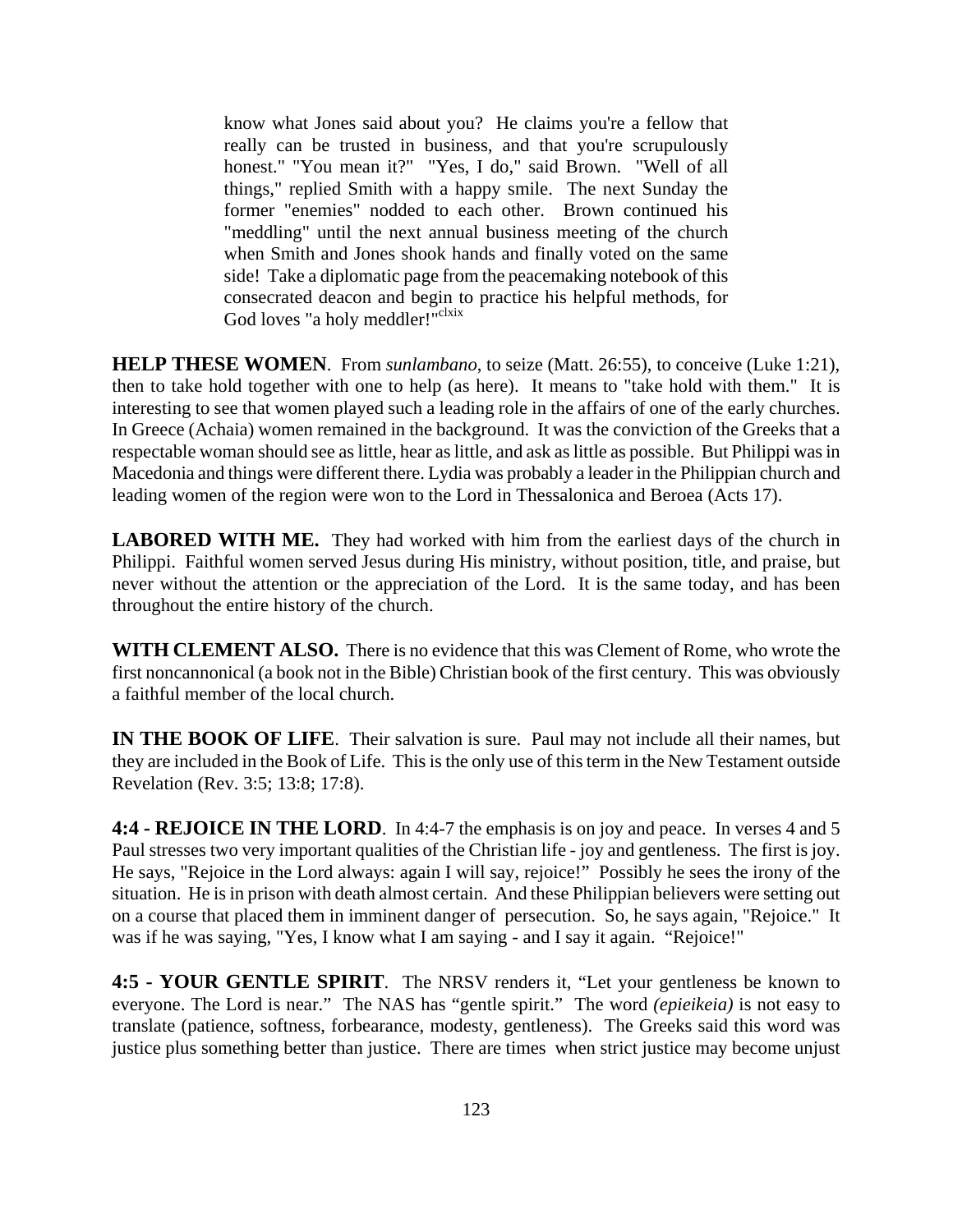because of its generality. If we received justice before God we would all be condemned because we are all guilty of sin. We want more than justice, and He goes beyond justice. He offers us mercy and grace.

**THE LORD IS NEAR.** The NKJV has, "The Lord is at hand." The Christian must be keenly aware of the fact that Jesus is "near" in the sense of His being with us at all times, just as He promised in the Great Commission ("I will be with you always"). While it true that these early believers anxiously anticipated Second Coming of Jesus Christ, and while many modern believers expect Him to return very soon, that is not the issue here. The point here is that the Lord was "at hand" to help them resolve the problem between Euodia and Syntyche (vs, 2).

When problems come to the local church all members will do well to remind themselves that the Lord is near with a solution. If we find His solution, He will lead those involved in such a way that the problem will be resolved, the fellowship strengthened, and His church edified. Unfortunately, at times when a problem arises - and arise they will - there is a knee-jerk reaction by one or more who seek to convince others to support them. They then pray that God will bless their action and proceed with an air of righteous indignation. If, however, we seek His solution and follow His will there is no way that He will not bless His church. In a church conflict you can win a debate and lose a generation! Sometimes it takes more than a generation to recover from a crisis in a church. In any issue in the church, remember that it is the Lord's church, and He is near!

**4:6 - BE ANXIOUS FOR NOTHING**. Literally, stop being anxious. Anxiety is a common malady of the time in which we live, but there is nothing new about it. Though people may worry about different things today, both the benefits and consequences are the same - the benefits are nil, the consequences abounding. Paul's solution for worry is prayer. Peace is one of the fruits of believing prayer. Wiersbe asks, "What is worry?" He answers:

> Our English word "worry"comes from the Anglo-Saxon word that means "to strangle"; worry certainly does strangle people physically, emotionally, and spiritually. The Bible term "be careful" or "be anxious" means literally "to be torn apart." Worry comes when the thoughts in our mind and feelings in our heart pull in different directions and "tear us apart." The mind thinks about problems, and these feelings weigh down the heart, creating a vicious circle that wrecks our emotional state. Our minds tell us we should not fret, but we often cannot control the anxiety in our hearts! We have to break the circle of worry before we can enjoy peace. $c<sup>lxx</sup>$

Many modern counselors are trying to help people cope with anxiety today. No one has ever improved on the words of Jesus in the Sermon on the Mount. He said:

> "For this reason I say to you, do not be worried about your life, as to what you will eat or what you will drink; nor for your body, as to what you will put on. Is not life more than food, and the body more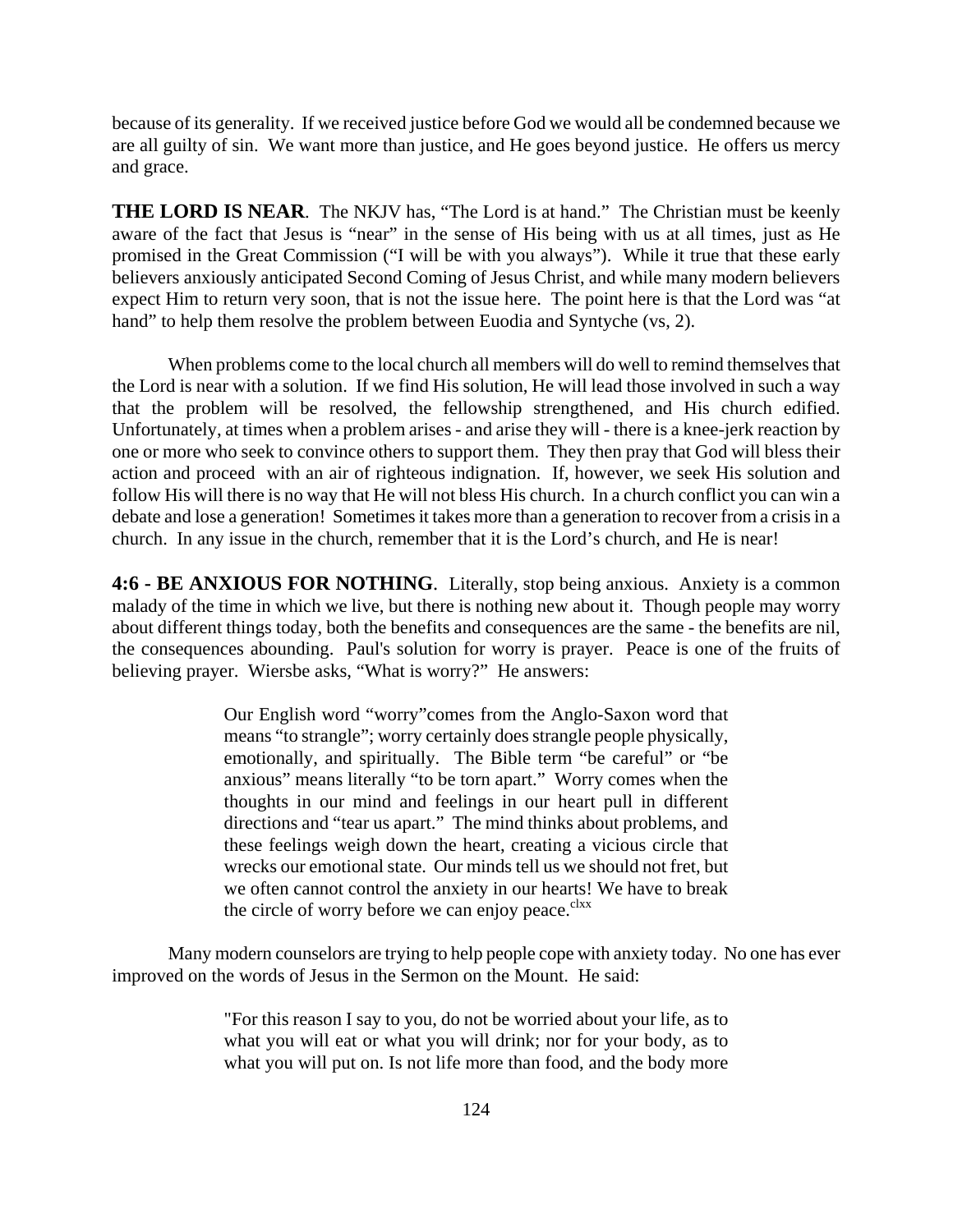than clothing?..."Do not worry then, saying, 'What will we eat?' or 'What will we drink?' or 'What will we wear for clothing?" (Matt. 6:25, 31)

**PRAYER AND SUPPLICATION WITH THANKSGIVING**. " Be anxious for nothing, but in everything by prayer and supplication with thanksgiving let your requests be made known to God." Thanksgiving has been called the antidote to anxiety. It simply acknowledges God as the source of all our blessings. That is the attitude with which we should make our requests.

Note the contrast between "anxious" and "with thanksgiving let your requests be made known to God," and again between "nothing" and "everything." He says, "Be anxious for nothing," but "in everything we should pray," letting our earnest petitions be accompanied by thanksgiving thanksgiving for past blessings and for petitions He will answer. Thanksgiving should be a part of all prayer, as we learn from the Model Prayer. The child of God should feel all his life that he is, as it were, suspended between past, present and future blessings. Prayer must even include thanks for the privilege of prayer. This verse calls for both gratitude and perfect submission to the will of God.

Paul shows that we can take everything to God in prayer. In everything we are to offer prayer with supplication and thanksgiving. "There is nothing too great for God's power and nothing too small for His fatherly care."<sup>clxxi</sup> We must, in the words of the old gospel song, "Take it to the Lord in prayer." It is highly motivational to "Count your blessings" as you prepare for prayer. As you meditate you will surely want to remember three things: (1) the love of God, (2) the wisdom of God, and (3) the power of God.

**4:7 - THE PEACE OF GOD**. How often Christians are reminded of the peace of God "which *passeth all understanding*" (KJV, italics added). The NAS has "And the peace of God, which surpasses all comprehension, will guard your hearts and your minds in Christ Jesus." The word for peace, *eiraynay* (Hebrew, *Shalom),* means wholeness and well-being of life. It is a positive word; not the absence of war, but a right relationship with God and man. The antithesis of New Testament peace is the frantic, anxious atmosphere in which many live out their lives in this world. Worry and depression are impacting our society, robbing even many Christians of victory and joy. The peace of God is the answer to the emotional trauma which haunts so many people. The one and the only source of the peace which surpasses all comprehension is God Himself. In his second letter to the Thessalonians Paul wrote, "Now may the Lord of peace Himself continually grant you peace in every circumstance" (3:16). In this epistle he refers to the Lord as "the God of peace" (Phil. 4:9). Simply put, if you want to know "the peace of God," go to "the God of peace."

We live in a world which places a premium on peace, but has known very little of it. People invest their years, their energy, and their fortunes in pursuit of peace - but if our observation tells us anything it is that they are looking in all the wrong places. Jeremiah spelled it out twenty-six hundred years ago, but it ought to be published in tomorrow's morning papers: "They have healed the brokenness of My people superficially, Saying, 'Peace, peace,' But there is no peace" (Jer. 6:14). In the first half of the Twentieth Century nations fought two wars that were thought to be wars to end all wars - but there has been no peace among the nations. In fact, the Twentieth Century has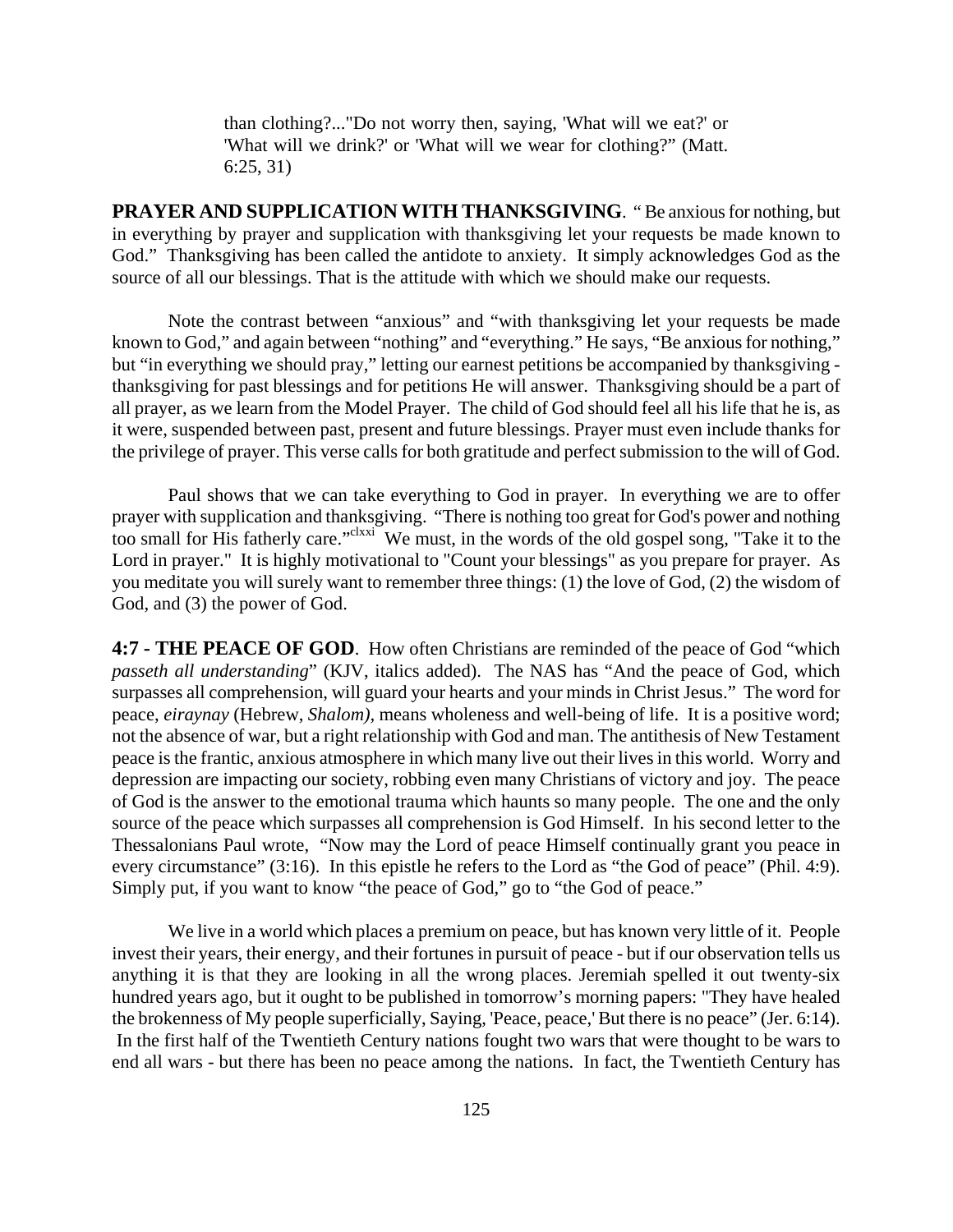been the bloodiest century in the history of the world. Between the abortionists, various war mongers, the Nazis, and the Communists, more people have been slaughtered in this century than the total population of the United States at the beginning of the Second World War.

Not only has there been no peace between the nations of the world, there has been very little peace in America during this century. Consider the "Roaring Twenties" with the growth of organized crime, The Great Depression, two world wars, Korea, Viet Nam, the "cold war," the unrest of the sixties, and riots in streets of some major cities. The social sciences have grown astronomically in the last few generations as trained social workers and counselors try to cope with stress, anxiety, and behavioral problems. There is a genuine need for Christian counseling, but Christians must be alert to the potential danger in some of the "psycho-babble" issuing from "poppsychology." If it is inconsistent with the Word of God, it is false. The Bible is the standard by which psychology and sociology should be tested, never the other way around.

Politicians promise peace, but unfortunately there is no peace. Why? Because masses have rejected the God of peace and there is no other source of peace. We now live in the post-Christian era in America and we are paying the consequences. People living in post-Christian times no longer look to God for anything - peace, security, or blessings. They look to trained professional, government programs, and social activists and not to God for our needs and our blessings. The New Deal and the Great Society have both, for all the good they may have done, produced increasing numbers of non-producers who vote for politicians who promise the redistribution of wealth in America. This has produced more class envy, tension, and resentment than solutions.

The peace of God is readily available today to each and every Christian - notice that I did not say every church member or religious person. Jesus Christ is the Prince of Peace and apart from Him there can be no true and lasting inner peace. There are many things I may know a little about, but confess that my knowledge is either second-hand knowledge or limited knowledge. But I thank God that I do not just know *about* the peace that surpasses comprehension - I *know* that peace. The doctor's announcement, "You have just had a heart attack and it was a big one" did not shatter the peace God had already given me - it did not diminish it. In fact, I became more fully aware of that peace and rejoiced in it. I was fully prepared to die and go home to be with Lord, or to live and return to His service and to my family. I preferred to live, but I was perfectly at peace trusting in His providential care. That kind of peace is a gift from the God of peace.

If you want the peace of God you must have personal knowledge of, and a relationship with the God of peace through Jesus Christ. Then pray for the peace of God "which surpasses all comprehension." You are invited to pray, even when you do not understand. When you do not understand, trust the God of peace to provide the peace you seek. When trials come to your life when, not if , for come they will - do not waste your time wringing your hands and crying, "Why me, Lord?" Pray, "Lord, help me to understand why all this has come upon me, and teach me to trust You to lead me through it."

One reason we place high value on peace in the world in which we live is that peace is a such a precious commodity. There is very little of it! The world had never known any significant peace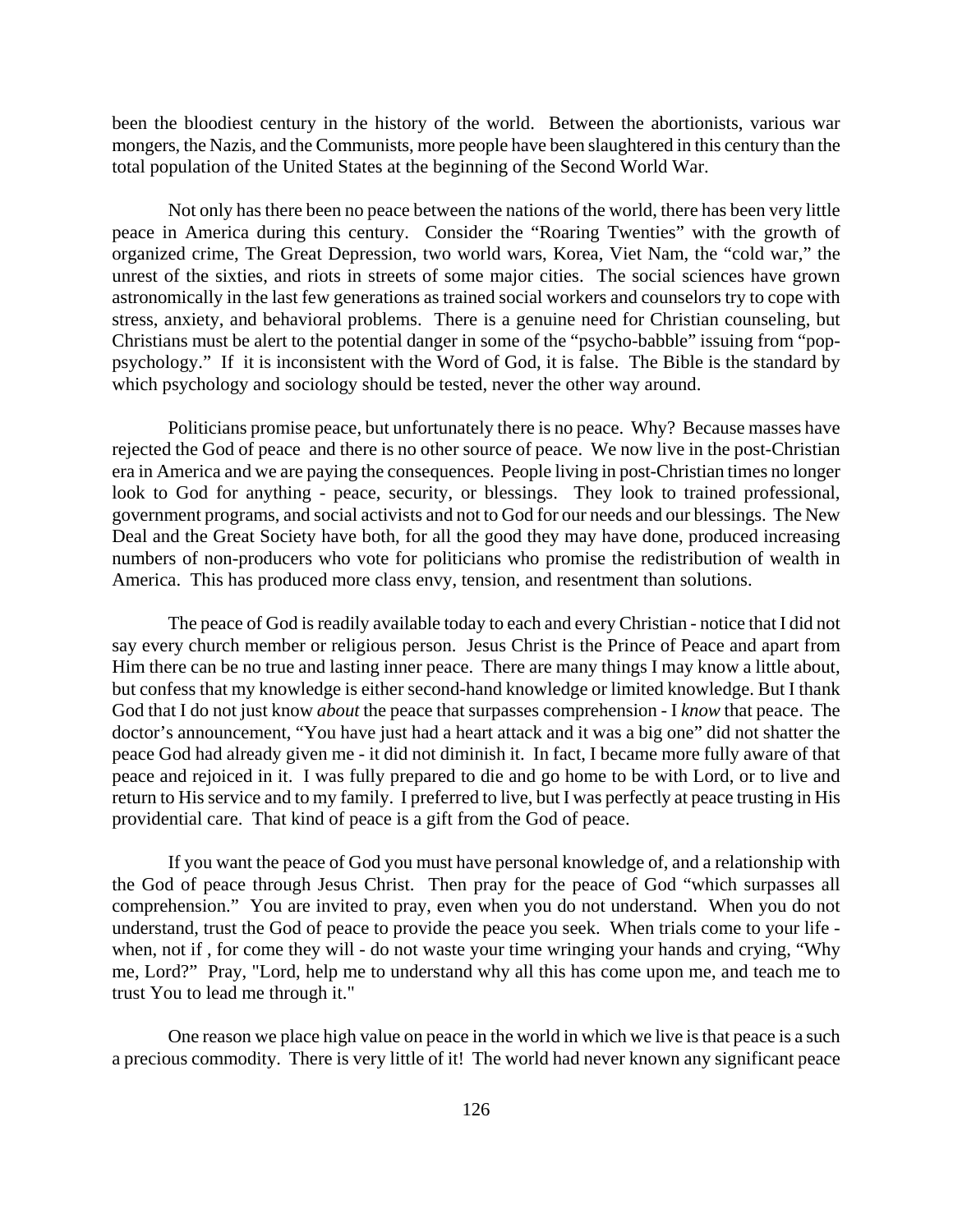since the Fall, and therefore cannot grant peace to its inhabitants.

A group of academics and historians has compiled this startling information: since 3600 B.C., the world has known only 292 years of peace! During this period there have been 14,351 wars large and small, in which 3.64 billion people have been killed. The value of the property destroyed is equal to a golden belt around the world 97.2 miles wide and 33 feet thick. Since 650 B.C., there have also been 1,656 arms races, only 16 of which have not ended in war. The remainder ended in the economic collapse of the countries involved. We human beings seem to have an endless capacity for conflict!<sup>clxxii</sup>

When we received the phone call informing us that my mother was hospitalized after she had suddenly lost her voice while teaching her Sunday School class, I wondered what I would say to her when I got to her room. The symptoms sounded serious, and indeed they were (she had a malignant tumor on the brain). I had thought of a number of things I might say, but before I could use any of them, she looked at me and with great difficulty formed the words, "It's not what happens to you, it's what you do with it that counts." She did more for her Lord and enjoyed more of His peace from that time until her death than most healthy people will ever know. It is important to know that God's peace will be with us when we cannot understand the circumstances. There is a well-being of soul, spirit and mind which cannot be based upon our understanding.

**GUARD YOUR HEARTS AND YOUR MINDS**. God's peace, as a sentinel, guards every area of our lives. "Heart" in the Bible usually refers to the will as much as the emotions. Mind refers to the control center of one's life. There will be times when you have very strong feelings about something, but you just cannot get your mind and your heart to agree. Paul was inspired to write that the mind and the heart must be brought together. They must be in harmony. The writer is describing what we might call, in psychological terms, mental health.

**4:8 - FINALLY.** Finally is literally, "for the rest." This is important. Paul could possibly picture this being read before the church and he wants their undivided attention. What follows is a beautiful way of describing the way Christians ought to live, and a practical standard for the believer. He writes, "Finally, brethren,"

> whatever is true, whatever is honorable, whatever is right, whatever is pure, whatever is lovely, whatever is of good repute, if there is any excellence and if anything worthy of praise, dwell (think) on these things.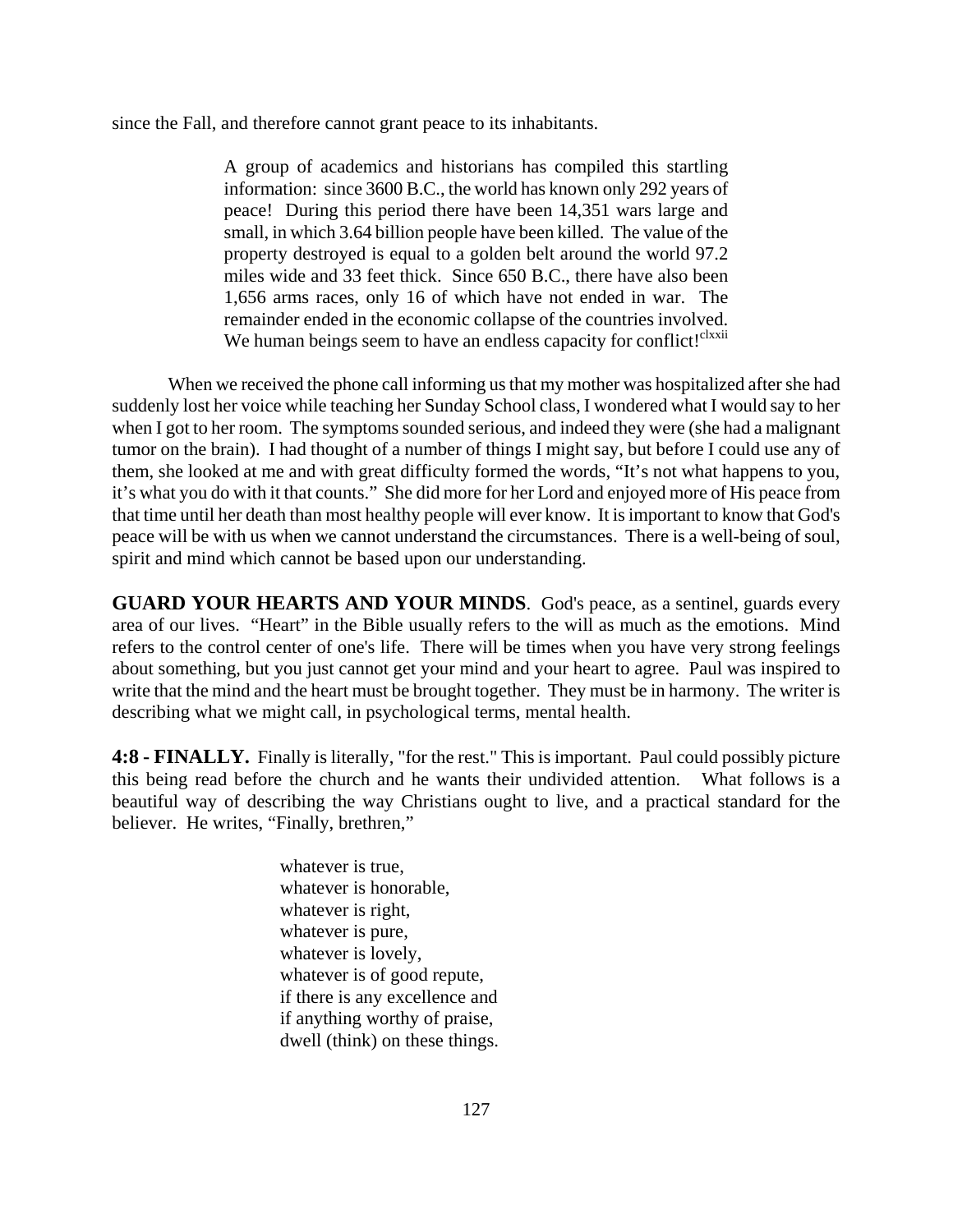**WHATSOEVER**. With this word Paul introduces six adjectives picturing Christian ideals. They are old fashioned, familiar words, not necessarily from any philosophical list of moral excellence, but deserving a place on such a list. Early in the twentieth century, A. T. Robertson said, "They are pertinent now when so much filth is flaunted before the world in books, magazines and moving pictures under the name of realism."<sup>clxxiii</sup> If he had only known! In his wildest imagination Dr. Robertson could not have foreseen how much worse society would become before the end of the century.

Regardless of the evil Robertson witnessed, there was still a Christian consensus in America. Francis Shaeffer, in a number of his books, stressed that the loss of the Christian consensus leads to moral, social and spiritual disintegration. He was one of the first to refer to ours as a post-Christian culture. In Shaeffer's day America was controlled by a humanistic consensus. Today there are those who are striving for a New Age (or postmodern) consensus. Is it possible that in one century we could move from a Christian consensus to a humanistic consensus to a postmodern pantheistic consensus? That is exactly what has happened.

The predominant world view at the turn of the Twentieth Century was theistic (premodernism) - almost everyone believed in a God, a god, or gods. The dawn of the post-Christian period in America (about 1935, possibly 1946 in the Bible Belt) ushered in a Humanistic world view (modernism), held by the cultural, political, and social elite ("the Anointed" is the term Thomas Sowell uses for them in *The Vision of the Anointed*). The gospel of Humanism was, and is strongly influenced by evolution with all its ramifications. The third major world view in the history of mankind is New Age spirituality (postmodernism), which is a shift from post-Darwinian atheistic evolution to pre-Darwinian pantheistic evolution.

Humanism (some prefer secular Humanism, or modernism) religiously inserts random chance in place of the Creator as the cause behind the origin of life. Post-modernism (New Age spiritualism) offers a compromise as subtle as the second beast of Chapter 13 of the Revelation - a way to believe in God, a god, or many gods, and still believe in the various tenets of Humanism (including evolution). Many who were not deceived by modernists were quick to embrace postmodernism. Every person holds either one of these three world views, or a compromise between two of them (i.e. theistic evolution) - a position which both Scripture and Humanism would reject!

**WHATEVER IS TRUE**. When Paul stresses the importance of the Christian life, it is interesting that he puts truth first. Truth - absolute truth - is at the very foundation. Truth is the foundation of our relationship with God, the foundation of a right relationship with others, the foundation of peace, and the foundation of joy. If there was deception in any way, in any place, it would invalidate everything else. "True" means without deception or illusion and can never co-exist with a lie. One should always set his thoughts on that which is true, the things on which he can always rely, the things which will never fail him.

**WHATEVER IS HONORABLE**. "Whatsoever things are honest" (KJV); "Whatever is noble"(NIV). It is from *semnos*, meaning reverend, i.e. venerable, dignified, honorable. It is related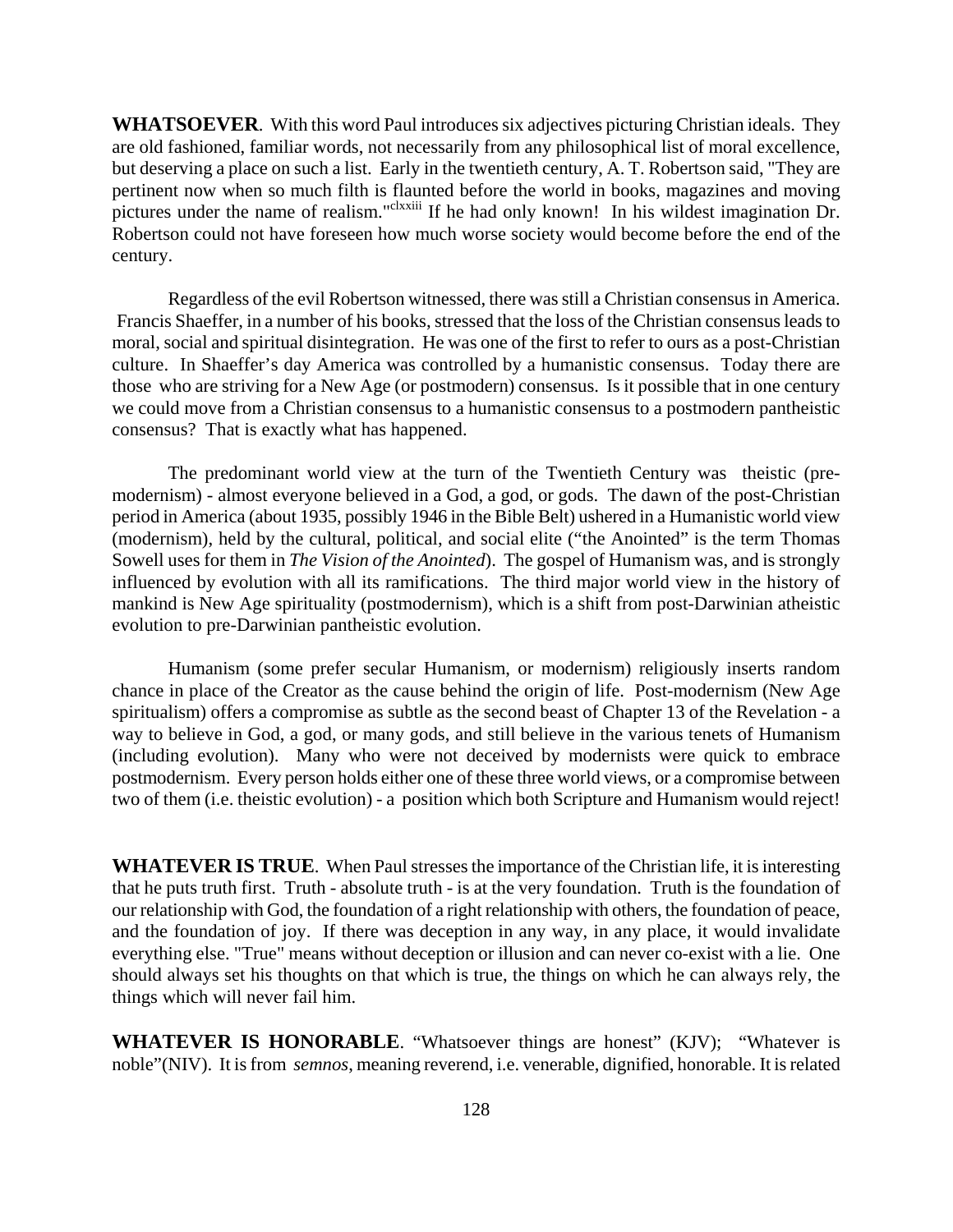to an old word, *sebo,* meaning to worship. It may be rendered revered or venerated (I Tim. 3:8, "grave"). Moffatt has "worthy." Barclay translates it, "whatever things have the dignity of holiness on them."<sup>clxxiv</sup>

There are certain characteristics that men and women, whatever their background, consider worthy of honor. The word comes very close to reverence. It is what causes people to say, "This I respect (revere)." This word points to that about which we hold deep religious convictions. It suggests a respect for the deepest religious feelings of other believers. It implies thoughtfulness, kindness toward others.

**WHATEVER IS RIGHT**. The NKJV has "just." The just person is the righteous person who gives both God and man that which is due. The root meaning of the word is straight. All through the Old and New Testament, the justice of God is made the foundation of all true religion. We are to be just (1)because our heavenly Father is just and (2) because He demands it of us. "But let justice" He says, "run down like water, And righteousness like a mighty stream" (Amos 5:24, NKJV).

No matter how pious a person might be, if he does not treat his fellow man with justice and relate to him in a fair way, he does not have a right relationship with God. Justice in dealing with a fellow human beings is an essential part of the Christian life and a prerequisite to worship. Jesus clearly taught that a right relationship with one's fellow man is absolutely essential to worship. Worship is corrupted and one's witness is destroyed no matter how pious he is, if he does not treat others justly.

**WHATEVER IS PURE**. The word denotes that which is free from defilements and impurities. It refers to clean thoughts, words, and deeds - that which is without any moral taint or stain. It has to do with the impeccable moral purity expected of all believers. Throughout the New Testament this word has to do with singularity of purpose. "Blessed are the pure in heart" (Matt. 5:8) means blessed are those who are deeply committed to the Lord. The one dominating purpose in that person's life is to honor and glorify the Lord. The believer's life must be pure, without mixture.

**WHATEVER IS LOVELY.** The word denotes that which is pleasing, winsome. Moffatt has "attractive." Barclay prefers "winsome." It might be paraphrased, "that which calls forth love." Agape is the word for the sacrificial love of God. It points to that kind of love which is characteristic of God's affection for us. Whatever invokes that kind of love ought to be cherished.

The Christian should be pleasing, or winsome in his, or her, daily life. An ill-tempered, arrogant, sarcastic, critical, bitter, or negative church member is a sad commentary on the Christian life. That applies to his attitude at church, at work, or at home. Unfortunately, there are some church members who cultivate, nurture, and delight in a spirit and attitude which God abhors. How often one hears one of the "pillars of the church" boast about "telling someone off." They express pride in their position, their money, their influence. Some even boast of their ability to "take shortcuts" which give them an advantage over others. There is nothing lovely about arrogance, conceit, or a haughty spirit.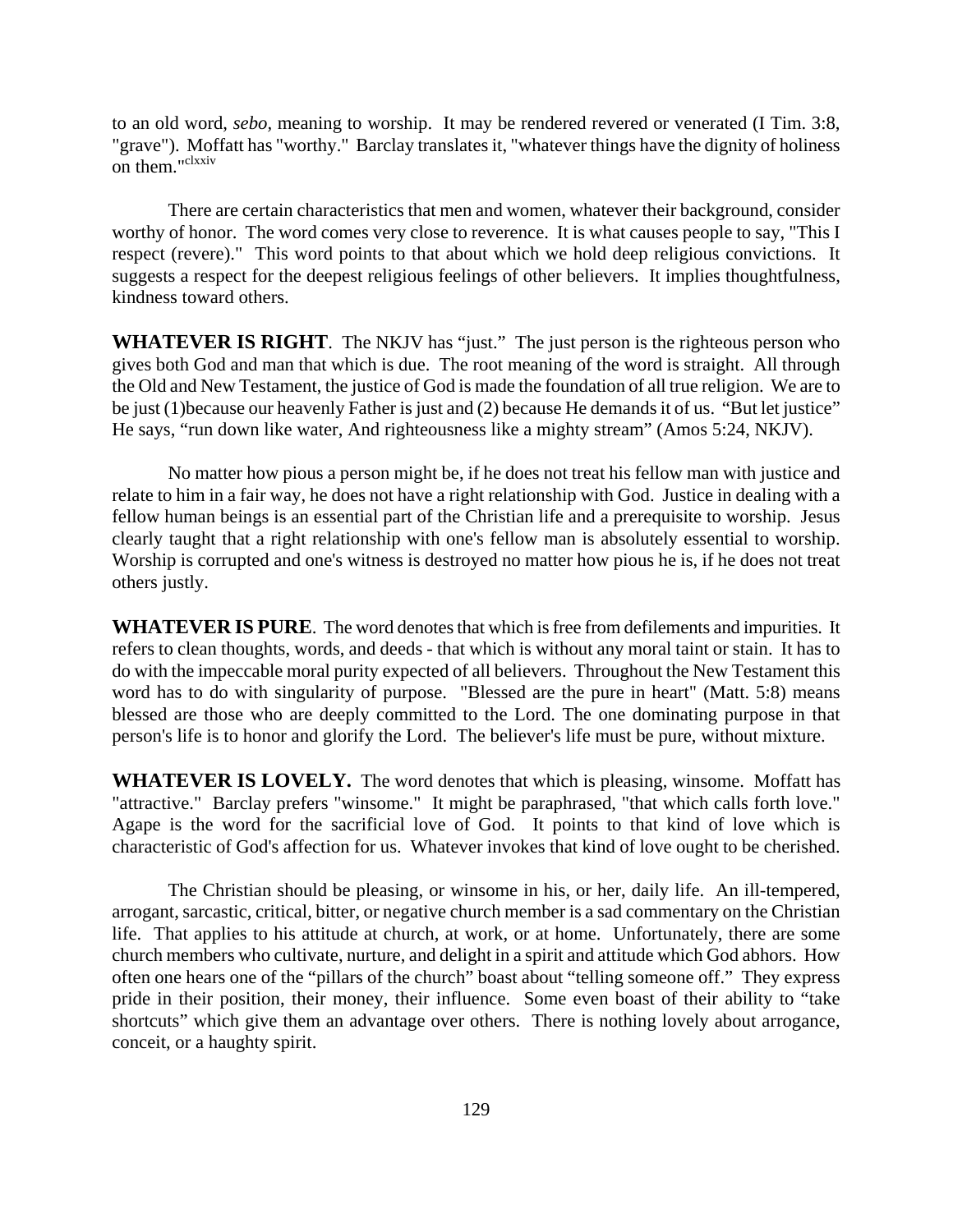**WHATEVER IS OF GOOD REPUTE.** The word translated "repute" is an Old word (used only here in the N.T.) meaning good report, fair-speaking, attractive. Williams translates it "whatever has a good name." We should place great value on whatever is of good report.

**IF -** Paul continues, "if there is any excellence and if anything worthy of praise." This is a condition of the first class, assumed to be true. There is excellence and there is something worthy of praise.

**ANY EXCELLENCE.** The NKJV renders it, "if there is any virtue." The word rendered excellence is from an old word meaning to please, used often in a variety of senses by the ancients for any mental excellence or moral quality or physical power. Its vagueness may explain its rarity in the New Testament (four times: Phil. 4:8; 1 Peter 2:9; 2 Peter 1:3, 5). Paul is probably using it in the sense of God's splendor and might. It describes the excellence of a tool for a job, the excellence of the courage of a soldier, or the excellence of a man.

**IF ANYTHING WORTHY OF PRAISE**. "Excellence" and "praise" are both words from stoic philosophy. That Paul understands their philosophy is evident from Acts 17. He uses some of their language but he uses it differently. He will speak of things that are excellent and worthy of praise, but unlike the Stoics, he does not claim to have this excellence and worth of praise in himself. Rather, he does all things through Christ Who strengthens him. He does not claim to have power in and of himself. He humbly acknowledges that his power comes from Christ.

**DWELL ON THESE THINGS**. Now he adds the verb. Think about these things. Meditate on them (NKJV). He does not mean to turn them over in your mind. He means to so concentrate on them that they determine your course of action - not simply brainstorming. Think about it in such a way that your mind-set determines your course of action.

> The Greek word (logizesthe) underlying "think'' means, "to calculate,'' "to reckon carefully.'' To think then is to weigh seriously the cost of incorporating the virtues listed in verse 8 into one's daily life. Thus, the Christian is to grapple with these concepts, not just reflect on them passively.<sup>clxxv</sup>

It is not enough to say, "I admire the truth," or "I love the truth." You must order your life in such a way that it is in accord with the truth. It is not enough to respect honor. One must seek to do those things which are honorable. You are responsible for your thoughts because your mind-set will determine your course of action.

Having done what the Scripture demands - "dwell on these things" - I cannot help but consider each word or phrase in this verse in light of recent scandals in the nation's capitol. Like millions of other Americans, I have been sickened by the behavior of President Bill Clinton - gross immorality, lies, unscrupulous power plays, support for deviancy, fighting for abortion (even partialbirth abortion), and his loathing of the military. When I dwell on these things I am finding it impossible to associate any of them with President Clinton. Whatever is true. Whatever is honorable. Whatever is right. Whatever is pure. Whatever is lovely. Whatever is of good repute.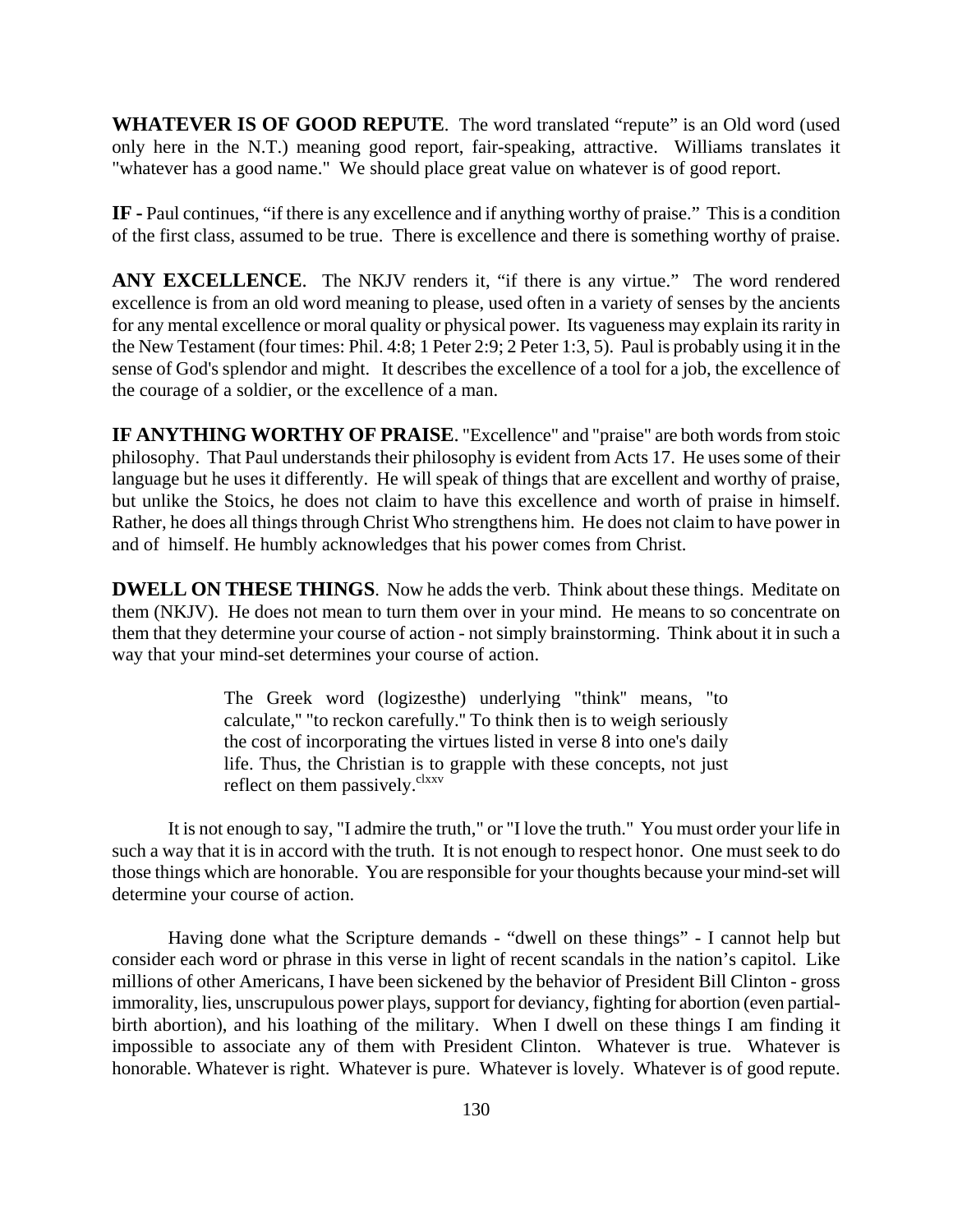They just do not go together!

Sadly, in our post-Christian culture, millions could care less. The media no longer looks for the truth, but speculates on the "spin" the White House will put on each new story. In response to the President's lying to cover up yet another adulterous relationship - this time in the oval office the attitude of millions (if we are to believe the media) is, "So what? Everybody lies about adultery." One obvious problem with telling lies is that liars lie. If a liar will lie about one thing, he will lie about another. For the Christian, it is enough to know how much God hates lying (see. Rev. 21:9).

**4:9 - THINGS...SEEN IN ME**. "The things you have learned and received and heard and seen in me, practice these things, and the God of peace will be with you." Paul is calling on them to apply in their daily life all they had learned from him, and to follow his example in moral and spiritual matters, and in church and community life.

Paul dares to point to his life in Philippi as an illustration of this high thinking. It has often been said, "You may be the only Bible someone will ever read." This was especially true in the early church because the New Testament had not been completed and no one had ever seen a complete Bible as we have it today. Unfortunately, that is true for too many lost people today because they never pick up a copy of the Word of God. All the world knows of Christianity is what they see in the lives of those who profess to be Christians. It is also unfortunate that some of the professing Christians they observe are not good examples of the believer in Christ.

I was attending a meeting of the Executive Board of the Louisiana Baptist Convention in 1993, when Roger Freeman, President of the Louisiana Baptist Convention, asked, "Do you think we are in the Post-Christian era in America?" I was surprised that he seemed to be intrigued by that possibility. It was also interesting that some members were discussing it after the meeting as though it was a new idea to them. One even said, "I believe it started in 1962 and 1963 with Supreme Court decisions which took prayer and Bible reading out of the schools." Little did those present realize that Francis Shaeffer had been trying to get America to understand that we had entered the post-Christian era in America about 1935 (1895 in England). I stressed that we would never have had those Supreme Court decisions if we had not already been in the post-Christian era for many years. We should have seen the signs in the late forties.

Christianity for many people is little more than a memory - a memory of references to God in the home when they were children, of Sunday School classes when they were young, of a Bible in the home. They may even think of themselves as Christians, based on their memory of church or Christian parents, or Bible verses. They have a memory but no personal relationship with Christ.

Relying on your memory can be dangerous. My brother James asked me to help him with a project. I do not remember what happened to him (he probably hit the wrong nail with a hammer), but he said, "That hurt about as much as anything I remember since having a pitchfork stuck in my foot." I immediately responded, "I know what you mean because I stuck a pitchfork in my foot one time." He said, "I don't remember your sticking a pitchfork into your foot, but I know you stuck one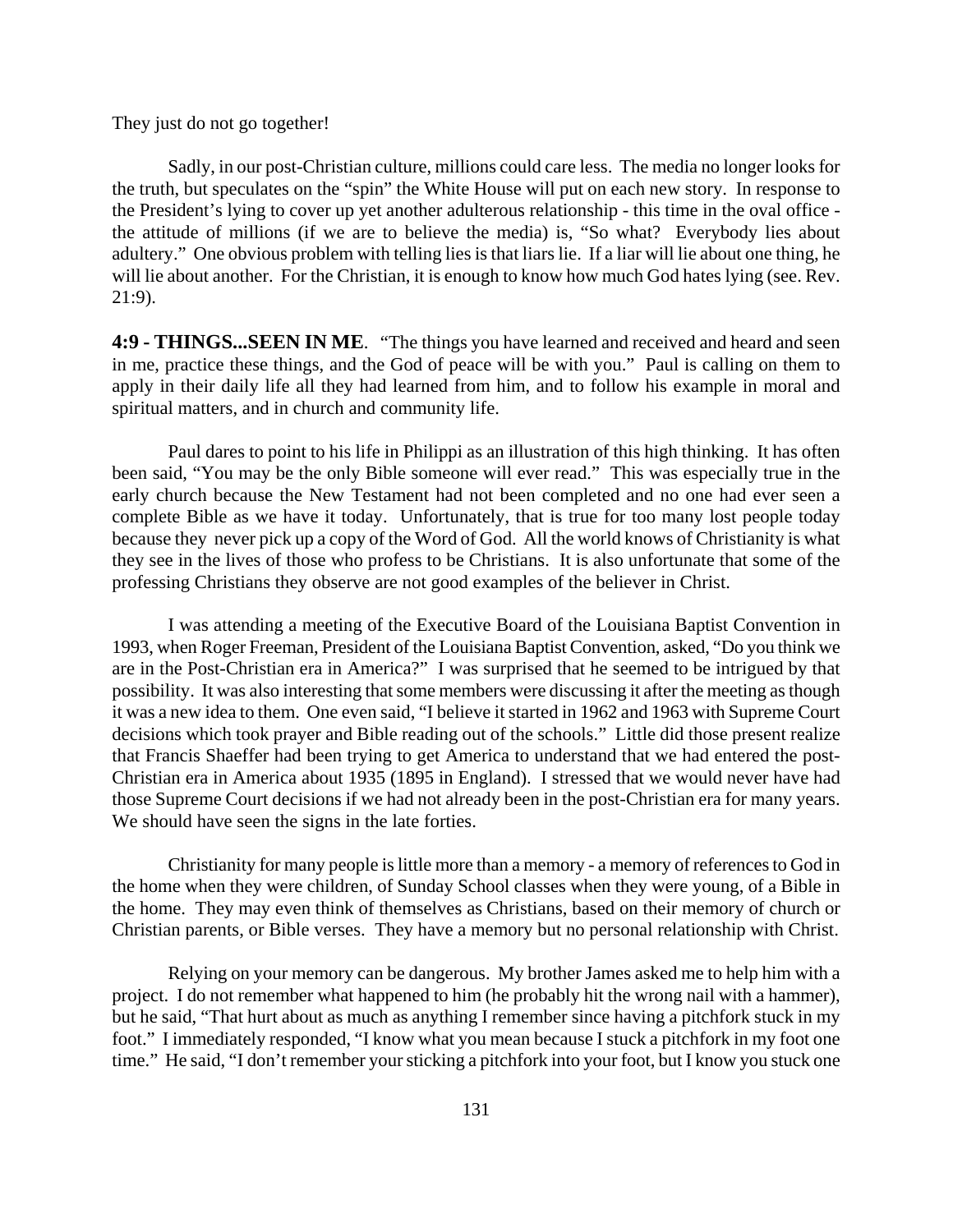into mine." Before he finished the sentence I began to remember and started to laugh. He said, "That wasn't your foot you stuck the pitchfork in, it was mine!" My memory had just been adjusted. I had on a number of occasions recalled how painful it was to stick a pitchfork into your foot, but as we talked about it I realized that what I remembered was how concerned my parents were about James (they were often concerned about things I did to him!).

Over the years I had forgotten about the accident - I just remembered his pain and all the comments about how much it hurts to stick a pitchfork into your foot. Memory can be faulty, but in this case I had learned from the experience even though my memory was faulty. Spiritually speaking, a faulty memory of God, His Son, His Word, and His church may lead to catastrophic consequences. David was about twelve or thirteen when his mother brought him to my house. He was under conviction of sin and he was worried about whether or not he had been saved when he made a profession of faith as a young child. When he asked his parents and his grandmother, they told him about his profession of faith and his baptism. All he remembered was being baptized. He wondered whether or not he had understood what he was doing since he did not remember it. He said, "They remembered it, but I didn't." He trusted Jesus Christ to come into this life later that evening. Fortunately, he questioned his memory and theirs.

Paul is keenly aware of the fact that these early Christians were dependant upon his preaching, his teaching, and his example as a guide for their lives.

> Being confident of his own standing with Christ, Paul was able to suggest they imitate his life-style. What they had seen, they should do. His suggestions of acting on what we know of the will of God--and thus gaining more light--continues to be a valid principle. The things you have learned and received and heard and seen in me, practice these things, and the God of peace will be with you.<sup>clxxvi</sup>

The preacher is the interpreter of the spiritual life and should be an example of it. What an awesome responsibility! Paul is not being egotistical here. Such an example was needed and he was willing to be that example. Who has ever lived the Christian life more powerfully and convincingly?

**THESE THINGS DO.** This means to practice them as a habit. Do them habitually. What one does springs from what he thinks, so positive action comes from positive thinking. This is not an endorsement of Norman Vincent Peale's *Power of Positive Thinking*, but a reminder of what Paul had already written in this epistle: Let this mind be in you, which was also in Christ Jesus" (2:5). There must be a conscious commitment to do the things the Lord wants us to do. James is not in conflict with Paul, who taught that we are saved "by grace, through faith" (Eph. 2:8).

> What doth it profit, my brethren, though a man say he hath faith, and have not works? Can faith save him? Even so faith, if it hath not works, is dead, being alone. Yea, a man may say, Thou hast faith, and I have works: shew me thy faith without thy works, and I will shew thee my faith by my works (James 2:14, 17, 18).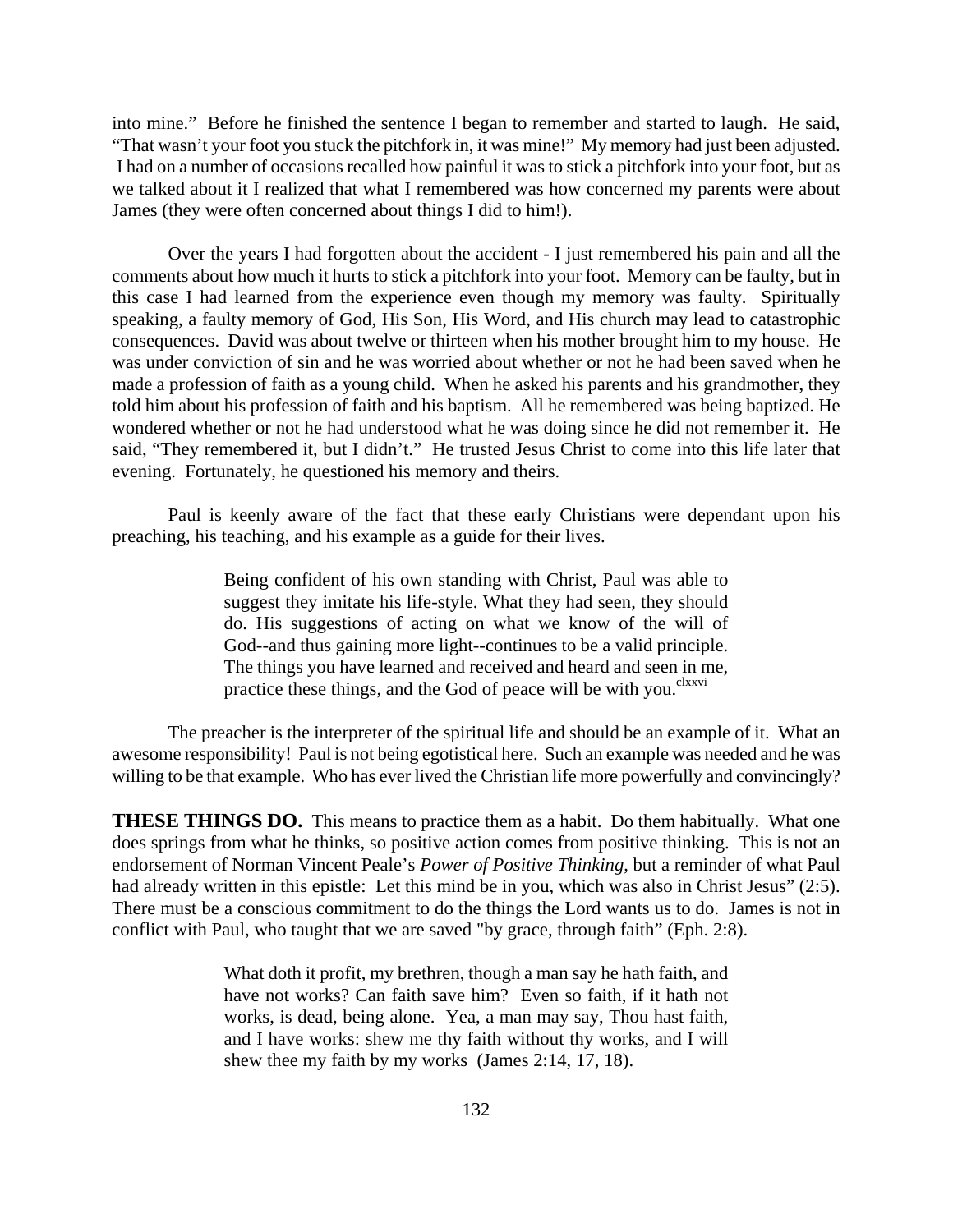Obedience to God is a sacred obligation. A popular saying with some today is, "If you are going to talk the talk, you gotta' walk the walk." Samuel rebuked Saul after the king had disobeyed God: "And Samuel said, Hath the LORD as great delight in burnt offerings and sacrifices, as in obeying the voice of the LORD? Behold, to obey is better than sacrifice, and to hearken than the fat of rams" (1 Sam. 15:22).

#### **4:10-20 - Paul's gratitude to the Philippian Church**

In 4:10, Paul comes to a major concern of the letter; their gift. He has hinted at it before. Now, delicately, he directly expresses his gratitude in such a way as to show his sincere appreciation to this wonderful church. At the same time he wants to give the praise and glory to the Lord rather than to the Philippians.

In these verses, Paul graciously acknowledges the Philippians' generosity in supporting his ministry. Even though he had learned to be satisfied with his circumstances as a missionary in various parts of the Roman Empire, he was grateful for their gifts. He had been blessed by their generosity in two ways. Their financial gift had blessed him with his physical needs. His greatest benefit, however, seems to have been in the joy their generosity had brought to his heart. He also shows how the church benefits by supporting the minister financially. The church is never more like its Lord than when it manifests love for Christ, the Head of the church, and for those whom He has called to serve Him.

**4:10 - I REJOICED IN THE LORD GREATLY**. Robertson notes that this is a timeless aorist: I did rejoice, I do rejoice.<sup>clxxvii</sup> Paul thanks the church at Philippi for the practical way in which they manifested their fellowship in the Gospel. As the letter draws to a close, the expression of joy and gratitude is understandable. It is also apparent that Paul is trying to be as tactful as possible in dealing with a very delicate matter - the minister and money.

There are those who believe that Paul expresses his attitude toward their gift here because of slanderous charges made against him by the Judaizers and possibly by Gentile non-believers.

> The "cloak of covetousness" was the phrase flung at him in Thessalonica that stuck and hurt this proud and sensitive man (I Thess. 2:5). It is an old canard that preachers peach for money. If so, very few get the object of their ambition. Paul defended his right to full pay for his preaching (I Cor. 9:3-18; Gal. 6:6), but because of the foolish misrepresentation of his work in Corinth he made the gospel message there without charge.<sup>clxxviii</sup>

Some even criticized Paul for refusing to accept pay in Corinth, but he insisted in working without pay in order to avoid criticism (2 Cor. 11:8-12). He tells us that he even "robbed other churches" - let other churches supplement his income - in order to work for nothing in Corinth. But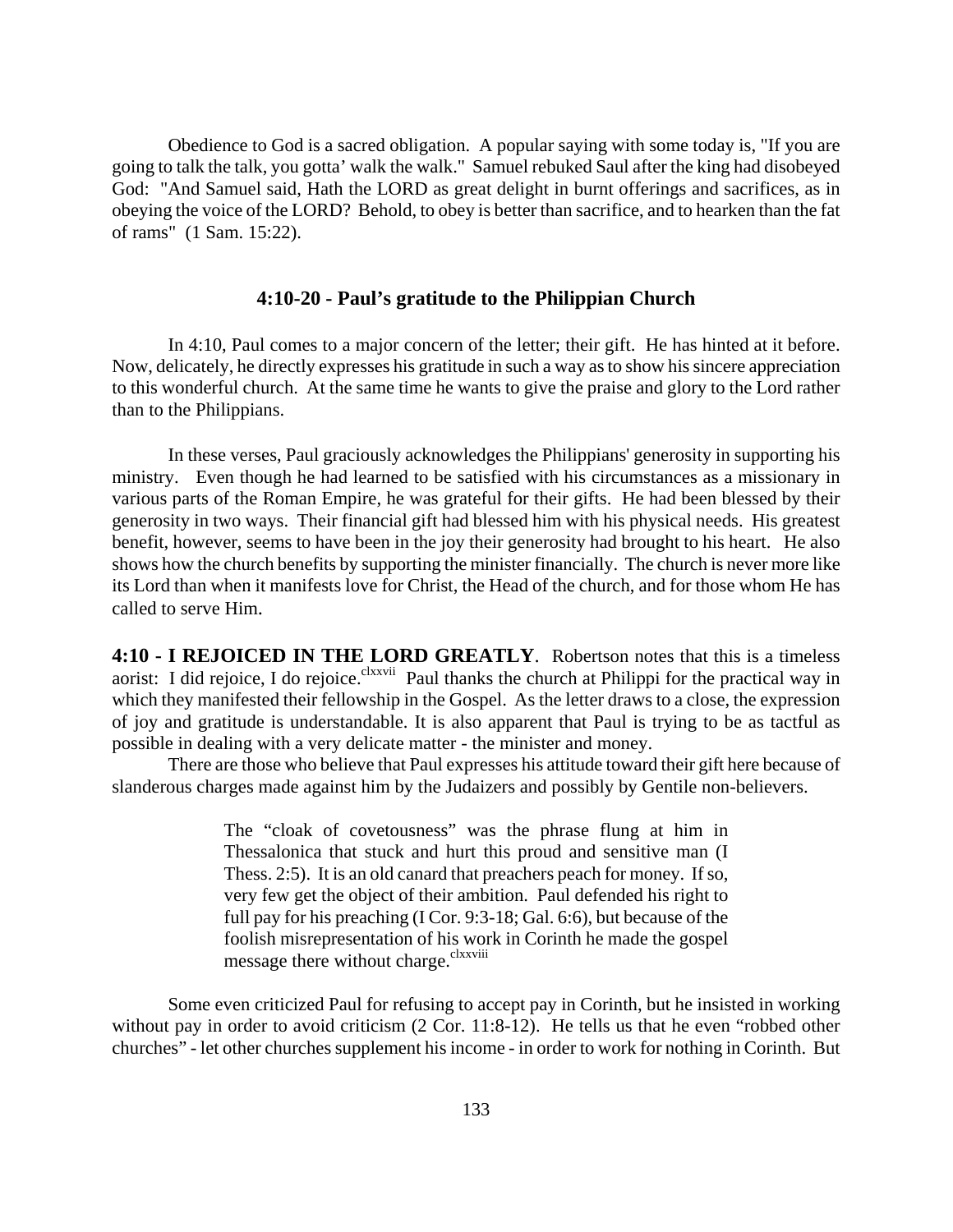that was not enough to avoid their attacks because he was accused of using Titus to raise money for him under the pretense of raising money for destitute believers in Jerusalem (2 Cor. 12:16-18). Robertson is right:

> It is a humiliating experience for a preacher to have to make public appeal for his own support. Paul refused to stoop to that level and worked with his own hands ) I Thess. 2:9; Acts 20:33f.) In order to be independent of those who were so ready to impute wrong motives to him. He rejoiced in the church at Philippi because they trusted him and understood him.<sup>clxxix</sup>

One of my closest friends is a retired pastor who invested more than half of his ministry in one church which he characterized as a "cheap" church. He says that they were stingy with everything - from the pastor's salary to, Christmas bonuses for staff, to honorariums for visiting speakers and evangelists. I agreed that some churches are not very generous, but he assured me that he did not mean that they were not generous - "they were cheap!" After a few examples one would have to agree with his assessment. I had the privilege of sharing with him some of my experiences with a generous church. After my heart attack, Providence Baptist Church asked Jerry Brossett to preach for me until I could return to the pulpit, and they paid all the pulpit supply for me. When they adopted a new budget they included a generous increase in salary and benefits, and enough under "pulpit supply" to allow me to be out ten weeks in addition to time off for revivals, Bible studies, and denominational meetings. I am thankful that I have not missed a service because of illness since I was able to return to the pulpit, but their gesture was both generous and very considerate. This is definitely not a "cheap" church.

Most ministers receive much less for their work than they might receive in the secular world, but they can often avoid much of this type of criticism if they are both prudent and frugal. It seems ironic that some of the most acidic criticism I have ever experienced came in the nineteen seventies and eighties when I tried to caution a few people about sending their tithes and offerings to the ministries of people like Jimmy Swaggart, and Jim Bakker, rather than giving it to the local church. I also noticed that after the scandals which brought down those televangelist, not one person who had criticized me for my warnings ever came back and apologized. But then, I really do not recall very many slanderers who ever showed very much remorse - only embarrassment when confronted with it.

**NOW AT THE LAST**. The missionary says that he is rejoicing "that now at last your care for me has flourished again" (NKJV). At first glance, this seems like a rebuke. He seems unappreciative, but that is not the case. It may seem that he is saying, "It was about time I was hearing from you." As we continue we see that he was aware that they could not have done anything to help him before this. He does not blame them. Understanding fully, he gives the Lord credit for the help they had sent "at the last."

Something had hindered them from helping earlier. Possibly Epaphroditus had passed along their regret for the delay in sending help. Now, he wants to let them off the hook. It may mean that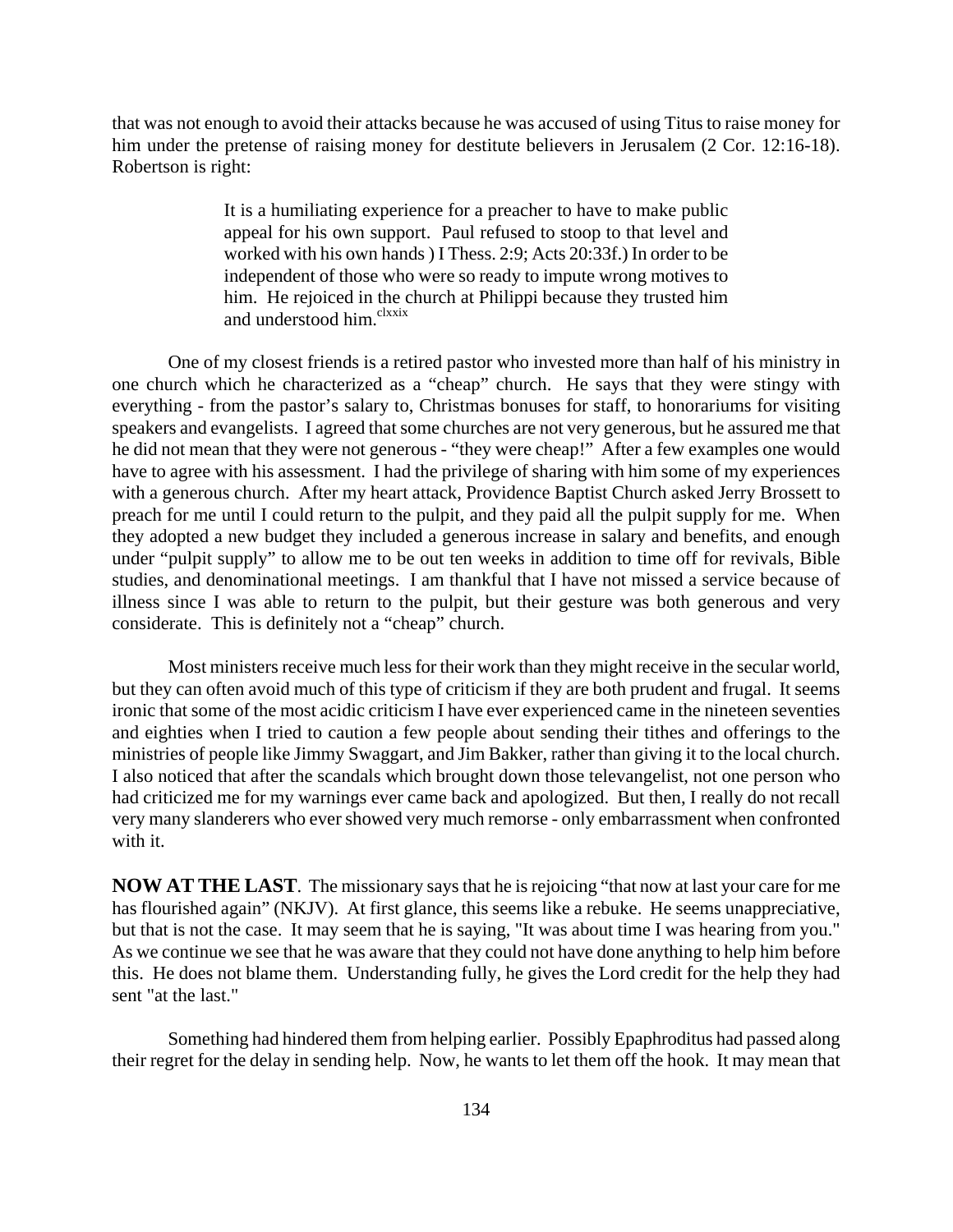they did not know where he was for a time. They may not have known his location in Rome for some time, or even when he arrived in Rome. He had been shipwrecked, snake-bitten, and stranded on the island of Melita for three months on the voyage from Caesarea to Rome (Acts 27-28). Also, they may not have had anyone to send for a while. This was a real problem in that day. You could not wire money, or drop a check in the mail. And they had to choose a messenger (delivery man) with care. It is also possible that conditions in Philippi were so grave that they could not gather an offering for some time. So, it is to their credit that they located him and sent him the gift. He acknowledge that any interruption in their support had not been their fault: "you surely did care, but you lacked opportunity" (NKJV).

**4:11 - I HAVE LEARNED TO BE CONTENT**. Paul reassures them that he has not wanted for anything because of any interruption in their support: "Not that I speak from want." Even under his circumstances, he is tactful and considerate of their feelings. The interruption in their support had not caused a hardship for him. The word translated "content" denotes independence or self-sufficiency. Socrates taught that he who is content with least is wealthiest, for this is "nature's wealth."

Here Paul uses one of the great words in pagan ethics. The word, *autarkes*, means "entirely self-sufficient." This was a favorite word and the highest aim of the Stoics, but used only here in the New Testament. The Stoics sought to reach the state in which he needed nothing (or no one), and they sought to reach that point by a certain pathway of the mind. First, the stoic sought to eliminate all desire. Second, they sought to eliminate all emotion, all feeling, until he had come to a stage when he did not care what happened, either to himself or to anyone else. In order to achieve contentment, the Stoic had to abolish all desires and eliminate all emotions. The Stoic was self-sufficient; Paul was God-sufficient. "Stoicism failed because it was inhuman; Christianity succeeded because it was rooted in the divine."<sup>clxxx</sup>

#### **ILLUSTRATION: CONTENTMENT.**

 Once when Diogenes was sunning himself, Alexander the Great visited him and said, "Ask any favor you wish from me." Diogenes responded, "Please move out of the sunlight." To which Alexander said, "If I could not be Alexander, I would be Diogenes." What a great example of contentment.<sup>clxxxi</sup>

**4:12 - I KNOW HOW.** Paul could be contented with wealth or without it:

I know how to get along with humble means, and I also know how to live in prosperity; in any and every circumstance I have learned the secret of being filled and going hungry, both of having abundance and suffering need (NAS).

This verse needs little commentary, for Paul had learned through experience to be satisfied with much or little. Circumstances could neither add to, nor depreciate his joy. Whatever the circumstances of this world, he is looking beyond this world - the long view rather than the short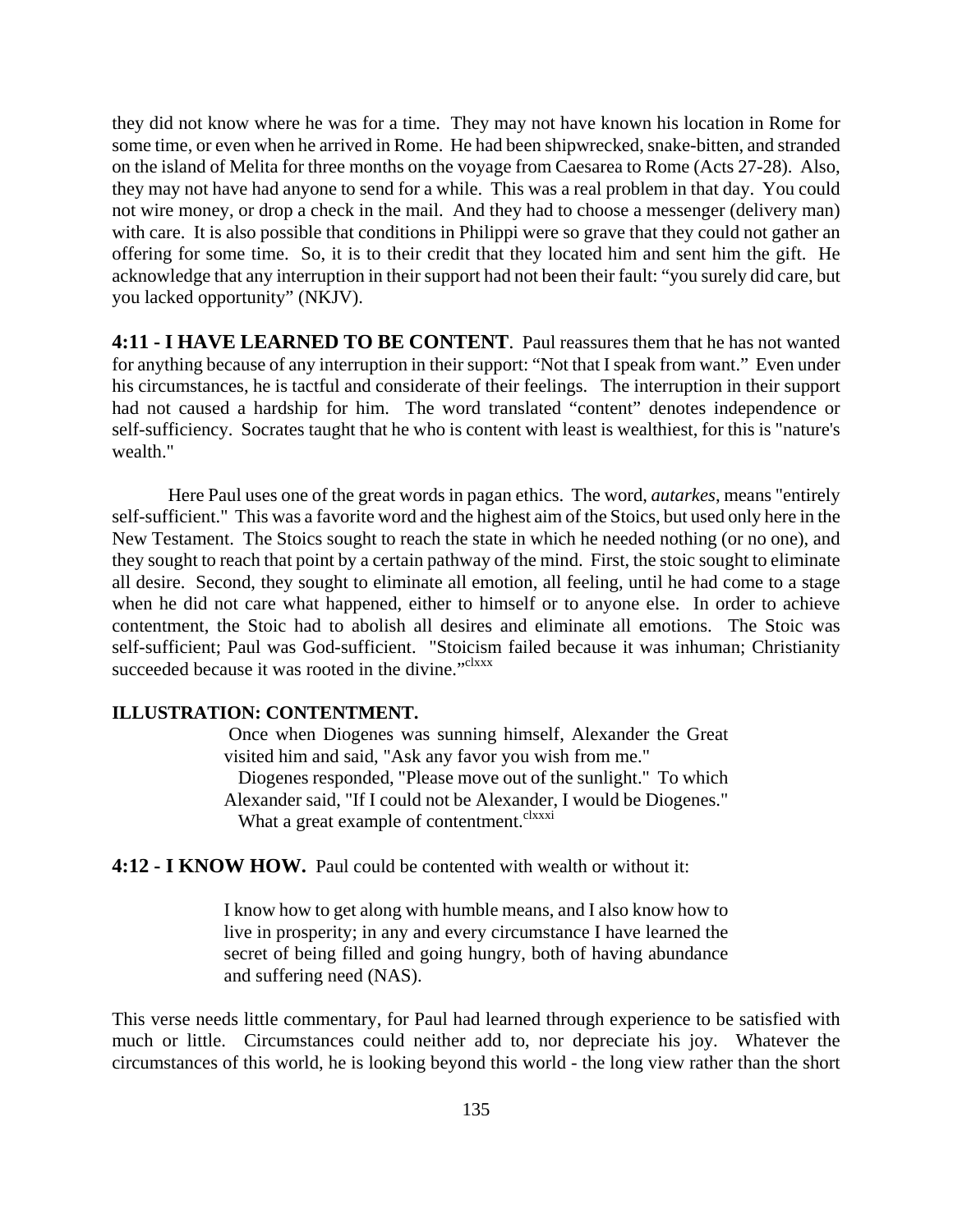view. Jesus knew from personal experience what Heaven is like. Paul knew by faith and because of what he knew, the circumstances of this life could never rob him of his hope and joy. While the verse needs little commentary, Paul's attitude toward life's circumstances should claim the attention of the modern world. This philosophy would either put a lot of psychologists out of business - or if they taught it, make them very popular

**I HAVE LEARNED THE SECRET**. Robertson notes that the word translated "secret"means to initiate with secret rites (used here only in N. T.).<sup>clxxxii</sup> Paul draws this word from the initiation rites of the pagan mystery religions, with which the Philippians were familiar. The secret is about to be revealed in the next verse.

**OF BEING FILLED.** This is from a word meaning grass or hay, and so to fatten like an animal. Over-abundance is the idea. When I was working with the ASCS (USDA) in summers while I was a student at Mississippi College, I found it amusing when we received word that we should use the term "abundant supply" rather than surplus. But in this context "abundant supply" is appropriate because Paul had known God's richest blessings, even during times when his faith was put to the test.

**OF GOING HUNGRY**. The word pointed to the poor man who earned his daily bread by the sweat of his brow. Many who lived through the Great Depression talked of "living from hand to mouth." Many said they "never knew where the next meal was coming from." Unemployment was very high and those who had jobs worked "from can 'til can't" to try to feed their family on fifty cents a day. I once asked a cousin, Clyde Miller, when and why he and his family had moved to Oklahoma. He told me that he had been asked to share this with a class at a major university and after the class the professor urged him to write a book which would not only include his rags-toriches story, but also his World War II heroism. He has no desire to write about his heroism and seems a little surprised with the interest in his success. But he told me that his older brother had gone to Oklahoma during the Depression, looking for work for himself, but also hoping to find work for other family members . When he finally found work, he put in long hours for little pay. He found a place to stay five miles from his job. One morning when he started to work he discovered that his engine would not start, so he ran the five miles to work because he knew if he was late someone else would get his job. If he had lost his job, he would have been without food or a place to stay.

Paul's circumstances were different but he understood what it meant to go hungry - and he could be content with it! Circumstances did not master him. Through Christ, he mastered circumstances whenever possible and when it was not he learned to cope with them with absolute faith that his Lord would provide for him. With this attitude he could, as inspired by the Holy Spirit, write his young son in the ministry, Timothy:

> Nevertheless, the firm foundation of God stands, having this seal, "The Lord knows those who are His," and, "Everyone who names the name of the Lord is to abstain from wickedness" (2 Tim. 2:19).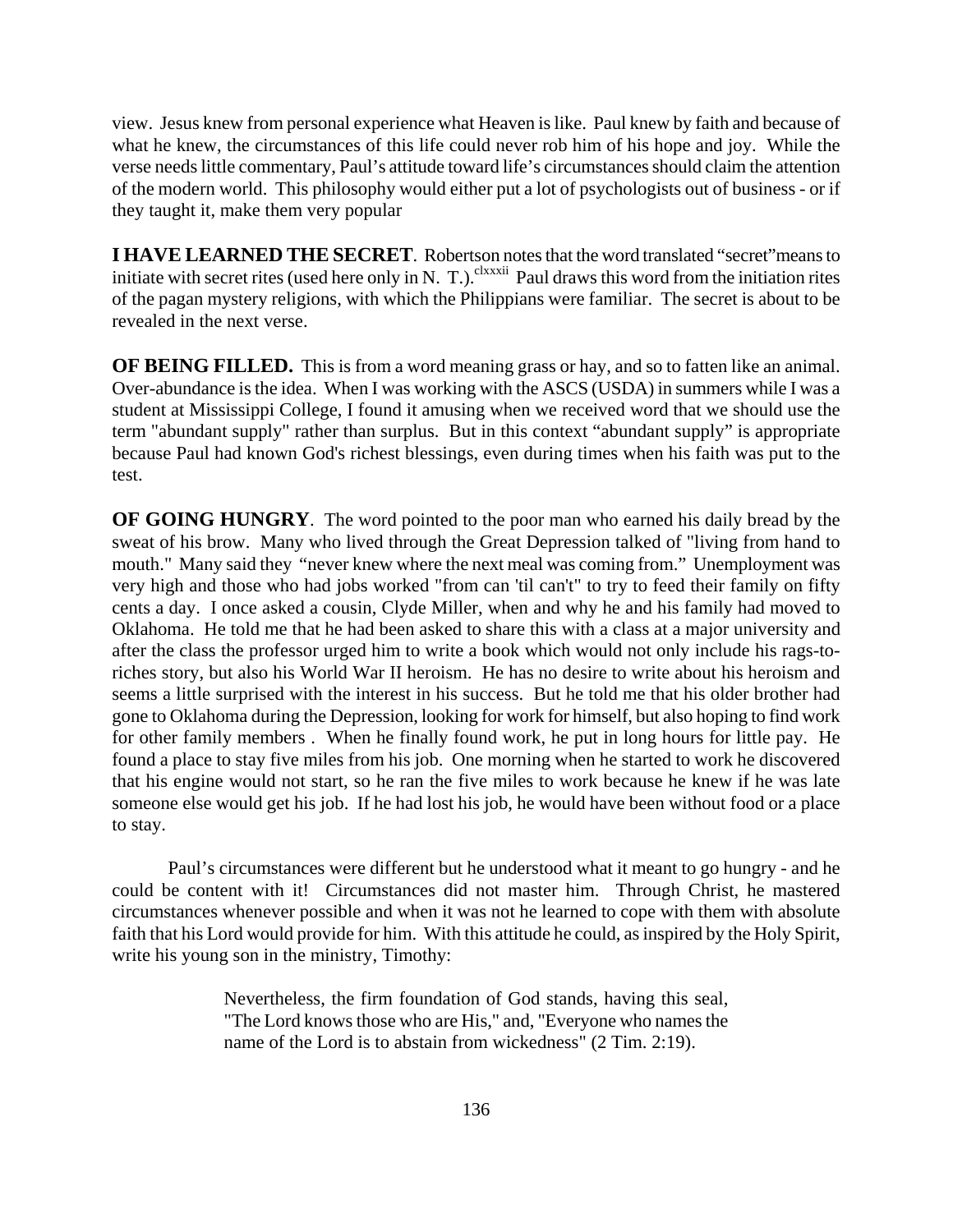This is one of the verses I have often used as a prayer-verse, and I have shared it with others who were facing trials, experiencing grief, failure, or disappointment.

Surely, this verse should teach us that an abundance of material things is not always a sign of God's blessings, His favor, or His approval. Nor is the lack of material things a sign that God has withdrawn His favor or His blessings. Many factors are involved in a cause, so we are ill-advised to point to any one factor and say that another person is prospering, or failing to prosper, because of that one factor. It has occurred to me, however, that there is a logical reason why some ungodly people prosper here on earth while some righteous people struggle throughout their entire life. In computer terminology, the world is user-friendly to those who are of the world. We would be foolish to try to apply that principle to each and every person we know, but I do believe it is a principle that holds true in a general sense.

**4:13 - I CAN DO ALL THINGS**. This is one of the best known verses in the Bible: "I can do all things through Christ who strengthens me" (NKJV). I wonder how often it is recalled or quoted by people who may not even remember where in the Bible it is found . Paul is about to reveal the secret of his contentment at all times, including times of adversity (vs. 11). This verse gives the reason Paul could make such a claim: "I can do all things through Christ who strengthens me." "I can do" is from an old word (*ischuw)* meaning to have strength, to have power. Paul begins the sentence by using this word twice consecutively, and then he concludes the statement with word *endunamow,* which means to empower, to grow strong, increasing in strength. He has the power to do all things for Christ because he does all things through Christ. He is empowered by the Holy Spirit to do all things for Christ (Acts 1:8).

You cannot defeat a person with this attitude, and you cannot intimidate him. But we must stress that what Paul had is more than an attitude - he has a Person. He has Christ and Christ is enough, whether in wealth or want. But without Him man is powerless, even if he had all the wealth in the world. That is the bottom line to Paul and it is the thought running through this passage. It is also the key to contentment - and joy - for believers today..

Paul was a good example for the saints at Philippi, and his life and ministry remain an example for us today. He probably lived the Christian life more fully and faithfully than anyone else ever has, but the confidence expressed here is available to every single believer. Paul may have lived on higher ground than most believers, but the opportunity is there for every single Christian who desires it and is willing to pay the price. There is no mystical (i.e., Gnostic, New Age) formula involved. The key is faith and God supplies that.

**THROUGH HIM WHO STRENGTHENS ME.** Scholars point out that this is a causative verb, meaning to empower, to pour power into someone. Paul has such strength so long as Jesus keeps on putting power into him. He is not the source of this strength, he is the recipient of a power far beyond natural human strength (see Acts 1:8). The world is in awe of power, many are fascinated with tales of strength and prowess, and some are mesmerized by stories of the supernatural. There is nothing occult about the power of which Paul writes. What he is dealing with here is truly supernatural, but it is a supernatural power available to every believer in Jesus Christ.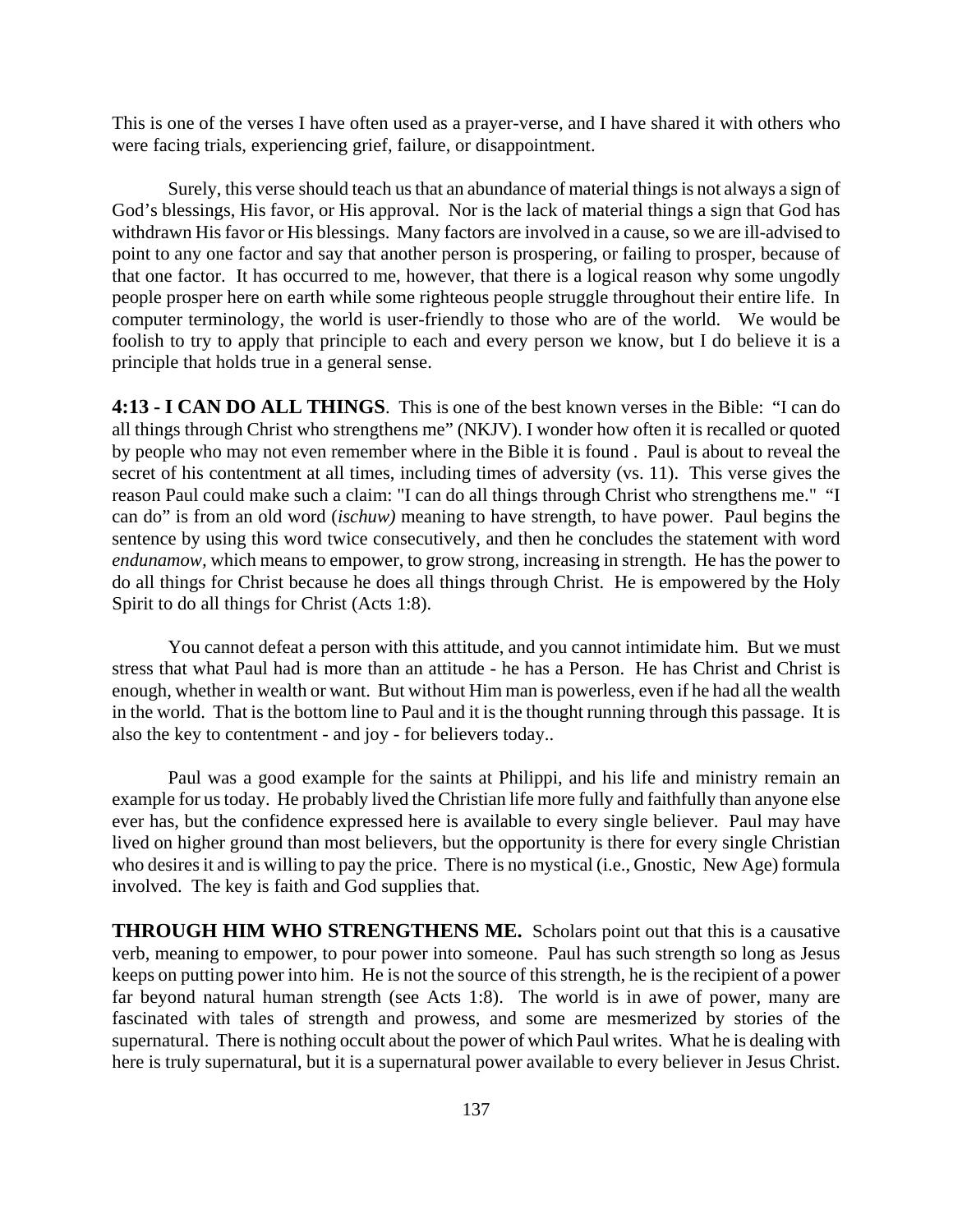**4:14 - YOU HAVE DONE WELL**. Paul has just made the amazing declaration, "I can do all things through Him who strengthens me." But to show his gratitude, he is quick to add, "Nevertheless, you have done well to share with me in my affliction." How had they shared in his affliction? They had sent monetary gifts (vv. 10, 16), but they had also sent Epaphroditus to minister to him. They had surely prayed for him, as he had prayed for them. These were expressions of their sincere love for Paul and their commitment to God. The generosity of the Philippian church to Paul went back a long way (see Acts 16 and 17). This was a poor church and their gifts were sacrificial in nature. There was a bond that existed between them which existed between him and no other church.

**4:15 - THE FIRST PREACHING OF THE GOSPEL**. This verse sheds further light on Paul's special relationship with the Philippian church, as well as the spiritual character of the church itself. Paul writes, "You yourselves also know, Philippians, that at the first preaching of the gospel, after I left Macedonia, no church shared with me in the matter of giving and receiving but you alone" (NAS). They had followed his ministry from the first worship service "down by the riverside" (Acts 16:13). They recalled the time when Paul and Silas were thrown into jail for the cause of Christ, as well as the earthquake and the conversion of the jailer. They recalled the conversion of Lydia and the establishment of the church, possibly in her home.

**NO OTHER CHURCH SHARED WITH ME.** The word Paul uses here for share (*koinwnew*) is translated "communicated" in the KJV. It means "to have a share of," with the idea of contributing, or participating. Here it carries the idea of a continued partnership or fellowship with him in The Great Commission, the preaching of the Gospel as he went throughout the world (see 2 Cor. 11:7-12). No other church had entered such fellowship, or partnership in the Gospel with Paul. This was the dearest church to his heart. They had sent him a gift to help in his work at Thessalonica, and another after that. This is, at the very least, their third love offering (4:16), but they had probably sent gifts on a number of occasions after he left Philippi.

**IN THE MATTER**. The Greek means word or account, and here it might be paraphrased, "as to the account." No other church opened an account with Paul. He is careful to acknowledge their generosity and their partnership in the Gospel. Often missionaries today express the same idea. They preach, serve, and minister, and we support them with our prayers and our tithes and offerings. We, in a real sense, enter a covenant with our missionaries to support them so they may devote their time and attention to the work to which they were called and to which they are committed.

**OF GIVING AND RECEIVING**. The Greek words mean just that - giving and receiving, but in this context denote credit and debit. This is a mercantile metaphor repeated in verse 17 (*eis logan humon*, to your account). Paul had to keep books with no other church, though Thessalonica and Beroea did join Philippi in support of Paul's work in Corinth (2 Cor. 11:8ff).

**BUT ONLY YOU.** Does this mean no other church contributed to his ministry after he left Philippi, or that no other church had ever contributed to this ministry? It may surprise students of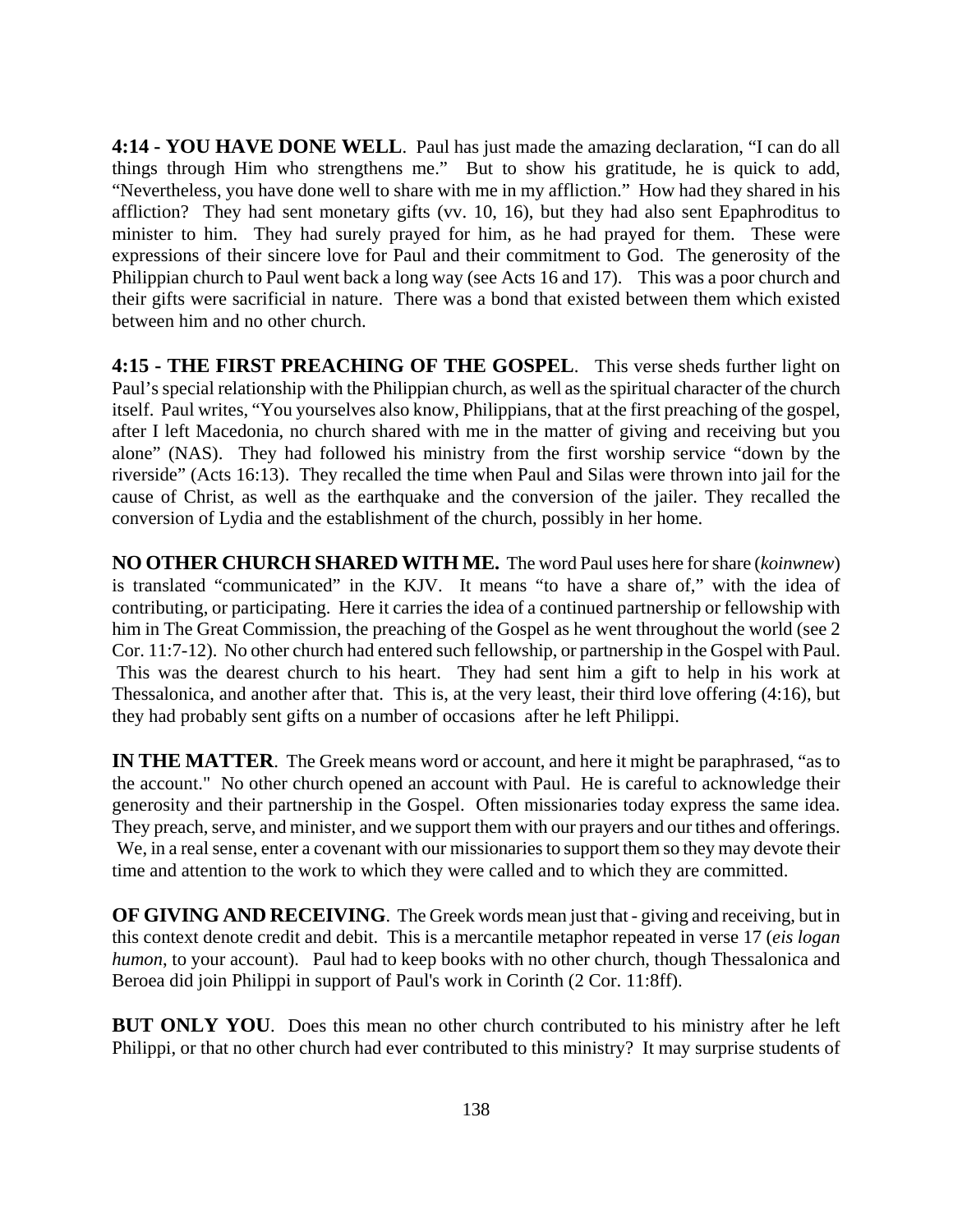the three missionary journeys of Paul that no other church, including Antioch of Syria, contributed anything more than prayers and good wishes for his work (Acts 13:1-3), but that is what he implies here. According to the Scripture, Paul and Barnabas were ministering at Antioch when God called them to go on the first great missionary trip, and this church "sent them" on their way. When the International Mission Board of the Southern Baptist Convention sends out missionaries, they are sent out with salary, expenses and benefits. Many other denominations and a number of missionary societies assure their missionaries of financial support. With this in mind we may assume that the church at Antioch supported Paul and his co-workers financially, but that is only an assumption. The Scripture simply says:

> While they were ministering to the Lord and fasting, the Holy Spirit said, "Set apart for Me Barnabas and Saul for the work to which I have called them." Then, when they had fasted and prayed and laid their hands on them, they sent them away (Acts 13:2-3).

**4:16 - MORE THAN ONCE**. The KJV has "once and again," which seems to imply that they had sent two gifts. But the NAS and NRSV render it, "more than once." The NIV has, "you sent me aid again and again." They began their gifts immediately after he left them - "even in Thessalonica." Thessalonica was the first place Paul and his companions (Silas, Luke and Timothy) stopped after leaving Philippi, so they had helped him from the beginning - before they reached Corinth where he depended on their gifts to keep from taking money from the Corinthians.

> Or did I commit a sin in humbling myself so that you might be exalted, because I preached the gospel of God to you without charge? I *robbed other churches by taking wages from them to serve you*; and when I was present with you and was in need, I was not a burden to anyone; for when *the brethren came from Macedonia they fully supplied my need,* and in everything I kept myself from being a burden to you, and will continue to do so (2 Cor. 11:7ff, italics added).

**4:17 - NOT THAT I SEEK**. Paul words this very carefully, as any minister must when dealing with any reference to contributions: "Not that I seek the gift itself, but I seek for the profit which increases to your account." Robertson notes that Lightfoot calls this "the Apostle's nervous anxiety to clear himself" of seeming to want more gifts. Robertson prefers "delicate courtesy."<sup>clxxxiii</sup> Paul says, in essence, "It is not that I desire a gift from you for my own sake, although your gift touches my heart. I do not need anything. But I am glad for your own sake, for your kindness and your thoughtfulness and your generosity will stand greatly to your credit in the sight of the Lord." Their generosity made him happy, not for his own sake, but for their sake. The most important thing about this gift was the effect it was going to have on the saints in Philippi.

**4:18 - I HAVE RECEIVED EVERYTHING IN FULL.** He continues the accounting metaphor. The word Paul used (*apecho*) was commonly used in the papyri for "received in full." Paul has marked their account "Paid in Full." We need to read the entire verse together in order to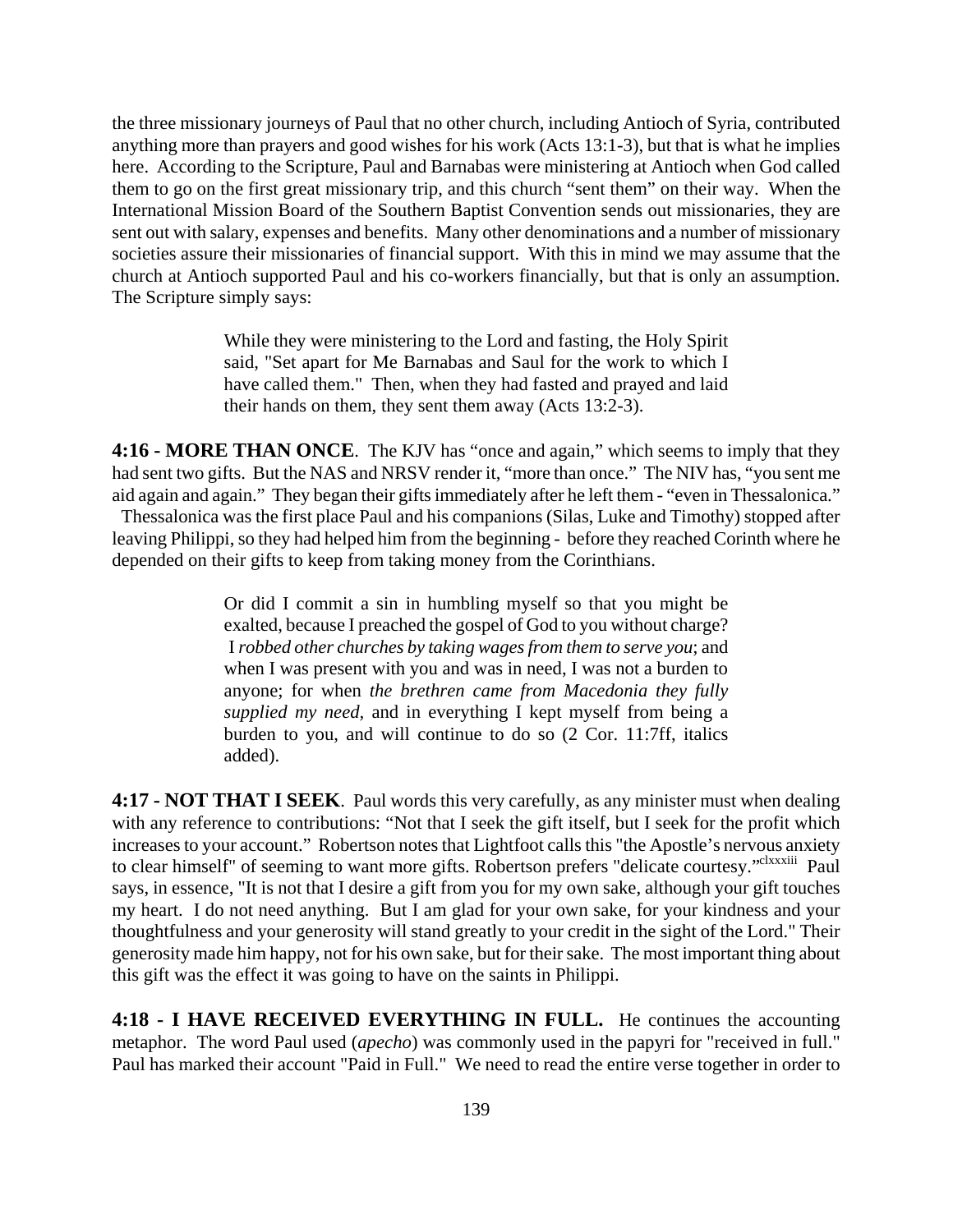sense the depth of Paul's appreciation for their gifts. But there is more to it than that. This is inspired Scripture - the Holy spirit is the divine Author, Paul is the human agent. We see here not only how Paul viewed their gifts, but also how the Lord looks upon them.

> But I have received everything in full and have an abundance; I am amply supplied, having received from Epaphroditus what you have sent, a fragrant aroma, an acceptable sacrifice, well-pleasing to God (NAS).

**A FRAGRANT AROMA**. Paul is now using the language of the temple: "You shall take them (offerings) from their hands, and offer them up in smoke on the altar on the burnt offering for a soothing aroma before the LORD; it is an offering by fire to the LORD" ( see Exodus 29:25). "Here Paul compares the Philippians' generosity in supporting his ministry to an O.T. sweet-aroma offering (see Lev. 1:1-17; Rom. 12:1, 2), reminiscent of the sacrificial offering made by Christ." $\text{clxxxiv}$  The pleasant aroma rising from the altar and symbolizing the prayers of His people were pleasing to the Lord. "The gifts to Paul, the man of God, were a gift of worship and praise to God Himself."<sup>clxxxv</sup> He sees their gift to him and to his ministry as a gift to the Lord. This might remind us of gracious act of the disciple who anointed the feet of Jesus with a fragrant ointment: "Mary then took a pound of very costly perfume of pure nard, and anointed the feet of Jesus and wiped His feet with her hair; and the house was filled with the fragrance of the perfume" (John 12:3).

**4:19 - AND MY GOD WILL SUPPLY ALL YOUR NEEDS**. It is a divine call - not material rewards - which leads men into the ministry and it is the spiritual reward which keeps them in it. But no one has ever been made poorer because of a gift for the cause of Christ. A possible exception which, unfortunately needs to be pointed out, is the sad case of some innocent (ignorant?) person who is duped by some false prophet - whether on TV or in person. But this principle applies to both the Philippians and Paul. Even as God has supplied all Paul's needs, He would supply all their needs. They could trust Him to supply their needs. Remember that "the cattle upon a thousand hills" belong to the Lord. If He feeds the sparrows He will provide for us.

It should also be remembered that a gift like the one the Philippians sent Paul cannot produce righteousness. God's righteousness comes by faith. But those who experience God's righteousness are motivated to give to help others and to support the preaching of the Gospel. Paul used these believers as an example when he said of their giving, "they first gave themselves to the Lord, and then to us by the will of God" (2 Cor. 8:5, NKJV). Jesus taught, "But seek first His kingdom and His righteousness, and all these things will be added to you" (Matt. 6:33).

Those who serve Him may expect riches beyond measure. Unfortunately, the health and wealth gospel proclaimed by some (certainly not all) radio and television preachers has clouded the truth. All believers, even those who contribute to some radio or television ministry, are not going to be healthy, wealthy, or wise. Paul was neither wealthy, nor healthy, as the world views wealth and health. But no one has ever been blessed with greater spiritual health or wealth. As to his spiritual health, probably no one has ever been so conformed to the image of Christ than he. As to wealth, fortunes are spent in pursuit of what he was given as a free gift.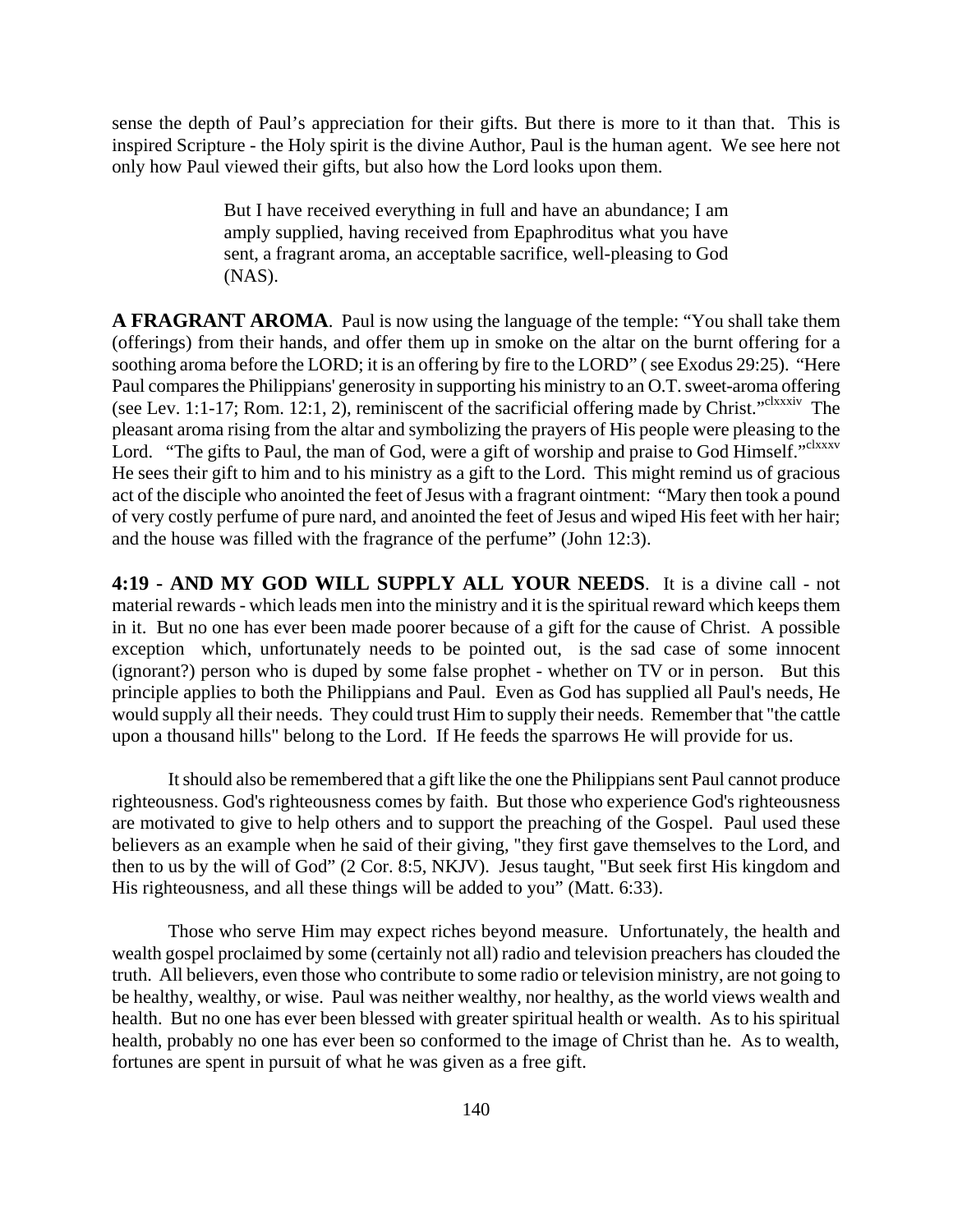**ACCORDING TO HIS RICHES IN GLORY**. God has an abundant treasure in glory and will bless the Philippians for what they have done for His servant. Paul has expressed confidence that he could "do all things through Christ who strengthens me" (v. 13), now he affirms that "God shall supply all your need according to His riches in glory by Christ Jesus." As he closes his letter, Paul reaffirms:

> (1) the centrality of Jesus Christ as the source of every blessing and benefit from God; (2) the essential nature of personal union with God through Christ; and (3) God's commitment to meet the needs of those who give sacrificially to meet the needs of others. So wonderful is the truth of v. 19 that Paul cannot refrain from breaking forth with a doxology of praise in v. 20. This should be our continuous response to the ever-present riches bestowed upon us in Christ Jesus.<sup>clxxxvi</sup>

His awareness of the fact that the Philippians were very limited in resources heightened his appreciation for their gift. Even though Paul appreciated their generosity, he looked first to God Who is not limited in any way. Why should Paul look to the Philippians with their limited resources, when he can turn to God the Creator, Sustainer, Redeemer and Provider Who has unlimited resources. Think how many today look to sources that are limited for their help and reject the One Who can provide all their needs.

**4:20 - THE GLORY**. The doxology here flows out of the joy expressed throughout the epistle: "Now to our God and Father be the glory forever and ever. Amen." Paul frequently included in his letters doxologies, or statements of praise to God. "Doxology is a form of prayer exalting and praising the essential nature of God."<sup>clxxxvii</sup>

### **4:21-23: Paul Ends The Letter With Greetings**.

**4:21 - GREET EVERY SAINT IN CHRIST JESUS.** This letter is addressed "to all the saints in Christ Jesus who are in Philippi" (Phil. 1:1b). Who is a saint? What does the term denote? How does one get to be a saint? Every time I hear someone say, "I'm a Christian, but I'm no saint," I cringe a little, realizing how little they know the Word of God and how much the church has failed to teach them. The word for saint (*hagios*) means holy, set apart for God. Ananias (Acts 9:13) and Peter (Acts 9:32) use this word for believers in Christ, and Paul uses it in the same sense throughout his epistles. Saints are people who name Jesus as Lord. "Saints not only name Jesus as Lord, but they are faithful and true witnesses for Jesus."clxxxviii

The overall spiritual church is the body of Christ and it is made up only of saints, those set apart for His glory. The local church may have members who are not saints - not born-again Christians - but those who are in the true church are there because they have received Jesus Christ as Savior and He has placed them in His church.

Morally, the church is holy because members have been made holy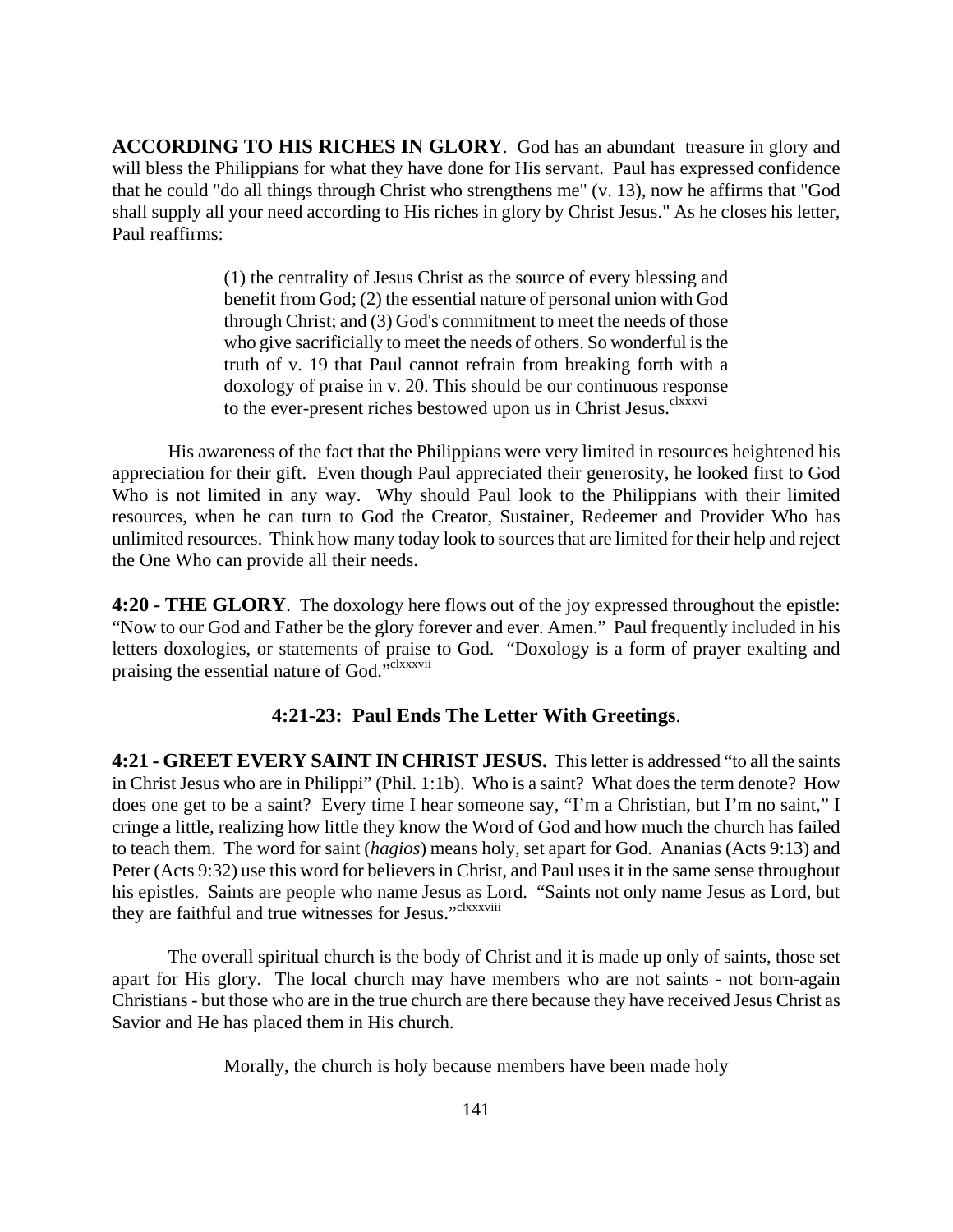by Christ and live pure lives for Him. Thus, church members are saints or holy ones. That saints are not super Christians in a separate category from others is clearly shown here. Paul addressed the Corinthians as holy or saints, then dealt with all their moral and spiritual problems. Saints are all Christians in all churches in every place.<sup>clxxxix</sup>

Paul, ever considerate of others, includes his co-workers in his greetings to the church: "The brethren who are with me greet you." This not only attests to the heart of Paul, but to his wisdom as well. Wise leaders designate responsibility and that is good. But it is not good if they do not share recognition in such a way as to (1) show appreciation and (2) recognize and affirm the call and ministry of co-laborers.

**4:22 - THEY THAT ARE OF CAESAR'S HOUSEHOLD**. Not only does he send a greeting from his co-workers, he also includes "all the saints," and adds "especially those of Caesar's household." This probably does not denote members of the imperial family, but some people connected with the imperial establishment, or employees in the emperor's palace. "There is no evidence of the conversion of a member of the imperial family until a generation later.<sup>"cxc</sup> The term can apply to slaves, free men, or even high ranking officials.

In a sense, Christianity had begun to undermine the throne of Caesar! It absolutely undermined Caesar's claim to divinity. And the day was coming when Christianity would sit on that throne (by Constantine's decree). It is interesting to observe how often the Gospel works upward from the lower classes. That is what happened in Rome and the pattern has repeated many times since.

Older members of many evangelical churches can remember brush arbor meetings, tents with sawdust on the ground (the sawdust trail), baptizings in the creek, river, or farm pond. Others can recall simple buildings with crude pews and a big noisy window fan. Some may still recall services in those buildings before electricity or indoor plumbing. I remember setting up blocks and placing planks on them for seats in a mission. As a very young child, I recall attending a revival meeting in a brush arbor, even though I probably would not have remembered it if a friend had not excited the crowd by running in with a snake he had just caught. It became painfully obvious that no one there had planned a snake-handling service!

I also remember the used pews we finally received from another church. In the summer when you started to stand, your shirt would be stuck to the pew. I remember the bugs, wasps and mosquitoes. But the thing that really stands out in my mind is the fact that during those days people filled that little building and souls were saved regularly. Revival time was so important to people that most church members planned their schedule around the revival. We even stopped work in the fields early enough to go to prayer meeting every Wednesday evening.

Our Associational Missionary, M. C. Waldrup, who founded our mission church, baptized me in Six Mile Lake, between Sledge and Lula, Mississippi. I saw him baptize a lot of people in that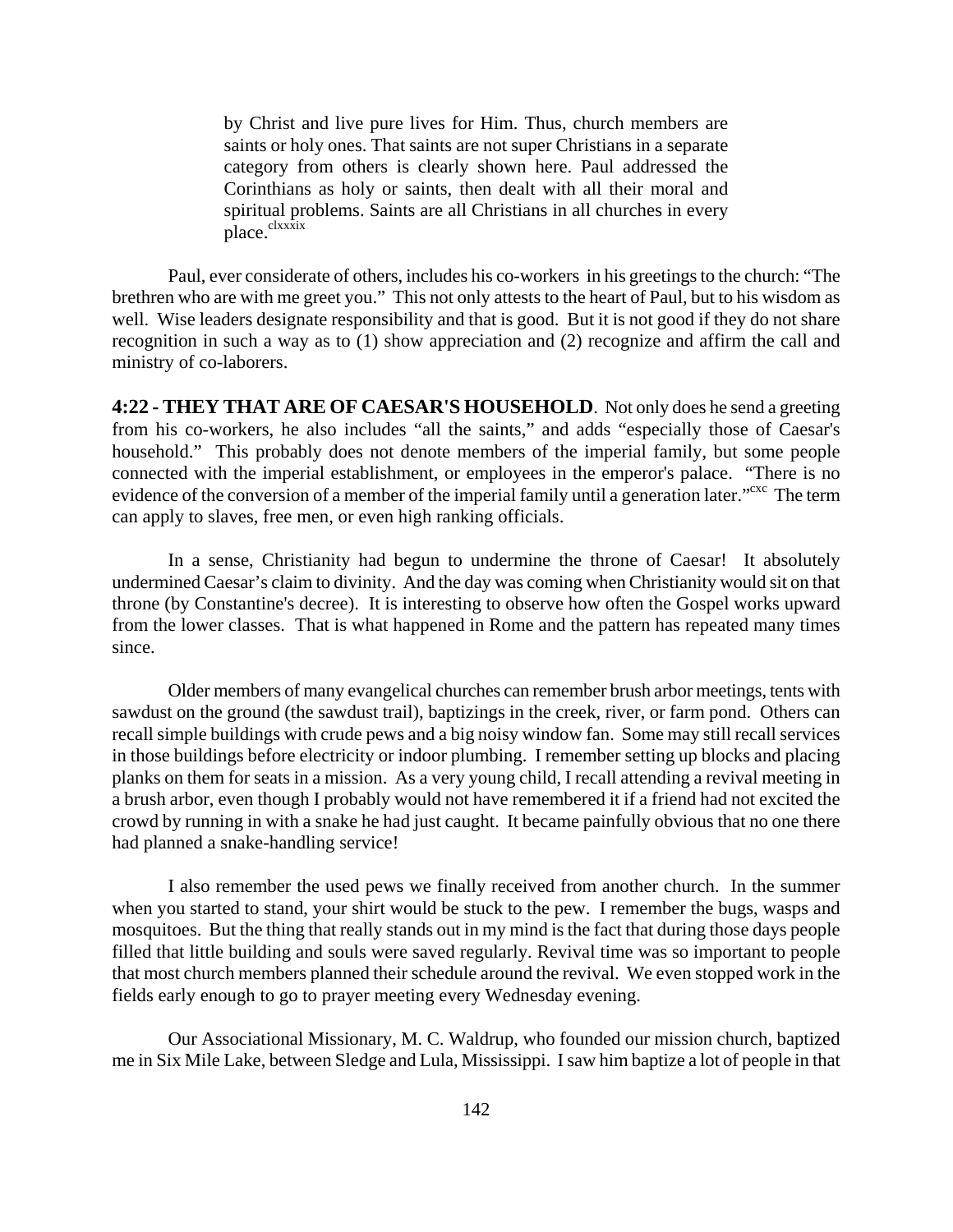lake before we began using the baptistry of a nearby church. I vividly remember how concerned parents were about the salvation of their family members. They were more concerned about the salvation and baptism of their children than baseball, football or beauty pageants. People talked about what was going on at church, sermons, Sunday School lessons, Bible memory work, and who was saved the previous Sunday or during the revival in those days the way many church members today talk about bass boats, hunting clubs, little league, rodeos, and other forms of recreation today. Let me be quick to add that none of the above is evil unless it gets between the believer and God. But good things may distract the believer from the best things. In fact, Christians are much more likely to be distracted from God and His service by good things than bad things.

When I recall seeing forty or forty-five people saved in a one week revival in very a small, and very rural mission church - without a single pizza or hot dog - I am deeply burdened for the modern child or youth growing up with all the distractions he, or she faces today. I am burdened by Christian parents who seem to place more emphasis on recreation and entertainment than they do their child's salvation or spiritual growth. They watch their children and young people can go to hell in front of the television set, in the saddle, in a deer stand, or at the ball park.

The danger of going to hell is not the only problem. Often the children and young people whose parents keep them out of church for recreation, or to visit friends and relatives every other week have already professed their faith in Jesus Christ. Their parents were excited about their child's salvation, but care nothing about their sanctification - their spiritual growth and development. Dear friends, I have seen a lot of parents who are going to have a lot to answer for some day. Throughout my ministry I have also seen a lot of parents suffer for the sin of neglecting their children's spiritual development. It breaks a pastor's heart to see the consequences.

It is a burden to a pastor when parents come to him and tell him their child is in trouble, and then proceed to say, "I don't know what happened. We had him in church all his life." How do you say to these grieving, broken parents, "No. You had a warm body on a hard pew, but your child was not in worship." A pastor grieves for those who sit there because their parents make them come to the service, but they can hardly wait to get out so they can go play.

Today Baptists and other evangelicals are more affluent, but we no longer fill buildings and pack pews the way we did then. I remember attending revivals when the building was filled and people stood at open windows, dripping with perspiration and swatting mosquitoes. But they were hanging on to every word the preacher said. Then we stood amazed; now we sit amused. Then we stood on the promises; now we just sit on the premises. Fortunately, there are notable exceptions.

What has happened? Does this contradict the earlier statement about the upward spread of the Gospel? Not at all. In the early days of our history, the Gospel did spread from the down trodden, persecuted masses who came to the new world seeking religious freedom, to ranking university officials, prominent citizens and leading politicians. But, look what is happening today. The Gospel is no longer "good news" to Americans. We have lost the Christian consensus. The Bible is no longer the standard to our society. People have become so indoctrinated with humanistic and New Age values and methods that when a Christian questions any of them, he is dismissed as "a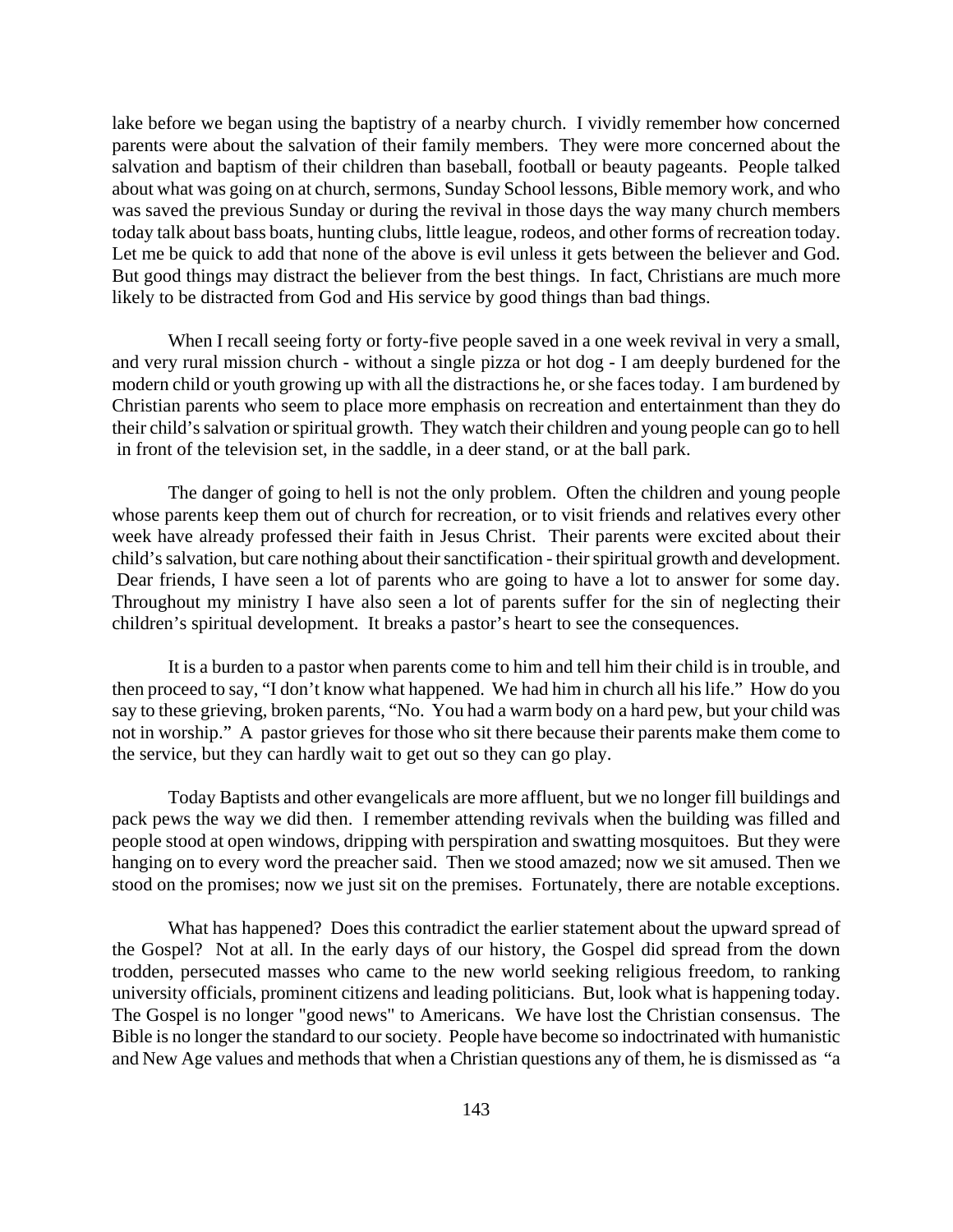right- wing extremist," a fundamentalist, or a radical.

One illustration of this is the popularity of the gospel of self-esteem. It sounds so good, and the theologians and pop-psychologists who advocate this theory sound so sincere that many people accept it without going to the Scripture to see if the theory is Scriptural. Jay Adams deals with this subject in a book entitled, *The Biblical View of Self-Esteem, Self-Love and Self-Image*. Carl F. H. Henry, in his book, *Christian Countermoves in a Decadent Culture*, presents a balanced treatment of the subject in a scholarly and practical study.<sup>cxcii</sup>

Many Christians are accepting the world's view on abortion, homosexuality, divorce and remarriage and other issues of our day. Most modern Christians seem to be more interested in the "thus reasoneth the mind of man" than the "thus saith the Word of God." Christians are compromising on issues ranging from alcohol, drugs, entertainment, adultery, homosexuality, language, and integrity in general.

In reference to Caesar's household, A. T. Robertson suggests that it is doubtful if Nero had yet heard of Paul for his case may have been delayed by a lapse of time. He wrote, "... this obscure prisoner who has planted the gospel in Caesar's household has won more eternal fame and power than all the Caesars combined. Nero will commit suicide shortly after Paul is executed. Nero's star went down and Paul's rose and rises still.<sup>cxciii</sup>

**4:23 - THE GRACE OF THE LORD JESUS CHRIST BE WITH YOUR SPIRIT**. I love that! - He does not simply say, "may the grace of God be with you; but "The grace of the Lord Jesus Christ be with your spirit." I often hear the expression, "the supremacy of grace." While I have no problem with the term, I personally ascribe supremacy to a person rather than an emotion or even a motivation. Therefore, I like to say that I believe in the supremacy of God and the sufficiency of grace. Grace is the unmerited love or favor of God. By grace we are saved, through faith (Eph. 2:8). It is by His grace that we must live, by His grace that we are sanctified, by His grace we are both blessed and protected.

The saints at Philippi had sent Paul a gift, a deeply appreciated sacrificial gift. He had but one gift to send them - his blessing. There is one gift a child of God can always give to another person - that is to remember that person in prayer. There is one prayer you can always pray for another - and that is that "the grace of the Lord Jesus Christ be with your spirit." Amen!

## **PARTING THOUGHTS**

Or, "parting shots!" In the Book of Philippians, Paul deals with issues readily recognizable in local churches today: rivalry between members, jealousy, envy, strife, divisions, pride, arrogance. He warns them to beware of evil workers in the church. He also offers suggestions in dealing with some of these problems.

The Book of Philippians is not a negative letter. It is so positive, in fact, that it will always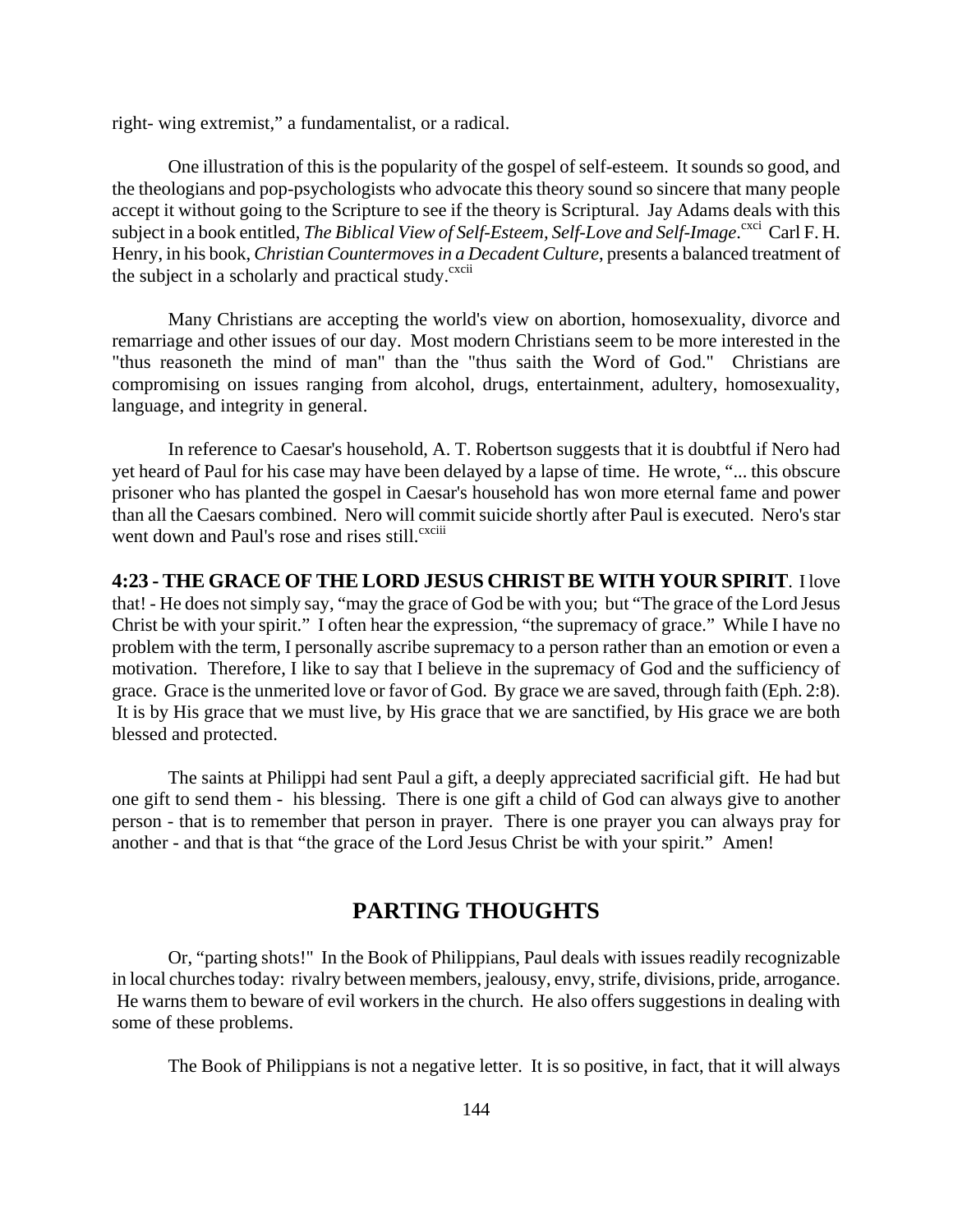be like an oasis in the spiritual desert in which we live. It is there for our illumination and edification any time we want to pick it up and read it. It magnifies our Lord and Savior Jesus Christ. It offers practical advice and timely inspiration for those who want to live the Christian life in such a way as to glorify Jesus Christ.

In Philippians the saints are encouraged to support the ministers of the Gospel. They are to encourage and assist each other. They are challenged to press on in the Lord's service. They are urged to maintain a high and holy lifestyle. They are also promised a peace which passes all understanding.

Philippians is the Epistle of Joy! Those who are born again by the grace of God have an opportunity to know both the peace that surpasses all understanding, and unconquerable joy. Remember the formula for the child of God:  $\text{grace} + \text{anything} = \text{joy}$ . Why not make it personal: God's grace +  $(iil \text{ in the blank}) = joy$ . Come what may - broken health, financial failure, divorce, death of loved ones, conflict with children or parents, catastrophic circumstance, natural disasters - when you give God's grace an opportunity to work in your life you will discover that your joy in Jesus Christ is unquenchable. It just does not get any better than that.

It works! We have God's Word for it, and I will add my personal testimony. I have searched my heart - and my memory banks - and I can truthfully say that the greatest joy and the greatest peace I have ever known came after my heart attack. If you can say with Paul, "For me to live is Christ, and to die is gain," you can live without paralyzing fear and anxiety because nothing can defeat you and no one can intimidate you.

Rejoice in the Lord always; again I will say, rejoice!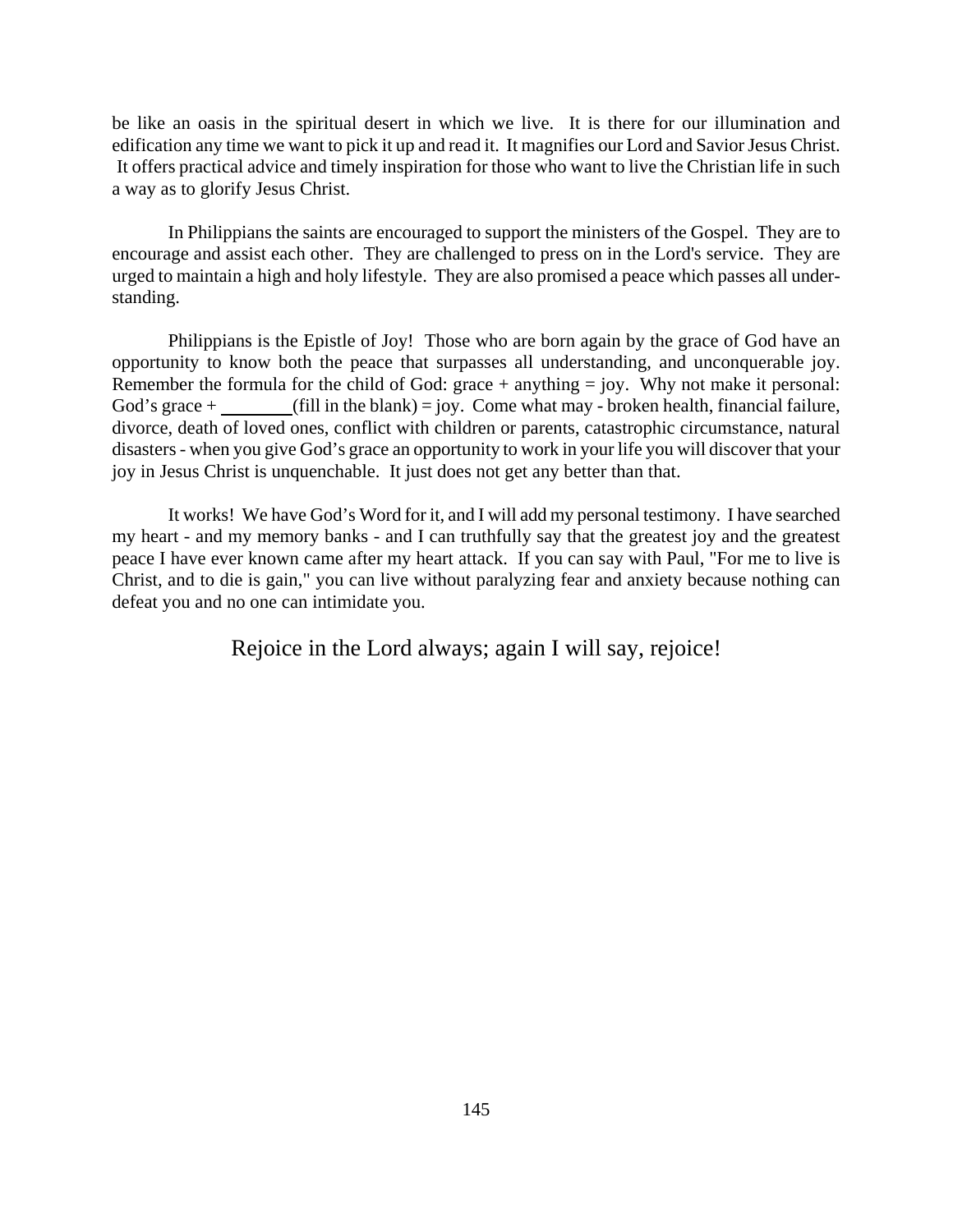# **BIBLIOGRAPHY**

- 1. ADAMS, Jay, *The Biblical View of Self-Esteem, Self-Love, Self-Image*, Harvest House, Eugene, Oregon, 1986.
- 2. BARCLAY, William, Daily Study Bible Series, *The Letters to the Philippians, Colossians, and Thessalonians*, Westminster, Philadelphia, 1959, pp. 253.
- 3. BOICE, James Montgomery, Philippians: An Expositional Commentary, Zondervan, Grand Rapids, MI, pp. 314.
- 4. CLARK, Harrison, *All Cloudless Glory*, Regnery, Washington, D. C., 1995, pp. 591.
- 5. EDDLEMAN, H. Leo, *By Life or By Death*, Exposition Press, Smithtown, N. Y., 1981, pp. 167.
- 6. EIDSMOE, John, *Christianity and the Constitution*, Baker Books, Grand Rapids, 1996, pp. 473.
- 7. GRANT, George, and Horne, Mark A., Legislating Immorality, Moody Press, Chicago, 1993, pp. 291.
- 8. HAGOPIAN, David and WILSON, Douglas, *Beyond Promises*, Canon Press, Moscow, Idaho, 1996, pp. 268.
- 9. HEIN, Larry, *Compassionate Energies Dancing the Cosmic Dance*, Pine Hill Press, Freeman, S. DAK, 1996, pp. 112.
- 10. HENRY, Carl F. H., *Christian Countermoves in a Decant Culture*, Multnomah Press, Portland, OR, 1986, pp. 149.
- 11. IRONSIDE, H. A., *Philippians*, Loizeaux Brothers, Inc., U.S.A., 1922. Pp. 126.
- 12. LEE, R. G., *The Name Above Every Name*, Fleming H. Revell, New York,
- 13. MARTIN, WALTER, *The New Age Cult,* Bethany House, Minneapolis, 1989, pp. 140.
- 14. MELLICK, Richard R.,Jr., *Philippians, Colossians, and Philemon*, in the New American Commentary, Broadman Press, Nashville, 1991, pp. 384.
- 15. MORRIS, Henry, *Creation and the Modern Christian*, Master Book Publishers, El Cajon, CA, 1985, pp. 298.
- 16. MURRAY, Andrew, *Humility,* Christian Literature Crusade, Fort Washington, PA, undated,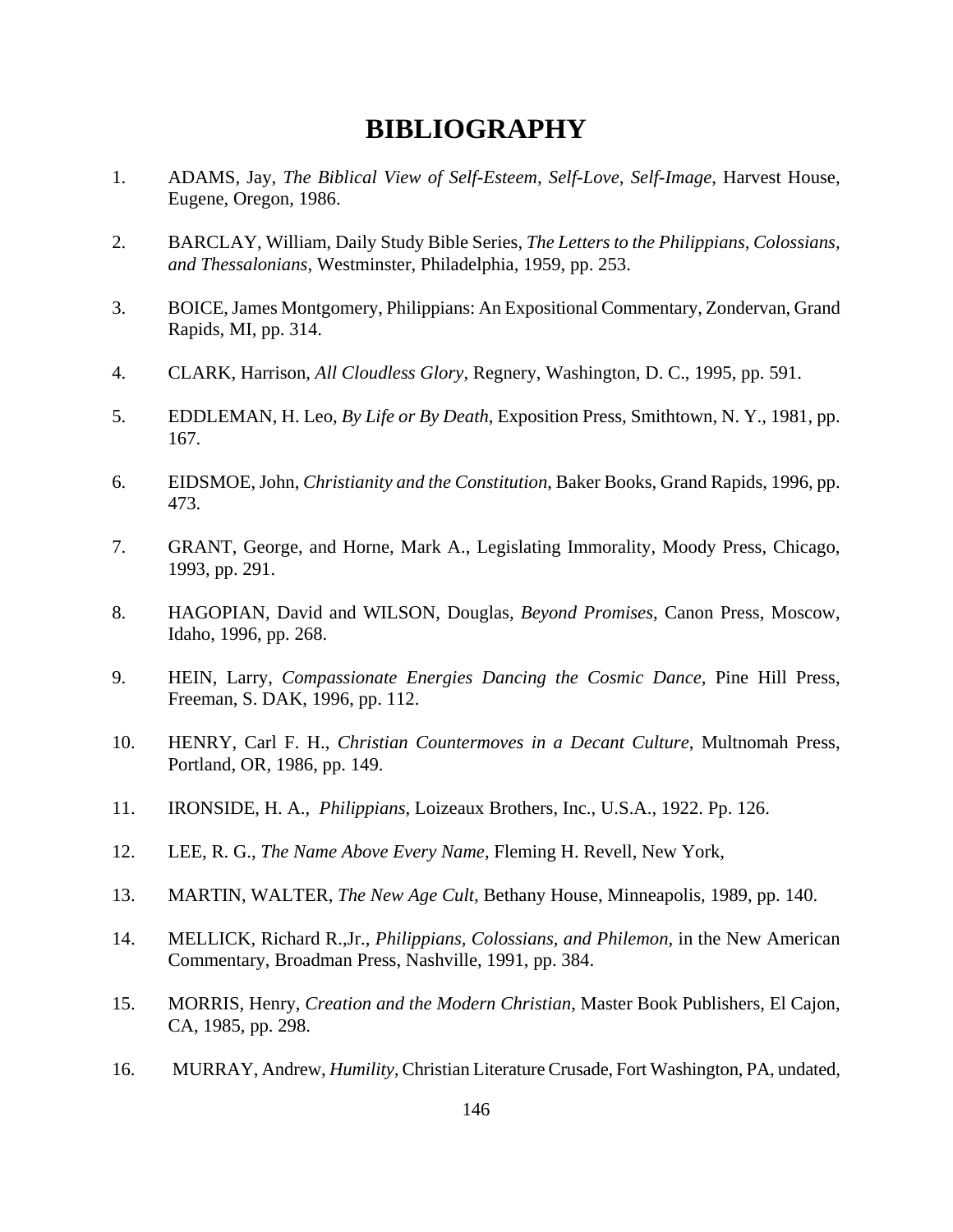pp. 75.

- 17. ROBERTSON, A. T., *Paul's Joy in Christ: Studies in Philippians*, Paperback edition by Broadman Press, 1980, pp. 265.
- 18. ROBERTSON, A. T., *Word Pictures in the New Testament*, Vol. IV, Broadman, Nashville, 1931, pp. 634.
- 19. STRAUSS, Lehman, *Devotional Studies in Philippians*, Loizeaux Brothers, Neptune, New Jersey, 1959, pp. 253.
- 20. THOMAS, Major Ian W., *The Saving Life of Christ*, Daybreak Books, Zondervan, Grand Rapids, MI, 1961, pp. 143.
- 21. ZODHIATES, SPIROS, HEBREW GREEK KEY STUDY BIBLE (The), AMG Publishers, Chattanooga, TN, 1986, KJV, Compiled and edited by Spiros Zodhiates.

### **SOFTWARE**

- 22. THE BIBLE ILLUSTRATOR, Parsons Technology, Hiawatha, Iowa.
- 23. BELIEVER'S STUDY BIBLE, QuickVerse Deluxe Bible Reference Collection for CD-ROM, Parsons Technology, Hiawatha, Iowa.
- 24. DISCIPLESHIP STUDY BIBLE, QuickVerse software, Parsons Technology, Hiawatha, Iowa.
- 25. HOLMAN BIBLE DICTIONARY, QuickVerse Deluxe Bible Reference Collection for CD-ROM, Parsons Technology, Hiawatha, Iowa.
- 26. MATTHEW HENRY COMMENTARY, QuickVerse Deluxe Bible Reference Collection for CD-ROM, Parsons Technology, Hiawatha, Iowa.
- 27. THE MASTER CHRISTIAN LIBRARY, Vol. 1-4, CD ROM, Sage Software, Albany Or, 1996.
- 28. RYRIE STUDY BIBLE, QuickVerse Deluxe Bible Reference Collection for CD-ROM, Parsons Technology, Hiawatha, Iowa.
- 29. QUICKVERSE BIBLE LIBRARY, Wiersbe's Expository Outlines of the New Testament, Parsons Technology, Hiawatha, Iowa.

### **PERIODICALS**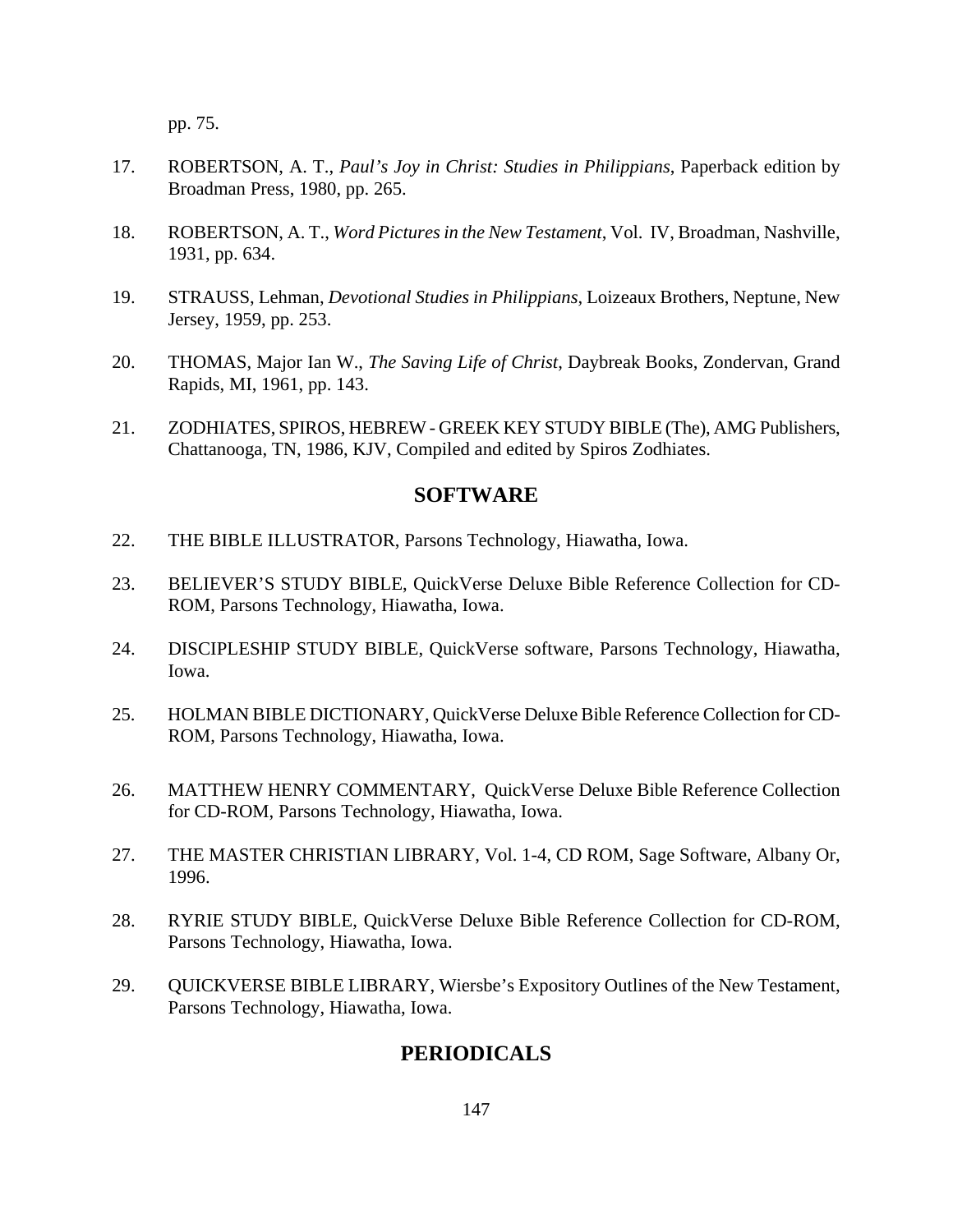- 30. *AFA JOURNAL*, published by the American Family Association, Tupelo MS., Donald Wildmon Publisher, July, 1997, Vol. 211, No. 7., p. 3.
- 31. BAILEY, Ronald, "Who Is Maurice Strong?," *National Review,* Sept. 1, 1997, Vol. XLIX*, No. 16.*
- 32. BOWLES, Linda, *The Conservative Chronicle,* Vol, 12, No. 20, May 14, 1997, p. 6.
- 33. BUCHANAN, Pat, "Is the Pagan Hour at Hand in America?," *The Conservative Chronicle,*  Vol, 12, No. 20, May 14, 1997, p. 5.
- 34. FEDER, Don, *The Conservative Chronicle,* Vol, 12, No. 20, May 14, 1997, p. 2.
- 35. *THE WASHINGTON TIMES*, Washington, D.C., July 6, 1997, Vol. 4. No. 27, p. 1.

## **AUDIO VISUAL**

36. THE AUCA STORY, Day of Discovery, Grand Rapids, MI., August, 1997, Internet: Internet: www.dod.org/resource.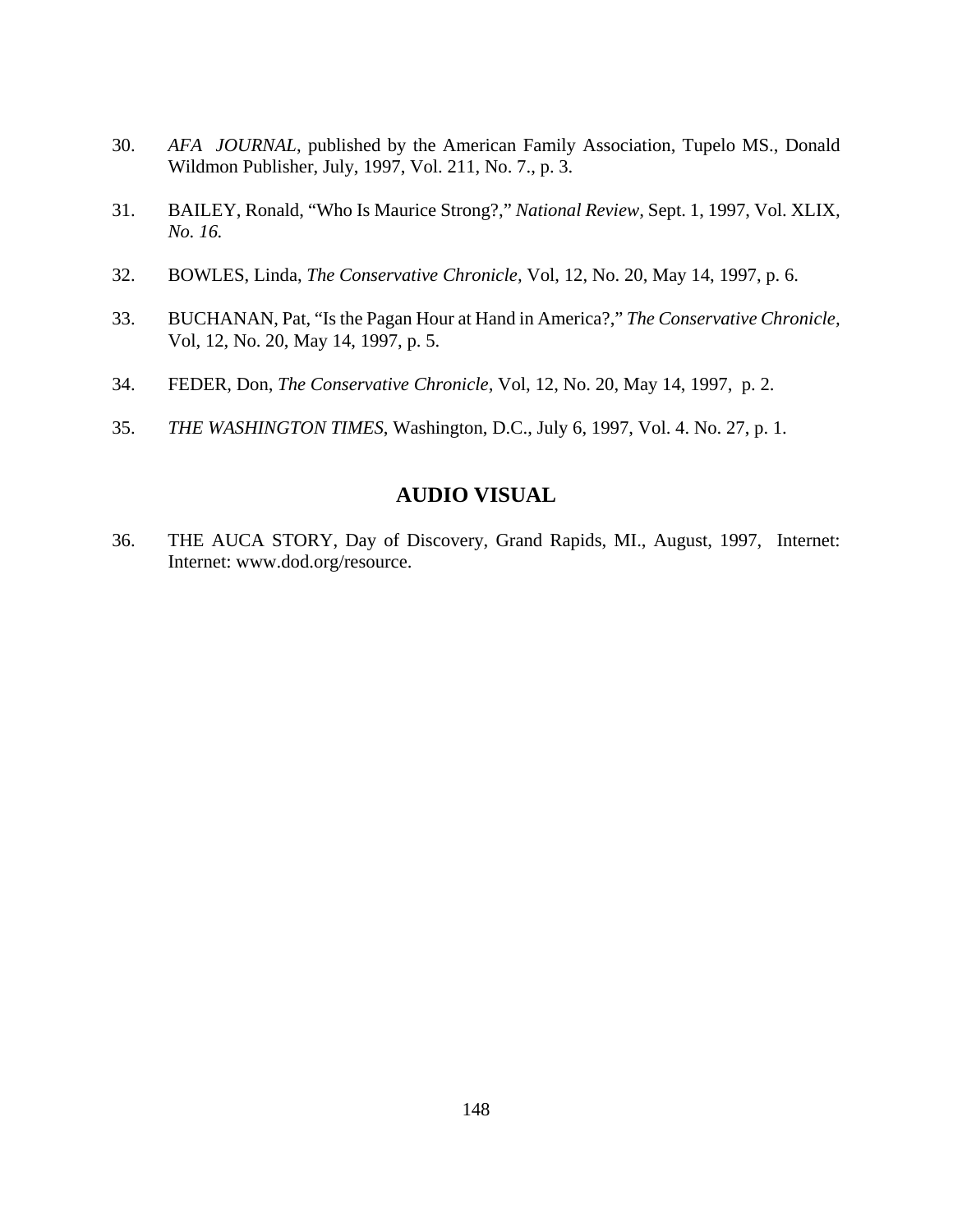# **ENDNOTES**

| i.          | HOLMAN BIBLE DICTIONARY                    |
|-------------|--------------------------------------------|
| ii.         | Ibid                                       |
| iii.        | Ibid                                       |
| iv.         | <b>Ibid</b>                                |
| V.          | Ibid                                       |
| vi.         | Ibid                                       |
| vii.        | RYRIE STUDY BIBLE                          |
| viii.       | Ibid                                       |
| ix.         | <b>BELIEVER'S STUDY BIBLE</b>              |
| X.          | Ibid                                       |
| xi.         | THE MASTER CHRISTIAN LIBRARY               |
| xii.        | <b>BELIEVER'S STUDY BIBLE</b>              |
|             | xiii. THE BIBLE ILLUSTRATOR, #1785.        |
| xiv.        | Ibid, #1265.                               |
| XV.         | <b>BELIEVER'S STUDY BIBLE</b>              |
| xvi.        | Eddleman, H. Leo, By Life or Death, p. 28. |
|             | xvii. BELIEVER'S STUDY BIBLE               |
| xviii. Ibid |                                            |
| xix.        | THE BIBLE ILLUSTRATOR, #3077.              |
| XX.         | Ibid, #3078.                               |
| xxi.        | <b>RYRIE STUDY BIBLE</b>                   |
|             |                                            |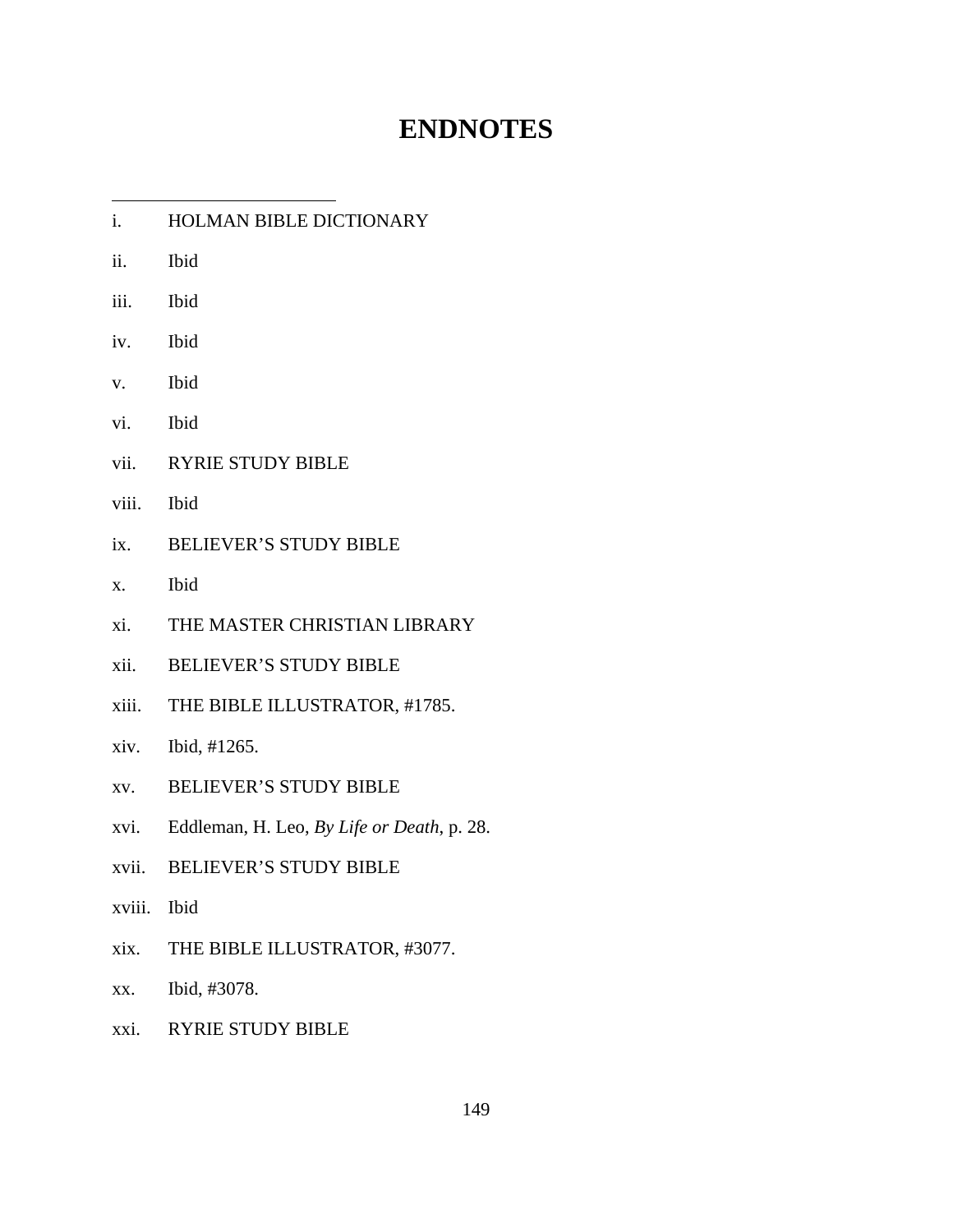- xxii. Barclay, William, *The Letters to the Philippians, Colossians and Thessalonians*, p. 27.
- xxiii. BELIEVER'S STUDY BIBLE
- xxiv. THE BIBLE ILLUSTRATOR, #2994.
- xxv. DISCIPLE'S STUDY BIBLE
- xxvi. Ibid

- xxvii. Barclay, William, *The Letters to the Philippians, Colossians and Thessalonians*, p. 32.
- xxviii. THE BIBLE ILLUSTRATOR, #522.
- xxix. DISCIPLE'S STUDY BIBLE
- xxx. RYRIE STUDY BIBLE
- xxxi. THE BIBLE ILLUSTRATOR, #1547.
- xxxii. Ironside, H.A., *Philippians*, p. 20f.
- xxxiii. Barclay, William, *The Letters to the Philippians, Colossians and Thessalonians*, p. 35.
- xxxiv. THE BIBLE ILLUSTRATOR, #3897.
- xxxv. Hein, Larry, *Compassionate Energies Dancing the Cosmic Dance*, p. 3.
- xxxvi. Ibid, p. 4.
- xxxvii. Eddleman, H. Leo, *By Life or By Death*, p. 49f.
- xxxviii. Ibid, p. 49.
- xxxix. Eidsmoe, John, *Christianity and the Constitution*, p. 86.
- xl. Ibid, p. 87.
- xli. Ibid, p. 83.
- xlii. Ibid, p. 92.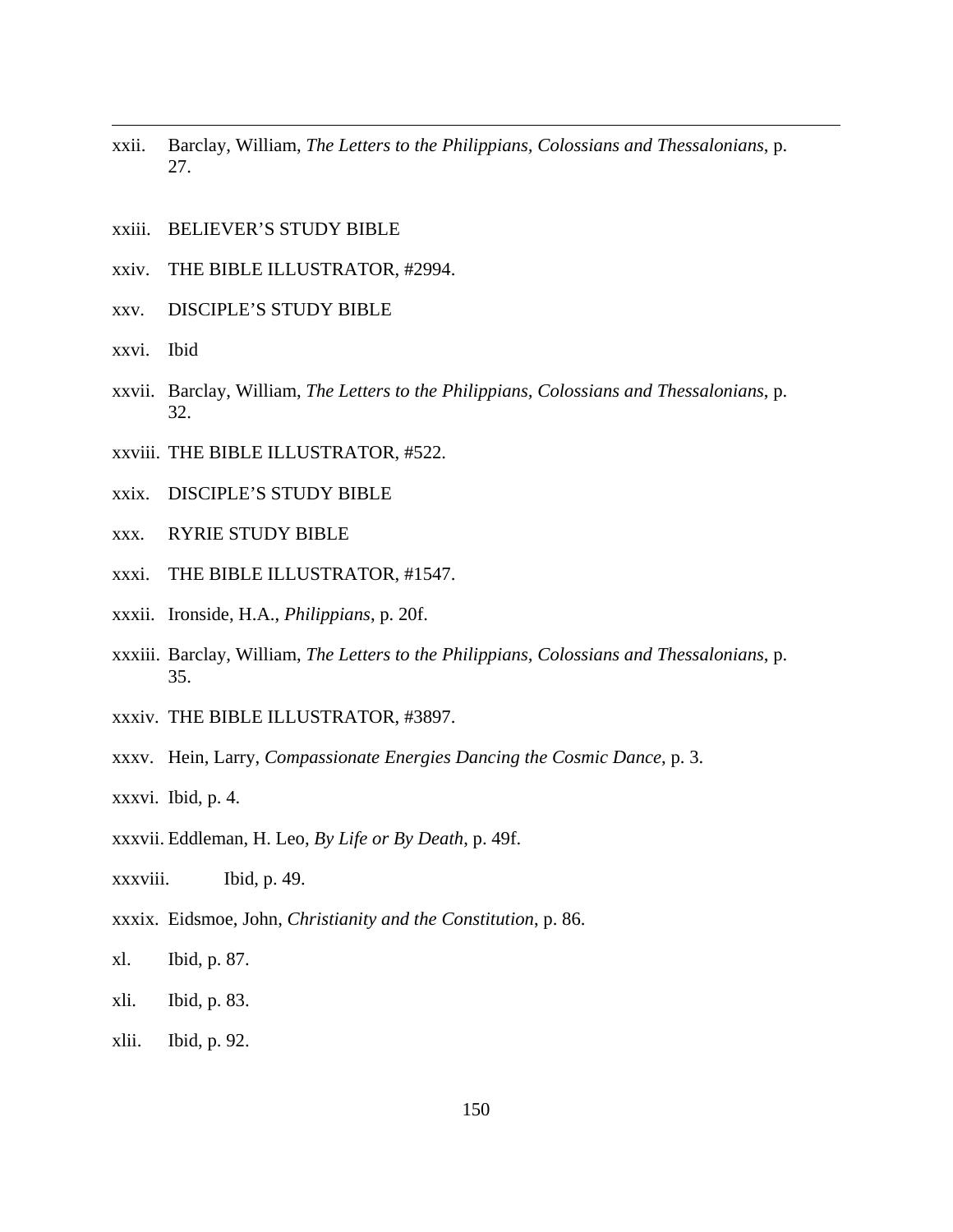### xliii. DISCIPLE'S STUDY BIBLE

- xliv. THE BIBLE ILLUSTRATOR, #3474.
- xlv. Adams, Jay, *The Biblical View of Self-Esteem, Self-Love, Self-Image*, p. 113.
- xlvi. Hagopian, David and Wilson, Douglas, *Beyond Promises*, p. 78.

xlvii. Ibid, p. 78.

 $\overline{a}$ 

xlviii. DISCIPLE'S STUDY BIBLE

- xlix. Strauss, Lehman, *Devotional Studies in Philippians*, p. 104.
- l. RYRIE STUDY BIBLE
- li. Barclay, William, *The Letters to Philippians, Colossians, and Thessalonians*, p. 40- 42.
- lii. Wiersbe, Warren, *Be Hopeful*, p. 53.
- liii. THE BIBLE ILLUSTRATOR, #2734.
- liv. Strauss, Lehman, *Devotional Studies in Philippians*, p. 106.
- lv. Ironside, H.A., *Philippians*, p. 39.
- lvi. THE BIBLE ILLUSTRATOR, #3222.
- lvii. Ibid
- lviii. Murray, Andrew, *Humility*, p. 12.
- lix. Ibid, p. 13.
- lx. Ibid, p. 22.
- lxi. Ibid, p. 23.
- lxii. Ibid, p. 44.
- lxiii. Eidsmoe, John, *Christianity and the Constitution*, p. 93.
- lxiv. Ibid, p. 94.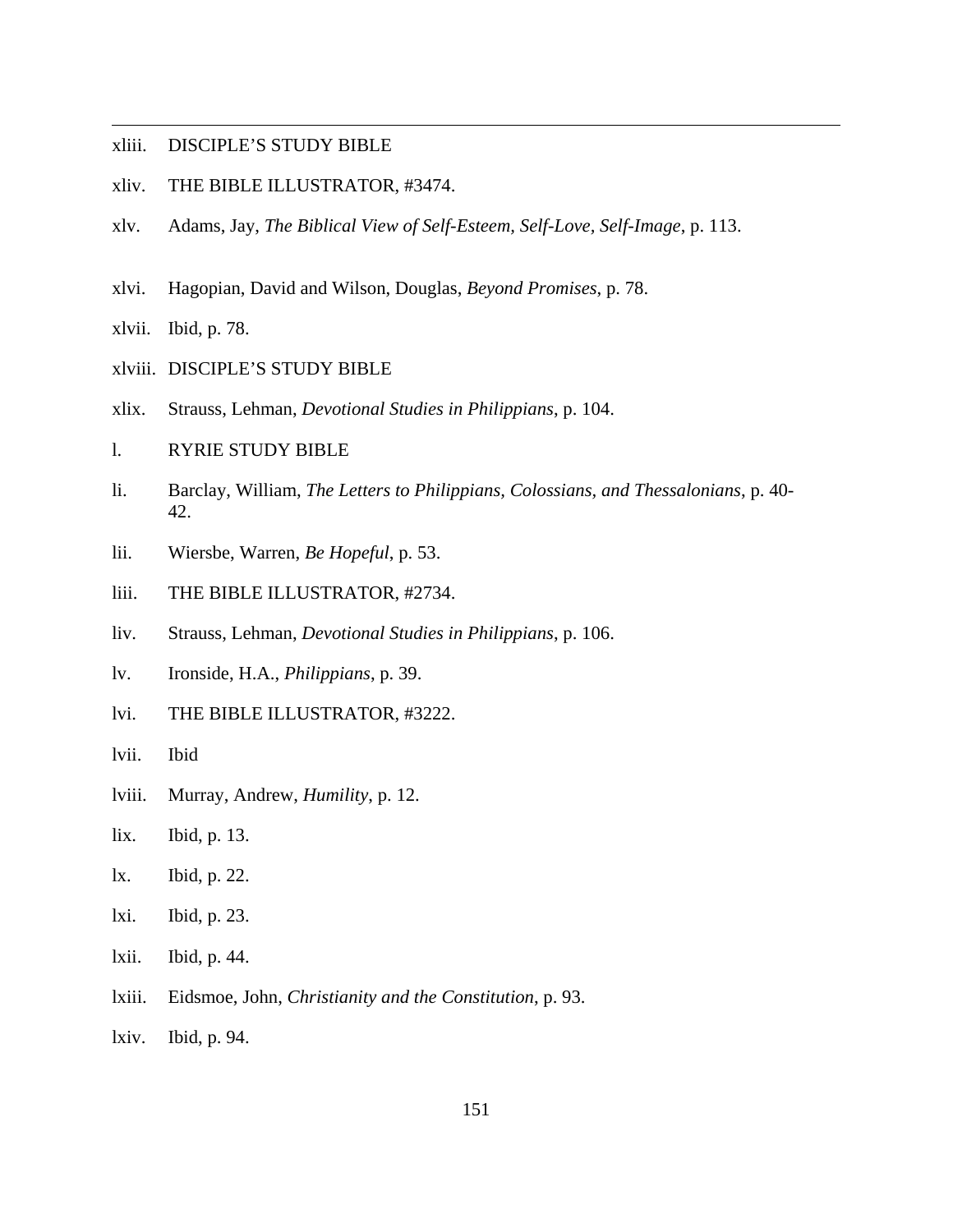lxv. Ibid, p. 105.

 $\overline{a}$ 

- lxvi. Ibid, p. 106.
- lxvii. RYRIE STUDY BIBLE
- lxviii. Strauss, Lehman, *Devotional Studies in Philippians,* p. 108.
- lxix. RYRIE STUDY BIBLE
- lxx. Strauss, Lehman, *Devotional Studies in Philippians*, p. 109.
- lxxi. Ibid, p. 109.
- lxxii. Robertson, A.T., *Word Pictures in the New Testament*, p. 444.
- lxxiii. THE BIBLE ILLUSTRATOR, #1125.
- lxxiv. Zodhiates, Sprios, *Hebrew-Greek Key Study Bible*, p. 1448.
- lxxv. Ibid, p. 1449.
- lxxvi. Robertson, A.T., *Word Pictures in the New Testament*, p. 444.
- lxxvii. Martin, Walter, *The New Age Cult*, p. 83.
- lxxviii. Bailey, Ronald, *Who is Maurice Strong?*, National Review, Sept. 1, 1997, p. 32.

lxxix. Ibid, p. 35.

- lxxx. RYRIE STUDY BIBLE
- lxxxi. Robertson, A.T., *Word Pictures in the New Testament*, p. 445.
- lxxxii. Barclay, William, *The Letters to the Philippians, Colossians, and Thessalonians*, p. 46f.
- lxxxiii. Strauss, Lehman, *Devotional Studies in Philippians,* p. 113.
- lxxxiv. Zodhiates, Spiros, *Hebrew-Greek Key Study Bible*, p. 1732.
- lxxxv. Murray, Andrew, *Humility*, p. 20.
- lxxxvi. Strauss, Lehman, *Devotional Studies in Philippians,* p. 116.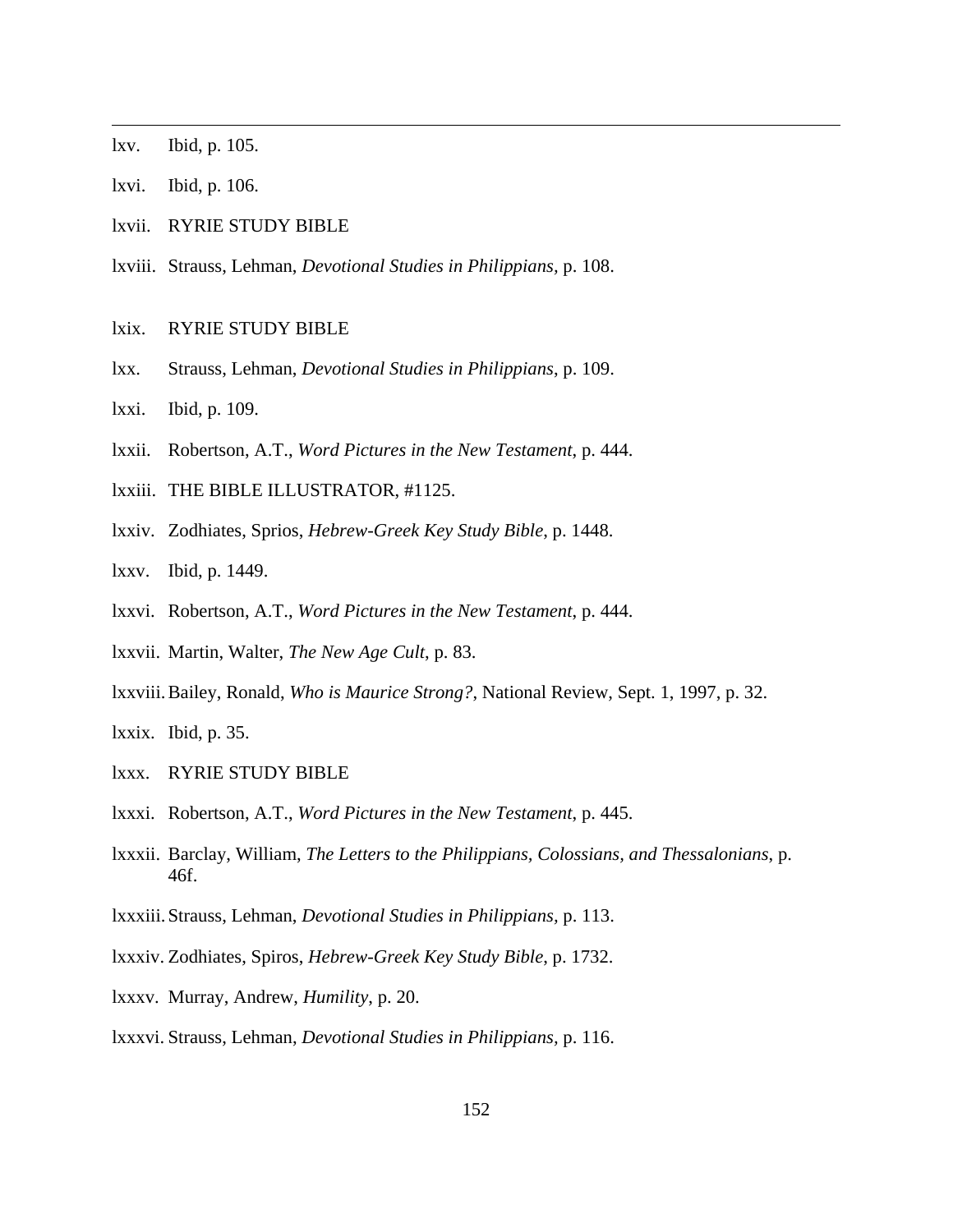- lxxxvii. Robertson, A.T., *Word Pictures in the New Testament*, p. 445.
- lxxxviii. Lee, R.G., *The Name Above Every Name*, p. 26.

lxxxix. THE BIBLE ILLUSTRATOR, #677-723.

- xc. Strauss, Lehman, *Devotional Studies in Philippians*, p. 116.
- xci. THE BIBLE ILLUSTRATOR, #813.
- xcii. Strauss, Lehman, *Devotional Studies in Philippians*, p. 119.
- xciii. THE BIBLE ILLUSTRATOR, #677.
- xciv. BELIEVER'S STUDY BIBLE
- xcv. DISCIPLE'S STUDY BIBLE
- xcvi. Strauss, Lehman, *Devotional Studies in Philippians*, p. 124.
- xcvii. Ibid

- xcviii. Feder, Don, *Essay in The Conservative Chronicle*, May 14, 1997, p. 2.
- xcix. Ibid
- c. Buchanan, Pat, *Essay in The Conservative Chronicle*, May 14, 1997, p. 5.
- ci. Ibid
- cii. Ibid
- ciii. Bowles, Linda, *Essay in The Conservative Chronicle*, May 14, 1997, p. 6.
- civ. Grant, George and Horne, Mark A., *Legislating Immorality,* p. 2.
- cv. Ibid
- cvi. Boice, James Montgomery, *Philippians: An Expositional Commentary*, p. 175f.
- cvii. Ironside, H.A., *Philippians*, p. 54.
- cviii. Barclay, William, *The Letters to the Philippians, Colossians, and Thessalonians*, p. 58.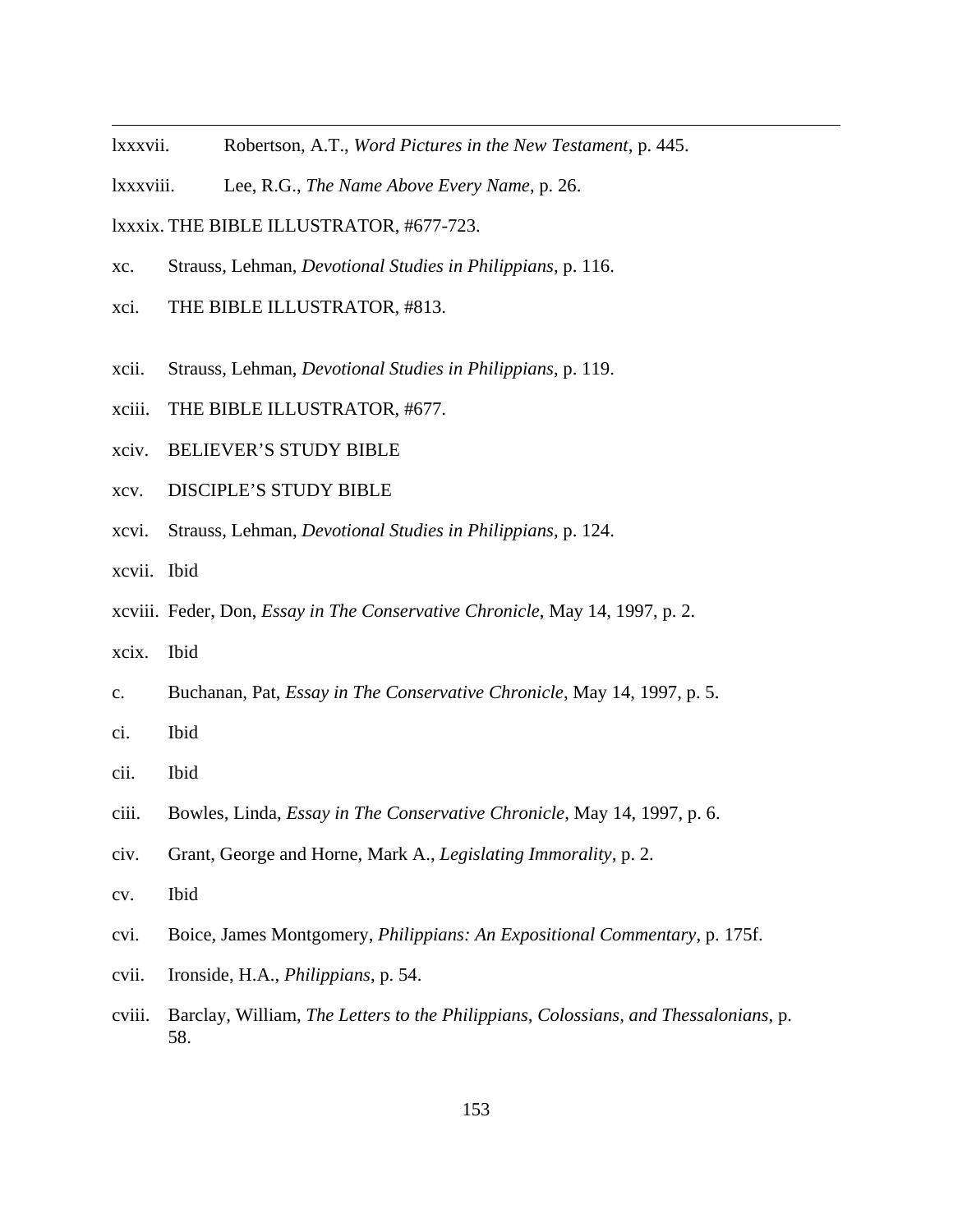### cix. RYRIE STUDY BIBLE

- cx. HOLMAN BIBLE DICTIONARY
- cxi. Ibid

 $\overline{a}$ 

- cxii. Boice, James Montgomery, *Philippians: An Expositional Commentary*, p. 178.
- cxiii. Mellick, Richard R., Jr., *Philippians, Colossians, and Philemon*, New American Commentary, p. 119.
- cxiv. Robertson, A.T., *Paul's Joy in Christ: Studies in Philippians*, p. 164f.
- cxv. Ibid, p. 165.
- cxvi. Boice, James Montgomery, *Philippians: An Expositional Commentary*, p. 180.
- cxvii. Barclay, William, *The Letters to the Philippians, Colossians, and Thessalonians*, p. 61.
- cxviii. Ibid
- cxix. Mellick, Richard R., Jr., *Philippians, Colossians and Philemon*, New American Commentary, p. 120.
- cxx. Ibid
- cxxi. Robertson, A.T., *Paul's Joy in Christ: Studies in Philippians*, p. 168.
- cxxii. Clark, Harrison, *All Cloudless Glory*, p. 33.
- cxxiii. Ibid, p. 21.
- cxxiv. Barclay, William, *The Letters to Philippians, Colossians and Thessalonians*, p. 63- 65.
- cxxv. THE BIBLE ILLUSTRATOR, p. 1926F.
- cxxvi. RYRIE STUDY BIBLE
- cxxvii. Barclay, William, *The Letters to Philippians, Colossians and Thessalonians*, p. 67.
- cxxviii. MATTHEW HENRY COMMENTARY

cxxix. Ibid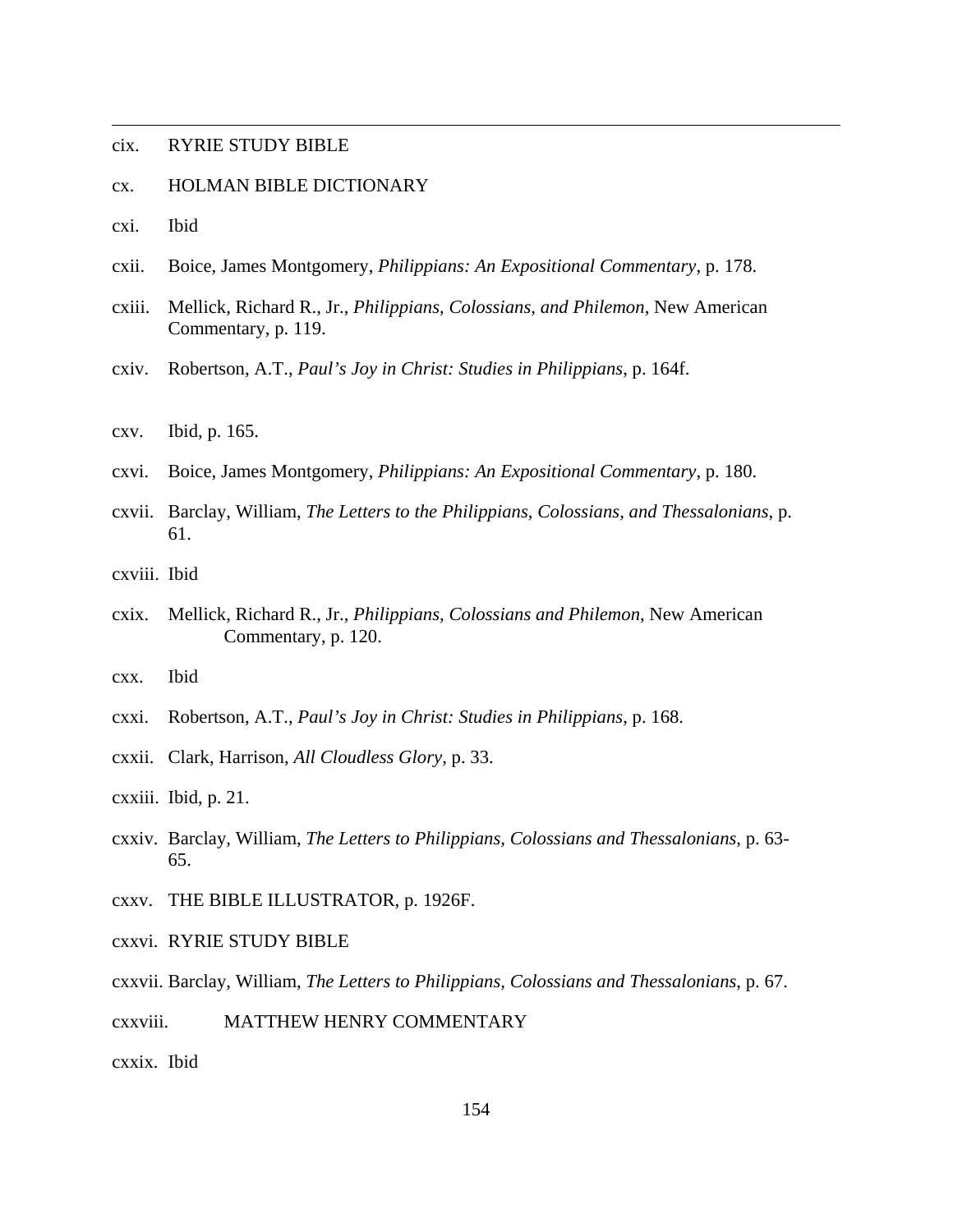cxxx. DISCIPLE'S STUDY BIBLE

cxxxi. AFA Journal, July, 1997, p. 3.

cxxxii. THE BIBLE ILLUSTRATOR, #677f.

cxxxiii. RYRIE STUDY BIBLE

### cxxxiv. HOLMAN BIBLE DICTIONARY

cxxxv. Ibid

 $\overline{a}$ 

cxxxvi. Ibid

cxxxvii. Ironside, H.A., *Philippians*, p. 76.

cxxxviii. Barclay, William, *The Letters to Philippians, Colossians, and Thessalonians*, p. 75.

cxxxix. Robertson, A.T., *Word Pictures in the New Testament,* p. 453.

- cxl. DISCIPLE'S STUDY BIBLE
- cxli. Robertson, A.T., *Work Pictures in the New Testament*, p. 454.
- cxlii. Morris, Henry, *Creation and the Modern Christian*, p. VII.
- cxliii. Ibid, p. 9-10.
- cxliv. Ibid, p. 10.
- cxlv. THE BIBLE ILLUSTRATOR, #2407ff.
- cxlvi. RYRIE STUDY BIBLE

cxlvii. Robertson, A.T., *Word Pictures in the New Testament*, p. 454.

cxlviii. THE BIBLE ILLUSTRATOR, #3474.

cxlix. The Washington Times, July 6, 1997, p. 1.

- cl. DISCIPLE'S STUDY BIBLE
- cli. Robertson, A.T., *Word Pictures in the New Testament*, p. 455.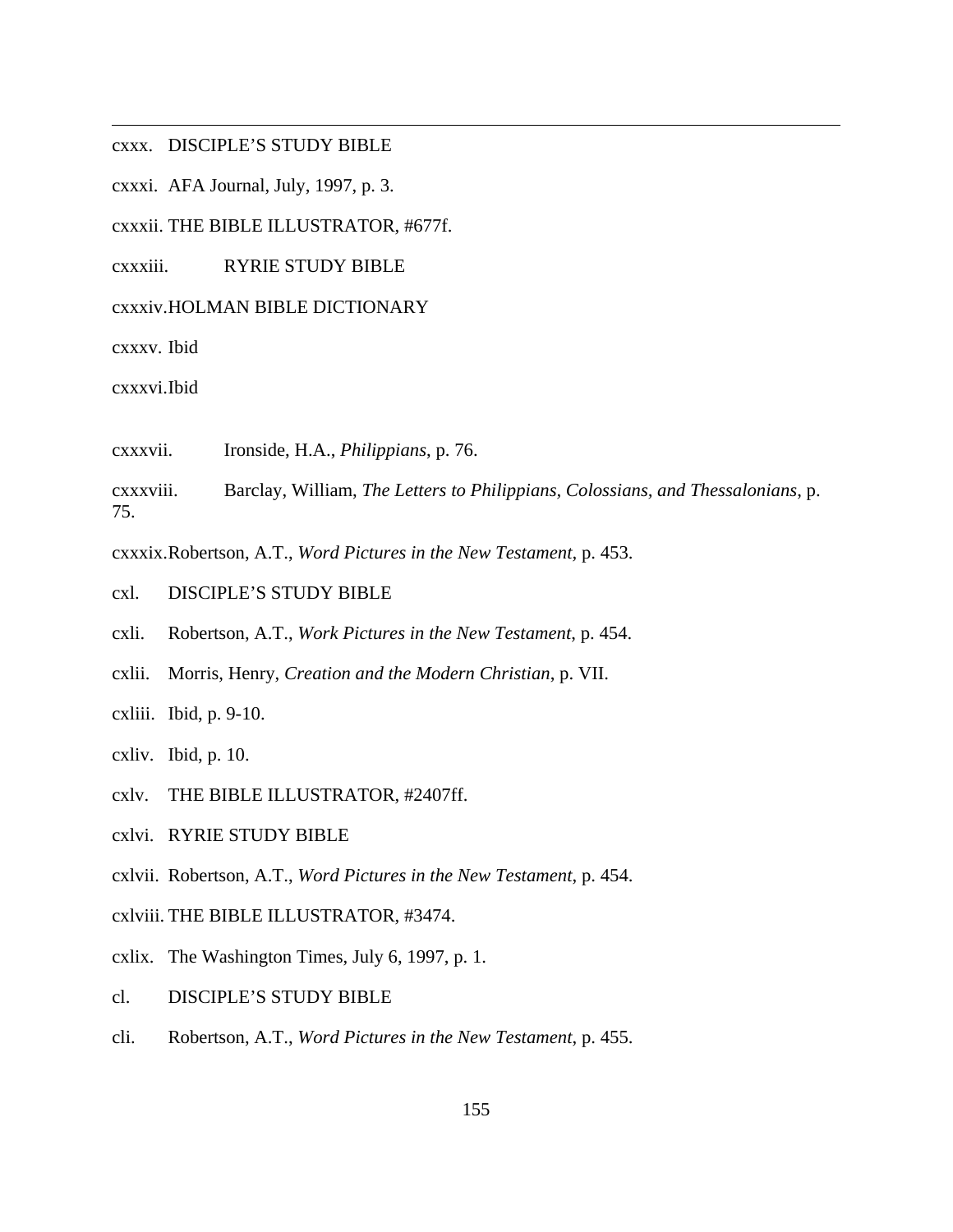- clii. BELIEVER'S STUDY BIBLE
- cliii. MATTHEW HENRY COMMENTARY
- cliv. Ibid

- clv. BELIEVER'S STUDY BIBLE
- clvi. THE BIBLE ILLUSTRATOR, #1175ff.
- clvii. Wiersbe, Warren, *Wiersbe's Expository Outlines of the New Testament,* Quick Verse CD-ROM.
- clviii. Grant, George and Horne, Mark A., *Legislating Immorality*, p. 1-2.
- clix. Wiersbe, Warren, *Wiersbe's Expository Outlines of the New Testament*, Quick Verse CD-ROM.
- clx. Barclay, William, *The Letters to the Philippians, Colossians, and Thessalonians*, p. 86.
- clxi. MATTHEW HENRY COMMENTARY
- clxii. Ibid
- clxiii. THE BIBLE ILLUSTRATOR, #1344ff.
- clxiv. Ibid
- clxv. Wiersbe, Warren, *Wiersbe's Expository Outlines of the New Testament*, QuickVerse CD-ROM.
- clxvi. Robertson, A.T., *Paul's Joy in Christ: Studies in Philippians*, p. 226.
- clxvii. THE BIBLE ILLUSTRATOR, #1265ff.
- clxviii. Zodhiates, Spiros, *Hebrew-Greek Key Study Bible*, p. 1738.
- clxix. THE BIBLE ILLUSTRATOR, #3778.
- clxx. Wiersbe, Warren, *Wiersbe's Expository Outlines of the New Testament*, Quick Verse CD-ROM.
- clxxi. Barclay, William, *The Letters to the Philippians, Colossians and Thessalonians,* p. 95f.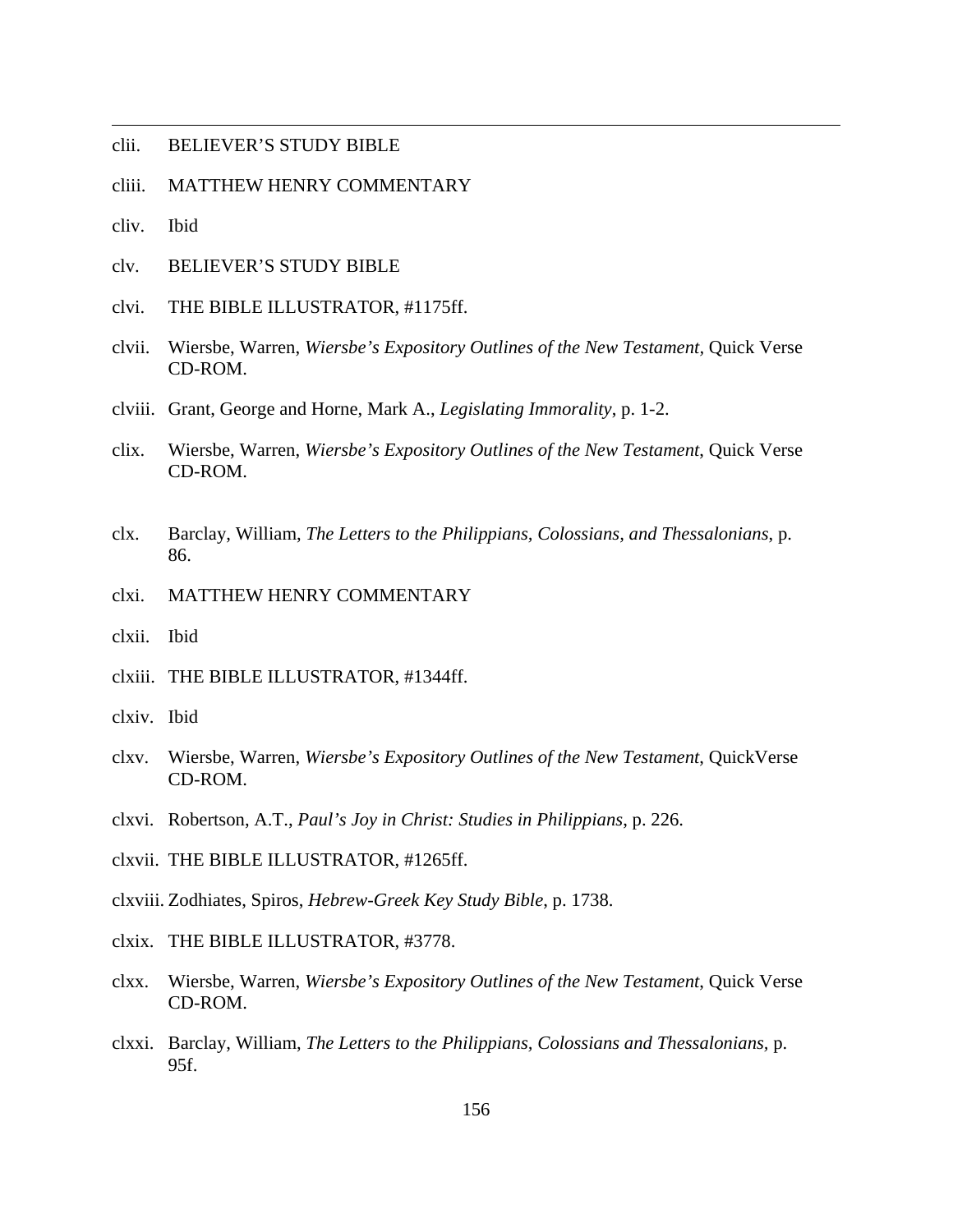clxxii. THE BIBLE ILLUSTRATOR, #3774f.

clxxiii. Robertson, A.T., *Word Pictures in the New Testament*, p. 459.

clxxiv. Barclay, William, *The Letters to the Philippians, Colossians and Thessalonians,* p. 98.

clxxv. DISCIPLE'S STUDY BIBLE

clxxvi. Ibid

 $\overline{a}$ 

clxxvii. Robertson, A.T., *Word Pictures in the New Testament*, p. 460.

clxxviii. Robertson, A.T., *Paul's Joy in Christ: Studies in Philippians*, p. 246.

clxxix. Ibid

clxxx. Robertson, A.T., *Word Pictures in the New Testament,* p. 461.

clxxxi. THE BIBLE ILLUSTRATOR, #829.

clxxxii. Robertson, A.T., *Word Pictures in the New Testament*, p. 461.

clxxxiii. Ibid, p. 462.

clxxxiv. RYRIE STUDY BIBLE

clxxxv. DISCIPLE'S STUDY BIBLE

clxxxvi. BELIEVER'S STUDY BIBLE

clxxxvii. DISCIPLE'S STUDY BIBLE

clxxxviii. HOLMAN BIBLE DICTIONARY

clxxxix. DISCIPLE'S STUDY BIBLE

cxc. RYRIE STUDY BIBLE

cxci. Adams, Jay, *The Biblical View of Self-Esteem, Self-Love, Self-Image*, p. 41f.

cxcii. Henry, Carl F.H., *Christian Countermoves in a Decant Culture*, p. 66.

cxciii. Robertson, A.T., *Word Pictures in the New Testament*, p. 463.